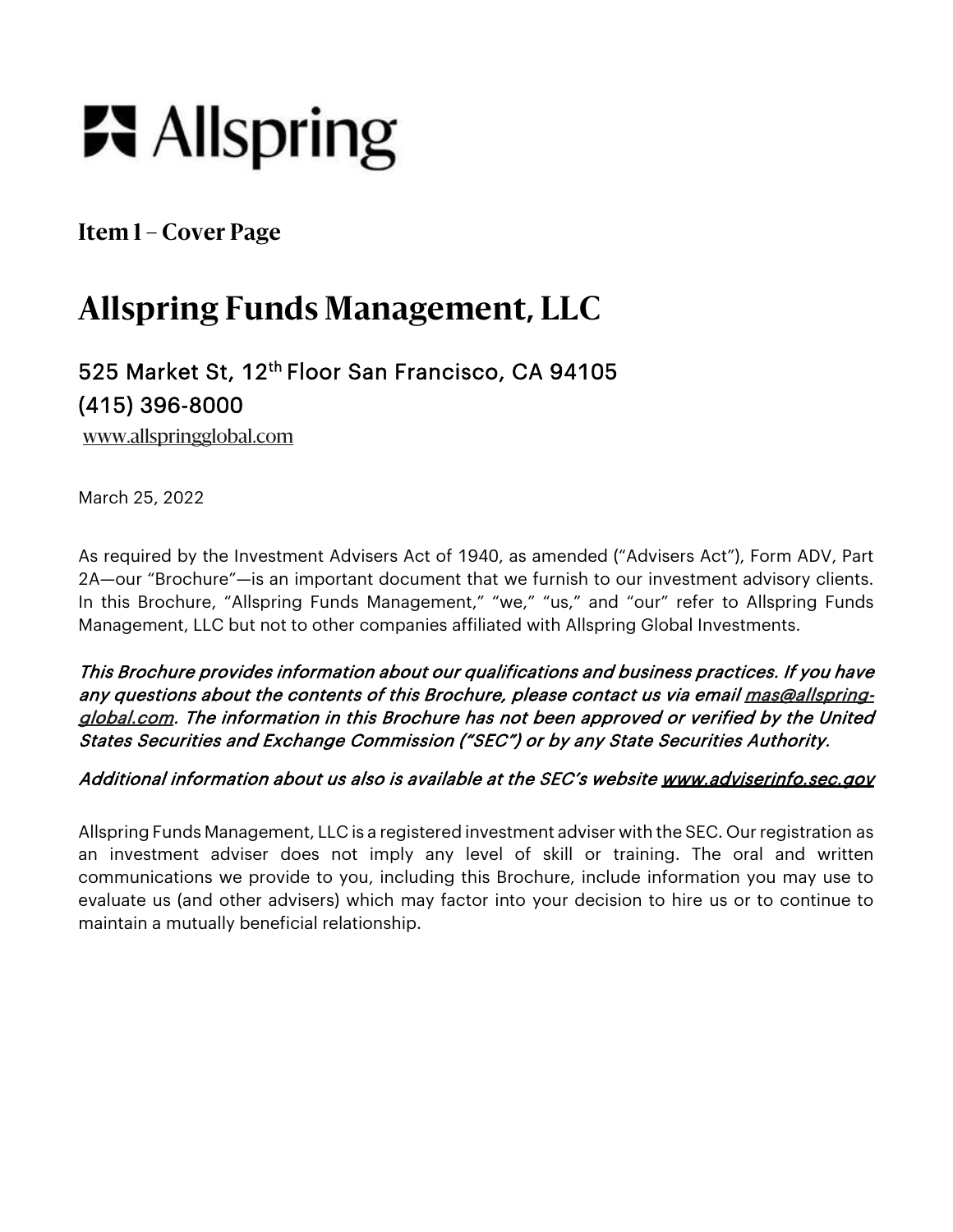## **Item 2 – Material Changes**

## SUMMARY OF MATERIAL CHANGES

This amended Brochure, dated March 25, 2022 updates Allspring Funds Management, and LLC's other-than-annual Form ADV amendment filed November 12, 2021 to reflect certain material changes.

- Item 8 (Methods of Analysis, Investment Strategies and Risk of Loss) has been revised to provide a narrative description of managed account investment strategies that are offered in place of a list of each specific managed account product that is offered. Also updated to include Russia risk disclosure.
- Item 11 (Code of Ethics, Participation or Interest in Client Transactions, and Personal Trading) was updated to disclose the use of seed capital by Allspring Funds Management and/or its affiliates.
- Item 12 (Brokerage Practices) has been updated to clarify and enhance the description of its trade rotation process.

In addition, the following material changes were previously disclosed in the other-than-annual Form ADV amendment filed November 12, 2021.

• Item 4 (Description of Advisory Services) has been updated to acknowledge the sale of Wells Fargo Asset Management ("WFAM"), which includes WFFM and certain affiliates to funds managed by GTCR LLC ("GTCR") and Reverence Capital Partners, L.P. ("Reverence Capital Partners") on November 1, 2021 (the "Transaction"). As part of the sale, WFAM has changed its name to Allspring Global Investments, and WFFM has changed its name to Allspring Funds Management, LLC ("Allspring").

As a result of Wells Fargo's sale of the Wells Fargo Asset Management business (as referenced in Item 4) the following Items have been updated:

- Item 9 (Disciplinary Information) has been updated to remove references to Wells Fargo and the significant risks it faces due to its involvement in various legal and regulatory matters, including litigation, arbitrations, and investigations.
- Item 10 (Other Financial Industry Activities and Affiliations) and Item 11 (Code of Ethics and Conflicts of Interest) have been updated to reflect the change of entities affiliated with Allspring as a result of the Transaction described in Item 4.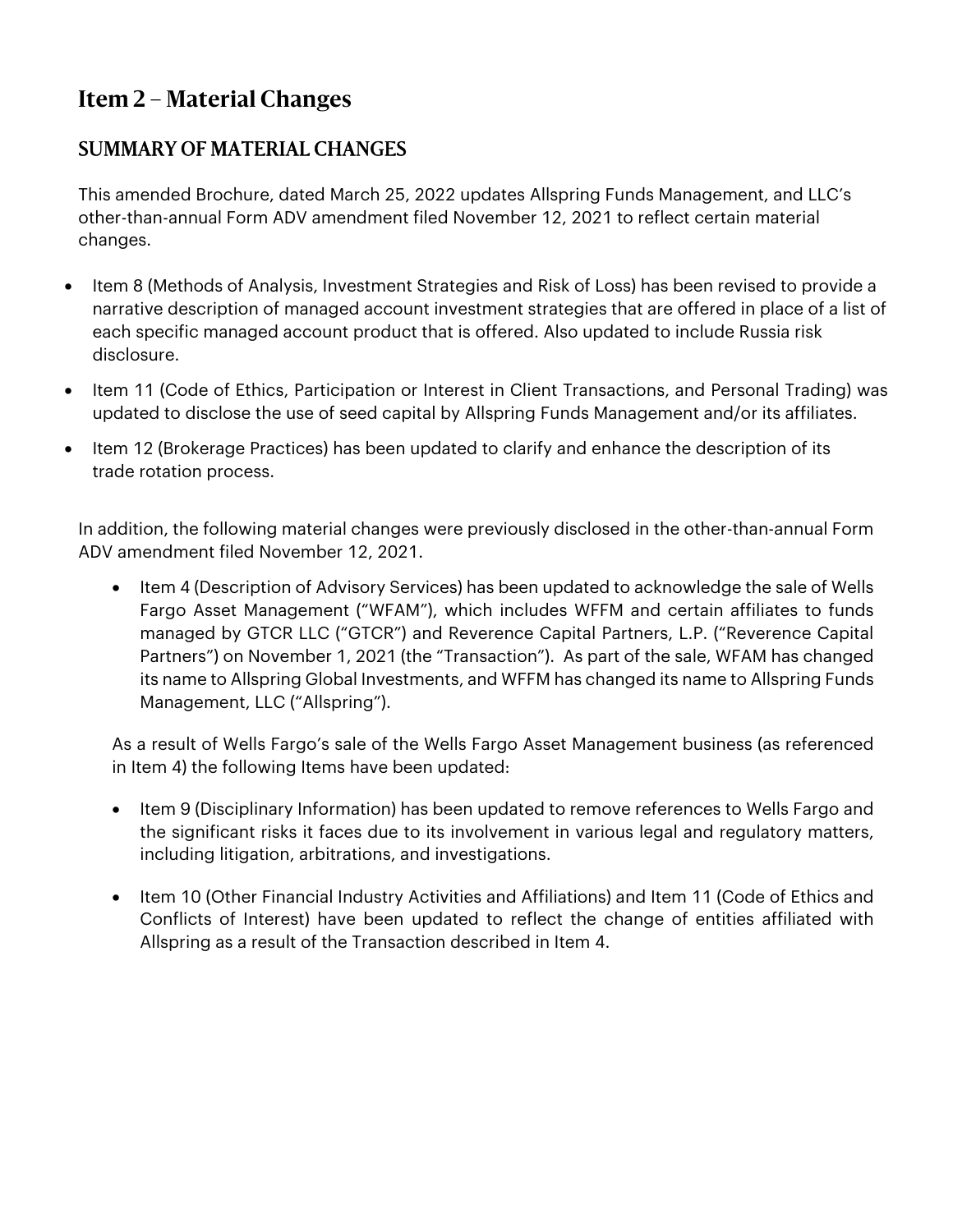# Item 3 - Table of Contents

| Item 11 - Code of Ethics, Participation or Interest in Client Transactions & Personal Trading 24 |
|--------------------------------------------------------------------------------------------------|
|                                                                                                  |
|                                                                                                  |
|                                                                                                  |
|                                                                                                  |
|                                                                                                  |
|                                                                                                  |
|                                                                                                  |
|                                                                                                  |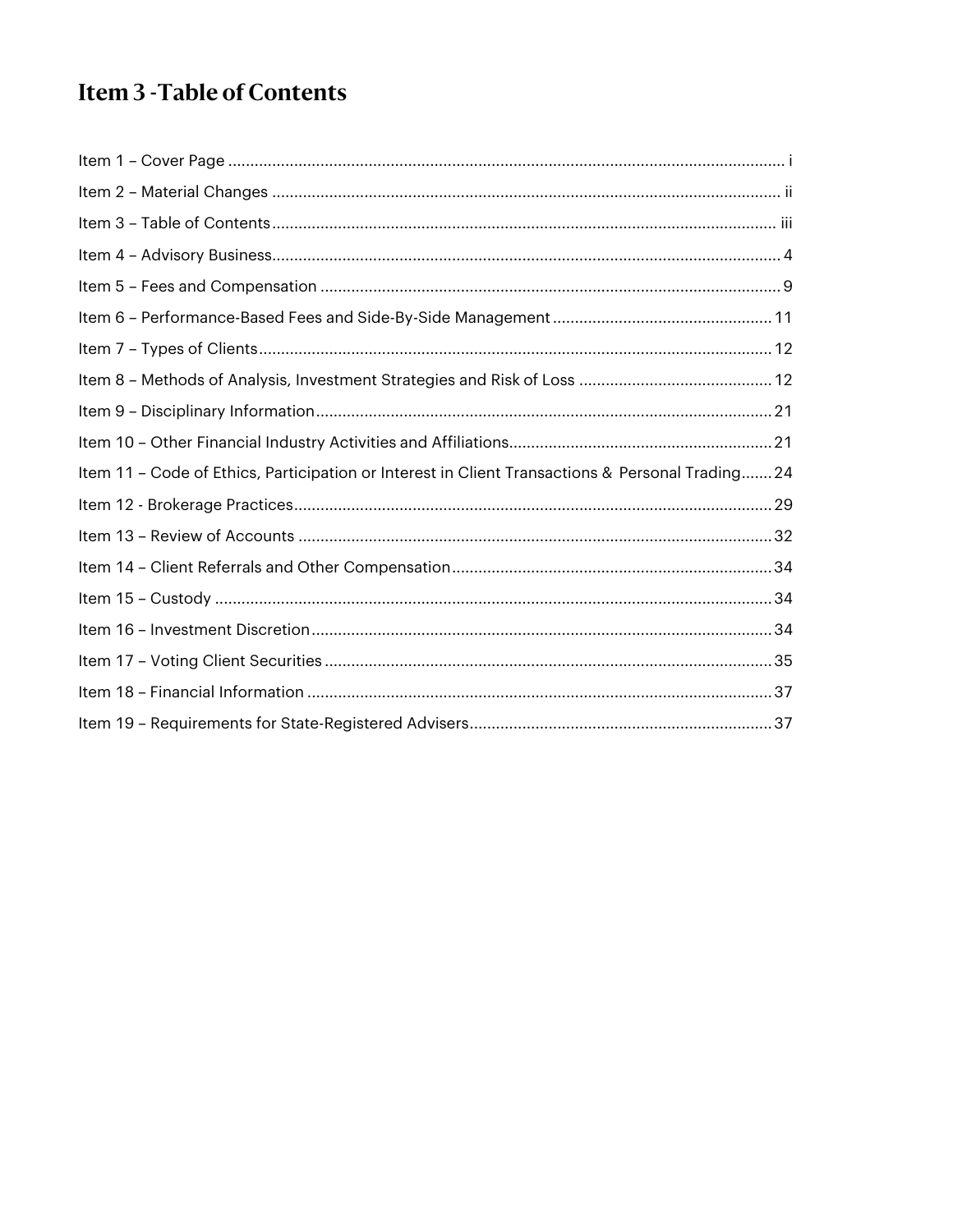## **Item 4 – Advisory Business**

#### Firm Overview

Allspring Funds Management, LLC ("Allspring Funds Management", previously known as Wells Fargo Funds Management, LLC) was incorporated in the State of Delaware on December 12, 2000. Allspring Funds Management has been registered as an investment adviser with the SEC since December 12, 2000.

Allspring Funds Management is a direct wholly-owned subsidiary of Allspring Global Investments Holdings, LLC, a holding company indirectly owned by certain private funds of GTCR LLC ("GTCR") and Reverence Capital Partners, L.P. ("Reverence Capital Partners"). Allspring Funds Management is part of the Allspring Global Investments group of companies that operates under the trade name Allspring and, in addition to Allspring Funds Management, includes the following Allspring entities: Allspring Global Investments, LLC ("Allspring Investments"), Allspring Global Investments (UK) Limited ("Allspring UK"), Allspring Funds Distributor, LLC ("Allspring Funds Distributor") and Allspring Global Investments Luxembourg S.A ("Allspring Luxembourg"). Associated with Allspring, but not part of the Allspring trade name/GIPS firm, is Galliard Capital Management, LLC (an SEC registered investment advisor).

On November 1, 2021, Wells Fargo & Company ("Wells Fargo") closed on a transaction (the "Transaction") involving the sale of Wells Fargo Asset Management Holdings, LLC (now known as Allspring Global Investments Holdings, LLC), direct parent entity of each of the entities listed above, to an affiliate of funds managed by GTCR and Reverence Capital Partners. As part of that Transaction, Wells Fargo owns a passive non-voting equity interest of less than 8.3% of the fully diluted equity interests of Allspring Group Holdings, LLC ("Allspring Group Holdings"), the indirect parent of Allspring Funds Management, and will continue to serve as an important client and distribution partner.

Given the large scale and complexity of this divestiture, some technology infrastructure, operational processes and Allspring employees will temporarily remain at Wells Fargo to manage critical processes and systems that transition over time, under a Transition Services Agreement ("TSA") between Allspring and Wells Fargo. Additionally, subject to applicable fiduciary duties and other considerations, Wells Fargo is expected to continue to be an important distribution partner with respect to Allspring's products in a manner similar to their role prior to the closing of the Transaction.

Certain employees of the Allspring Global Investments group of companies own non-voting, limited liability company interests in Allspring Group Holdings, the indirect parent of Allspring Funds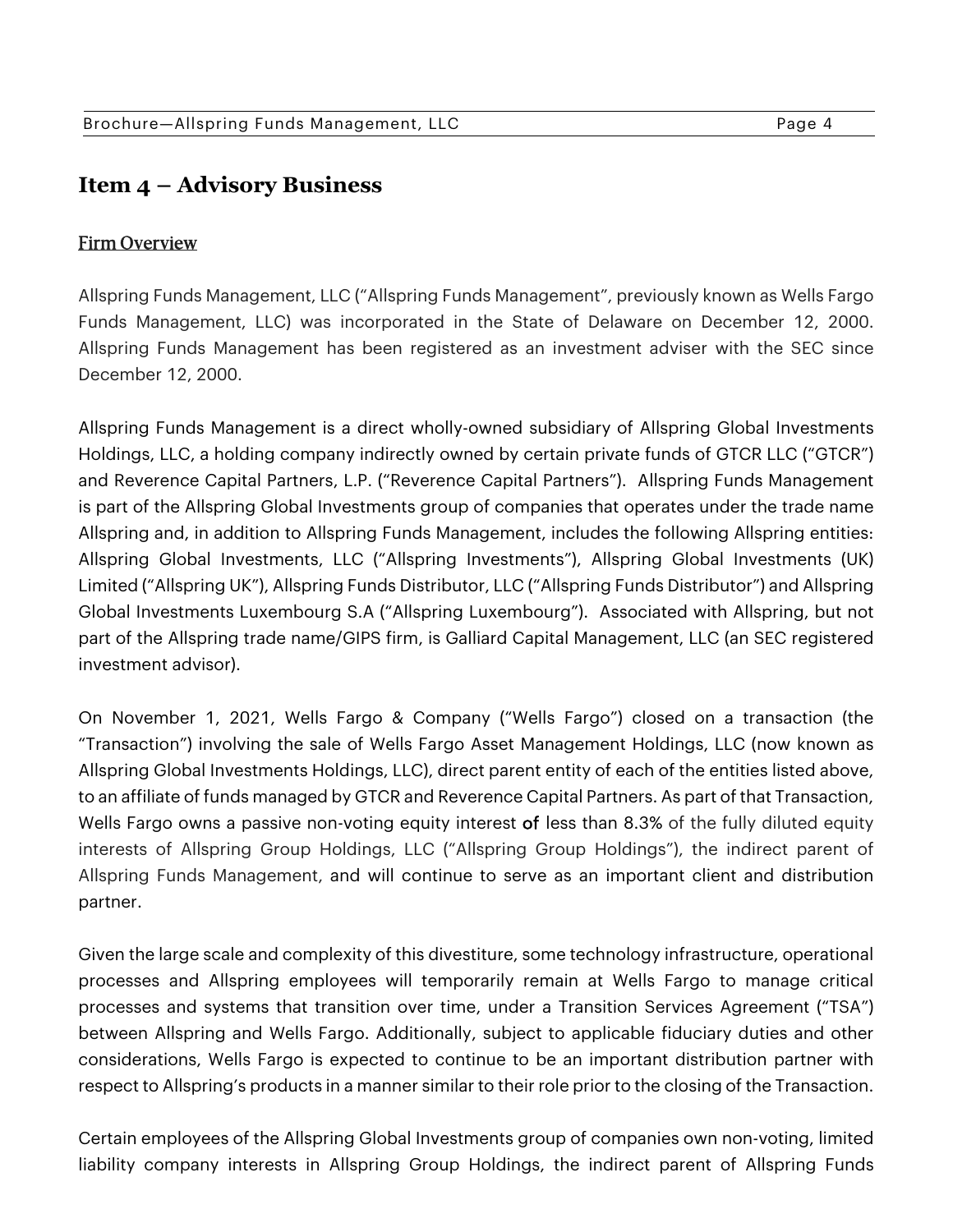|  | Brochure-Allspring Funds Management, LLC | Page 5 |
|--|------------------------------------------|--------|
|--|------------------------------------------|--------|

Management and the other Allspring Investments group of companies. Such Allspring employees collectively hold less than 25% of the fully diluted equity interests of Allspring Group Holdings.

Founded in 1980, GTCR is a leading private equity firm focused on investing in growth companies in the Healthcare, Financial Services & Technology, Technology, Media & Telecommunications, and Growth Business Services Industries. The Chicago-based firm pioneered The Leaders Strategy™ finding and partnering with management leaders in core domains to identify, acquire, and build market-leading companies through transformational acquisitions and organic growth. Since its inception, GTCR has invested more than \$20 billion in over 250 companies.

Reverence Capital Partners is a private investment firm focused on thematic investing in leading global, middle-market financial services businesses through control and influence-oriented investments in five sectors: (1) Depositories and Finance Companies, (2) Asset and Wealth Management, (3) Insurance, (4) Capital Markets and (5) Financial Technology/Payments. The firm was founded in 2013 by Milton Berlinski, Peter Aberg, and Alex Chulack, who collectively bring over 90 years of advisory and investing experience across a wide range of financial services sectors.

## Description of Advisory Services

Allspring Funds Management serves as investment adviser for the portfolios of the Allspring Funds (a family of U.S. registered investment companies), Allspring (Lux) Worldwide Fund and Worldwide Alternative Fund SICAV-SIF (offshore funds organized in Luxembourg), and the Securities Lending Cash Investments, LLC (a private fund) (collectively, the "Funds").We also participate as an investment adviser in several managed account programs offered by other financial institutions to their respective clients, including high net worth individuals, trusts, retirement plans, corporations, partnerships and charitable organizations.

The descriptions of advisory services and other items of information in this Brochure below are generally organized under headings naming the category of client.

## The Allspring Funds

We are responsible for implementing the investment objectives and strategies of the Allspring Funds. To assist in fulfilling these responsibilities, and subject to approval of the Allspring Funds' Board, we have contracted with sub-advisers to provide day-to-day portfolio management services to the Allspring Funds. We employ a team of investment professionals who identify and recommend the initial hiring of each Allspring Fund's sub-adviser and monitor the activities of the sub-advisers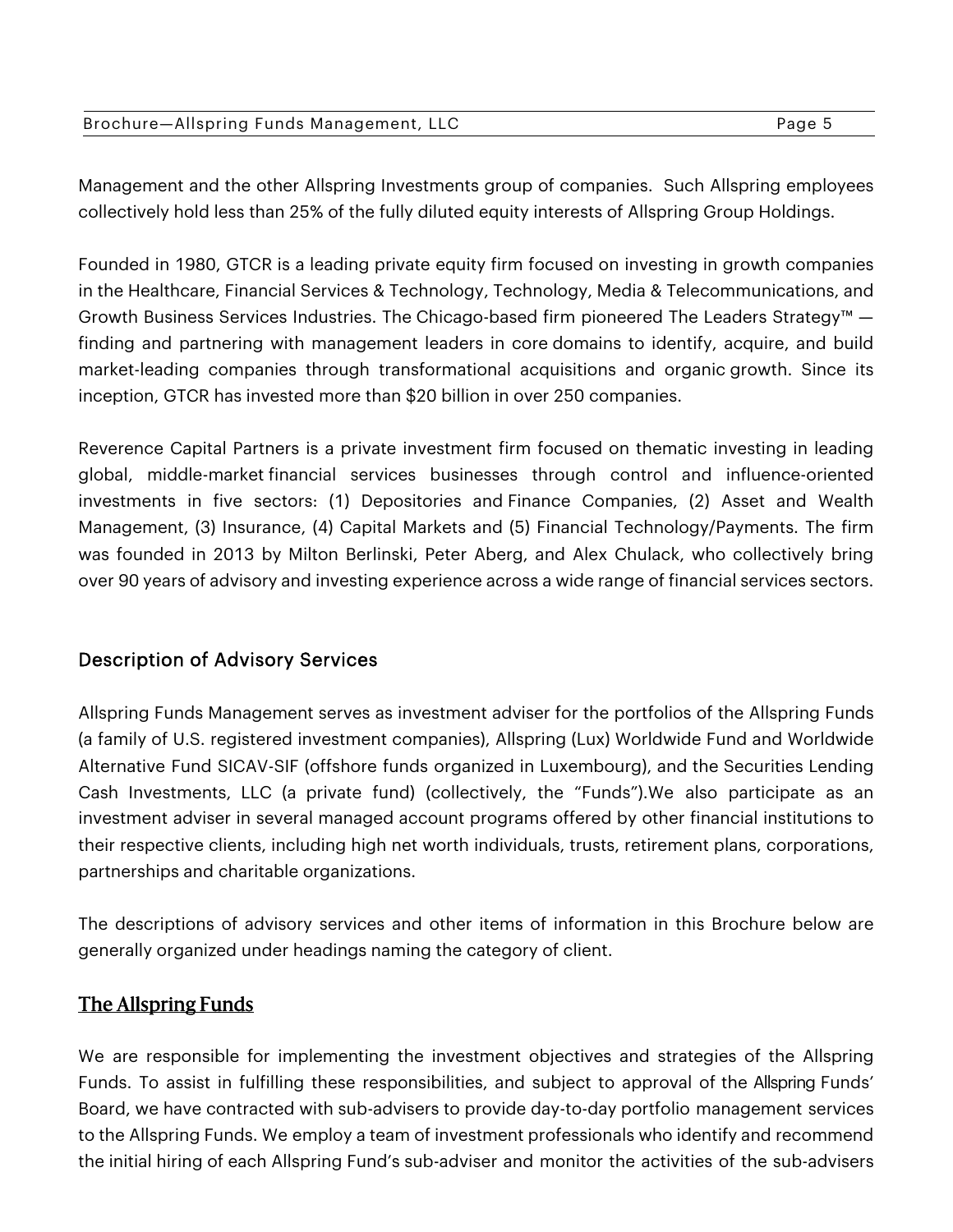| Brochure-Allspring Funds Management, LLC | Page 6 |
|------------------------------------------|--------|
|                                          |        |

on an ongoing basis. Allspring Fund sub-advisers are institutional investment management firms that are registered under the Advisers Act. Although we engage both affiliated and unaffiliated subadvisers, we generally recommend an affiliated sub-adviser where available; indeed, the vast majority of the Allspring Funds are managed by affiliated sub-advisers. For additional information concerning the conflict of interest presented by our use of affiliated sub-advisers, refer to Item 10.

We are responsible for the larger strategic investment decisions such as determining an Allspring Fund's investment style and asset allocation targets as well as structural issues such as whether to operate an Allspring Fund as a stand-alone fund, in a master-gateway structure or in a fund-of-funds structure with Board approval. Day-to-day security selection is generally left to the sub-advisers, although we approve the universe of investment products (e.g., securities, derivatives, pooled investment companies) that a sub-adviser uses to implement the strategy. We also monitor subadviser performance and will from time to time recommend sub-adviser changes to the Board. We regularly report to the Board of Trustees of the Allspring Funds regarding each Fund's investment performance and compliance with various policies and procedures established to assist in managing the Allspring Funds.

## Allspring (Lux) Worldwide Fund

We serve as investment adviser to the Allspring (Lux) Worldwide Fund (the "Worldwide Fund"), an offshore fund structured as a *Société d'Investissement à Capital Variable* ("SICAV") and qualifying as an undertaking for collective investment of transferable securities ("UCITS") under the laws of Luxembourg.

## Worldwide Alternative Fund SICAV-SIF

We serve as investment adviser to Worldwide Alternative Fund SICAV-SIF (the "Worldwide Alternative Fund"), an offshore fund structured as a Société d'Investissement à Capital Variable -Fonds d'Investissement Spécialisé ("SICAV-SIF") and qualifying as an alternative investment fund ("AIF") under the laws of Luxembourg.

## Securities Lending Cash Investments, LLC

We serve as manager to the Securities Lending Cash Investments, LLC ("Securities Lending Fund"), a private pooled investment vehicle through which cash collateral received in connection with the securities lending activities of participating Allspring Funds is reinvested. The Securities Lending Fund is a Delaware limited liability company that is exempt from registration under the Investment Company Act of 1940. We have delegated direct portfolio management of this fund to our affiliate, Allspring Global Investments, which serves as its sub-adviser.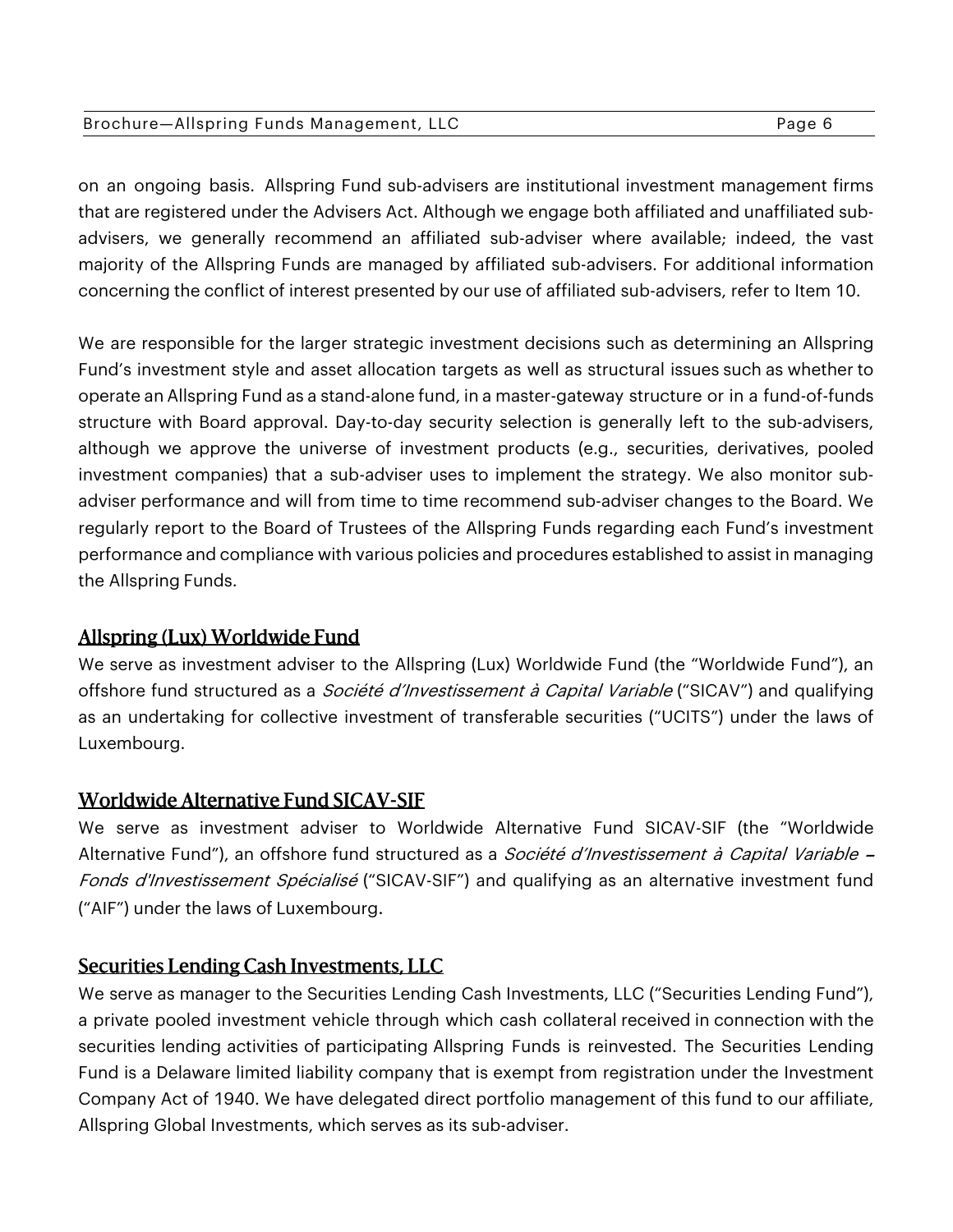## Managed Accounts

We serve as an investment adviser/portfolio manager for separately managed accounts and model portfolios that are offered by other financial institutions, such as investment advisers and brokerdealers ("sponsors") through various managed account programs, including traditional wrap account programs and model portfolio programs. The investment strategies that we manage for such programs invest in exchange-traded securities, fixed income securities and a limited number of mutual funds.

In connection with our management, we rely on affiliated and unaffiliated investment sub-advisers to provide security selection recommendations (each, a "Sub-adviser," and collectively, the "Subadvisers"). We typically engage an affiliated Sub-adviser over an unaffiliated Sub-adviser when available, and a substantial majority of assets under our management are sub-advised by an affiliated firm (Allspring Global Investments), with a relatively small proportion sub-advised by an unaffiliated firm (Cooke & Bieler, LP). We have entered into a written agreement with each such Sub-adviser, pursuant to which we impose on each such Sub-adviser the same restrictions and limitations on investments that apply to us. For additional information concerning the conflict of interest presented by our use of affiliated Sub-advisers, refer to Item 10.

With respect to traditional wrap account programs, the sponsor firm typically offers clients the ability to have their accounts managed by one or more participating investment advisers, including us, in the form of separately managed accounts. For a single unified or wrap fee, that typically includes investment management, brokerage, custody and other program services, these sponsors provide a variety of services to their clients in these programs including selecting and monitoring the services of the participating investment advisers, defining client investment objectives and risk tolerances, performing primary suitability analysis for dual contract accounts, evaluating performance, and maintaining records relating to the account. For separately managed accounts that we manage in such programs, we have discretion over and manage the account according to the individual client needs and guidelines provided to us.

Model portfolio programs have similar characteristics (and are often structured with wrap fee arrangements), but we typically provide non-discretionary investment advisory services to the sponsor in connection with those programs in the form of a model portfolio. We provide the model portfolio to the sponsor, and the sponsor utilizes the model portfolio to provide discretionary advisory services to its clients as it sees fit. In most cases, the program sponsor has discretionary authority over the client accounts, and Allspring Funds Management does not have discretionary authority.

For both traditional wrap and model portfolio managed account programs, the program sponsor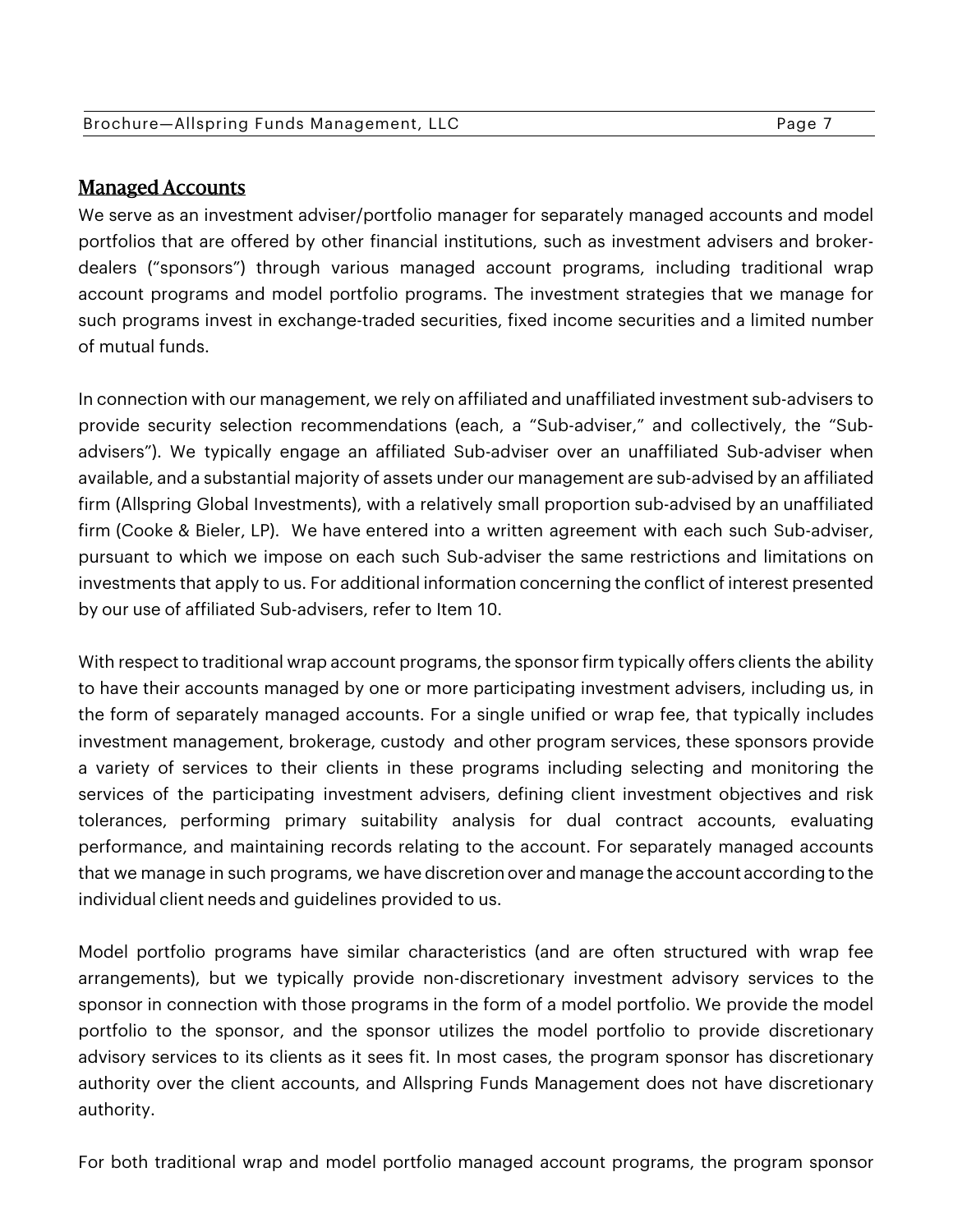| Brochure-Allspring Funds Management, LLC | Page 8 |
|------------------------------------------|--------|
|------------------------------------------|--------|

typically pays us a portion of the wrap or model program fee to compensate us for our investment advisory services. We pay a portion of our fee to the Sub-advisers to compensate them for their services.

In addition, Allspring Funds Management has a number of direct relationships with clients that come to us through another financial intermediary. With respect to these relationships (known as "dual contract" arrangements), Allspring Funds Management has entered into an investment advisory agreement with the client. Allspring Funds Management's advisory services provided to such clients are similar to those provided to participants in traditional wrap programs. Some dual contract arrangements are structured as "wrap fee" arrangements, and the cost of trading is covered by fees charged by the financial intermediary. In other arrangements, trading costs are separately charged, and commissions are borne by the advisory account managed by Allspring Funds Management. As described above, Allspring Funds Management engages the Sub-advisers to provide security selection recommendations in connection with its management of these accounts.

For a detailed description of services offered under a wrap program, you may request from the sponsor a copy of Part 2A, Appendix 1 of the sponsor's Form ADV. The names and sponsors of these wrap programs are listed on Section 5.I. (2) of Schedule D to Part 1 of Allspring Funds Management's Form ADV, a copy of which is available upon request.

In our role as primary adviser, we oversee and regularly evaluate the performance of the Sub-advisers that provide security selection recommendations and implement the investment decisions recommended by the Sub-adviser. With respect to accounts invested in accordance with our Fixed Income investment strategies, the Sub-adviser has discretionary investment authority and implements the strategy. In general, with respect to those programs in which we participate as a discretionary investment adviser, our management of individual separately managed accounts is either done through replication, where accounts are periodically rebalanced to replicate the model portfolio provided by the Sub-adviser, and/or optimization, where accounts are customized to ensure compliance with client-imposed investment guidelines such as tax or transition management or as part of a blended strategy. Separately managed accounts are reviewed for continued adherence to the strategy's model portfolio. Strict adherence to a strategy's model portfolio is not feasible when a sponsor has requested an investment strategy with a target maximum number of positions or when clients have requested reasonable investment restrictions in their separately managed accounts.

#### Current Assets under Management

As of December 31, 2021, we had \$299,693,277,123 in regulatory assets under management managed on a discretionary basis, and \$141,652,767,383 in model assets managed on a non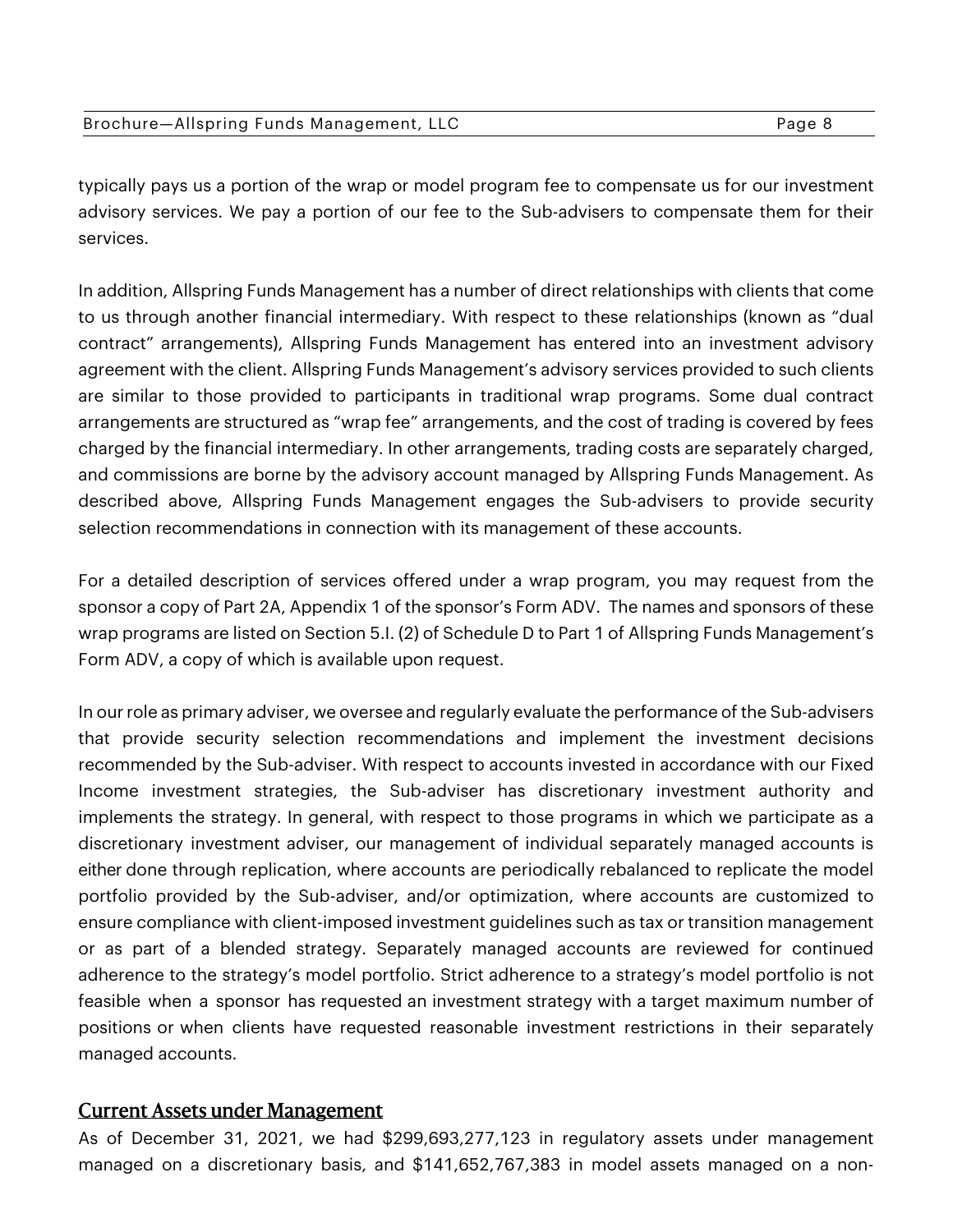discretionary basis.

## **Item 5 – Fees and Compensation**

#### The Funds

Advisory fees are payable monthly in arrears based on a percentage of each Fund's average daily net assets as described in each Fund's prospectus or other offering document. We pay the sub-adviser of each Fund from the advisory fee paid to us. We may also receive performance fees with respect to the management of certain sub-funds of the Worldwide Fund. Advisory fees are negotiable and, in the case of SEC-registered mutual funds, are subject to approval by the Boards of the Funds and Fund shareholders. The Funds and the share classes that they issue incur other types of fees and expenses from their other service providers or in the operation of their businesses, including, but not limited to, distribution fees, shareholder servicing fees, administrative fees, custodian and accounting fees, registration costs, audit fees, legal fees and printing costs. The Funds also incur brokerage and other transaction costs, as well as fees and expenses of the underlying investments of the Fund. Fees and expenses incurred by a Fund are borne, directly or indirectly, by the Fund's investors.

#### Managed Accounts

We negotiate our advisory fees with each managed account program sponsor. These fees can vary from the range of fees stated herein and from program to program. We are compensated for our investment advisory services by the sponsor. Our services provided to separately managed accounts in one program can differ from those provided to accounts in other programs depending upon the services provided by the program sponsor. The services provided by us and each of the sponsors are described in the sponsor's disclosure materials and the sponsor's client contract.

For managed account programs (including traditional wrap and model portfolio programs), our fee is determined by the agreement we have with the sponsor and generally falls within a range from 0.05% to 0.50% of the value of the client's assets in the program that are managed in accordance with one or more of our strategies. For our direct client, or "dual contract" accounts, the upper end of our fee range is 0.75%. Total annual fees charged by sponsors generally include our fee. Sponsors typically collect the total account program fee and remit our fee to us. In some programs and with respect to some of our direct client relationships, the client pays our fee directly to us, in arrears. Fees are generally payable quarterly as determined by the sponsor based upon the calendar quarterend market value. Although termination clauses provided by managed account program agreements vary, typically fees paid in advance are refunded on a po rata basis if the service is terminated within the payment period.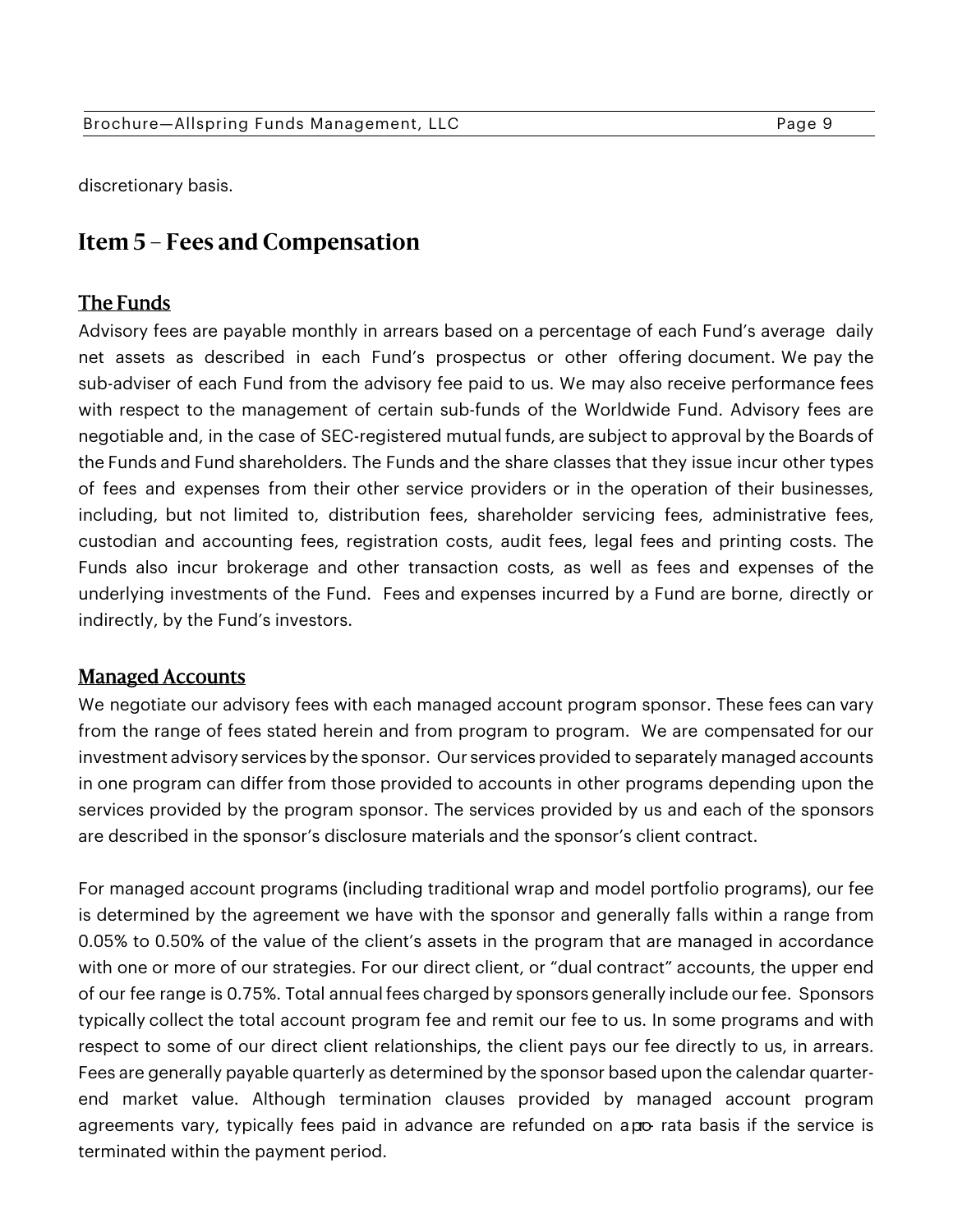#### Brochure-Allspring Funds Management, LLC extending the page 10 Page 10

Managed account clients also pay the fees and expenses of the underlying investments, as described below, and other fees and costs related to our advisory services. For a detailed description of these fees and costs, you should consult a copy of the Form ADV Part 2 or Part 2A (the "brochure" or "wrap program brochure") of the sponsor of your managed account program or, in the case of dual contract clients, of your financial intermediary. If you invest in a managed account program without a "wrap fee" arrangement, the most common fees and costs are brokerage commissions and transaction charges associated with buying and selling securities; fees you pay to the brokerdealer or bank that holds ("custodies") your assets; and other transactional fees. If you invest in a program with a "wrap fee" arrangement, the fee you pay typically includes most transaction costs and fees to the broker-dealer or bank that holds your assets, but you do pay additional fees associated with buying and selling securities if we place your trades away from the broker-dealer associated with your wrap account.

## Underlying Investment Fees

Different investments have different costs to buy, sell and hold. These costs are explained in product-specific materials that are available to you upon request. When considering the appropriateness of our advisory fees, you should be aware that accounts invested in investment company securities (e.g., money market funds, exchange-traded funds) will bear their proportionate share of fees paid at the investment company level. For additional information relating to Allspring Funds Management's brokerage practices, refer to Item 12.

If a Fund or managed account invests in a fund sponsored, advised or otherwise serviced by an Allspring affiliate (an "affiliated fund"), then Allspring Funds Management and/or its affiliates will receive fees that are paid at the fund-level in addition to the advisory fee described above. The receipt of two levels of fees creates an incentive for Allspring Funds Management to select and retain affiliated funds, rather than unaffiliated funds, for Allspring Funds Management's clients. We mitigate this conflict by rebating or crediting the fees that we or our affiliates would otherwise receive for performing duplicative services at both the client-level (i.e., the Fund or managed account) and the underlying fund-level. However, Allspring Funds Management and its affiliated companies still receive two-levels of fees on a client's account when affiliated companies provide services that we do not consider duplicative, such as trading securities. Thus, we still have an incentive to select affiliated funds over unaffiliated funds because a greater portion of your fee remains within Allspring Investments than if Allspring Funds Management used a third party to provide these services.

## Sub-advisory Fees

In accordance with our agreement with each Sub-adviser, we pay a portion of the advisory fees that we receive to the Sub-adviser for its sub-advisory services and retain the remainder as our revenue.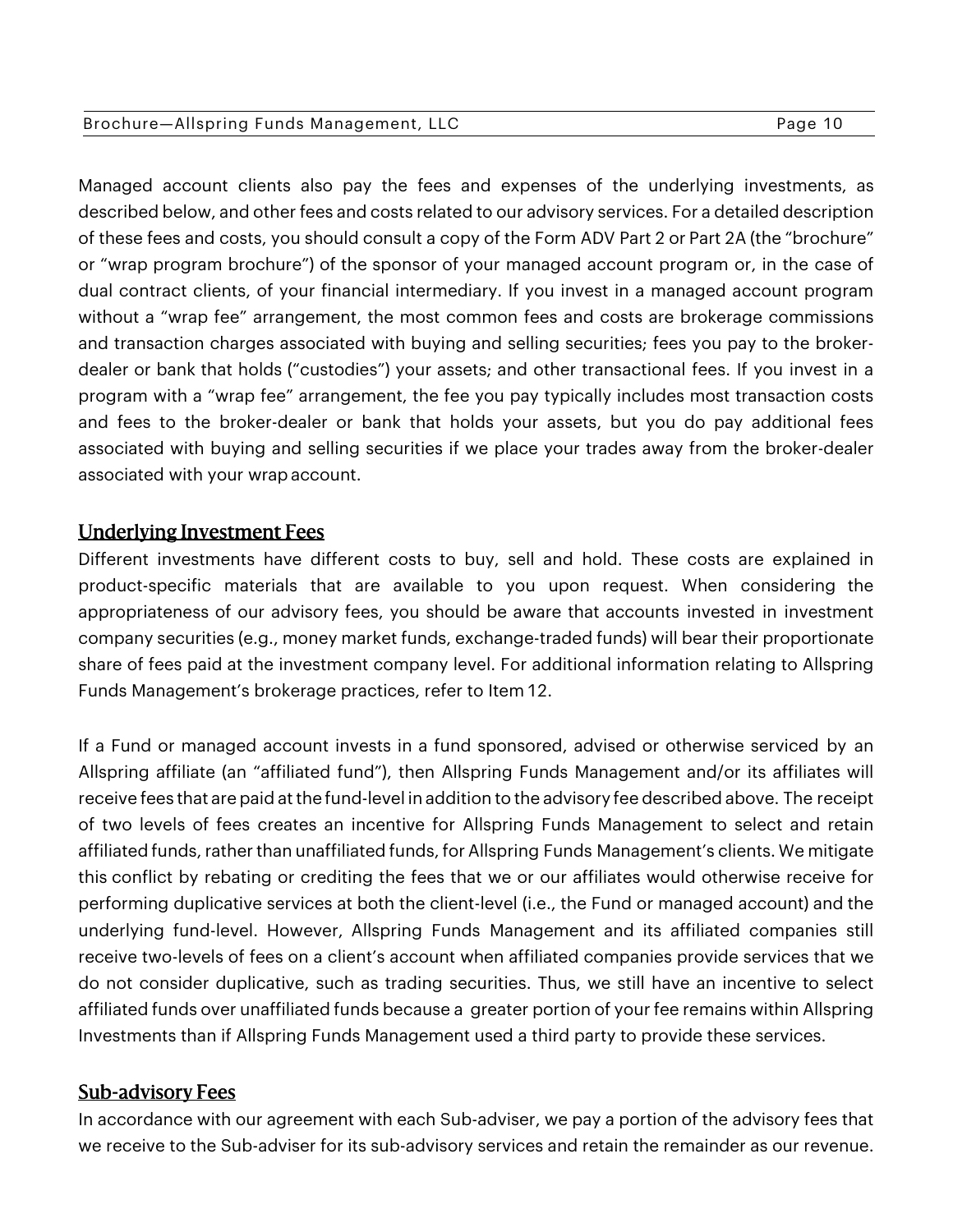| Brochure-Allspring Funds Management, LLC | Page 11 |
|------------------------------------------|---------|
|                                          |         |

We also have an incentive to select affiliated Sub-advisers over unaffiliated Sub-advisers because a greater portion of your fee remains within Allspring than if Allspring Funds Management used a third party to provide these services. For additional information concerning these conflicts of interest and how we address them, refer to Item 10.

## **Item 6 – Performance-Based Fees and Side-By-Side Management**

Allspring Funds Management has accepted performance-based fees for a small number of clients, including certain sub-funds of the Worldwide Fund. Potential conflicts of interest arise in circumstances where Allspring Funds Management manages both accounts that charge performance-based fees and accounts that charge other types of fees (e.g., asset-based fees) because we have an incentive to favor any account that pays a performance-based fee. For example, we could be in a position to earn more in investment advisory fee revenue if we were to allocate more profitable trading opportunities to our performance-based fee accounts rather than our assetbased fee accounts. Similarly, we could favor one group of similarly- managed accounts over another group of similarly-managed accounts by consistently trading one group of accounts prior to trading the other group of accounts. At the employee level, our portfolio managers could have an incentive to favor accounts that charge performance-based fees, over other accounts that do not, if a portfolio manager can increase his or her compensation by making recommendations or decisions that generate more advisory fee revenue for Allspring Funds Management.

We have developed procedures that are intended to ensure that all accounts are treated fairly and to prevent this potential conflict from influencing the allocation of investment opportunities among clients. Our policies prohibit any trade allocation practice whereby any particular account or group of accounts receive more favorable treatment than other client accounts. Allspring Funds Management seeks to assure that trades on behalf of different client groups involving the same security are executed in a fair order and that no client is unfairly disadvantaged over the long term. In addition, the compensation of our portfolio managers is designed to avoid creating an incentive to favor accounts that pay a performance-based fee over accounts that do not. Portfolio managers cannot increase their compensation by making investment recommendations or decisions that generate more revenue for us or our affiliates.

# **Item 7 – Types of Clients**

We provide advisory services to a number of types of clients, including individuals, corporations and pooled investment vehicles, such as the Funds. We also provide advisory services in connection with managed account programs, including wrap fee and model portfolio programs. The program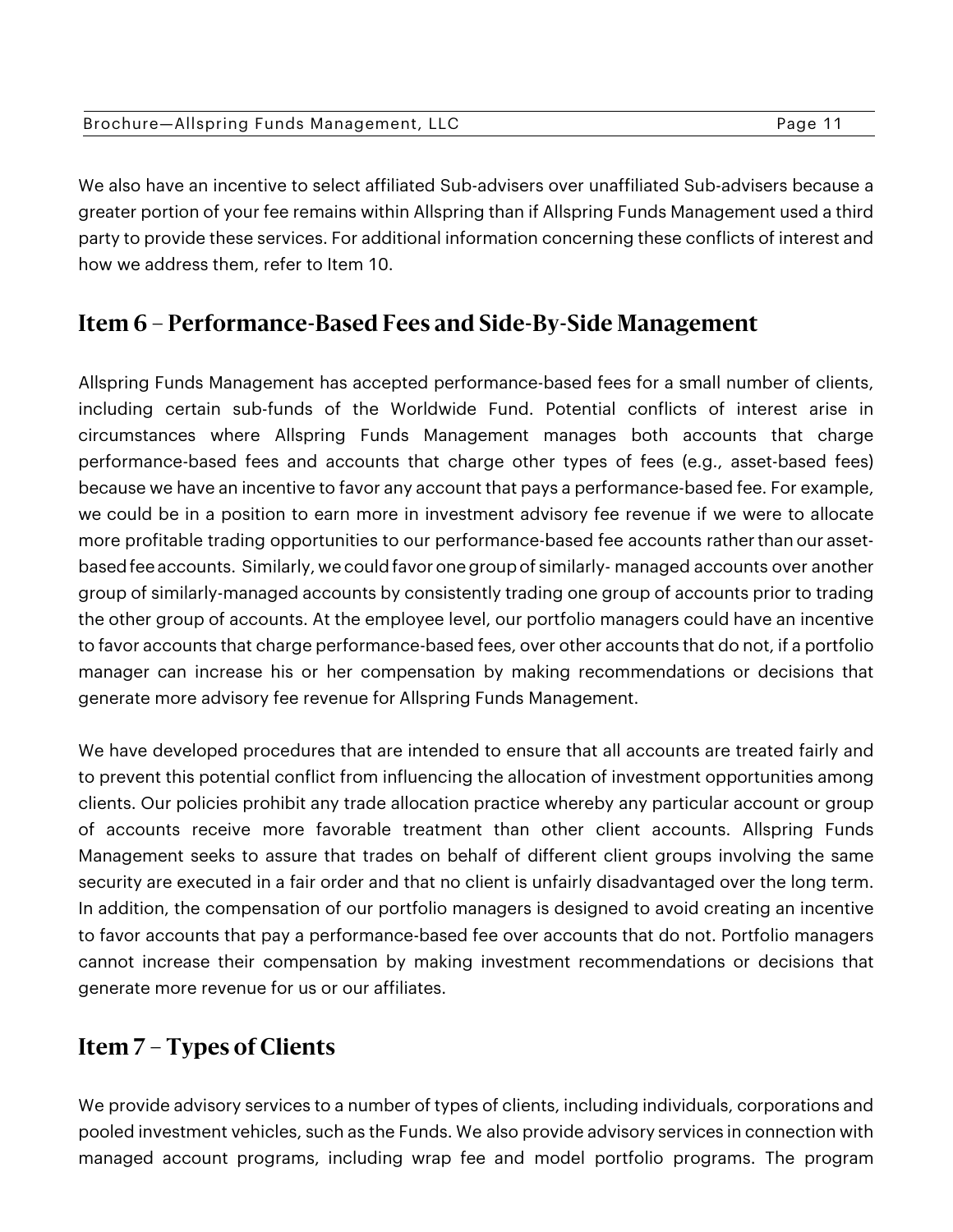| Brochure-Allspring Funds Management, LLC | Page 12 |
|------------------------------------------|---------|
|------------------------------------------|---------|

sponsors with which we contract are typically financial institutions, and participants in the programs include high-net-worth individuals, trusts, retirement plans, corporations, partnerships, charitable organizations and other types of clients.

#### Managed Accounts—Minimum Account Size Requirements

Managed account program sponsors set account minimums that usually are in the range of \$50,000 to \$250,000. We generally require a minimum of \$50,000 - \$100,000 to establish an equity separately managed account and \$150,000 - \$250,000 to establish a fixed- income separately managed account. We reserve the right to waive our minimum account size requirements.

## **Item 8 – Methods of Analysis, Investment Strategies and Risk of Loss**

As noted above, we provide advisory services to a number of types of clients, including the Funds. In addition, we provide discretionary and non-discretionary portfolio management services in connection with managed account programs offered by other financial intermediaries. In all cases, we utilize the services of affiliated or unaffiliated investment sub-advisers to provide day-to-day portfolio management services. Those investment sub-advisers use a variety of methods of analysis in connection with their investment decisions, including fundamental, quantitative, qualitative, technical, cyclical, factor-based, credit and macro-economic analysis. The investment strategies that we offer include equity, fixed income, options overlay and money market oriented strategies. Our strategies invest in a wide variety of financial instruments, including public and/or private equity securities, bonds and other debt securities, REITS, derivatives such as stock index futures and swaps, currency and currency related derivatives and other public and/or private collective investment vehicles. These investments may include, among others, U.S. and non-U.S. equity and fixed income securities and currencies, securities issued by small, medium and large capitalization companies and liquid and illiquid investments. The paragraphs below include a discussion of the material risks associated with our strategies and investments. This Brochure does not include every potential risk. Other detailed risk-related information can be found in the Form ADV brochures of the investment sub- advisers upon which we rely for investment advice, as well as in the Funds' disclosure documents (e.g., prospectuses and registration statements filed with the SEC).

Investing in securities and other financial instruments involves investment and related risks. All of the investment strategies and associated products and services offered by Allspring Funds Management present the risk of loss, and clients of Allspring Funds Management and investors in the Funds should be prepared to bear this risk. There can be no guarantee of any particular level of performance with respect to any strategy, product or service offered by Allspring Funds Management. Security and account values may decline for any number of reasons, including those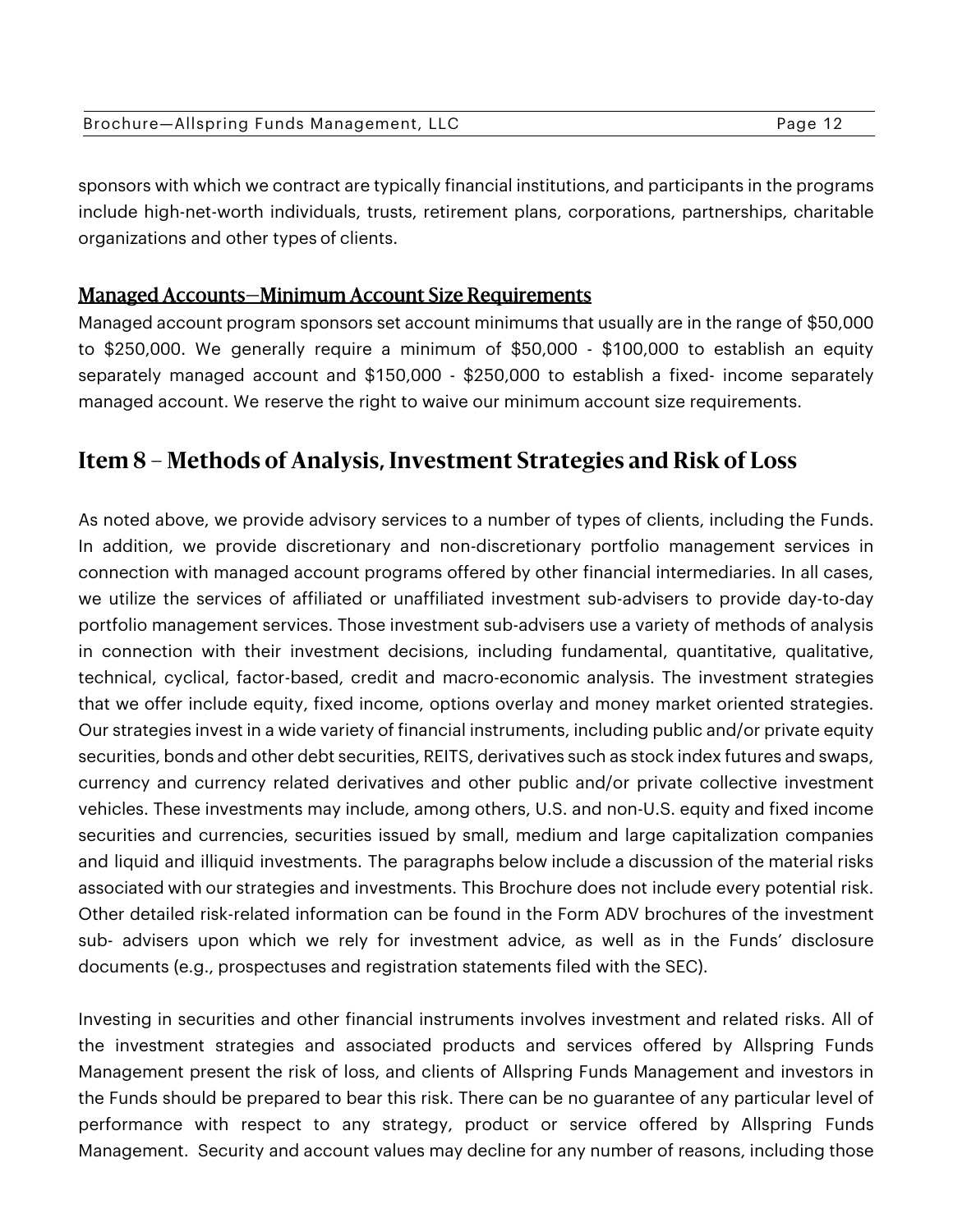#### Brochure-Allspring Funds Management, LLC extending the state of Page 13

that relate to the particular issuer of the security, as well as those that relate to the broader equity, bond or other financial markets and/or general economic conditions. Stock (equity) markets can be volatile, and fixed income (debt) investments fluctuate in value in response to interest rate changes, among other things. We encourage prospective investors in the Funds and managed account program participants to read applicable informational materials, including offering documents and managed account program brochures, prior to investing.

In addition to the risks noted elsewhere herein, we and our client accounts are subject to operational, technology and information security-related risks (collectively, "cyber risk").

As we increasingly rely on technology to collect, process, communicate and store information, the potential for a cyber-related incident and cyber risk increases. Cyber incidents can result from deliberate attacks by bad actors (e.g., denial-of-service attacks), unintentional actions or information system or power system failures, among other things. Specific risks associated with cyber incidents include, without limitation, unauthorized access to systems and/or information, communication transmission failures, misappropriation of information or assets, corrupted data, privacy breaches and interruptions/disruptions to operations, all of which have the potential to contribute to investment account losses and/or negative outcomes.

Another risk involves the identification and remediation of errors. As an investment adviser, we have policies and procedures to address identification and remediation of errors consistent with applicable standards of care and clients' investment management agreements. Errors occasionally may occur in connection with our management of funds and client accounts. Investment decisions, portfolio construction and related activities, including trading and trade reconciliation, are inherently complex processes that pose inherent risks. These risks may from time to time result in an error.

An incident is any occurrence or event that interrupts normal investment-related activities or that may deviate from applicable law, the terms of an investment management agreement, or applicable internal or external policies or procedures. Incidents can occur at Allspring Funds Management or at one of our service providers.

Whether or not an incident rises to the level of an error will be based on the facts and circumstances of each incident. Examples of errors may include: i) investment decision-making that violates a client's investment guidelines, purchases made with unavailable cash, and sales made with unavailable securities, etc.; and/or ii) an administrative error made prior to or during a trade's execution (e.g., trader executes the wrong security, or for an incorrect number of shares or units, etc.). We will address and resolve errors on a case- by-case basis, in our sole discretion, based on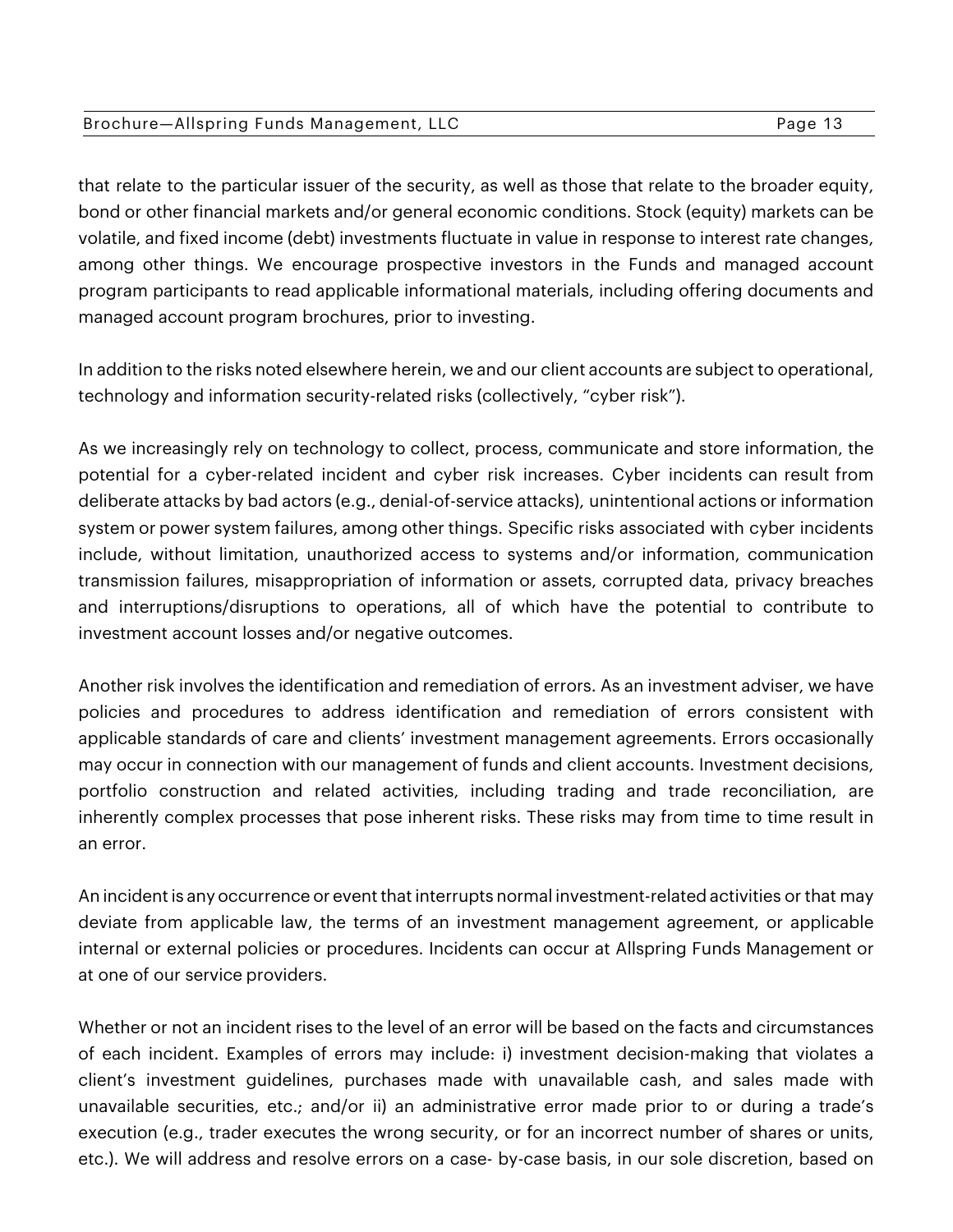| Brochure-Allspring Funds Management, LLC | Page 14 |
|------------------------------------------|---------|
|------------------------------------------|---------|

each error's facts and circumstances, including regulatory requirements, contractual obligations and business practices. We are not obligated to follow any single method of resolving errors.

Not all errors will be considered compensable errors. When we determine that reimbursement is appropriate, the account will be compensated as determined in good faith by Allspring Funds Management. Resolution of errors may include, but is not limited to, permitting client accounts to retain gains or reimbursing client accounts for losses resulting from the error. The calculation of the amount of any gain or loss will depend on the facts and circumstances of the error, and the methodology used by Allspring Funds Management may vary. In the event of a compensable error, Allspring Funds Management will make the account whole and will inform the client. In general, compensation is expected to be limited to direct monetary losses and will not include any "opportunity cost" nor (i) any amounts related to opportunity cost; (ii) any amounts that we deem to be speculative or uncertain; (iii) investment losses not caused by error; (iv) any loss amount that results from technology or service provider failures that are beyond our reasonable control.

Due to regulatory and issuer-specific limits that apply to the ownership of securities of certain issuers, Allspring Funds Management may limit investments in the securities of such issuers. In addition, we may from time-to-time determine that, because of regulatory requirements that may apply to Allspring Funds Management and/or its affiliates in relation to investments in a particular country or in an issuer operating in a particular regulated industry, investments in the securities of issuers domiciled or listed on trading markets in that country or operating in that regulated industry above certain thresholds may be impractical or undesirable (e.g., a position or transaction could require a filing or other regulatory consent, which could, among other things result in additional costs and/or disclosure obligations for, or impose regulatory restrictions on, Allspring Funds Management or its affiliates). Limits and thresholds may apply at the account level or in the aggregate across all accounts or certain subsets of accounts managed, sponsored, or owned by or otherwise attributable to, Allspring Funds Management and its affiliates. For investment risk management and other purposes, we may also generally apply internal aggregate limits on the amount of a particular issuer's securities or other investments that may be owned by all such accounts. In addition, due to other potential business activities of its affiliates, Allspring Funds Management's ability to transact in securities issued by companies involved in certain corporate restructuring transactions (e.g., mergers and acquisitions) may be limited by law or regulation (domestic and/or foreign). In connection with the foregoing, Allspring Funds Management's investment flexibility may be restricted, and Allspring Funds Management may limit or exclude clients' investment in a particular issuer, future, derivative and/or other instrument (or limit the exercise of voting or other rights associated with such investments). In addition, to the extent that client accounts already own securities that directly or indirectly contribute to an ownership threshold being exceeded, Allspring Funds Management may sell securities held in such accounts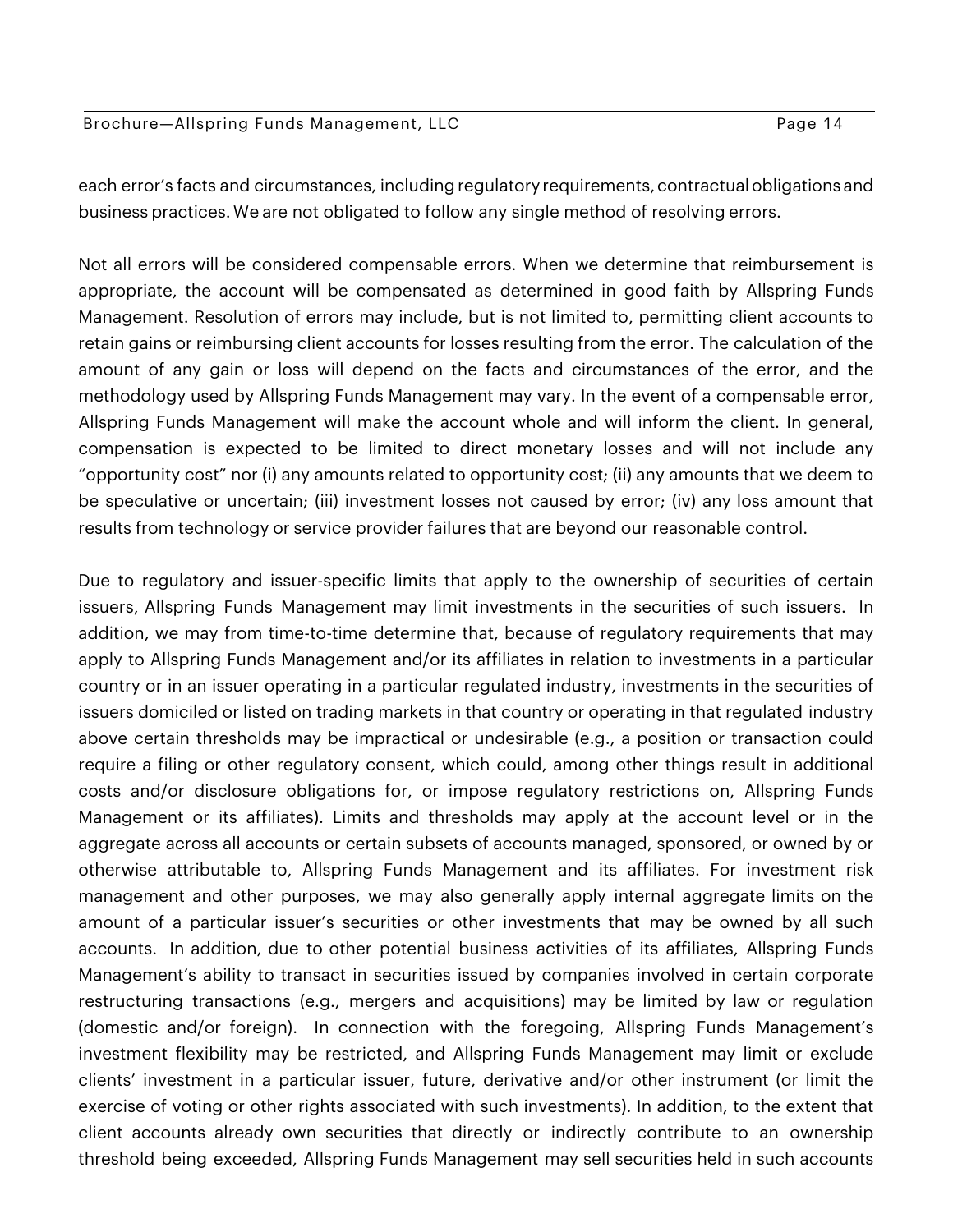in order to bring account-level and/or aggregate ownership below the relevant threshold. As a general practice, in such cases, Allspring Funds Management aims to sell the applicable securities on a pro-rata basis across all impacted accounts. In certain situations, however, Allspring Funds Management may sell securities on a non-pro-rata basis to limit the impact to certain accounts (e.g., accounts that seek to replicate the performance of an index). In all situations, with respect to these requirements and limitations, Allspring Funds Management will endeavor to treat all clients fairly. Nonetheless, sales of securities or other instruments resulting from such limitations and/or restrictions may result in realized losses for client accounts.

## The Funds

We are responsible for implementing the investment objectives and strategies of the Funds. To assist in fulfilling these responsibilities, and subject to Board approval, we have contracted with affiliated and non-affiliated sub-advisers to provide day-to-day portfolio management services to the Funds. In seeking to achieve the Funds' respective investment objectives, the sub-advisers employ their own methods of analysis and investment strategies and such methods and strategies are subject to risk of loss and other significant risks. The investment objectives, principal investments and investment strategies used in managing the Funds, and the associated principal investment risks, are described in the Funds' offering documents (e.g., prospectuses). For Funds that are closed-end investment companies, this information can be updated in press releases and/or annual reports to shareholders issued subsequent to the dates of prospectuses and statements of additional information.

#### Managed Accounts

We currently participate as an investment adviser in various managed account programs offered by other financial intermediaries. The investment strategies that we offer through such programs currently include equity, fixed income and covered call, and blended strategies. Our equity strategies invest primarily in exchange-traded (listed) securities, and our fixed income strategies invest primarily in fixed income securities issued by municipalities, corporations, agencies, treasuries and potentially one or more mutual funds. The blended strategies include blends of equity only and equity and fixed income securities. As noted above, we rely on affiliated and unaffiliated investment Sub-advisers for the day-to-day investment decision making for all of the strategies that we offer in connection with such programs. The affiliated Sub-adviser is Allspring Global Investments, and the unaffiliated Sub-adviser is Cooke & Bieler, L.P. ("C&B"). Each of the Sub-advisers also serves as an investment sub-adviser to one or more of the Allspring Funds.

In our role as primary adviser, we oversee and regularly evaluate the performance of the Sub-advisers that provide security selection and implement the investment decisions recommended by the Subadviser. In the case of our fixed income strategies and covered call strategy, the Sub-adviser has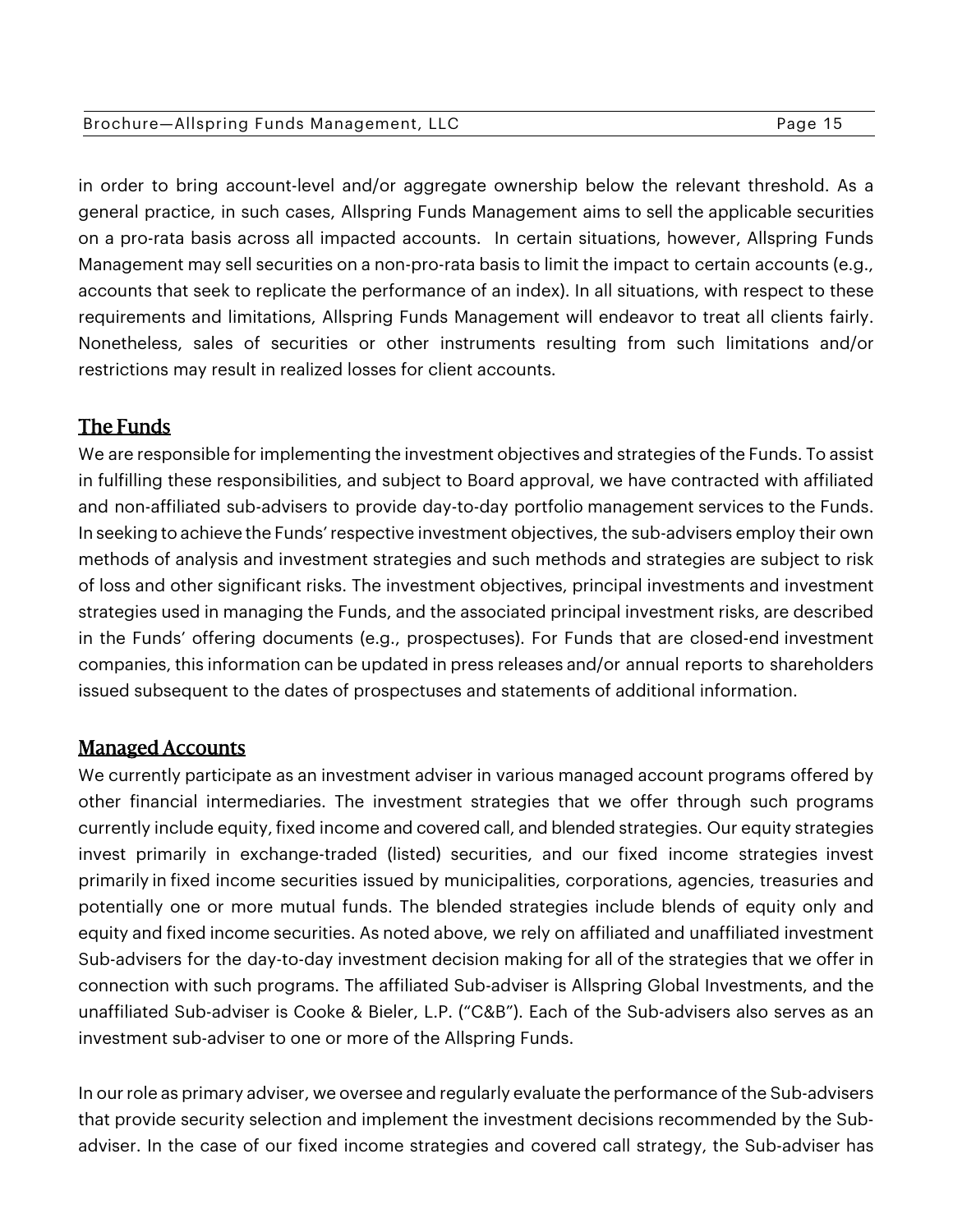#### Brochure-Allspring Funds Management, LLC extending the state of Page 16

investment discretion. In general, with respect to those programs in which we participate as a discretionary investment adviser, our management of individual separately managed accounts is done through replication, where accounts are periodically rebalanced to replicate the model portfolio provided by the Sub-adviser, and/or optimization, where accounts are customized to ensure compliance with client-imposed investment guidelines. Separately managed accounts are reviewed for continued adherence to the strategy's model portfolio. Strict adherence to a strategy's model portfolio is not feasible when a sponsor has requested an investment strategy with a target maximum number of positions or when clients have requested reasonable investment restrictions in their separately managed accounts. With respect to those managed account programs in which we participate as a non-discretionary investment adviser, we regularly provide the updated model portfolio(s) that we receive from the Sub-advisers to the program sponsors.

The summaries of investment objectives, principal investment strategies and material risks provided below are necessarily limited, and are presented for general information purposes in accordance with regulatory requirements. These summaries should be read together with the descriptions of objectives, strategies and risks, portfolio reports, and other communications which are provided to each client in connection with the creation and maintenance of the client's own account.

Investing in securities involves the risk of loss of money, and clients investing their money with Allspring Funds Management should be prepared to bear that loss. None of the investment vehicles or Funds for which Allspring Funds Management provides its services is a deposit in any bank, nor are those investment vehicles or Funds insured or guaranteed by the Federal Deposit Insurance Corporation or any other governmental agency.

## Objectives, Principal Investment Strategies and Material Risks

Our managed account investment strategies currently include equity and fixed income, covered call and blended strategies. Currently, with one exception, the Sub-adviser for all of the strategies is Allspring Global Investments. C&B is the Sub-adviser for the C&B Large Cap Value strategy. Strategy offerings may change. For additional information concerning the conflict of interest presented by our preference for affiliated Sub-advisers, refer to Item 10.

Note: Some or all of the risks described in the Material Risks section below may apply to each of the following Investment Strategies.

#### Equity Investment Strategies

We offer a wide range of equity capabilities across market capitalization size (small, mid and large), investment styles (value, growth and core) and methodologies for portfolio construction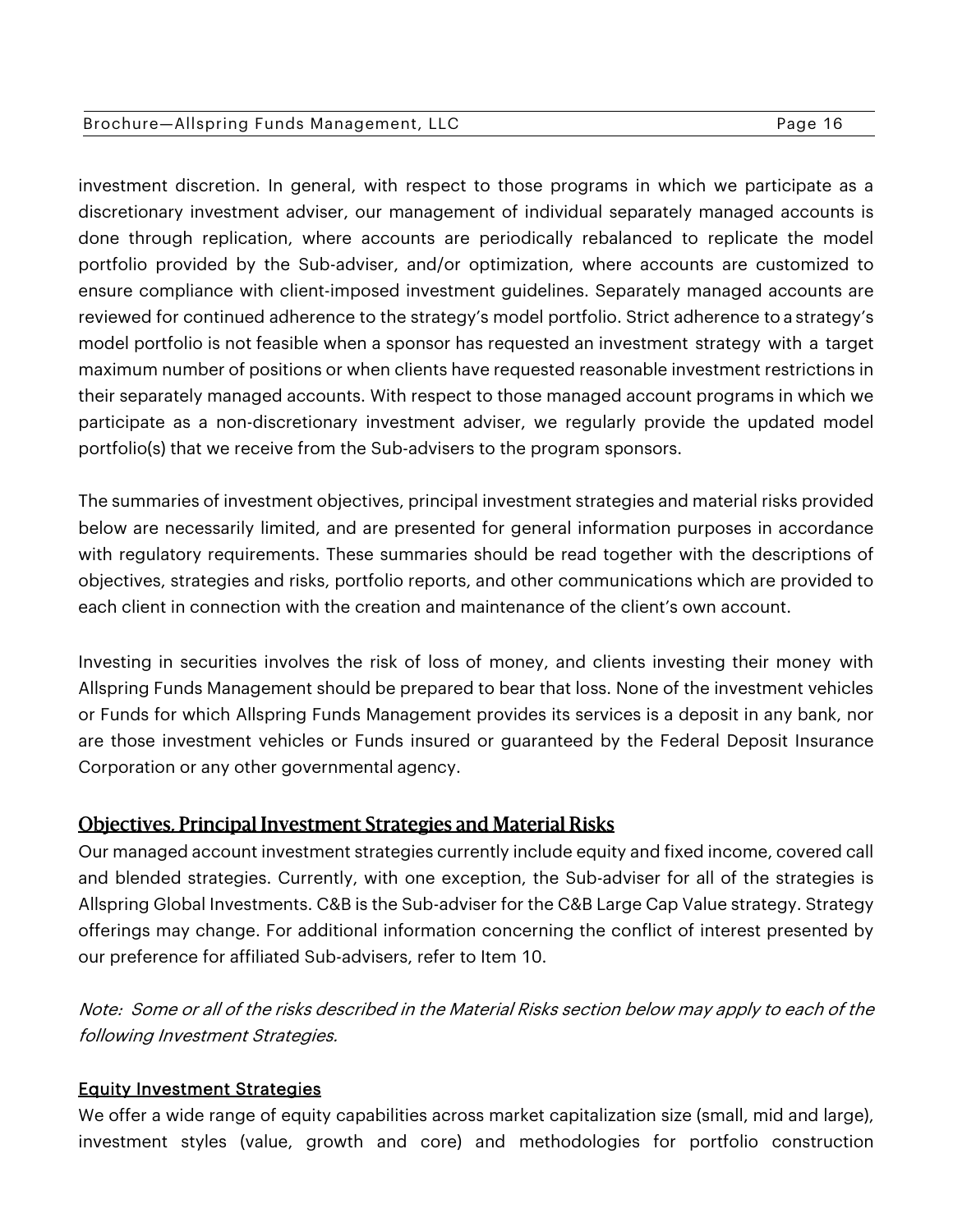| Brochure-Allspring Funds Management, LLC | Page 17 |
|------------------------------------------|---------|
|------------------------------------------|---------|

(fundamental and systematic) as well as active and passive approaches. We offer equity strategies that provide exposure to domestic, international and global markets and generally seek to track broad market indices.

#### Fixed Income Investment Strategies

We offer a wide range of fixed income capabilities across sectors (corporate, government, and municipal) and methodologies for portfolio construction (fundamental and systematic) as well as active and passive approaches. Our fixed income strategies primarily provide exposure to domestic markets and generally seek to track broad market indices.

#### Alternative Investment Strategies

We offer alternative investment strategies intended to take advantage of market opportunities or to meet specific investment mandates. Certain strategies may involve a higher level of investment risk, while seeking returns uncorrelated to traditional investment products. These strategies may invest in a wide array of instruments, including but not limited to options contracts and futures contracts.

#### Multi Asset Investment Strategies

We offer multi asset strategies that provide exposure to equity and fixed income asset classes in one portfolio. Our multi asset strategies may include a variety of investment styles and employ a variety of investment vehicles, including ETFs and mutual funds. Our multi asset strategies primarily provide exposure to domestic markets and generally seek to track broad market indices.

## Material Risks

Credit Risk: The issuer or guarantor of a debt security may be unable or perceived to be unable to pay interest or repay principal when they become due, which could cause the value of the security to decline.

Cybersecurity Risk: Cybersecurity risk is the risk of potential harm or loss of information security as a result of breaches or attacks on technology and technology infrastructure. Technology use is a key, and ever growing, component of many businesses and core to business operations. However, breaches or attacks can result in the loss of sensitive data and/or delay or halt access to technology and data that such businesses rely on for those core operations. Examples of threats include inappropriate access to networks, ransomware, phishing, denial of services, malware and more. Such incidents could impact Allspring Funds Management's ability to effectively execute or settle trades, value securities and calculate daily net asset values (NAVs), or otherwise interfere with Allspring Funds Management's ability to transact business, potentially resulting in financial losses.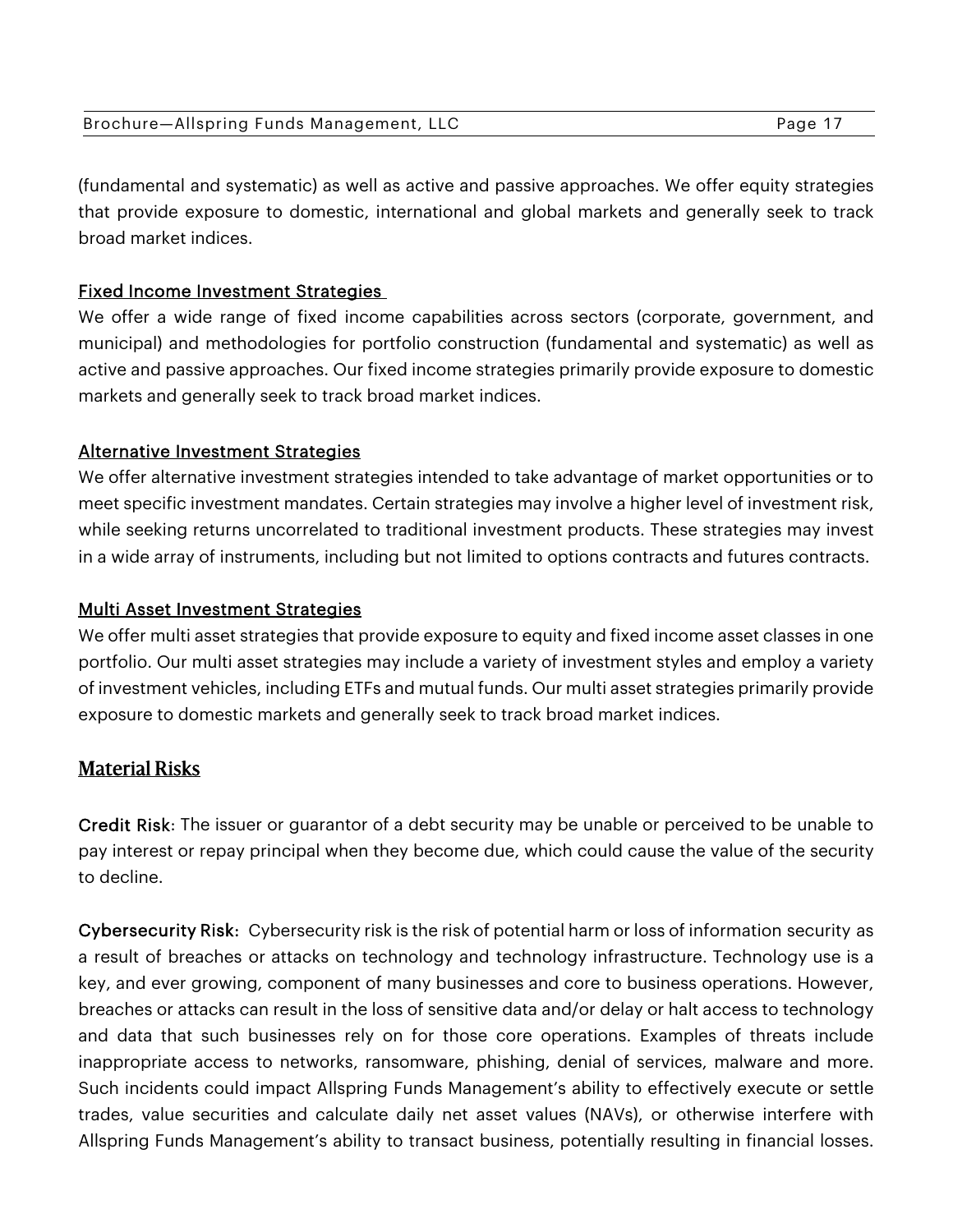Cybersecurity incidents could cause Allspring Funds Management to violate applicable privacy, data security or other laws with resulting regulatory fines and penalties and reputational damage. Similar adverse consequences could result from cybersecurity incidents affecting issuers of securities in which a fund or client account invests, counterparties with which a fund or client account engages in transactions, governmental and other regulatory authorities, exchange and other financial market operators, broker-dealers, custodian banks, insurance companies, consultants or other relationships with whom Allspring Funds Management interacts as necessary to service your accounts. In addition, Allspring Funds Management does not have direct control of the cybersecurity programs of these relationships. Allspring Funds Management's technology infrastructure is maintained by Wells Fargo and subject to robust information security policies, including Allspring Funds Management's own policies, which are designed to prevent, detect and mitigate cyber risks yet there remains the possibility that it is not fully prepared for such risks or that certain risks have not been identified.

Derivatives Risk: The term "derivatives" covers a broad range of investments, including futures, options and swap agreements. In general, a derivative refers to any financial instrument the value of which is derived, at least in part, from the price of another security, index, asset, or rate. The use of derivatives presents risks different from, and possibly greater than, the risks associated with investing directly in traditional securities. The use of derivatives can lead to losses because of adverse movements in the price or value of the underlying security, index, asset, or rate, which may be magnified by certain features of the derivatives, such as their ability to generate leverage. These risks are heightened when the portfolio manager uses derivatives to enhance return or as a substitute for a position or security, rather than solely to hedge (or offset) the risk of a position or security held. The success of management's derivatives strategies will also be affected by its ability to assess and predict the impact of market or economic developments on the underlying security, index, asset, or rate, as well as the derivative itself, without the benefit of observing the performance of the derivative under all possible market conditions.

Emerging Markets Risk: Emerging market securities typically present even greater exposure to the risks described under "Foreign Investment Risk" and may be particularly sensitive to global economic conditions. Emerging market securities are also typically less liquid than securities of developed countries and could be difficult to sell, particularly during a market downturn.

ESG Risk: Investing in environmental, social, and governance (ESG) carries the risk that, under certain market conditions, the investments may underperform products that invest in a broader array of investments. In addition, some ESG investments may be dependent on government tax incentives and subsidies and on political support for certain environmental technologies and companies. The ESG sector also may have challenges such as a limited number of issuers and liquidity in the market, including a robust secondary market. Investing primarily in responsible investments carries the risk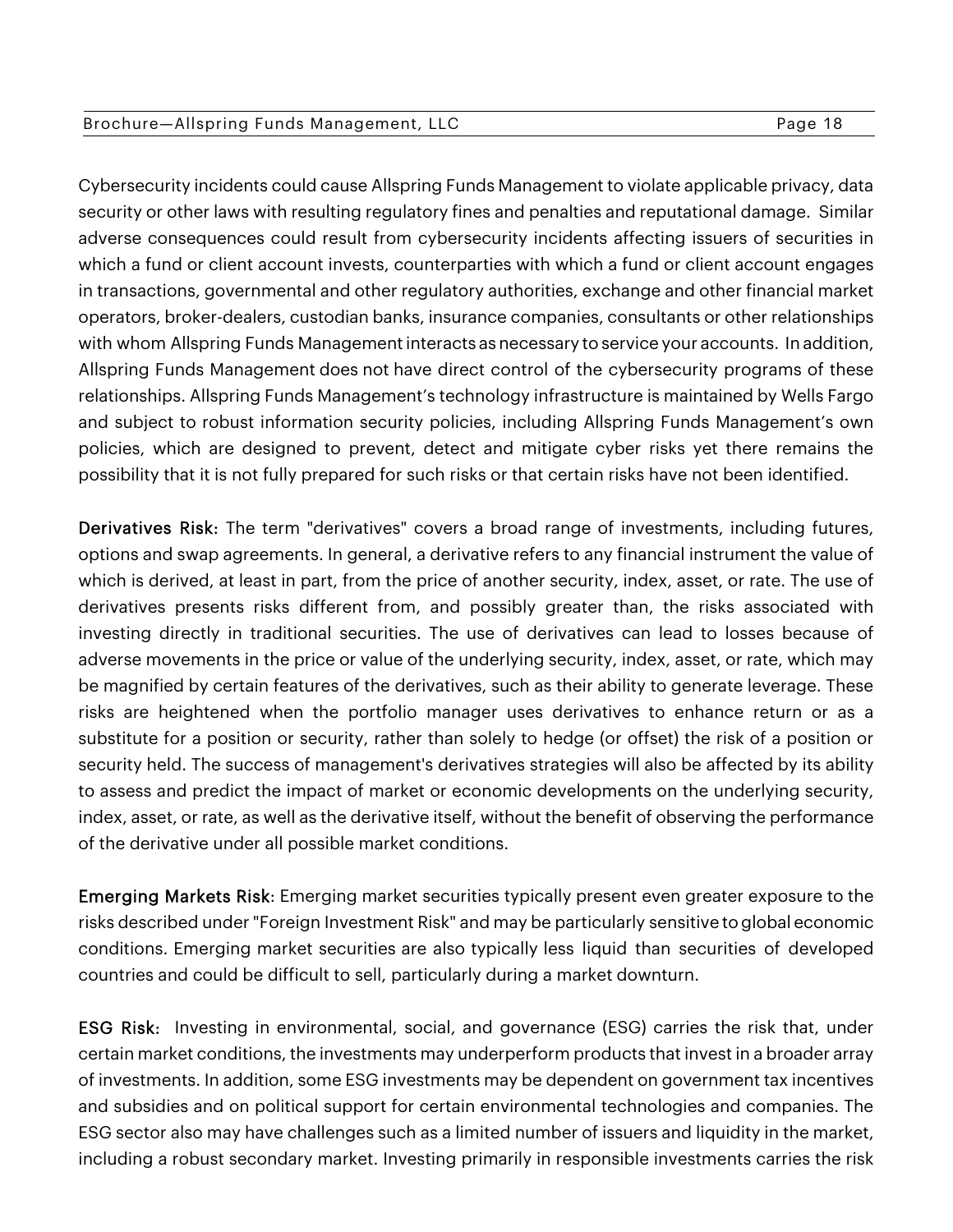| Page 19 |
|---------|
|         |
|         |

that, under certain market conditions, an investment may underperform funds that do not use a responsible investment strategy.

Focused Portfolio/Concentration Risk: Changes in the value of a small number of issuers are likely to have a larger impact on performance than if more broadly diversified across issuers.

Foreign Investment Risk: Foreign investments may be subject to lower liquidity, greater price volatility and risks related to adverse political, regulatory, market or economic developments. Foreign investments may involve exposure to changes in foreign currency exchange rates and may be subject to higher withholding and other taxes. Foreign investments may be subject to the risks of seizure by a foreign government, direct or indirect impact of sovereign debt default, imposition of economic sanctions or restrictions on the exchange or export of foreign currency, and tax increases.

Geographic Emphasis Risk: A portfolio that invests a significant portion of its assets in one country or geographic region will be more vulnerable than a strategy that invests more broadly to the economic, financial, political or other developments affecting that country or region. Such developments may have a significant impact on investment performance.

Growth/Value Investing Risk: Securities that exhibit growth or value characteristics tend to perform differently and shift into and out of favor with investors depending on changes in market and economic sentiment and conditions.

High Yield Securities Risk: High yield securities and unrated securities of similar credit quality (commonly known as "junk bonds") have a much greater risk of default or of not returning principal and their values tend to be more volatile than higher-rated securities with similar maturities.

Interest Rate Risk: When interest rates (which are currently near historic lows) rise, the value of debt securities tends to fall. When interest rates decline, interest that a strategy is able to earn on its investments in debt securities may also decline, but the value of those securities may increase.

Management Risk: Investment decisions, techniques, analyses or models implemented by a manager or Sub-adviser in seeking to achieve the strategy's investment objective may not produce the returns expected, may cause the strategy to lose value or underperform.

Market Risk: The values of, and/or the income generated by, securities held by a strategy may decline due to general market conditions or other factors, including those directly involving the issuers of such securities. Security markets are volatile and may decline significantly in response to adverse issuer, regulatory, political, or economic developments. Different sectors of the market and different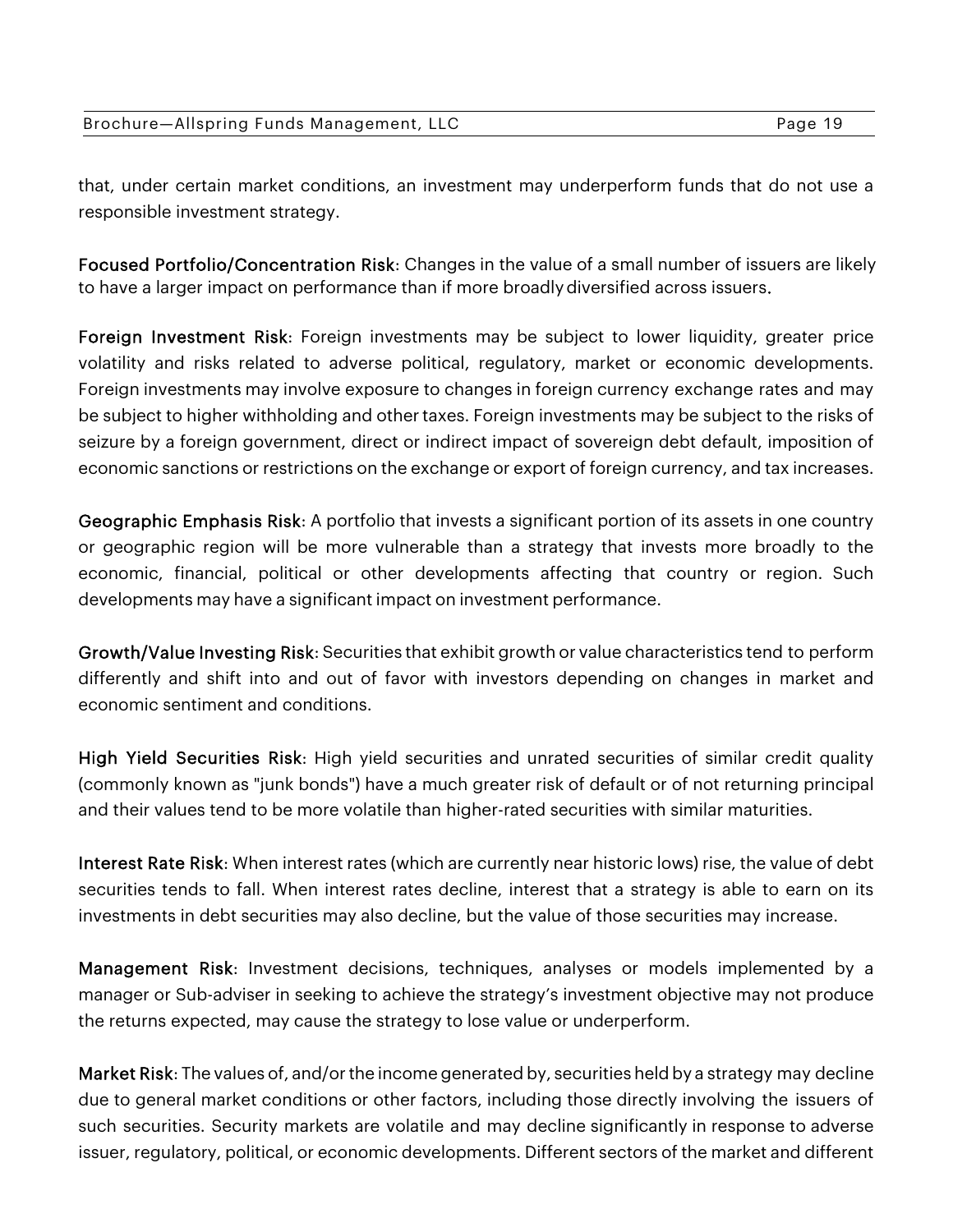| Brochure-Allspring Funds Management, LLC | Page 20 |
|------------------------------------------|---------|
|------------------------------------------|---------|

security types may react differently to such developments. The impact of the coronavirus, and other epidemics and pandemics that may arise in the future, could affect the economies of many nations, individual companies and the market in general in ways that cannot necessarily be foreseen at the present time. The impact could be greater in emerging-market countries where the health care system is less established.

Municipal Securities Risk: Municipal securities may be fully or partially backed or enhanced by the taxing authority of a local government, by the current or anticipated revenues from a specific project or specific assets, or by the credit of, or liquidity enhancement provided by, a private issuer. Various types of municipal securities are often related in such a way that political, economic or business developments affecting one obligation could affect other municipal securities held by a strategy.

Options Risk: A put option gives the purchaser of the option, upon payment of a premium, the right to sell (and the writer the obligation to buy) the underlying security, commodity, index, currency or other instrument at the exercise price and at the expiration date. A call option, upon payment of a premium, gives the purchaser of the option the right to buy (and the seller the obligation to sell) the underlying instrument at the exercise price and at the expiration date. If buying put or call options, an account assumes the risk of losing all premium paid including transaction costs. If selling put options, an account faces the risk that it may be required to buy the underlying security at a disadvantageous price above the market price at a certain date. If selling call options, an account faces the risk that it may be required to sell the underlying security at a disadvantageous price below the market price at a certain date.

Pandemic Risk: Pandemics are large outbreaks of infectious disease that spread over a wide geographic area and pose significant local and/or global economic, social, and health risks. At the time of this update, the COVID-19 pandemic has resulted in disruptions in areas such as consumer spending, manufacturing, hospitality, tourism, small businesses and transportation among others, further resulting in volatility of financial markets. While Allspring Funds Management has prepared for pandemic outbreaks in its ongoing business continuity planning there is no guarantee that Allspring Funds Management or its service providers will be able to maintain normal operations and/or will not lose key personnel on a temporary or long-term basis as a result of COVID-19 or other pandemics. The full effects of pandemics are unknown which creates significant uncertainty in the global population and economic environments.

Russia Risk: Russia launched a large-scale invasion of Ukraine on February 24, 2022, significantly amplifying already existing geopolitical tensions. Actual and threatened responses to such military action may impact the markets for certain Russian commodities and may likely have collateral impacts on markets globally. As a result of this military action, the United States and many other countries have instituted various economic sanctions against Russian individuals and entities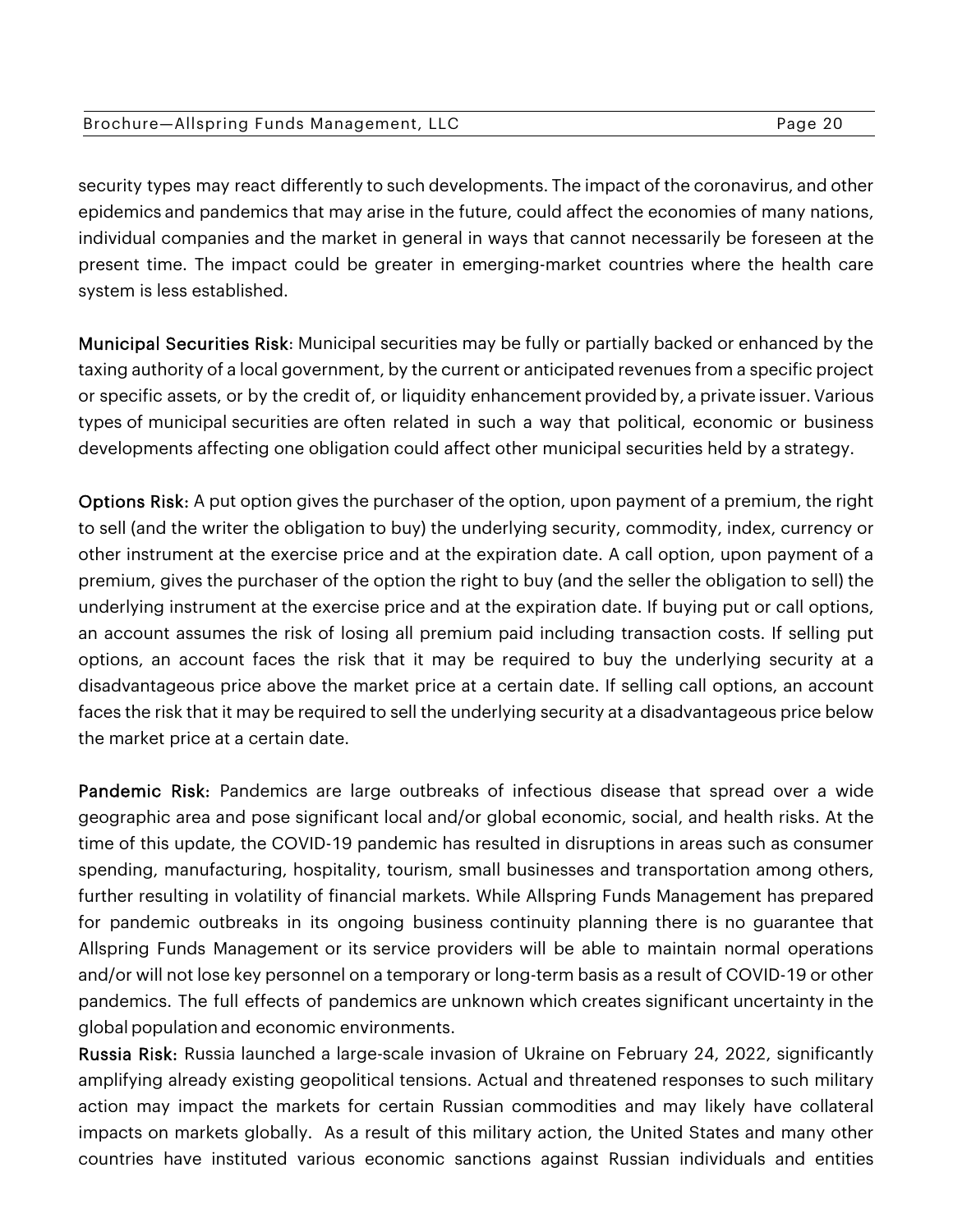#### Brochure-Allspring Funds Management, LLC extending the Same Page 21

(including corporate and banking) and could institute broader sanctions on Russia and other countries. These sanctions and the resulting market environment could result in the immediate freeze of Russian securities, commodities, resources, and/or funds invested in prohibited assets, impairing the ability of a fund or client account to buy, sell, receive or deliver those securities and/or assets. Further, due to closures of certain markets and restrictions on trading certain securities, the value of certain securities held by a fund or client account could be significantly impacted, which could lead to such securities being valued at zero. Russia's invasion of Ukraine, the responses of countries and political bodies to Russia's actions, and the potential for wider conflict may increase financial market volatility and could have severe adverse effects on regional and global economic markets, including the markets for certain securities and commodities, such as oil and natural gas.

Smaller Company Securities Risk: Securities of companies with smaller market capitalizations tend to be more volatile and less liquid than those of larger companies.

## **Item 9 – Disciplinary Information**

There are no legal or disciplinary events that are material to a client's or prospective client's evaluation of our advisory business or the integrity of our firm's management.

## **Item 10 – Other Financial Industry Activities and Affiliations**

Allspring Funds Management is a direct wholly-owned subsidiary of Allspring Global Investments Holdings, LLC, which is an indirect wholly-owned subsidiary of funds managed by GTCR and Reverence Capital Partners. Certain other wholly-owned registered investment advisory subsidiaries of Allspring Global Investments Holdings, LLC: Allspring Global Investments (UK) Limited, Galliard Capital Management, LLC, and Allspring Global Investments, LLC, have contracted with us to provide sub-advisory services to one or more of the Funds. Our affiliate, Allspring Funds Distributor, LLC ("Allspring Funds Distributor"), a registered broker-dealer, serves as the distributor for Allspring Funds, and its registered representatives sell shares of the Allspring Funds and shares of other mutual funds or registered investment companies advised by our affiliates. In addition to dealer reallowances and payments made by each Fund for distribution and shareholder servicing, Allspring Funds Management and Allspring Funds Distributor and/or our affiliates make additional payments to certain selling or shareholder servicing agents for a Fund, including their affiliates, in connection with the sale and distribution of shares of a Fund or for services to the Fund and its shareholders. The additional payments create potential conflicts of interest between an investor and a selling agent who is recommending a particular mutual fund over other mutual funds, because the selling agent's recommendation may be influenced by his or her incentive to maximize compensation rather than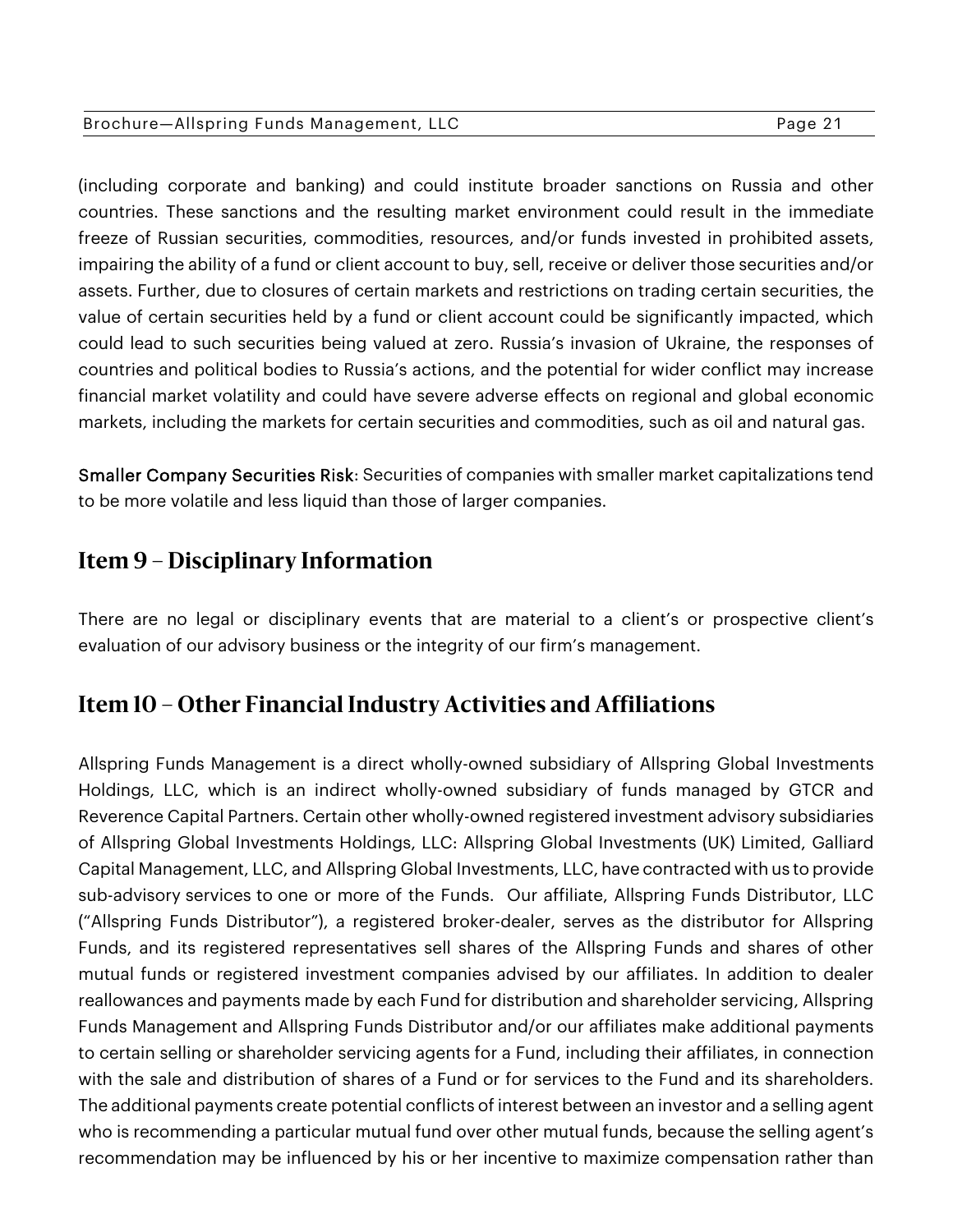to give disinterested advice.

Allspring Funds Management is registered as a Commodity Pool Operator ("CPO") and a Swap Firm with the Commodity Futures Trading Commission ("CFTC"), and is a member of the National Futures Association ("NFA").

As noted above, we have contracted with our affiliate, Allspring Global Investments, an indirect wholly-owned SEC-registered investment adviser subsidiary of Allspring Global Investments Holdings, LLC, to provide investment sub-advisory services in connection with managed account programs offered by other financial institutions with which we contract and other relationships. In addition to providing investment sub-advisory services, Allspring Global Investments provides various administrative and operational services in connection with such programs and relationships. For example, Allspring Global Investments manages the trading operations associated with our provision of services to our direct clients and managed account program participants and program sponsors. The involvement in trading operations creates potential conflicts of interest between program participants and the clients of Allspring Global Investments. These potential conflicts and the manner in which they are addressed are described in Item 12, below. There is no separate charge to our clients for these services.

Our principal business is that of an investment adviser. We also serve as fund administrator for the Allspring Funds and provide administrative services to the collective investment funds for which Wells Fargo Bank, N.A. serves as manager. We also serve as investment adviser for the Worldwide Fund and the Securities Lending Fund and as investment manager for the Worldwide Alternative Fund. As described in the prospectus for each of the Worldwide Fund and the Worldwide Alternative Fund, Allspring Funds Management may rebate to certain Fund shareholders a portion of the investment management fees that it receives for the investment services it provides to such Fund. Allspring Global Investments Luxembourg S.A. acts as the management company of the Worldwide Fund and is responsible for providing administration, marketing, distribution, investment management and advisory services on a day-to-day basis, under the supervision of the Allspring Global Investments Luxembourg S.A. Board of Directors, for all the sub-funds, and delegates part or all of such functions to third parties in some instances. We also provide services to and support the development of collective funds for which Wells Fargo Bank, N.A., serves as manager. As announced in February 2021, the sale of Wells Fargo's asset management division included Well Fargo Bank N.A.'s business of acting as trustee to its collective fund trusts. In January 2022, it was announced that SEI Trust Company was selected as the new trustee. The transition is expected to occur in the second quarter of 2022."

Allspring Funds Distributor serves as a distributor of the shares of the Allspring Funds, as the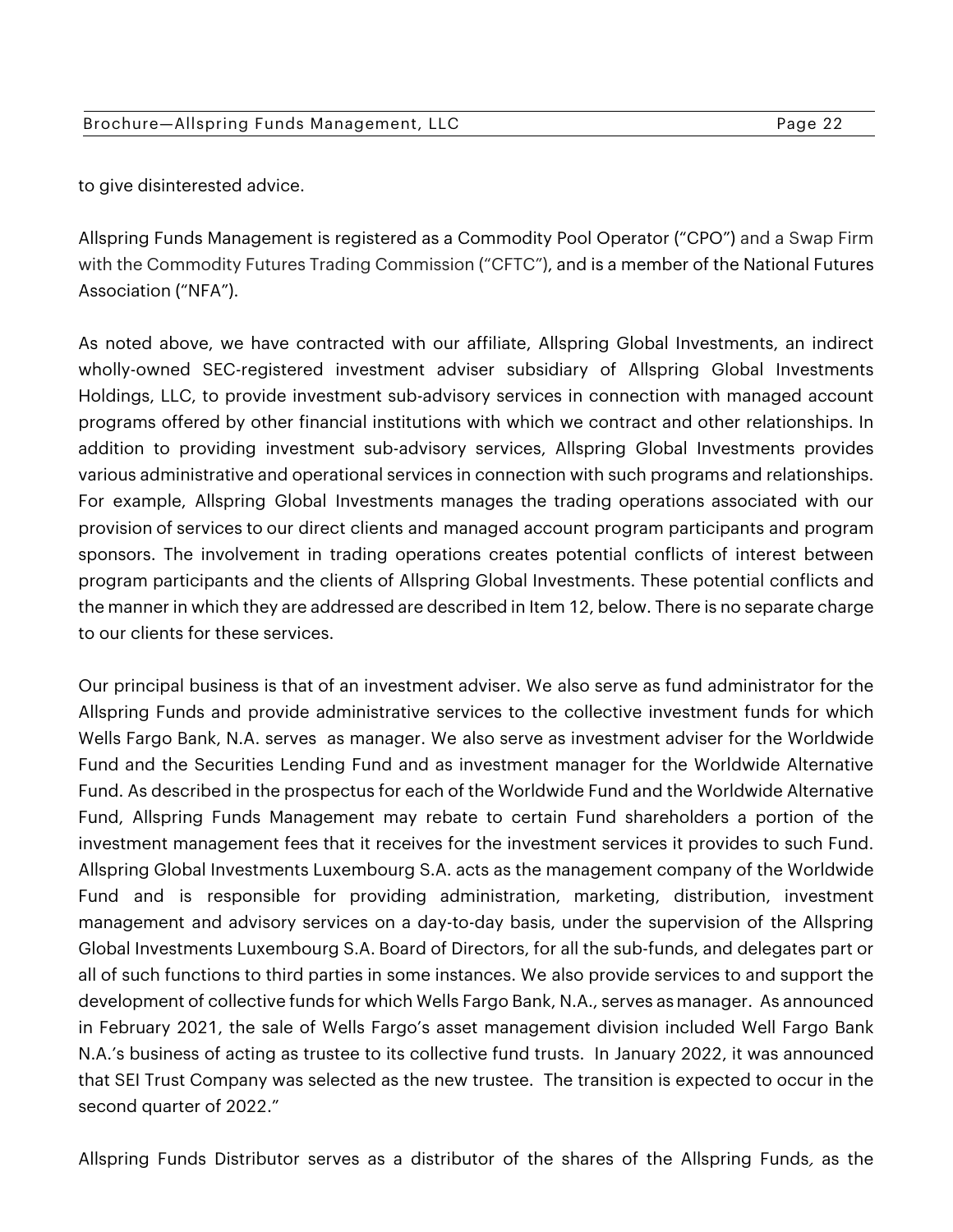#### Brochure—Allspring Funds Management, LLC extending the control of Page 23

placement agent for Allspring private funds, and as sub-distributor of the Worldwide Fund and the Worldwide Alternative Fund. Certain of our principal executive officers, including our President, and certain Executive and Senior Vice Presidents are registered representatives of Allspring Funds Distributor, and Allspring Funds Management shares certain operating and overhead expenses with Allspring Funds Distributor. In addition, Allspring Funds Distributor may provide referral and/or wholesale distribution and related services to us for compensation. Any amounts paid to these entities are paid by us out of the fees that we receive for our services.

Allspring Global Investments Luxembourg S.A., an affiliated firm, serves as distributor of the Worldwide Fund and Worldwide Alternative Fund and the following affiliated firms serve as a subdistributor for the Worldwide Fund and/or Worldwide Alternative Fund sub-funds: Allspring Funds Distributor and Allspring Global Investments. The following affiliated firms also serve as a subdistributor for the Allspring Funds: Allspring Funds Distributor and Allspring Global Investments.

We provide investment advisory services to various clients (including affiliates) and give advice and take action for ourselves, our related persons, or certain clients that differs from the advice given, or the timing or nature of action taken, for other clients, provided that over a period of time we, to the extent practical, seek to allocate investment opportunities to each account in a manner that we reasonably believe is fair and equitable relative to other similarly situated clients. We, our principals and associates (to the extent not prohibited by our Code of Ethics), our affiliates, their principals and associates, and other clients of ours could hold, buy, or sell securities at or about the same time that we are buying or selling securities for an account that is, or may be deemed to be, inconsistent with the actions taken by these persons. Please see "Item 11 – Code of Ethics, Participation or Interest in Client Transactions and Personal Trading" for further discussion.

## Selection of Sub-advisers

As described in Item 4, Allspring Funds Management relies on sub-advisers to formulate and implement the investment recommendations for Allspring Funds Management's clients. In selecting Sub-advisers, Allspring Funds Management has an incentive to, and does, give preference to affiliated Sub-advisers over unaffiliated Sub- advisers.

Allspring Funds Management's selection of affiliated Sub-advisers presents a conflict of interest for Allspring Funds Management because a greater portion of your fee remains within the Allspring family of companies than if Allspring Funds Management used a third party to provide these services. Allspring Funds Management's use of affiliated Sub-advisers also could present a conflict of interest because the affiliated Sub-adviser could use its discretion to invest your assets in affiliated funds and certain investments that provide Allspring with greater aggregate revenue than provided by unaffiliated funds and other investments. For example, Allspring Funds Management engages its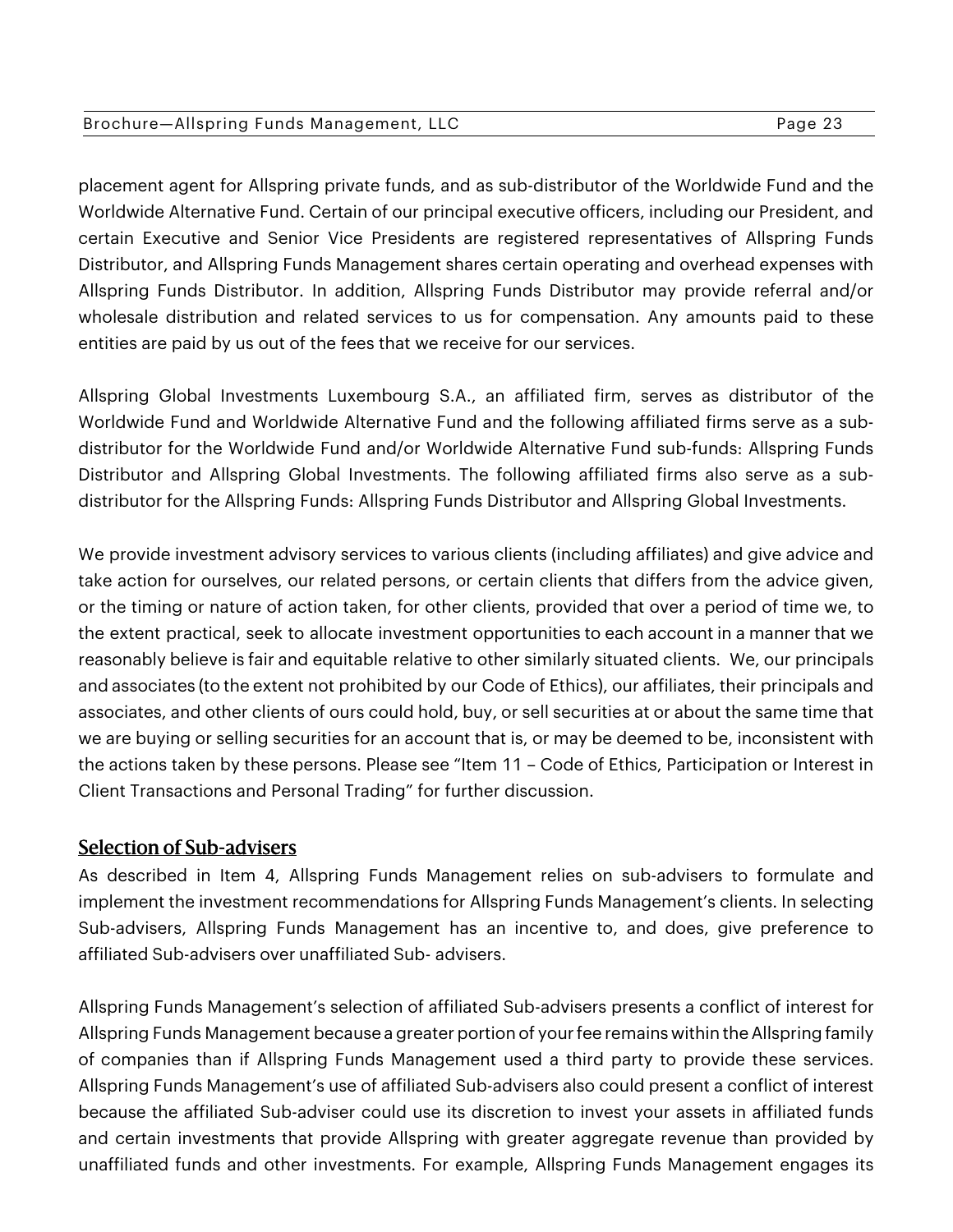affiliate, Allspring Global Investments to provide sub-advisory services with respect to the majority of assets under Allspring Funds Management's management. Allspring Global Investments has an incentive to select certain investments that generate more revenue for our affiliates over other investments, by: (1) recommending mutual funds and private funds that are managed or sponsored by our affiliates; (2) recommending mutual funds, private funds and other investments that are sponsored by companies that pay a portion of their revenue to our affiliates; (3) recommending funds or share classes of a fund that charge you administrative, service or sub-transfer agency fees that are passed through to our affiliates; or (4) recommending or offering a cash sweep option for uninvested cash that pays our affiliates more than other options (e.g., recommending an affiliated money market fund over an unaffiliated money market fund).

Allspring Funds Management mitigates these conflicts of interest through disclosure in this Brochure, and through reviews of the quality and continued value of the services provided by its Sub-advisers. Allspring Funds Management will replace a Sub-adviser, including an affiliated Subadviser, should a determination be made that it is no longer performing satisfactorily. In judging performance, Allspring Funds Management evaluates affiliated and unaffiliated Sub-advisers differently for a number of reasons, including differences in the quantity and type of services performed. The evaluation process also differs because Allspring Funds Management has more, and continuous, information regarding its affiliates' personnel and risk and compliance procedures, as well as investment processes.

# **Item 11 – Code of Ethics, Participation or Interest in Client Transactions and Personal Trading**

## Code of Ethics

Allspring Funds Management has adopted the Allspring Code of Ethics, or "Code," which contains policies on personal securities transactions initiated by "reporting persons." These policies comply with Rule 204A-1 under the Advisers Act and Rule 17j-1 under the Investment Company Act. The Code, among other things, permits our employees to invest in certain securities, subject to various restrictions and requirements, and requires employees to periodically report their personal securities holdings and transactions and pre-clear certain personal securities transactions.

The Code is designed to detect and prevent violations of securities laws while addressing the fiduciary obligations we owe to you. The Code is comprehensive, is distributed to each employee at the time of hire as a condition of employment, and compliance with its terms must be acknowledged in writing by each employee annually thereafter. Allspring Funds Management supplements the Code with ongoing monitoring of employee activity.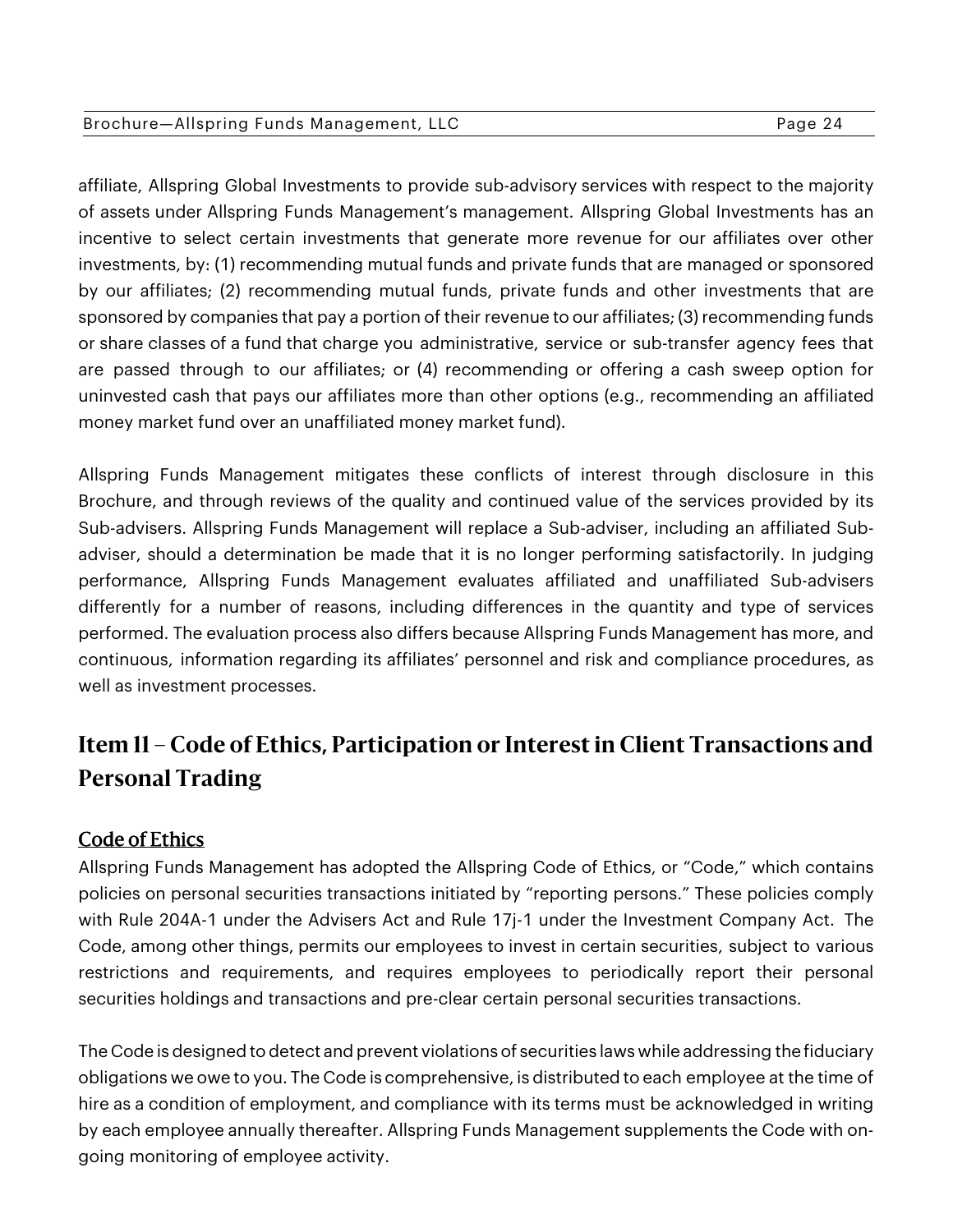| Brochure-Allspring Funds Management, LLC | Page 25 |
|------------------------------------------|---------|
|------------------------------------------|---------|

When engaging in personal securities transactions, potential conflicts of interest arise between the interests of our employees and those of our clients. Our Code makes clear that any such conflicts that arise in such personal securities transactions must be resolved in a manner that does not inappropriately benefit our employees or adversely affect our clients. Additionally, the Code prohibits the misuse of material, nonpublic information and restricts the giving and receiving of gifts and entertainment.

Allspring Funds Management employees who maintain brokerage or investment accounts for themselves and/or their immediate families are required to provide copies of their reportable securities transactions at the end of every quarter, and all holdings of reportable securities accounts must be reported at the end of every calendar year.

The above restrictions do not apply to purchases or sales of certain types of accounts and securities, including shares of open-end registered investment companies that are unaffiliated with the Allspring Funds family, money market instruments, and certain U.S. Government securities. To facilitate enforcement, our Code generally requires that our employees submit reports to a designated compliance person regarding transactions involving securities which are eligible for purchase by a Fund or an account.

Our Code is also on public file with, and available from, the SEC. It is also available upon request without charge by contacting us at the email address on the front cover of this Brochure.

#### Participation or Interest in Client Transactions

Our Code does not prohibit personal trading by employees but rather seeks to monitor and manage their trading, and in some cases restrict it subject to certain conditions. In addition, Allspring Funds Management is affiliated with private fund complexes that hold positions in a variety of financial and other types of businesses. As a result, due to our activities as an investment adviser, it is possible that conflicts will arise from time to time as Allspring Funds Management employees are managing their personal assets concurrent with the ongoing functions related to their employment duties and our fiduciary obligations, or as affiliated entities or their employees are engaging in their own financial activity. Allspring Funds Management seeks to manage these conflicts by strict application of its Code provisions and policy requirements.

In addition, Allspring Funds Management maintains an Expert Network Policy in order to help mitigate potential insider trading liability when engaging with expert networks. The policy details internal controls that have been established to manage trading risks associated with using experts.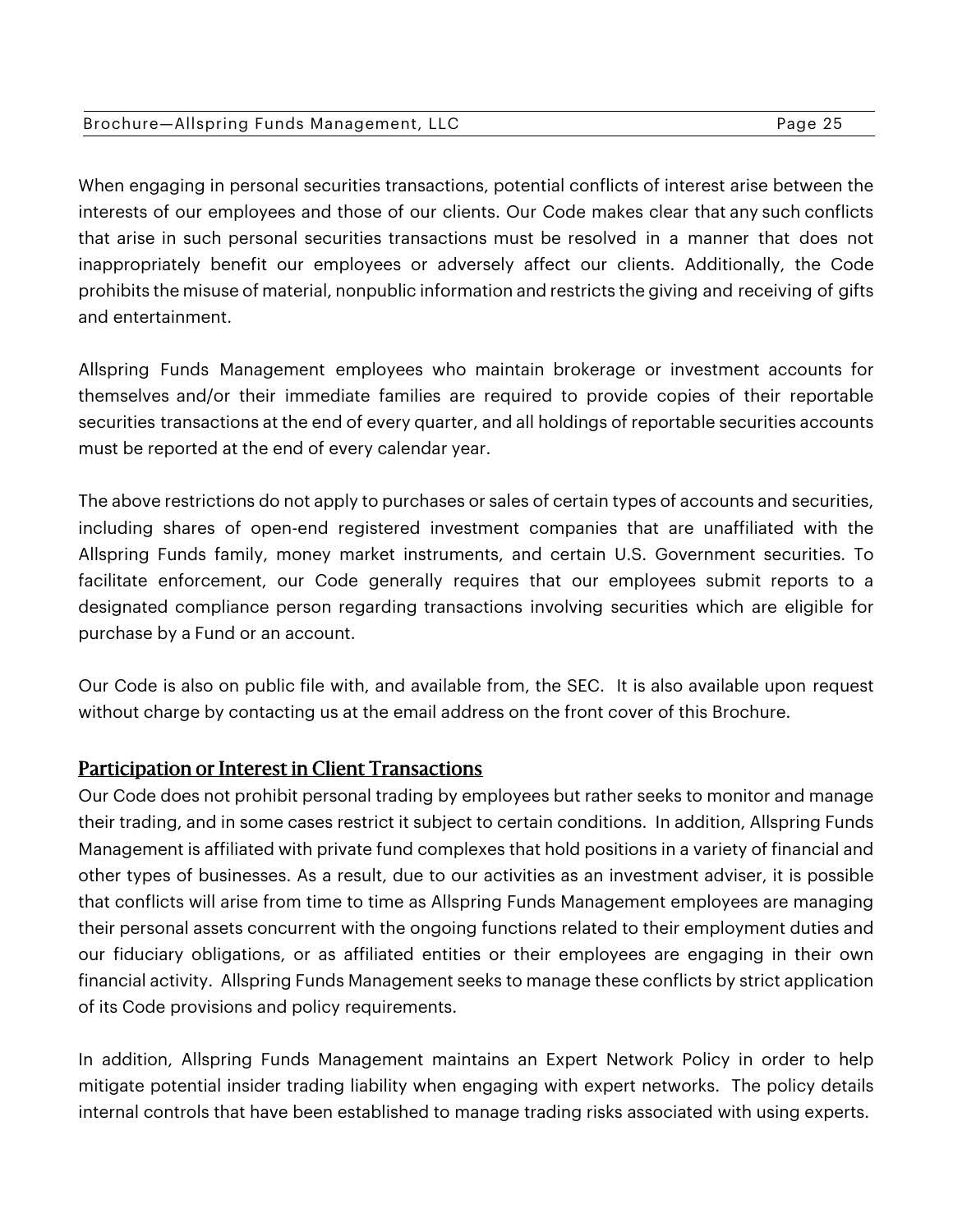| Brochure-Allspring Funds Management, LLC | Page 26 |
|------------------------------------------|---------|
|------------------------------------------|---------|

The following situations could create an actual or perceived conflict of interest:

Affiliation. Allspring Funds Management is owned indirectly by an affiliate of funds managed by GTCR and Reverence Capital, each of which is a private investment firm managing funds that hold substantial positions in a variety of portfolio companies and other investments, including registered investment advisers that provide advisory services to a broad array of clients. As such, there may be instances where some of these affiliated entities, including other Allspring advisers, could engage in their own trading involving the same securities that Allspring Funds Management manages on your behalf. This means that while Allspring Funds Management is managing its fiduciary duties to you, other of its affiliated entities could be engaging in transactions that create a conflict (for example, they could be selling the same security that Allspring Funds Management has purchased for you). In addition, these related persons could recommend their clients transact in the same securities in which you have a material financial interest. In some instances, it is even possible that you also have a client relationship yourself with one or more of these entities and your securities transactions may appear conflicted. With limited exceptions described below, any such affiliates generally are operated independently of Allspring, and these transactions by related persons are determined independently and without the involvement of Allspring Funds Management and are outside of the course and scope of Allspring Funds Managements' investment advisory services. However, in order to manage these potential conflicts, Allspring Funds Management maintains a variety of policies to maintain effective business barriers and manage the confidentiality of its own information and activities, as described further below.

Independent Activity by GTCR and/or Reverence Capital and Their Affiliates. Certain other portfolio companies affiliated with GTCR and/or Reverence Capital are engaged in the financial services, investment advisory and/or broker-dealer industries and could from time to time recommend securities, proprietary products and/or services to Allspring Investments' clients. To the extent such "recommendations" are made, they are made independently by such related persons and without the involvement of Allspring Investments and are outside the Allspring Investments investment advisory context. In addition, GTCR and Reverence Capital Partners manage funds that hold positions in, or may otherwise be deemed to control, companies that have issued publicly traded shares. Allspring Funds Management may from time to time invest in these companies on behalf of its clients, which investments may benefit GTCR, Reverence Capital Partners and their funds. In order to manage these potential conflicts, Allspring Funds Management maintains a variety of policies to maintain effective business barriers, and any such investments are made independent of any consideration of potential benefits to GTCR, Reverence or their funds and in accordance with Allspring Fund Management's investment decision-making process.

Allspring Investments has an incentive to recommend to clients, or buy and sell for clients, securities that generate additional revenue for our affiliates over securities that do not. For example, Allspring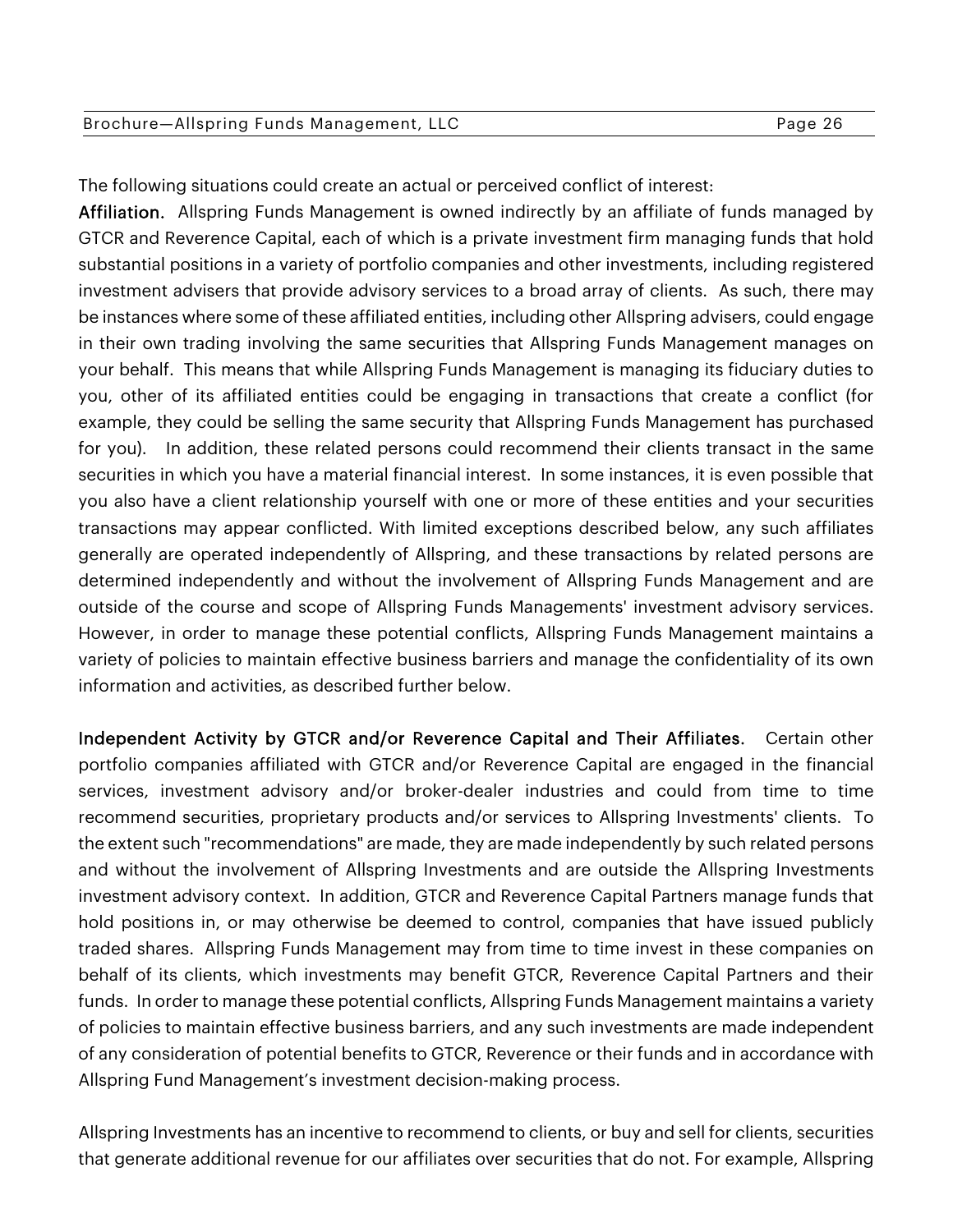|  | Brochure—Allspring Funds Management, LLC |  | Page 27 |
|--|------------------------------------------|--|---------|
|--|------------------------------------------|--|---------|

has an incentive to recommend mutual funds and private funds that are managed or sponsored by our affiliates. In such cases, Allspring Investments follows the requirements and constraints of the client and/or regulatory requirements, which includes the Investment Company Act of 1940, and ERISA rules, where applicable. In general, should Allspring Investments inadvertently purchase securities in violation of these rules, the purchase will be deemed a trade error and Allspring Investments will make the client whole for any losses suffered in connection with the unauthorized transaction.

Proprietary Investments by the Adviser and/or its Affiliates Initial Funding & Seed Capital: In the ordinary course of business, and subject to compliance with applicable regulations, Allspring Funds Management, its affiliates and/or existing and future employees will from time-to-time invest in products managed by the firm, and Allspring and/or its affiliates may establish the initial funding ("Seed Capital") necessary to establish new affiliated funds or investment accounts for the purpose of developing new investment strategies and products (collectively, "Proprietary Accounts"). Investment by Allspring Funds Management, its affiliates or our employees in Proprietary Accounts creates conflicts of interest because we may have an incentive to favor these Proprietary Accounts by, for example, directing Allspring Funds Management's investment ideas to these accounts or allocating, aggregating or sequencing trades in favor of such accounts, to the disadvantage of other accounts. Allspring Funds Management may have an incentive to dedicate more time and attention to our Proprietary Accounts and to give them better execution and brokerage commissions than our other client accounts. Allspring Seed Capital may be used to form registered investment companies, including mutual funds and ETFs, and may invest in the same securities as other client accounts. Allspring Seed Capital can be redeemed at any time generally without notice as permitted by the governing documentation and applicable regulations. A large redemption of shares by Allspring or its affiliates could result in the affiliated fund selling securities when it is not desirable, accelerating the realization of capital gains and increasing transaction costs. A large redemption could significantly reduce the assets of an affiliated fund, causing a higher expense ratio, decreased liquidity, or liquidation of the affiliated fund. Where permitted, Proprietary Accounts can and frequently do, invest in the same securities as other funds and client accounts managed by Allspring Funds Management. Managing Proprietary Accounts creates a conflict of interest with other investment management accounts as Allspring's portfolio managers may be incented to focus extra attention on or allocate select investment opportunities to Proprietary Accounts. It is Allspring's policy to treat seeded Proprietary Accounts in the same manner as other funds and client accounts for purposes of order aggregation and allocation.

## The Allspring Funds

Cross trades can be executed between different Allspring Funds or between an Allspring Fund and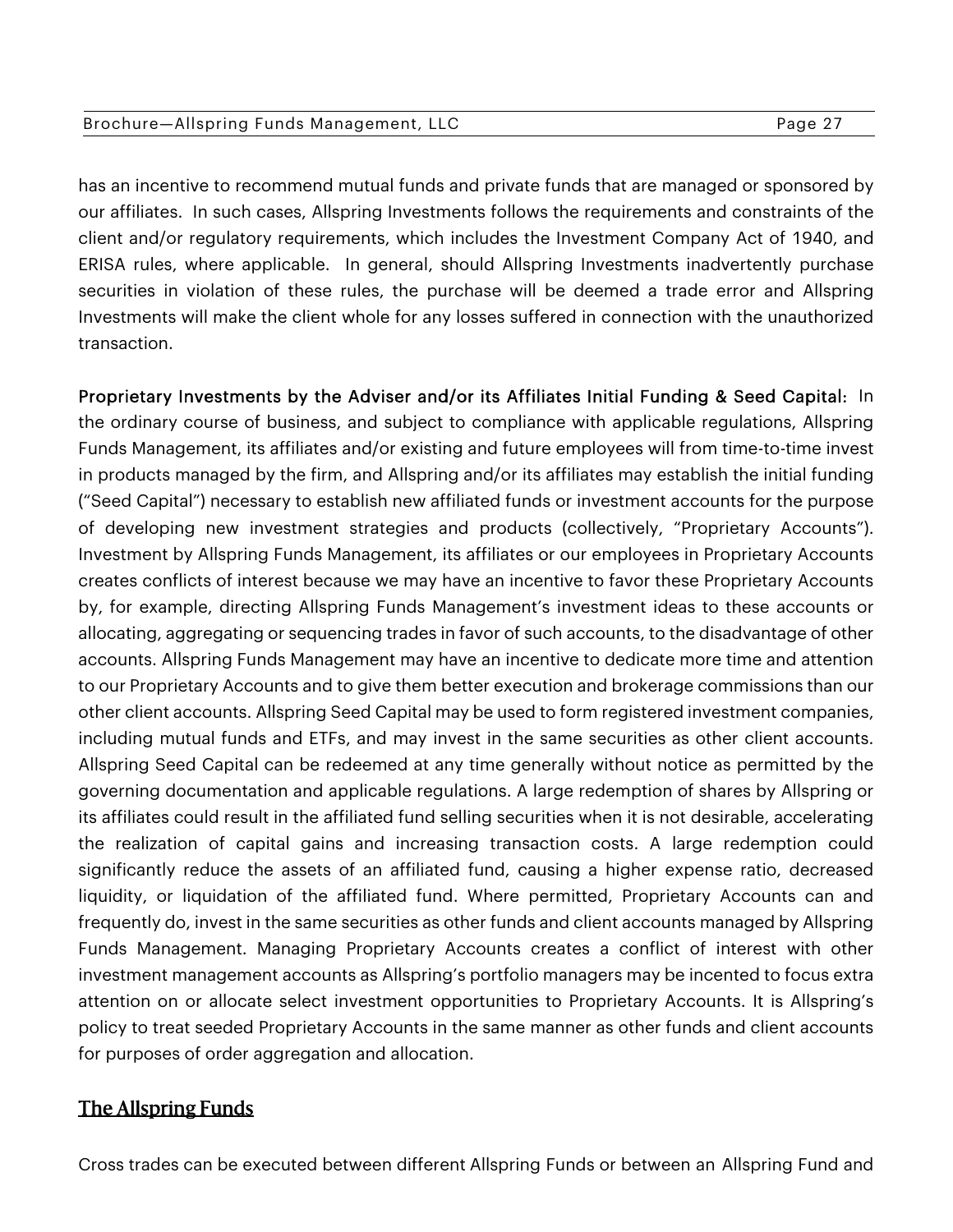#### Brochure—Allspring Funds Management, LLC extending the control of Page 28

another advisory client of ours or a Sub-adviser to the Allspring Funds. All such cross trades are required to be done in compliance with Rule 17a-7 under the Investment Company Act and regulatory interpretations thereof and information about such activity is reported to the Board of Trustees of the Allspring Funds in accordance with that rule. We or our affiliates, acting as principal, are permitted to buy securities from an Allspring Money Market Fund in compliance with Rule 17a-9 under the Investment Company Act or in a manner consistent with other applicable forms of exemptive relief. Certain Allspring Funds and the Securities Lending Fund are permitted to invest in repurchase agreements or certain other short- term instruments through a joint account in compliance with written procedures that are designed to comply with Section 17(d) of the Investment Company Act and Rule 17d-1 thereunder.

Some of the Allspring Funds that we manage are "Gateway Blended Funds" that invest in multiple other Allspring Funds. We earn fees for non-duplicative services that are provided at both the acquiring and acquired Fund levels. Similarly, our long-term funds use money market funds that we advise for cash management purposes, and we earn fees for non-duplicative services at both tiers of investment. These so-called fund-of-funds structures are made in compliance with applicable provisions of the Investment Company Act and the rules thereunder.

## Allspring (Lux) Worldwide Fund and Worldwide Alternative Fund SICAV- SIF

Cross trades can be executed between different sub-funds or between a sub-fund and another advisory client of ours or a Sub-adviser to the sub-funds.

## Securities Lending Fund

The Securities Lending Fund invests in repurchase agreements or certain other short-term instruments through a joint account with other Funds in compliance with written procedures that are designed to comply with Section 17(d) of the Investment Company Act and Rule 17d-1 thereunder.

## Managed Accounts

In connection with providing advisory services to managed account programs, neither we nor our affiliates act as principal, sell securities to, or buy securities from, any client.

A significant portion of each account invested in the CoreBuilder Municipal Income, CoreBuilder Municipal Sustainability, and CoreBuilder Core Plus strategies is typically invested in the CoreBuilder Shares – Series M, SM, and CP Funds, respectively, affiliated funds that do not pay fund-level expenses.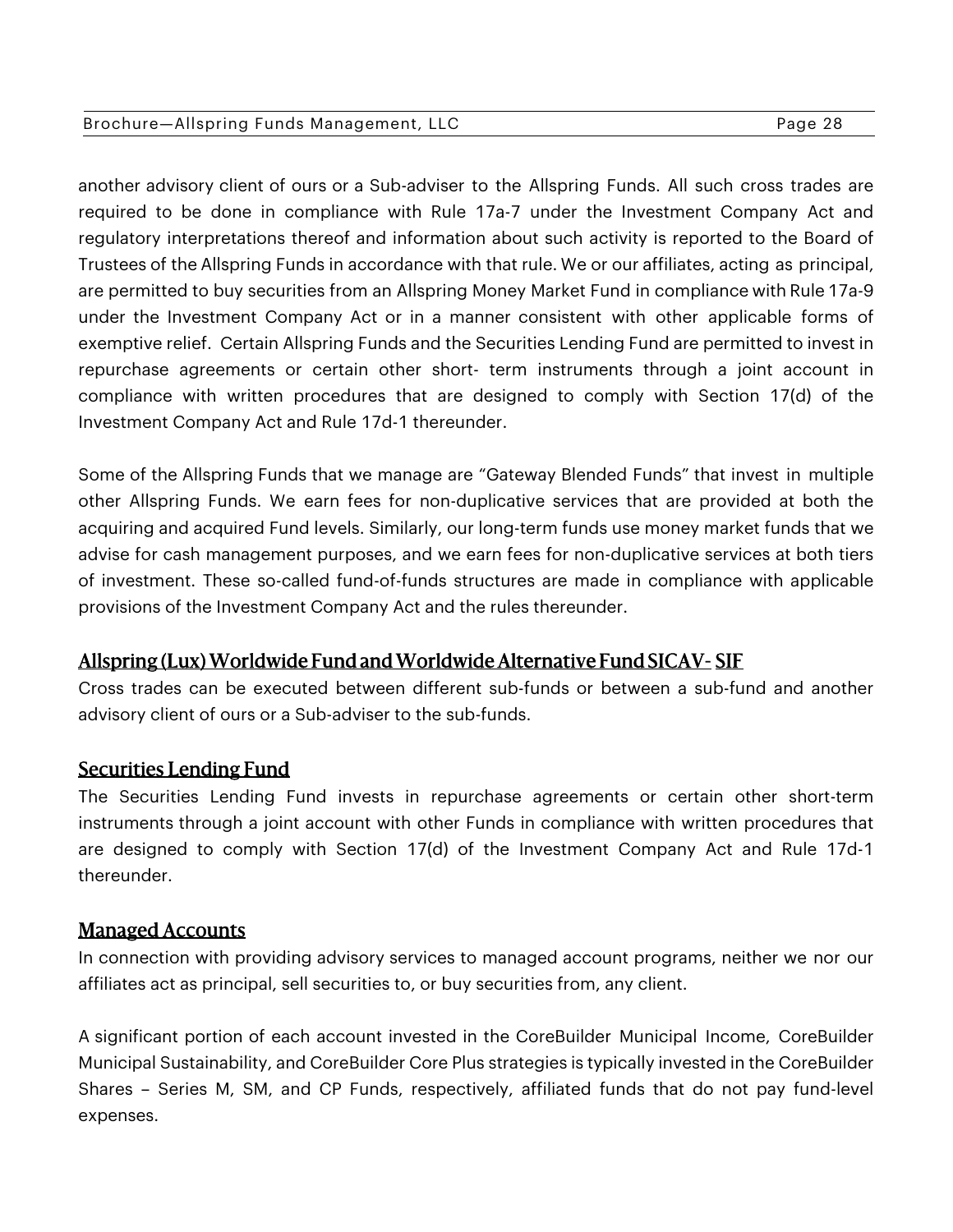## Client Information, AML and Privacy

New and existing clients are required to provide information to support Allspring Funds Management's regulatory obligation to obtain, verify, and record information that identifies each client pursuant to the requirements of various federal and state laws. Such procedures are intended to help deter the funding of terrorist and other illegal activities and support regulatory requirements related to antimoney laundering (also known as "AML").

Allspring Funds Management has adopted policies regarding the collection and disclosure of nonpublic personal information about Allspring Funds Management's clients. Consistent with our privacy policies and applicable law, Allspring Funds Management and its affiliates may provide access to client information to affiliated and third party service providers throughout the world. When client information is accessed, we maintain protective measures as described in our privacy policies and notices.

Unless restricted by agreement with client, Allspring Funds Management is permitted to disclose anonymous information identifying portfolio holdings that are representative of a particular strategy when Allspring Funds Management is engaged in a review or modeling of its strategies with third parties.

## **Item 12 - Brokerage Practices**

## The Funds

For investments in portfolio securities by the Funds, Sub-advisers determine the broker or dealer to be used and the commission rates paid, and such brokerage costs, along with execution quality, are reviewed by the Board of the Funds. In selecting a broker or dealer the Sub-adviser uses good faith judgement in seeking to obtain best execution of portfolio securities transactions at reasonable commissions or costs. The factors considered by each Sub-adviser in selecting broker-dealers and determining the reasonableness of commissions and any "soft dollar" practices of such Sub-adviser, are described in the ADV brochure of each Sub-adviser. In that regard, for any Sub-adviser that engages in "soft dollar" practices, research services and products are typically used in servicing all clients collectively and not all such services and products are used in connection with the specific client(s) that paid commissions to the broker providing such services or products. The Sub-adviser has an incentive to select or recommend a broker dealer based on their interest in receiving research, products or services rather than in the client's interest in receiving most favorable execution. The Sub-adviser will benefit because it does not have to produce or pay for the research, products or services it receives. When the Sub-adviser is affiliated with Allspring Funds Management, Allspring Funds Management indirectly benefits from the reduction of costs to affiliated companies,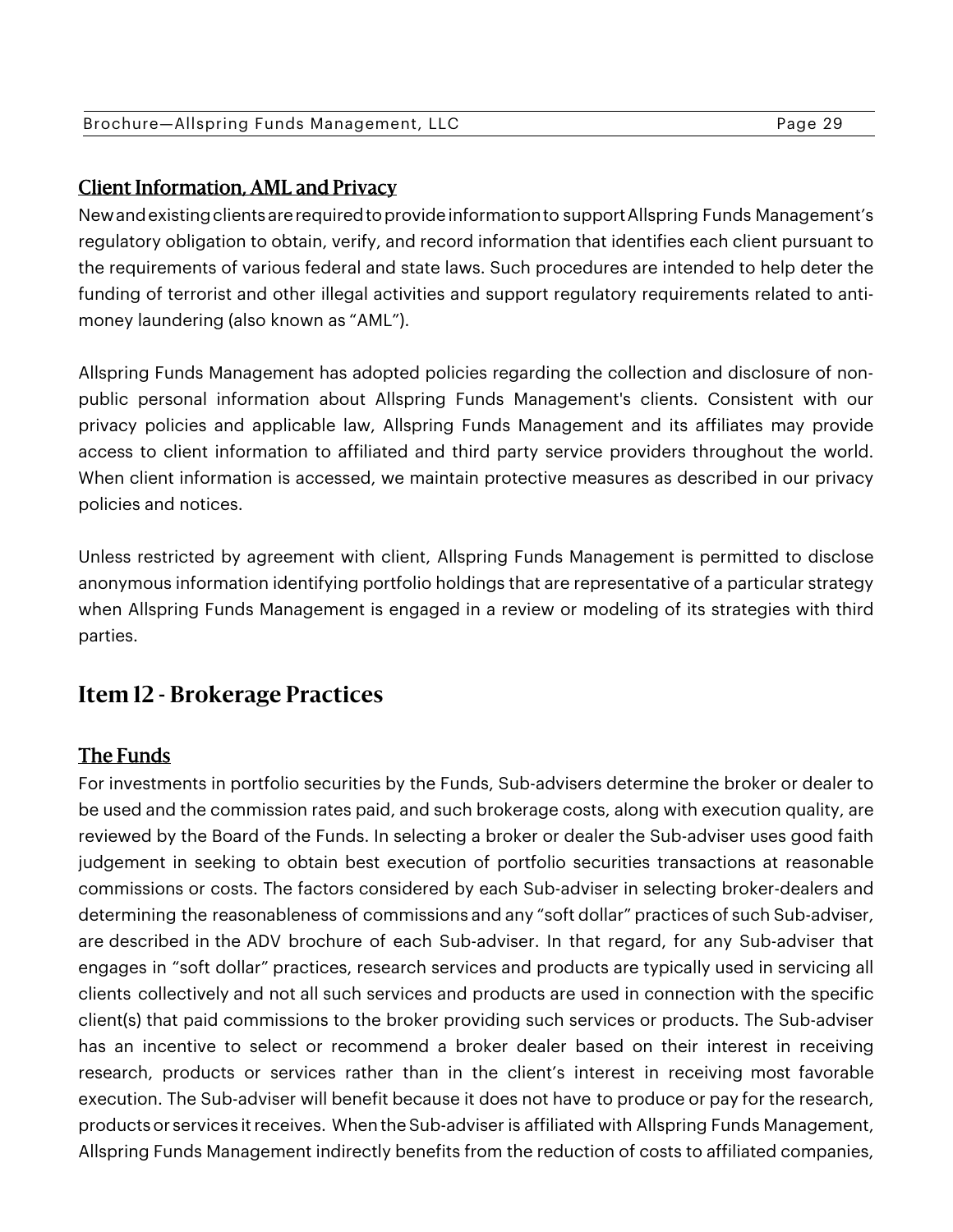| Brochure-Allspring Funds Management, LLC | Page 30 |
|------------------------------------------|---------|
|                                          |         |

creating an incentive for Allspring Funds Management to select or approve an affiliated Sub-adviser and its soft-dollar practices to the extent Allspring Funds Management participates in that decision.

## Managed Accounts

For advisory accounts associated with wrap account programs, we typically direct trades in equity securities to the broker-dealer associated with the program (the "Program broker-dealer"). The primary reason for utilizing the services of the Program broker-dealer is that there is typically no separate execution charge (e.g., commission) associated with trades effected through the Program broker-dealer. Rather, the account pays an all-inclusive wrap fee that is intended to cover advisory, custody, brokerage and/or other fees. Absent circumstances that suggest that the Program brokerdealer is not able to provide best execution on a given trade, we will direct particular program trades to the Program broker-dealer. Many of our direct client relationships (dual contract) are treated similarly in that trades in equity securities for such accounts are typically directed to the financial intermediary with which the account is associated. In certain of these arrangements, trading costs are separately charged, and commissions are borne by the advisory account managed by Allspring Funds Management. Equity security trades that are directed away from a managed account Program broker-dealer will typically incur execution charges (e.g., commissions) that are not included in the managed account program's wrap fee.

Trading in fixed income securities will typically be directed by the investment Sub-adviser (Allspring Global Investments) to third-party broker-dealers. The transaction costs associated with buying and selling fixed income securities (e.g. mark-ups, mark-downs, and/or "spread") are generally reflected in the price of the security and are not included within the account's "wrap" fee.

When Allspring Funds Management receives instructions from an investment Sub-adviser to initiate "across-the- board" trade decisions for any given investment strategy, Allspring Funds Management will aggregate (or block) the trades for each managed account program and follow the trade order process described below. For trade decisions that are not across-the-board recommendations (e.g., individual account inception, contribution, liquidation, tax-loss harvesting), Allspring Funds Management does not generally aggregate orders, and instead places each trade order with the Program broker-dealer when the trade is ready for execution.

Allspring Funds Management has an established process for creating a trade rotation among managed account program sponsors, which determines the order in which trade instructions (or the updated model for the model programs) are transmitted to each Program broker-dealer. The trade rotation seeks to allocate trading opportunities such that, over time, no managed account program receives preferential treatment as a result of the timing of the receipt of its trade execution instructions (or, in the case of model programs, the model portfolio). Allspring Funds Management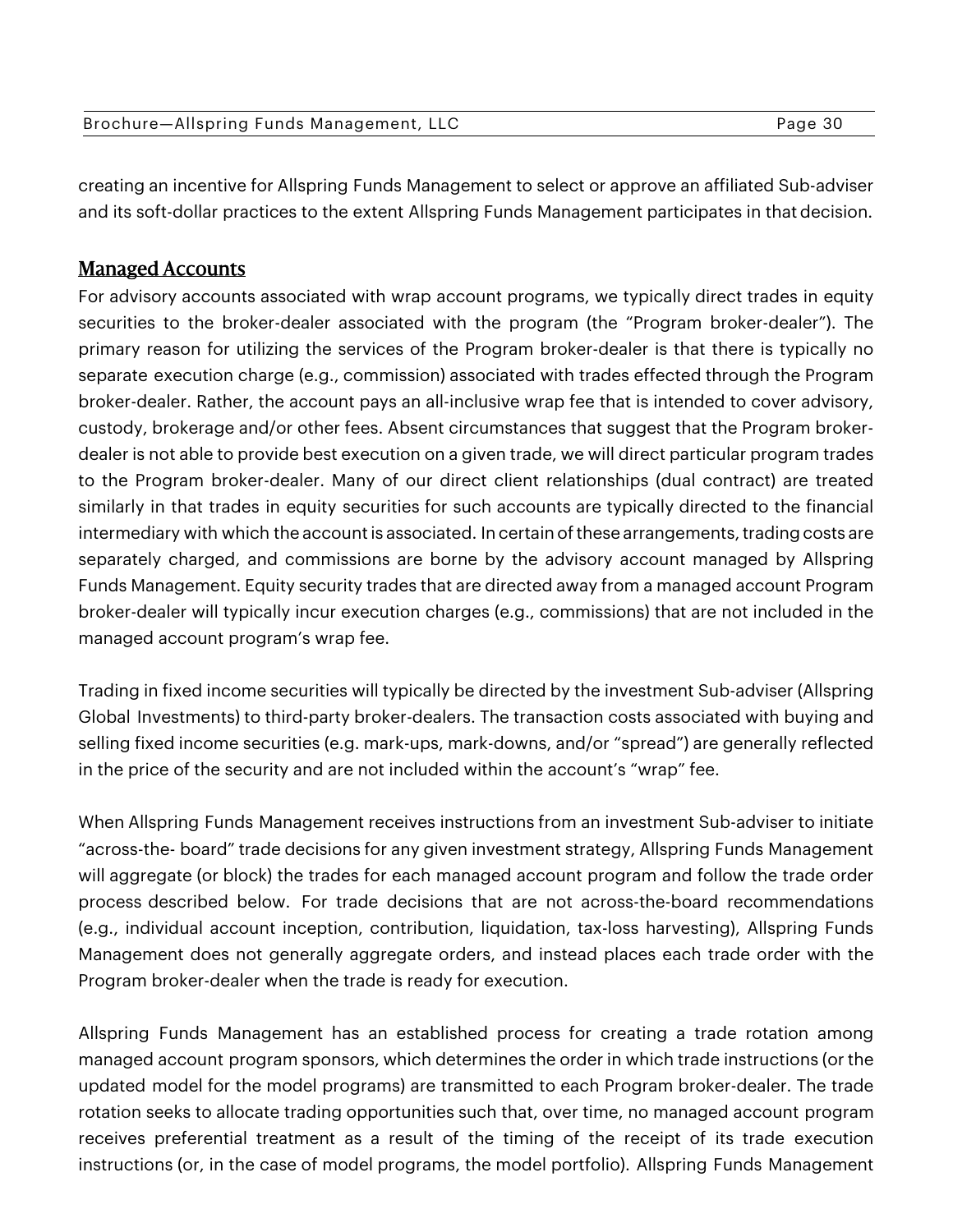#### Brochure-Allspring Funds Management, LLC extending the State Page 31

communicates trade instructions and model holdings to Program broker-dealers in two groups. The primary group consists of traditional discretionary wrap programs and non-discretionary model program sponsors that are able to provide prompt confirmation of order implementation and execution. Allspring Funds Management communicates trades and model portfolio information in sequential order to the Program broker-dealers in the primary rotation in a random order that changes each day. Within the primary group, Allspring Funds Management postpones transmitting trade instructions or model updates to the next Program broker-dealer in order until the preceding Program broker-dealer confirms that trading is complete. The secondary group of Program brokerdealers consists of non-discretionary model program sponsors. Following completion of the primary group rotation, Allspring Funds Management initiates the secondary group rotation where model portfolio information is communicated to the remaining Program broker-dealers that are unable to provide implementation and execution information back to Allspring Funds Management. These model portfolio communications also take place in a random order that is determined each day, however, there is no pause in between transmissions to each respective Program broker-dealer.

Each of the investment Sub-advisers manages client assets in accordance with the same or substantially similar investment strategies that are offered by Allspring Funds Management in connection with managed account programs. This means that the investment Sub-advisers' clients are often buying and selling the same securities that are (i) bought and sold by Allspring Funds Management on behalf of managed account program accounts and/or (ii) the subject of buy or sell recommendations in Allspring Funds Management's model portfolios communicated to model program sponsors. Allspring Funds Management has policies in place which are reasonably designed to allocate transactions fairly and equitably over time across its client base. Accordingly, the investment Sub-advisers and Allspring Funds Management may employ the following practices, trading concurrently, utilizing a trade rotation, or aggregating the Allspring Funds Management orders with the investment Sub-advisers' orders to be executed as a "step-out" trade, in order to provide fair transaction prices across all clients. Allspring Funds Management may use alternative methods other than those described above if we believe such method is appropriate under the circumstances and may help achieve more fair and equitable executions for clients. We may vary from these processes in order to comply with various requirements that may be imposed on us by Program broker-dealers, other intermediaries, or clients. Notwithstanding these processes, differences in timing of the delivery of trade instructions or model portfolio information (including model program sponsors discretion on when to execute trades) will cause performance dispersion between various groups of accounts. For more information about the investment Sub-advisers' brokerage practices and trade allocation and rotation policies, see the respective Sub-adviser's brochure, which can be found at **www.adviserinfo.sec.gov.** 

Managed account program participants should review all materials available from the managed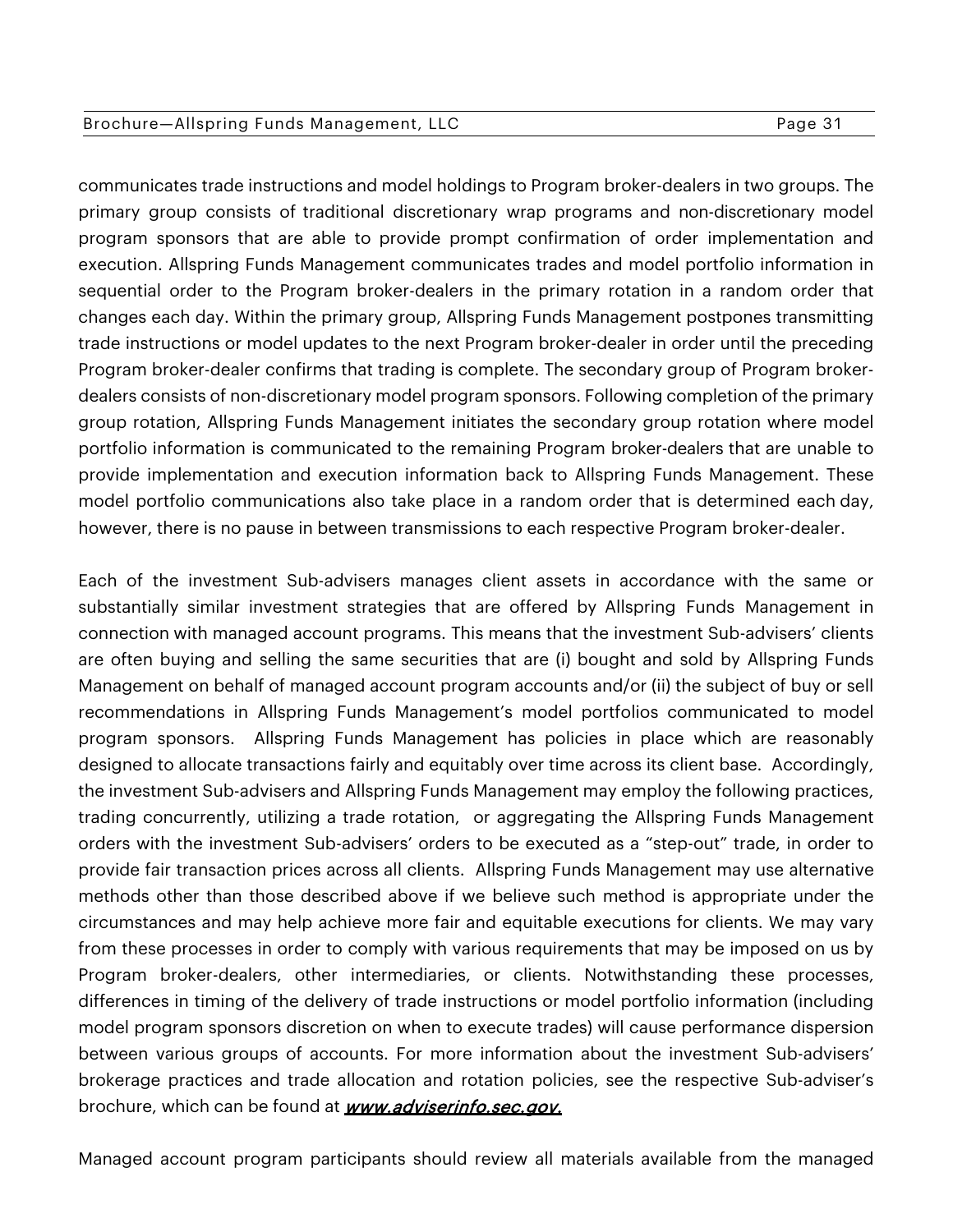| Brochure-Allspring Funds Management, LLC | Page 32 |
|------------------------------------------|---------|
|                                          |         |

account program sponsor concerning the program and the program's terms, conditions and fees. Among other things, participants should consider the managed account program fees charged by the program sponsor, the amount of portfolio activity (i.e., transactions) in their account, the value of the custodial and brokerage services that are provided and the potential for differences in order execution prices that result from the trading practices described above.

For newly established separately managed accounts, securities initially contributed ("legacy positions") are evaluated and all or a portion of such legacy positions can be sold to the extent that such securities are not consistent with model portfolio holdings for such account (unless such securities are subject to another express arrangement). The separately managed account client will be responsible for all tax liabilities that result from any sale transactions. Generally, the sponsor or program broker-dealer sells legacy positions, subject to the sponsor's requirements or limitations, however if the sponsor is unable to sell such legacy positions, Allspring Funds Management will ask to have them removed from our management. For fixed income securities, the smaller size of the position could produce a less favorable sales price than normally received in a large, institutionalsized position.

For terminating separately managed accounts, the sponsor or program broker also sells holdings when directed by a client or the sponsor.

## **Item 13 – Review of Accounts**

## The Funds

Our Product Management team regularly and closely monitors Sub-adviser performance in their management of the Funds and will from time to time recommend Sub-adviser changes to the Board. We provide written reports to the Boards of the Funds on a quarterly basis showing each Fund's investment performance. In addition, our risk and compliance teams provide oversight of the Funds to ensure that all relevant investment and regulatory requirements are being met.

## Managed Accounts

Our Product Management team regularly monitors and reviews the performance of the Sub-advisers and their respective model portfolios that provide the basis for the investment services Allspring Funds Management provides to managed account program sponsors and their clients.

In general, for all investment strategies other than the fixed income and option overlay strategies, Allspring Funds Management manages its accounts in accordance with a model portfolio that is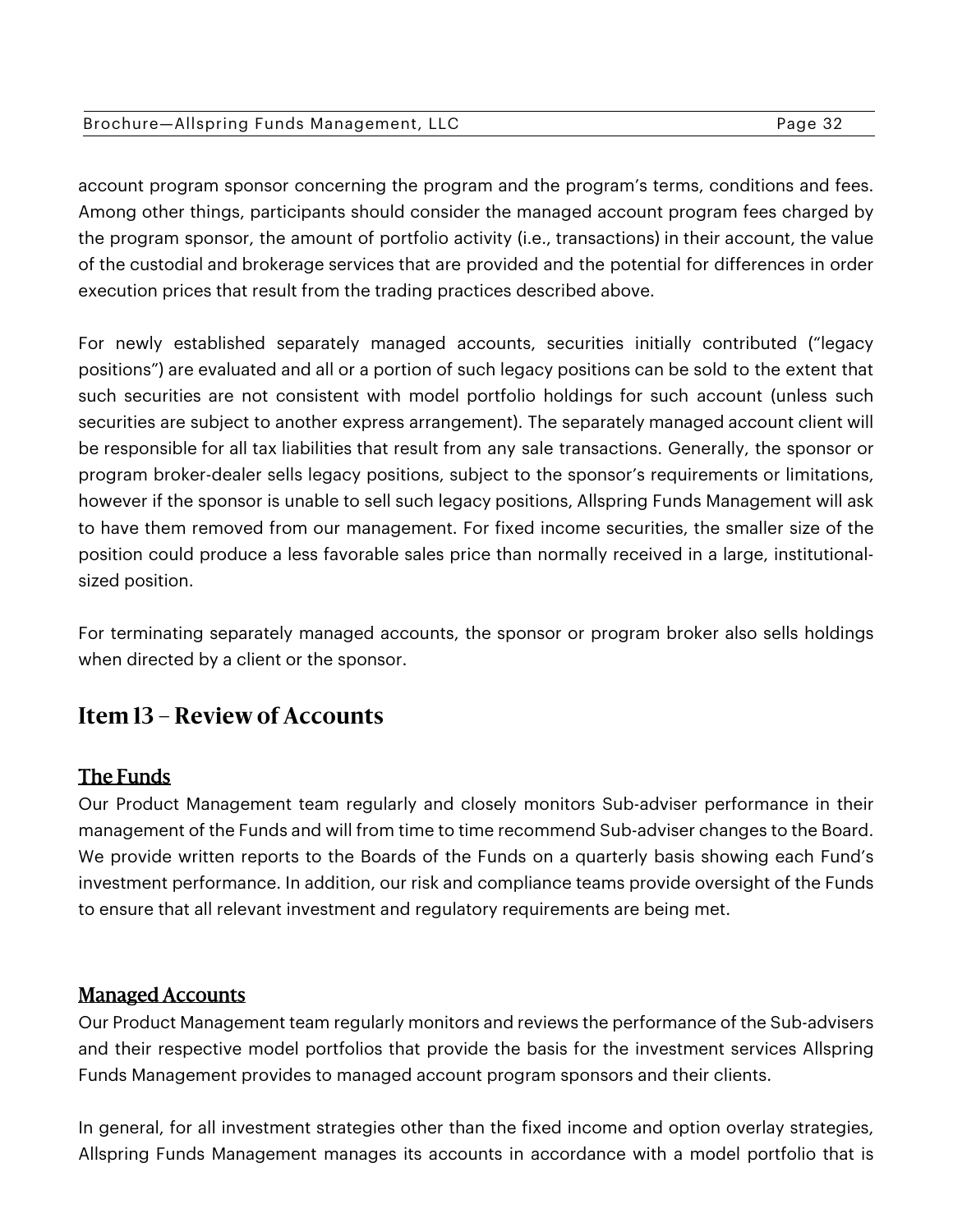| Brochure-Allspring Funds Management, LLC | Page 33 |
|------------------------------------------|---------|
|------------------------------------------|---------|

provided by one of the investment Sub-advisers. Subject to applicable individual account guidelines, restrictions and/or other individual circumstances, Allspring Funds Management will replicate the strategy's model portfolio in each account following the strategy. For fixed income and option overlay strategies, the Sub-adviser is responsible for the selection of the individual securities or contracts.

On our behalf, Managed Account Services, a division within our affiliate, Allspring Global Investments, monitors each equity account's adherence to the model portfolio as a means of ensuring that each account is managed in a consistent manner in accordance with the Sub-adviser's recommendations. The monitoring is largely executed via regularly scheduled drift analysis reviews, subset reviews and performance outlier reviews. Additionally, Managed Account Services performs reviews of separately managed account portfolio holdings and account activity for conformity with strategy guidelines, sponsor/client investment guidelines and restrictions, and other considerations on our behalf. As part of this monitoring process, certain third-party systems are utilized to provide an automated review. Alerts on these systems are monitored by Managed Account Services and any warnings are researched and resolved in a timely manner. For separately managed accounts that are invested in a blended strategy or are being tax/transitioned monitored, a multi-factor risk model is used to measure and minimize the projected tracking error of each separately managed account to the strategy's model portfolio. For fixed income and option overlay strategies, these reviews are performed by our affiliate, Allspring Global Investments, utilizing similar processes and tools.

Also, wash-sale violations are monitored in all tax-managed accounts and those requesting tax harvesting. To maintain market exposure during the 30-day wash sale period, tax loss proceeds are typically invested in shares of an exchange-traded fund ("ETF") representing the portfolio's benchmark. The managed account model portfolio will not, however, be fully replicated when we utilize shares of an ETF, and, as a result, during such periods, client-imposed objectives and guidelines (e.g., social screens for clients following a social sustainability strategy) might not be achieved or observed with respect to the investment in shares of the ETF. In addition, Allspring Funds Management's risk team provides oversight to ensure that all relevant investment and regulatory requirements are being met.

Sponsors prepare and provide written periodic transaction and performance reports to clients, which may include information we supply. We do not provide any regular reports to clients.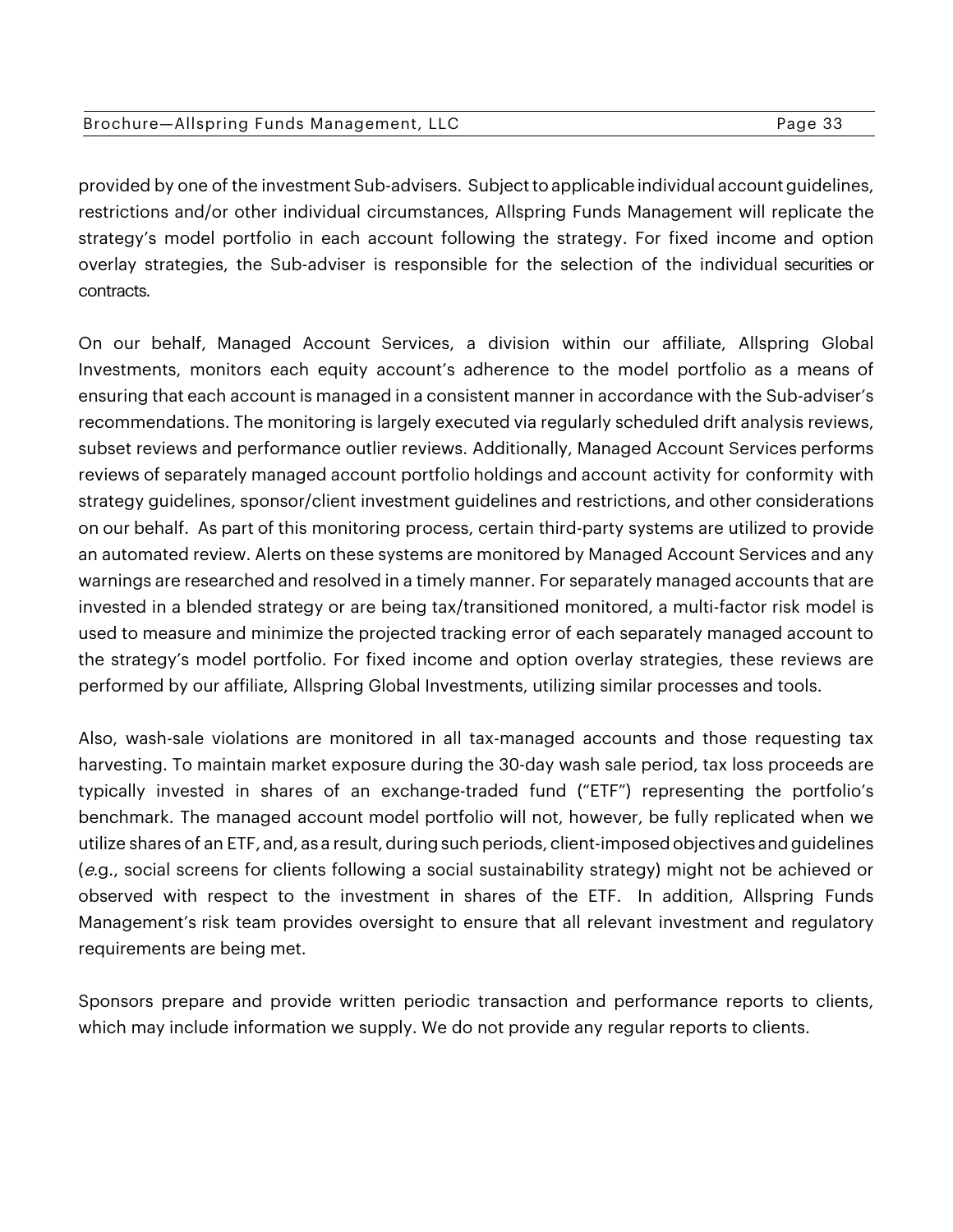## **Item 14 – Client Referrals and Other Compensation**

In the course of performing their assigned functions and responsibilities within the organization certain employees may refer clients to us and receive compensation as our employees. In addition, we compensate certain affiliated companies (e.g., Allspring Funds Distributor) for referrals to our managed account program business. The compensation paid to any such entity is based on a formula that takes into account the expenses of the entity related to the referral activity.

## **Item 15 – Custody**

#### The Funds

Allspring Funds Management does not have direct custody of the assets of any of the Funds. Allspring Funds Management serves as the managing member of, and investment adviser to, the Securities Lending Fund. Our position as the managing member of the Securities Lending Fund provides us with legal ownership of or access to the funds or securities of the Securities Lending Fund, and we are authorized to withdraw funds or securities maintained with its custodian upon our instruction. SEC rules deem us to have custody over the Securities Lending Fund's funds and securities by virtue of these arrangements. The financial statements of the Securities Lending Fund are subject to audit by an independent public accountant at least annually. The financial statements are delivered to each investing registered investment company's chief compliance officer, audit committee members and the members of the board of directors who are not interested persons of Allspring Funds Management.

#### Managed Accounts

Managed account program sponsors and their clients designate a custodian (e.g., a broker-dealer, bank or other qualified custodian) for the clients' funds and securities maintained in accounts managed by us. If the custodian is an unaffiliated entity, we are not deemed to have custody of such funds or securities.

## **Item 16 – Investment Discretion**

#### The Funds

We generally have discretionary authority over the Funds. This means that we have the authority to determine which securities are to be bought or sold and the amounts of the securities to be bought or sold. We are responsible for the larger strategic investment decisions such as determining a Fund's investment style and asset allocation targets with Board approval. Day-to-day security selection is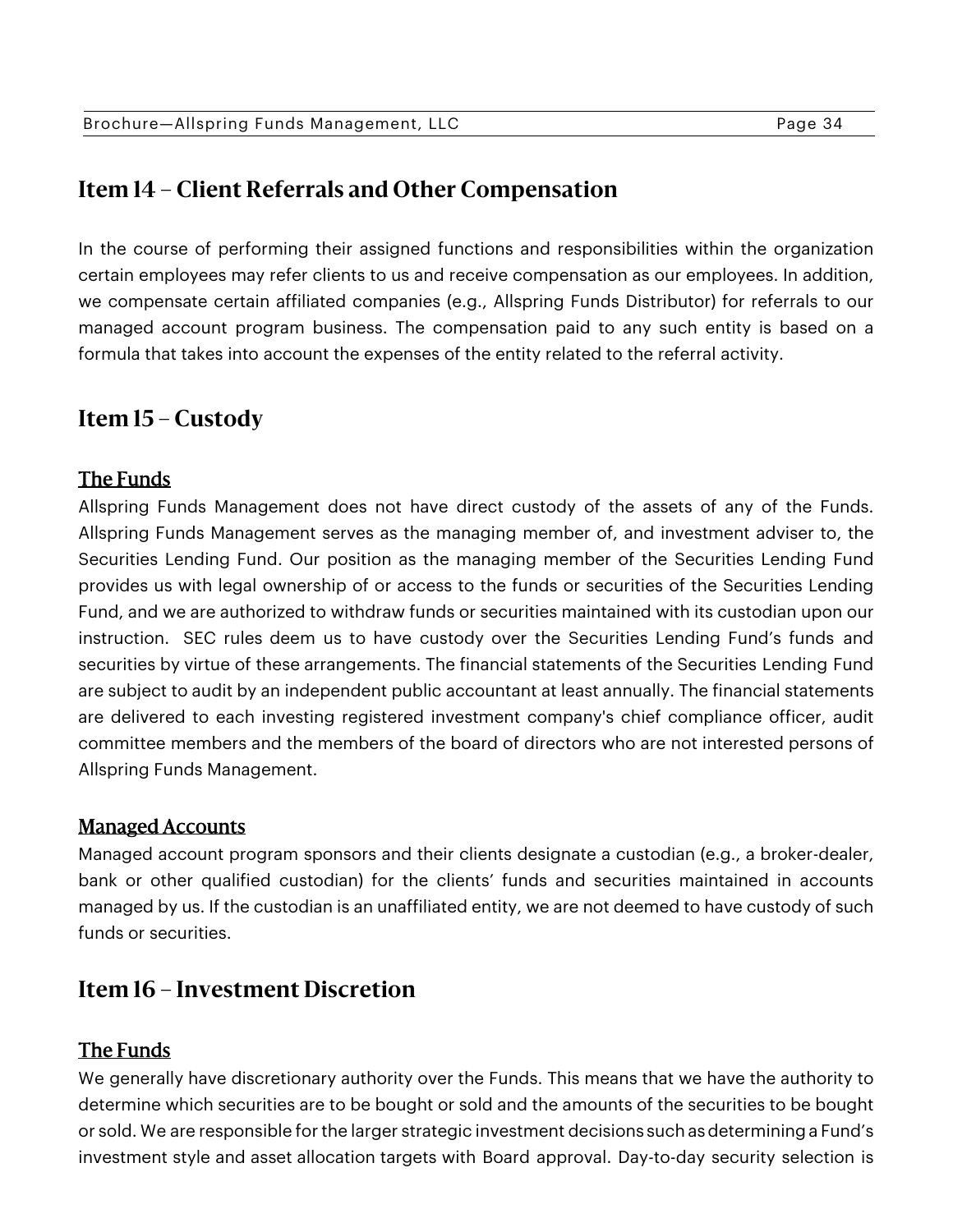| Brochure-Allspring Funds Management, LLC | Page 35 |
|------------------------------------------|---------|
|                                          |         |

generally the decision of the Sub- advisers. We have contracted with Sub-advisers to provide dayto-day portfolio management services. We have authority to manage Fund assets on a discretionary basis through our investment advisory contract with the Funds.

## Managed Accounts

We generally have discretionary authority over separately managed accounts. This means that we have the authority to determine which securities are to be bought or sold and the amounts of the securities to be bought or sold. In exercising our discretionary authority, we rely on investment recommendations provided by affiliated and unaffiliated investment Sub-advisers. With respect to accounts invested in fixed income strategies and options overlay, we delegate discretionary authority to our affiliate, Allspring Global Investments. Our discretionary authority (and that of Allspring Global Investments) is subject to reasonable investment restrictions imposed by the client or the managed account program sponsor, which we will endeavor to follow unless they are unduly burdensome, materially incompatible with our investment approach, or affect a significant percentage of the account. Investment restrictions are imposed as directed in writing by the client and/or the program sponsor and as agreed upon by us. We do not typically have discretionary authority with respect to model portfolio programs.

## **Item 17 – Voting Client Securities (i.e., Proxy Voting)**

Allspring Funds Management has and accepts the authority to vote proxies on behalf of its clients. Allspring Funds Management has adopted the Allspring Proxy Voting Policies and Procedures (the "Procedures") in accordance with Rule 206(4)-6 under the Advisers Act in an effort to ensure that proxies are voted in the best interests of its clients without regard to any relationship that any affiliated person of Allspring Funds Management (or an affiliated person of such affiliated person) may have with a particular issuer. Allspring Funds Management exercises its voting responsibility as a fiduciary with the goal of maximizing value to clients consistent with governing laws and the investment policies and specific requirements of each client.

Allspring Funds Management has put in place a custom voting policy (the "Policy") to implement the Allspring voting principles and to make every effort to ensure the manner in which shares are voted is in the best interest of clients. Allspring Funds Management has retained an independent, unaffiliated proxy voting adviser to assist in the implementation of certain proxy voting-related functions including: 1) providing research on proxy matters; 2) providing technology to facilitate the sharing of research and discussions related to proxy votes; 3) vote proxies in accordance with Allspring's guidelines; 4) handle administrative and reporting items; and 5) maintain records of proxy statements received in connection with proxy votes and provide copies/analyses upon request.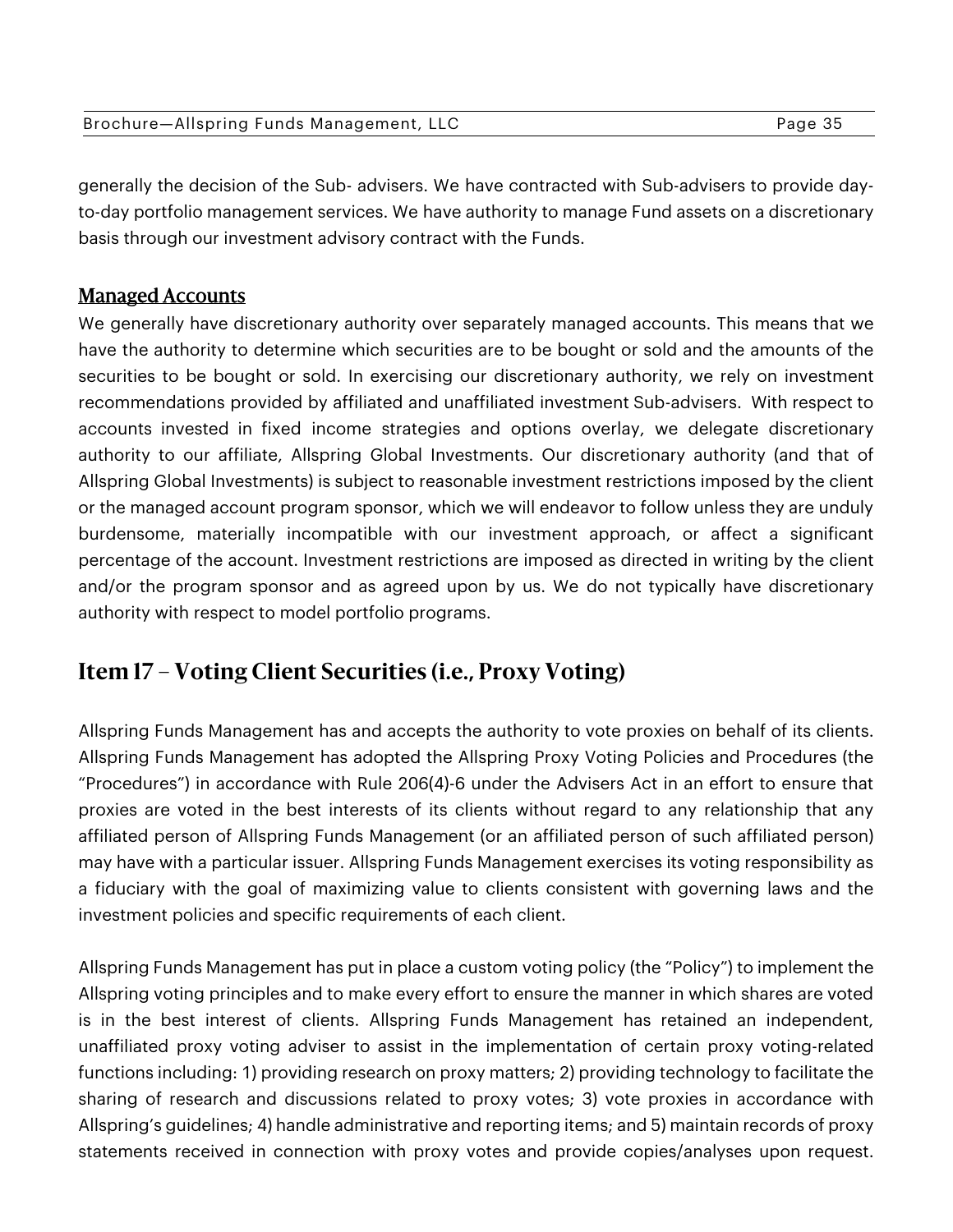| Brochure-Allspring Funds Management, LLC | Page 36 |
|------------------------------------------|---------|
|                                          |         |

Except in instances where clients have retained voting authority, Allspring retains the responsibility for proxy voting decisions. Allspring may integrate ESG factors into its proxy process for clients who choose to follow the Allspring voting principles. Allspring considers ESG focused research as a point of reference in certain cases deemed to be material to a company's long term shareholder value.

Allspring has established a Proxy Governance Committee (the "Proxy Committee") that is responsible for the proxy voting process and ensuring that the voting process is implemented in conformance with the Procedures. The Proxy Committee monitors the proxy voting advisor and the voting process and votes proxies or directs the proxy voting advisor on how to vote. As a general matter, proxies are voted consistently in the same manner when securities of an issuer are held by multiple accounts.

Allspring may have a conflict of interest regarding a proxy to be voted if, for example, Allspring or one of its affiliates has a relationship with the issuer of a proxy. In most instances, conflicts of interest are avoided through a strict and objective application of the voting guidelines. However, when Allspring is aware of a material conflict of interest regarding a matter that would otherwise be considered on a case-by-case basis by the Proxy Committee, the Proxy Committee will address the material conflict by using any number of specified conflict management methods.

While we use our best efforts to vote proxies, in certain circumstances, it is impractical or impossible for us to vote proxies (e.g., limited value, unjustifiable costs or when client securities are on loan under a securities lending arrangement). Due to these restrictions, we will balance the benefits to the clients of voting proxies against the potentially serious portfolio management consequences of a reduced flexibility to sell the underlying shares at the most advantageous time. As a result, we will generally not vote those proxies in the absence of an unusual, significant vote or compelling economic importance.

Allspring Funds Management will provide proxy statements to clients and any records as to how Allspring Funds Management voted proxies on behalf of its client quarterly or upon request. For assistance with this and any other proxy inquiry, clients may contact their relationship manager, call Allspring at 1-800-259-3305 or e-mail: Allspring.clientadministration@allspring-global.com.

## Availability of Procedures and other Voting Information

A copy of our proxy voting procedures and information regarding how Allspring Funds Management voted proxies relating to portfolio securities held is available upon request without charge by contacting us at the email address on the front cover of this brochure.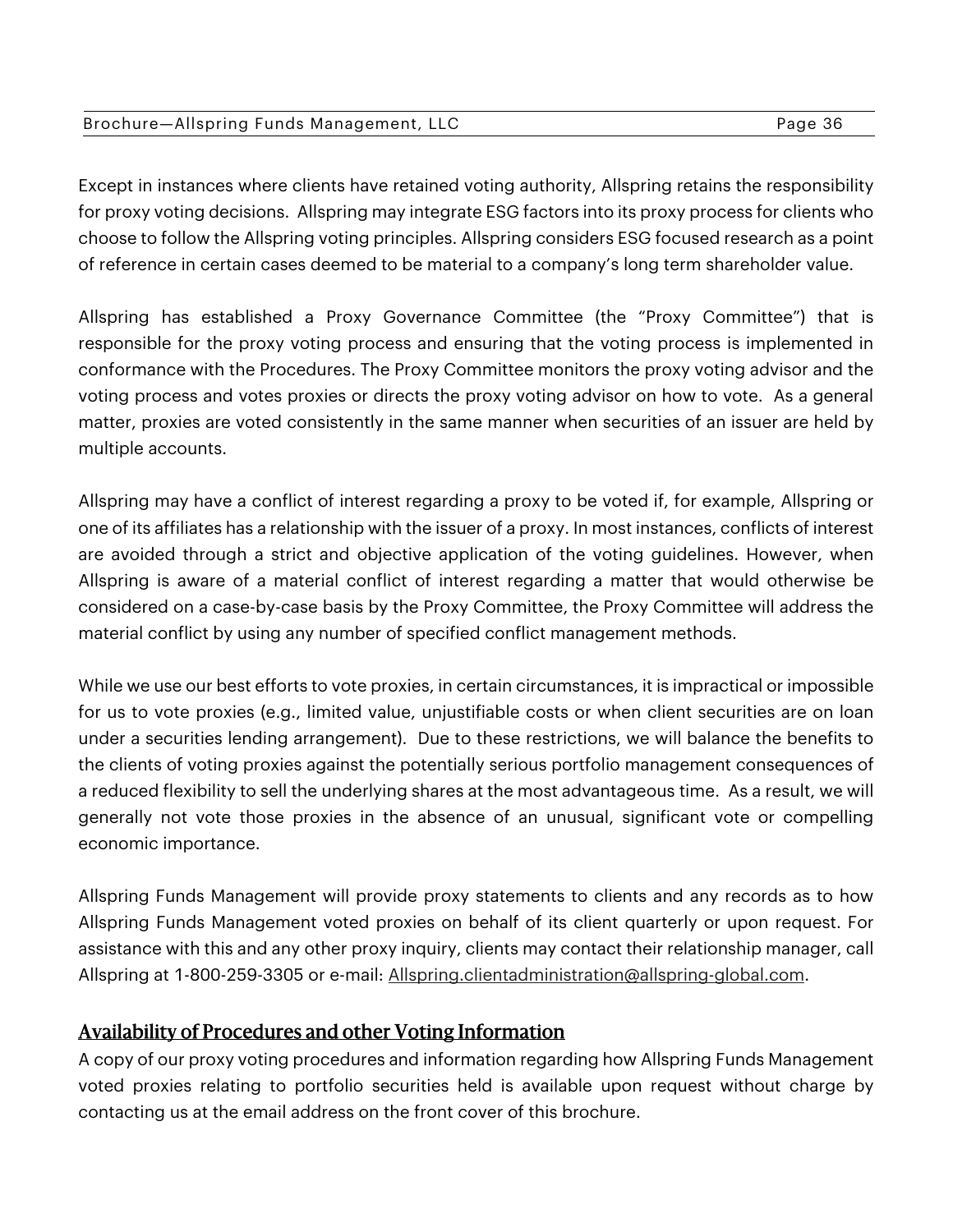## **Item 18 – Financial Information**

Not Applicable.

## **Item 19 – Requirements for State-Registered Advisers**

Not Applicable.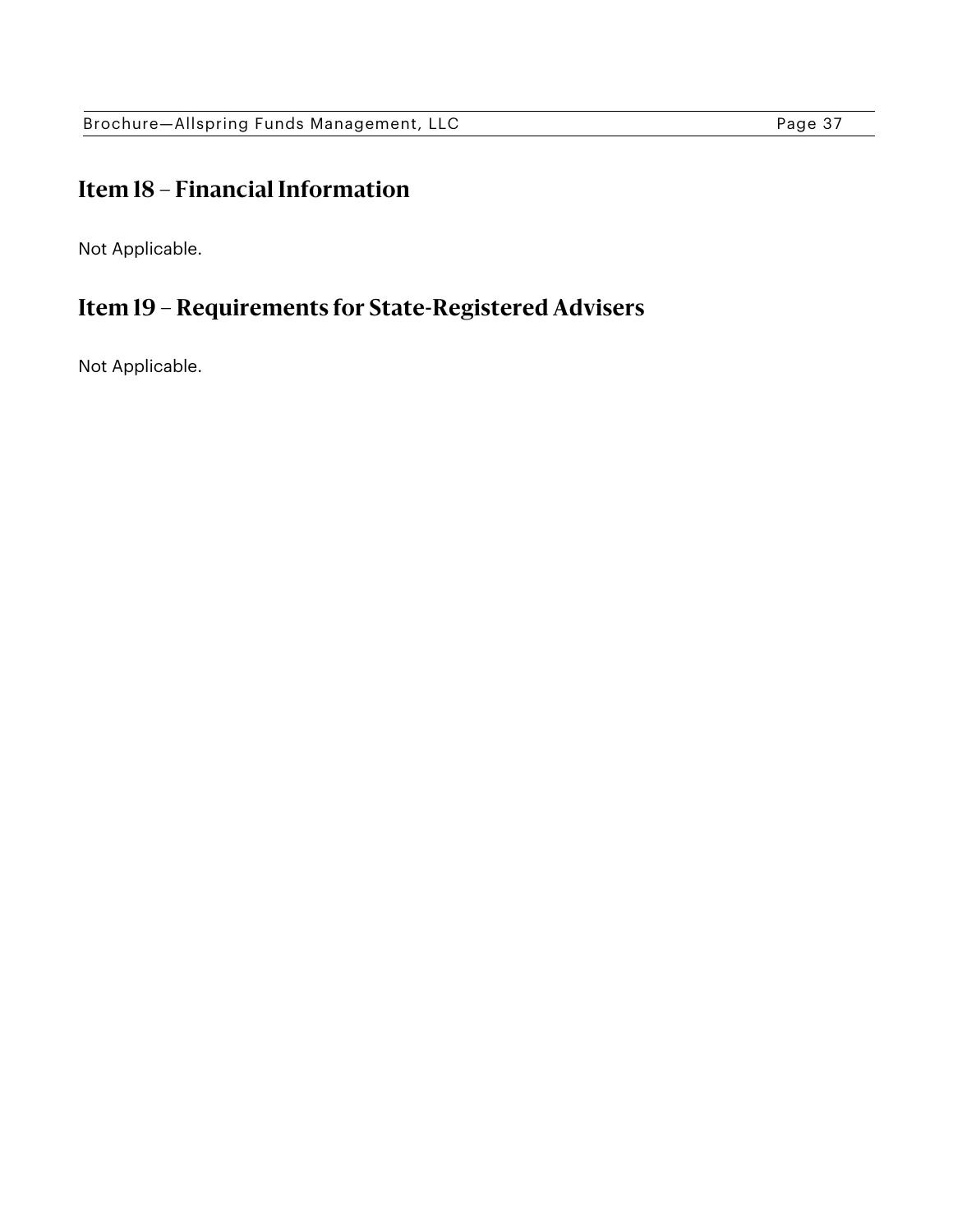# **六** Allspring

**Item 1 – Cover Page** 

#### **Aldo Ceccarelli, CFA**

Head of U.S Mutual Fund Product Management and Manager Oversight Allspring Fargo Funds Management, LLC 525 Market Street, San Francisco, CA 94105 628-266-1017 March 25, 2022

*This brochure supplement provides information about our employee, Aldo Ceccarelli that supplements Allspring Funds Management, LLC's Form ADV, Part 2A, or our "Brochure". You should have received a copy of that Brochure. Please contact us via email at mas@allspringglobal.com if you did not receive our Brochure or if you have any questions about the contents of this brochure supplement.* 

*In this brochure supplement, "we," "us," and "our" refer to Allspring Funds Management, LLC but not to other companies affiliated with Allspring.* 

#### **Item 2 – Educational Background and Business Experience**

**Aldo Ceccarelli, CFA,** was born in 1972. Mr. Ceccarelli is a Senior Vice President and Head of US Product Management for Allspring Funds Management, LLC. He joined Allspring in 2002. Prior experience includes working on fixed income team at Montgomery Asset Management. Mr. Ceccarelli received a B.S. in finance with an emphasis in economics from Santa Clara University. He has over 25 years of investment experience, and has earned the right to use the Chartered Financial Analyst (CFA) and is a member of the CFA Institute and the CFA society of San Francisco.

**Chartered Financial Analyst (CFA®) charter**. The CFA charter is a globally respected, graduate-level investment credential established in 1962 and awarded by CFA Institute the largest global association of investment professionals. To earn the CFA charter, candidates must: 1) pass three sequential, six-hour examinations; 2) have at least four years of qualified professional investment experience; 3) join CFA Institute as members; and 4) commit to abide by, and annually reaffirm, their adherence to the CFA Institute Code of Ethics and Standards of Professional Conduct. The CFA Program curriculum provides a comprehensive framework of knowledge for investment decision making and is firmly grounded in the knowledge and skills used every day in the investment profession. The three levels of the CFA Program test a proficiency with a wide range of fundamental and advanced investment topics, including ethical and professional standards, fixed-income and equity analysis, alternative and derivative investments, economics, financial reporting standards, portfolio management, and wealth planning. The CFA Program curriculum is updated every year by experts from around the world to ensure that candidates learn the most relevant and practical new tools, ideas, and investment and wealth management skills to reflect the dynamic and complex nature of the profession. To learn more about the CFA charter, visit www.cfainstitute.org.1

 $\overline{\phantom{a}}$ 1 Source: CFA Institute website.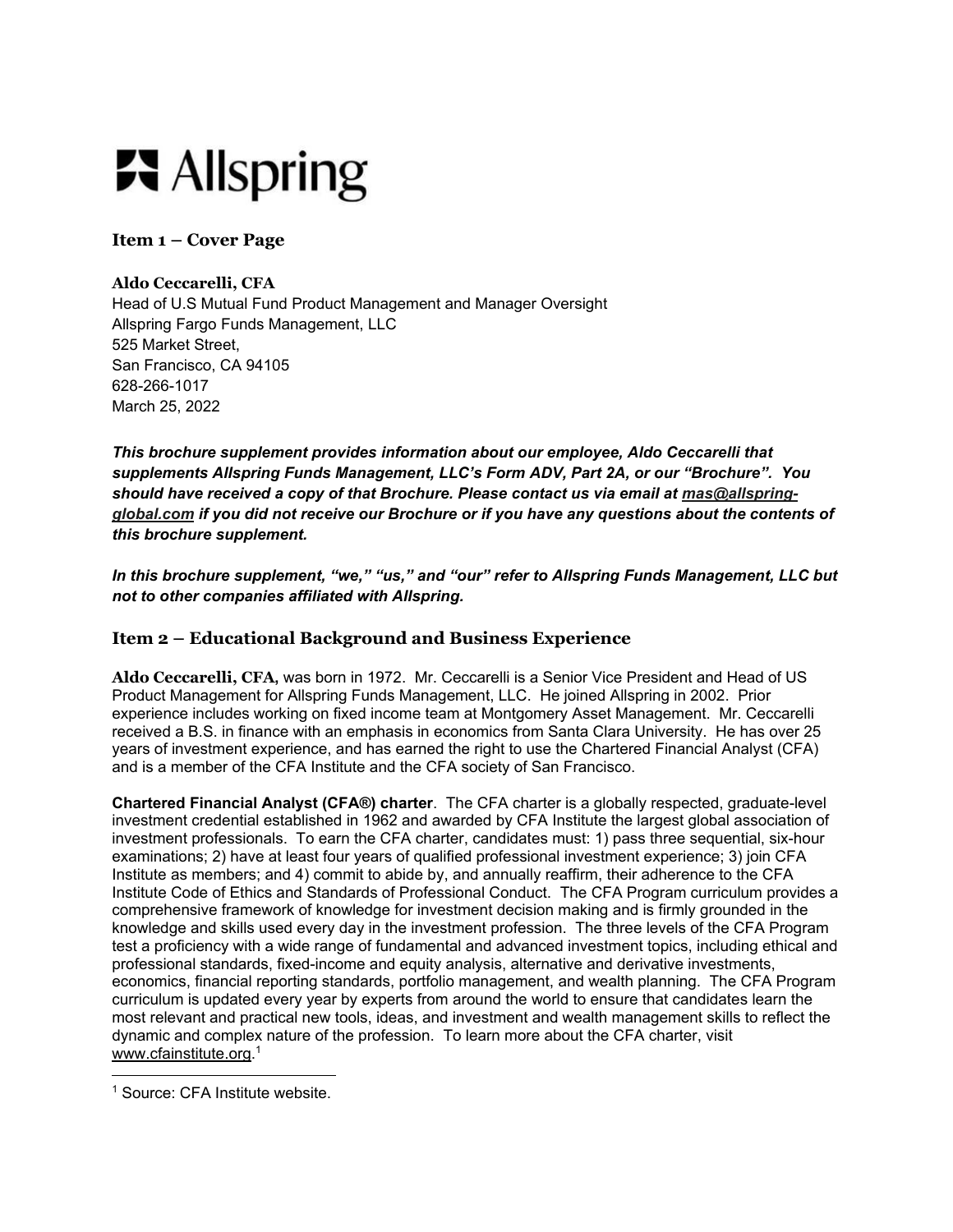**Item 3 – Disciplinary Information**  None

**Item 4 – Other Business Activities**  None

**Item 5 – Additional Compensation**  None

#### **Item 6 – Supervision**

Mr. Paul Haast, Senior Vice President, Head of Product Management, is Mr. Ceccarelli's designated supervisor. He can be reached at 628-266-1059. Mr. Ceccarelli follows quarterly and monthly oversight processes and discusses the output of those processes and all investment decisions with Mr. Haast on a periodic basis and as needed. The oversight processes focus on investment performance and risk measures. Mr. Ceccarelli's activities are also subject to a compliance program overseen by our Chief Compliance Officer, Mr. Robert Guerin. The compliance program is designed to prevent violations of the federal securities laws by our firm and our supervised persons and periodically tests or reviews certain activities of our firm and our supervised persons for adherence to policies and procedures.

**Item 7 – Requirements for State-Registered Advisers**  None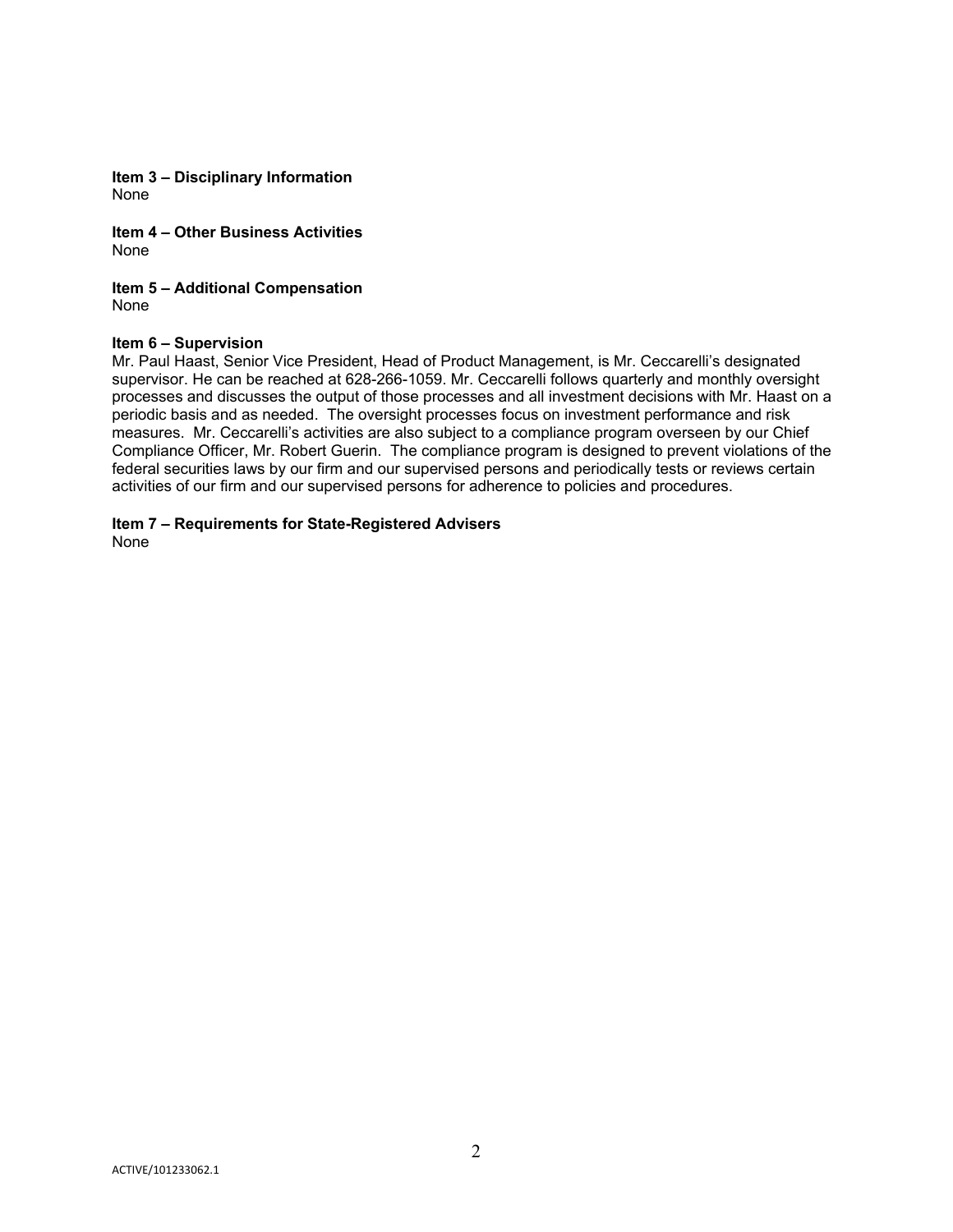## **Allspring Funds Privacy Notice**

*This policy is effective as of December 2021.*

Each of the mutual funds that comprise Allspring Funds (the funds) is a separate legal entity owned by its respective shareholders. The funds are advised and administered by Allspring Funds Management, LLC, and distributed by Allspring Funds Distributor, LLC, Member FINRA/SIPC, both wholly owned subsidiaries of Allspring Global Investments Holdings, LLC. Other affiliates of Allspring provide subadvisory and other services for the funds. The funds' privacy policy applies to customer information of all current and former fund shareholders whose account records are maintained by the funds' transfer agent and who did not invest through a sales intermediary.

Shareholders who have purchased fund shares through sales intermediaries (for example, brokers, 401(k) accounts, and variable insurance products) will be covered by privacy policies adopted by those intermediaries. Information regarding online privacy and security is available at allspringglobal.com. Neither Allspring Funds Distributor, LLC nor Allspring Funds Management, LLC holds fund shareholder accounts or assets.

- **A. We collect and maintain customer information as part of servicing your accounts and administering your customer relationship. In the course of serving you, we collect information about you from:**
	- Information you provide to us on applications or forms, such as, your Social Security number, date of birth, and address.
	- Information about your transactions in your fund accounts.
	- Information that we receive from companies that assist us in servicing your accounts and marketing financial products to you to better serve your financial needs.
- **B. The customer information we collect is used to service your accounts and help you achieve your financial goals. Information may be used or shared with other Allspring Funds and within the Allspring family, as well as with authorized third parties, for a number of purposes, such as:**
	- To protect your accounts from unauthorized access or identity theft and to verify your identity.
	- To process your requests, such as share purchases and sale transactions.
	- To service your accounts by issuing account and confirmation statements and tax documents.
	- To keep you informed about the funds' services that can meet your needs now and in the future.
- **C. We may disclose all of the information we collect, as described above, with nonaffiliated third parties outside the Allspring family that are acting on our behalf or are acting jointly with us, including:**
	- Companies that perform support services for us, such as data processors, technical systems consultants, and programmers, or companies that help us market our own products to you.
	- Others as permitted or required by law, such as government entities, in responding to subpoenas and other legal processes, and those with whom you have requested us to share information.

It is important to note that we do not share customer information with nonaffiliated companies for the purpose of marketing their own products or services unless you specifically permit us to do so.

Some state laws may impose additional restrictions on disclosure of information about customers in those states for certain purposes.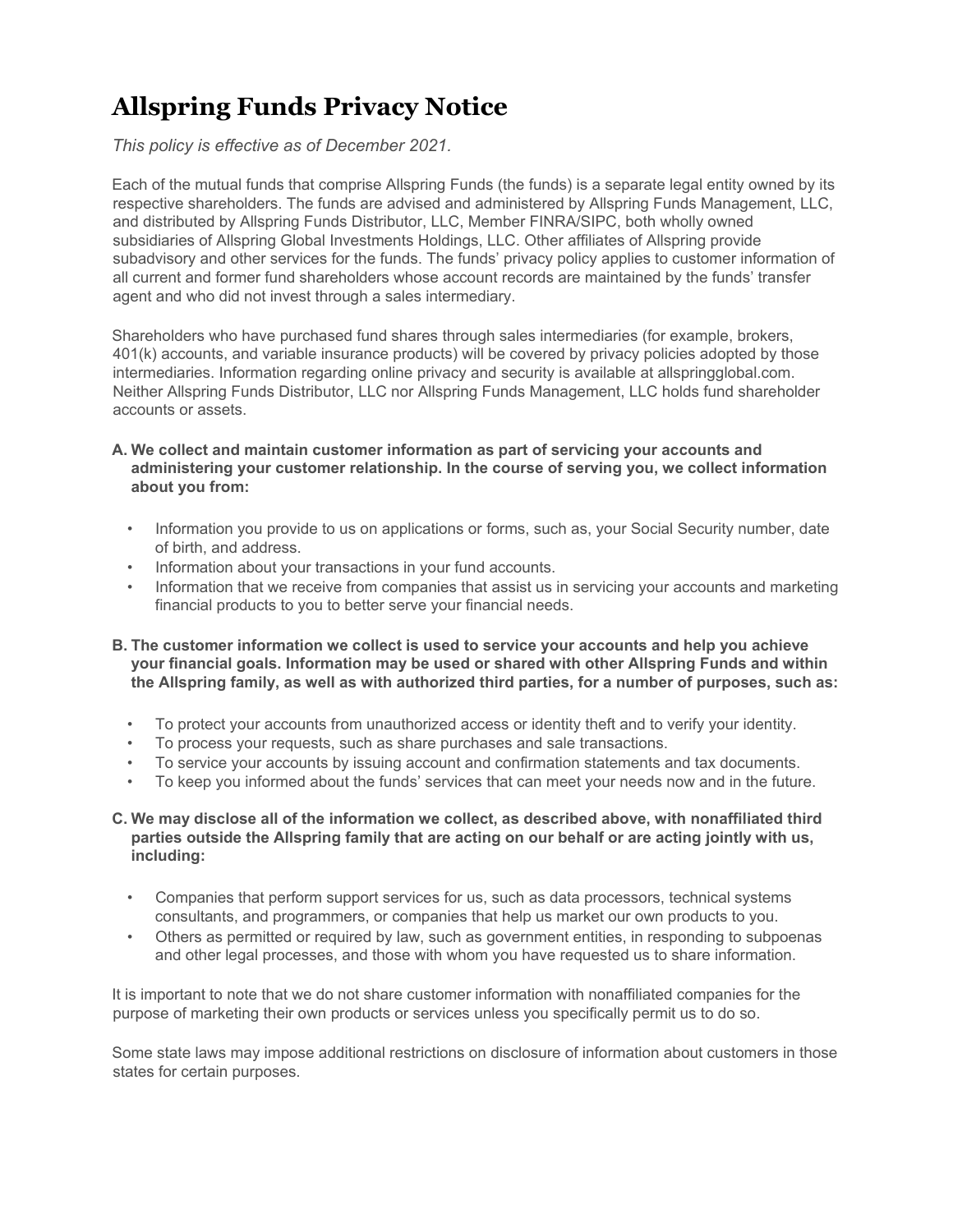#### **D. We share information with Allspring so that we can work together to meet your financial needs.**

We may disclose all of the information we collect, as described above, within Allspring family of companies that provide financial products and services. By law, information that helps us identify you or is derived from your transactions and experiences with us may be shared within Allspring (a) for purposes other than direct marketing and (b) unless you instruct us otherwise, for direct marketing purposes. You can instruct us not to share other personal financial information about you within Allspring. In addition, if you select that option, we will not share any information about you within Allspring for direct marketing purposes. We may disclose any of this information to administrative and service units within Allspring for purposes such as servicing your accounts and preparing your account statements.

#### **E. We are committed to protecting customer information.**

We are committed to protecting the security and integrity of customer information through procedures and technology designed for this purpose. For example: We limit employee access to customer information to those who we believe need to know this information in order to service customer relationships.

- We maintain policies and procedures covering the proper physical security of workplaces and records.
- Our physical, electronic, and procedural safeguards comply with federal standards regarding the protection of customer information.
- We require independent contractors and outside companies who work with us to adhere to strict security standards.
- We use technological means (such as backup files, virus detection and eradication software, firewalls, and other computer software and hardware) to protect against unauthorized access or alterations to customer data.

The policies and practices described in this disclosure are subject to change, but we will communicate any significant changes to you as required by applicable law. The policies and practices described in this disclosure replace all previous notices or statements regarding this subject.

You have choices regarding how information about you may be shared. If you would like to opt out of information sharing within Allspring, your preferences will be honored and will apply to all Allspring Funds accounts linked to your Social Security number.

- You may notify us of your preferences at any time.
- If you have a joint account, any account holder can opt out on behalf of the other joint account holders.

#### **How to notify us**

To opt out of sharing of account information, as described in section D of this privacy policy, please contact us at **1-800-222-8222** if you are an individual or **1-800-260-5969** if you are an institution and instruct us to carry out one or both of the following:

- Do not share personal information (as described above in section D of this privacy policy) for marketing purposes within Allspring.
- Do not contact me for marketing purposes by (a) telephone, (b) mail, or (c) any type of solicitation.

© 2021 Allspring Global Investments Holdings, LLC. All rights reserved.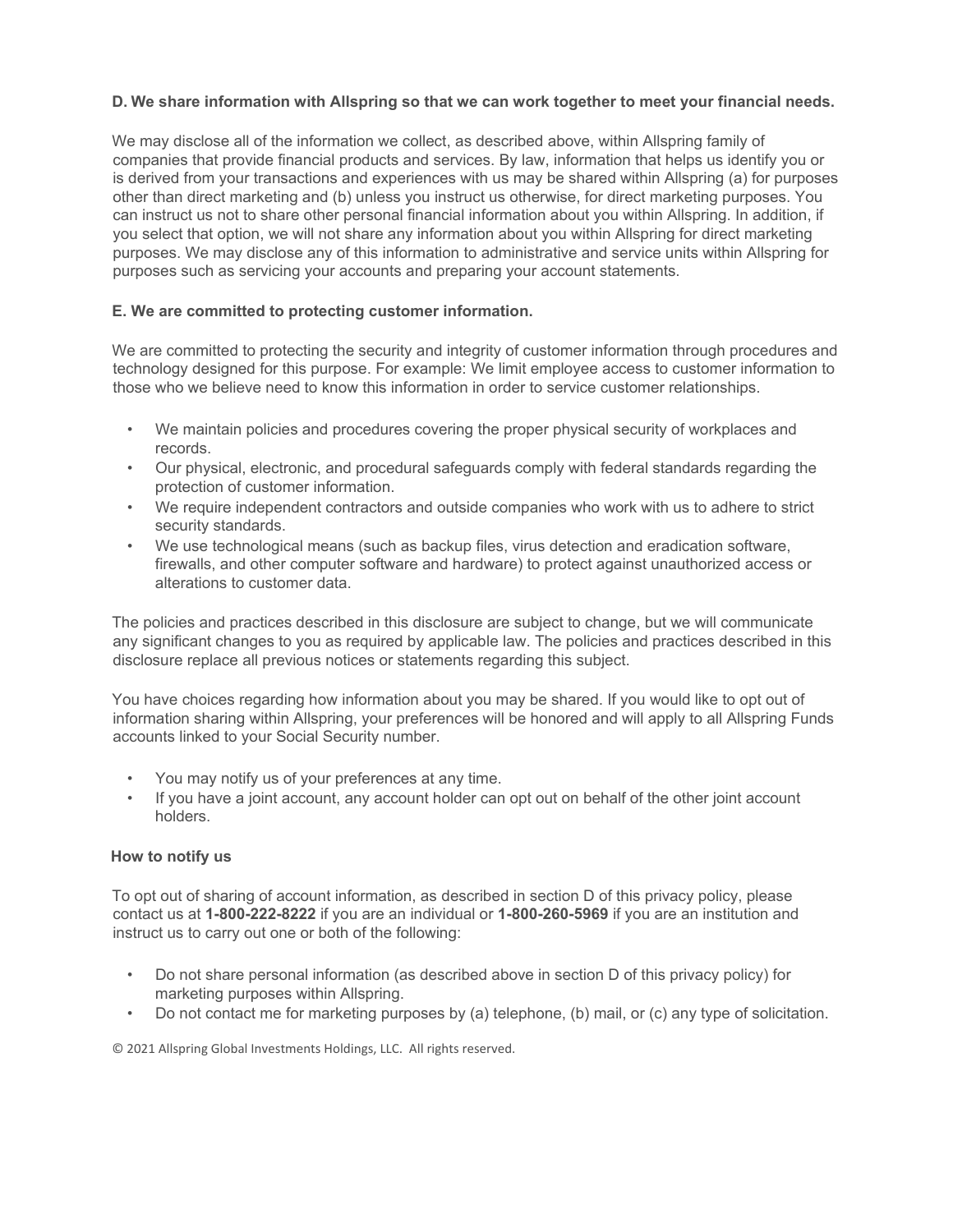## **只** Allspring

#### **Allspring Funds Management, LLC ERISA 408(b)(2) Fee Disclosure Document**

#### **1.0 Introduction**

This 408(b)(2) Disclosure Document provides an overview of the managed account investment services (the "Program") that Allspring Funds Management, LLC ("Allspring Funds Management") provides to your Plan pursuant to the terms of an Investment Management Agreement (the "Agreement") with the Sponsor Firm (referred to below as the "Sponsor"). This 408(b)(2) Disclosure Document is designed to cover the information required by the Department of Labor's final regulation under Section 408(b)(2) of the Employee Retirement Income Security Act of 1974, as amended, (ERISA). Under this regulation, providing certain kinds of services for a fee to an ERISA qualified plan could constitute a prohibited transaction under ERISA if certain disclosures concerning these services and fees are not made to the responsible plan fiduciary.

Under ERISA, a plan sponsor or other fiduciary has a fiduciary responsibility to prudently select and monitor those hired to provide services to the Plan and their related fees and compensation, to ensure, among other things, that the services are necessary for the administration of the Plan, the reasonableness of the service arrangement and that the compensation received by the service provider is reasonable in light of the services provided. This 408(b)(2) Disclosure Document is designed to assist you in meeting that fiduciary responsibility.

For more information regarding the specific services that Allspring Funds Management may provide to your Plan under the Program and the related fees, please refer to Allspring Funds Management's Form ADV Part II (the "Brochure"). Please read this 408(b)(2) Disclosure Document in conjunction with the Brochure and the Program documents.

Your Plan may also receive services from other service providers, such as a third party administrator, which are outside the scope of this  $408(b)(2)$  Disclosure Document. For information on those services and related fees and expenses, please contact those service providers. Moreover, to the extent that you receive services from Allspring Funds Management that are outside of the scope of the services covered by this 408(b)(2) Disclosure Document, please reference the disclosure documents specifically relating to those services.

If you have any questions concerning this 408(b)(2) Disclosure Document or the information provided to you concerning our services and compensation, please contact Managed Account Services at 1- 800-368-0627, or at *mas@allspring-global.com.* 

#### **2.0 Description of Services**

For more information regarding the services Allspring Funds Management offers under the Program, please review the subsections "Advisory Business-Managed Accounts," "Methods of Analysis, Investment Strategies and Risk of Loss-Managed Accounts," "Brokerage Practices-Managed Accounts," "Review of Accounts- Managed Accounts," and "Custody-Managed Accounts" in our Brochure.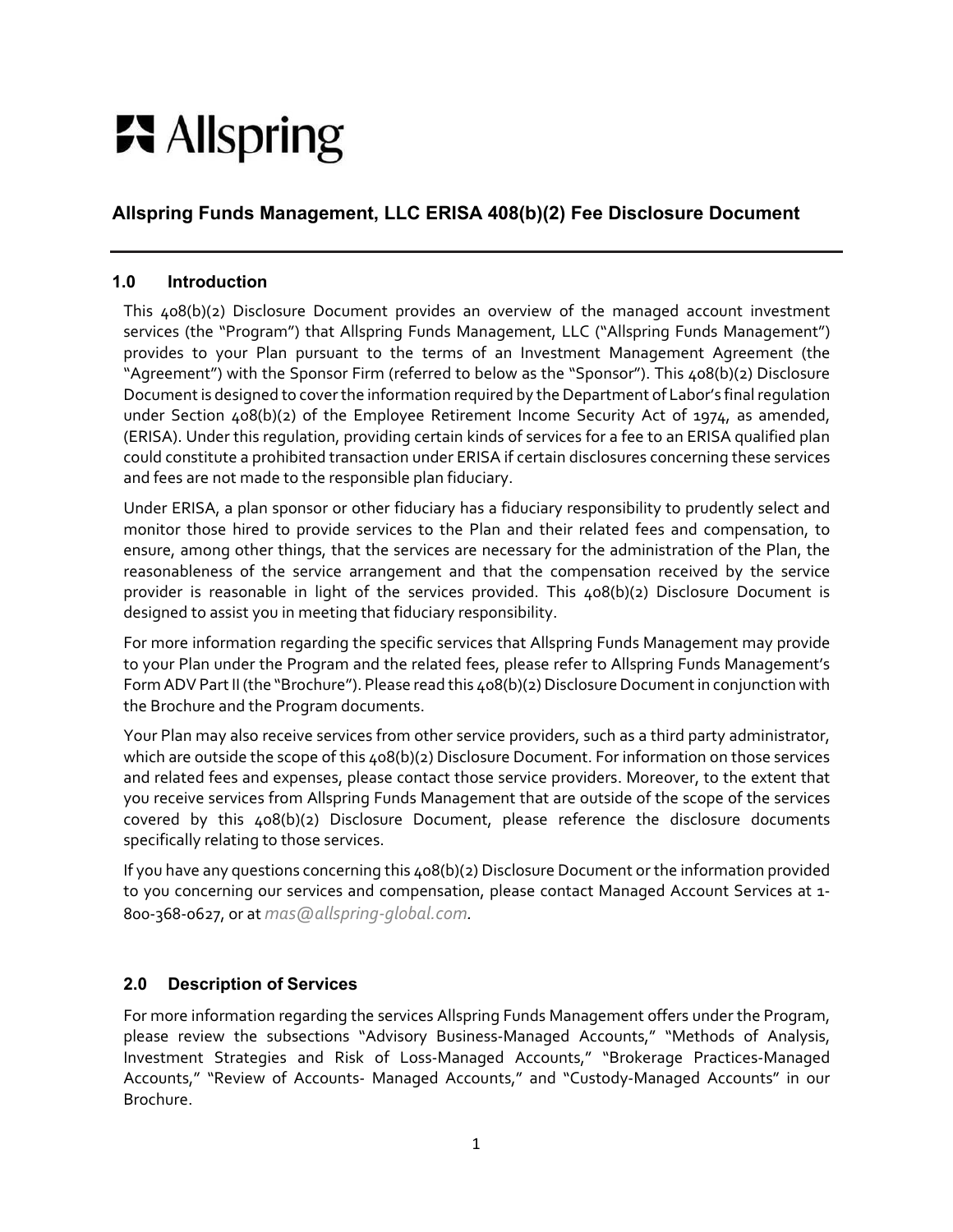#### **2.1 Explanation of Status/Capacity**

In providing investment advisory services, Allspring Funds Management will act as a fiduciary under ERISA, as a registered investment adviser under the Investment Advisers Act of 1940 and in accordance with applicable state law.

#### **3.0 Direct Compensation**

Allspring Funds Management does not receive direct compensation from your Plan for the services provided through the Sponsor's programs. Allspring Funds Management's fee is paid by the Sponsor, or an affiliate thereof. For information about direct compensation the Sponsor receives in connection with the Program, please see the Program documents.

#### **4.0 Indirect Compensation**

Allspring Funds Management is compensated by the Sponsor for its investment advisory services based on the strategy chosen for investment. Allspring Funds Management's services provided to accounts in a program may differ from those provided in other programs depending upon the services provided by the Sponsor. Allspring Funds Management's fee is determined by agreement with the Sponsor and generally falls within a range from 0.05% to 0.75% of the value of the client's assets in the Program. For more information about the fees Allspring Funds Management receives, please see the section "Fees and Compensation – Managed Accounts" in the Brochure.

#### **5.0 Receipt of gifts, gratuities and non-monetary compensation**

Allspring Funds Management's employees are prohibited from accepting gifts or participating in activities with actual or potential customers, vendors or from business or professional people to whom they conduct or may refer business unless the gift or activity was in accordance with accepted, lawful business practices and is of sufficiently limited value that no possible inference can be drawn that the gift or activity could influence the employee in the performance of his or her duties for Allspring Funds Management. It is unlawful for Allspring Funds Management's employees to seek or accept anything of value from any person, intending to be influenced or rewarded in connection with any business or transaction.

Under limited circumstances and upon approval in writing by the Code of Ethics Administrator, Allspring Funds Management's employees may accept gifts, gift cards or gift certificates less than \$250 from a current or potential customer, vendor or their agent within any calendar year. However, the following items are not subject to the \$250 limit:

- 1. Gifts based on obvious family or personal relationship when it is clear that the relationship, and not the company's business, is the basis for the gift;
- 2. Discounts or rebates on merchandise or services from an actual or potential customer or vendor if they are comparable to and do not exceed the discount or rebate generally given by the customer or vendor to others;
- 3. Awards from civic, charitable, educational or religious organizations for recognition of service and accomplishment;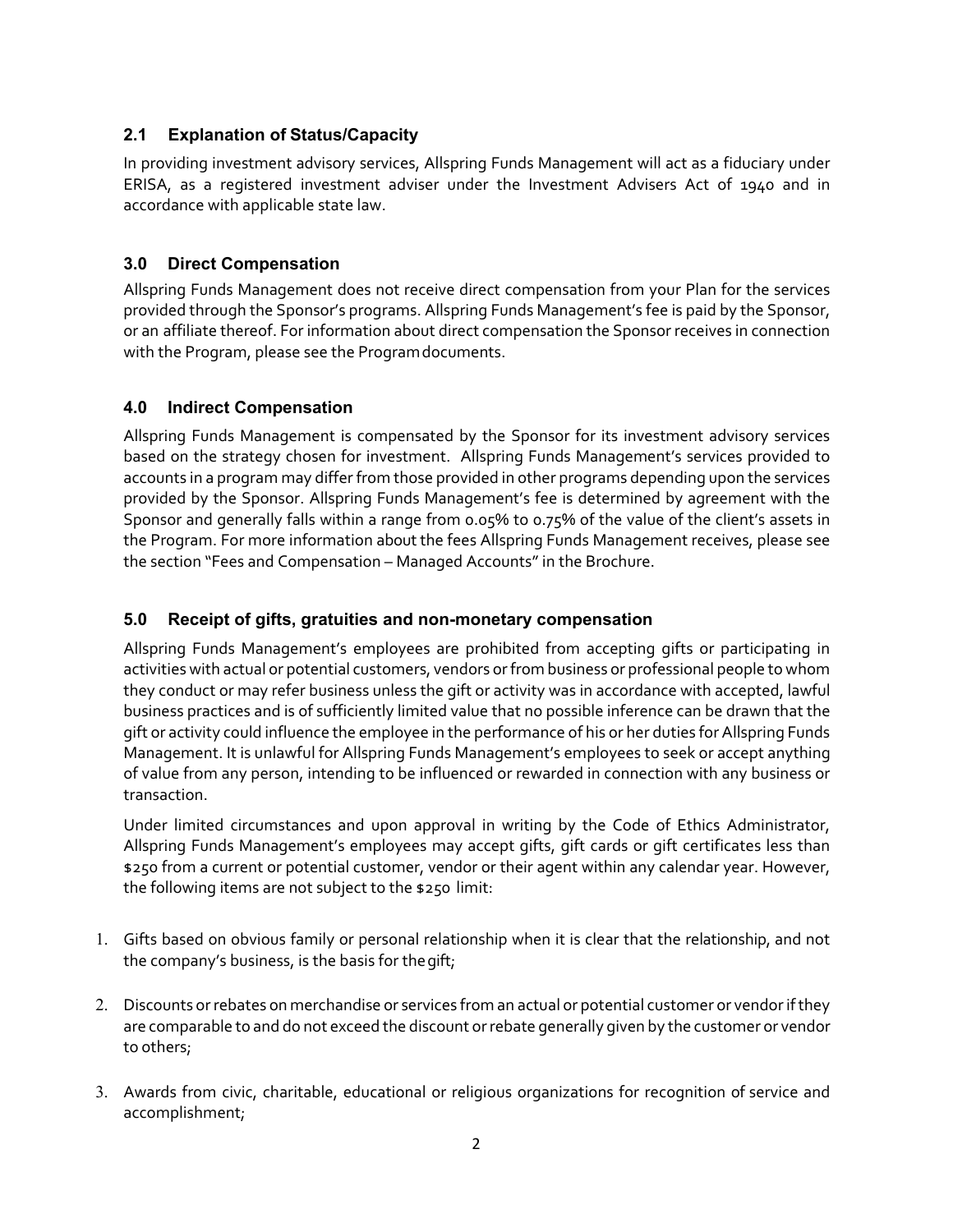4. Activities with existing or potential customers or vendors that are paid for by them (including meals, winning door prizes, sporting events and other entertainment, as well as trips to customer and vendor sites, exhibits and other activities) may be accepted only if the activity is a customary, accepted and lawful business practice and is of sufficiently limited value that no possible inference can be drawn that participating in the activity could influence Allspring Funds Management's employee in the performance of his or her duties.

#### **6.0 Compensation that will be paid among Allspring Funds Management and Related Parties**

In certain situations, Allspring Funds Management may delegate a portion of its investment advisory responsibilities to a sub-adviser, who may be affiliated with Allspring Funds Management, including Allspring Management, Incorporated (the "Sub-Advisers"). Allspring Funds Management enters into a written agreement with each Sub-Adviser and pays its sub-advisory fees from the fees that Allspring Funds Management receives from the Sponsor. The Sub-Advisers are subject to the same restrictions and limitations in investments as Allspring Funds Management. Allspring Funds Management oversees and continually evaluates the performance of the Sub- Advisers.

#### **7.0 Compensation from Termination of Services**

Allspring Funds Management does not receive any compensation from termination of services.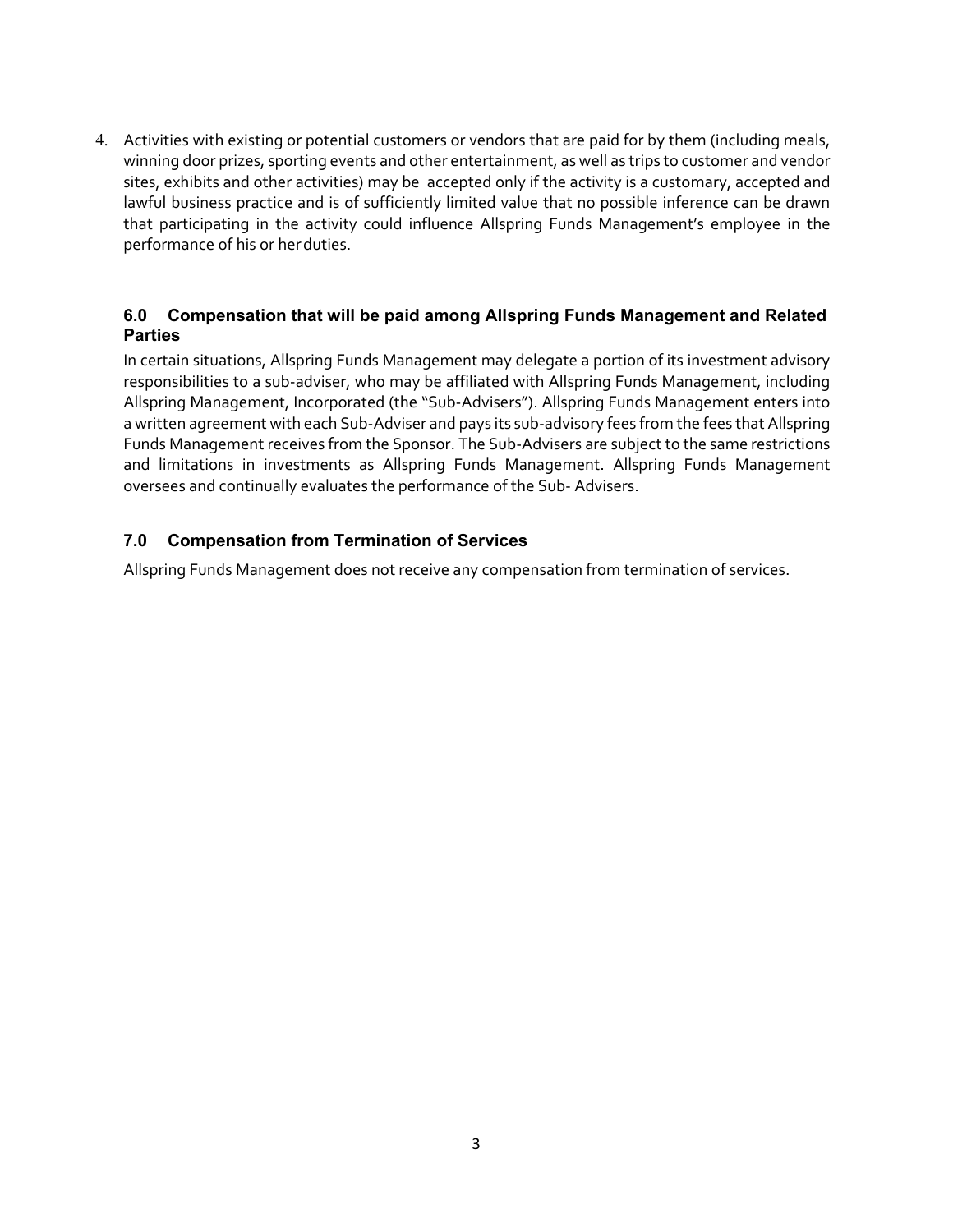

Item 1 - Cover Page

## Allspring Global Investments, LLC

525 Market St. 12<sup>th</sup> Floor,

San Francisco, CA 94105

415-396-8000

www.allspringglobal.com

March 25, 2022

This is the Form ADV, Part 2A ("Brochure") for Allspring Global Investments, LLC, as required by the Investment Advisers Act of 1940 ("Advisers Act").

This Brochure provides information about the qualifications and business practices of Allspring Global Investments, LLC ("Allspring Investments"). If you have any questions about the contents of this Brochure, please contact us at 415-396-8000 or www.allspringglobal.com. The information in this Brochure has not been approved or verified by the United States Securities and Exchange Commission (the "SEC") or by any state securities authority. Additional information about Allspring Investments is also available at the SEC's website, www.adviserinfo.sec.gov.

Allspring Investments is an investment adviser registered with the SEC. Registration as an investment adviser does not imply a certain level of skill or training.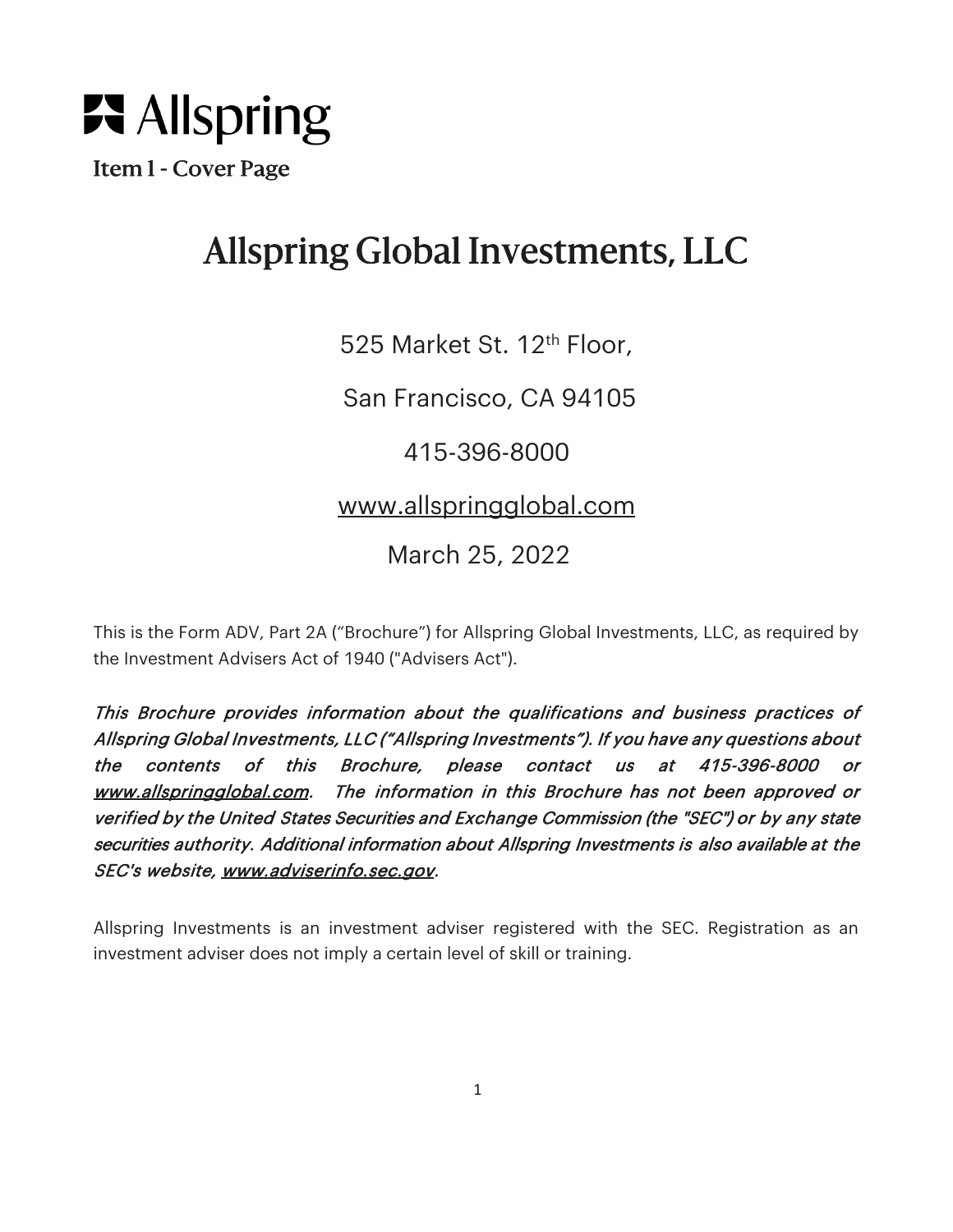## Item 2 - Material Changes

As disclosed in the Other-than-Annual Amendment dated November 12, 2021, this annual Brochure, dated March 25, 2022 details the following material changes reflected in the Otherthan-Annual Amendment as well as any new items deemed material since its publication.

• Item 4 (Description of Advisory Services) was updated to acknowledge the sale of Wells Fargo Asset Management ("WFAM"), which included Wells Capital Management, LLC ("WellsCap") and certain of its affiliates, to funds managed by GTCR LLC ("GTCR") and Reverence Capital Partners, L.P. ("Reverence Capital Partners") on November 1, 2021. As part of the sale, WFAM changed its name to Allspring Global Investments, and WellsCap changed its name to Allspring Global Investments, LLC.

As a result of Wells Fargo's sale of the WFAM business (as referenced in Item 4) the following Items were updated:

- Item 9 (Disciplinary Information) was updated to remove references to Wells Fargo and the significant risks it faces due to its involvement in various legal and regulatory matters, including litigation, arbitrations, and investigations.
- Item 10 (Other Financial Industry Activities and Affiliations) and Item 11 (Code of Ethics and Conflicts of Interest) were updated to reflect the change of entities affiliated with Allspring Investments as a result of the sale of WFAM by Wells Fargo defined in Item 4.
- Item 15 (Custody) was updated to reflect that Allspring is no longer deemed to have custody, pursuant to the Custody rules under the Advisers Act (Rule 206(4)-2).

New material changes since publication of Other-than-Annual-Amendment on November 12, 2021 include:

- Item 8 (Methods of Analysis, Investment Strategies and Risk of Loss) was updated to include known disclosures associated with investments in cryptocurrencies and digital assets and a disclosure in response to the Ukraine invasion by Russia.
- Item 10 (Other Financial Industry Activities and Affiliations) was updated to disclose the establishment, by Allspring, of affiliated entities/branches in the Asia-Pacific region.
- Item 11 (Code of Ethics, Participation or Interest in Client Transactions, and Personal Trading) was updated to disclose the use of seed capital by Allspring Investments and/or its affiliates for the purposes of establishing new affiliated funds or investment accounts in order to develop new investment strategies and products.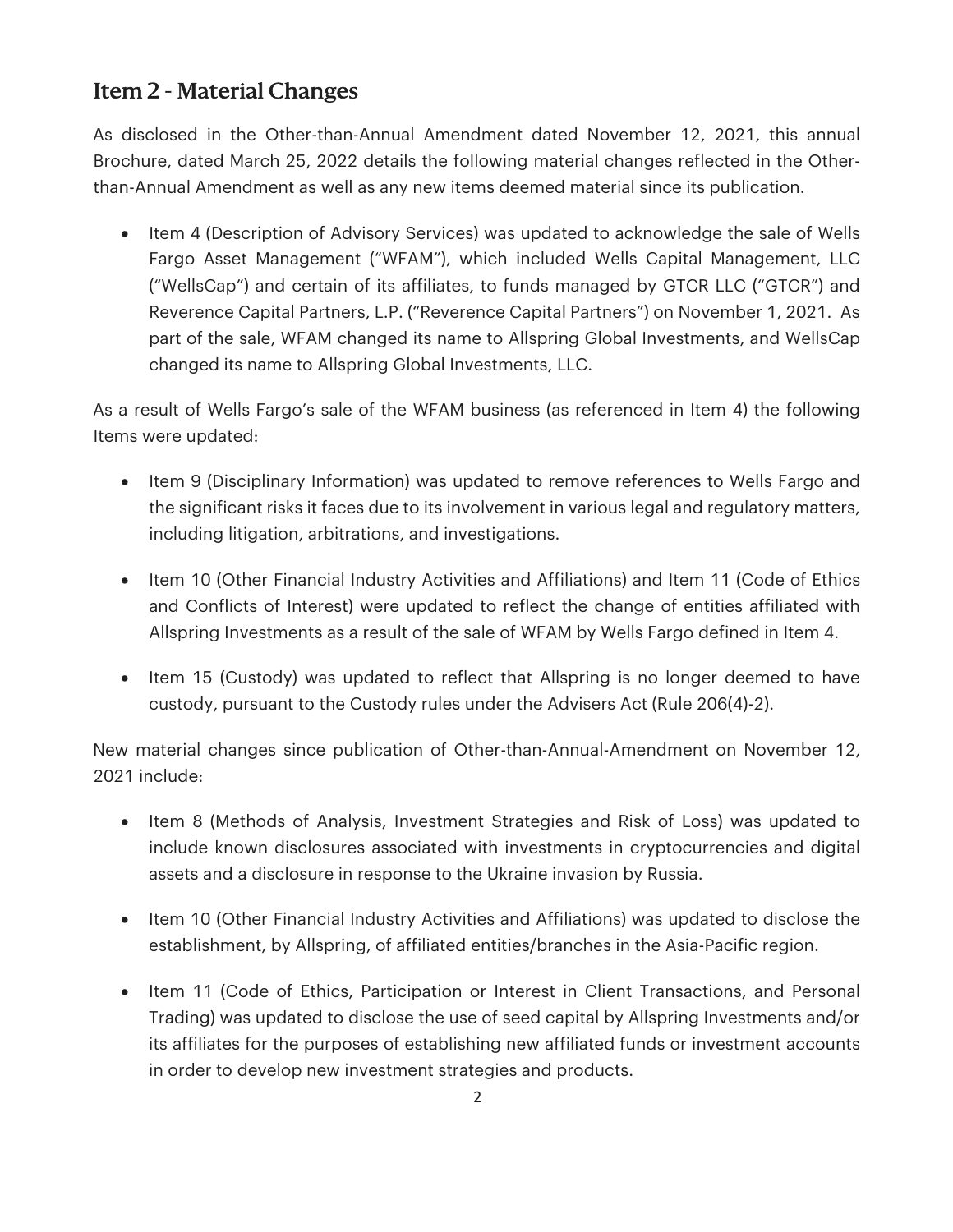## Item 3 - Table of Contents

| Item 11 - Code of Ethics, Participation or Interest in Client Transactions, and Personal Trading 40 |  |
|-----------------------------------------------------------------------------------------------------|--|
|                                                                                                     |  |
|                                                                                                     |  |
|                                                                                                     |  |
|                                                                                                     |  |
|                                                                                                     |  |
|                                                                                                     |  |
|                                                                                                     |  |
|                                                                                                     |  |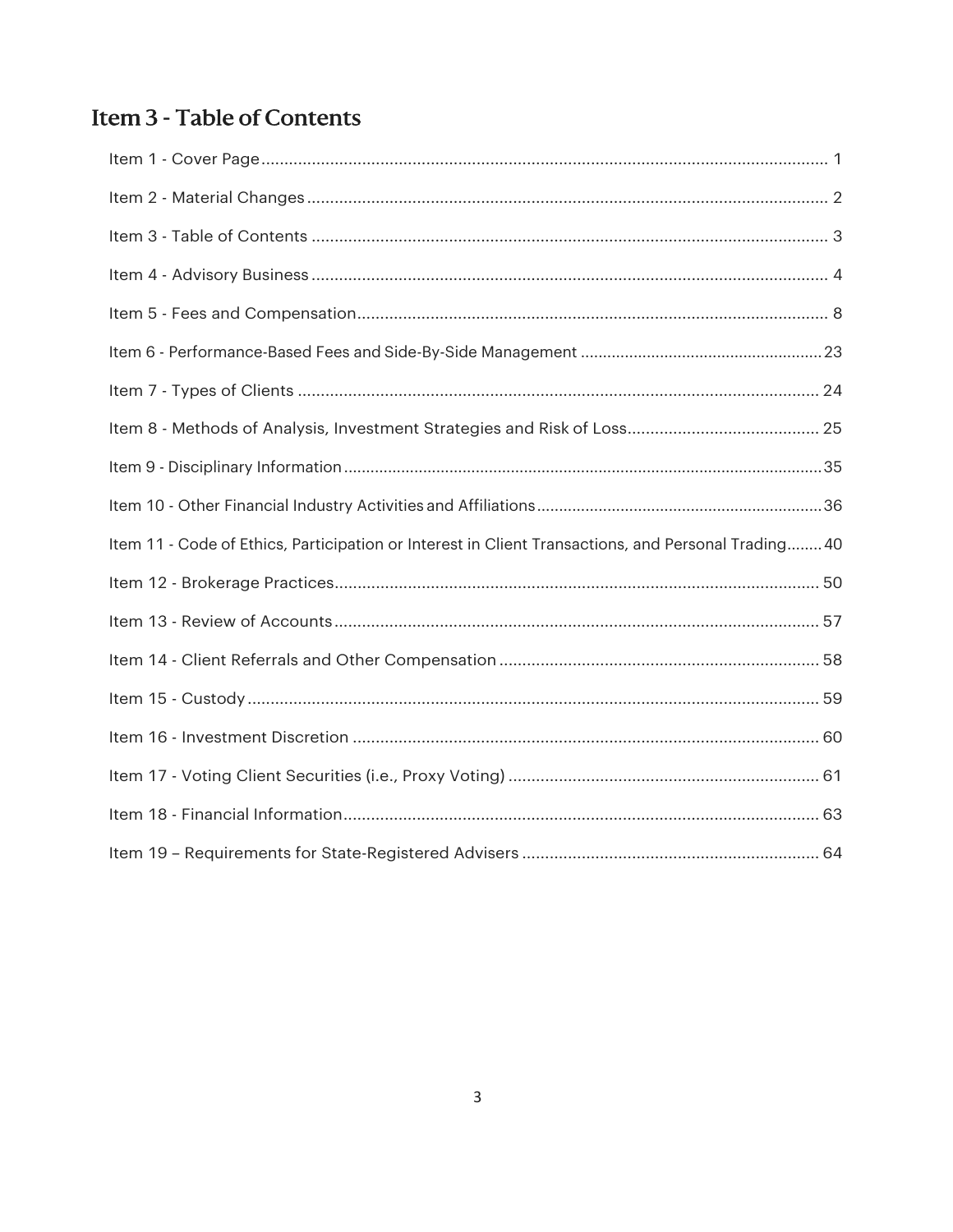### Item 4 - Advisory Business

#### FIRM OVERVIEW

Allspring Investments, was incorporated in the State of California in 1981 and converted to a Delaware limited liability company in 2021. Allspring Investments has been registered as an investment adviser with the SEC since April of 1984. Allspring Investments is a wholly-owned subsidiary of Allspring Global Investments Holdings, LLC, a holding company indirectly owned by certain private funds of GTCR LLC ("GTCR") and Reverence Capital Partners, L.P. ("Reverence Capital Partners"). Allspring Investments has offices located throughout the United States, as well as internationally.

On November 1, 2021, Wells Fargo & Company ("Wells Fargo") closed on a transaction (the "Transaction") involving the sale of Wells Fargo Asset Management Holdings, LLC (now known as "Allspring Global Investments Holdings, LLC") to an affiliate of funds managed by GTCR and Reverence Capital Partners. Allspring Global Investments is the trade name for the asset management companies of Allspring Global Investments Holdings, LLC, that includes Allspring Investments; Allspring Funds Management, LLC; Allspring Global Investments (UK) Limited ("Allspring UK"); Allspring Global Investments Luxembourg S.A.; and Allspring Funds Distributor, LLC. Associated with Allspring, but not part of the Allspring trade name/GIPS firm, is Galliard Capital Management, LLC ("Galliard" an SEC registered investment advisor).

Given the large scale and complexity of Allspring's divestiture from Wells Fargo in November 2021, some technology infrastructure, operational processes and Allspring employees will temporarily remain at Wells Fargo to manage critical processes and systems that transition over time, under a Transition Services Agreement ("TSA") between Allspring and Wells Fargo.

Certain employees of the Allspring Global Investments group of companies own non-voting interests in Allspring Group Holdings, LLC ("Allspring Group Holdings"), the indirect parent of Allspring Investments and the other Allspring Global Investments group of companies. Such Allspring employees hold less than 25% of the fully diluted equity interests of Allspring Group Holdings. In addition, Wells Fargo owns a passive non-voting equity interest of less than 8.3% of the fully diluted equity interests of Allspring Group Holdings and continues to serve as an important client and distribution partner.

Founded in 1980, GTCR is a leading private equity firm focused on investing in growth companies in the Healthcare, Financial Services & Technology, Technology, Media & Telecommunications, and Growth Business Services Industries. The Chicago-based firm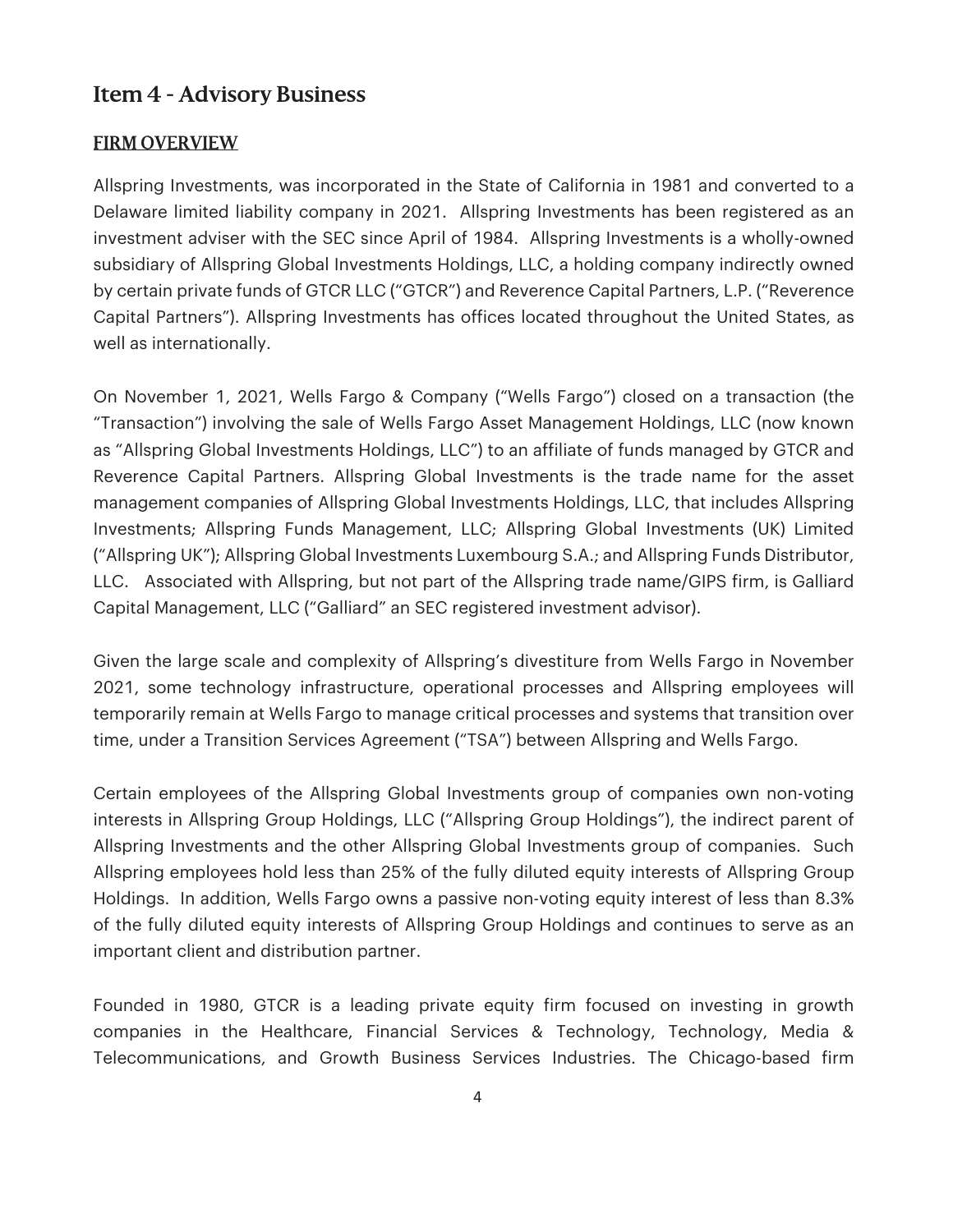pioneered The Leaders Strategy™ — finding and partnering with management leaders in core domains to identify, acquire, and build market-leading companies through transformational acquisitions and organic growth. Since its inception, GTCR has invested more than \$20 billion in over 250 companies.

Reverence Capital Partners is a private investment firm focused on thematic investing in leading global, middle-market financial services businesses through control and influence-oriented investments in five sectors: (1) Depositories and Finance Companies, (2) Asset and Wealth Management, (3) Insurance, (4) Capital Markets and (5) Financial Technology/Payments. The firm was founded in 2013 by Milton Berlinski, Peter Aberg, and Alex Chulack, who collectively bring over 90 years of advisory and investing experience across a wide range of financial services sectors.

#### TYPES OF ADVISORY SERVICES

Allspring Investments provides investment management services to mutual funds, private funds, offshore funds, collective investment trusts ("CITs"), pooled vehicles and other institutional clients, including corporations, endowments, foundations, pension plans, healthcare organizations, educational organizations, public agencies, multi-employer plans, sovereign organizations, insurance companies, Taft-Hartley plans, other investment advisers and high net worth individuals.

Allspring Investments' investment management services are offered on both a discretionary and non-discretionary basis. When Allspring Investments offers advice on a discretionary basis, the client relies on Allspring Investments to formulate and, in most cases, to implement the investment decisions consistent with parameters and information that the client provides in advance. Allspring Investments will tailor its investment management services to the individual needs of its clients, including by incorporating client specific restrictions. However, Allspring Investments will not be able to accommodate investment restrictions that are unduly burdensome, including any requested restrictions on underlying securities held in a fund/commingled vehicle in which the client invests. Allspring Investments reserves the right to decline to accept, or terminate, client accounts with such restrictions. Investment restrictions requested by a client may cause the performance of its account to differ from that of the portfolio recommended by Allspring Investments, possibly producing lower overall results.

Allspring Investments also provides non-discretionary investment management services that include providing securities ranking information and model portfolios to other investment advisers, including one affiliated investment adviser. As explained in Item 8 below, Allspring Investments' non-discretionary services are used by other investment advisers to provide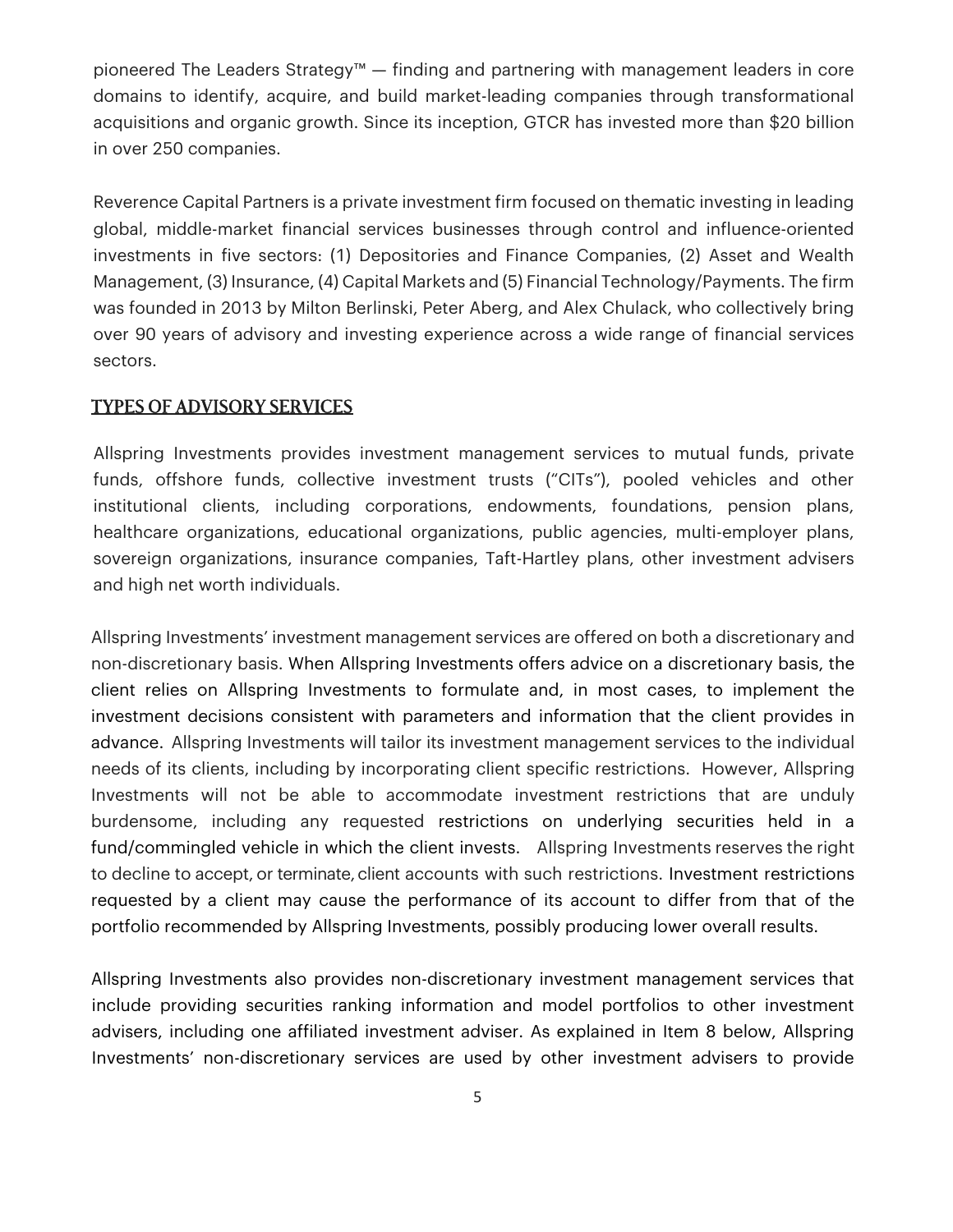advisory services to their clients.

Where Allspring Investments is the investment adviser to a pooled investment vehicle (e.g., mutual fund or private investment fund), investments will not be tailored to the individualized needs of any particular investor in the pooled investment vehicle (each an "Investor"). Investors may not impose restrictions on investing in certain securities or certain types of securities but rather will be subject to the investment guidelines as described in the vehicle's prospectus or other offering document.

Allspring Investments utilizes proprietary investment allocation systems in conjunction with the securities selection services provided by its portfolio managers to create and maintain actively managed investment portfolios intended to meet the requirements of its clients' investment needs. Allspring Investments offers a variety of equity, multi-asset, and fixed income investment strategies and these investment strategies (collectively) may invest in a wide variety of financial instruments.

In circumstances where a client is willing to accept greater risk in pursuit of potential higher total return, Allspring Investments also uses certain types of techniques, including buying securities on margin, and selling securities short.

#### WRAP FEE PROGRAMS

Allspring Investments provides investment sub-advisory services to its affiliate, Allspring Funds Management, LLC ("Allspring Funds Management"), in connection with separately managed account programs (referred to as "wrap fee programs" or "SMA programs") for which Allspring Funds Management provides investment advisory services. The wrap fee or SMA programs are sponsored by certain broker dealers or investment advisers ("Sponsors"). With respect to a traditional wrap fee program, the Sponsor typically offers clients the ability to have their accounts managed by one or more participating investment advisers, including Allspring Investments' affiliate, Allspring Funds Management, in the form of separately managed accounts. For a single, unified or wrap fee, that typically includes investment management, brokerage, custody and other program services, these Sponsors provide a variety of services to their clients in these programs including selecting and monitoring the services of the participating investment advisers, defining client investment objectives and risk tolerances, performing primary suitability analysis, evaluating performance, and maintaining records relating to the account. The Sponsor typically pays Allspring Funds Management a portion of the wrap fee that the client pays to compensate Allspring Funds Management for its investment advisory services. The fee is based on the assets of clients invested in the applicable strategy in the wrap fee program. Allspring Funds Management pays a portion of the fee it receives from the Sponsor to Allspring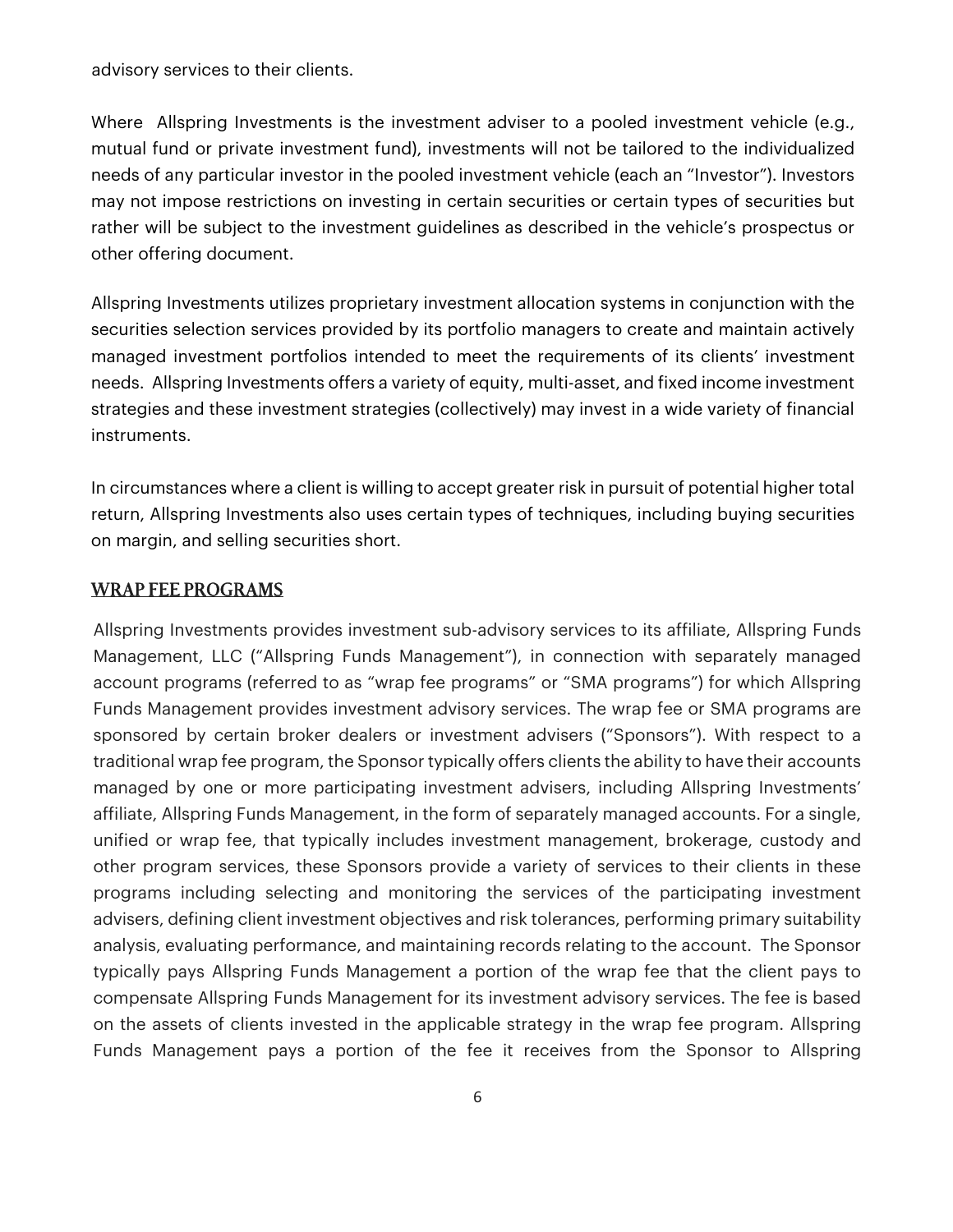Investments.

In most cases, Allspring Investments provides model portfolios to Allspring Funds Management, and, depending on the program, Allspring Funds Management will either implement the model portfolio for program participant accounts according to account guidelines – which are provided by the Sponsor – or communicate the model portfolio to the Sponsor to implement for the account. In both instances, Allspring Investments is providing the model portfolio to Allspring Funds Management on a non-discretionary basis. When Allspring Investments is providing investment advice to Allspring Funds Management on a non-discretionary basis, it does not consider the program participant to be an Allspring Investments client. Pursuant to an agreement, Allspring Funds Management relies on Allspring Investments to provide trading and/or other support services related to these programs. In instances where Allspring Investments is providing overlay service via strategy or account optimization, Allspring Investments is considered to have discretion.

With respect to fixed income strategies that are available in wrap programs, Allspring Investments shares discretionary investment authority over the program participants' accounts that are invested in these strategies. Under these circumstances, Allspring Investments considers and manages the account according to the program participant's individual needs and guidelines which are provided by the Sponsor. Unlike Allspring Investments' institutional clients, however, Allspring Investments does not communicate directly with these program participants. Wrap fee program accounts may not be managed identically to institutional accounts so, purchases that are implemented for institutional accounts will not always be reflected or fully reflected in a wrap account that follows the same or a substantially similar strategy.

To the extent that a sponsor to an SMA program provides Allspring Investments' Form ADV Part 2A to SMA program clients with whom Allspring Investments has no advisory relationship, or when it is not legally required to be delivered, it is provided for informational purposes only.

#### CURRENT ASSETS UNDER MANAGEMENT

As of December 31, 2021, Allspring Investments had \$472,913,987,746 in regulatory assets under management on a discretionary basis and \$151,778,245 in regulatory assets under management on a non-discretionary basis.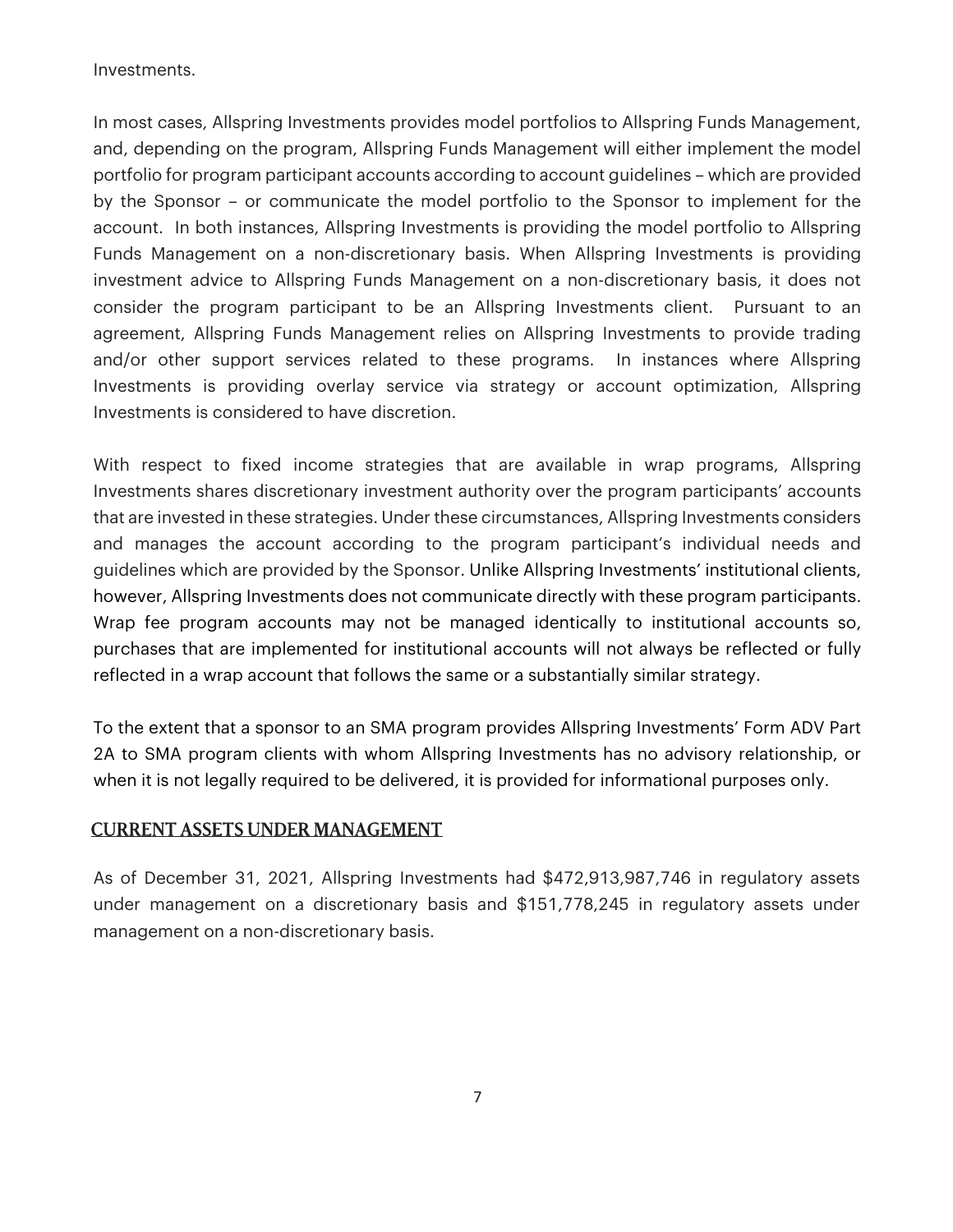## Item 5 - Fees and Compensation

Allspring Investments generally charges an investment advisory fee based upon a percentage of the market value of a client's assets under management (such a fee is referred to as an "assetbased fee"). Allspring Investments also receives performance-based fees with respect to certain strategies or as otherwise agreed upon with a particular client. For additional information related to the performance-based fees Allspring Investments receives, refer to Item 6 – Performance-Based Fees and Side-By-Side Management.

In addition to the investment advisory fees paid to Allspring Investments, clients will pay other fees and expenses in connection with Allspring Investments' management of their account. These include both account-level and investment-level costs.

#### Account-Level Fees:

- If you invest in a discretionary account directly with Allspring Investments, the most common fees and expenses are: brokerage commissions and transaction charges associated with buying and selling securities; custody fees you pay directly to the broker-dealer or bank that holds (a.k.a., "custodies") your assets; and other transactional fees (e.g., interest on margin balances, wire fees).
- If you invest in a wrap program account for which Allspring Investments shares discretionary authority, the wrap fee you pay to the wrap program sponsor typically includes most transaction costs and fees to the broker-dealer or bank that custodies your assets. You also pay fees associated with buying and selling securities if Allspring Investments places your trades away from the broker-dealer associated with your wrap account. Clients should consult the program sponsor for more information about other fees and costs.

Allspring Investments does not receive any of these non-advisory service fees  $(e.g.,)$  brokerage commissions and other transaction charges, custodial fees, transfer taxes or sales loads or similar charges). In certain instances, however, affiliates of Allspring Investments will receive these non-advisory service fees when providing brokerage in connection with the advisory services Allspring Investments provides to its clients. For additional information relating to Allspring Investments' brokerage practices, refer to Item 12.

#### Investment-Level Fees:

Different investments have different costs to buy, sell and hold. These costs are explained in product-specific materials, which are available from Allspring Investments or the wrap program sponsor. When considering account-level advisory fees, clients should be aware that client accounts invested in mutual funds, money market funds, exchange-traded funds, private funds,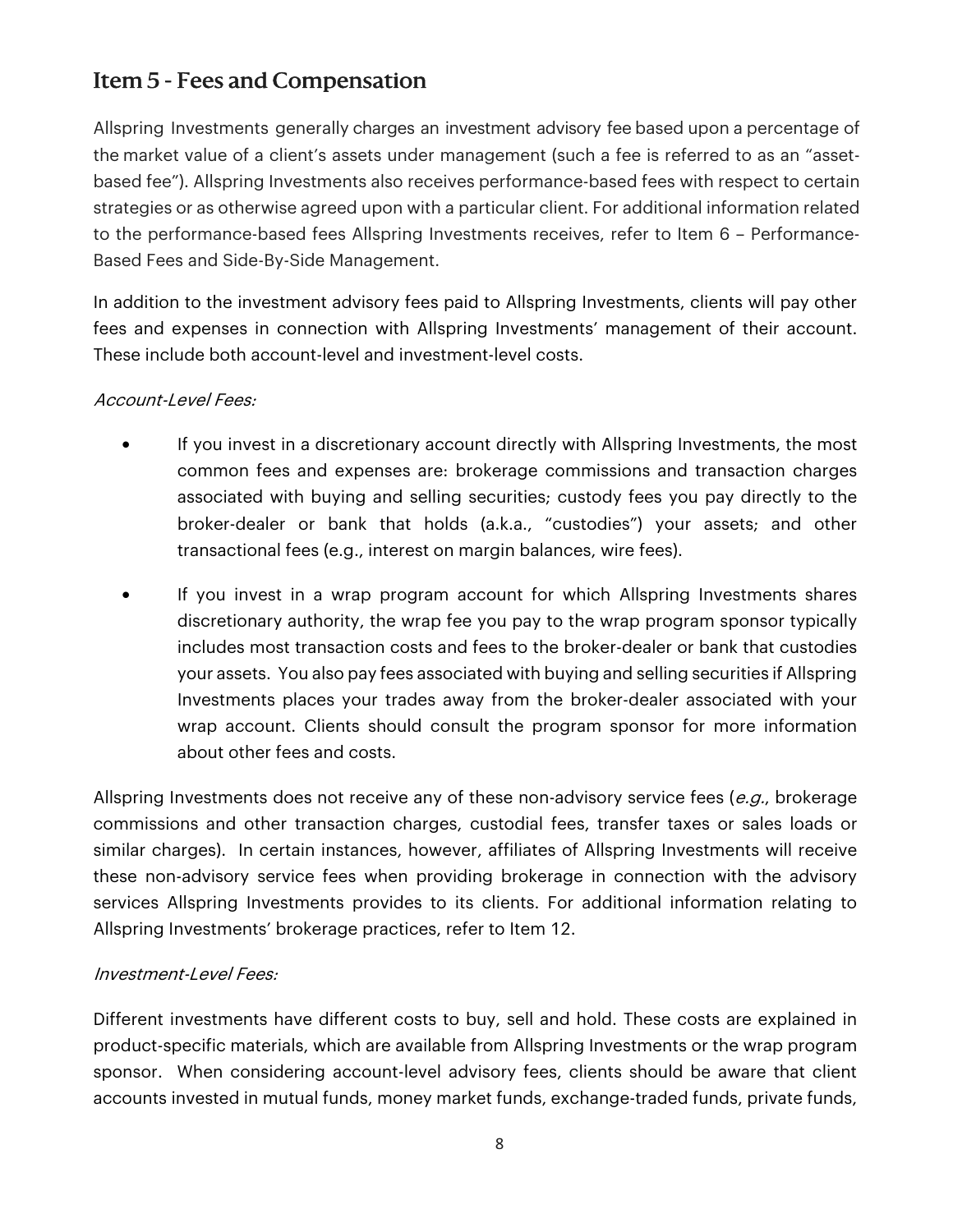or similar securities, will also bear their proportionate share of fees paid at the fund level.

#### Two-Levels of Fees:

If a client account invests in a fund sponsored, advised or otherwise serviced by an Allspring company (i.e. an affiliated fund), Allspring Investments and/or its affiliates will receive fees that are paid at the fund-level. As a result, clients pay Allspring Investments and its affiliates two levels of fees on the portion of a client's account invested in affiliated funds. The receipt of two levels of fees creates an incentive for Allspring Investments to select and retain affiliated funds, rather than unaffiliated funds, for its clients. Allspring Investments generally does not receive advisory fees from both the client's separate account and the affiliate fund in which the separate account is invested. Allspring Investments will exclude the portion of a client's account invested in affiliated funds when calculating Allspring Investments' account-level advisory fee or otherwise offset the account-level advisory fee by the advisory fees paid at the fund level. Such rebate or reduction will not eliminate the conflict, and Allspring Investments may nevertheless have a financial incentive to favor affiliated fund investments (for example, to increase the assets under management of, or otherwise provide support to certain funds, products or lines of business). In limited instances, and when permitted and agreed upon with the client, Allspring Investments will receive advisory fees from both the client's separate account and the affiliate fund in which the separate account is invested.

Allspring Investments and its affiliated companies will receive two-levels of fees on a client's account when affiliated companies provides brokerage, administrative and other non-advisory services to the affiliated fund and the client account.

#### Cash-Sweep Options:

Typically, cash balances held in a client's account that are pending investment, as well as any strategic balances allocated to cash within a client's account, are invested in a money market fund or bank sweep vehicle option offered by the custodian associated with the client's wrap program sponsor or account. Custodians have an incentive to make available cash sweep options that generate additional revenue for their affiliates, rather than other cash sweep options that might pay higher returns to clients. When clients use a broker-dealer affiliated with Allspring Investments, this additional revenue accrues to Allspring Investments' parent companies. Allspring Investments indirectly benefits from the additional revenue, even though Allspring Investments does not participate in or influence the selection of cash sweep options by clients.

#### Other Compensation:

Certain mutual funds, private funds and other investments are sponsored by companies that pass through a portion of their revenue to Allspring Investments, creating an incentive for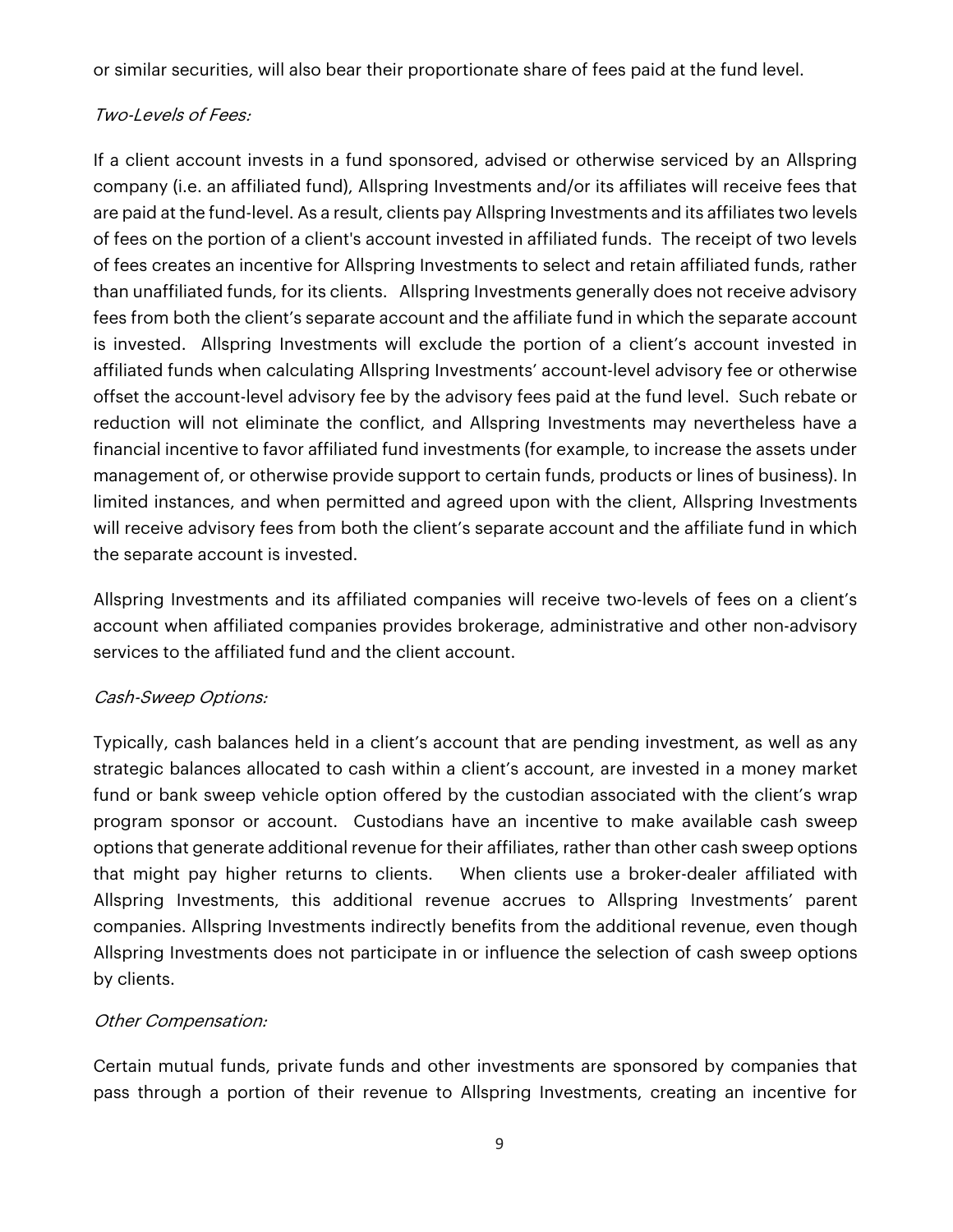Allspring Investments to select these investments over similar investments that do not generate revenue share for Allspring. In addition, certain funds or share classes of a fund charge administrative, service or sub-transfer agency fees that are passed through to Allspring Investments, creating an incentive to select those funds or share classes over other funds or share classes that do not charge such fees.

Clients should consider all of the foregoing additional compensation to Allspring when evaluating the amount and appropriateness of the advisory fees that are paid to Allspring Investments in connection with their advisory account(s).

#### Advisory Fees:

The basic fee schedules for Allspring Investments' institutional separate account clients are indicated below, and can be negotiated between the client and Allspring Investments when circumstances warrant (e.g., large account size, accounts that require special services, etc.). The fee schedule for pooled investment vehicles are found in the pooled vehicle's offering document. Fees may be higher or lower than the standard fee schedule. Allspring Investments generally agrees to charge clients fees for advisory services that are equal to or lower than those set forth below. In certain circumstances in which Allspring Investments or its affiliates provide customized investment advisory services, a higher fee may apply. Variations in fees charged to clients can occur as a result of numerous factors including negotiations and/or discussions that may include the particular circumstances of the investor, account size, account servicing requirements, the size and scope of the overall relationship with Allspring Investments and its affiliates or certain consultants, or as may be otherwise agreed with specific clients on a caseby-case basis.

The minimum account size is noted below for each strategy, where minimum annual fee is stated, and may vary by investment style and asset class and may be negotiated or waived by Allspring Investments. There are no start-up or closing fees payable to Allspring Investments or its affiliates. Allspring Investments generally bills in arrears and any partial periods are prorated over the billing cycle. Allspring Investments typically sends an invoice to clients within 45 days after quarter end for quarterly invoiced accounts and within 30 days following month end for monthly invoiced accounts. Direct deductions from client accounts occur where the client instructs its custodian to direct the charge for its account. In limited circumstances, clients may pay their advisory fees in advance. In such cases, Allspring Investments will refund any prepaid, unearned advisory fees to the client upon termination of the client's account. Advisory agreements are subject to termination by Allspring Investments or a client in accordance with their terms.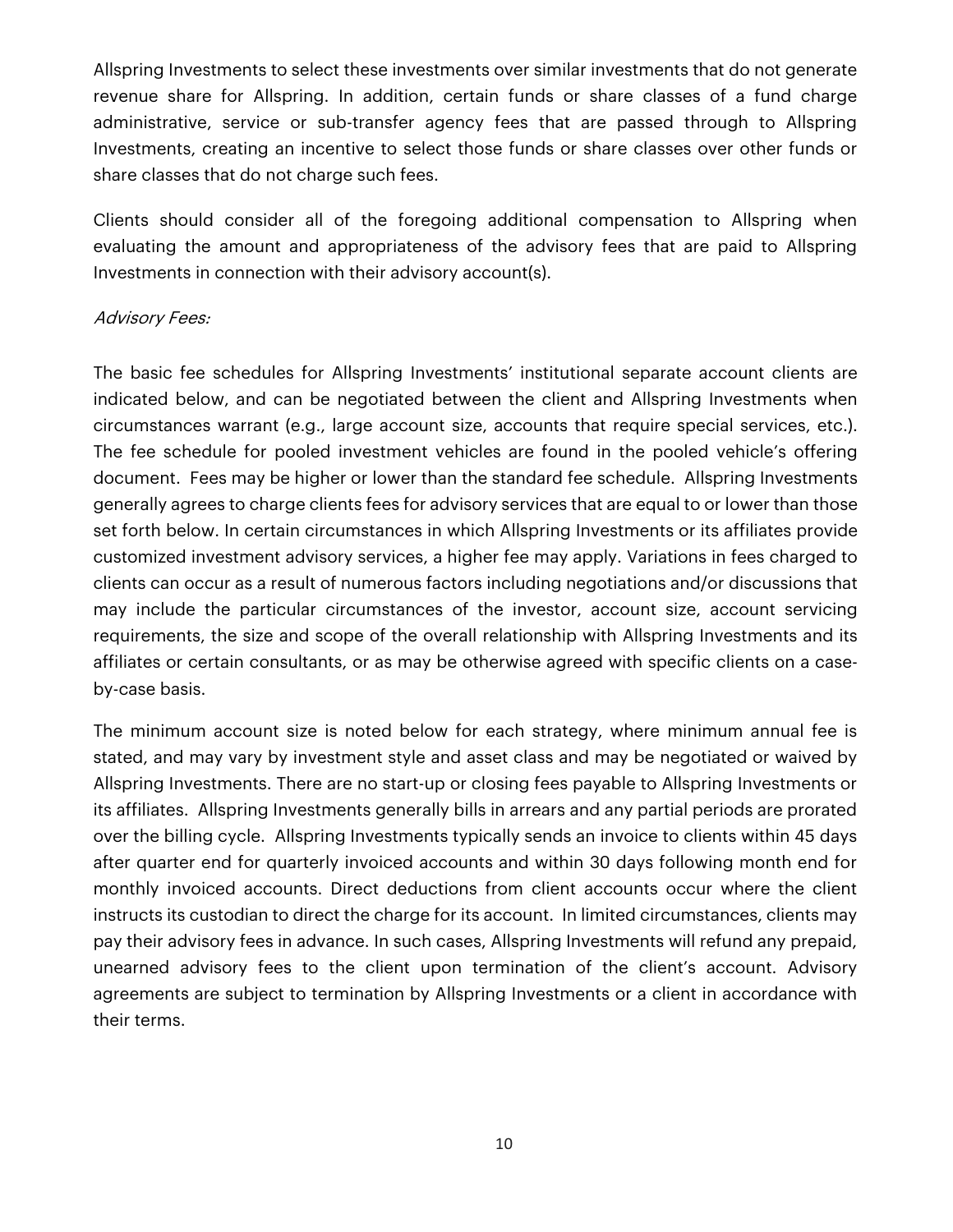| Product                                     | Fee                   | <b>Min Annual</b><br>Fee | <b>Min Account</b><br><b>Size</b> |
|---------------------------------------------|-----------------------|--------------------------|-----------------------------------|
|                                             |                       |                          |                                   |
|                                             | First \$100m at 0.20% |                          |                                   |
| Factor Enhanced Emerging Markets Equity     | Next \$400m at 0.18%  | \$200,000                | \$100m                            |
|                                             | Over \$500m at 0.15%  |                          |                                   |
|                                             | First \$100m at 0.17% |                          |                                   |
| <b>Factor Enhanced Global Equity</b>        | Next \$400m at 0.15%  | \$170,000                | \$100m                            |
|                                             | Over \$500m at 0.13%  |                          |                                   |
|                                             | First \$100m at 0.17% |                          |                                   |
| <b>Factor Enhanced International Equity</b> | Next \$400m at 0.15%  | \$170,000                | \$100m                            |
|                                             | Over \$500m at 0.13%  |                          |                                   |
|                                             | First \$100m at 0.14% |                          |                                   |
| Factor Enhanced U.S. Low Volatility         | Next \$400m at 0.12%  | \$140,000                | \$100m                            |
|                                             | Over \$500m at 0.10%  |                          |                                   |
|                                             | First \$100m at 0.14% |                          |                                   |
| Factor Enhanced U.S. Large Cap Equity       | Next \$400m at 0.12%  | \$140,000                | \$100m                            |
|                                             | Over \$500m at 0.10%  |                          |                                   |
|                                             | First \$100m at 0.17% |                          |                                   |
| Factor Enhanced U.S. Small Cap Equity       | Next \$400m at 0.15%  | \$170,000                | \$100m                            |
|                                             | Over \$500m at 0.13%  |                          |                                   |
|                                             | First \$100m at 0.40% |                          |                                   |
| Factor Enhanced Style Premia                | Next \$400m at 0.35%  | \$400,000                | \$100m                            |
|                                             | Over \$500m at 0.30%  |                          |                                   |
|                                             | First \$100m at 0.40% |                          |                                   |
| Factor Enhanced Style Premia Large Cap      | Next \$400m at 0.35%  | \$400,000                | \$100m                            |
|                                             | Over \$500m at 0.30%  |                          |                                   |
|                                             | First \$100m at 0.40% |                          |                                   |
| Factor Enhanced Style Premia Small Cap      | Next \$400m at 0.35%  | \$400,000                | \$100m                            |
|                                             | Over \$500m at 0.30%  |                          |                                   |
|                                             | First \$20m at 0.55%  |                          |                                   |
| <b>ACWI Low Volatility</b>                  | Next \$80m at 0.45%   | \$110,000                | \$20m                             |
|                                             | Over \$100m at 0.35%  |                          |                                   |
|                                             | First \$20m at 0.60%  |                          |                                   |
| <b>Emerging Markets Low Volatility</b>      | Next \$80m at 0.50%   | \$120,000                | \$20m                             |
|                                             | Over \$100m at 0.40%  |                          |                                   |
|                                             | Flat fee at 1.00%     |                          |                                   |
| Global Long/Short Equity                    | plus 20% of 12mo      | \$200,000                | \$20m                             |
|                                             | incremental return    |                          |                                   |
|                                             | First \$20m at 0.50%  |                          |                                   |
| <b>Global Low Volatility</b>                | Next \$80m at 0.40%   | \$100,000                | \$20m                             |
|                                             | Over \$100m at 0.30%  |                          |                                   |
|                                             | First \$20m at 0.30%  |                          |                                   |
| Managed Futures World Hedged                | Next \$80m at 0.20%   | \$60,000                 | \$20m                             |
|                                             | Over \$100m at 0.15%  |                          |                                   |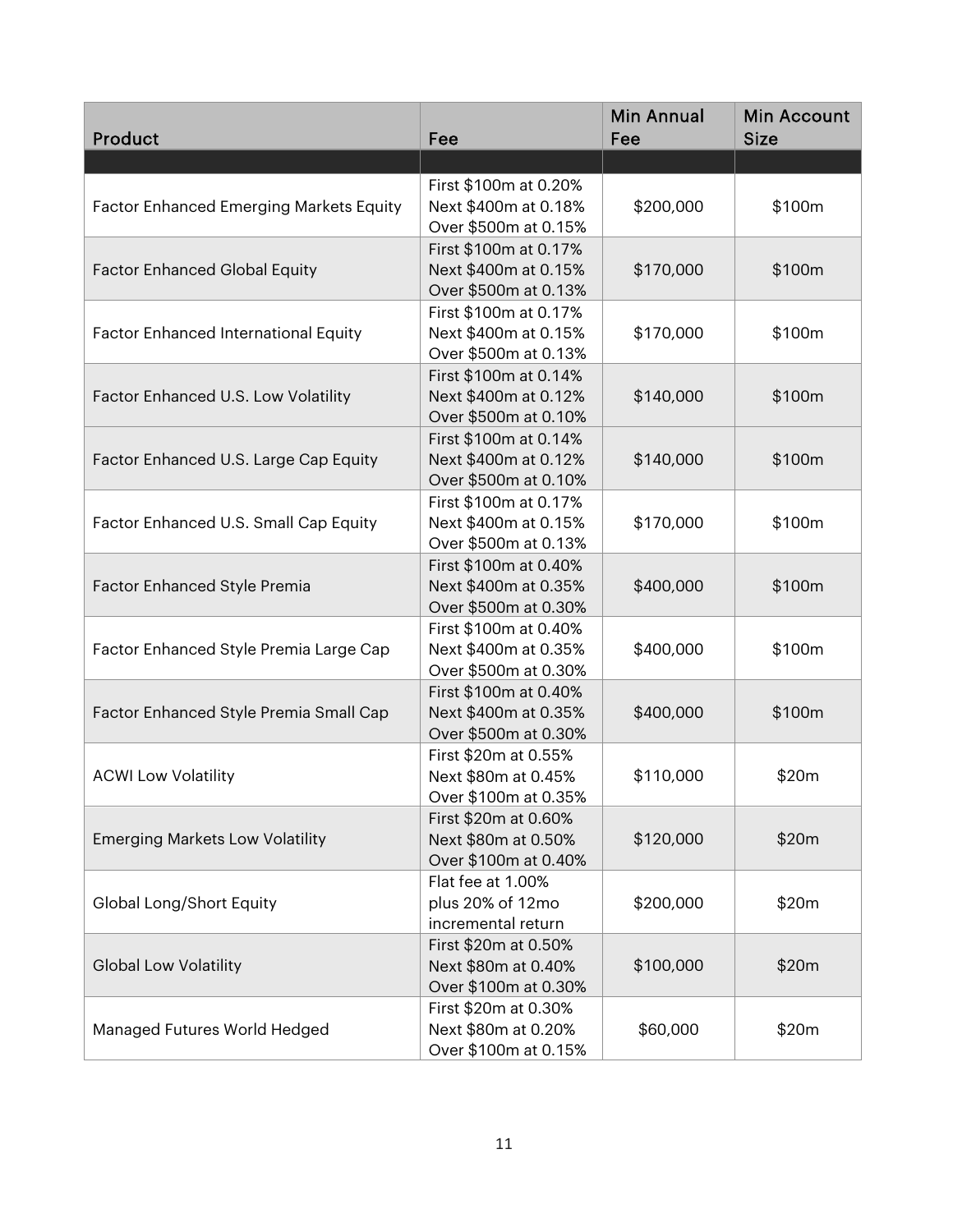| <b>Options Overlay</b>                             | First \$20m at 0.40%<br>Next \$80m at 0.30%<br>Over \$100m at 0.20%                           | \$80,000  | \$20m  |
|----------------------------------------------------|-----------------------------------------------------------------------------------------------|-----------|--------|
| U.S. Long Short Equity                             | Flat fee at 1.00%<br>plus 20% of 12mo<br>incremental return                                   | \$200,000 | \$20m  |
| U.S. Low Volatility                                | First \$20m at 0.40%<br>Next \$80m at 0.30%<br>Over \$100m at 0.20%                           | \$80,000  | \$20m  |
| U.S. Market Neutral Dynamic Volatility             | Flat fee at 1.00%<br>plus 20% of 12mo<br>incremental return                                   | \$200,000 | \$20m  |
| U.S. Low Volatility Small Cap                      | First \$20m at 0.60%<br>Next \$80m at 0.50%<br>Over \$100m at 0.40%                           | \$120,000 | \$20m  |
| U.S. Large Company Value Equity                    | First \$20m at 0.60%<br>Next \$80m at 0.40%<br>Over \$100m at 0.30%                           | \$120,000 | \$20m  |
|                                                    |                                                                                               |           |        |
| Intrinsic Emerging Markets Small Cap<br>Equity     | First \$50m at 1.15%<br>Next \$50m at 1.05%<br>Over \$100m at 1.00%                           | \$287,500 | \$25m  |
| Intrinsic Emerging Markets Equity                  | First \$50m at 0.95%<br>Next \$50m at 0.90%<br>Over \$100m at 0.80%                           | \$237,500 | \$25m  |
| Intrinsic Emerging Markets Large-Mid Cap<br>Equity | First \$50m at 0.90%<br>Next \$50m at 0.85%<br>Over \$100m at 0.80%                           | \$225,000 | \$25m  |
|                                                    |                                                                                               |           |        |
| <b>Emerging Markets Equity CEF</b>                 | Flat fee at 1.00%                                                                             | \$250,000 | \$25m  |
| <b>Fixed Income Bond CEF</b>                       | Flat fee of 0.40%                                                                             | \$100,000 | \$25m  |
| International Equity MSCI ACWI ex-U.S. CEF         | Flat fee at 0.85%                                                                             | \$212,500 | \$25m  |
| U.S. All Cap Equity CEF                            | Flat fee at 0.60%                                                                             | \$150,000 | \$25m  |
| <b>Compass Utilities Equity</b>                    | First \$100m at 0.30%<br>Next \$200m at 0.28%<br>Next \$500m at 0.25%<br>Over \$800m at 0.20% | \$300,000 | \$100m |
| Focused Global Equity-USD                          | First \$25m at 0.80%<br>Next \$25m at 0.75%                                                   | \$80,000  | \$10m  |
| <b>Focused International Equity</b>                | Over \$50m at 0.70%<br>First \$50m at 0.75%<br>Next \$50m at 0.70%<br>Over \$100m at 0.60%    | \$75,000  | \$10m  |
| <b>Focused SMID Cap Equity</b>                     | First \$25m at 0.85%<br>Next \$25m at 0.75%<br>Next \$50m at 0.70%<br>Over \$100m at 0.65%    | \$42,500  | \$5m   |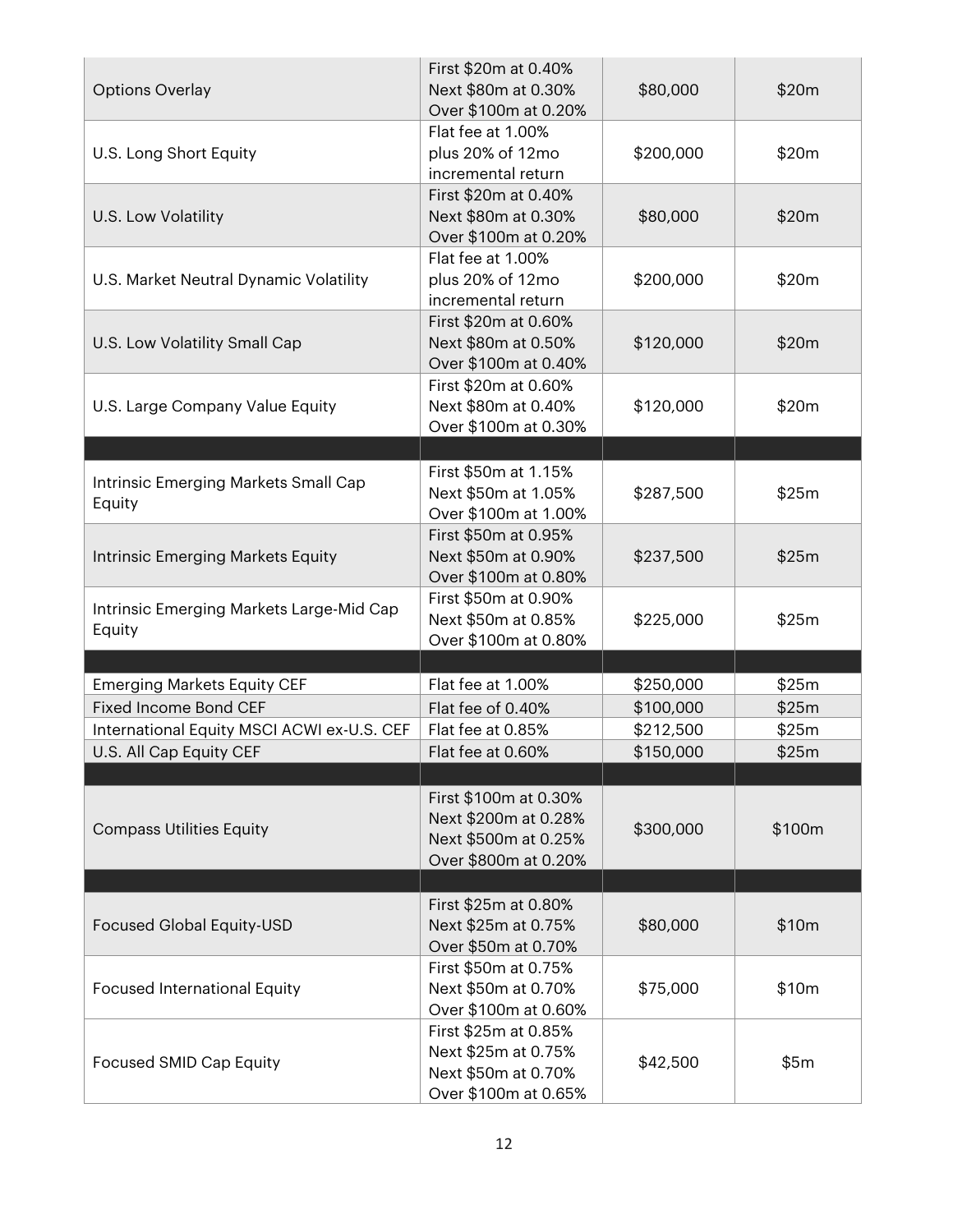|                                                | First \$25m at 0.80% |           |       |
|------------------------------------------------|----------------------|-----------|-------|
| Discovery All Cap Growth Equity                | Next \$25m at 0.70%  | \$80,000  | \$10m |
|                                                | Next \$50m at 0.65%  |           |       |
|                                                | Over \$100m at 0.60% |           |       |
|                                                | First \$25m at 0.65% |           |       |
| Discovery Large Cap Growth Equity              | Next \$25m at 0.50%  | \$65,000  | \$10m |
|                                                | Next \$50m at 0.45%  |           |       |
|                                                | Over \$100m at 0.40% |           |       |
|                                                | First \$25m at 0.80% |           |       |
|                                                | Next \$25m at 0.70%  |           |       |
| Discovery Mid Cap Growth Equity                | Next \$50m at 0.65%  | \$80,000  | \$10m |
|                                                | Over \$100m at 0.60% |           |       |
|                                                | First \$25m at 0.85% |           |       |
|                                                | Next \$25m at 0.75%  |           |       |
| Discovery SMID Cap Growth Equity               | Next \$50m at 0.70%  | \$85,000  | \$10m |
|                                                | Over \$100m at 0.65% |           |       |
|                                                | First \$25m at 0.90% |           |       |
|                                                | Next \$25m at 0.80%  |           |       |
| Discovery Small Cap Growth Equity              | Next \$50m at 0.75%  | \$45,000  | \$5m  |
|                                                | Over \$100m at 0.70% |           |       |
|                                                | First \$25m at 0.65% |           |       |
|                                                | Next \$25m at 0.50%  |           |       |
| Discovery U.S. ESG Select Growth Equity        | Next \$50m at 0.45%  | \$65,000  | \$10m |
|                                                | Over \$100m at 0.40% |           |       |
|                                                |                      |           |       |
|                                                |                      |           |       |
|                                                |                      |           |       |
|                                                | First \$25m at 0.65% |           |       |
| 2 Degree Global Equity                         | Next \$25m at 0.60%  | \$70,000  | \$20m |
|                                                | Over \$50m at 0.55%  |           |       |
|                                                | First \$25m at 0.40% |           |       |
| <b>Climate Focused Emerging Markets Equity</b> | Next \$25m at 0.35%  |           | \$20m |
|                                                | Over \$50m at 0.30%  |           |       |
|                                                | First \$25m at 0.35% |           |       |
| <b>Climate Focused Global Equity</b>           | Next \$25m at 0.30%  |           | \$20m |
|                                                | Over \$50m at 0.25%  |           |       |
|                                                | First \$25m at 0.30% |           |       |
| Climate Focused U.S. Equity                    | Next \$25m at 0.25%  |           | \$20m |
|                                                | Over \$50m at 0.22%  |           |       |
|                                                | First \$25m at 0.50% |           |       |
| Large Cap Core Equity                          | Next \$25m at 0.45%  | \$100,000 | \$20m |
|                                                | Over \$50m at 0.40%  |           |       |
|                                                | First \$25m at 0.60% |           |       |
| <b>SMID Cap Core Equity</b>                    | Next \$25m at 0.55%  | \$120,000 | \$20m |
|                                                | Over \$50m at 0.50%  |           |       |
|                                                | First \$25m at 0.30% |           |       |
| Disciplined Large Cap Equity                   | Next \$25m at 0.25%  | \$60,000  | \$20m |
|                                                | Over \$50m at 0.22%  |           |       |
|                                                | First \$25m at 0.30% |           |       |
| Disciplined Large Cap Equity (Custom)          | Next \$25m at 0.25%  | \$60,000  | \$20m |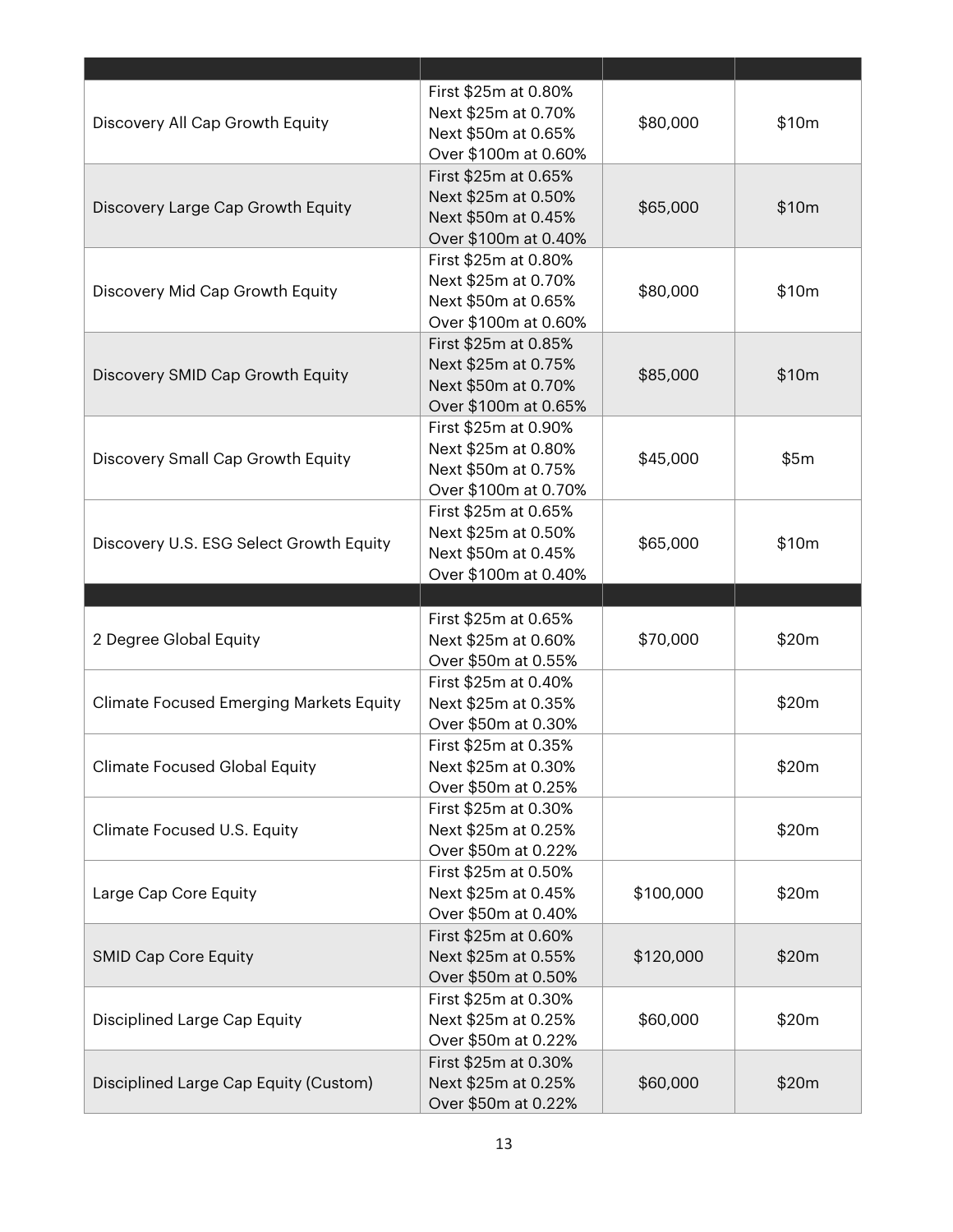| Disciplined Large Cap Equity (Russell 1000) | First \$25m at 0.30%<br>Next \$25m at 0.25%<br>Over \$50m at 0.22%                                                 | \$60,000 | \$20m |
|---------------------------------------------|--------------------------------------------------------------------------------------------------------------------|----------|-------|
| Disciplined Small Cap Equity                | First \$25m at 0.45%<br>Next \$25m at 0.40%<br>Over \$50m at 0.35%                                                 | \$90,000 | \$20m |
| Global Dividend -Payers Equity              | First \$25m at 0.70%<br>Next \$25m at 0.60%<br>Over \$50m at 0.50%<br>Over \$100m at 0.40%                         | \$70,000 | \$10m |
| S&P 500 Index Strategy                      | First \$100m at 0.07%<br>Over \$100m at 0.03%                                                                      | \$7,000  | \$20m |
| Global Equity Income                        | First \$25m at 0.65%<br>Next \$25m at 0.60%<br>Over \$50m at 0.55%                                                 | \$70,000 | \$20m |
| Dynamic All Cap Growth Equity               | First \$25m at 0.80%<br>Next \$25m at 0.70%<br>Next \$50m at 0.65%                                                 | \$80,000 | \$10m |
| Dynamic Large Cap Growth Equity             | Over \$100m at 0.60%<br>First \$25m at 0.65%<br>Next \$25m at 0.50%<br>Next \$50m at 0.45%<br>Over \$100m at 0.40% | \$65,000 | \$10m |
| Dynamic Premier Growth Equity               | First \$25m at 0.70%<br>Next \$25m at 0.60%<br>Next \$50m at 0.50%<br>Over \$100m at 0.45%                         | \$70,000 | \$10m |
| Dynamic Small Cap Growth Equity             | First \$25m at 0.90%<br>Next \$25m at 0.80%<br>Next \$50m at 0.75%<br>Over \$100m at 0.70%                         | \$45,000 | \$5m  |
| LT Large Cap Growth Equity                  | First \$10m at 0.60%<br>Next \$10m at 0.40%                                                                        | \$60,000 | \$10m |
| LT Large Cap Fundamental Equity             | Over \$20m at 0.30%<br>First \$10m at 0.60%<br>Next \$10m at 0.40%                                                 | \$60,000 | \$10m |
|                                             | Over \$20m at 0.30%                                                                                                |          |       |
| Select All Cap Equity                       | First \$25m at 0.80%<br>Next \$25m at 0.70%<br>Next \$50m at 0.65%<br>Over \$100m at 0.60%                         | \$80,000 | \$10m |
| Select Mid Cap Equity                       | First \$25m at 0.80%<br>Next \$25m at 0.70%<br>Next \$50m at 0.65%<br>Over \$100m at 0.60%                         | \$80,000 | \$10m |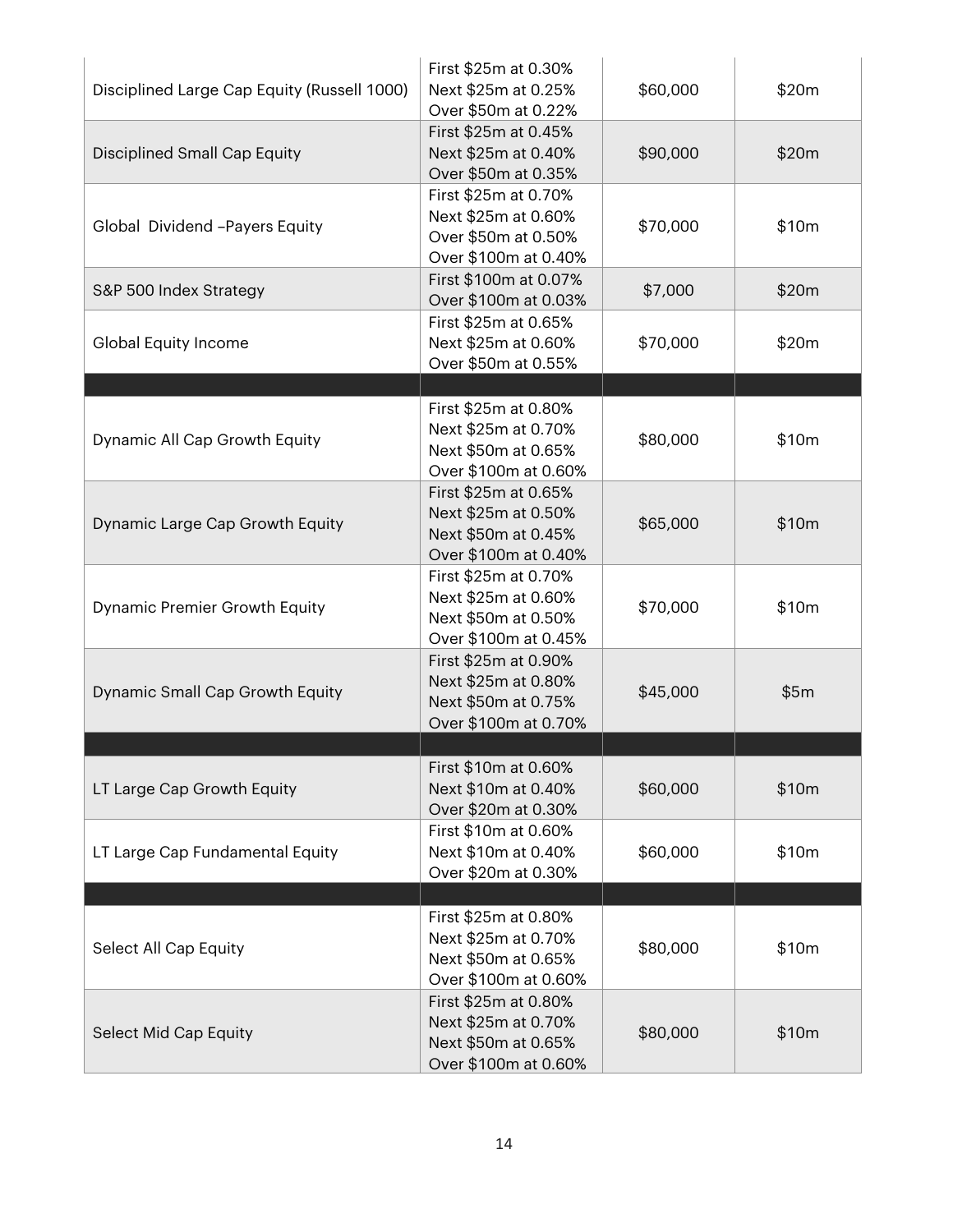| Select SMID Cap Equity                           | First \$25m at 0.85%<br>Next \$25m at 0.75%<br>Next \$50m at 0.70%<br>Over \$100m at 0.65%                        | \$85,000  | \$10m |
|--------------------------------------------------|-------------------------------------------------------------------------------------------------------------------|-----------|-------|
| <b>Select Real Estate</b>                        | First \$25m at 0.75%<br>Next \$25m at 0.70%<br>Next \$50m at 0.55%<br>Over \$100m at 0.50%                        | \$37,500  | \$5m  |
| <b>Select Small Cap Equity</b>                   | First \$25m at 0.90%<br>Next \$25m at 0.80%<br>Next \$50m at 0.75%<br>Over \$100m at 0.70%                        | \$45,000  | \$5m  |
|                                                  |                                                                                                                   |           |       |
| <b>Precious Metals</b>                           | First \$10m at 0.95%<br>Next \$15m at 0.85%<br>Next \$25m at 0.75%<br>Next \$50m at 0.65%<br>Over \$100m at 0.60% | \$95,000  | \$10m |
|                                                  |                                                                                                                   |           |       |
| <b>Select Concentrated Equity</b>                | First \$25m at 0.90%<br>Next \$25m at 0.80%<br>Next \$50m at 0.75%<br>Over \$100m at 0.70%                        | \$90,000  | \$10m |
|                                                  | First \$50m at 0.95%<br>Next \$50m at 0.90%                                                                       |           |       |
| <b>Total All China Equity</b>                    | Next \$100m at 0.80%<br>Over \$200m at 0.70%                                                                      | \$190,000 | \$20m |
| <b>Total China A Focus</b>                       | First \$50m at 0.95%<br>Next \$50m at 0.90%<br>Next \$100m at 0.80%<br>Over \$200m at 0.70%                       | \$190,000 | \$20m |
| <b>Total Emerging Markets Equity Income</b>      | First \$50m at 0.95%<br>Next \$50m at 0.90%<br>Over \$100m at 0.80%                                               | \$190,000 | \$20m |
| <b>Total Emerging Markets Equity Income Plus</b> | First \$50m at 0.95%<br>Next \$50m at 0.90%<br>Over \$100m at 0.80%                                               | \$190,000 | \$20m |
| <b>Total Emerging Markets Prosperity</b>         | First \$50m at 0.95%<br>Next \$50m at 0.90%<br>Over \$100m at 0.80%                                               | \$190,000 | \$20m |
|                                                  |                                                                                                                   |           |       |
| Special Global Small Cap Equity                  | First \$50m at 0.95%<br>Over \$50m at 0.85%                                                                       | \$95,000  | \$10m |
| Special International Small Company Equity       | First \$50m at 0.95%<br>Over \$50m at 0.85%                                                                       | \$95,000  | \$10m |
| Special U.S. Large Cap Value Equity              | First \$25m at 0.65%<br>Next \$25m at 0.50%<br>First \$50m at 0.45%<br>Over \$100m at 0.40%                       | \$65,000  | \$10m |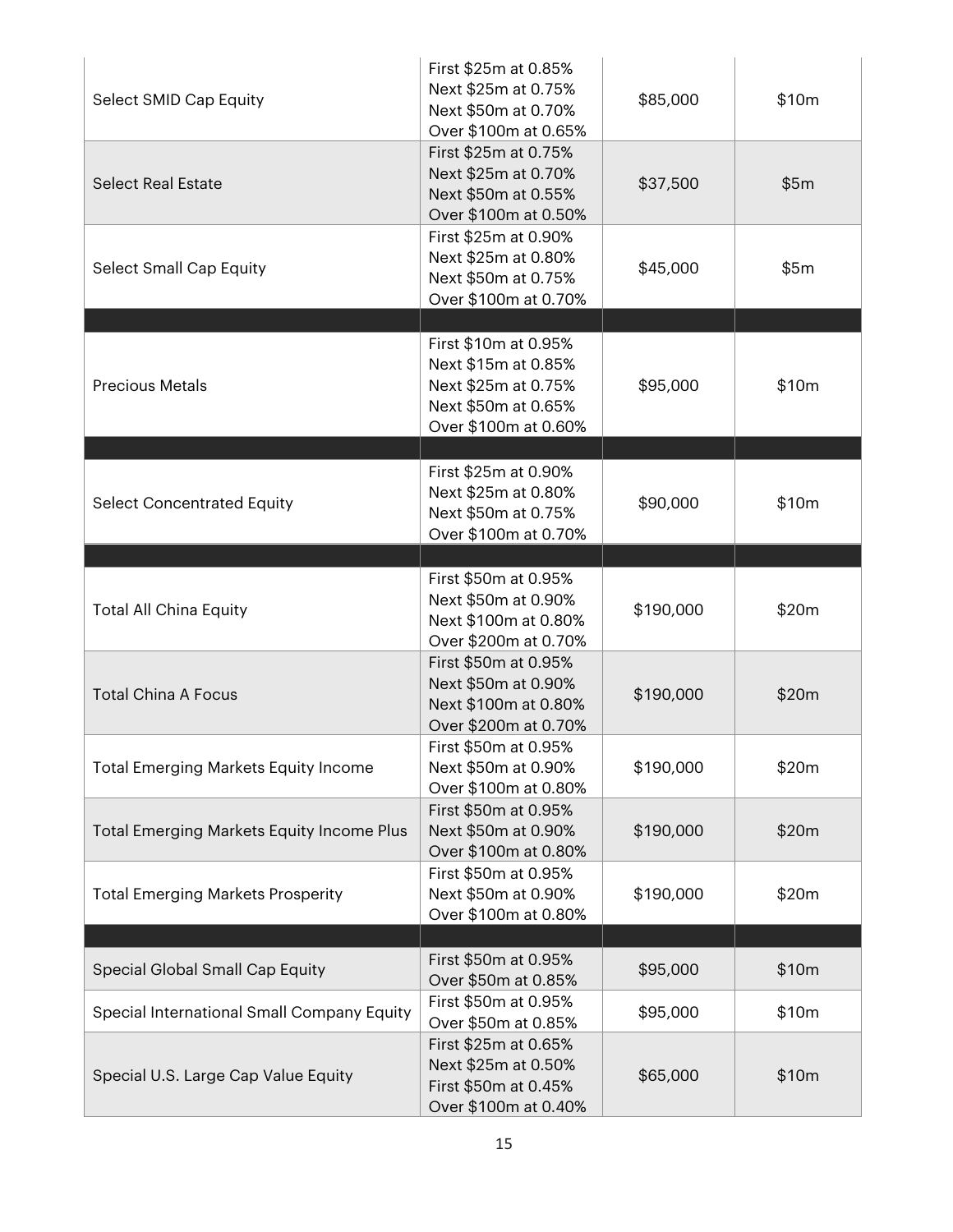| Special U.S. Mid Cap Value Equity                | First \$25m at 0.80%<br>Next \$25m at 0.70%<br>Next \$50m at 0.65%<br>Over \$100m at 0.60%  | \$80,000  | \$10m  |
|--------------------------------------------------|---------------------------------------------------------------------------------------------|-----------|--------|
| Special U.S. Small Cap Value Equity              | First \$25m at 1.00%<br>Next \$25m at 0.90%<br>Next \$50m at 0.85%<br>Over \$100m at 0.80%  | \$100,000 | \$10m  |
|                                                  |                                                                                             |           |        |
| <b>Essential Small Cap Value Equity</b>          | First \$25m at 0.90%<br>Next \$25m at 0.80%<br>Next \$50m at 0.75%<br>Over \$100m at 0.70%  | \$90,000  | \$10m  |
| <b>Essential Tax-Advantaged Small Cap Equity</b> | First \$25m at 0.90%<br>Next \$25m at 0.80%<br>Next \$50m at 0.75%<br>Over \$100m at 0.70%  | \$90,000  | \$10m  |
|                                                  |                                                                                             |           |        |
| U.S. Core Fixed Income                           | First \$50m at 0.30%<br>Next \$50m at 0.25%<br>Next \$100m at 0.20%<br>Over \$200m at 0.15% | \$275,000 | \$100m |
| U.S. Long Credit Fixed Income                    | First \$50m at 0.30%<br>Next \$50m at 0.25%<br>Over \$100m at 0.20%                         | \$275,000 | \$100m |
| U.S. Short Duration Fixed Income                 | First \$25m at 0.25%<br>Over \$25m at 0.20%                                                 | \$212,500 | \$100m |
|                                                  |                                                                                             |           |        |
| Alternative Risk Premia                          | First \$25m at 0.55%<br>Next \$75m at 0.50%<br>Over \$100m at 0.45%                         | \$62,500  | \$125m |
| Capital Efficient Multi Sector BOLI              | First \$100m at 0.22%<br>Next \$100m at 0.20%<br>Over \$200m at 0.18%                       | \$320,000 | \$150m |
| <b>Diversified Exposures</b>                     | First \$10m at 1.00%<br>Next \$10m at 0.85%<br>Next \$30m at 0.70%<br>Over \$50m at 0.50%   | \$185,000 | \$20m  |
| Diversified Income Builder                       | First \$10m at 0.85%<br>Next \$40m at 0.65%<br>Over \$50m at 0.50%                          |           |        |
| DRH Put Replication Overlay 0% to 25%            | First \$50m at 0.20%<br>Next \$50m at 0.15%<br>Over \$100m at 0.10%                         | \$50,000  | \$25m  |
| DRH Put Replication Overlay 26% to 50%           | First \$50m at 0.20%<br>Next \$50m at 0.15%<br>Over \$100m at 0.10%                         | \$50,000  | \$25m  |
| DRH Put Replication Overlay 51% to 75%           | First \$50m at 0.20%<br>Next \$50m at 0.15%<br>Over \$100m at 0.10%                         | \$50,000  | \$25m  |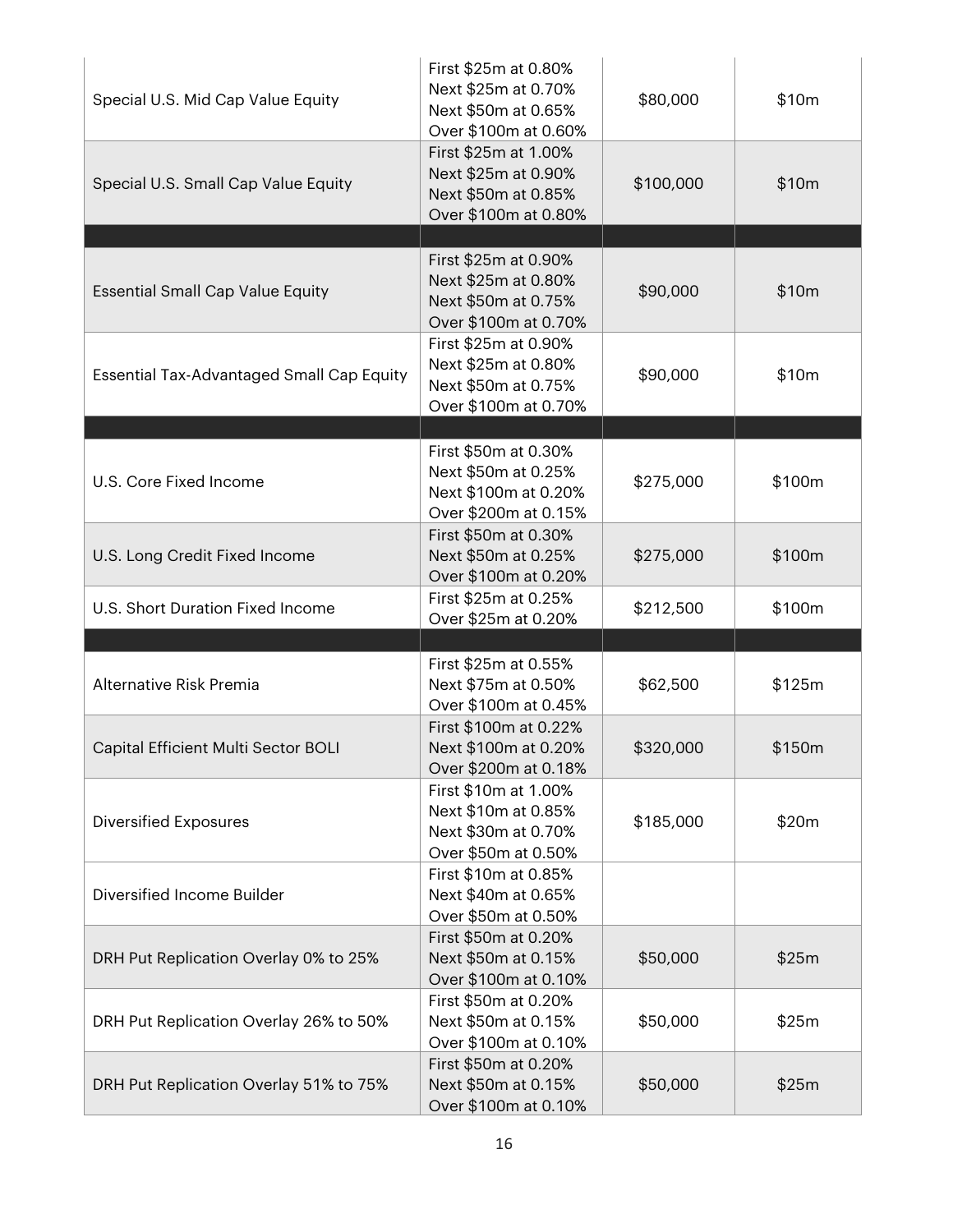| DRH Put Replication Overlay 76% to 100%                     | First \$50m at 0.20%<br>Next \$50m at 0.15%<br>Over \$100m at 0.10%                                                | \$50,000  | \$25m |
|-------------------------------------------------------------|--------------------------------------------------------------------------------------------------------------------|-----------|-------|
| DRH Volatility Management Overlay 0% to<br>25%              | First \$50m at 0.20%<br>Next \$50m at 0.15%<br>Over \$100m at 0.10%                                                | \$50,000  | \$25m |
| DRH Volatility Management Overlay 26% to<br>50%             | First \$50m at 0.20%<br>Next \$50m at 0.15%<br>Over \$100m at 0.10%                                                | \$50,000  | \$25m |
| DRH Volatility Management Overlay 51% to<br>75%             | First \$50m at 0.20%<br>Next \$50m at 0.15%<br>Over \$100m at 0.10%                                                | \$50,000  | \$25m |
| DRH Volatility Management Overlay 76% to<br>100%            | First \$50m at 0.20%<br>Next \$50m at 0.15%<br>Over \$100m at 0.10%                                                | \$50,000  | \$25m |
| Global Equity Enhanced Income                               | First \$25m at 0.80%<br>Next \$25m at 0.75%<br>Over \$50m at 0.65%                                                 | \$160,000 | \$20m |
| <b>Climate Transition Global Investment Grade</b><br>Credit | First \$50m at 0.30%<br>Next \$50m at 0.25%<br>Next \$200m at 0.20%<br>Over \$300m at 0.15%                        | \$150000  | \$50m |
| Global Investment Grade Credit                              | First \$50m at 0.30%<br>Next \$50m at 0.25%<br>Next \$200m at 0.20%<br>Over \$300m at 0.15%                        | \$150000  | \$50m |
| <b>Global Index Allocation</b>                              | First \$25m at 0.55%<br>Next \$25m at 0.50%<br>Over \$50m at 0.45%                                                 |           | \$20m |
| <b>Global Tactical Asset Allocation</b>                     | First \$20m at 0.75%<br>Next \$30m at 0.60%<br>Next \$50m at 0.50%<br>Next \$100m at 0.40%<br>Over \$200m at 0.25% | \$150,000 | \$20m |
| <b>Growth Balanced</b>                                      | First \$20m at 0.75%<br>Next \$30m at 0.60%<br>Next \$50m at 0.50%<br>Next \$100m at 0.40%<br>Over \$200m at 0.25% | \$150,000 | \$20m |
| <b>Income Plus</b>                                          | First \$25m at 0.50%<br>Next \$25m at 0.45%<br>Over \$50m at 0.40%                                                 | \$125,000 | \$25m |
| <b>Index Asset Allocation</b>                               | First \$100m at 0.20%<br>Next \$100m at<br>0.175%<br>Over \$200m at 0.15%                                          | \$200,000 | \$20m |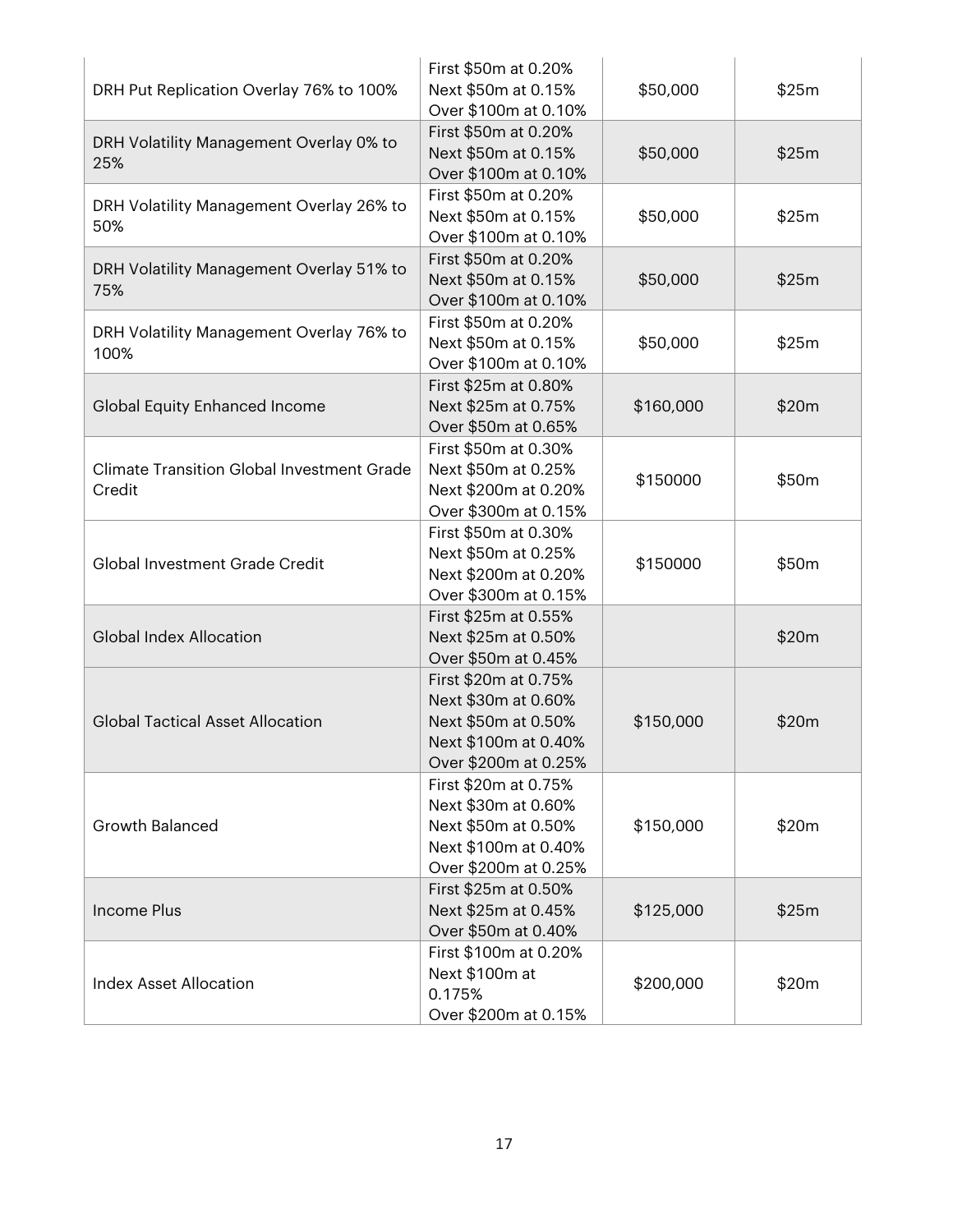|                                                        | First \$20m at 0.75%  |           |       |
|--------------------------------------------------------|-----------------------|-----------|-------|
|                                                        | Next \$30m at 0.60%   |           |       |
| Moderate Balanced                                      | Next \$50m at 0.50%   | \$150,000 | \$20m |
|                                                        | Next \$100m at 0.40%  |           |       |
|                                                        | Over \$200m at 0.25%  |           |       |
|                                                        | First \$25m at 0.45%  |           |       |
| <b>Real Return</b>                                     | Next \$25m at 0.40%   | \$22,500  | \$5m  |
|                                                        | Over \$50m at 0.35%   |           |       |
|                                                        | First \$100m at 0.35% |           |       |
| <b>Risk Allocator Preserve</b>                         | Next \$100m at 0.30%  | \$70,000  | \$20m |
|                                                        | Over \$200m at 0.25%  |           |       |
|                                                        | First \$100m at 0.35% |           |       |
|                                                        | Next \$150m at 0.28%  |           |       |
| Spectrum Aggressive Growth                             | Next \$250m at 0.20%  | \$87,500  | \$25m |
|                                                        | Next \$500m at 0.16%  |           |       |
|                                                        | Over \$1b at 0.12%    |           |       |
|                                                        | First \$100m at 0.35% |           |       |
|                                                        | Next \$150m at 0.28%  |           |       |
| Spectrum Conservative Growth                           | Next \$250m at 0.20%  | \$87,500  | \$25m |
|                                                        | Next \$500m at 0.16%  |           |       |
|                                                        | Over \$1b at 0.12%    |           |       |
|                                                        | First \$100m at 0.35% |           |       |
|                                                        | Next \$150m at 0.28%  |           |       |
| Spectrum Growth                                        | Next \$250m at 0.20%  | \$87,500  | \$25m |
|                                                        | Next \$500m at 0.16%  |           |       |
|                                                        | Over \$1b at 0.12%    |           |       |
|                                                        | First \$100m at 0.35% |           |       |
|                                                        | Next \$150m at 0.28%  |           |       |
| Spectrum Income Allocation                             | Next \$250m at 0.20%  | \$87,500  | \$25m |
|                                                        | Next \$500m at 0.16%  |           |       |
|                                                        | Over \$1b at 0.12%    |           |       |
|                                                        | First \$100m at 0.35% |           |       |
|                                                        | Next \$150m at 0.28%  |           |       |
| Spectrum Moderate Growth                               | Next \$250m at 0.20%  | \$87,500  | \$25m |
|                                                        | Next \$500m at 0.16%  |           |       |
|                                                        | Over \$1b at 0.12%    |           |       |
|                                                        | First \$100m at 0.15% |           |       |
|                                                        | Next \$150m at 0.12%  |           |       |
| Tactical Asset Allocation (TAA) Overlay -              | Next \$250m at 0.10%  | \$49,500  | \$33m |
| 10% Shift                                              | Next \$500m at 0.08%  |           |       |
|                                                        | Over \$1b at 0.06%    |           |       |
|                                                        | First \$100m at 0.15% |           |       |
|                                                        | Next \$150m at 0.12%  |           |       |
| Tactical Asset Allocation (TAA) Overlay -<br>15% Shift | Next \$250m at 0.10%  | \$49,500  | \$33m |
|                                                        | Next \$500m at 0.08%  |           |       |
|                                                        | Over \$1b at 0.06%    |           |       |
|                                                        |                       |           |       |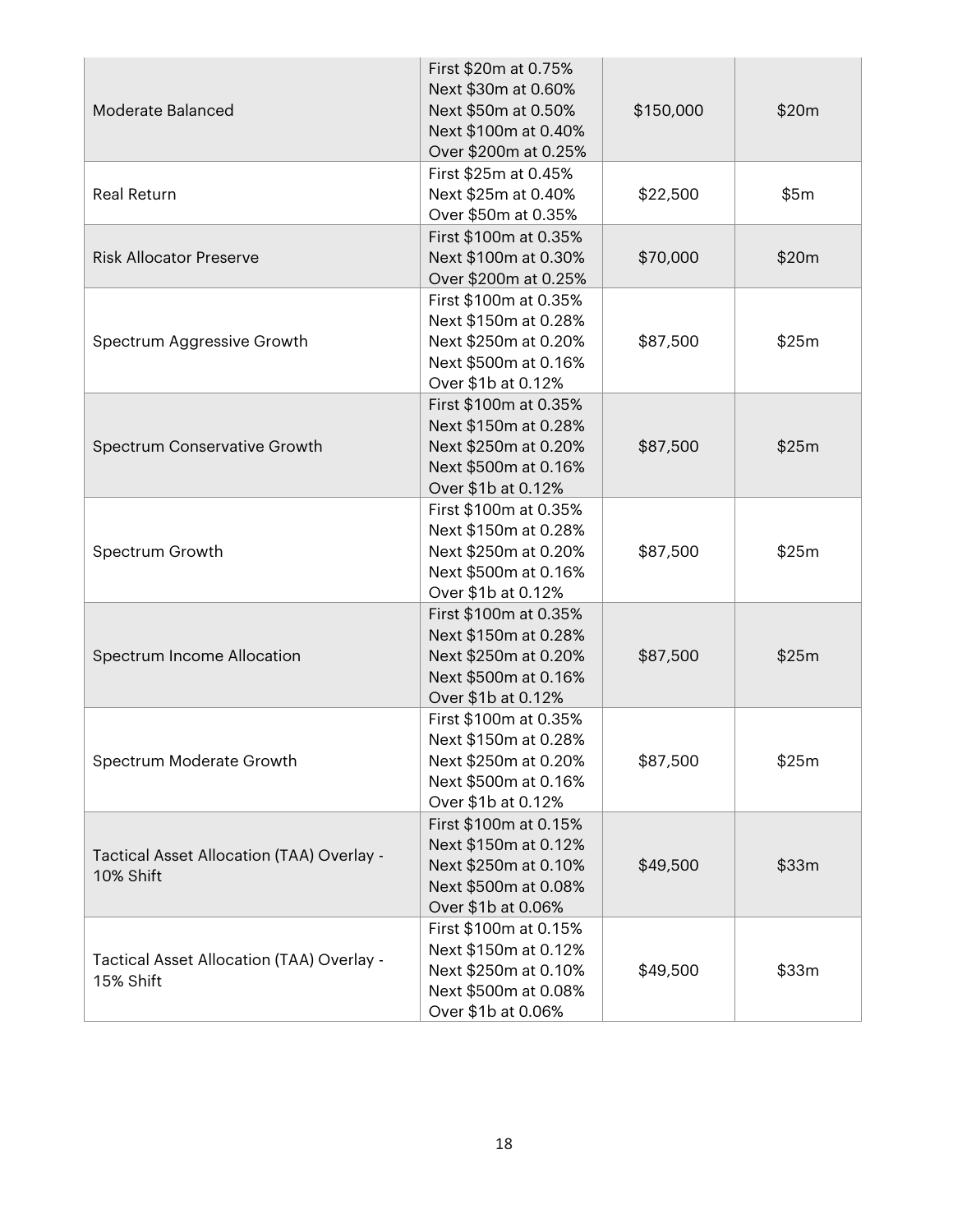| Universal Tactical Asset Allocation - 10%<br>Shift | First \$100m at 0.15%<br>Next \$150m at 0.12%<br>Next \$250m at 0.10%<br>Next \$500m at 0.08%<br>Over \$1b at 0.06% | \$49,500  | \$33m |
|----------------------------------------------------|---------------------------------------------------------------------------------------------------------------------|-----------|-------|
| U.S. Equity All Cap                                | First \$25m at 0.55%<br>Next \$25m at 0.50%<br>Over \$50m at 0.45%                                                  |           |       |
|                                                    | First \$50m at 0.30%                                                                                                |           |       |
| U.S. Aggregate Income Focus                        | Next \$50m at 0.25%<br>Next \$100m at 0.20%<br>Over \$200m at 0.15%                                                 | \$120,000 | \$40m |
| <b>U.S. Credit Focus</b>                           | First \$50m at 0.30%<br>Next \$50m at 0.25%<br>Next \$100m at 0.20%<br>Over \$200m at 0.15%                         | \$120,000 | \$40m |
| U.S. Intermediate Credit Focus                     | First \$50m at 0.30%<br>Next \$50m at 0.25%<br>Next \$100m at 0.20%<br>Over \$200m at 0.15%                         | \$120,000 | \$40m |
| U.S. Intermediate Income Focus                     | First \$50m at 0.30%<br>Next \$50m at 0.25%<br>Next \$100m at 0.20%<br>Over \$200m at 0.15%                         | \$120,000 | \$40m |
| <b>U.S. Structured Focus</b>                       | First \$50m at 0.30%<br>Next \$50m at 0.25%<br>Next \$100m at 0.20%<br>Over \$200m at 0.15%                         | \$120,000 | \$40m |
| U.S. Passive Agg ex Corp Bond                      | First \$100m at 0.12%<br>Next \$100m at 0.10%<br>Over \$200m at 0.08%                                               | \$60,000  | \$50m |
| U.S. Smart Beta High Yield Bond                    | First \$100m at 0.20%<br>Next \$100m at 0.18%<br>Over \$200m at 0.16%                                               | \$100,000 | \$50m |
| U.S. Smart Beta Investment Grade Bond              | First \$100m at 0.12%<br>Next \$100m at 0.10%<br>Over \$200m at 0.08%                                               | \$60,000  | \$50m |
|                                                    |                                                                                                                     |           |       |
| U.S. Adjustable Rate                               | First \$50m at 0.30%<br>Over \$50m at 0.25%                                                                         | \$150,000 | \$50m |
| U.S. Bank Loan                                     | Flat Fee at 0.50%                                                                                                   | \$250,000 | \$50m |
| U.S. Core Aggregate Bond                           | First \$50m at 0.30%<br>Next \$50m at 0.25%<br>Over \$100m at 0.20%                                                 | \$75,000  | \$25m |
| U.S. Core Aggregate Bond 2                         | First \$50m at 0.30%<br>Next \$50m at 0.25%<br>Over \$100m at 0.20%                                                 | \$75,000  | \$25m |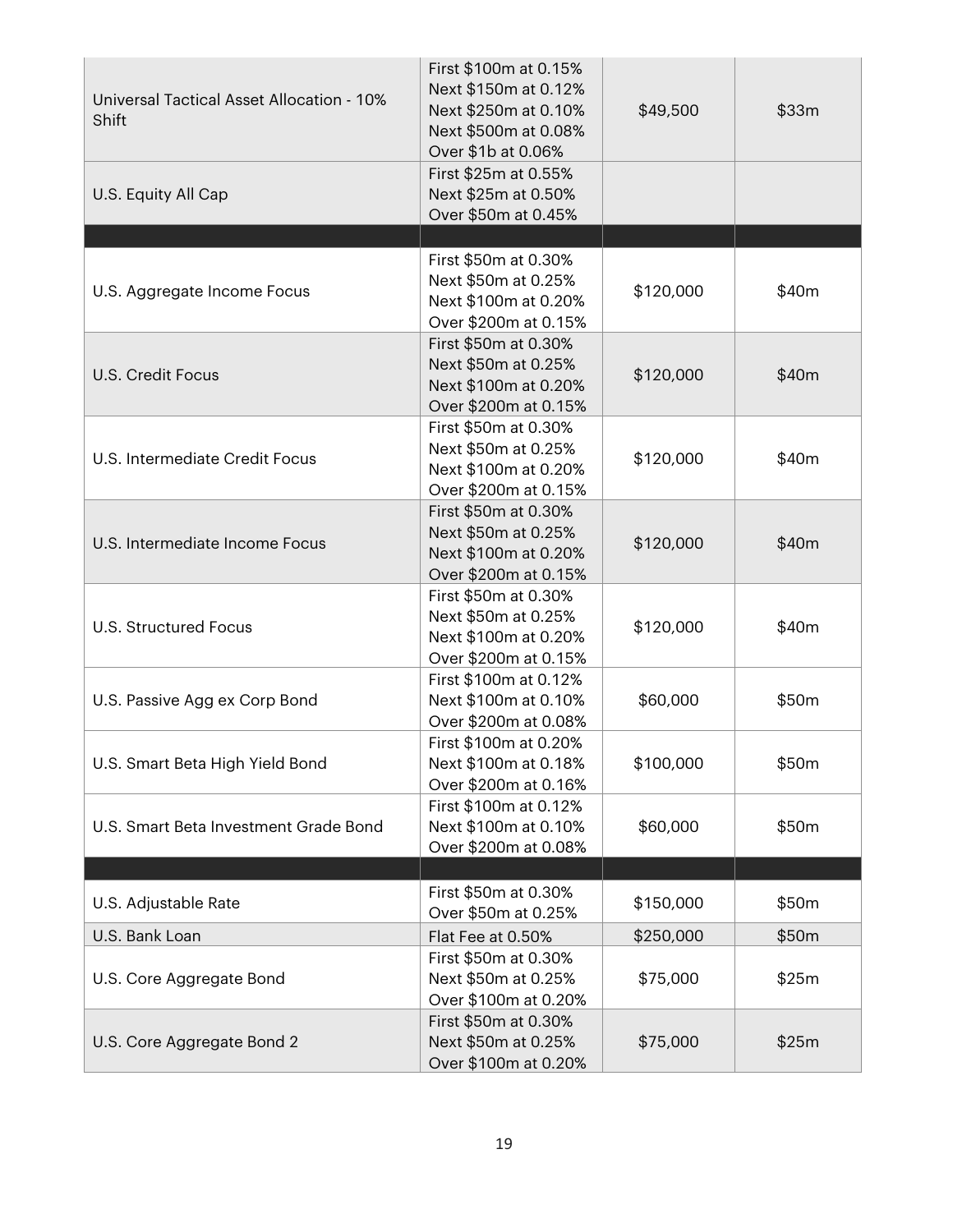| U.S. Core Plus Bond                 | First \$50m at 0.35%<br>Next \$50m at 0.30%<br>Over \$100m at 0.25%                         | \$87,500  | \$25m |
|-------------------------------------|---------------------------------------------------------------------------------------------|-----------|-------|
| U.S. Enhanced Core Bond             | First \$25m at 0.35%<br>Next \$25m at 0.30%<br>Over \$50m at 0.25%                          | \$87,500  | \$25m |
| U.S. High Yield Bond                | First \$50m at 0.55%<br>Over \$50m at 0.45%                                                 | \$275,000 | \$50m |
| U.S. Intermediate Government/Credit | First \$50m at 0.30%<br>Over \$50m at 0.20%                                                 | \$75,000  | \$25m |
| U.S. Long Government Credit         | First \$50m at 0.30%<br>Next \$50m at 0.25%<br>Over \$100m at 0.20%                         | \$212,500 | \$75m |
| U.S. Corporate Plus                 | First \$100m at 0.30%<br>Over \$100m at 0.20%                                               | \$75,000  | \$25m |
| U.S. Mortgage-Focused Government    | First \$25m at 0.30%<br>Next \$25m at 0.25%<br>Over \$50m at 0.20%                          | \$75,000  | \$25m |
| U.S. Short-Term High Yield          | First \$50m at 0.50%<br>Over \$50m at 0.45%                                                 | \$250,000 | \$50m |
| U.S. Short-Term High Yield ex Loans | First \$50m at 0.50%<br>Over \$50m at 0.45%                                                 | \$250,000 | \$50m |
| U.S. Short-Term Plus                | First \$50m at 0.25%<br>Next \$50m at 0.20%<br>Over \$100m at 0.15%                         | \$100,000 | \$40m |
| U.S. Small Issuer Long Credit       | First \$100m at 0.25%<br>Next \$250m at 0.20%<br>Over \$350m at 0.15%                       | \$187,500 | \$75m |
| U.S. Treasury Inflation Protected   | First \$50m at 0.25%<br>Next \$50m at 0.20%<br>Over \$100m at 0.15%                         | \$62,500  | \$25m |
| U.S. Ultra Short Plus               | First \$100m at 0.20%<br>Over \$100m at 0.15%                                               | \$100,000 | \$50m |
|                                     |                                                                                             |           |       |
| Municipal                           | First \$50m at 0.30%<br>Next \$50m at 0.20%<br>Next \$400m at 0.15%<br>Over \$500m at 0.12% | \$150,000 | \$50m |
| Municipal High Yield                | First \$50m at 0.50%<br>Over \$50m at 0.45%                                                 | \$250,000 | \$50m |
| Municipal Intermediate              | First \$50m at 0.30%<br>Next \$50m at 0.20%<br>Next \$400m at 0.15%<br>Over \$500m at 0.12% | \$150,000 | \$50m |
| <b>Municipal Plus</b>               | First \$50m at 0.30%<br>Next \$50m at 0.20%<br>Next \$400m at 0.15%<br>Over \$500m at 0.12% | \$150,000 | \$50m |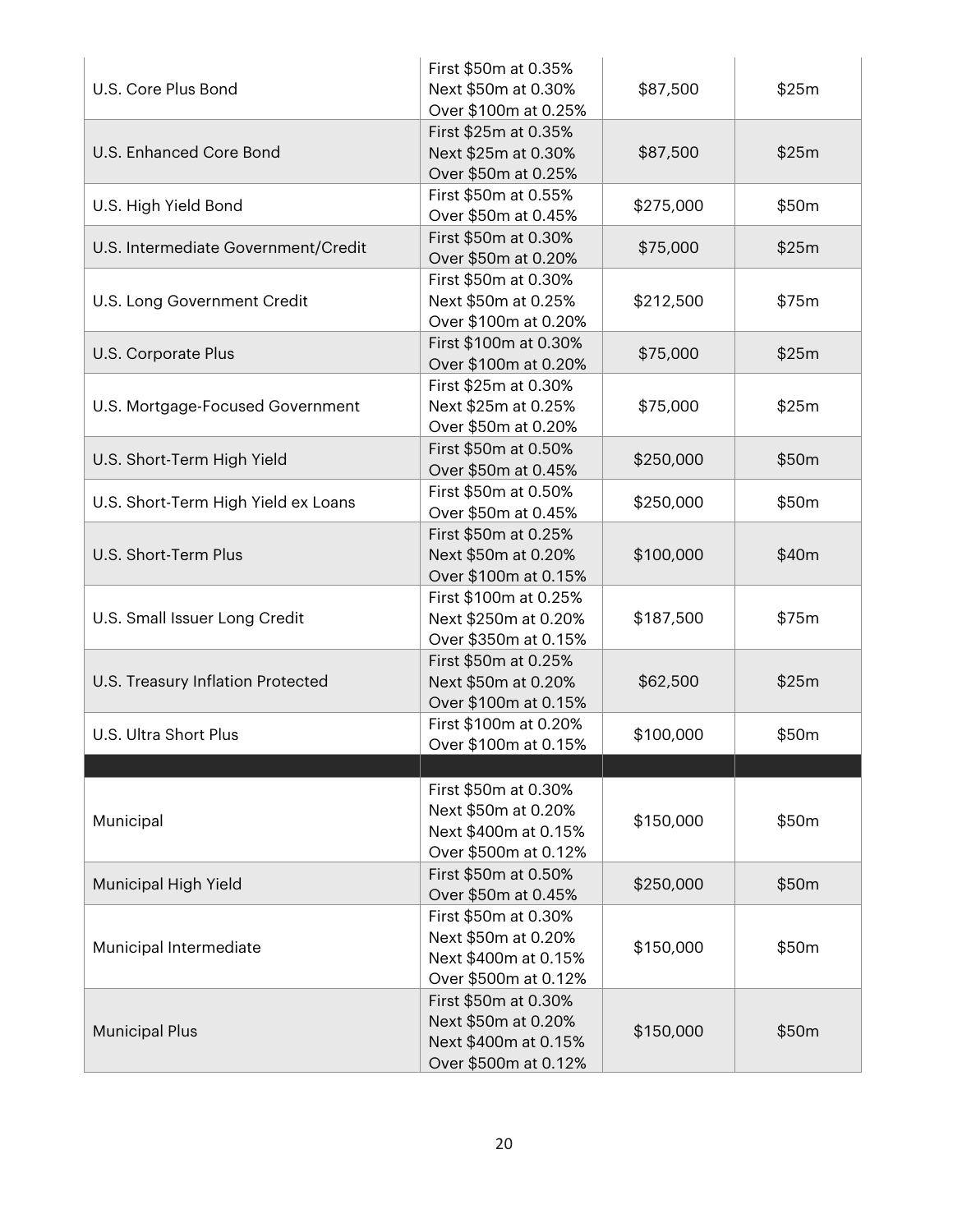| <b>Municipal Short-Term</b>          | First \$50m at 0.25%<br>Next \$50m at 0.20%<br>Over \$100m at 0.15%                         | \$100,000 | \$40m |
|--------------------------------------|---------------------------------------------------------------------------------------------|-----------|-------|
| Municipal Short-Term Plus            | First \$50m at 0.25%<br>Next \$50m at 0.20%<br>Over \$100m at 0.15%                         | \$100,000 | \$40m |
| <b>Municipal Sustainability</b>      | First \$50m at 0.30%<br>Next \$50m at 0.20%<br>Next \$400m at 0.15%<br>Over \$500m at 0.12% | \$150,000 | \$50m |
| Municipal Ultra Short                | First \$50m at 0.25%<br>Next \$50m at 0.20%<br>Over \$100m at 0.15%                         | \$100,000 | \$40m |
| Municipal Ultra Short Plus           | First \$50m at 0.25%<br>Next \$50m at 0.20%<br>Over \$100m at 0.15%                         | \$100,000 | \$40m |
| Taxable Municipal Fixed Income       | First \$50m at 0.30%<br>Next \$50m at 0.20%<br>Next \$400m at 0.15%<br>Over \$500m at 0.12% | \$150,000 | \$50m |
|                                      |                                                                                             |           |       |
| U.S. Cash Tax-Advantaged             | First \$100m at 0.10%<br>Over \$100m at 0.08%                                               | \$80,000  | \$80m |
| U.S. Enhanced Cash Tax-Advantaged    | First \$100m at 0.10%<br>Over \$100m at 0.08%                                               | \$80,000  | \$80m |
| U.S. Limited Duration Tax-Advantaged | First \$100m at 0.10%<br>Over \$100m at 0.08%                                               | \$80,000  | \$80m |
| U.S. Taxable 1 Year                  | First \$100m at 0.10%<br>Over \$100m at 0.08%                                               | \$80,000  | \$80m |
| U.S. Taxable 1-3 Year                | First \$100m at 0.10%<br>Over \$100m at 0.08%                                               | \$80,000  | \$80m |
| U.S. Taxable 1-5 Year                | First \$100m at 0.10%<br>Over \$100m at 0.08%                                               | \$80,000  | \$80m |
| U.S. Taxable 3 Month                 | First \$100m at 0.10%<br>Over \$100m at 0.08%                                               | \$80,000  | \$80m |
| U.S. Taxable 6 Month                 | First \$100m at 0.10%<br>Over \$100m at 0.08%                                               | \$80,000  | \$80m |

#### OTHER CONSIDERATIONS

The above section describes Allspring Investments' basic fee schedules for separately managed client accounts; however, as mentioned previously, fees are negotiable and arrangements with any particular client could vary from the fees specified above.

Special Circumstances - Offshore Clients. Allspring Investments also manages some accounts for clients based outside of the United States. In consideration of the enhanced administrative costs associated with such accounts, Allspring Investments may negotiate fees that are higher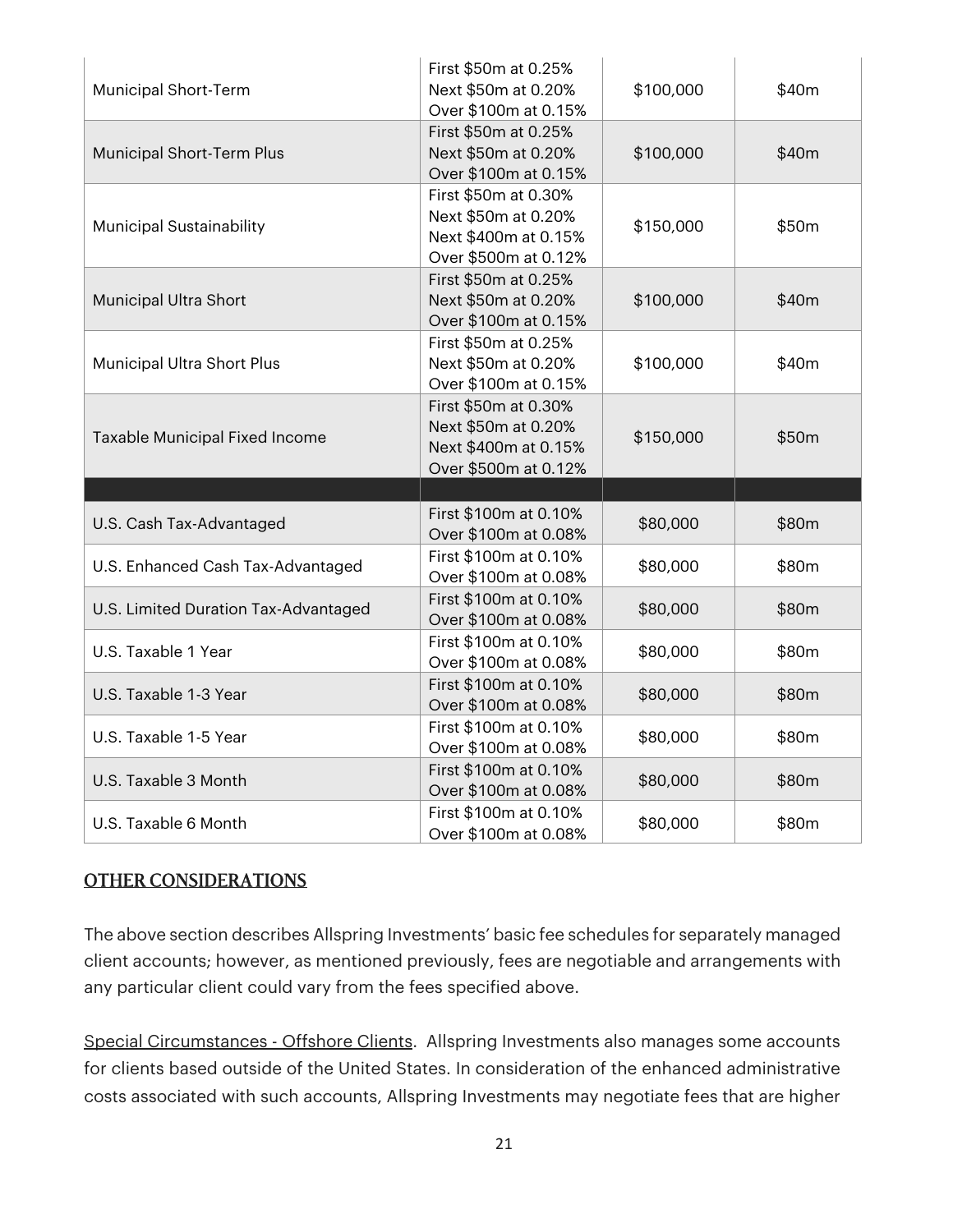than the fees specified above where the market and service plan dictate doing so.

Model Portfolios - Allspring Investments provides non-discretionary investment management services to other investment advisers in the form of model portfolios. Allspring Investments receives compensation from other investment advisers for providing these services. The fees associated with these services are determined on a case-by-case basis.

Wrap Fee Programs - Participants in wrap feed programs typically pay a "wrap" fee to the program sponsor that covers advisory, brokerage, custody and other services provided to the account. With respect to such programs, Allspring Investments receives compensation from its affiliate, Allspring Funds Management, which contracts directly with program sponsors. For information on the fees charged to participants by program sponsors, participants should consult with the program sponsor or refer to the sponsor's wrap fee program brochure.

Sub-Advisory Fees – In connection with the investment advisory services Allspring Investments provides, Allspring Investments may engage affiliated investment advisers (each an affiliated "Sub-adviser") to implement investment recommendations. In accordance with its agreement with each affiliated Sub-adviser, Allspring Investments pays a portion of the advisory fees that it receives to the Sub-adviser for its sub-advisory services and retains the remainder as revenue. Allspring Investments has an incentive to select affiliated Sub-advisers over unaffiliated Subadvisers because a greater portion of the fees remain within the Allspring family of companies than if Allspring Investments used a third party to provide these services. For additional information concerning these conflicts of interest and how they are addressed, refer to Item 10.

Additional information relating to potential conflicts of interest can be found in Item 6 - Performance-Based Fees and Side-By-Side Management, Item 11 - Code of Ethics, Participation or Interest in Client Transactions, and Personal Trading, and Item 12 - Brokerage Practices within this Brochure.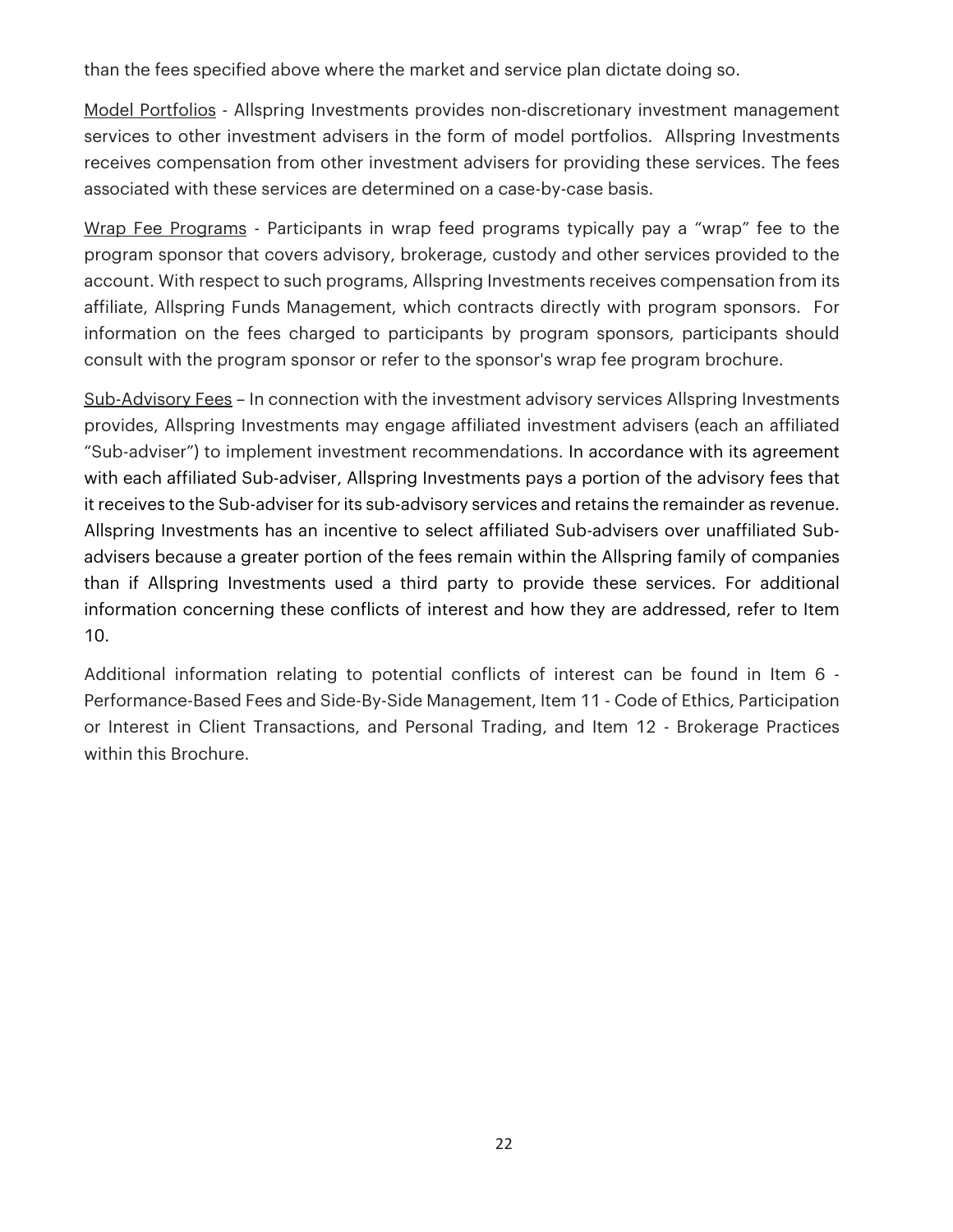### Item 6 - Performance-Based Fees and Side-By-Side Management

#### PERFORMANCE FEES

Allspring Investments receives performance-based fees from some of its client accounts. Because Allspring Investments manages accounts that charge performance-based fees and other accounts that do not, there is an incentive for Allspring Investments to favor those accounts that charge a performance-based fee over those accounts that charge an assetbased fee. For example, Allspring Investments could be in a position to earn more in investment advisory fee revenue if it were to allocate more profitable trading opportunities to its performance-based fee accounts rather than its asset-based fee accounts. Similarly, portfolio managers could have an incentive to favor accounts that charge performance-based fees, over other accounts that do not, if a portfolio manager can increase his or her compensation by making recommendations or decisions that generate more advisory fee revenue for Allspring Investments.

Allspring Investments has adopted policies and procedures that are reasonably designed to ensure that all accounts are treated fairly and equitably to prevent this potential conflict from influencing the allocation of investment opportunities among clients. Such policies and procedures prohibit any trade allocation practice whereby any particular account or group of accounts receive more favorable treatment than other client accounts. Allspring Investments manages accounts (pursuing the same investment strategy) in a similar manner, with similar investments and similar allocations whenever possible, consistent with individual client guidelines and requirements. In addition, the compensation of Allspring Investments' portfolio managers is designed to avoid creating an incentive to favor accounts that pay a performancebased fee over accounts that do not.

Some of the performance fee methods of calculation include the following:

- Performance fee computations based on annual achieved returns of the client's portfolio against the designated benchmark.
- Performance fee equaling a percentage of the performance of the client's portfolio in excess of the designated benchmark.
- A base fee on all balances in the client's portfolio plus a percentage of the incremental outperformance (performance of the client's portfolio in excess of the designated benchmark).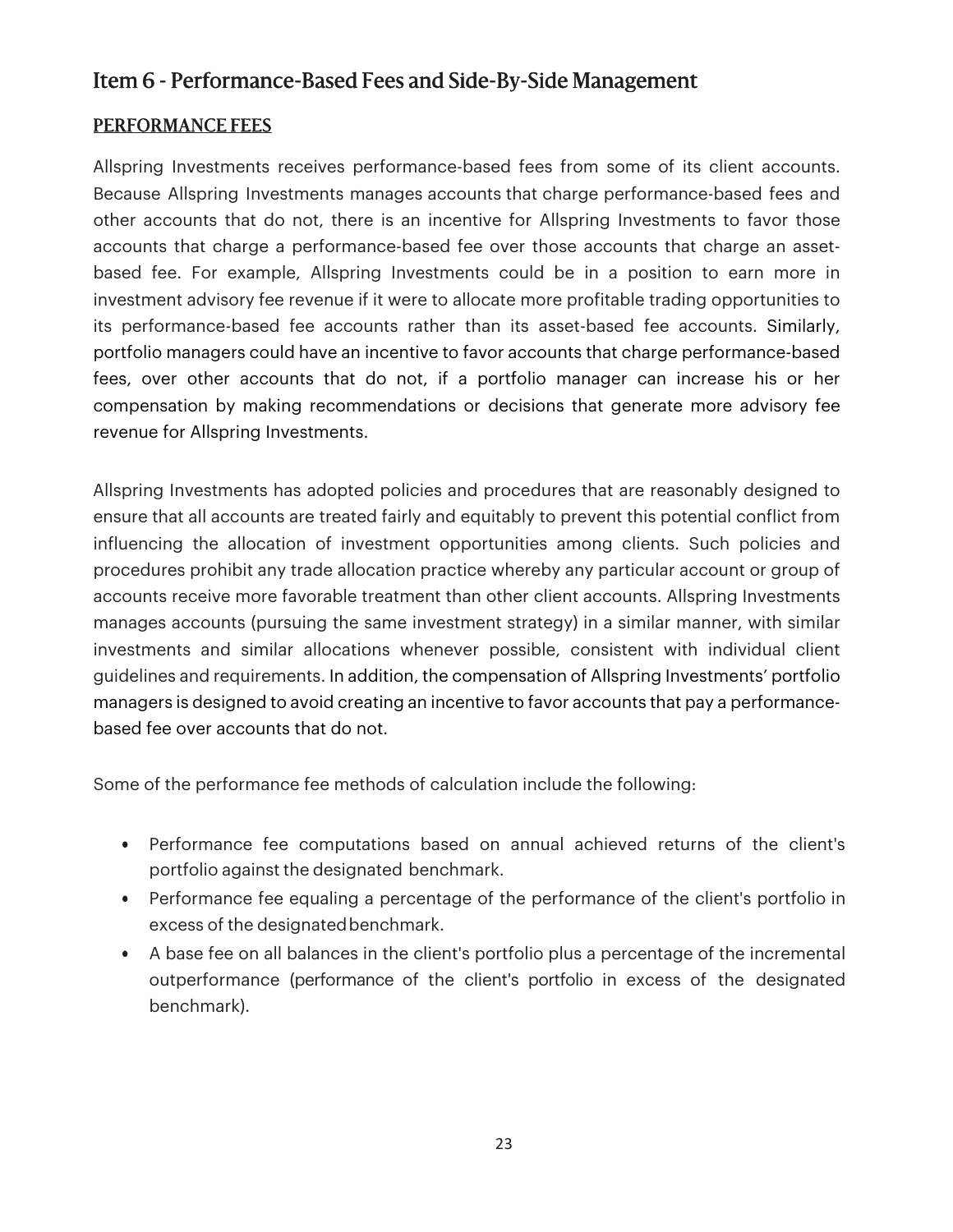## Item 7 - Types of Clients

Allspring Investments has established minimum account requirements. The minimum account size for each strategy is noted in the chart included in Item 5 – Fees and Compensation. The minimum account requirements, which vary by investment style and asset class, can be negotiated with the client, or waived by Allspring Investments. Allspring Investments provides services to a diverse group of clients including, but not limited to the following:

- Institutional clients, corporations or other business entities
- Public funds and municipalities
- Retirement plans
- Foundations, endowments, trusts and estates
- Mutual funds, CITs, and pooled vehicles (e.g., Undertakings for the Collective Investment in Transferable Securities ("UCITS"), Alternative Investment Funds ("AIFS"), etc.)
- Taft-Hartley plans, governmental plans, pension funds, and unions
- Health services organizations
- Insurance organizations
- Wrap program sponsors
- Charitable organizations and non-profit entities
- Sovereign wealth funds/central banks
- Private funds and hedge funds
- Individuals, including high net worth individuals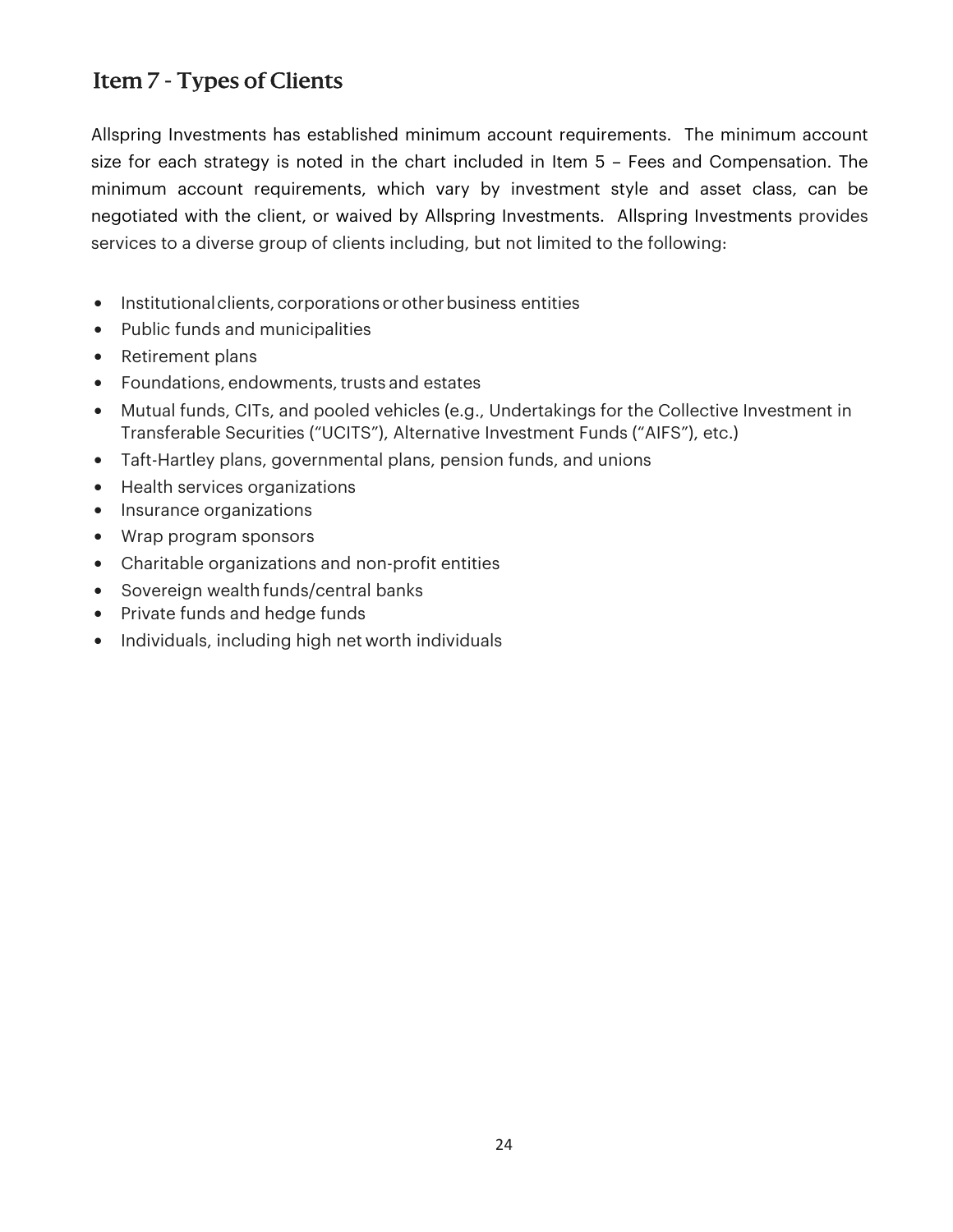## Item 8 - Methods of Analysis, Investment Strategies and Risk of Loss

#### ANALYSIS

Allspring Investments' investment methods include quantitative, qualitative, and cyclical analyses using Allspring Investments' proprietary systems, databases, trading systems, and thirdparty data reporting. Allspring Investments also uses a wide variety of publicly available market and economic factors to make asset allocation and investment decisions. This information comes from many different sources including financial newspapers, magazines and journals, economic and market databases, research materials prepared by others, on-line services, press releases, third-party services, and publicly available filings with governmental and regulatory agencies. Depending on the type of asset class, investment, and strategy, Allspring Investments' investment processes include an examination of one or more of the following:

- Pricing and valuation gaps between asset classes
- Short-term and longer-term macroeconomic, microeconomic and market trends in both the U.S. and foreign markets
- U.S. and foreign legislative and political developments
- Proprietary quantitative models and screens
- Valuation analysis to objectively assess the value of assets
- Proprietary credit analysis
- Business model analysis to identify sustainable earnings growth
- Debt and cash flow analysis
- Bottom-up company specific analysis to find securities with under-appreciated prospects
- Environmental, Social and Governance ("ESG") factors

Allspring Investments also provides non-discretionary services that include providing securities ranking information and/or model portfolios to other investment advisers. For certain strategies, Allspring Investments employs models that utilize a quantitative (a system of analysis using complex mathematical and statistical modeling, measurement and research) investment approach through which investment recommendations are model-driven. The quantitative models assess companies with regard to, among other things, valuation, earnings, and quality; and that assessment is translated into rankings/scores that identify companies as relatively more or less attractive than others. For certain strategies, client accounts are quantitatively (as defined above) managed independent of one another in accordance with specific client mandates, restrictions and instructions. Given specific constraints of an individual client account and the trade cycle and rotation of trading client accounts, instances may arise when one or more client account holds a long position in a specific security, while one or more client account holds a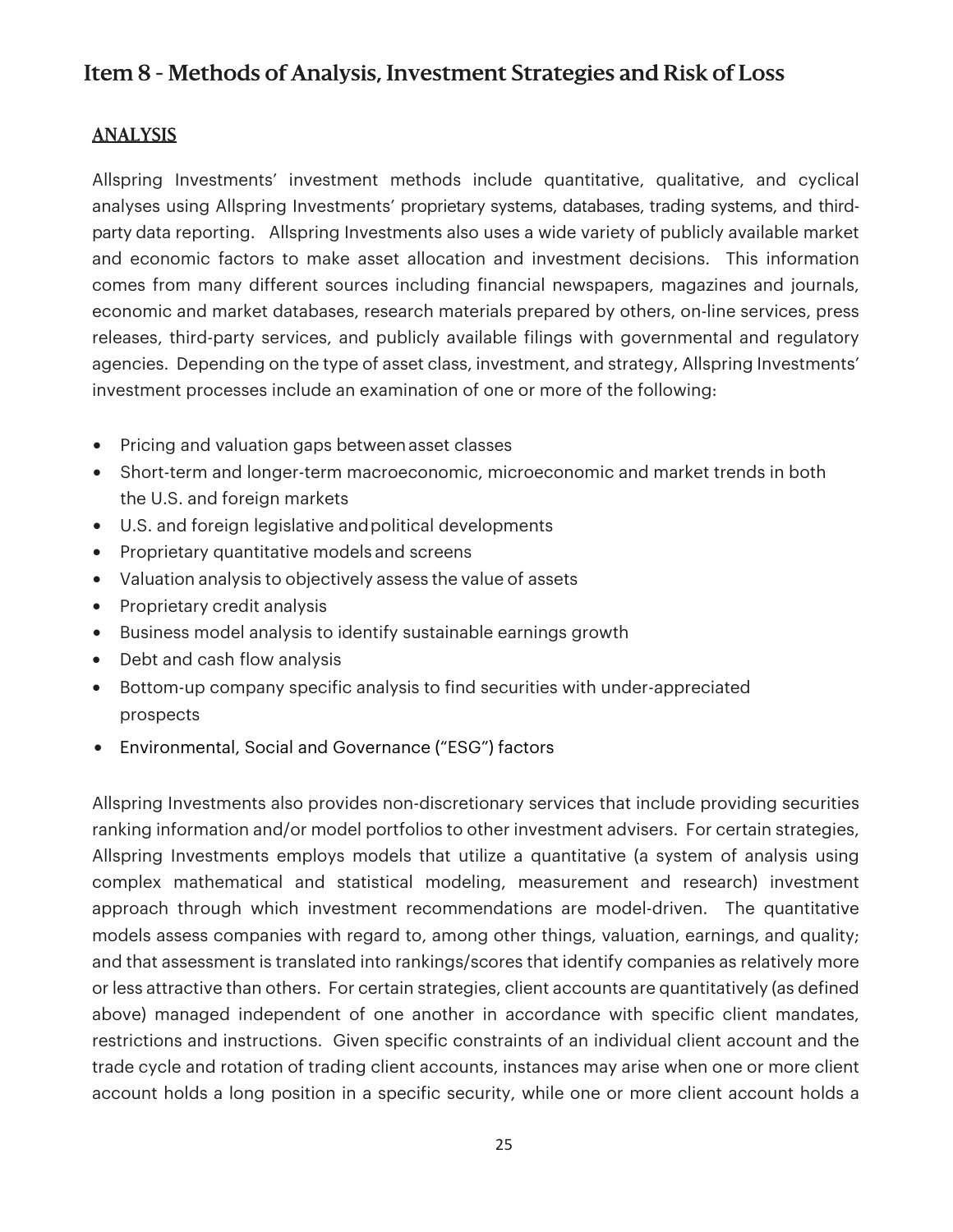short position in the same security. These instances may also arise considering benchmarkrelative investment mandates and the level at which individual client accounts hold a significant overweight or underweight position in an individual security.

#### INVESTMENT STRATEGIES

Allspring Investments' investment approach also includes investment selection and asset allocation based on one or more of the following strategies:

- Trading strategies based on potential relative attractiveness
- Use of when-issued or delayed-delivery instruments
- Foreign currency investments for modifying currency exchange exposure
- Buying or selling of futures, options, or swap agreements, as well as other derivatives, to manage risk or to enhance return
- Use of leverage to target a specific anticipated risk or return
- Tax efficient strategies
- ESG, sustainability and climate-related strategies

#### RISK OF LOSS

All investments in securities include a risk of loss that clients should be prepared to bear. This includes loss of principal (invested amount) and any profits that have not been realized. Stock markets and bond markets fluctuate substantially over time and because there is a risk of loss due to circumstances outside of Allspring Investments' control, Allspring Investments cannot guarantee any level of performance or that clients will not experience a loss in their accounts.

#### CRYPTOCURRENCY RISK

Some of the known risks associated with investments in cryptocurrencies and digital assets include: (1) cryptocurrencies that operate as a medium of exchange are not issued or guaranteed by any central bank or a national, supra-national or quasi-national organization, and there is no guarantee that such cryptocurrencies may operate as a legal medium of exchange in any jurisdiction, (2) markets that are not subject to rules and regulations typical of national securities exchanges and futures exchanges, (3) the growth of this industry and widespread adoption of cryptocurrencies is subject to a high degree of uncertainty, (4) to the extent private keys relating to cryptocurrencies or digital assets are lost, destroyed or otherwise compromised, it is not possible to access or control such assets and they will be lost, (5) the third-party providers of digital wallets that hold cryptocurrencies and digital assets may be prone to security vulnerabilities and risks arising out of hacking, loss of passwords, compromised access credentials, malware, or cyber-attacks and (6) future regulatory changes, or even the perception of regulatory changes, may limit the ability to buy and sell bitcoin and Bitcoin Futures (discussed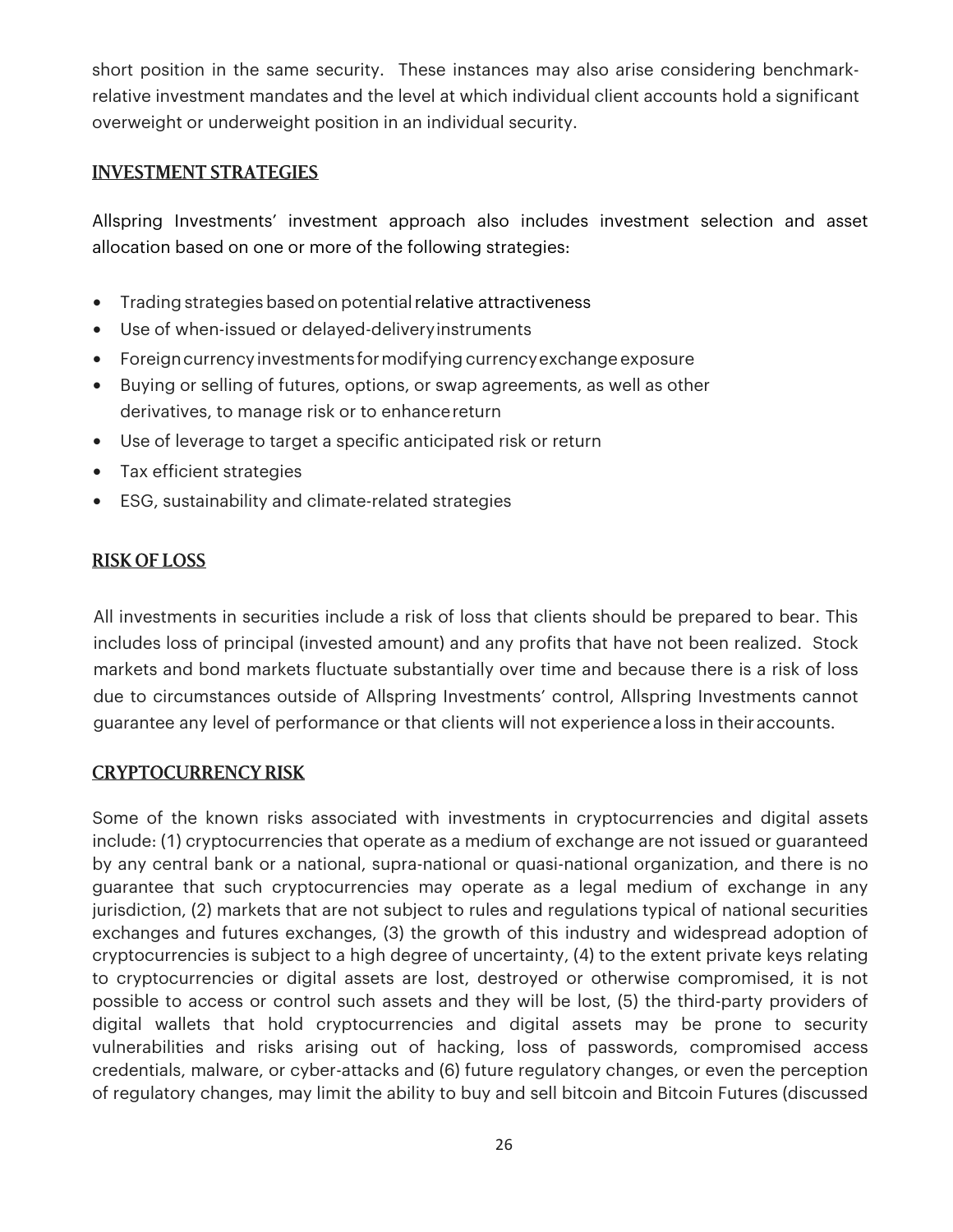below). Additionally, "Bitcoin Futures" (financial contracts whose value is derived from bitcoin as the underlying reference asset) involve the risk that changes in their value may not move as expected relative to changes in the value of bitcoin. Price movements in Bitcoin Futures and price movements in the price of bitcoin may not be correlated. Bitcoin Futures are subject to collateral requirements and daily limits that may limit our ability to achieve its desired level of target exposure to bitcoin, resulting in losses. These collateral requirements may require liquidation of a position at less opportune times. For these reasons, the risks related to Bitcoin Futures are in addition to, and possibly greater than, the risks of investing directly in bitcoin, securities or traditional investments.

#### CURRENCY RISK

Changes in exchange rates between currencies or the conversion from one currency to another may cause the value of an account's investments to diminish or increase. Currency exchange rates may fluctuate significantly over short periods of time. They generally are determined by supply and demand in the currency exchange markets, the relative merits of investments in different countries, actual or perceived changes in interest rates and other complex factors. Currency exchange rates also can be affected, unpredictably, by intervention (or the failure to intervene), by relevant governments or central banks, or by currency controls or political developments.

#### CYBERSECURITY RISK

Cybersecurity risk is the risk of potential harm or loss of information security as a result of breaches or attacks on technology and technology infrastructure. Technology use is a key, and ever growing, component of many businesses and core to business operations. However, breaches or attacks can result in the loss of sensitive data and/or delay or halt access to technology and data that such businesses rely on for those core operations. Examples of threats include inappropriate access to networks, ransomware, phishing, denial of services, malware and more. Such incidents could impact Allspring Investments' ability to effectively execute or settle trades, value securities and/or calculate daily net asset values ("NAVs"). Cyber risks also apply to broker-dealers, custodian banks, insurance companies, consultants or other relationships with whom Allspring Investments interacts as necessary to service client accounts. In addition, Allspring Investments does not have direct control of the cybersecurity programs of these relationships. Allspring Investments and its reliance on Wells Fargo's infrastructure through the TSA noted above is subject to robust information security policies, which are designed to prevent, detect and mitigate cyber risks. Despite efforts to address cybersecurity threats, there remains the possibility that Allspring Investments is not fully prepared for such risks or that certain risks have not been identified.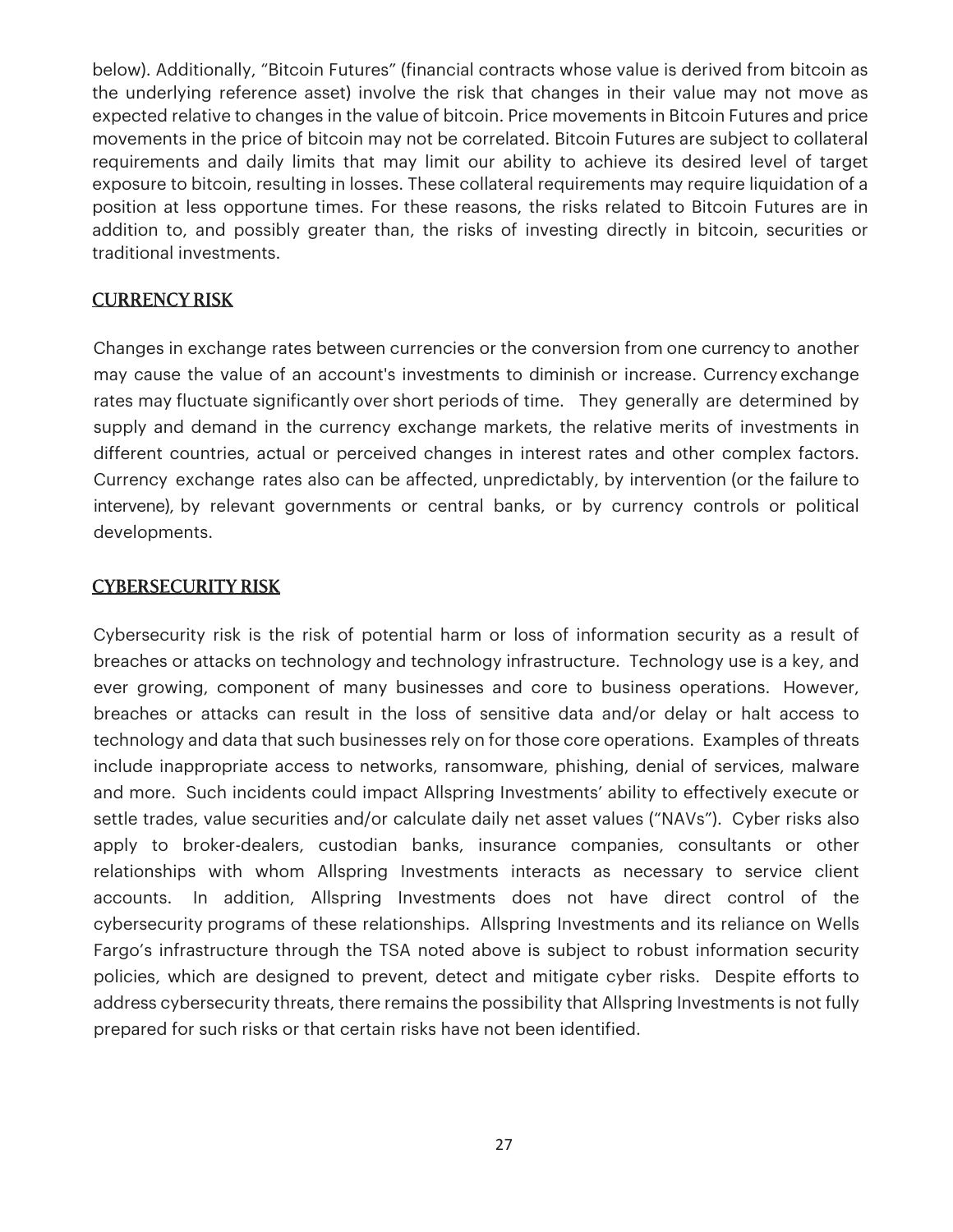#### DEBT SECURITIES AND LOANS RISK

Debt securities, such as notes, bonds and loans are subject to credit risk and interest rate risk. Credit risk is the possibility that an issuer or credit support provider of an instrument will be unable to make interest payments or repay principal when due. Changes in the financial strength of an issuer or credit support provider or changes in the credit rating of a security may affect its value. Interest rate risk is the risk that market interest rates may increase, which tends to reduce the resale value of certain debt securities, including U.S. Government obligations. Debt securities with longer durations are generally more sensitive to interest rate changes than those with shorter durations. Changes in market interest rates do not affect the rate payable on an existing debt security, unless the instrument has adjustable or variable rate features, which can reduce its exposure to interest rate risk. Changes in market interest rates may also extend or shorten the duration of certain types of instruments, such as asset- backed securities, thereby affecting their value.

#### DERIVATIVES RISK

The term "derivatives" covers a broad range of investments, including futures, options and swap agreements. In general, a derivative refers to any financial instrument whose value is derived, at least in part, from the price of another security, index, asset, or rate. The use of derivatives presents risks different from, and possibly greater than, the risks associated with investing directly in traditional securities. The use of derivatives can lead to losses because of adverse movements in the price or value of the underlying security, index, asset, or rate, which may be magnified by certain features of the derivatives, such as their ability to generate leverage. These risks are heightened when the portfolio manager uses derivatives to enhance return or as a substitute for a position or security, rather than solely to hedge (or offset) the risk of a position or security held. The success of Allspring Investments' derivatives strategies will also be affected by its ability to assess and predict the impact of market or economic developments on the underlying security, index, asset, or rate, as well as the derivative itself, without the benefit of observing the performance of the derivative under all possible market conditions.

#### EMERGING MARKETS RISK

Emerging markets securities typically present even greater exposure to the risks described under "Foreign Investment Risk" and may be particularly sensitive to certain economic changes. For example, emerging market countries are typically more dependent on exports and are therefore more vulnerable to recessions in other countries. Emerging markets may be undercapitalized and have less developed legal and financial systems than markets in the developed world. Additionally, emerging markets may have volatile currencies and may be more sensitive than more mature markets to a variety of economic factors. Emerging markets securities also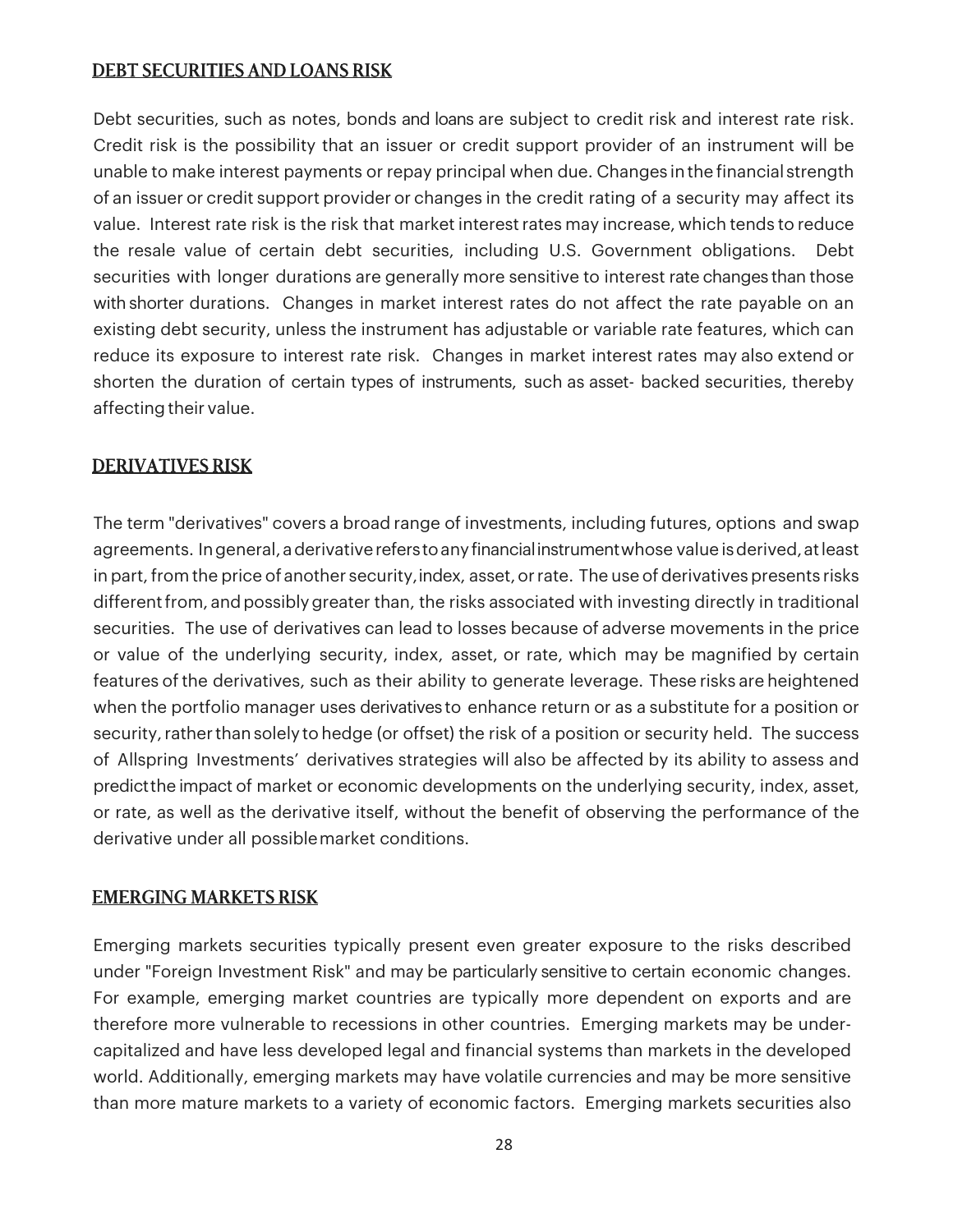may be less liquid than securities of more developed countries and could be difficult to sell, particularly during a market downturn.

### EQUITY RISK

Stock values fluctuate in response to the activities of individual companies and general market and economic conditions. Investments in equity securities may be more volatile and carry more risks than some other forms of investment. The price of equity securities may rise or fall because of changes in the broad market or changes in a company's financial condition, sometimes rapidly or unpredictably. These price movements may result from factors affecting individual companies, sectors, or industries selected for a portfolio, or the securities market as a whole caused by changes in economic or political conditions. Some equity securities may be more sensitive to changes in the earnings of their underlying companies and hence more volatile than the broader equity market. Other equities may have increased risks in situations where companies may not have sufficient resources to continue as an ongoing business, which would result in the stock of such companies potentially becoming worthless. During periods of adverse economic and market conditions, the prices of equity securities may fall despite favorable earnings trends. All strategies are ultimately affected by impacts to the individual issuers, such as changes in an issuer's profitability and credit quality, or changes in tax, regulatory, market, or economic developments.

#### ERROR RISK

Errors may occur in an account managed by Allspring Investments. Allspring maintains an Error Policy to describe what constitutes an error and the steps Allspring Investments takes to remediate such errors. Investment management, portfolio trading and operational support activities, are inherently complex processes that pose operational and compliance risks. These risks may, from time to time, manifest themselves and result in an error.

An incident is any event that interrupts normal business-related activities. An incident may be classified as an error where the root cause of the incident was reasonably under Allspring's control, where Allspring took an action or failed to take an action causing the incident that interrupts normal investment related activities or deviation from applicable law, the applicable investment management agreement, the terms of a fund or pooled vehicle disclosure document (e.g., Prospectus, Statement of Additional Information, private placement memorandum) or applicable internal or external policies or procedures. An incident can occur at one of the sub-advisers or at a service provider and may be identified by any of the same. Whether or not an incident rises to the level of an error will be based on the relevant facts and circumstances of each incident. Allspring Investments will address and resolve errors on a caseby-case basis, in its sole discretion, based on each error's facts and circumstances, including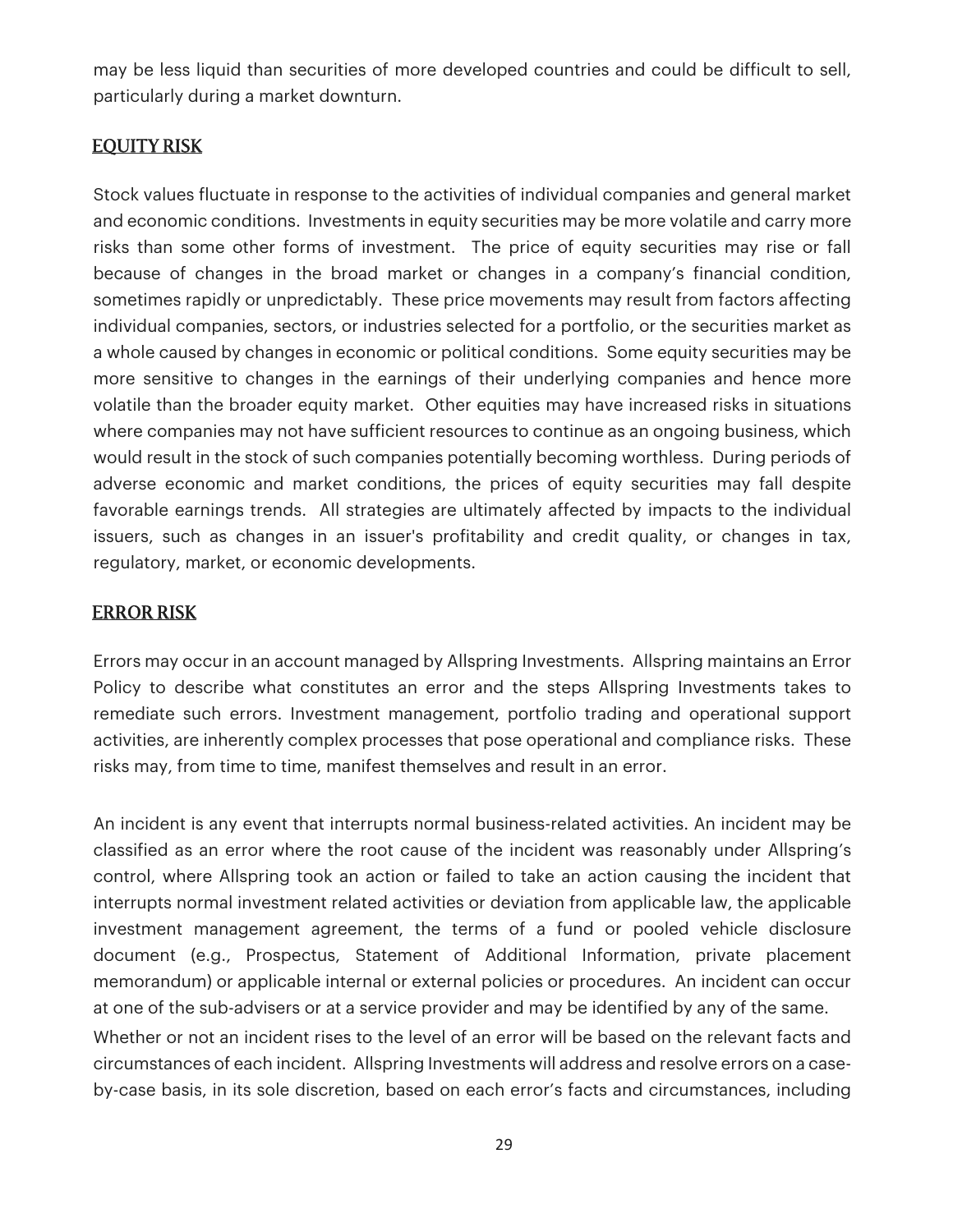regulatory requirements, contractual obligations and business practices. Allspring Investments has implemented segregation of duties between portfolio management, trading and operation teams to increase the likelihood that errors are identified and reported timely. Allspring Investments is not obligated to follow any single method of resolving errors.

Not all errors will be considered compensable errors. When Allspring Investments determines that reimbursement is appropriate, the account will be compensated as determined in good faith by Allspring Investments. The calculation of the amount of any loss will depend on the facts and circumstances of the error, and the methodology used by an adviser may vary. Unless prohibited by applicable regulations or a specific agreement with a client, Allspring will generally net a client's gains and losses from the error or a series of related errors with the same root cause and compensate the client for the net loss or permit the client to retain the net gain. In general, compensation is expected to be limited to direct monetary losses and will not include any amounts that Allspring deems to be speculative or uncertain, nor will it cover investment losses not caused by the error. Any loss amount that results from technology or service provider failures that are beyond our reasonable control will not be compensated. Allspring may elect to establish an error account for the resolution of errors which may be used depending on the facts and circumstances.

### ENVIRONMENTAL, SOCIAL AND GOVERNANCE ("ESG") RISK

Investing in portfolios that employ an ESG strategy carries the risk that, under certain market conditions, the investments may underperform products that invest in a broader array of investments. In addition, some securities held by portfolios employing an ESG strategy may be dependent on government tax incentives and subsidies. Investing primarily in ESG and sustainable investments carries the risk that, under certain market conditions, an investment may underperform funds that do not use an ESG and sustainable investment strategy.

- Data Quality In assessing the eligibility of an issuer in terms of ESG classification, there is a dependence upon information and data from third-party providers. ESG information from third-party data providers may be incomplete, inaccurate or unavailable. As a result, there is a risk that Allspring Investments may incorrectly assess a security or issuer, resulting in the incorrect inclusion or exclusion of a security in the assets under the fund.
- Opportunity Costs There is also a risk that Allspring Investments may not apply the relevant criteria of the ESG information correctly or that the relevant mandates could have indirect exposure to issuers who do not meet the relevant criteria. To the extent that Allspring Investments uses ESG criteria as a basis for including or excluding securities from a fund's portfolio, Allspring Investments may forego opportunities in individual securities and/or sectors of securities for non-investment reasons which could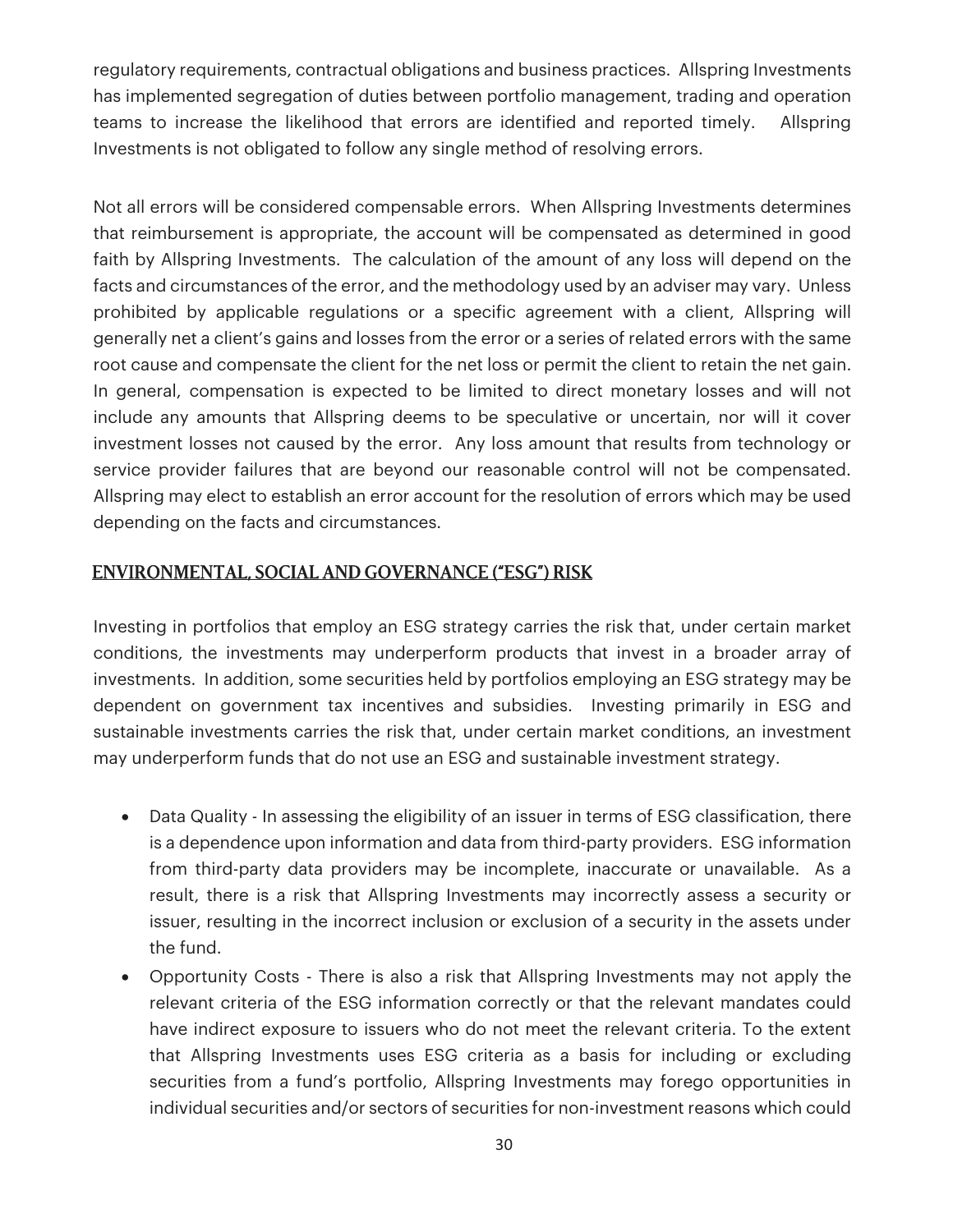have a positive or negative impact on performance and may cause the performance profile of the fund to differ from that of other mandates which invest in a similar universe of potential investments but which do not apply ESG-related criteria.

• Variation in industry standards and interpretation - The lack of a common or harmonized definitions and labels regarding ESG-related criteria may result in different approaches by investment managers when setting ESG objectives making it difficult to compare mandates with ostensibly similar objectives, but which employ different security selection and exclusion criteria. Consequently, the performance profile of otherwise similar mandates may deviate more substantially than might otherwise be expected. Additionally, in the absence of common or harmonized definitions and labels, a degree of subjectivity is required, and this will mean that a mandate may invest in a security that another manager or an investor would not.

#### FOREIGN INVESTMENT RISK

Foreign investments, including American Depositary Receipts ("ADRs") and similar investments, are subject to more risks than U.S. domestic investments. These additional risks may potentially include lower liquidity, greater price volatility, and risks related to adverse political, regulatory, market or economic developments. Foreign companies also may be subject to significantly higher levels of taxation than U.S. companies, including potentially confiscatory levels of taxation, thereby reducing the earnings potential of such foreign companies. In addition, amounts realized on sales or distributions of foreign securities may be subject to high and potentially confiscatory levels of foreign taxation and withholding when compared to comparable transactions in U.S. securities. Investments in foreign securities involve exposure to changes in foreign currency exchange rates. Such changes may reduce the U.S. dollar value of the investment. Foreign investments are also subject to risks including potentially higher withholding and other taxes, trade settlement, custodial, and other operational risks and less stringent investor protection and disclosure standards in certain foreign markets. In addition, foreign markets can and often do perform differently from U.S. markets.

#### LEVERAGE RISK

An account utilizing leverage will be subject to heightened risk. Leverage often involves the use of various financial instruments or borrowed capital in an attempt to increase the return on an investment and is often intrinsic to certain derivative instruments. Leverage can take the form of borrowing funds, trading on margin, derivative instruments that are inherently leveraged, including but not limited to, forward contracts, futures contracts, options, swaps (including total return financing swaps and interest rate swaps), repurchase agreements and reverse repurchase agreements, or other forms of direct and indirect borrowings and other instruments and transactions that are inherently leveraged. Any such leverage, including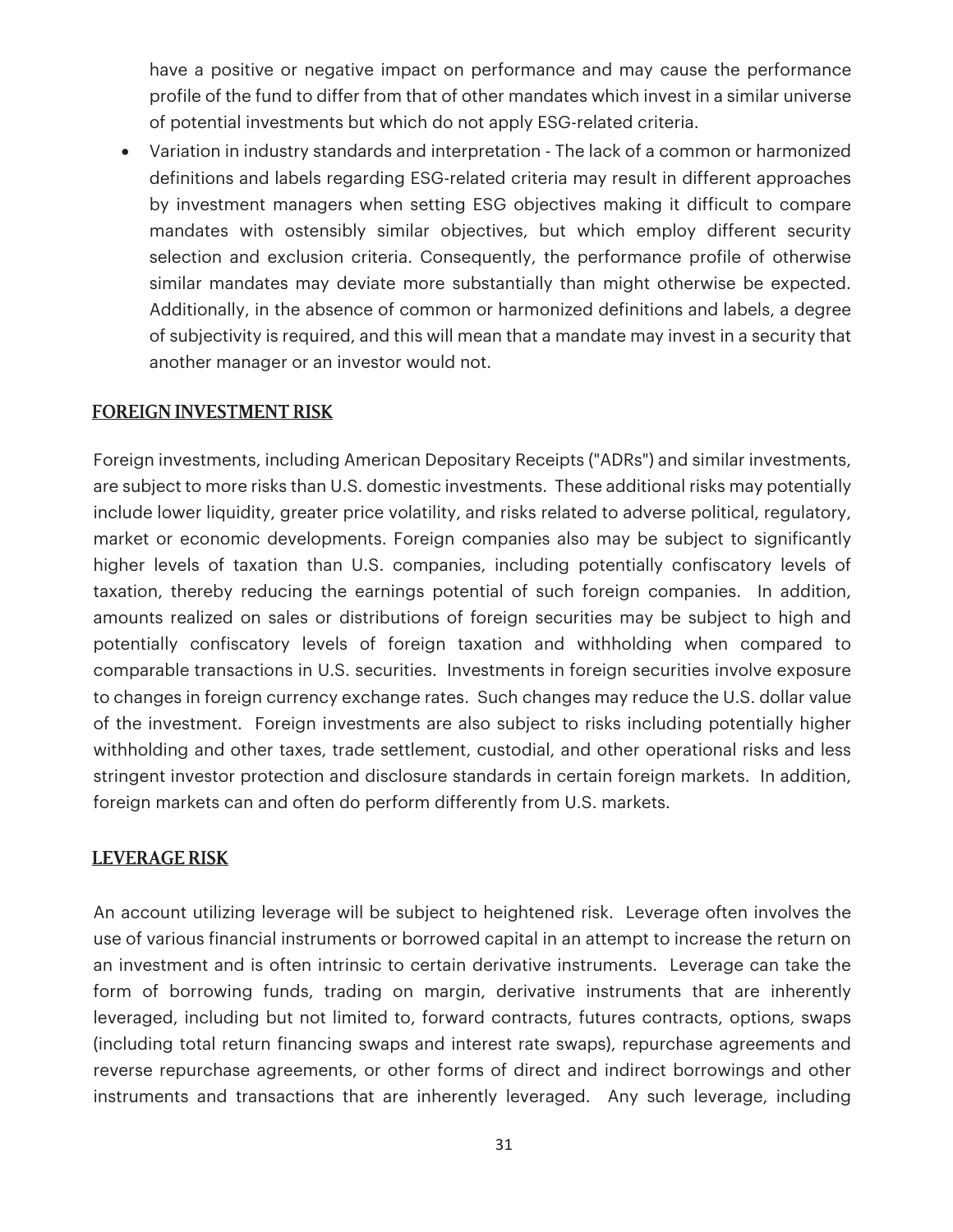instruments and transactions that are inherently leveraged, can result in an account's market value exposure being in excess of the net asset value of the account. In some cases, an account could need to liquidate positions when it is not advantageous to do so to satisfy its borrowing obligations. The use of leverage entails risks, including the potential for higher volatility and greater declines of an account's value, and fluctuations of dividend and other distribution payments.

#### LIQUIDITY RISK

Liquidity risk exists when certain investments are difficult to purchase or sell (e.g., lower quality corporate bonds, municipal bonds, smaller capitalization equities). This can impact an account's returns because the portfolio may be unable to transact at advantageous times or prices. A lack of liquidity may also cause the value of investments to decline in times of market stress.

#### MARKET RISK

The market price of securities may go up or down, sometimes rapidly or unpredictably. Securities may decline in value or become illiquid due to factors affecting securities markets such as labor shortages, increased production costs, or competitive conditions within an industry. A security may decline in value or become illiquid due to general market conditions, which are not specifically related to a particular company, such as real or perceived adverse economic conditions, changes in the general outlook for corporate earnings, changes in interest or currency rates, or adverse investor sentiment. During a general downturn in the securities markets, multiple asset classes may decline in value or become illiquid simultaneously. Equity securities generally have greater price volatility than debt securities.

#### MODEL RISK

Allspring Investments provides services utilizing qualitative models and quantitative investment approaches through which investment recommendations are model driven. These processes are supported by extensive proprietary computer code that contains complex mathematical and statistical modeling. Allspring Investments has implemented policies and procedures surrounding the development, testing, validation, implementation, and review of its investment models, including the code. However, despite these extensive controls, it is possible that errors may occur in coding and within the investment process, as is the case with any complex software or data-driven model, and no guarantee or warranty can be provided that any quantitative investment model is completely free of errors. Any such errors could have a negative impact on investment results. Allspring Investments has control procedures in place designed to identify in a timely manner any such errors which would have a material impact on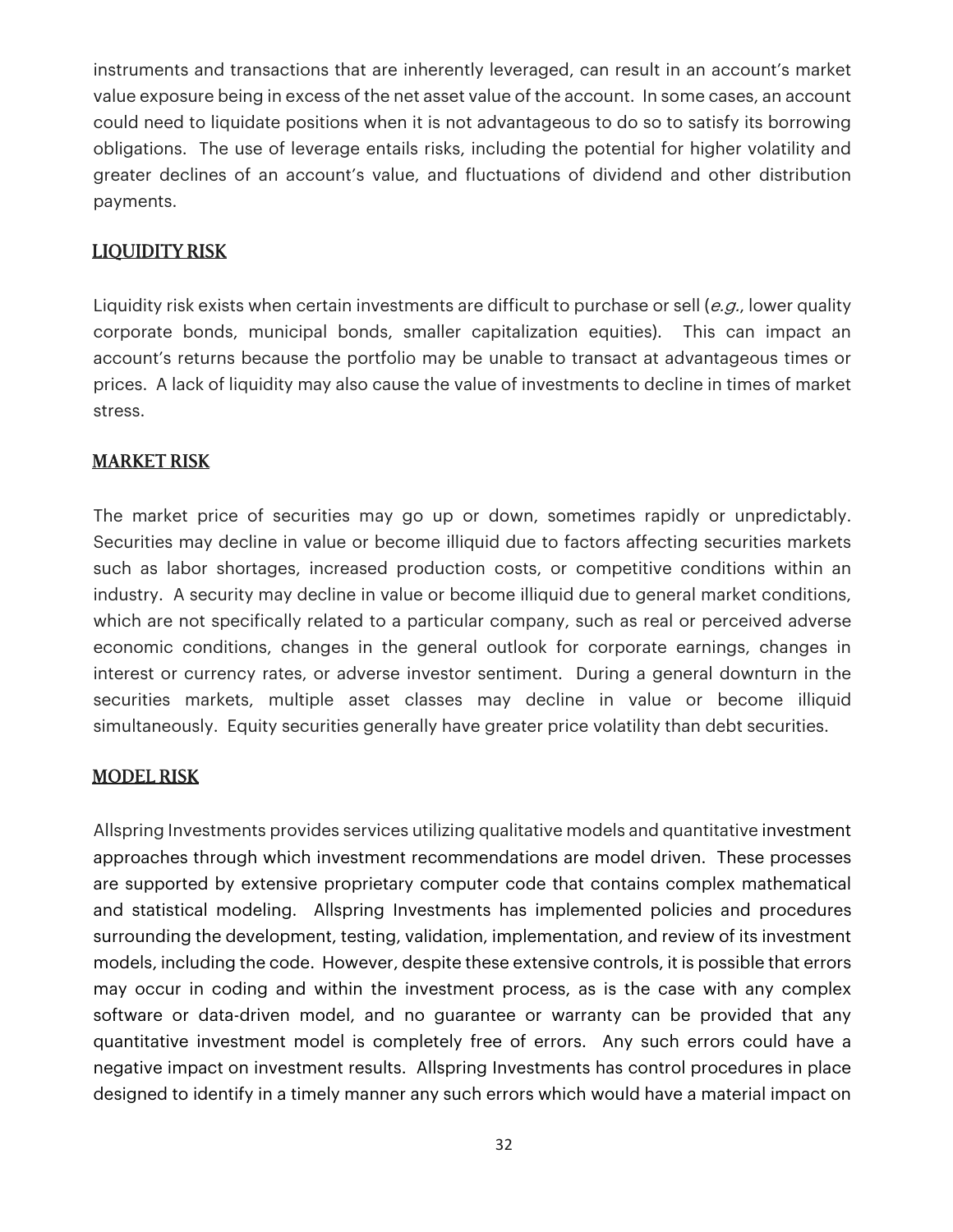the investment process.

### OPTIONS RISK

A put option gives the purchaser of the option, upon payment of a premium, the right to sell (and the writer the obligation to buy) the underlying security, commodity, index, currency or other instrument at the exercise price and at the expiration date. A call option, upon payment of a premium, gives the purchaser of the option the right to buy (and the seller the obligation to sell) the underlying instrument at the exercise price and at the expiration date. If buying put or call options, an account assumes the risk of losing all premium paid including transaction costs. If selling put options, an account faces the risk that it may be required to buy the underlying security at a disadvantageous price above the market price at a certain date. If selling call options, an account faces the risk that it may be required to sell the underlying security at a disadvantageous price below the market price at a certain date.

## PANDEMIC RISK

Pandemics are large outbreaks of infectious disease that spread over a wide geographic area and pose significant local and/or global economic, social, and health risks. At the time of this update, the COVID-19 pandemic continues to cause disruptions in areas such as consumer spending, manufacturing, hospitality, tourism, small businesses and transportation among others, further resulting in economic turmoil associated with the COVID-19 pandemic which has had wide-ranging and severe impacts upon financial markets, including stock, bond, and commodity markets. While Allspring Investments has prepared for pandemic outbreaks in its ongoing business continuity planning there is no guarantee that Allspring Investments or its service providers will be able to maintain normal operations and/or will not lose key personnel on a temporary or long-term basis as a result of COVID-19 or other pandemics. The full effects of pandemics are unknown which creates significant uncertainty in the global population and economic environments.

## REGULATORY RISK

Changes in laws, government rules and regulations may adversely affect the value of a security or impact the ability of a portfolio to function as normally expected. An insufficiently or overregulated industry or market might also permit inappropriate practices that adversely affect an investment.

### RUSSIA RISK

Russia launched a large-scale invasion of Ukraine on February 24, 2022, significantly amplifying already existing geopolitical tensions. Actual and threatened responses to such military action may impact the markets for certain Russian commodities and may likely have collateral impacts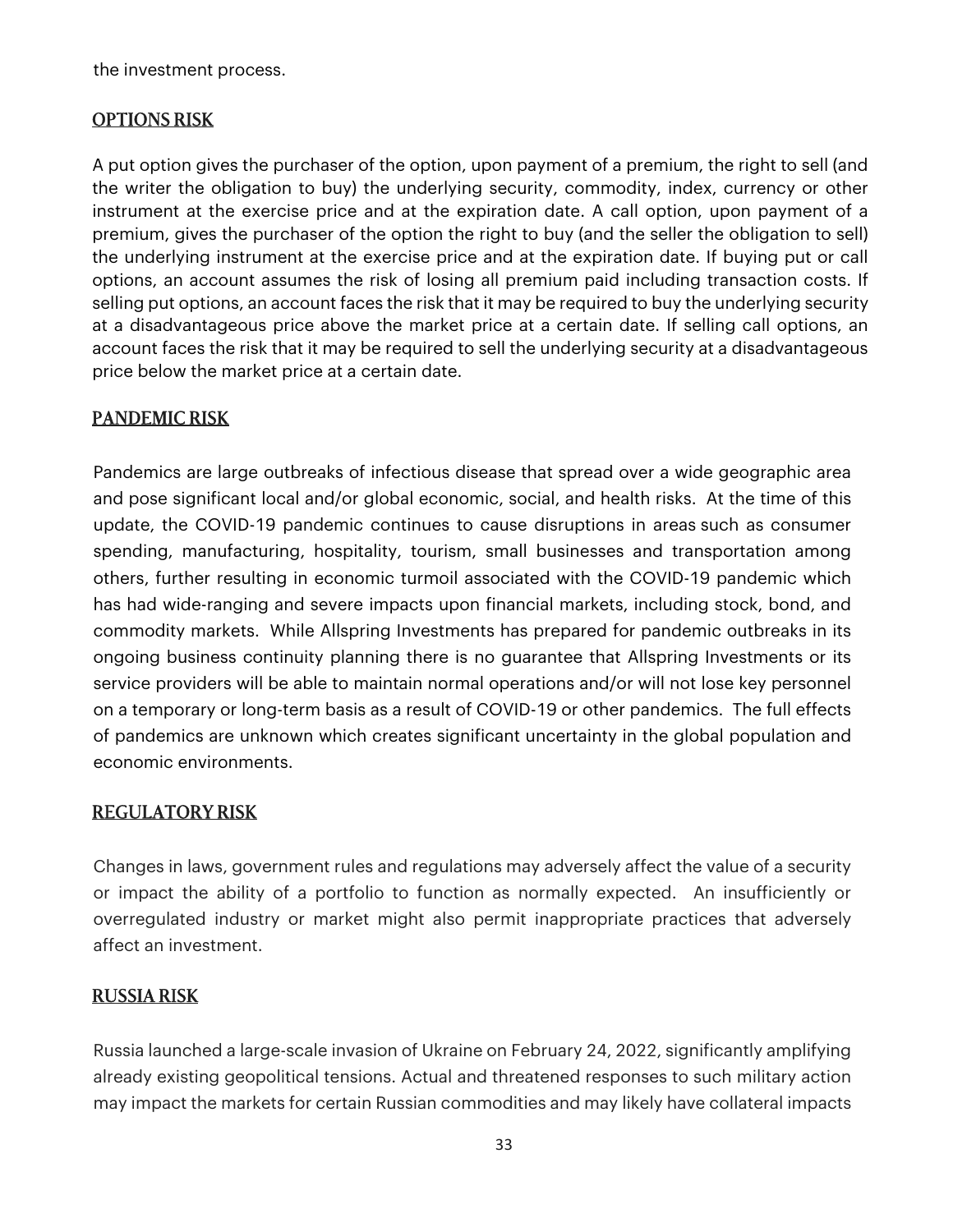on markets globally. As a result of this military action, the United States and many other countries have instituted various economic sanctions against Russian individuals and entities (including corporate and banking) and could institute broader sanctions on Russia and other countries. These sanctions and the resulting market environment could result in the immediate freeze of Russian securities, commodities, resources, and/or funds invested in prohibited assets, impairing the ability of a fund or client account to buy, sell, receive or deliver those securities and/or assets. Further, due to closures of certain markets and restrictions on trading certain securities, the value of certain securities held by a fund or client account could be significantly impacted, which could lead to such securities being valued at zero. Russia's invasion of Ukraine, the responses of countries and political bodies to Russia's actions, and the potential for wider conflict may increase financial market volatility and could have severe adverse effects on regional and global economic markets, including the markets for certain securities and commodities, such as oil and natural gas.

#### INVESTMENT LIMITATIONS

Due to regulatory and issuer-specific limits that apply to the ownership of securities of certain issuers, Allspring Investments may limit investments in the securities of such issuers. Similar limitations may apply to futures and other derivatives, such as options. In addition, Allspring Investments may from time-to-time determine that, because of regulatory requirements that may apply to Allspring Investments and/or its affiliates in relation to investments in a particular country or in an issuer operating in a particular regulated industry, investments in the securities of issuers domiciled or listed on trading markets in that country or operating in that regulated industry above certain thresholds or at all may be impractical or undesirable. Limits and thresholds may apply at the account level or in the aggregate across all accounts (or certain subsets of accounts) managed, sponsored, or owned by, or otherwise attributable to, Allspring Investments and its affiliates. For investment risk management and other purposes, Allspring Investments may also generally apply internal aggregate limits on the amount of a particular issuer's securities that may be owned by all such accounts. In addition, to the extent that client accounts already own securities that directly or indirectly contribute to such an ownership threshold being exceeded, Allspring Investments may sell securities held in such accounts in order to bring account-level and/or aggregate ownership below the relevant threshold. As a general practice in such cases, Allspring Investments aims to sell the applicable securities on a pro-rata basis across all impacted accounts. In certain situations, however, Allspring Investments may sell securities on a non-pro-rata basis to limit the impact to certain accounts  $(e.g.,$  accounts that seek to replicate the performance of an index). In all situations, with respect to these requirements and limitations, Allspring Investments will endeavor to treat all clients fairly. Nonetheless, sales of securities or other instruments resulting from such limitations and/or restrictions may result in realized losses for client accounts.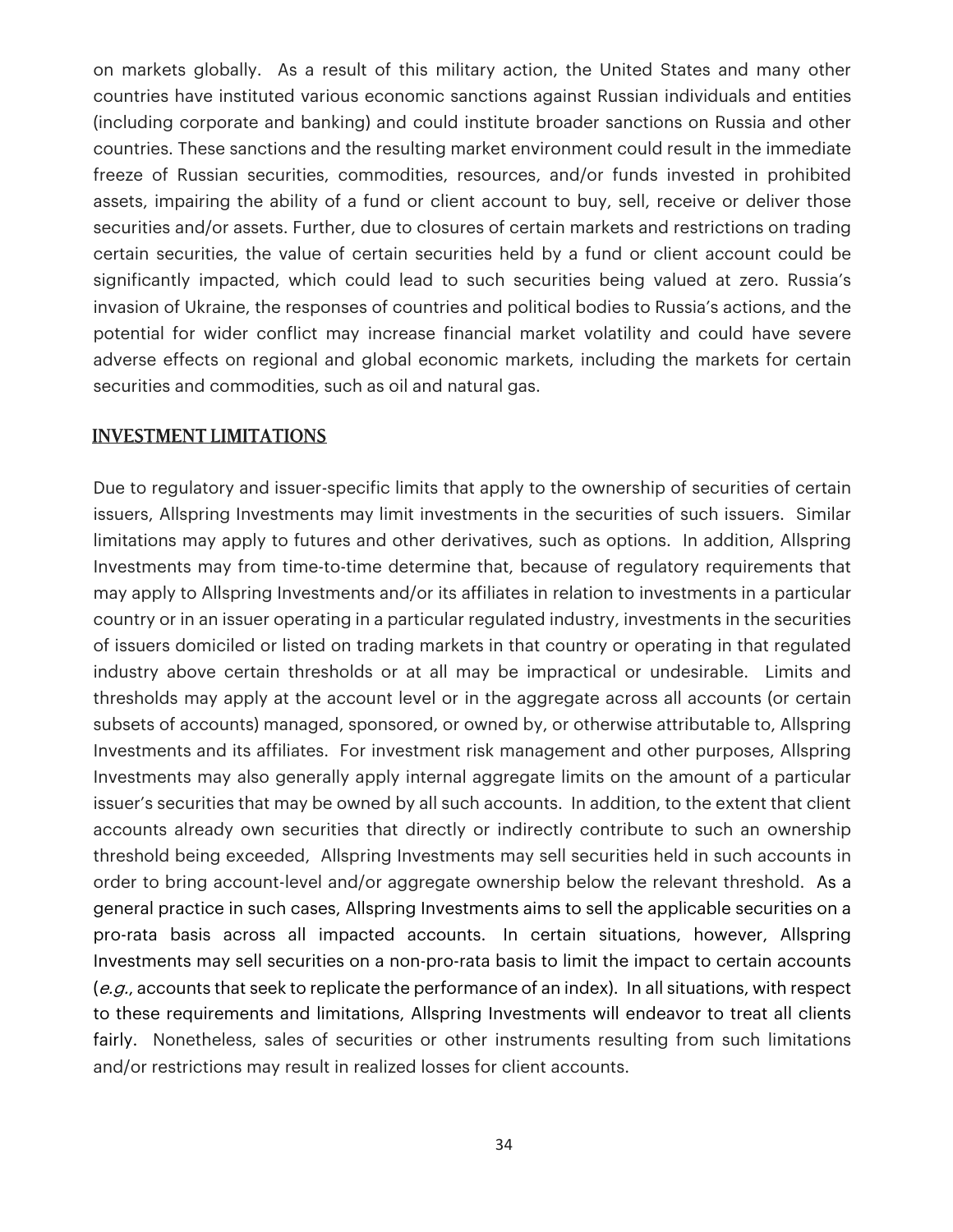# Item 9 - Disciplinary Information

There are no legal or disciplinary events that are material to a client's or prospective client's evaluation of Allspring Investments' advisory business or the integrity of Allspring Investments' management.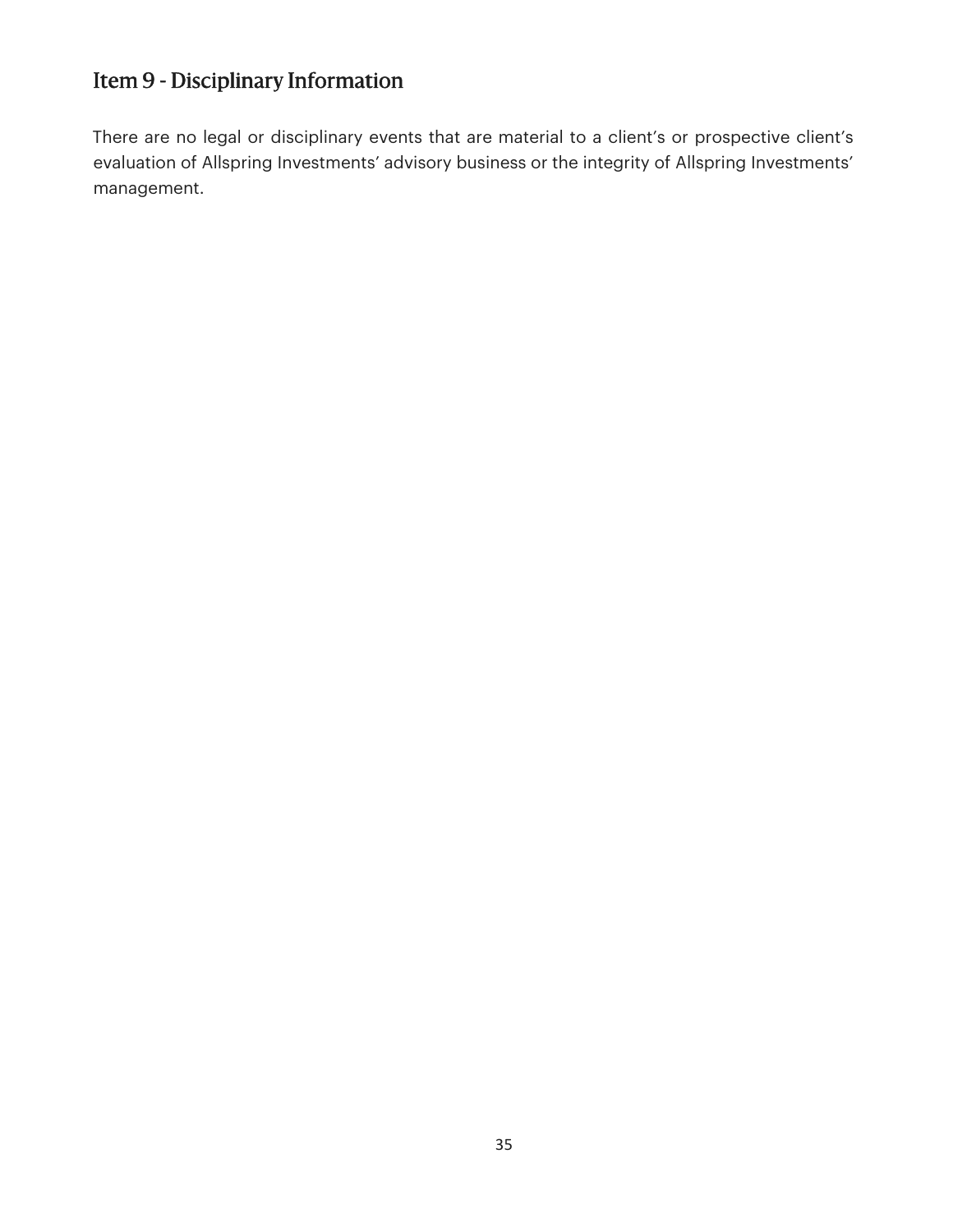## Item 10 - Other Financial Industry Activities and Affiliations

Allspring Investments offers investment advisory services. It does not provide, and it is not compensated for any broker-dealer functions. In connection with the provision of advisory services, Allspring Investments does provide advice with respect to certain commodities. With respect to commodity trading activity, Allspring Investments is registered as a Commodity Pool Operator ("CPO"), a Commodity Trading Advisor ("CTA"), and a Swap Firm with the Commodity Futures Trading Commission ("CFTC") and is a member of the National Futures Association ("NFA").

Allspring Investments is a wholly-owned subsidiary of Allspring Global Investments Holdings, LLC, a holding company indirectly owned by certain private funds of GTCR and Reverence Capital Partners. Additional information regarding these relationships and the related conflicts of interest is set forth in Item 11 (Code of Ethics Participation or Interest in Client Transactions, and Personal Trading), below.

Pursuant to agreements with its affiliate, Allspring Funds Management, and the Allspring Family of Funds (the "Allspring Funds"), Allspring Investments provides investment advisory services (as an investment sub-adviser) to the Allspring Funds. Allspring Funds Management serves as the investment adviser and administrator to the Allspring Funds. Allspring Investments also serves as a sub-adviser for certain of its affiliates including Allspring Global Investments Luxembourg S.A., and Allspring UK. As discussed above in Item 4, pursuant to an agreement with Allspring Funds Management, Allspring Investments provides investment advisory and operational support services to Allspring Funds Management in connection with wrap fee or SMA programs. In exchange for such services, Allspring Investments receives an asset-based fee from Allspring Funds Management.

Allspring Funds Distributor, an affiliate of Allspring Investments, is a registered limited purpose broker-dealer and serves as a distributor of the Allspring Funds, placement agent for affiliated private funds, sub-distributor of the Allspring (Lux) Worldwide Fund, and offering agent of certain CITs (collectively such products are referred to as "funds" here). Allspring Investments benefits from the distribution and placement agency services provided by Allspring Funds Distributor as they increase the assets upon which Allspring Investments' fees are based. Allspring Funds Distributor maintains registered representative ("RR") licenses for a limited number of Allspring Investments employees who act in a RR capacity when they offer such funds. Allspring Funds Distributor has supervisory oversight over these RRs when they offer such funds. Allspring Investments does not consider the RRs' sales activities to be activities of Allspring Investments.

Allspring has established a presence in the Asia-Pacific region with the incorporation of entities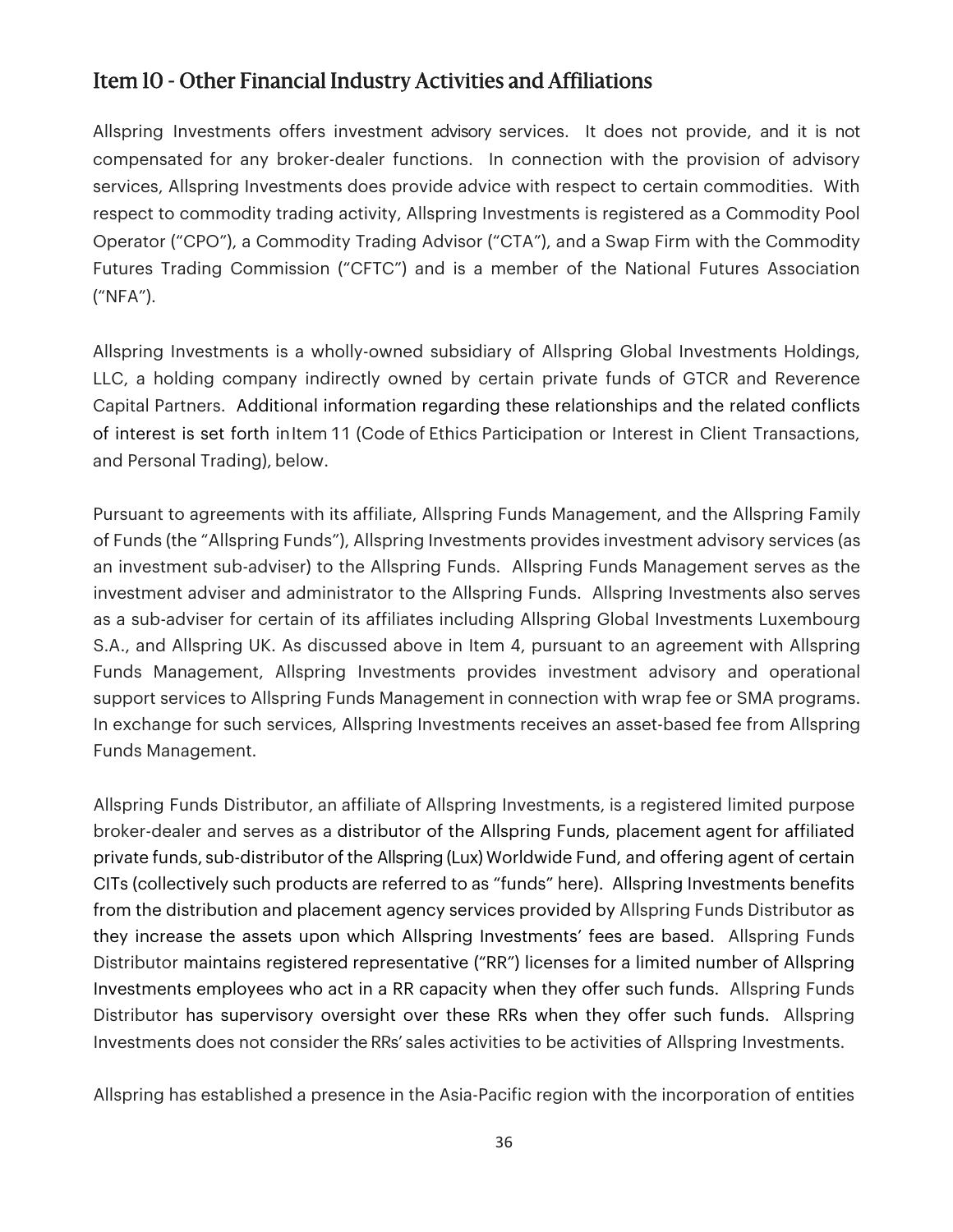in Hong Kong and Singapore, as well as the establishment of a branch in Japan, to undertake brokerage and/or investment advisory/fund management business. The undertaking of regulated activities in Hong Kong, Japan and Singapore will commence following, and subject to, regulatory approval. The Asia-Pacific entities are part of the Allspring Global Investments group of companies that operate under the trade name Allspring and direct wholly-owned subsidiaries of Allspring Global Investments Holdings, LLC. Additionally, European and Middle Eastern based team members are licensed through Allspring UK.

As noted in Item 4 of this Brochure, Allspring Investments is one of several registered investment advisers that form a part of Allspring. Allspring includes Allspring Funds Management, Allspring UK and Galliard, which are all US registered investment advisers, and Allspring Global Investments Luxembourg S.A. Each of the aforementioned advisers are affiliates of Allspring Investments.

Allspring Investments offers an Insurance Carrier Selection Service ("ICSS"). The ICSS is a service where Allspring Investments intends to contract with qualified retirement plans ("plans") to annually select for plans on a discretionary basis third-party insurance carriers ("carriers") and their products for use in a retirement income program sponsored by Allspring that the plans would make available to their participants. In providing the ICSS, Allspring Investments acts as a Section 3(38) fiduciary, as defined in the Employee Retirement Income Security Act of 1974 as amended, and not as an investment adviser as defined under the Advisers Act. The ICSS is part of a broader Allspring solution that combines funds advised by Allspring Investments and retirement income products. The retirement income program is offered to plans by Allspring Funds Distributor RRs. Allspring Funds Distributor does not open accounts nor accept assets and investors in vehicles invested directly with Allspring Investments.

### Nature of Conflicts

Allspring Investments' profits vary based on the investments and service providers Allspring Investments selects or recommends for its clients. When Allspring Investments' compensation varies based on the investments or service providers it recommends, Allspring Investments has a financial incentive (consciously or unconsciously) to make recommendations that maximizes its profits, rather than to give its clients disinterested advice. Allspring Investments' interests directly conflict with its clients' interests if other investments and service providers are available to its clients that would charge less, or offer superior services or performance at the same cost.

This section provides an overview of circumstances in which Allspring Investments has an incentive to maximize profits rather than to give its clients disinterested advice. Greater detail concerning each conflict, and how we seek to address it, is provided throughout this Brochure.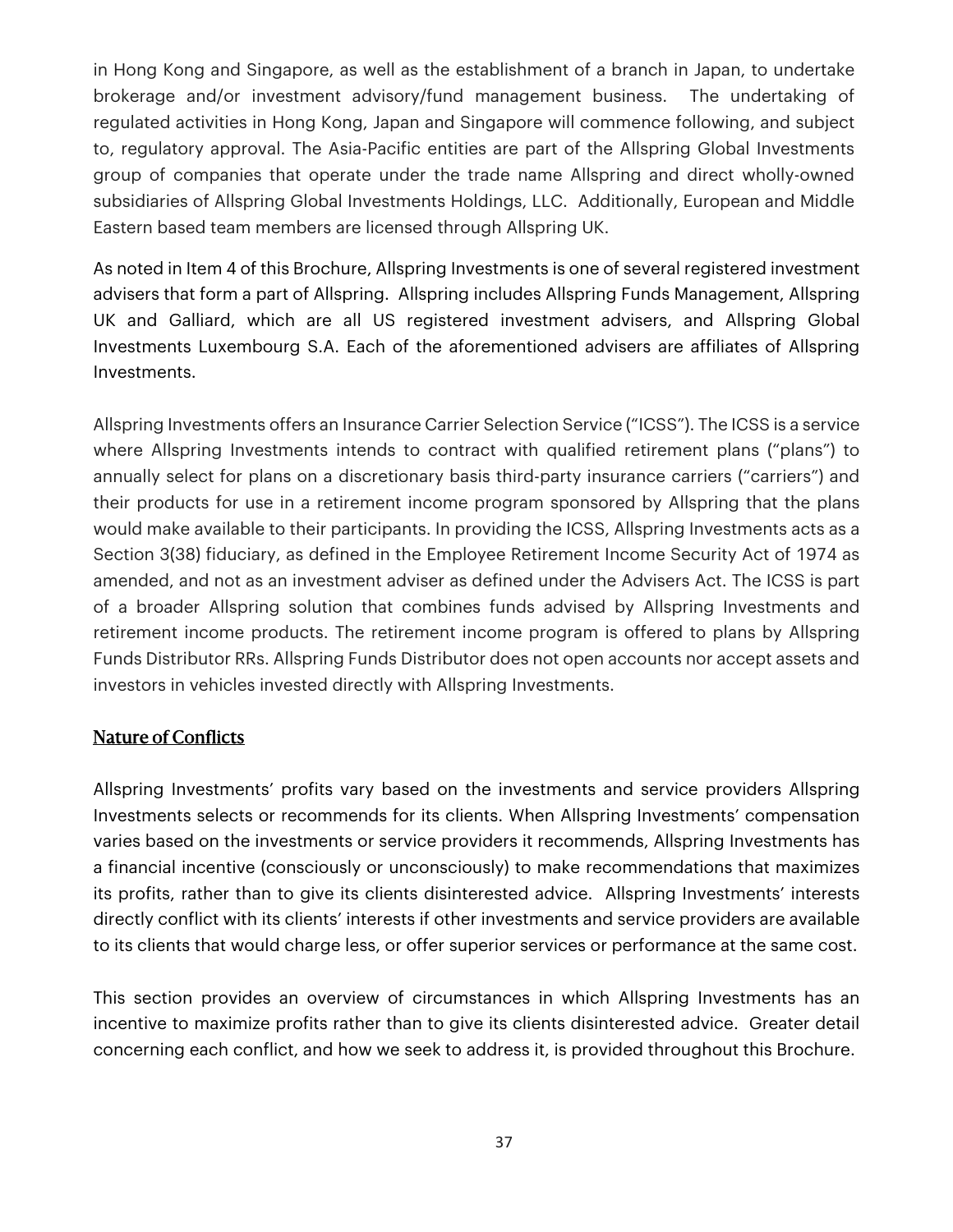## Allspring Investments has an incentive to select certain investments over others, that generate less revenue for its affiliates, by:

- Recommending mutual funds and private funds that are managed or sponsored by Allspring Investments or its affiliates;
- Recommending mutual funds, private funds and other investments that are sponsored by companies that pass through a portion of their revenue to Allspring Investments;
- Recommending funds or share classes of a fund that charge you administrative, service or sub-transfer agency fees that are passed through to Allspring Investments.
- Recommending that a client purchase a security for which Allspring Investments' affiliate participates in the selling syndicate, allowing Allspring Investments' affiliate to earn selling concessions;
- Recommending a security for which Allspring Investments' affiliate is remarketing agent, or lender in a bank loan syndicate (e.g., sales of pooled or packaged asset-backed securities) or acts as a bond trustee, paying agent, note registrar, master servicer, trustee, syndicate co-manager, originator, depositor, or sponsor.

## Allspring Investments has an incentive to select certain broker-dealers over others based on its interest in the broker-dealer:

- Offering free services like free research or other back-and middle-office support services;
- Referring clients to Allspring Investments or engaging Allspring Investments as an adviser;
- Offsetting, discounting or crediting fees that Allspring Investments (or its affiliates) otherwise owe to the broker-dealer or its affiliates.

## Allspring Investments has an incentive to use the advisory services of an affiliated adviser, rather than an unaffiliated adviser, because its affiliates can profit from us:

• Selecting and retaining an affiliated sub-adviser or co-manager that earns the advisory fee we would otherwise pay to an unaffiliated company.

## Allspring Investments has an incentive to offer or recommend strategies or investments that:

- Charge you higher fees (which usually generate higher profits for us than our lower cost offerings);
- Use margin or leverage from short sales to increase the asset value on which Allspring Investments' advisory fee is based for clients that pay an advisory fee on their gross account value.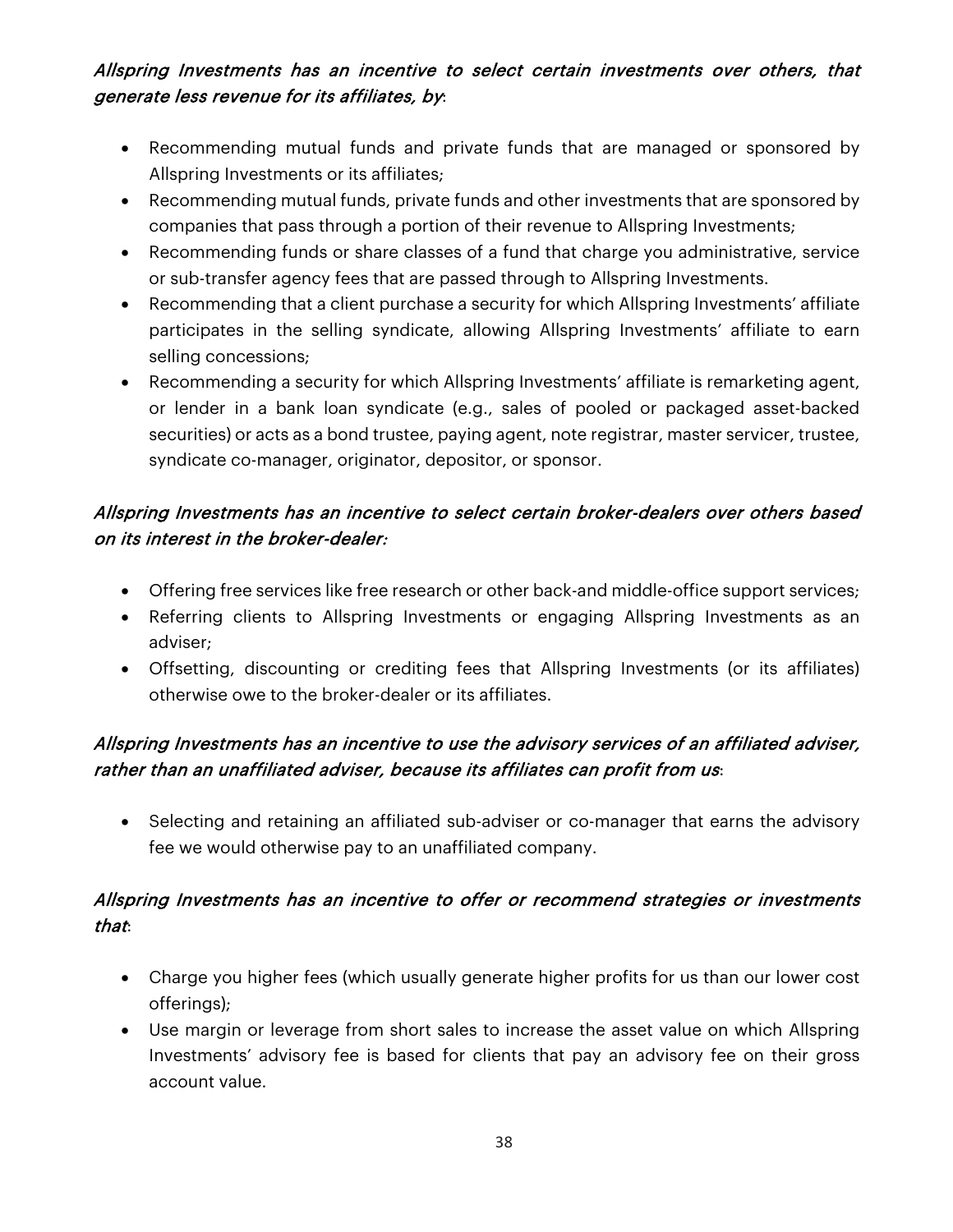It is important that you understand how Allspring Investments' compensation varies based on its investment recommendations, and how your investment returns are affected by differences in investment performance, sales charges, transaction fees, and other ongoing fees and costs. Over time, fees that are deducted from the amount you invest (upon purchase and/or sale), or paid out of the assets of an investment on an ongoing basis, reduce the value of your investment.

#### Selection of Affiliated Advisers and Co-Managers.

Allspring Investments engages certain of its affiliated advisers, as well as third party advisers (i.e., "unaffiliated advisers"), to formulate Allspring Investments' investment recommendations. In addition, Allspring Investments has chosen to partner with Allspring UK in the co-management of certain investment strategies. Pursuant to a service level agreement between them, Allspring Investments and Allspring UK, provide various support services to one another, including trade support services.

Allspring Investments' use of an affiliated adviser or co-manager presents a conflict of interest for Allspring Investments because a greater portion of client fees remains within the Allspring family of companies than if Allspring Investments used a third party to provide these services. Allspring Investments' use of an affiliated adviser or co-manager also could present a conflict of interest because the affiliated adviser or co-manager could use its discretion to invest client assets in affiliated funds and certain investments that provide Allspring with greater aggregate revenue than provided by unaffiliated funds and other investments.

Allspring Investments addresses these conflicts through disclosure in this Brochure, and through reviews of the quality and continued value of the services provided by its advisers and comanager. Allspring Investments will replace an adviser or co-manager should a determination be made that it is no longer performing satisfactorily. Although judged on similar criteria, Allspring Investments evaluates affiliated and unaffiliated advisers differently for a number of reasons, including differences in the services performed. The evaluation process also differs because Allspring Investments has more, and continuous, information regarding its affiliates' personnel and risk and compliance procedures, as well as investment processes, than it does for unaffiliated advisers.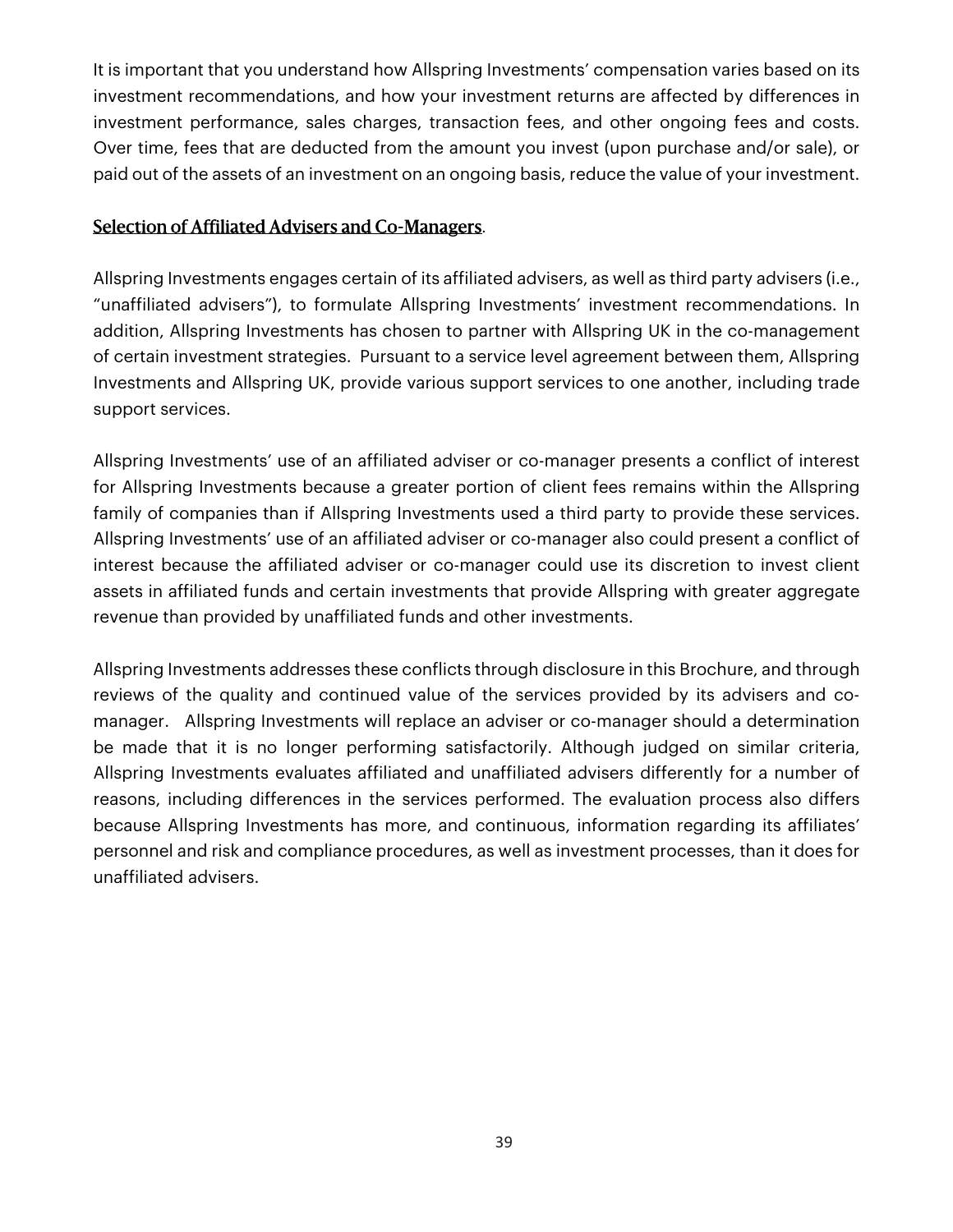## Item 11 - Code of Ethics, Participation or Interest in Client Transactions, and Personal Trading

Allspring Investments has adopted the Allspring Code of Ethics, or "Code," which contains policies on personal securities transactions initiated by "reporting persons." These policies comply with Rule 204A-1 under the Advisers Act and Rule 17j-1 under the Investment Company Act of 1940 ("Company Act"). The Code, among other things, permits Allspring Investments employees to invest in certain securities, subject to various restrictions and requirements, and requires employees to periodically report their personal securities holdings and transactions and pre-clear certain personal securities transactions.

The Code is designed to detect and prevent violations of securities laws while addressing the fiduciary obligations Allspring owes to you. The Code is comprehensive, is distributed to each employee at the time of hire as a condition of employment, and compliance with its terms must be acknowledged in writing by each employee annually thereafter. Allspring Investments supplements the Code with ongoing monitoring of employee activity.

When engaging in personal securities transactions, potential conflicts of interest may arise between the interests of Allspring employees and those of its clients. Allspring's Code makes clear that any such conflicts that arise in such personal securities transactions must be resolved in a manner that does not inappropriately benefit our employees or adversely affect our clients. Allspring's Code, also prohibits the misuse of material, nonpublic information and restricts the giving and receiving of gifts and entertainment.

Allspring Investments employees who maintain brokerage or investment accounts for themselves and/or their immediate families are required to provide copies of, or attest to, their reportable securities transactions at the end of every quarter, and all holdings of reportable securities accounts must be reported at the end of every calendar year.

The above restrictions do not apply to purchases or sales of certain types of accounts and securities, including shares of open-end registered investment companies that are unaffiliated with the Allspring Funds family, money market instruments, select ETFs that follow broad based indices, and certain U.S. Government securities. To facilitate enforcement, Allspring's Code generally requires that its employees submit reports to a designated compliance person regarding transactions involving securities which are eligible for purchase by a Fund.

Allspring's Code is also on public file with, and available from, the SEC. It is also available upon request without charge by contacting Allspring Investments through the information noted on the front cover of this Brochure.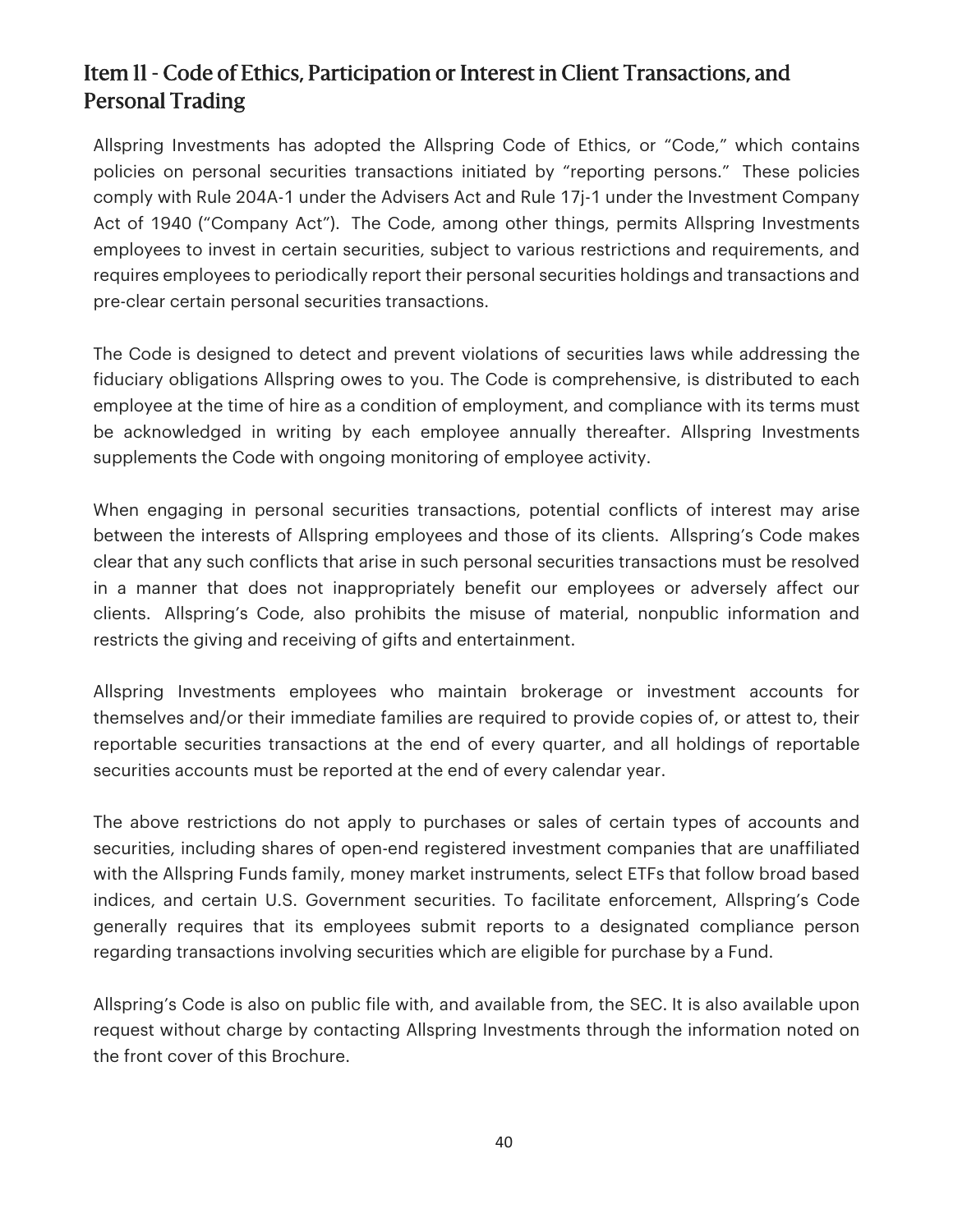## ADDITIONAL POTENTIAL CONFLICTS AND CODE CONSIDERATIONS

Allspring's Code does not prohibit personal trading by employees but rather seeks to monitor and manage their trading, and in some cases restrict it subject to certain conditions. In addition, Allspring Investments is affiliated with private fund complexes that hold positions in a variety of financial and other types of businesses. As a result, due to Allspring Investments' activities as an investment adviser, it is possible that conflicts will arise from time to time as Allspring Investments employees are managing their personal assets concurrent with the ongoing functions related to their employment duties and our fiduciary obligations, or as affiliated entities or their employees are engaging in their own financial activity. Allspring Investments seeks to manage these conflicts by strict application of its Code provisions and policy requirements.

The following situations could create an actual or perceived conflict of interest:

**Affiliation**. Allspring Investments is owned indirectly by an affiliate of funds managed by GTCR and Reverence Capital Partners, each of which is a private investment firm managing funds that hold substantial positions in a variety of portfolio companies and other investments, including registered investment advisers that provide advisory services to a broad array of clients. As such, there may be instances where some of these affiliated entities, including other Allspring advisers, could engage in their own trading involving the same securities that Allspring Investments manages on your behalf. This means that while Allspring Investments is managing its fiduciary duties to you, other of its affiliated entities could be engaging in transactions that create a conflict (for example, they could be selling the same security that Allspring Investments has purchased for you). In addition, these related persons could recommend their clients transact in the same securities in which you have a material financial interest. In some instances, it is even possible that you also have a client relationship yourself with one or more of these entities and your securities transactions may appear conflicted. With limited exceptions described below, any such affiliates generally are operated independently of Allspring, and these transactions by related persons are determined independently and without involvement of Allspring Investments and are outside of the course and scope of Allspring Investments' investment advisory services. However, in order to manage these potential conflicts, Allspring Investments maintains a variety of policies to maintain effective business barriers and manage the confidentiality of its own information and activities, as described further below.

Brokerage Transactions with Affiliates. Allspring Investments does not participate in client transactions as a broker or a dealer in securities and does not operate as a broker or a dealer in effecting securities transactions for compensation for any client. Except as described below, Allspring Investments does not trade with affiliated broker dealers. While this policy to restrict trading through affiliated broker-dealers limits the potential conflict of interest, Allspring Investments could be limited in its ability to engage in certain securities transactions and to take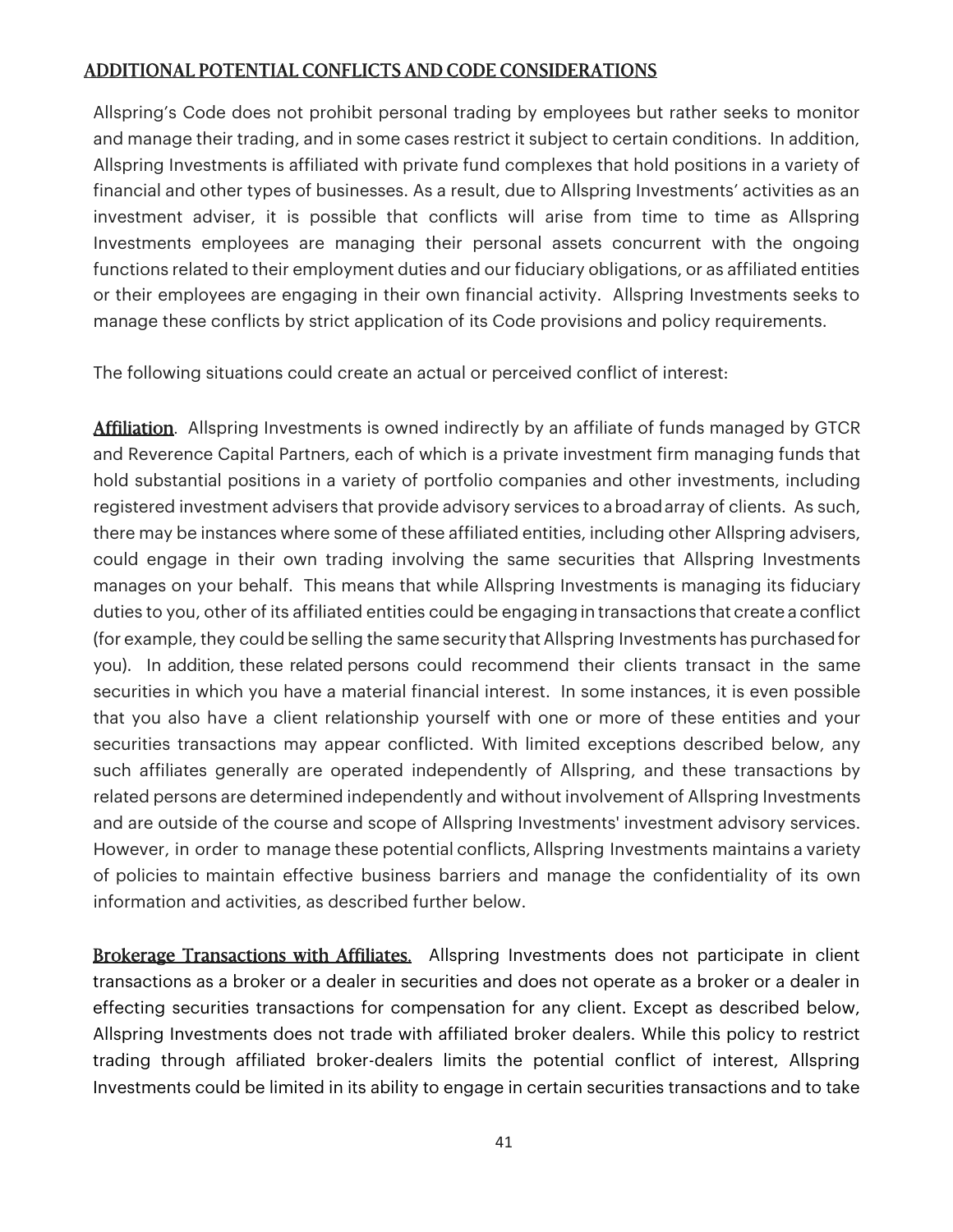advantage of market opportunities, as discussed in this Brochure, regarding the best execution of transactions. If Allspring Investments determines that trading with an affiliated broker dealer would be beneficial to a client account, Allspring Investments will ensure that it reasonably believes the quality of the transaction is comparable to what it would be with other qualified broker-dealers. Allspring Investments' routing of orders to an affiliated broker-dealer would present a conflict of interest because execution of those orders will result in an Allspring affiliated broker-dealer benefitting from the transaction. Allspring Investments is subject to a duty to seek best execution for any securities transactions that it directs to a broker-dealer, including any transactions directed to one of its affiliated broker-dealers. Allspring Investments takes brokerage commission rates into account in connection with its broker selection process and expects that the commission rates paid to any affiliated broker-dealer will be attractive reasonable and fair, and comparable to the commission rates generally paid to unaffiliated broker-dealers for similar transactions. Any transactions routed to an affiliated broker-dealer on behalf of a U.S. registered investment company will be subject to Rule 17e-1 under the Investment Company Act of 1940 and procedures adopted in accordance therewith. Such procedures effectively require that any commission paid to an affiliate in connection with a transaction not exceed the "usual and customary broker's commission" for such a transaction. More details on best execution can be found in Item 12.

Independent Activity by GTCR and/or Reverence Capital Partners and Their Affiliates. Certain other portfolio companies affiliated with GTCR and/or Reverence Capital Partners are engaged in the financial services, investment advisory and/or broker-dealer industries and could from time to time recommend securities, proprietary products and/or services to Allspring Investments' clients. To the extent such "recommendations" are made, they are made independently by such related persons and without the involvement of Allspring Investments and are outside the Allspring Investments investment advisory context. In addition, GTCR and Reverence Capital Partners manage funds that hold positions in, or may otherwise be deemed to control, companies that have issued publicly traded shares. Allspring Investments may from time to time invest in these companies on behalf of its clients, which investments may benefit GTCR, Reverence Capital Partners and their funds. In order to manage these potential conflicts, Allspring Investments maintains a variety of policies to maintain effective business barriers, and any such investments are made independent of any consideration of potential benefits to GTCR, Reverence or their funds and in accordance with Allspring Investments' investment decisionmaking process.

Allspring Investments has an incentive to recommend to clients, or buy and sell for clients, securities that generate additional revenue for our affiliates over securities that do not. For example, Allspring has an incentive to recommend mutual funds and private funds that are managed or sponsored by its affiliates. Allspring Investments purchases securities from time to time in offerings or underwritings in which Allspring affiliates act in one or more such capacities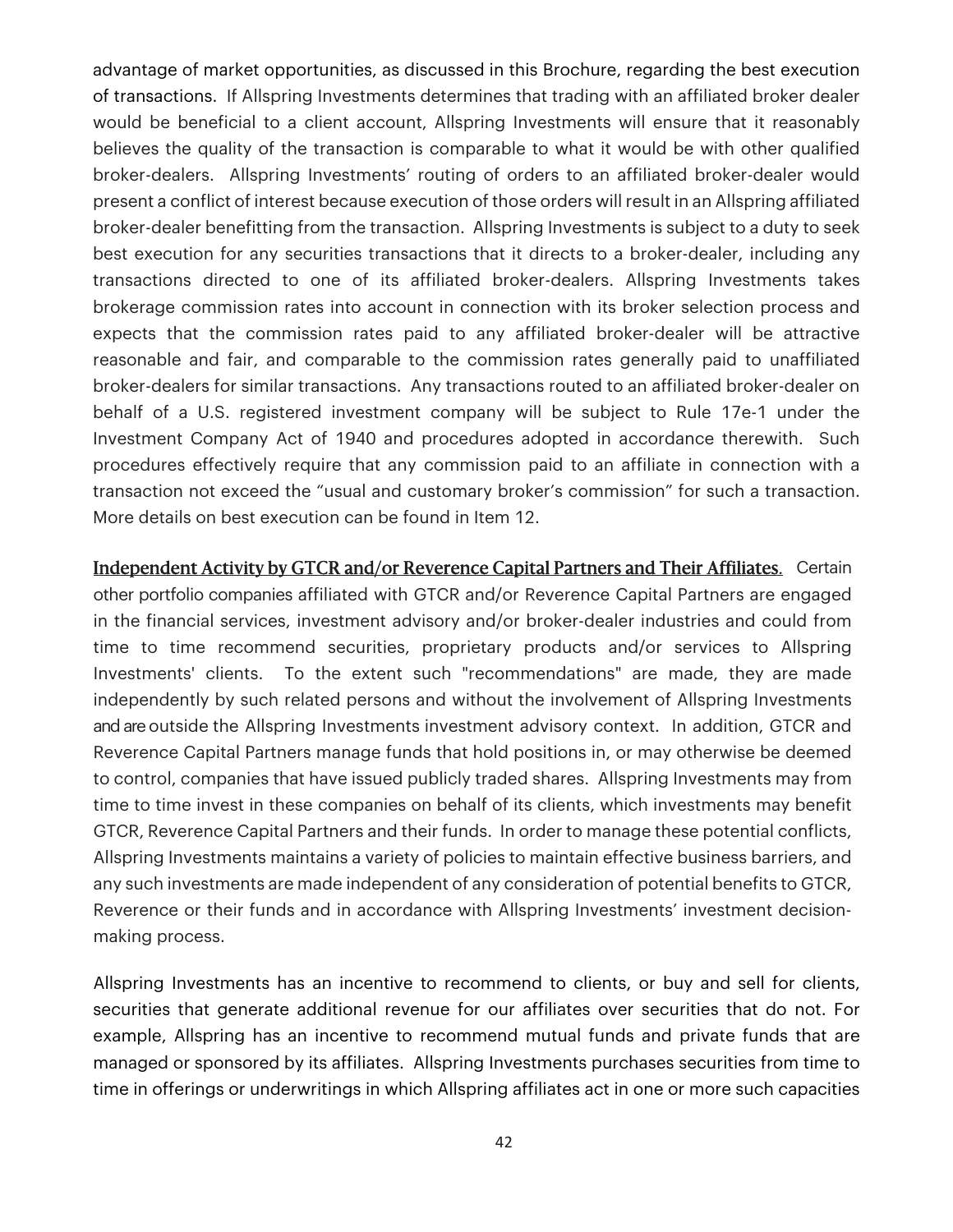(and therefore has a financial interest in the outcome of the offering or syndication) to the extent permitted by applicable law and client investment guidelines, and clients should note the potential conflict of interest inherent in such activity. In such cases, Allspring Investments follows the requirements and constraints of the client and/or regulatory requirements, which includes the Investment Company Act of 1940, and ERISA rules, where applicable. In general, should Allspring Investments inadvertently purchase securities in violation of these rules, the purchase will be deemed a trade error and Allspring Investments will make the client whole for any losses suffered in connection with the unauthorized transaction.

Participation by Allspring Investments in Client Securities Transactions. With exceptions noted below, Allspring Investments does not buy or sell for itself securities that it would recommend to clients:

1) In order to limit personal securities transactions, certain employees are permitted to open accounts that mirror a managed strategy or a combination of managed strategies. In such cases, trades are made on a pro-rata basis relative to the managed strategy. Allspring Investments treats and discloses these as proprietary accounts, though Allspring Investments does not have any ownership of these accounts and the employee serves as the only beneficial owner of the account. Because these are deemed proprietary accounts, the accounts are not permitted to participate in any IPO transactions and are not permitted to participate in cross trade activities. Moreover, trading in the accounts must be identical, in terms of percentage, to the trades conducted in the managed accounts. The accounts might not identically mirror the managed accounts because not all securities in the managed accounts were initially acquired by the proprietary accounts. Over time, the accounts should be identical (with the exception of securities purchased for the managed accounts in which the proprietary account could not participate).

2) Allspring Investments' investment professionals and other employees are permitted to, and do from time to time, invest in the funds/strategies that they manage. Mutual funds managed by Allspring Investments portfolio managers annually disclose information about the value of mutual fund shares owned by such portfolio managers, as well as information about the number and value of accounts that they manage and the number of accounts that are subject to performance fees.

### Proprietary Investments by the Adviser and/or its Affiliates Initial Funding & Seed Capital

In the ordinary course of business, and subject to compliance with applicable regulations, Allspring Investments, its affiliates and/or existing and future employees will from time-to-time invest in products managed by the firm, and Allspring and/or its affiliates may establish the initial funding ("Seed Capital") necessary to establish new affiliated funds or investment accounts for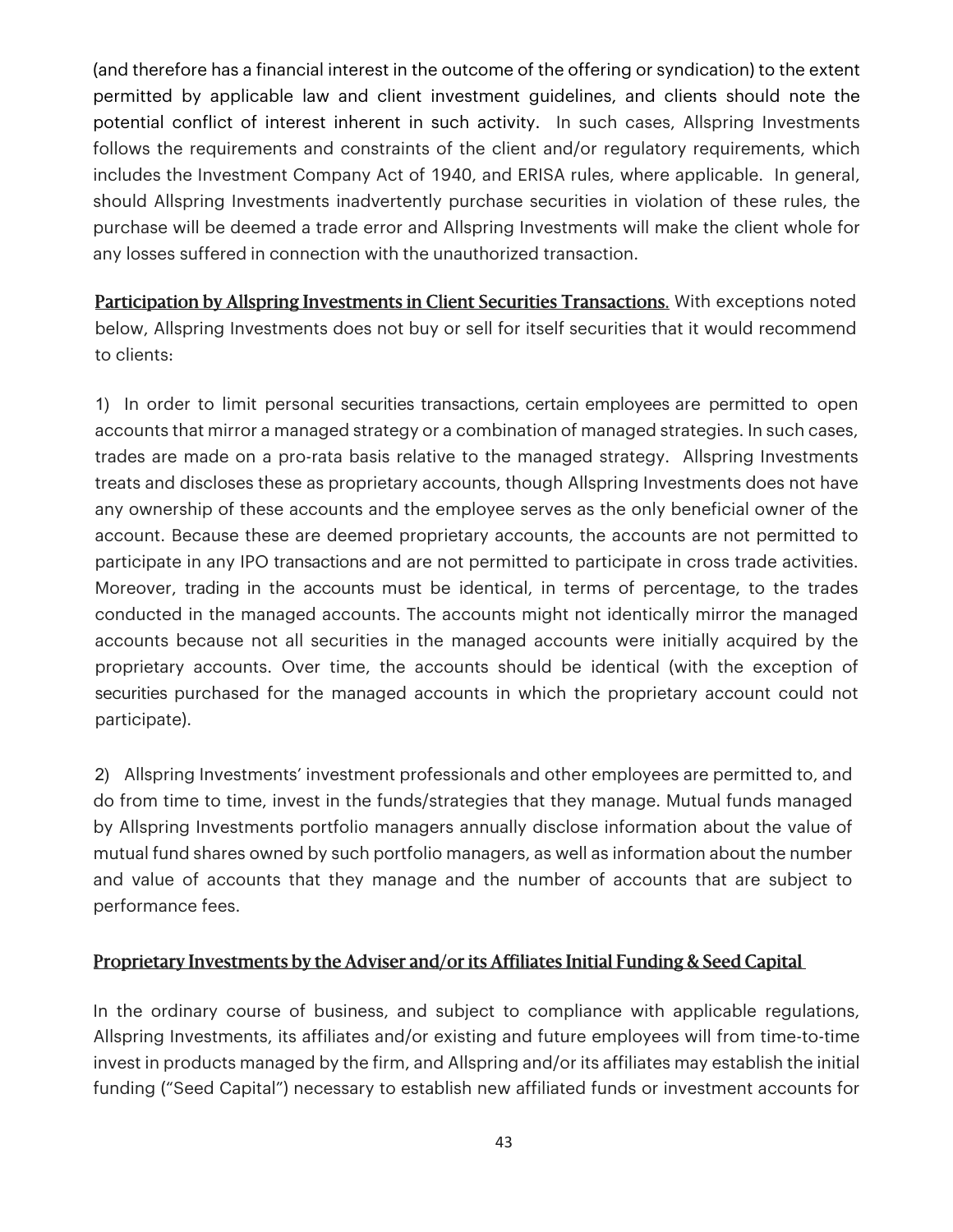the purpose of developing new investment strategies and products (collectively, "Proprietary Accounts"). Investment by Allspring, its affiliates or our employees in Proprietary Accounts creates conflicts of interest because we may have an incentive to favor these Proprietary Accounts by, for example, directing Allspring Investments' investment ideas to these accounts or allocating, aggregating or sequencing trades in favor of such accounts, to the disadvantage of other accounts. Allspring Investments may have an incentive to dedicate more time and attention to our Proprietary Accounts and to give them better execution and brokerage commissions than our other client accounts. Allspring Seed Capital may be used to form registered investment companies, including mutual funds and ETFs, and may invest in the same securities as other client accounts. Allspring Seed Capital can be redeemed at any time generally without notice as permitted by the governing documentation and applicable regulations. A large redemption of shares by Allspring or its affiliates could result in the affiliated fund selling securities when it is not desirable accelerating the realization of capital gains and increasing transaction costs. A large redemption could significantly reduce the assets of an affiliated fund, causing a higher expense ratio, decreased liquidity, or liquidation of the affiliated fund.

Where permitted, Proprietary Accounts can and frequently do, invest in the same securities as other funds and client accounts managed by Allspring Investments. Managing Proprietary Accounts creates a conflict of interest with other investment management accounts as Allspring Investments' portfolio managers may be incented to focus extra attention on or allocate select investment opportunities to Proprietary Accounts. It is Allspring Investments' policy to treat seeded Proprietary Accounts in the same manner as other funds and client accounts for purposes of order aggregation and allocation.

### Other Potential Client Investment Concerns and Investment Conflicts

The investment identification, selection and management process could create other potential or actual conflicts for Allspring Investments and its clients, including:

- Client accounts invested in collective investment funds  $(e.g.,$  money market and other mutual funds, private funds, exchange-traded funds) will also bear their proportionate share of fees paid at the fund level. If the fund is sponsored, advised or otherwise serviced by an Allspring company, Allspring Investments and/or its affiliates may receive fees that are paid at the fund level.
- Certain types of investments involve leverage or derivative-styled exposure to underlying or reference securities, which affect risk profiles and raise regulatory implications for certain types of clients;
- Some investments are created, managed, or issued by entities that engage in social, economic, commercial, or political activities that could be deemed objectionable or questionable by certain clients;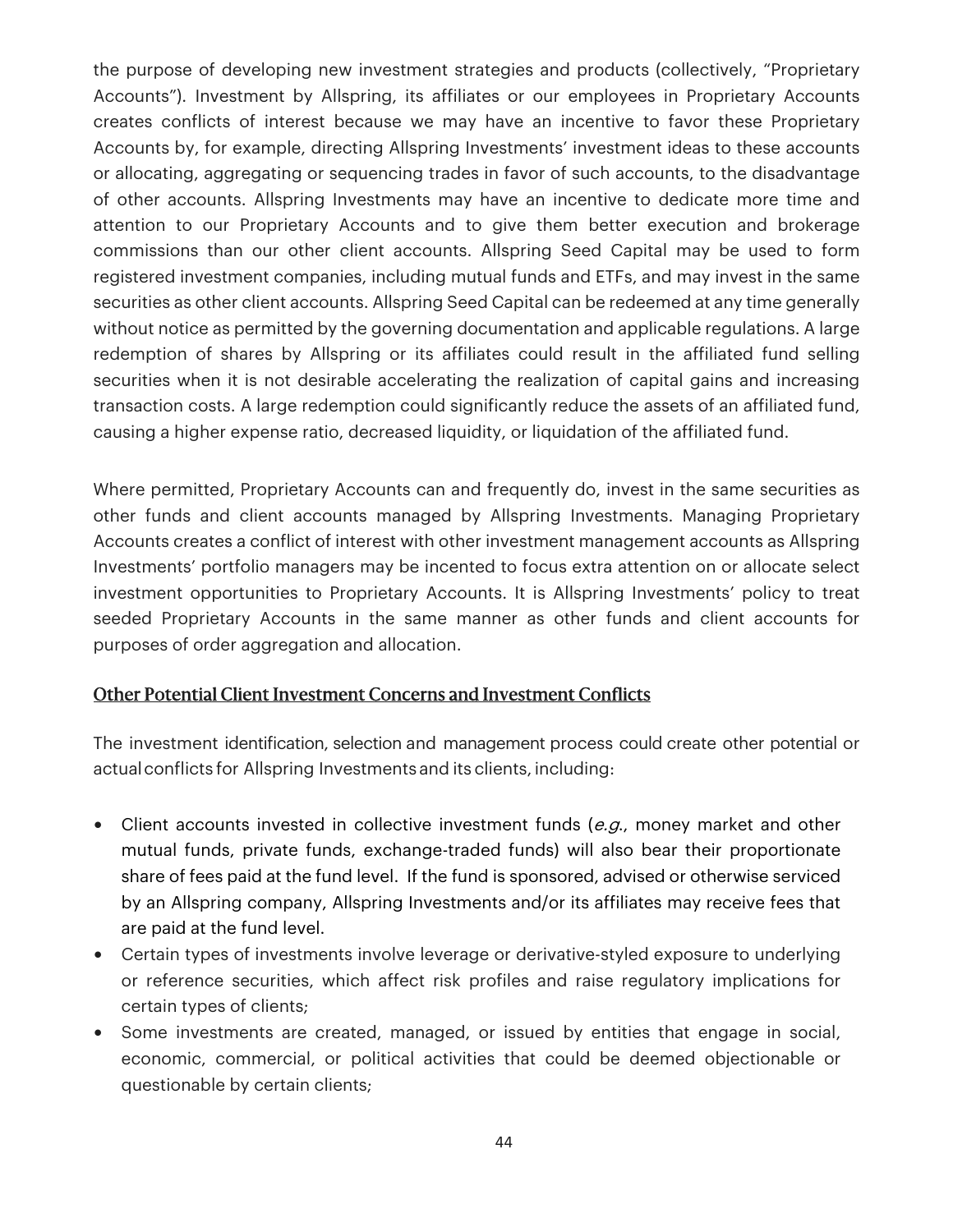- Some investment strategies, such as strategies investing in fixed income securities, are more profitable to Allspring Investments than other strategies (e.g., strategies investing in exchange-traded equities), creating an incentive for Allspring Investments to recommend certain strategies over other strategies to its clients. Some investments are only available to clients who meet certain investor standards, such as qualified institutional buyer ("QIB") or qualified purchaser status, or who have considerations or restrictions with respect to investments in private or unregistered transactions or in transactions regulated by the federal government or state law (e.g., Native American gaming);
- Some investments (either directly, or due to the nature of underlying component assets or derivative structures) involve actual or perceived liquidity constraints that could adversely impact pricing determinations, valuation methodologies, transparency and review of asset composition, and/or the actual marketability and sale of the investment; and,
- The purchase and/or management of some investments involve credit analysis based in whole or in part on information that may not be readily available to the public  $(e.g.,)$ material, non-public information), and that can cause the client to become restricted in trading public securities of that issuer so long as such information remains material and non-public. In addition, investments in the same security by Allspring Investments and its affiliated entities may result in increased aggregated exposure across the firm and therefore Allspring Investments may be limited in its ability to transact in such security.

To minimize any potential client investment conflicts, Allspring Investments manages its advisory services, fee structure, and investment selection process in accordance with pre-established client investment guidelines, the advisory contract with the client, and policies and procedures adopted pursuant to Rule 206(4)-7 of the Advisers Act. Allspring Investments also maintains a Code of Ethics, firewall procedures and other information barriers to ensure the confidentiality of investment activity for each Allspring Investments client is maintained in accordance with applicable law.

Additional actual or potential client investment conflicts and concerns include:

#### Securities of Unaffiliated Issuers

Allspring Investments has an incentive to recommend or select the securities of unaffiliated issuers that are in a position to influence or give business to Allspring Investments or its affiliates. Also, from time to time, Allspring Investments purchases publicly traded securities of issuers who are also advisory clients of Allspring Investments. In these circumstances, Allspring Investments monitors its position and limits size to percentages that are consistent with existing benchmarks or other investment protection principles, and in keeping with the objectives of the applicable advisory strategy. Client investment guidelines and advisory contracts may also limit in whole or in part the purchase of related securities.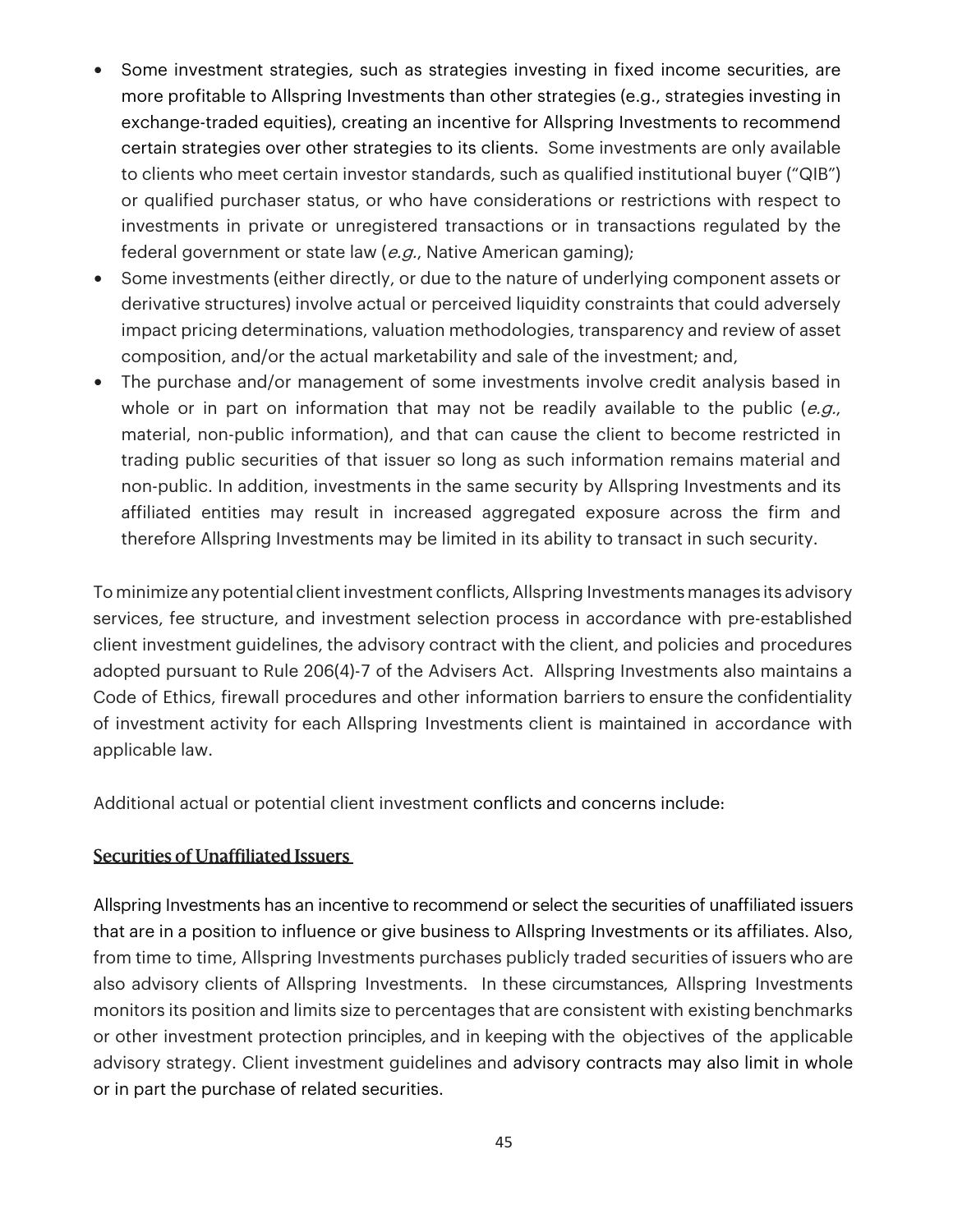From time to time, Allspring Investments may recommend or cause a client to invest in a security in which Allspring Investments or a person associated with Allspring Investments has an ownership position. Allspring Investments has adopted certain procedures intended to prevent investment professionals and their immediate family from benefiting from any price movements that may be caused by client transactions or Allspring Investments' recommendations regarding such securities. Under those procedures, without specific approval, investment professionals are not allowed to purchase securities for their own account or an account in which they have a beneficial interest for a period of time before and after Allspring Investments has purchased that security in a client account. Thus, if an investment professional purchases a security in an account in which he or she has a beneficial interest, he or she generally cannot cause any client accounts to purchase that security within the stated time period unless circumstances warrant such action without likelihood of non-negligible impact to our clients.

**Trade Allocation.** Allspring Investments engages in transactions in the same security or securities on behalf of a group of accounts, and will choose to execute trades separately or on an aggregated basis based on Allspring Investments' reasonable belief as to economic benefit for the account. Generally, aggregated trades are allocated proportionately among accounts at or near the time of trade execution, but Allspring Investments does not maintain a rule that all trades must be allocated pro rata. Transactions for accounts that are included in a bunched or aggregated order may be executed before, along with, or after transactions in the same security being executed for other Allspring Investments clients. Considering Allspring Investments' policy to treat all eligible Allspring Investments clients fairly and equitably over time, allocations in connection with fixed income trades do not allocate on a pro rata basis given the specific characteristics of the securities they trade in.

Allspring Investments' objective is to ensure that over time, no discretionary advisory account is systematically favored over any other discretionary advisory account as to any available investment for reasons outside of the client's investment guidelines and applicable law.

As part of the pre-trade order indication process, Allspring Investments contemplates several factors, including: each account's investment objective(s) and risk exposure; restrictions and investment guidelines; available cash and ongoing liquidity needs; existing holdings of similar securities; and, correlation and deviation to any relevant model portfolio(s). Similar advisory accounts will generally receive allocations based upon relative market values within each account's target asset class allocation and/or investment strategy, which is the predominant practice for equity accounts. As noted above, non-pro rata allocations are generally the standard relative to fixed income trades to rebalance portfolios that have experienced cash flows or to address other general account management issues. Moreover, if a block order is not completed for Allspring Investments in its entirety, partial fills will be allocated proportionately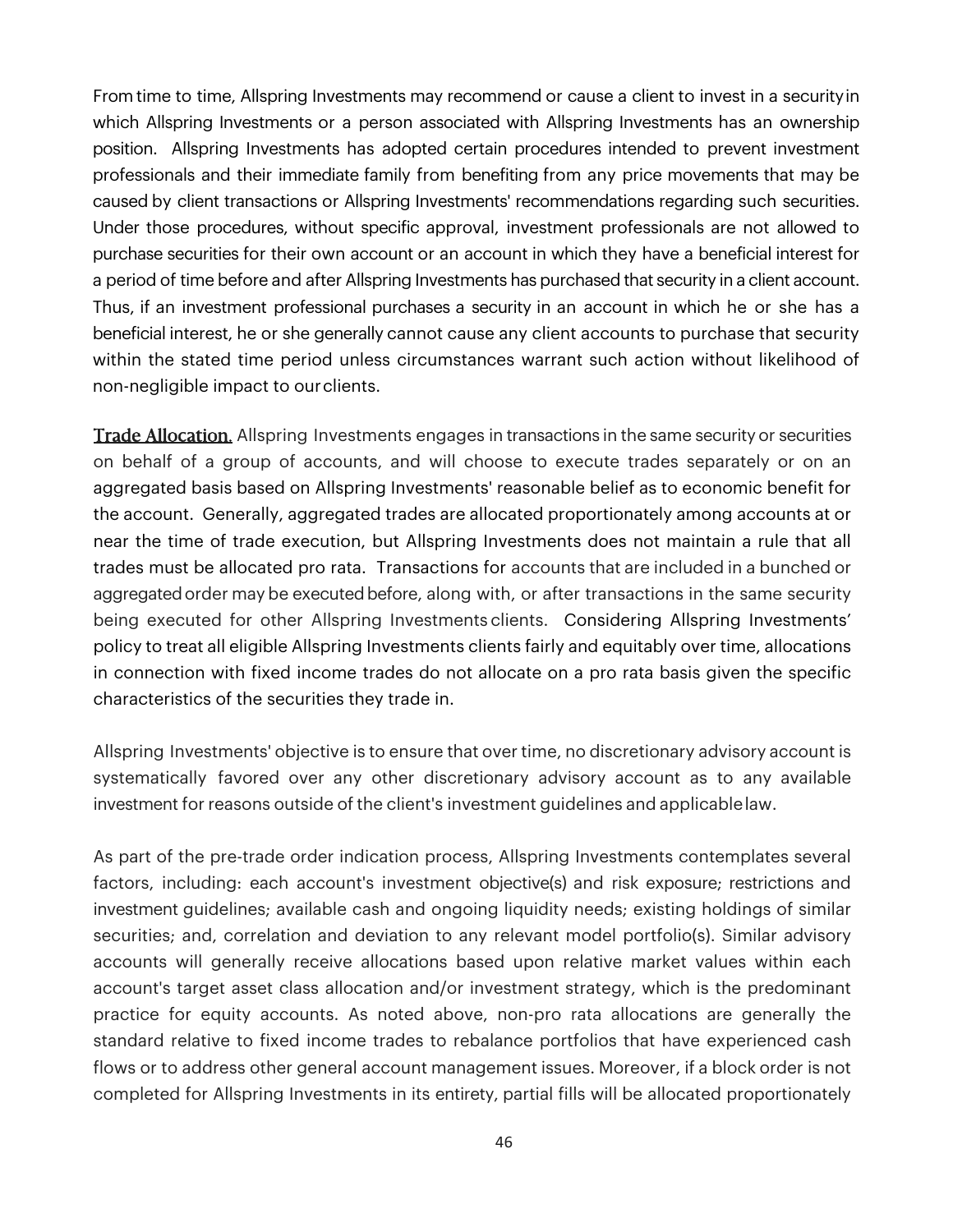by Allspring Investments, though minimum size and odd lot restrictions will affect the distribution, potentially resulting in an allocation that is not pro rata. As a result, one account may receive a price for a particular transaction that is different from the price received by another account for a similar transaction at or around the same time.

Cross-Trading. Subject to applicable law and client restrictions, Allspring Investments may, in its discretion, execute buy-sell transactions between accounts that it manages (either on an advisory or sub-advisory basis) without the involvement of a broker-dealer ("cross trades"). Participating accounts in cross trades may include accounts in which Allspring Investments and/or its affiliates have an ownership interest. Cross trades present a potential conflict of interest. For example, Allspring Investments could have an incentive to favor one of the participating accounts in a cross trade. As a matter of policy, Allspring Investments must determine that the cross trade is in the best interests of both parties to the transaction. Any cross trade involving a registered mutual fund account will be executed in accordance with applicable rules under the Company Act, the Advisers Act and procedures adopted by the fund's boards of directors or trustees, which require, among other things, that the securities be priced at an independent market price. Cross trades involving non-mutual fund accounts will be executed in a substantially similar manner in accordance with the Advisers Act and Allspring Investments' procedures. When Allspring Investments executes a cross trade between its advised accounts, Allspring Investments does not receive any brokerage commission with respect to the transaction. While in some situations there may be advantages to effecting a cross trade, Allspring Investments seeks to achieve best qualitative and quantitative execution on each trade and, as a result, could determine that exposing transactions to the market instead of cross trading is likely to result in best execution. Best execution policies are covered further in Item 12. Additional factors considered in determining how to effect a trade where Allspring Investments' clients have interests on each side of the trade include whether an independent (unaffiliated) broker: (i) provides deeply discounted fees for the trade, including any residual shares; (ii) provides certainty of time/price; and, (iii) exposes the trade to the market for consideration and price reporting. Individual investment managers or their traders will make the determination whether to engage in cross-trade transactions based on their knowledge of the market, liquidity, and potential cost savings.

Allspring Investments does not effectuate agency cross trades as a current business practice.

In addition, a portfolio manager may execute transactions for other accounts that may adversely impact the value of securities held by other client accounts. For example, although uncommon, the portfolio manager may manage other accounts that engage in short sales, and could sell short a security for such other account that the account also trades or holds. Although Allspring Investments monitors such transactions to attempt to ensure equitable treatment of the holding account and the account that engages in short sales, there can be no assurance that the price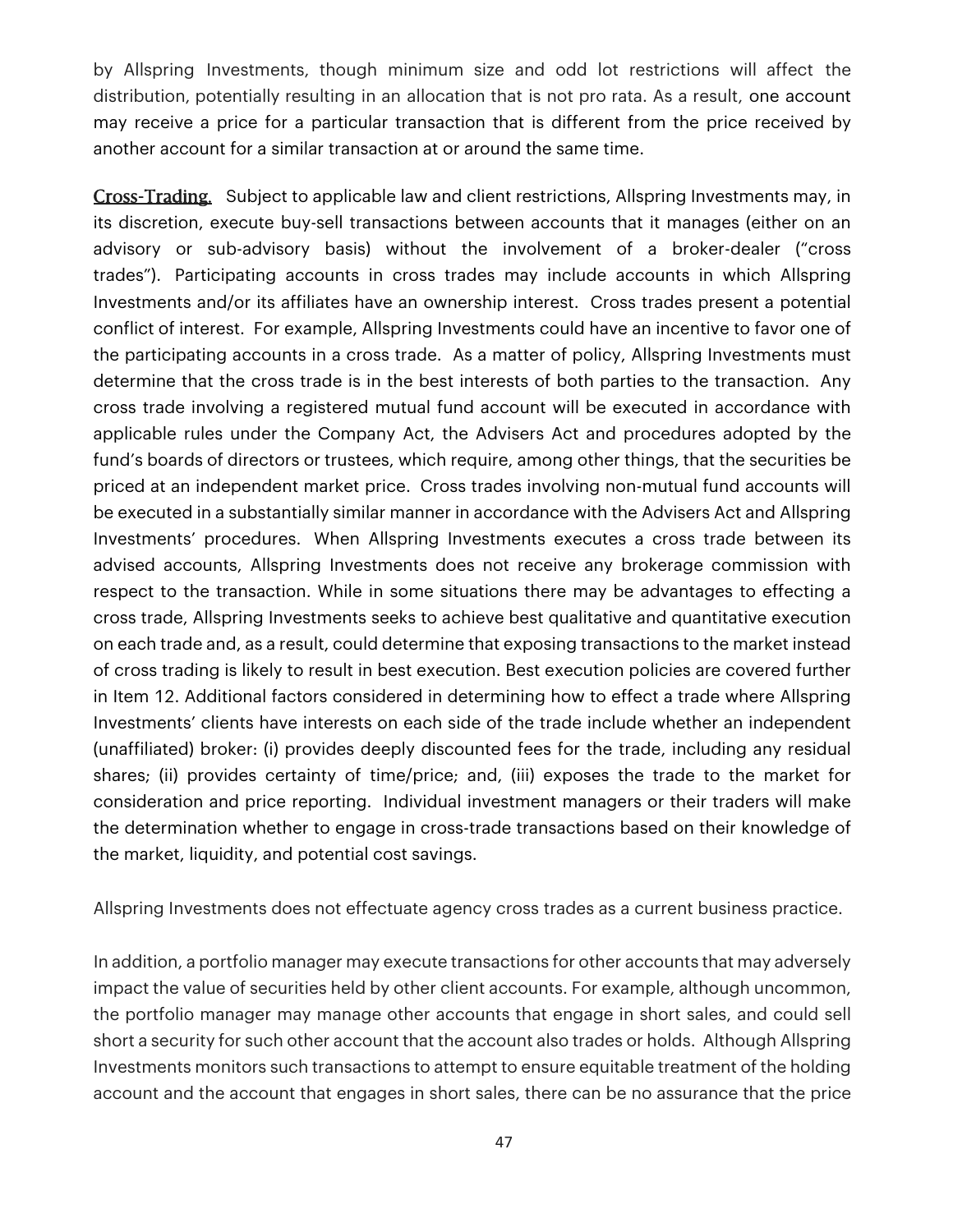of a security held by the account would not be impacted as a result. Additionally, securities selected for a particular account may outperform the securities selected for other accounts managed by the same portfolio manager.

**Equity IPO Participation and Allocation.** Allspring Investments invests in securities being offered in an initial ("IPO Deal") or secondary equity public offering ("IPO or Secondary Offering") when the investment is deemed to be appropriate and desirable for the client. Portfolio managers take into consideration, including but not limited to, the following factors for purchasing an IPO Deal or Secondary Offering:

- Client investment objectives;
- Client investment guidelines;
- Existing portfolio holdings;
- Cash availability;
- Asset allocation;
- Regulatory limitations/restrictions; and,
- Investment merits of the IPO Deal or Secondary Offering

Under Allspring Investments' policy, allocations are made available among clients on a pro-rata basis within either an indicated long-term hold strategy or a short-term strategy.

Allspring Investments' policy for allocating IPO Deal or Secondary Offering investment opportunities is designed to ensure that all clients are treated fairly and equitably over time. However, because situations could arise involving the allocation and balancing of existing account positions and cash, in certain instances some accounts do not participate in IPO Deal or Secondary Offering allocations on a direct pro-rata basis.

Client Account AML & Privacy. To help the government fight the funding of terrorism and money laundering activities, federal law requires certain financial institutions to obtain, verify, and record information that identifies each client who opens an account or establishes a relationship. Accordingly, when Allspring Investments establishes a relationship with a client, it asks for the client's name, address, and other information or documentation that will allow Allspring Investments to identify and verify the client and the source of client funds that are being invested.

Allspring Investments has adopted policies regarding the collection and disclosure of non-public personal information about Allspring Investments' clients. Consistent with our privacy policies and applicable law, Allspring Investments and its affiliates may provide access to client information to affiliated and third party service providers throughout the world. When client information is accessed, Allspring Investments maintains protective measures as described in its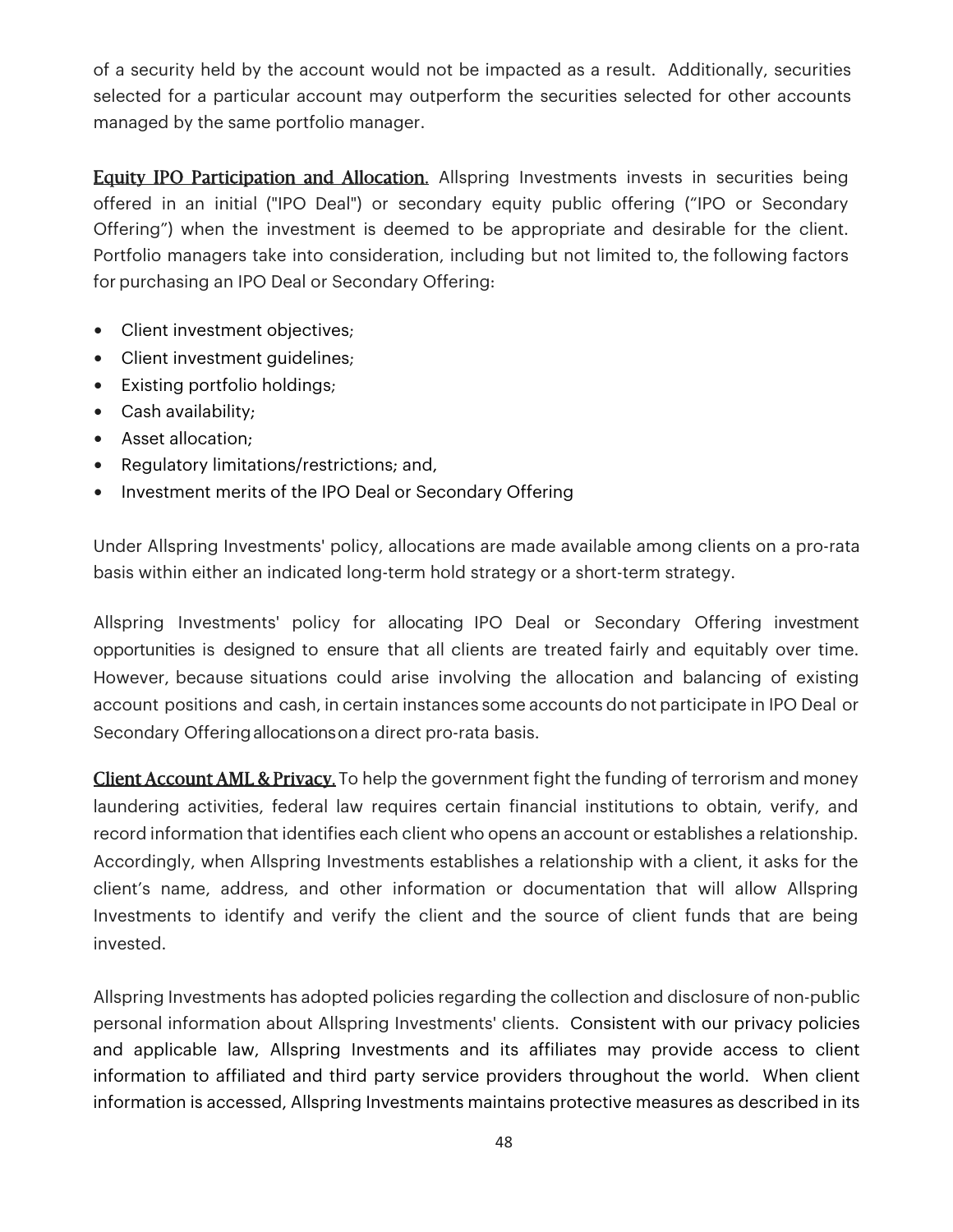privacy policies and notices.

Unless restricted by agreement with a client, Allspring Investments is permitted to disclose anonymous information identifying portfolio holdings that are representative of a particular strategy when Allspring Investments is engaged in a review or modeling of its strategies with third parties.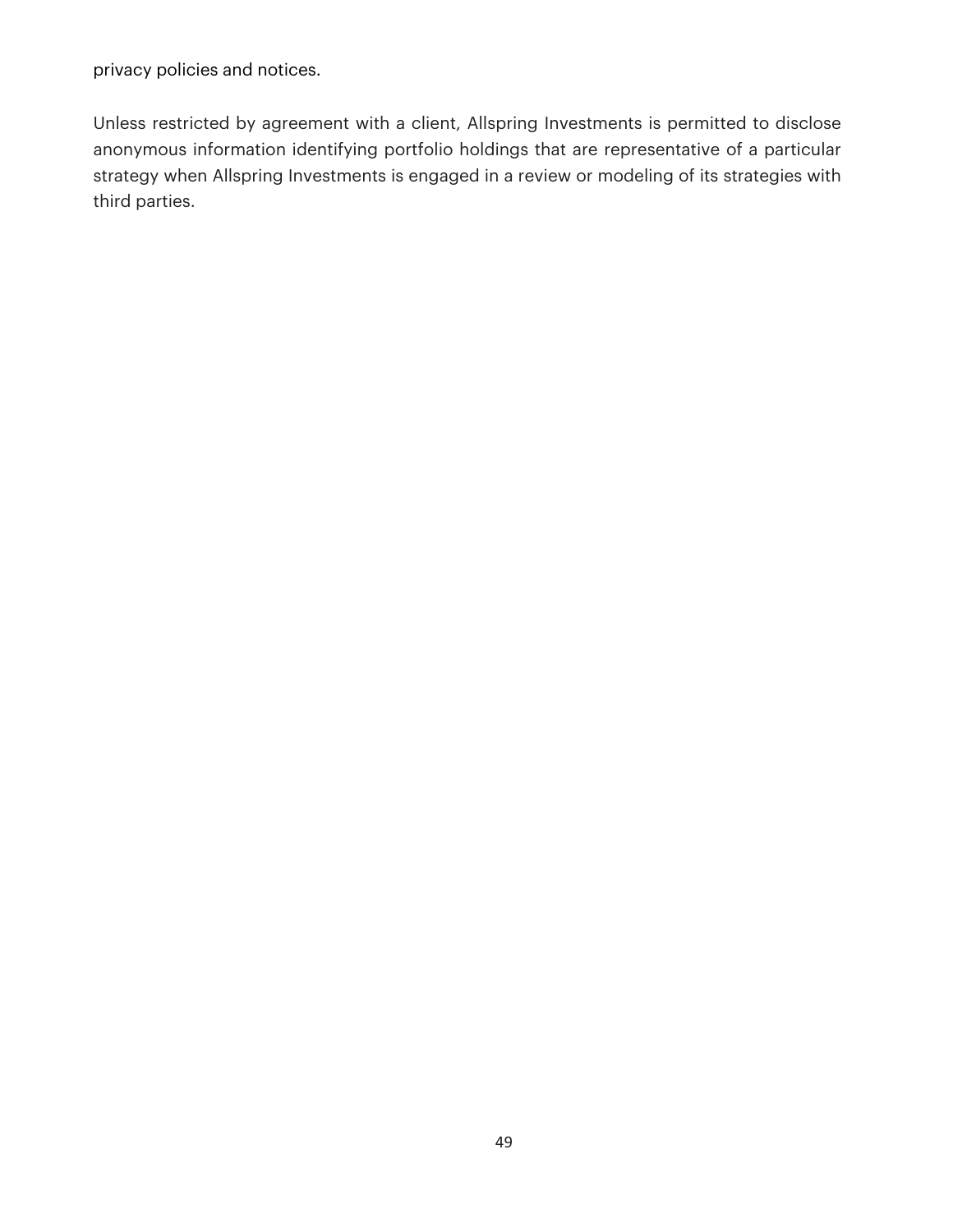## Item 12 - Brokerage Practices

Allspring Investments generally determines the broker through which securities transactions are to be effected. In selecting brokers for a portfolio transaction, Allspring Investments considers factors such as the overall direct net economic results to an account, including both price paid or received and any commissions and other costs paid, the efficiency with which the transaction is effected, the ability to effect the transaction at all where a large block is involved, the availability of the broker to stand ready to execute possibly difficult transactions in the future, responsiveness to Allspring Investments, and the financial strength and stability of the broker.

For SMA accounts, trades are typically directed by Allspring Funds Management, as the investment adviser, to the sponsor. Where permitted by the terms of a managed accounts program, Allspring Investments may execute trades through a broker-dealer other than the sponsor when Allspring Investments believes that such trade would result in the best price and execution under the circumstances. Allspring Investments trades away from the sponsor for municipal bond strategies substantially, if not all of the time. Allspring Investments may also trade away from the sponsor in other asset classes depending on market conditions. In cases where Allspring Investments trades away, SMA account clients may incur transaction and other costs and fees in addition to the wrap program fees (e.g., investment advice and brokerage services, including trading costs). In the case of municipal bonds and other fixed-income strategies, these fees generally take the form of mark-ups, mark-downs, and spreads earned by the securities broker-dealer. Such fees are generally reflected in the net price of the security and not separately disclosed. SMA account clients should refer to the sponsor Form ADV and wrap fee program materials for additional information regarding trading away and related fees in a wrap fee program.

Except for SMA client account orders where Allspring Investments trades away, SMA client account orders are generally communicated concurrently with Allspring Investments' institutional accounts. Allspring Investments may also determine that a trade rotation is most appropriate and, in these instances, Allspring Investments will follow a rotation that over time does not disadvantage one client over another.

Models provided by Allspring Investments to an investment adviser or to a sponsor that participates in a wrap fee program, are in almost all instances provided on a non-discretionary basis and reflect similar recommendations made by Allspring Investments contemporaneously for its clients for which it has a discretionary relationship. Generally trades for discretionary client accounts will be communicated concurrently with model account trades managed in a similar strategy. While the communication of trades occurs concurrently, the investment adviser or sponsor is ultimately responsible for the execution. Therefore, based on timing and other considerations, it is possible that the price received for wrap fee program clients may differ and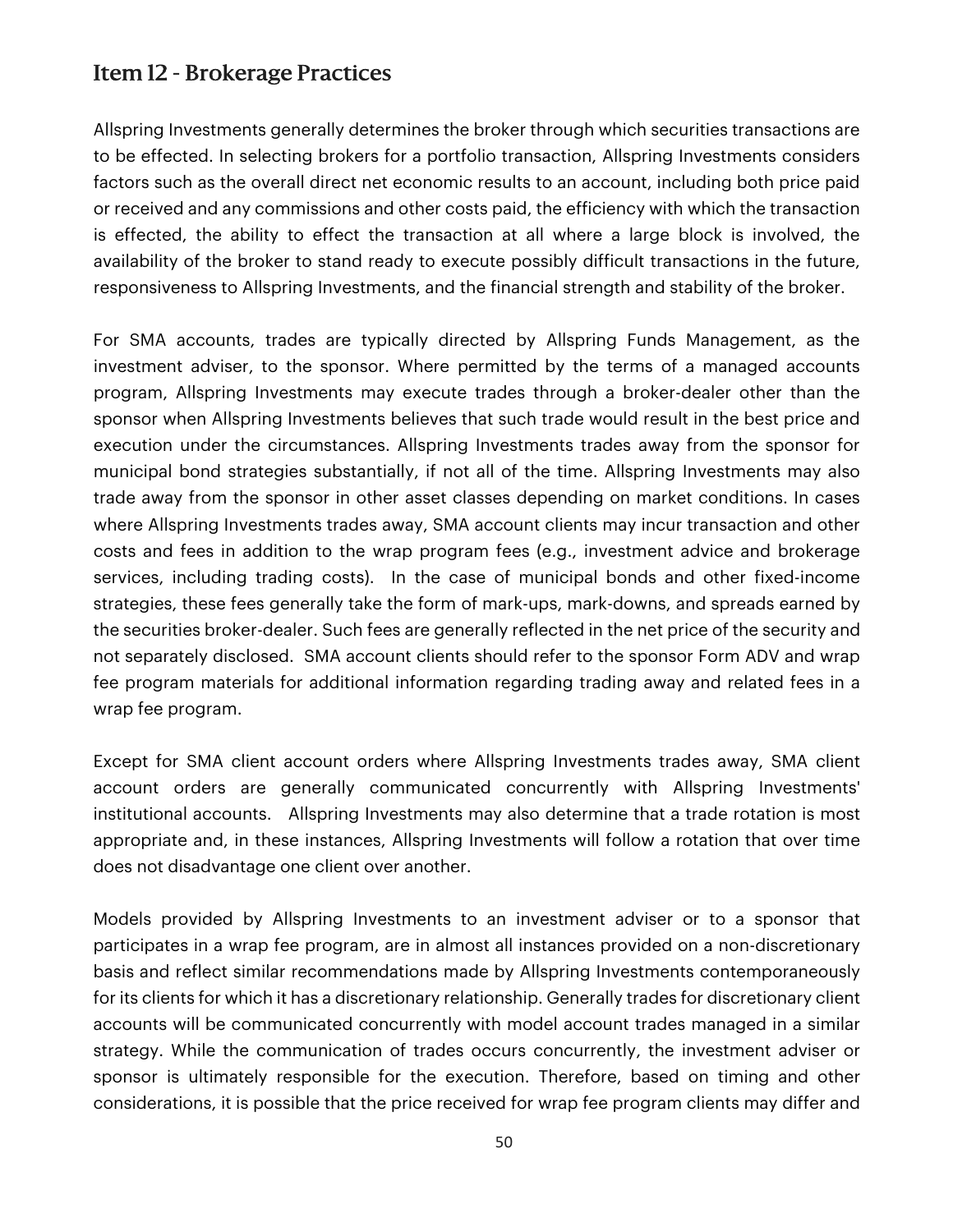potentially be less favorable than the price received by Allspring Investment clients.

## BEST EXECUTION

Allspring Investments has adopted policies and procedures aimed at satisfying its fiduciary duty to seek the most favorable execution terms reasonably available given the specific circumstances of each trade ("best execution"). The portfolio manager or trader also researches the security for its suitability, relative value and optimal price, in addition to researching which broker-dealer(s) may be in the best position to provide the best price. With the evolution of electronic trading platforms, portfolio managers and traders are more able to request bids and offers from multiple broker/dealers. In the exercise of its business judgment, Allspring Investments in some instances only contacts one broker under conditions noted by policy. Allspring Investments considers, and takes sufficient steps in relation to client accounts (including client accounts and transactions that are in scope for Markets in Financial Instruments Directive II ("MiFID II")), the following factors for obtaining best execution; each factor, in and of itself, is not construed as a definitive factor, including but not limited to:

- Price
- Costs (implicit and explicit), including broker commission rates where applicable
- Timing and speed of execution
- Likelihood of, and capabilities in, execution, clearance and settlement
- Research
- Size of transaction relative to others in the same or similar financial instrument
- Ability to retain anonymity in the market or prevent information leakage, in order to minimize possible market impact
- A counterparty's willingness to commit capital to our transactions
- Financial status and responsibility of a counterparty or broker
- Other appropriate factors, such as client mandate constraints
- Broker-dealer's historic trade performance with Allspring Investments
- Efficiency of the broker's back-office operations
- Broker-dealer's ability to provide liquidity and make a "market" for certain securities, including capital commitment and execution platforms which may impose additional mark-ups and
- If applicable, the broker-dealer's ability to facilitate "step-out" trades.

The actual allocation of brokerage business will vary from year to year, depending on Allspring Investments' evaluations of all applicable considerations. In no case will Allspring Investments make binding commitments as to the level of brokerage commissions it will allocate to a broker, nor will it commit to pay cash if an informal target is not met.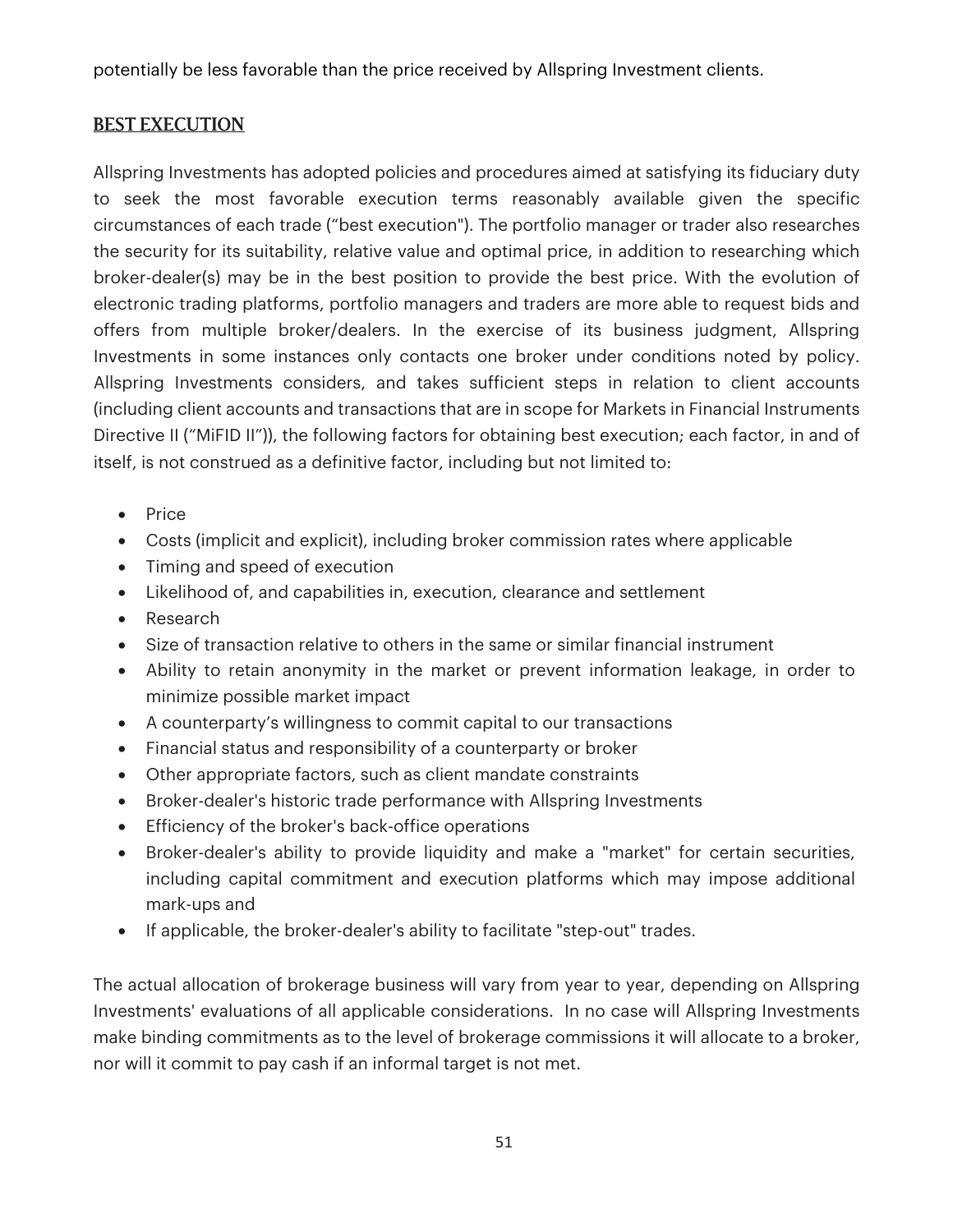To meet its oversight and governance responsibilities, Allspring Investments meets on a quarterly basis to review various situations related to best execution. Allspring Investments established the Fixed Income Trade Management Committee ("FITMC") to oversee the firm's global fixed income policy and ensure that Allspring Investments maintains an effective governance program that complies with all stated policies, including best execution as well as MiFID II provisions for those accounts deemed to be in scope.

Equity best execution is governed by the Commission Trade Management Committee ("CTMC"). The CTMC oversees the firm's equity, futures and FX trade execution quality, commission management, Section 28(e) compliance, and equity investment research costs.

For certain clients, domiciled in the European Union ("EU") region, Allspring Investments is required to manage those assets in accordance with MiFID II.

Soft Dollar Research. Allspring Investments evaluates the amount and nature of research and research services provided by brokers and attempts to allocate a portion of the brokerage business of its clients on the basis of that consideration. Allspring Investments could have an incentive to select a broker-dealer based on its interest in receiving research or other products and services. When Allspring Investments uses client brokerage commissions to obtain research or other products and services, Allspring Investments benefits because it is using client commissions to pay for research instead of paying from its own resources.

Subject to the criteria of Section 28(e) of the Securities and Exchange Act of 1934 ("Section 28(e)"), Allspring Investments could pay a broker a brokerage commission in excess of that which another broker might have charged for effecting the same transaction, in recognition of the value of the brokerage and research services provided by or through the broker. Allspring Investments believes it is important to its investment decision-making process to have access to independent research.

Research obtained under Section 28(e) can be used to service any or all of Allspring Investments' clients or used in connection with accounts other than those transacting with the broker providing the research, as permitted by Section 28(e). Brokerage and research services provided by brokers may include, among other things, affecting securities transactions and performing services incidental thereto (such as clearance, settlement, and custody), and providing information regarding: the economy; industries; sectors of securities; individual companies; statistical information; taxation; political developments; legal/regulatory developments; technical market action; pricing and appraisal services; credit analysis; risk measurement analysis and performance analysis. Such research services are received primarily in the form of written reports, telephone contacts and personal meetings with security analysts. In addition, research services could take the form of access to various computer-generated data, and meetings arranged with corporate and industry spokespersons, economists and government representatives.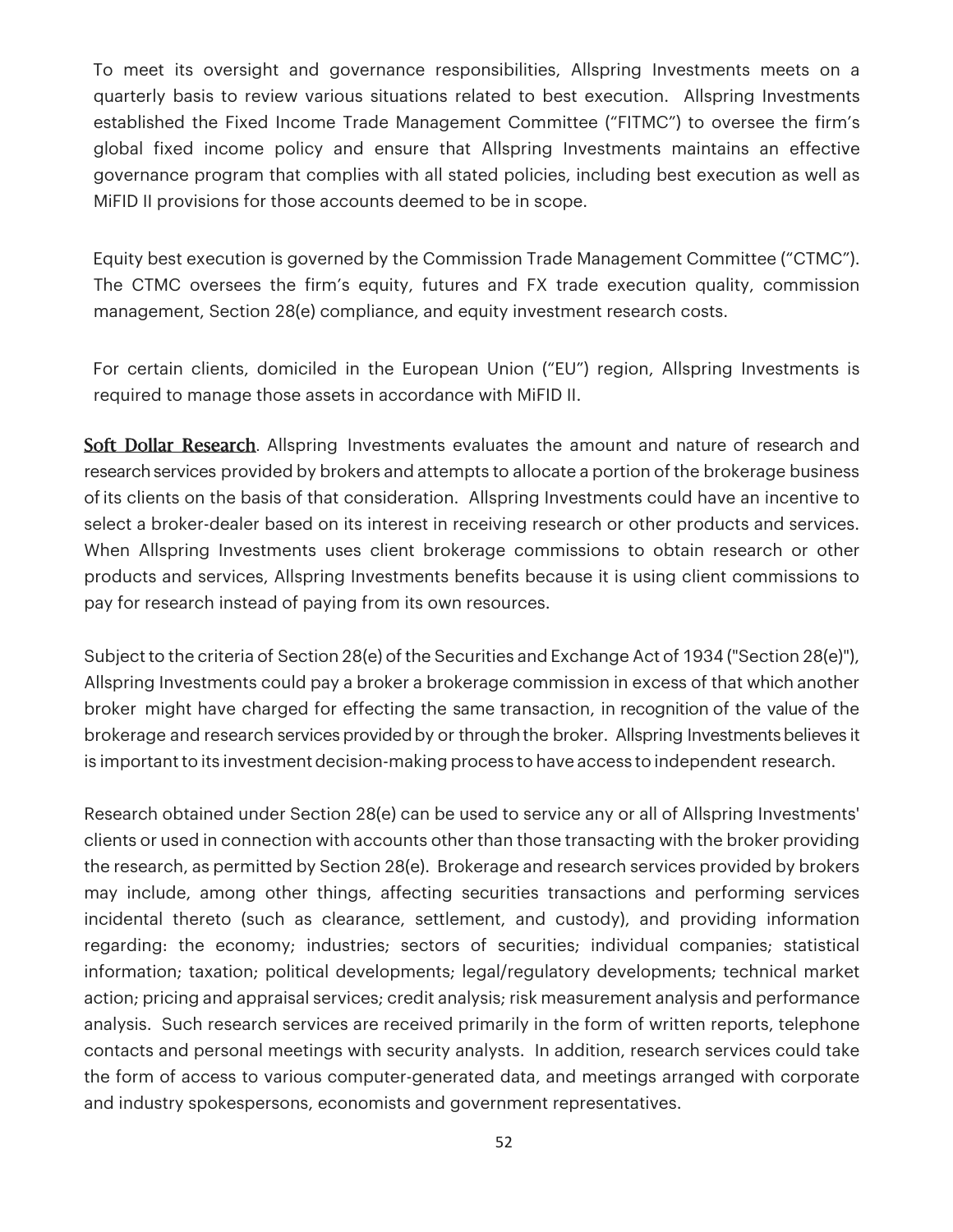For applicable equity accounts, research payments can be made through traditional soft dollar payments by brokers to third parties, paid through bundled commission arrangements with full service brokers or through commission sharing arrangements ("CSA's"). CSA's enable Allspring Investments to separate the execution decision from the research decision. Providers of CSA's have designed programs that allow Allspring Investments the flexibility to conduct best execution while simultaneously pooling commissions to compensate both research firms and other service providers that are eligible to be paid by commissions under Section 28(e). Allspring Investments determines in good faith that the commission rates paid for client commission dollar arrangements are reasonable in relation to the value of the brokerage and research provided. In certain situations, trades may be directed to brokers who refer clients to Allspring Investments. Trades may also be directed to brokers that manage personal investments for Allspring Investments team members. Allspring Investments has an incentive to select or recommend a broker-dealer based on its interest in receiving client referrals, rather than on a client's interest in receiving most favorable execution.

MiFID Research. MiFID II rules seek to increase transparency of costs and eliminate potential conflicts of interest in the procurement of research. Inducements can arise when asset managers receive multiple products or services from the same executing broker. Research reports, analyst calls, corporate or issuer access, or other benefits may be a potential inducement for an asset manager to direct trades to a broker who provides other services, with the potential to either trade more often than is appropriate or preclude trading with other brokers who may provide more favorable execution.

For all fixed income and equity client accounts that are contractually obligated or managed in accordance to MiFID II regulation, research will be paid for by Allspring Investments in hard dollars. Under certain situations, Allspring Investments may utilize minor non-monetary benefits in the receipt of research services. The minor non-monetary benefits will be received as long as they enhance the quality of service provided to the client and do not impair the manager's duty to act in the best interests of the client. As it pertains to client accounts that are governed by U.S. regulations, including the Section 28(e) safe harbor, Allspring Investments can obtain research utilizing soft dollars, subject to SEC regulations. Any equity accounts that have contractual obligations under MiFID will be ring-fenced. Any research obtained by the strategy will be allocated based on Assets Under Management and Allspring Investments will pay for that portion of the research from its Profit & Loss account.

**Shared Research** For certain fixed income teams, Allspring Investments and its affiliated investment adviser, Allspring UK, share research and analyst reports that each receives and/or produces through combined meetings of analyst and/or portfolio management teams, a central database of research and reports, or as they otherwise deem appropriate. These affiliated investment advisers have determined that their clients generally will benefit from such shared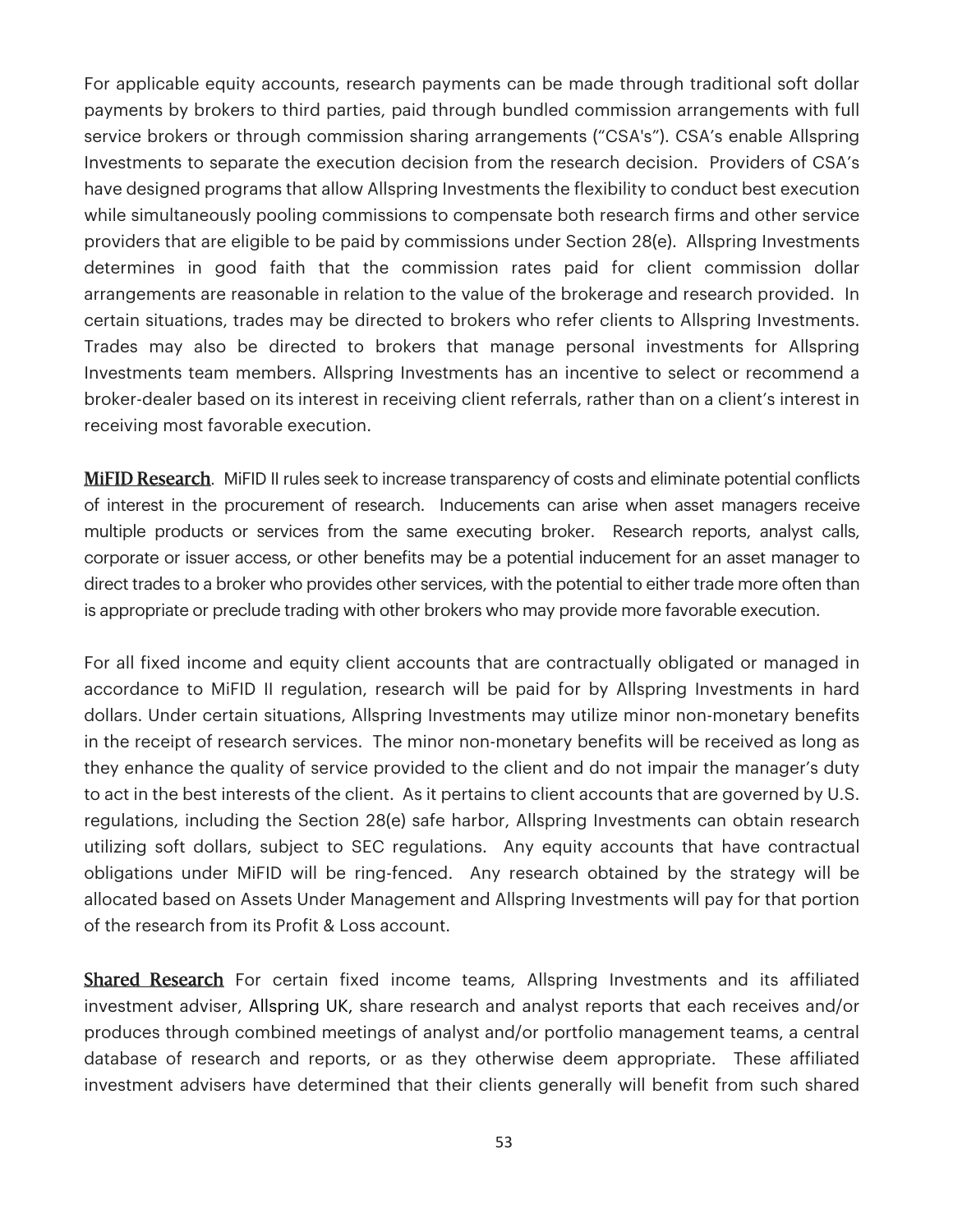research by effectively broadening the resources of each adviser.

Directed Brokerage. Allspring Investments executes trade orders by brokerage type. "Discretionary" brokerage gives Allspring Investments the authority to select counterparties based on its investment discretion and consideration of the most favorable total cost of each transaction including, but not limited to, client guidelines and current market conditions within the pursuit of best execution. Alternatively, directed brokerage requires Allspring Investments to trade with a broker/counterparty selected by the client. Certain wrap-type programs in which Allspring Investments participates require Allspring Investments to direct trades to the Sponsor of the program. Other such programs require Allspring Investments to direct trades to the Sponsor unless it concludes that the Sponsor would not provide best execution on the trade.

Only traders are permitted to direct trades to a specific broker. Portfolio managers may not direct specific trades except for fixed income portfolio managers who also act as traders for fixed income securities.

When a client directs Allspring Investments to use particular broker-dealers, the client must do so in writing due to Allspring Investments' concern for clarity and disclosure related to the execution risks caused by such a request. In such case, the client generally negotiates its own commission rates, which could result in higher commissions, and possible disparity in trade execution as compared with other non-directed accounts. Trades for clients that direct brokerage cannot be combined with orders for the same securities managed for other non-directed accounts, and may be communicated to the directed broker at a different point in time (causing different trade execution results) as compared with non-directed accounts. As a result, directed transactions could be subject to price movements, particularly in volatile markets or trades involving less liquid securities that might result in the client receiving a price that is less favorable than the price received by other aggregated orders. Requests for 100% mandatory or high threshold directed accounts also may adversely impact execution quality if the executing broker is not able to provide best execution on the trade.

Clients who direct Allspring Investments to use a particular broker or dealer or otherwise limit Allspring Investments' discretion, should be aware that, this direction can limit Allspring Investments in selecting brokers or dealers on the basis of best price and execution. Under these circumstances, the direction by a client might result in higher commissions, greater spreads or less favorable prices than might be the case if Allspring Investments could negotiate commission rates or spreads or select brokers based on best execution. Allspring Investments attempts to accommodate reasonable directed brokerage requests on a "best efforts" basis and it does not guarantee that any specific target thresholds can be met. In an effort to accommodate reasonable requests while also maintaining the advantages of aggregating client orders, Allspring Investments can in some circumstances execute on a "step-out" basis. Step-out trades allow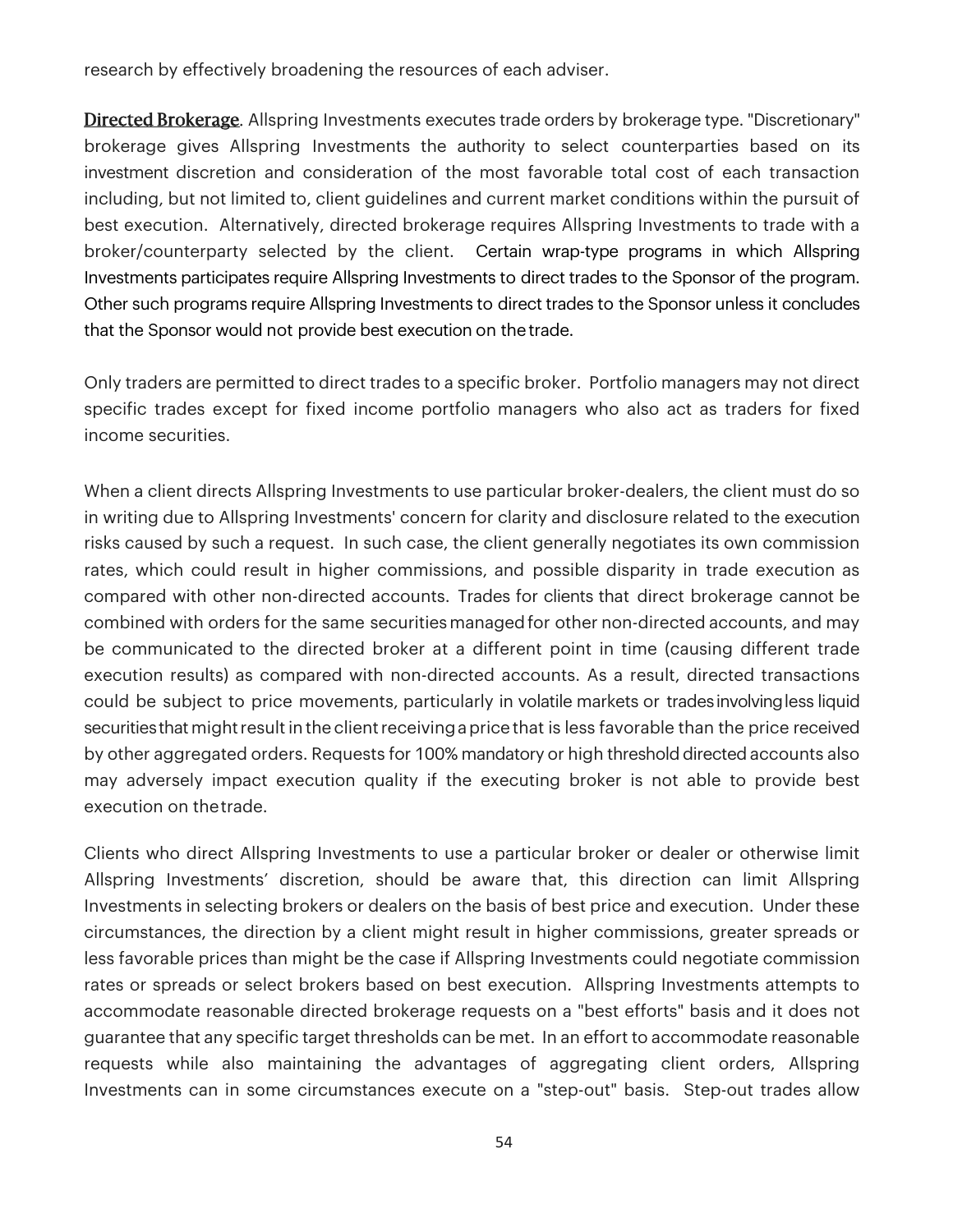Allspring Investments to aggregate orders of similar securities and execute one single block through one broker. Upon execution of the aggregated order, portions of the block are "steppedout", or given up, to other brokers, sometimes to those directed by clients. Clearing and settlement of step-out trades are the responsibility of the receiving broker. Consequently, stepout commissions and sales credits go to the brokers receiving the trades, not the executing broker. Commission rates could differ between the accounts that are stepped-out and those that remain in the aggregated block and some brokers or custodians may choose to assess additional transaction fees for clients' orders that are stepped out to them.

**Trade Aggregation and Allocation.** For all equity trades, with the exception of trades that support select quantitative strategies, equity trading follows a centralized trading model across all equity teams and is coordinated across one equity trading desk. Fixed-income trading follows a decentralized model. The fixed income portfolio managers also act as traders, therefore trading in the fixed income teams is coordinated on a team-by-team basis. As a result of this more coordinated approach taken for the trading of equities, Allspring Investments may bunch orders for the purchase or sale of the same security for client accounts where Allspring Investments deems this to be appropriate and in the best interests of the accounts, consistent with applicable regulatory requirements. Due to the decentralized approach followed by fixed income teams, bunched orders for purchases or sales are uncommon.

When a bunched order is filled in its entirety, each participating client account will participate at the average share prices for the bunched order on the same business day, and the transaction costs will generally be shared pro-rata based on each client's participation in the bunched order. When a bunched order is only partially filled, the securities purchased will generally be allocated on a pro-rata basis to each account participating in the bunched order based upon the initial amount requested for the account, subject to certain exceptions (such as *de minimis* orders) and each participating account will participate at the average share price for the bunched order at or around the same time the trade was executed. Allspring Investments performs investment advisory services for various clients and may give advice, and take action, with respect to any of those which may differ from the advice given, or the timing or nature of action taken, with respect to any one account, provided that over a period of time Allspring Investments, to the extent practical, allocates investment opportunities to each account on a fair and equitable basis relative to other similarly situated client accounts. A potential conflict of interest could arise if orders for a client do not get fully executed due to being aggregated with orders of other accounts managed by Allspring Investments.

Allspring Investments may group together accounts, including accounts in which it or its personnel or affiliates may have a beneficial interest, that are managed in similar investment and trading strategies when determining trade cycle and rotation. When making this decision, Allspring Investments may consider timing of cash flows, time since the last rebalance, projected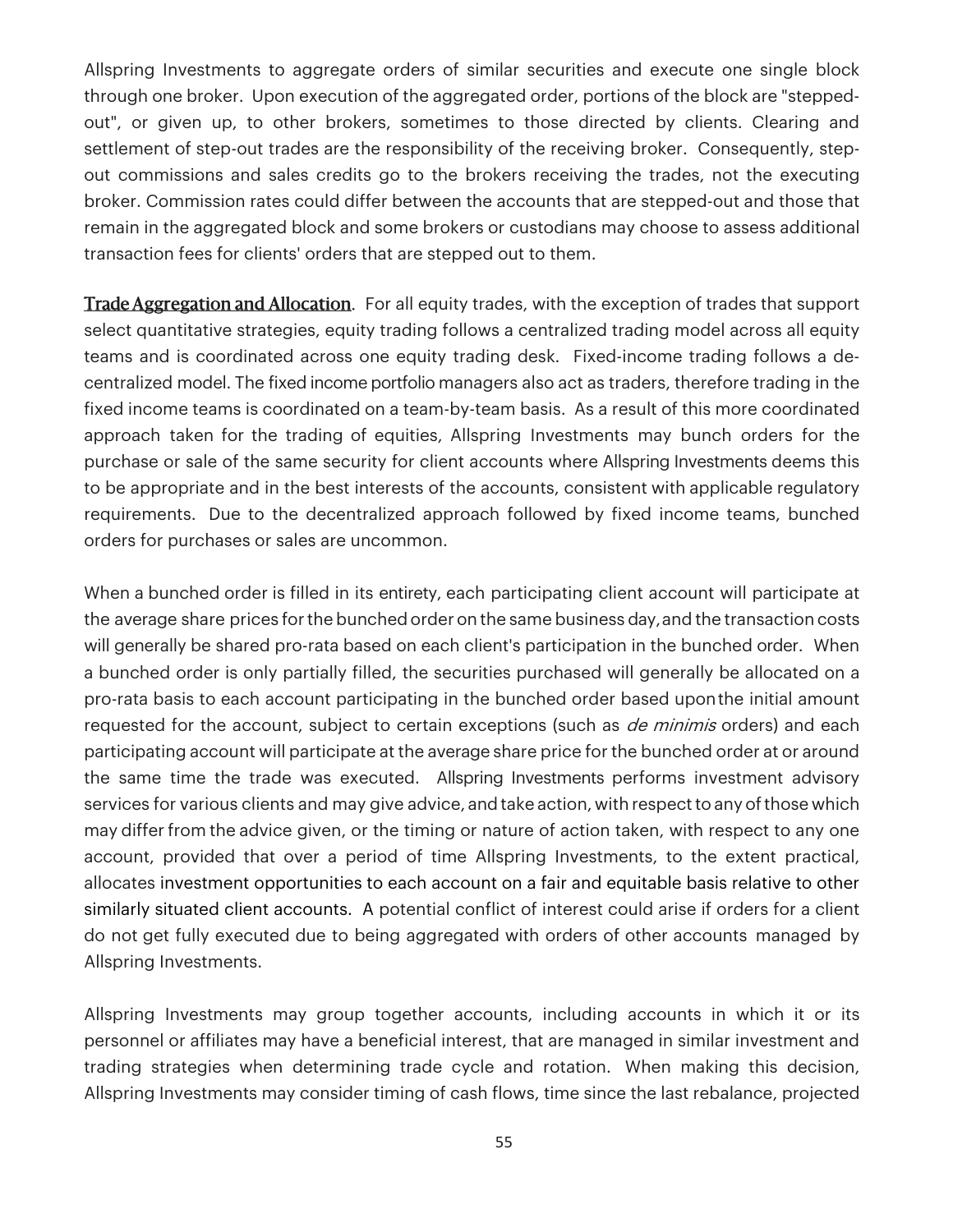liquidity, and availability of staff and market holidays/closures. Client portfolios will be optimized individually and independently from other accounts according to client directed restrictions and strategy constraints, and a trade list for each account will be generated. Unless directed otherwise by a client (including instructions for directed brokerage), the trade lists from grouped accounts may be aggregated for order execution.

Because of market activity, it may not be possible to obtain the same price or execution on all such trades. When this occurs trades are allocated in a manner that Allspring Investments believes is fair and reasonable, taking into consideration its fiduciary duties to all of its clients, and typically involves taking an average of the price and commission. Whenever an average is used, some clients will benefit while others may be disadvantaged. Although in instances where clients are charged the average price, Allspring Investments will make information regarding the actual transactions available to clients, upon the client's request. In such instances where Allspring Investments is trading the same security with multiple brokers due to directed brokerage arrangements, it will try to deliver such orders simultaneously to brokers.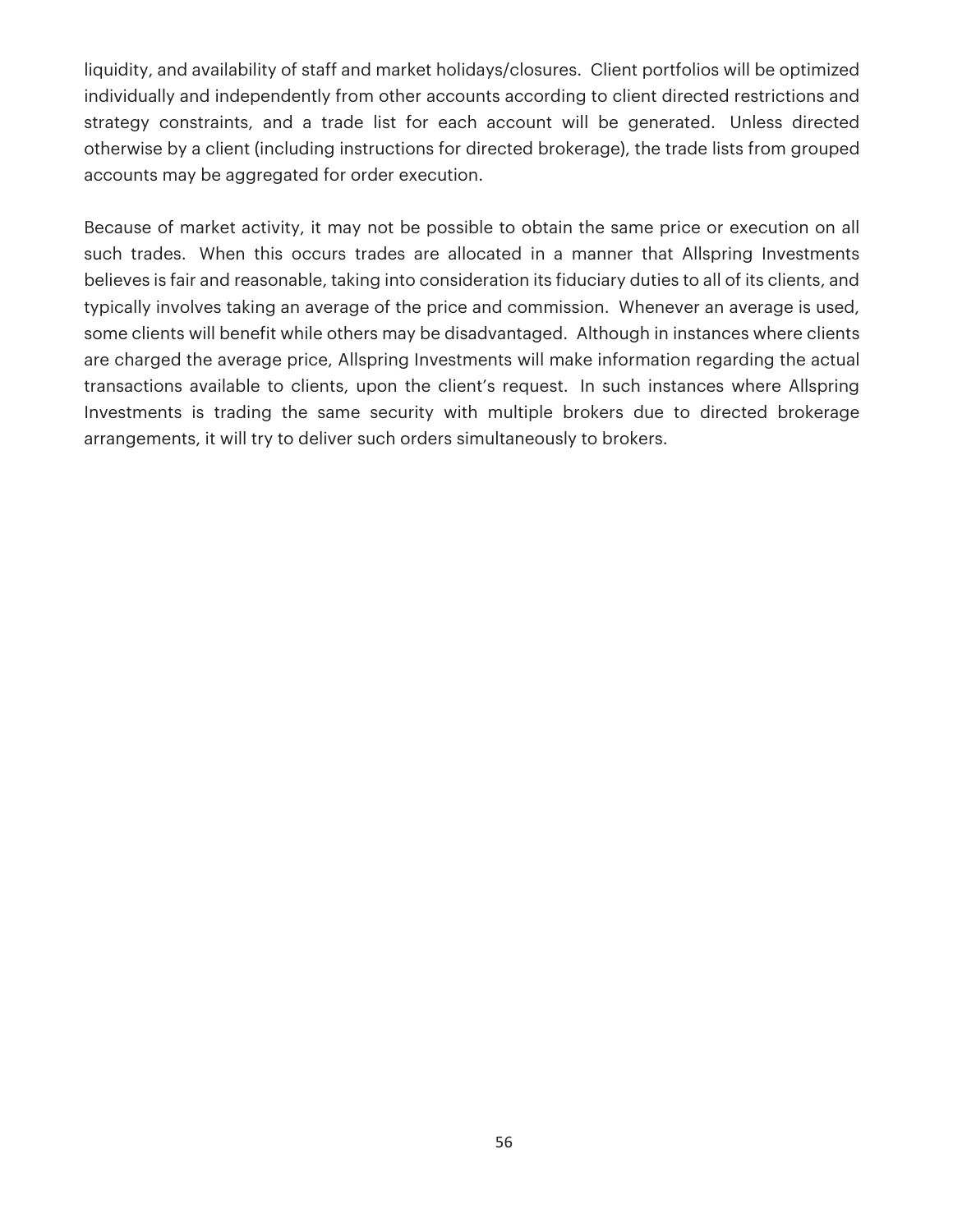## Item 13 - Review of Accounts

Allspring Investments periodically reviews client accounts. A portfolio management team is assigned to each account and is responsible for monitoring and maintaining compliance with client-specific guidelines. A portfolio risk management team monitors risks, intended and unintended, in an effort to help the portfolio management team manage accounts consistent with client expectations. Portfolio risk reports are generated and monitored on a daily basis. On a monthly basis, relevant counterparty, derivative, and product specific risks are reviewed with the firm's Chief Investment Officer(s) and any respective heads of equity, fixed income, and multi-asset class. On a quarterly basis, reviews are conducted with senior management, portfolio managers, and investment risk professionals in order to analyze individual portfolio performance, strategy, and risk.

Written reports are available to clients on either a monthly basis or quarterly basis depending on client needs and requirements. Reports contain information including a portfolio overview showing high-level balances and changes over the time-period, performance versus the benchmark for various periods, holdings as of the end of period, and transactions over the period. In many cases, reports showing the positioning of the portfolio relative to a benchmark, and performance attribution are also included.

Additional compliance procedures are in place to review portfolio and account activity for conformity with client investment guidelines, best execution, use of derivatives, and other considerations. As part of the monitoring process, Operations and Allspring Investments Compliance utilizes compliance and trade order systems to provide automated compliance review on a daily basis. Alerts on these systems are monitored by Operations personnel with an independent review by Compliance personnel, and any warnings are researched and cleared in a timely manner.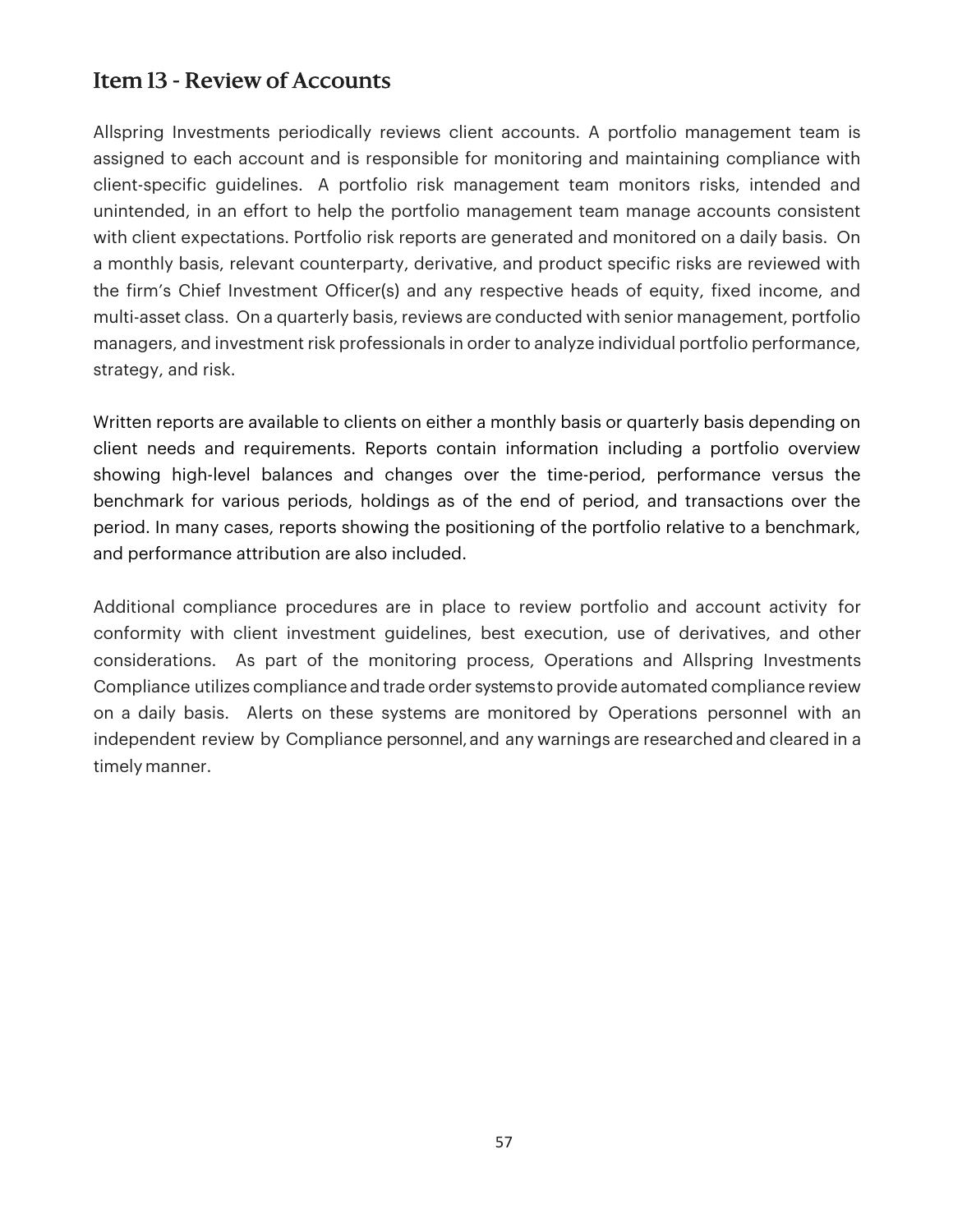## Item 14 - Client Referrals and Other Compensation

Allspring Investments has an agreement with Allspring Funds Distributor, a limited purpose broker-dealer and affiliate of Allspring Investments, pursuant to which Allspring Investments compensates Allspring Funds Distributor for client referrals made in compliance with the Advisers Act and rules promulgated thereunder. Allspring Investments has agreed to pay to Allspring Funds Distributor a referral fee in connection with its referral that results in additional client assets to Allspring Investments, in an amount as mutually agreed upon by Allspring Funds Distributor and Allspring Investments.

Allspring Investments may permit certain designated persons (referred to as "Solicitors") to refer potential business outside of the United States to Allspring Investments. Under this arrangement, Allspring Investments would pay a portion of the referred client's management fee earned by Allspring Investments to the referring party. Any Solicitor will be required to conduct solicitation functions in accordance with Rule 206(4)-3 of the Advisers Act and the laws of the country in which such solicitation is made. Payments to Solicitors may range, depending on the type of investment vehicle.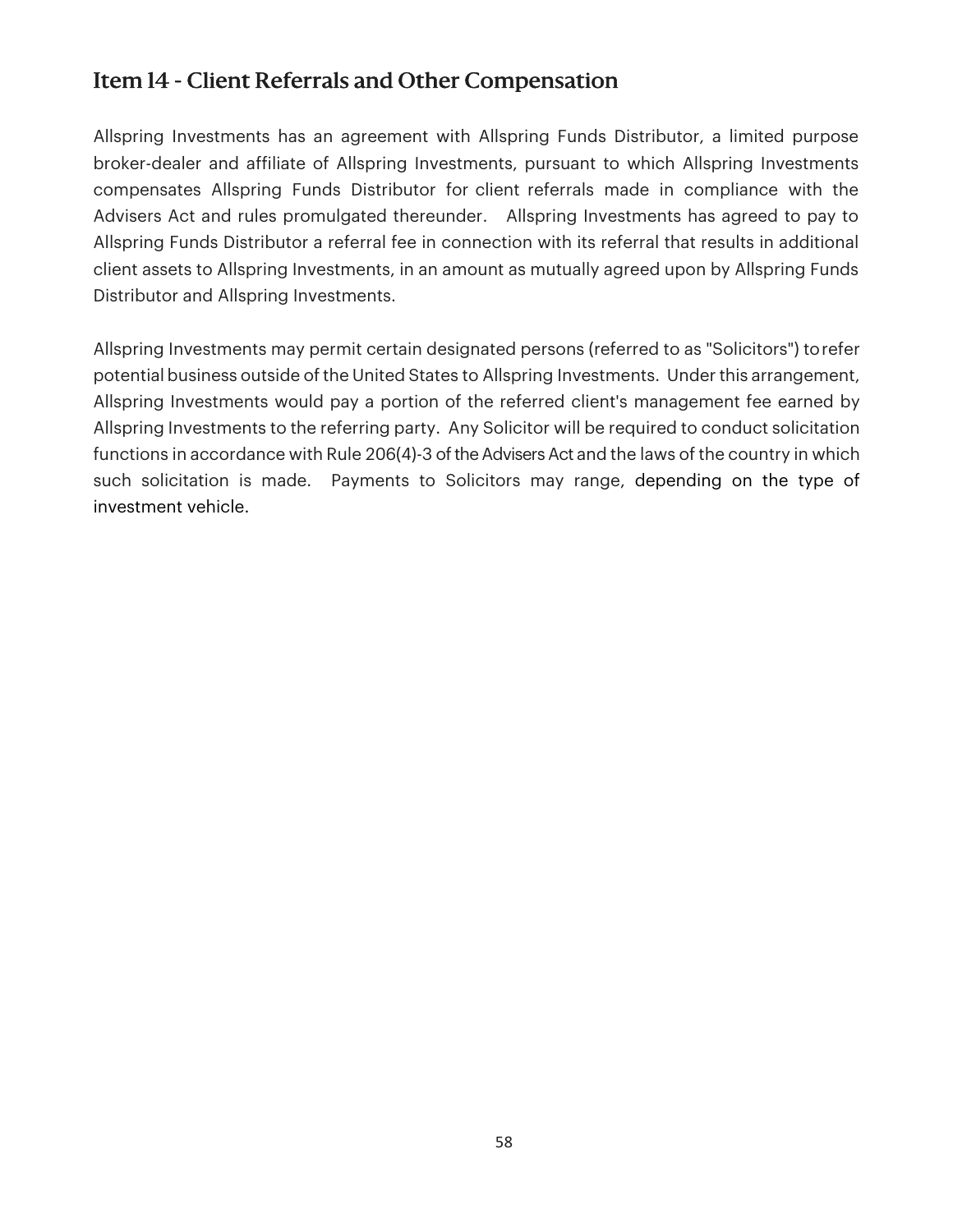## Item 15 - Custody

Allspring Investments does not maintain physical custody of its clients' assets. Client assets are maintained in the custody of broker-dealers, banks and other qualified custodians. Clients should receive account statements from their bank, broker-dealer or other qualified custodian, in addition to any account information that they may receive from Allspring Investments. Allspring Investments urges clients to carefully review their account information and compare official custodial records to the account information provided by Allspring Investments, which could vary from custodial statements based on accounting procedures, reporting dates, or valuation methodologies of certain securities.

In certain cases, Allspring Investments is deemed to have custody of the assets of certain clients pursuant to Rule 206(4)-2 under the Advisers Act (the "Custody Rule"). The Custody Rule defines "custody" as "holding directly or indirectly client funds or securities or having the authority to obtain possession of them." Allspring Investments is considered to have custody of certain clients' accounts when Allspring Investments or a related person of Allspring Investments has the ability to access client securities or cash (either directly or indirectly). This would include where Allspring Investments or a related person acts in a capacity such as general partner, managing member, or a comparable position for an unregistered pooled investment vehicle (or "private fund") for which Allspring Investments is also an investment adviser. The private fund clients for which Allspring Investments or a related person serves in such a capacity utilize a qualified custodian that is unaffiliated with Allspring Investments. The private funds are subject to annual audit by an independent public accountant and audited financial statements are delivered to the investors in the funds in order for Allspring Investments to comply with the provisions of the Custody Rule applicable to investment advisers deemed to have custody of the accounts of pooled investment vehicles.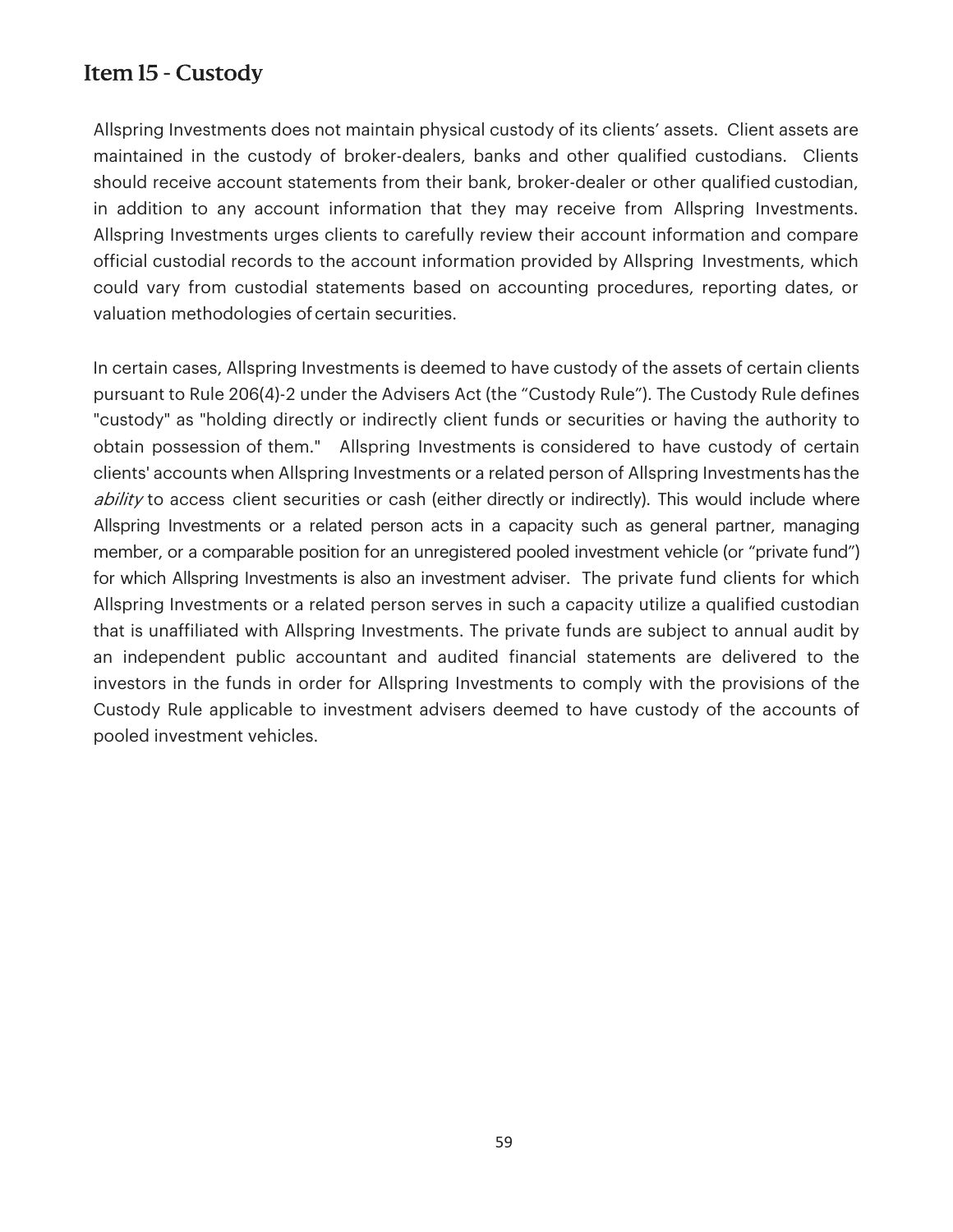## Item 16 - Investment Discretion

## DISCRETIONARY AUTHORITY

As described in Item 4, Allspring Investments provides investment management services to clients on both a discretionary and non-discretionary basis. Allspring Investments manages investment portfolios on a discretionary basis according to each client's investment objective, risk profile, and investment guidelines. Discretionary authority is granted to Allspring Investments by the client through the execution of a written investment advisory agreement. The client may limit Allspring Investments' discretionary authority through the terms of the agreement. Absent instructions to the contrary from the client, Allspring Investments may exercise its discretionary authority to determine, without obtaining specific client consent, the securities to be bought or sold for a client's account, the amount of securities to be bought or sold for a client's account, the broker or dealer to be used for the purchase or sale of securities for a client's account, and the commission rates to be paid to a broker-dealer for the securities transactions in a client's account. Generally, Allspring Investments' clients grant it full discretionary authority over the purchase and sale of securities for their accounts, subject to the investment objectives and guidelines that are established by written agreement between Allspring Investments and the client at the time the account is opened.

For registered investment companies sub-advised by Allspring Investments, the respective Board of Directors, Managers or Trustees of such companies establishes guidelines and restrictions, which Allspring Investments complies with in respect to investment strategies that include the type of securities to be bought and sold. Such guidelines can be found in each fund's Prospectus and Statement of Additional Information.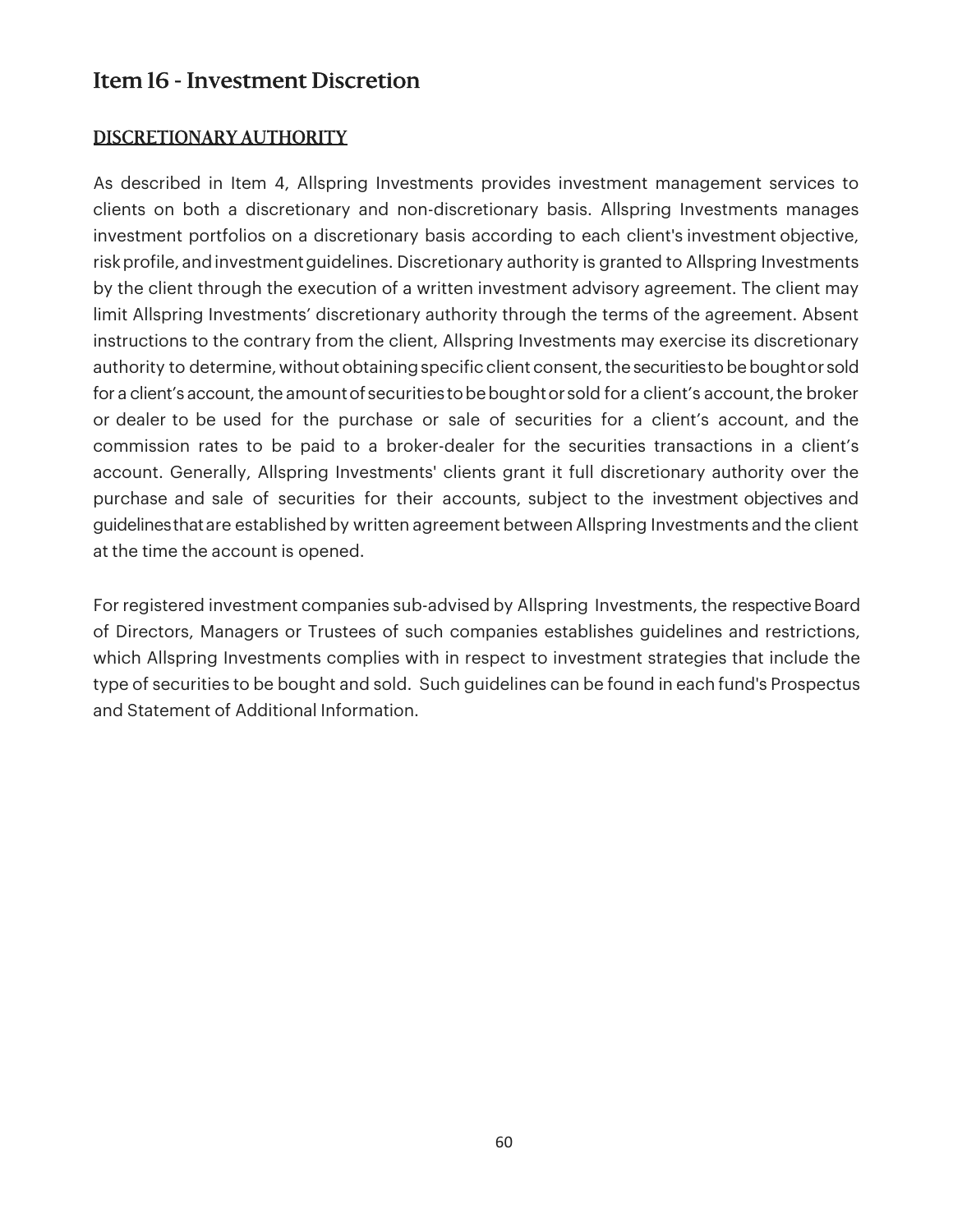## Item 17 - Voting Client Securities (i.e., Proxy Voting)

Allspring Investments has and accepts the authority to vote proxies on behalf of its clients. Allspring Investments has adopted the Allspring Proxy Voting Policies and Procedures (the "Procedures") in accordance with Rule 206(4)-6 under the Advisers Act in an effort to ensure that proxies are voted in the best interests of its clients without regard to any relationship that any affiliated person of Allspring Investments (or an affiliated person of such affiliated person) may have with a particular issuer. Allspring Investments exercises its voting responsibility as a fiduciary with the goal of maximizing value to clients consistent with governing laws and the investment policies and specific requirements of each client.

Allspring Investments has put in place a custom voting policy (the "Policy") to implement the Allspring voting principles and to make every effort to ensure the manner in which shares are voted is in the best interest of clients. Allspring Investments has retained an independent, unaffiliated proxy voting adviser to assist in the implementation of certain proxy voting-related functions including: 1) Providing research on proxy matters 2) Providing technology to facilitate the sharing of research and discussions related to proxy votes 3) Vote proxies in accordance with Allspring's guidelines 4) Handle administrative and reporting items 5) Maintain records of proxy statements received in connection with proxy votes and provide copies/analyses upon request. Except in instances where clients have retained voting authority, Allspring retains the responsibility for proxy voting decisions. Allspring may integrate ESG factors into its proxy process for clients who choose to follow the Allspring voting principles. Allspring considers ESG focused research as a point of reference in certain cases deemed to be material to a company's long term shareholder value.

Allspring Investments has established a Proxy Governance Committee (the "Proxy Committee") that is responsible for the proxy voting process and ensuring that the voting process is implemented in conformance with the Procedures. The Proxy Committee monitors the proxy voting adviser and the voting process and votes proxies or directs the proxy voting adviser on how to vote. As a general matter, proxies are voted consistently in the same manner when securities of an issuer are held by multiple accounts.

Allspring Investments may have a conflict of interest regarding a proxy to be voted if, for example, Allspring Investments or one of its affiliates has a relationship with the issuer of a proxy. In most instances, conflicts of interest are avoided through a strict and objective application of the voting guidelines. However, when Allspring Investments is aware of a material conflict of interest regarding a matter that would otherwise be considered on a case-by-case basis by the Proxy Committee, the Proxy Committee will address the material conflict by using any number of specified conflict management methods.

While Allspring Investments uses its best efforts to vote proxies, in certain circumstances, it is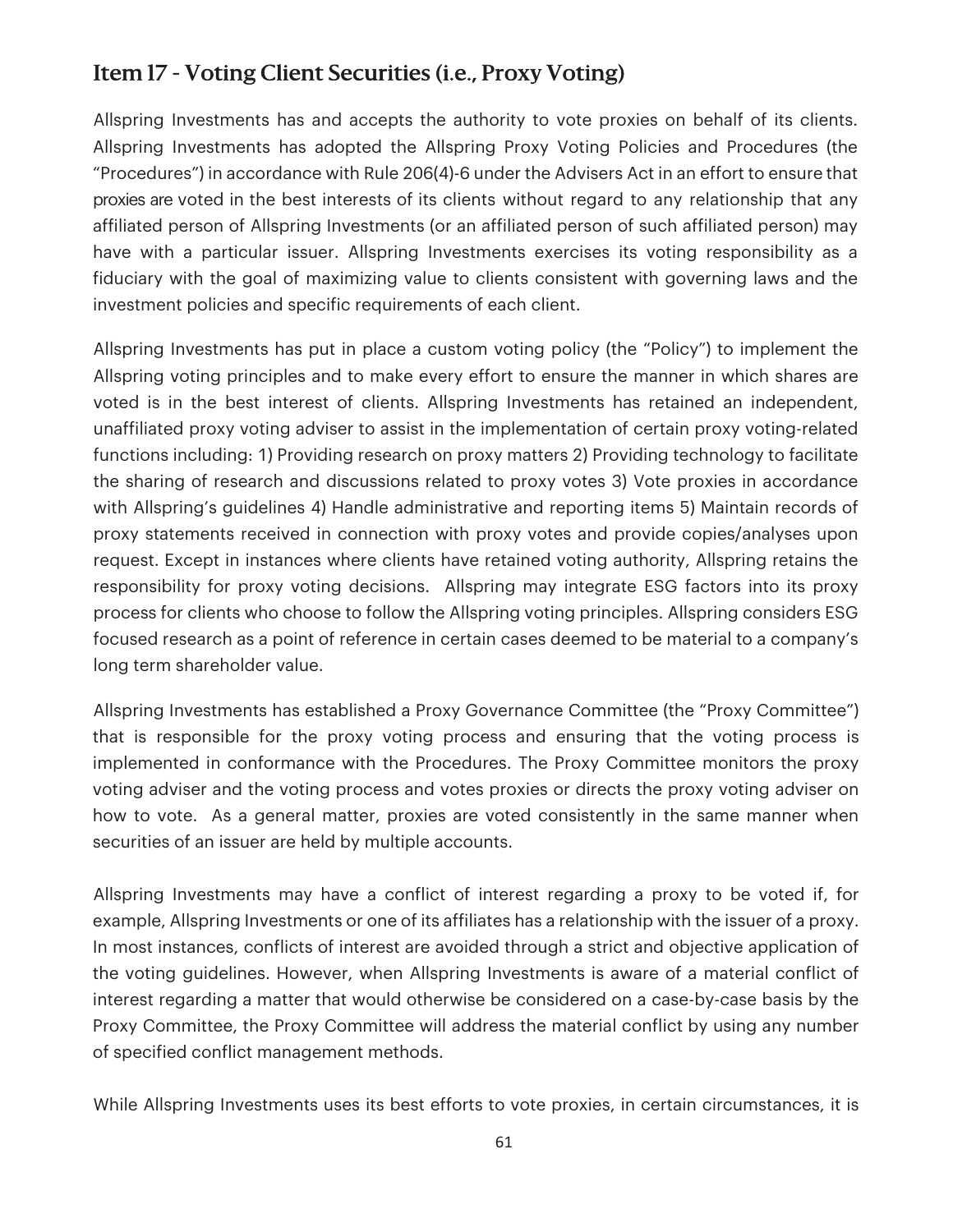impractical or impossible for it to vote proxies (e.g., limited value, unjustifiable costs or when client securities are on loan under a securities lending arrangement). Due to these restrictions, Allspring Investments will balance the benefits to the clients of voting proxies against the potentially serious portfolio management consequences of a reduced flexibility to sell the underlying shares at the most advantageous time. As a result, Allspring Investments will generally not vote those proxies in the absence of an unusual, significant vote or compelling economic importance.

Allspring Investments will provide proxy statement to clients and any records as to how Allspring Investments voted proxies on behalf of its client quarterly or upon request. For assistance with this and any other proxy inquiry, clients may contact their relationship manager, call Allspring at 1-800-259-3305 or e-mail: Allspring.clientadministration@allspring-global.com.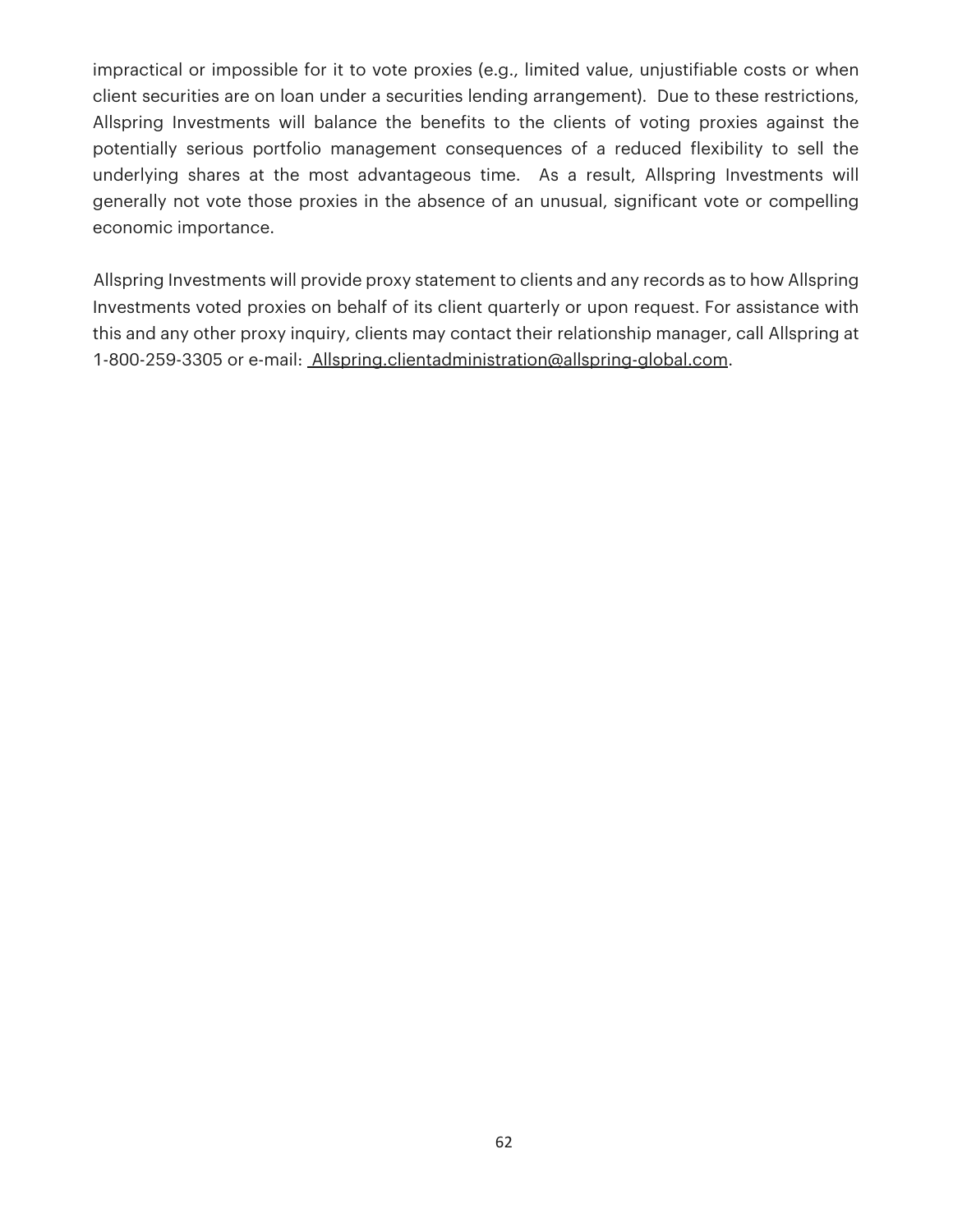## Item 18 - Financial Information

As a wholly-owned subsidiary of Allspring Group Holdings, LLC, Allspring Investments' financial statements are consolidated with those of the parent company. There has been no material adverse change in the financial condition of Allspring Investments.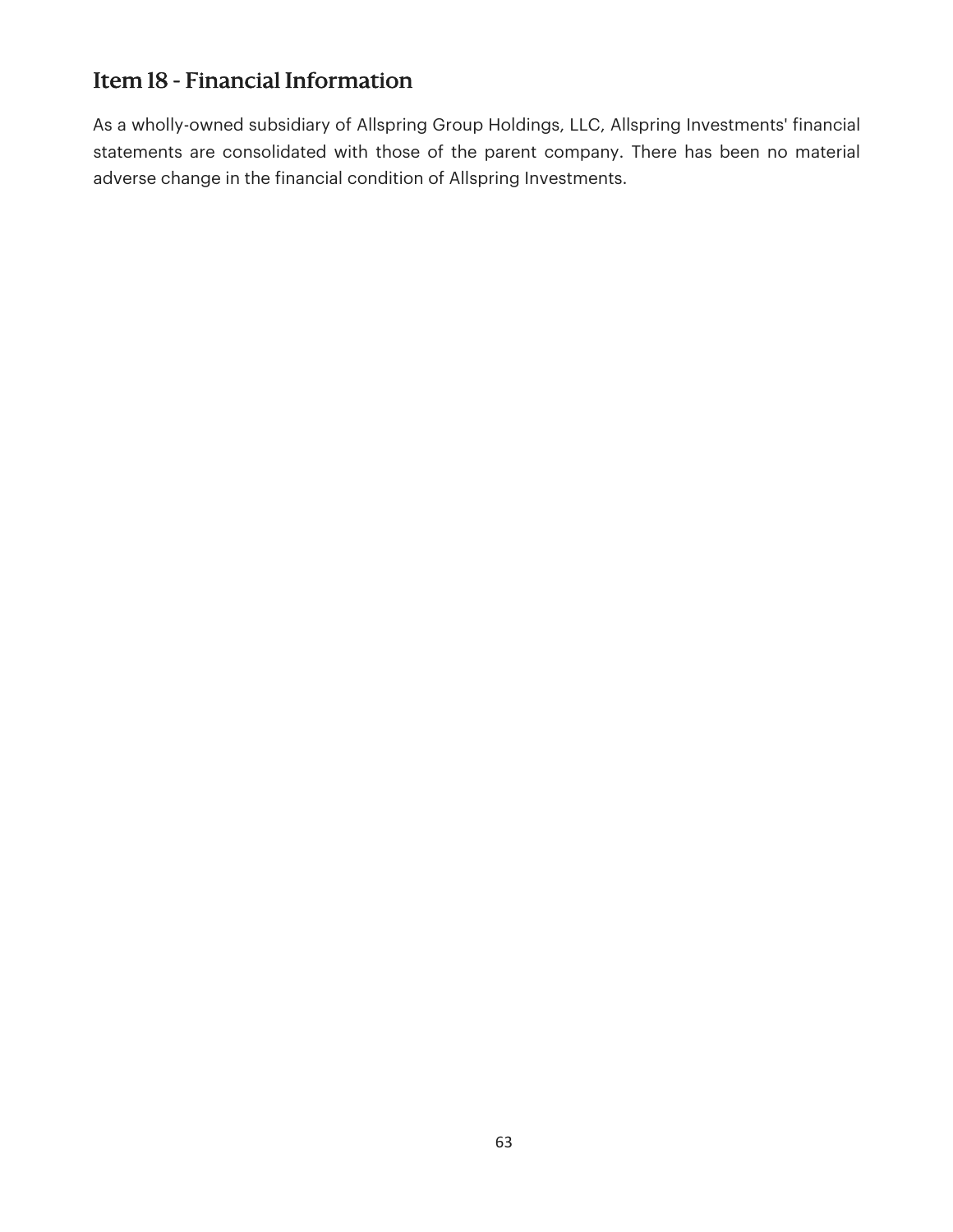# Item 19 – Requirements for State-Registered Advisers

Not applicable.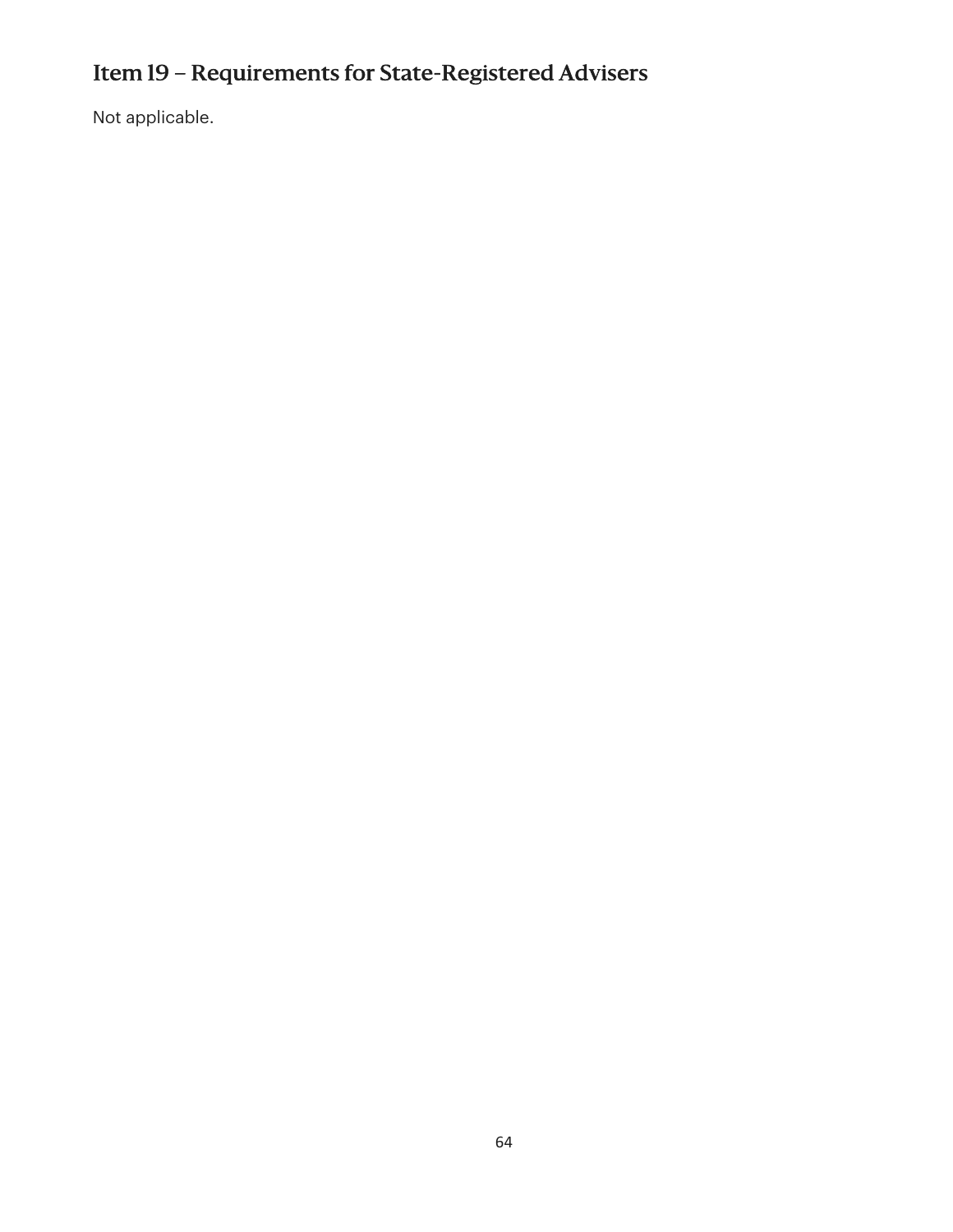# **Allspring**

## Allspring Global Investments, LLC Brochure Supplement

525 Market Street, 12th Floor San Francisco, California 94105 415-396-8000

www.allspringglobal.com

### March 25, 2022

This brochure supplement provides information about Supervised Persons that supplements Allspring Global Investments, LLC's Form ADV Part 2A. You should have received a copy of the Form ADV Part 2A. Please contact Deffrey McWilliams at mcwilde@allspring-global.com if you did not receive Allspring Global Investments, LLC's Form ADV Part 2A or if you have any questions about the contents of this supplement.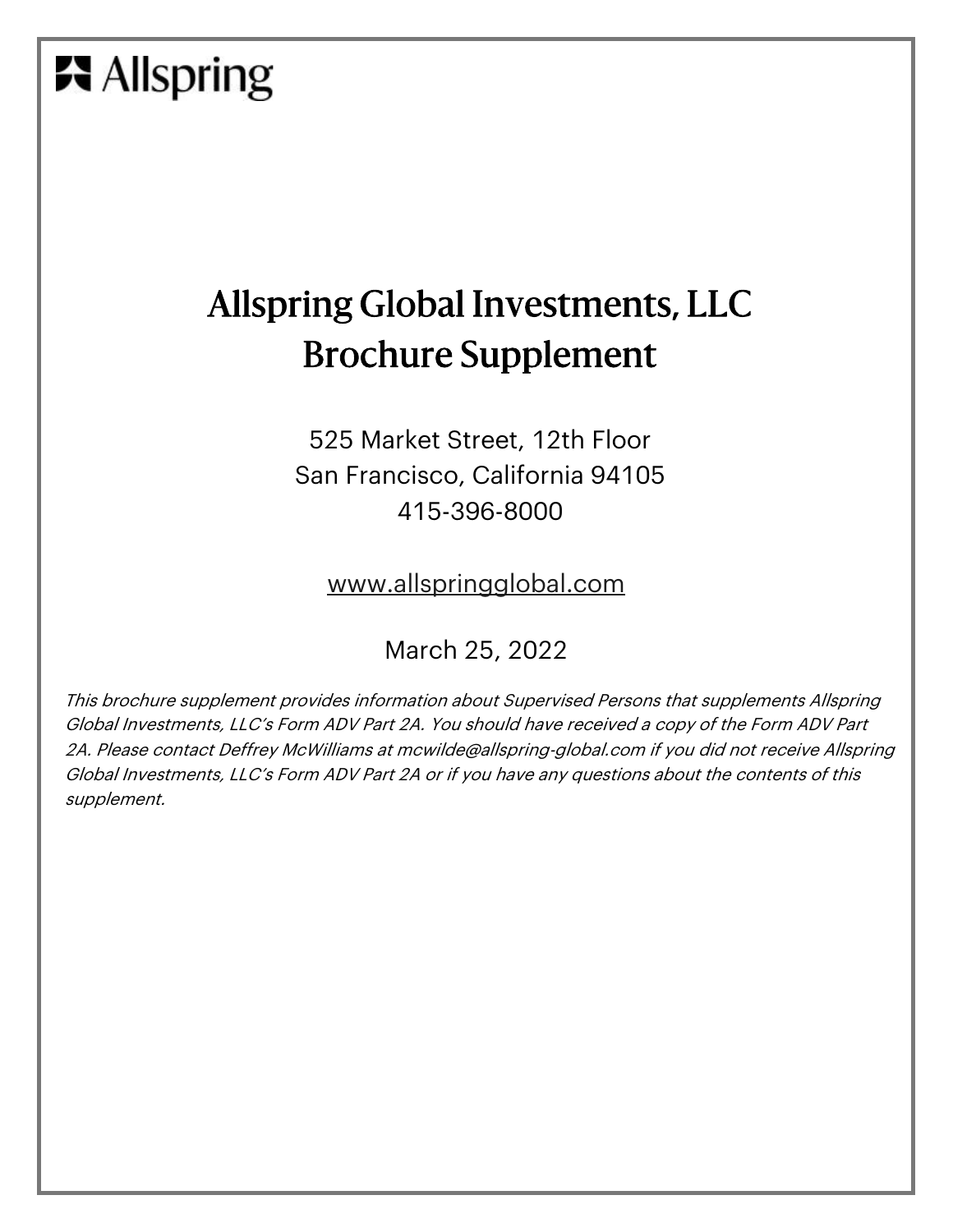Click on a name in the table of contents to jump to the individual biography or scroll through the list.

#### **TABLE OF CONTENTS**

| Kandarp Acharya, CFA, FRM5      |  |
|---------------------------------|--|
|                                 |  |
|                                 |  |
| Maulik Bhansali, CFA, ASA9      |  |
| Petros Bocray, CFA, FRM10       |  |
| Michael Bradshaw, CFA 11        |  |
|                                 |  |
| John R. Campbell, CFA 14        |  |
| Mehmet Camurdan, Ph.D., CFA  15 |  |
|                                 |  |
|                                 |  |
| Joseph S. Christensen, CFA 18   |  |
|                                 |  |
|                                 |  |
| Vince Fioramonti, CFA  21       |  |
| Stephen Giggie, CFA22           |  |
|                                 |  |
|                                 |  |
| Andrew M. Greenberg, CFA 26     |  |
| Matthew A. Grimes, CFA  28      |  |
|                                 |  |
| Martin Hargrave, CFA 30         |  |
|                                 |  |

| Jonathan Hobbs, CFA, FSA 33          |
|--------------------------------------|
| Andy Hunt, CFA, FIA34                |
|                                      |
|                                      |
|                                      |
| Christopher Kauffman, CFA39          |
| Travis L. Keshemberg, CFA, CIPM, FRM |
| Andrew Kieley, CFA  42               |
|                                      |
| John G. Krueger, CFA 45              |
|                                      |
|                                      |
|                                      |
|                                      |
|                                      |
|                                      |
|                                      |
| Dean Meddaugh, CFA 55                |
| Anthony J. Melville, CFA56           |
|                                      |
|                                      |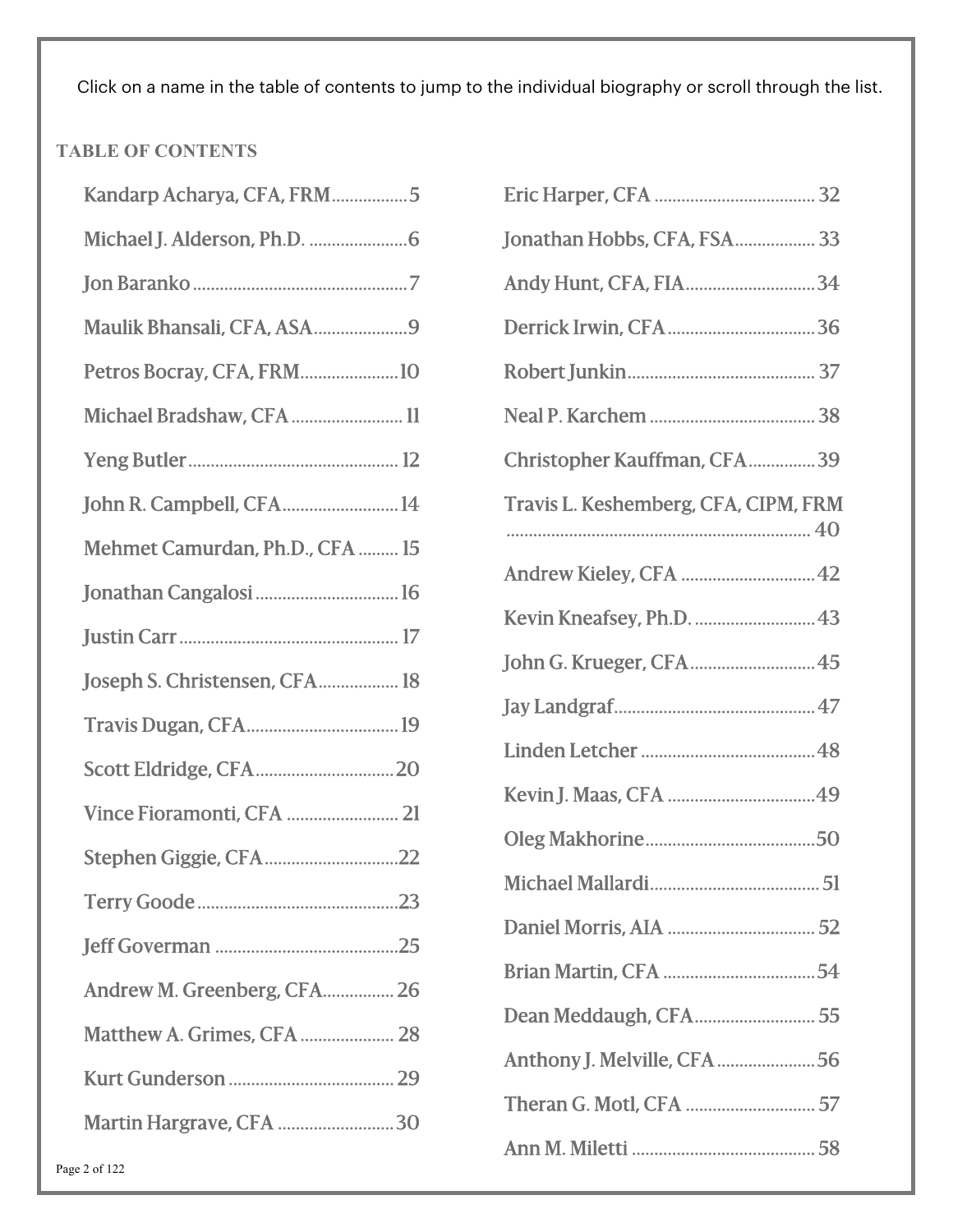| Christopher G. Miller, CFA 59                     |
|---------------------------------------------------|
|                                                   |
| Brian K. Mulligan, CFA  62                        |
|                                                   |
|                                                   |
|                                                   |
| Garth B. Newport, CFA  67                         |
|                                                   |
|                                                   |
|                                                   |
|                                                   |
|                                                   |
|                                                   |
|                                                   |
| Craig R. Pieringer, CFA75                         |
|                                                   |
|                                                   |
|                                                   |
|                                                   |
| Matthias Scheiber, Ph.D., CFA  81                 |
|                                                   |
| Michael Sharkey, CFA 84                           |
|                                                   |
| Harindra de Silva, Ph.D., CFA 87<br>Page 3 of 122 |

| Michael T. Smith, CFA  90       |
|---------------------------------|
|                                 |
|                                 |
|                                 |
|                                 |
|                                 |
|                                 |
|                                 |
|                                 |
|                                 |
|                                 |
| Adrian Van Poppel 102           |
| Bryant H. VanCronkhite, CFA 103 |
|                                 |
| Nicholos Venditti, CFA 105      |
| Christopher Warner, CFA 107     |
| Jeffrey L. Weaver, CFA  108     |
|                                 |
|                                 |
|                                 |
| Douglas Williams, CFA113        |
| Dale A. Winner, CFA  114        |
|                                 |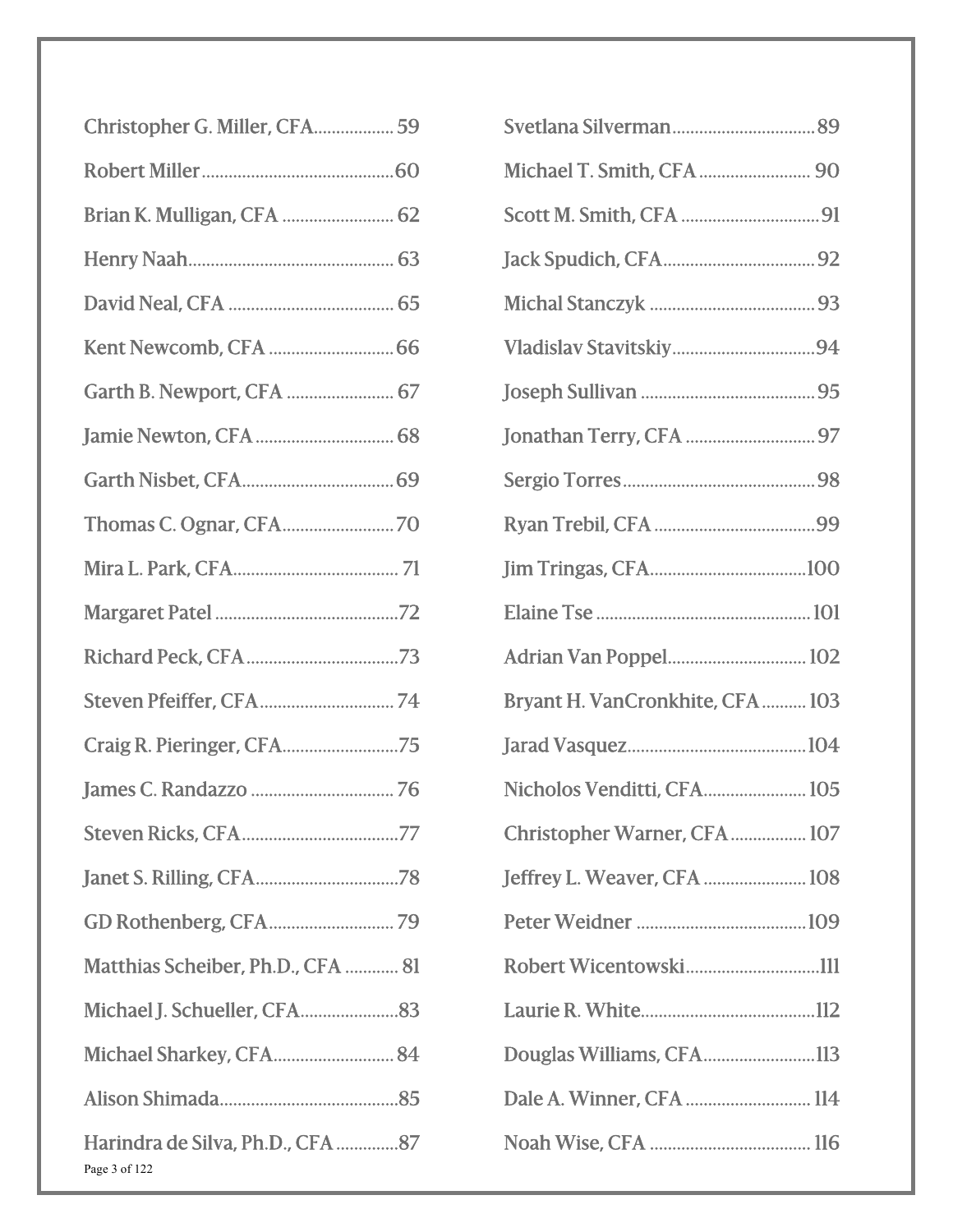| Christina Xanthos, CFA 117                      |  |
|-------------------------------------------------|--|
| Jerry Zhang, Ph.D., CFA118                      |  |
| <b>Professional Designations Qualifications</b> |  |
|                                                 |  |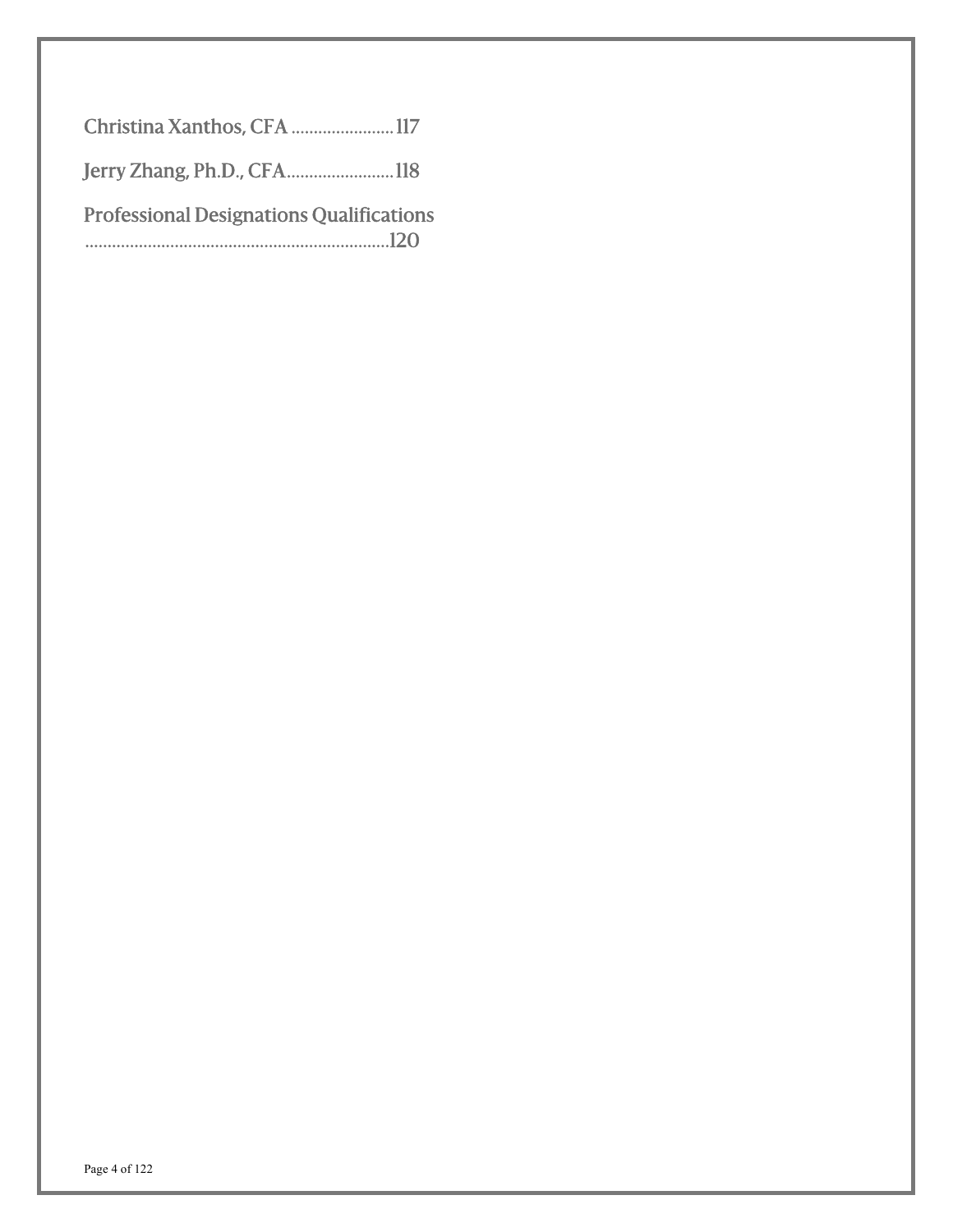Kandarp Acharya, CFA, FRM Senior Portfolio Manager, Allspring Systematic Edge Platform Allspring Global Investments, LLC 525 Market Street, Floor 12 San Francisco, California 94105

This brochure supplement provides information about Kandarp Acharya that supplements Allspring Global Investments, LLC's Form ADV Part 2A. You should have received a copy of the Form ADV Part 2A. Please contact Deffrey McWilliams at mcwilde@allspringglobal.com if you did not receive Allspring Global Investments, LLC's Form ADV Part 2A or if you have any questions about the contents of this supplement.

Item 2 – Educational Background and Business Experience

Kandarp Acharya, CFA, FRM

Year of Birth: 1964

Bio: Kandarp Acharya is a senior portfolio manager for the Allspring Systematic Edge Platform team at Allspring Global Investments. In this role, he develops, implements, and manages multi-asset investment solutions for Allspring's institutional clients. Kandarp joined Allspring from its predecessor firm, Wells Fargo Asset Management (WFAM). Prior to WFAM, Kandarp served as director of the Advanced Analytics and Quantitative Research Group and sat on the Manager Selection Committee. Earlier, he served in various capacities at Strong Capital Management, including overlay portfolio management, risk management, and fixed income research. Kandarp earned a bachelor's degree in electronics engineering from the Maharaja Sayajirao University in India, a master's degree in electrical and computer engineering from Marquette University, and a master's degree in business administration from the University of Chicago. Kandarp has earned the right to use the Chartered Financial Analyst® (CFA®) and FRM designations.

#### Professional designations held: CFA and FRM

Item 3 – Disciplinary Information None

Item 4 – Other Business Activities None

Item 5 – Additional Compensation None

Item 6 – Supervision (summary listed below) Kandarp Acharya is supervised by Daniel Morris, who may be reached at 415-396-8000.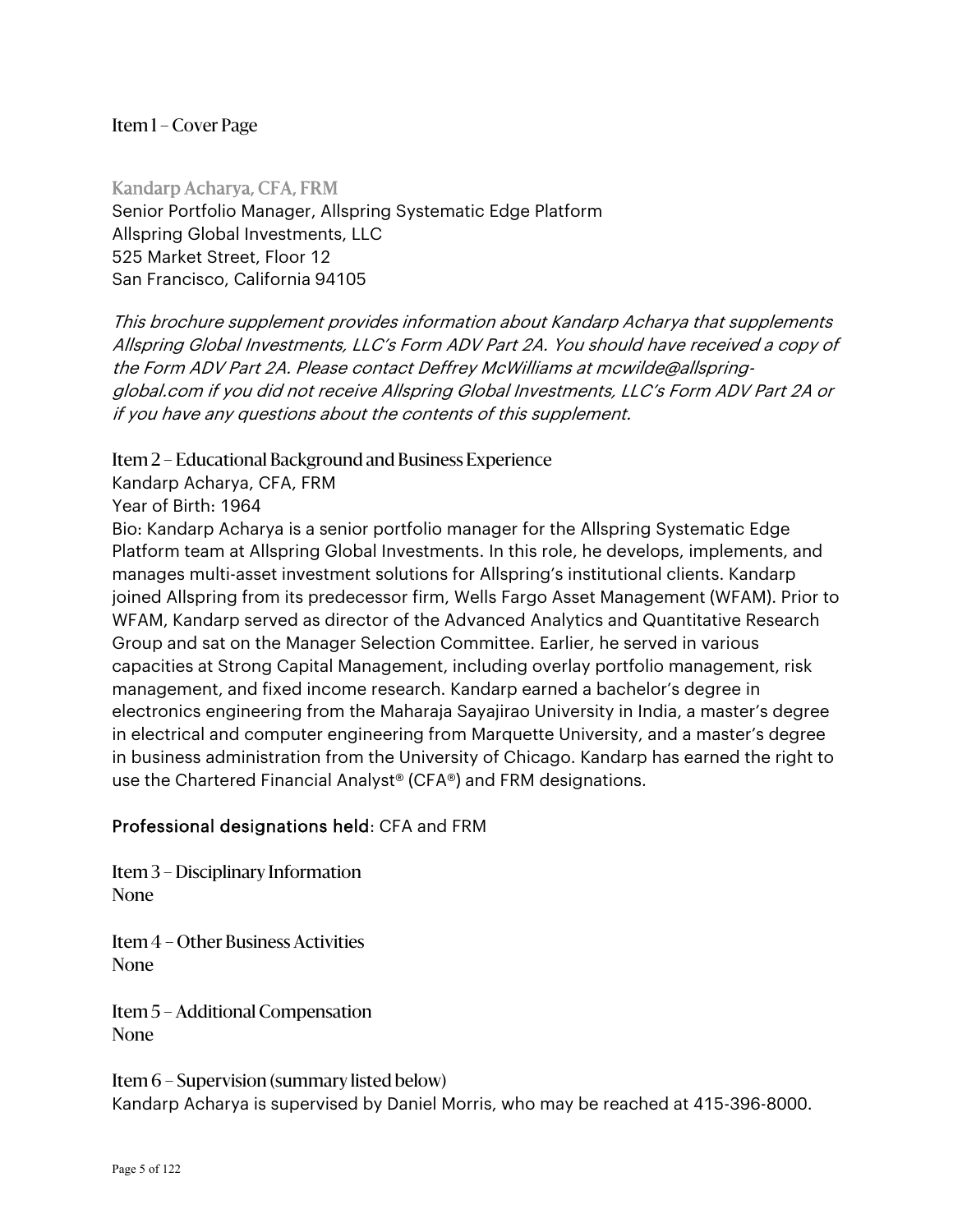Michael J. Alderson, Ph.D. Portfolio Analyst, Compass Strategies Allspring Global Investments, LLC 1 N Jefferson Ave, Floor 07 Saint Louis, MO 63103-2205

This brochure supplement provides information about Michael J. Alderson that supplements Allspring Global Investments, LLC's Form ADV Part 2A. You should have received a copy of the Form ADV Part 2A. Please contact Deffrey McWilliams at mcwilde@allspring-global.com if you did not receive Allspring Global Investments, LLC's Form ADV Part 2A or if you have any questions about the contents of this supplement.

Michael J. Alderson, Ph.D.

Year of Birth: 1957

Bio: Michael Alderson is a portfolio analyst for the Compass Strategies team at Allspring Global Investments. In this role, he is responsible for supporting portfolio managers. Michael joined Allspring from its predecessor firm, Wells Fargo Asset Management (WFAM). Prior to WFAM, Michael was a professor of finance at Saint Louis University, where he served as the chair of the department of finance and as a member of the University Endowment Investment Committee. Michael earned a bachelor's degree in finance and a Ph.D. in finance both from the University of Illinois at Urbana-Champaign.

#### Professional designations held: None

Item 3 – Disciplinary Information None

Item 4 – Other Business Activities None

Item 5 – Additional Compensation None

Item 6 – Supervision (summary listed below) Michael J. Alderson is supervised by Jon Baranko, who may be reached at 415-396-8000.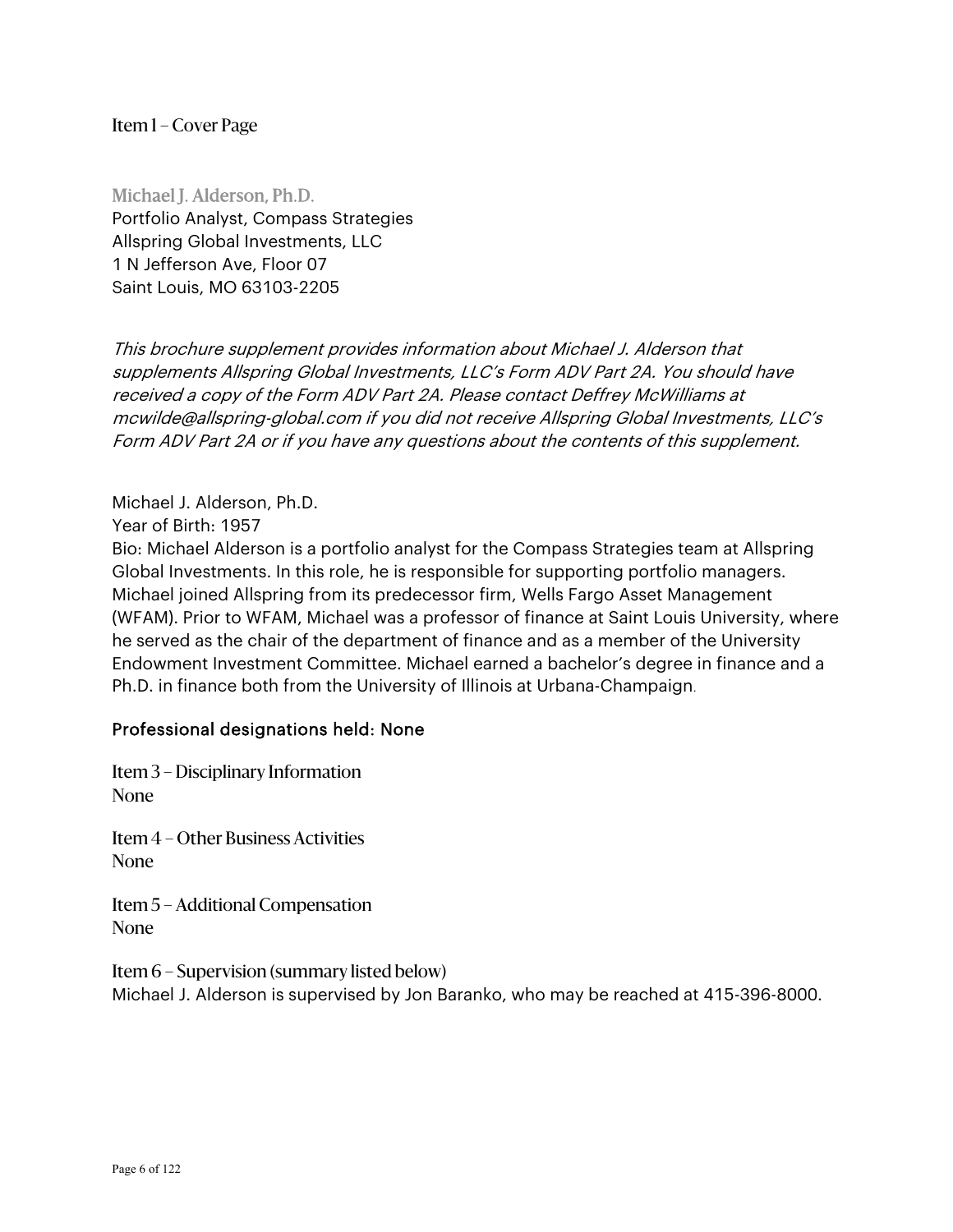Jon Baranko President, Chief Investment Officer Global Fundamental Investments Allspring Global Investments, LLC 100 Heritage Reserve Floor 2 Menomonee Falls, WI 53051-4400

This brochure supplement provides information about Jon Baranko that supplements Allspring Global Investments, LLC's Form ADV Part 2A. You should have received a copy of the Form ADV Part 2A. Please contact Deffrey McWilliams at mcwilde@allspringglobal.com if you did not receive Allspring Global Investments, LLC's Form ADV Part 2A or if you have any questions about the contents of this supplement.

Item 2 – Educational Background and Business Experience

F. Jon Baranko

Year of Birth: 1967

Bio: Jon Baranko is chief investment officer for fundamental investments at Allspring Global Investments. In this role, he oversees all equity and fixed-income-related business activity for the firm. This oversight includes the management of our fixed-income and equity investment professionals, firm risk, and investment business-related issues. Jon also serves as president of Allspring Global Investments, LLC, one of Allspring's SEC registered investment advisers. Jon joined Allspring from its predecessor firm, Wells Fargo Asset Management (WFAM). In his tenure at WFAM, he served as deputy chief investment officer, chief equity officer, and managing director and national sales manager for institutional distribution. He joined WFAM from Strong Capital Management, where he was managing director of the institutional business group and director of Strong's equity trading team. Jon earned a bachelor's degree in economics from Colorado College and a master's degree in business administration with an emphasis in finance from Marquette University.

#### Professional designations held: None

Item 3 – Disciplinary Information None

Item 4 – Other Business Activities None

Item 5 – Additional Compensation None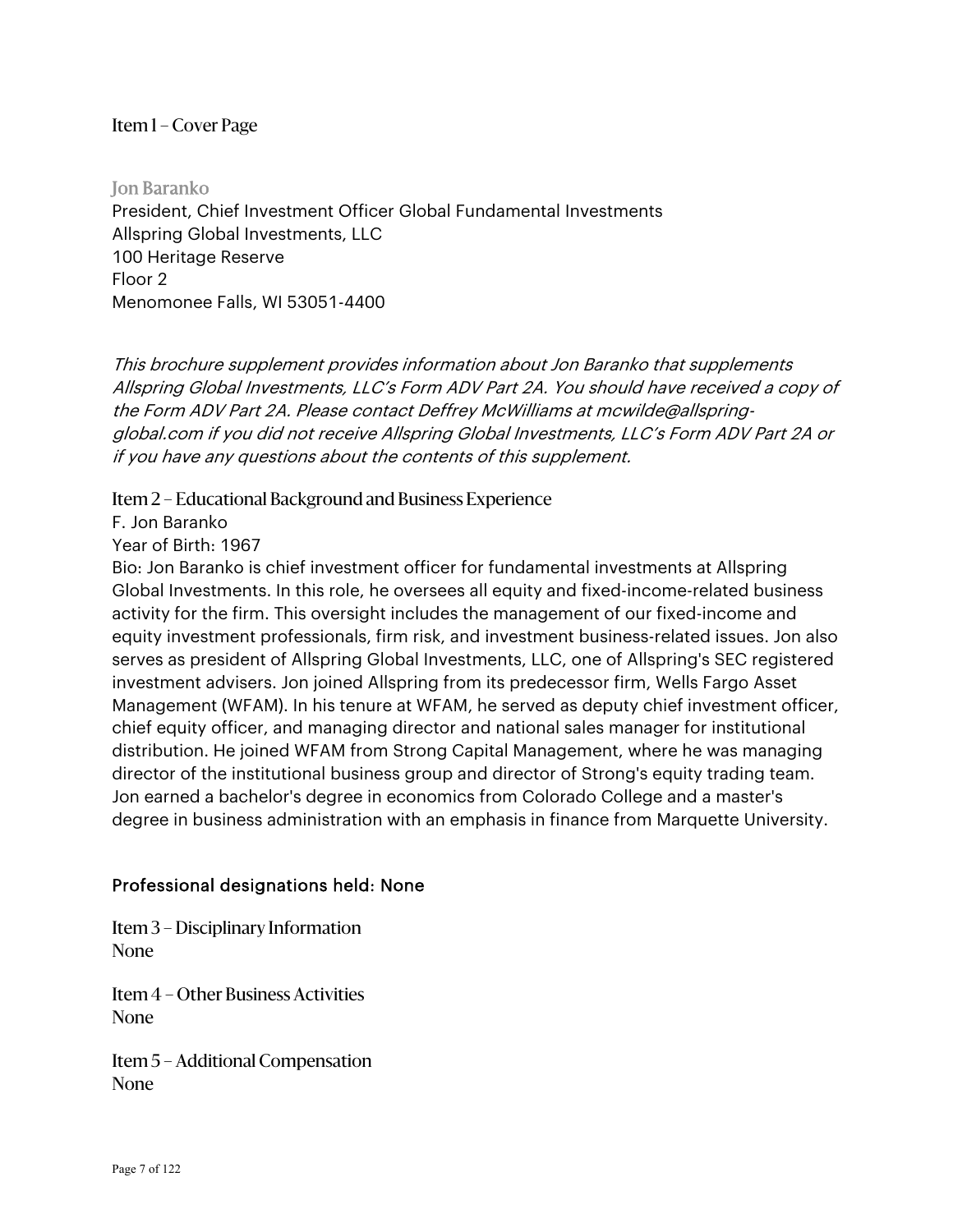Item 6 – Supervision (summary listed below)

Jon Baranko is supervised by Joseph A Sullivan, who may be reached at 415-396-8000.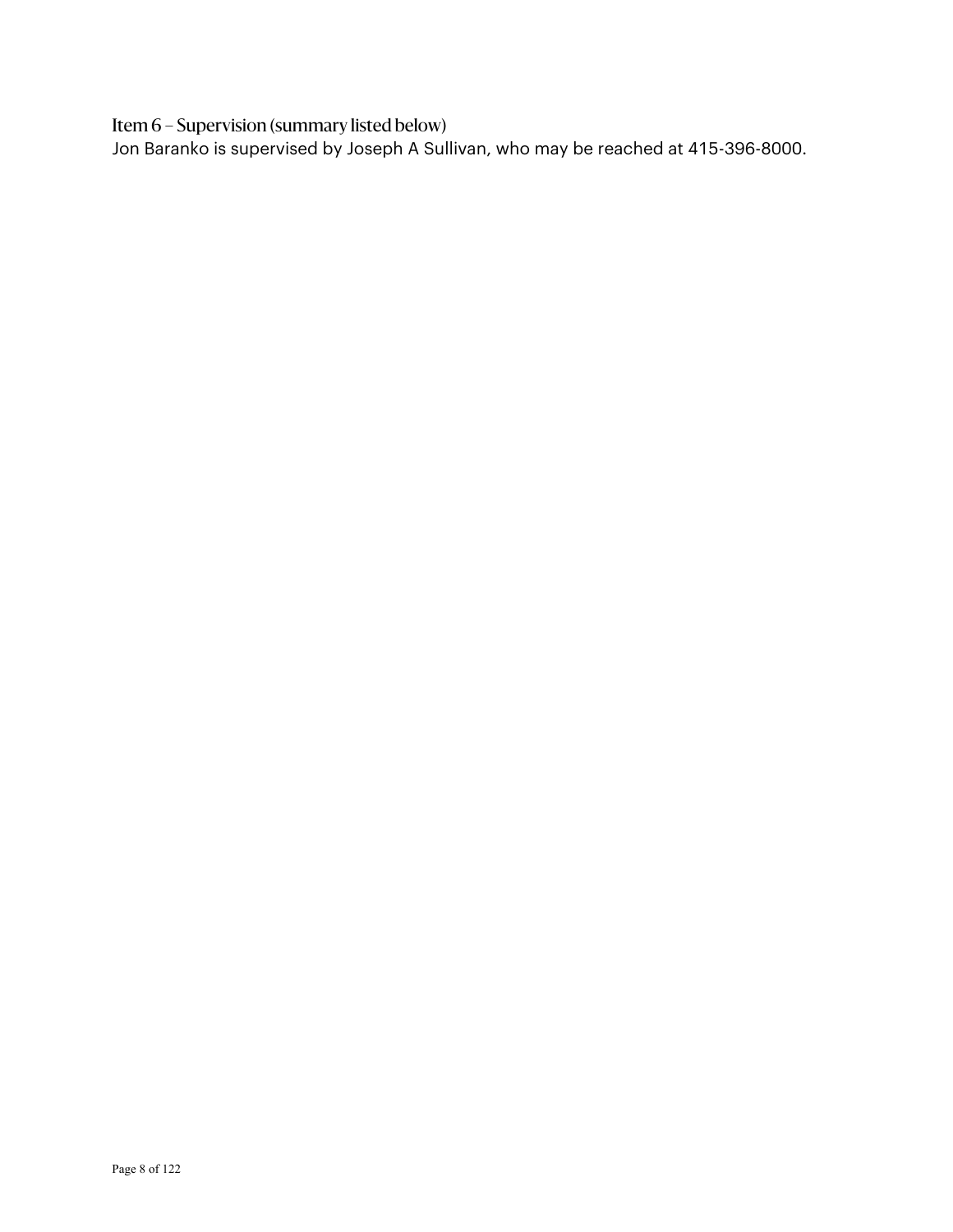Maulik Bhansali, CFA, ASA Senior Portfolio Manager and Co-Head, Core Fixed Income Team Allspring Global Investments, LLC 2001 N Main St Floor 06, 600 Walnut Creek, CA 94596-3732

This brochure supplement provides information about Maulik Bhansali that supplements Allspring Global Investments, LLC's Form ADV Part 2A. You should have received a copy of the Form ADV Part 2A. Please contact Deffrey McWilliams at mcwilde@allspringglobal.com f you did not receive Allspring Global Investments, LLC's Form ADV Part 2A or if you have any questions about the contents of this supplement.

Item 2 – Educational Background and Business Experience

Maulik Bhansali, CFA, ASA

Year of Birth: 1975

Bio: Maulik Bhansali is a senior portfolio manager and co-head of the Core Fixed Income Team at Allspring Global Investments. He joined Allspring from its predecessor firm, Wells Fargo Asset Management (WFAM). Prior to his current role, Maulik served as an equity research analyst responsible for quantitative modeling and portfolio construction in addition to fundamental analysis for various equity teams. Before joining WFAM, he served as a retirement actuary at Watson Wyatt Worldwide. He began his investment Industry career in 2001. Maulik earned a bachelor's degree in economics and international studies, graduating cum laude, from Yale University and a master's degree in financial engineering from the University of California, Berkeley. He is an Associate of the Society of Actuaries and has earned the right to use the Chartered Financial Analyst® (CFA®) designation.

#### Professional designations held: CFA and ASA

Item 3 – Disciplinary Information None

Item 4 – Other Business Activities None

Item 5 – Additional Compensation None

Item 6 – Supervision (summary listed below) Maulik Bhansali is supervised by Jon Baranko, who may be reached at 415-396-8000.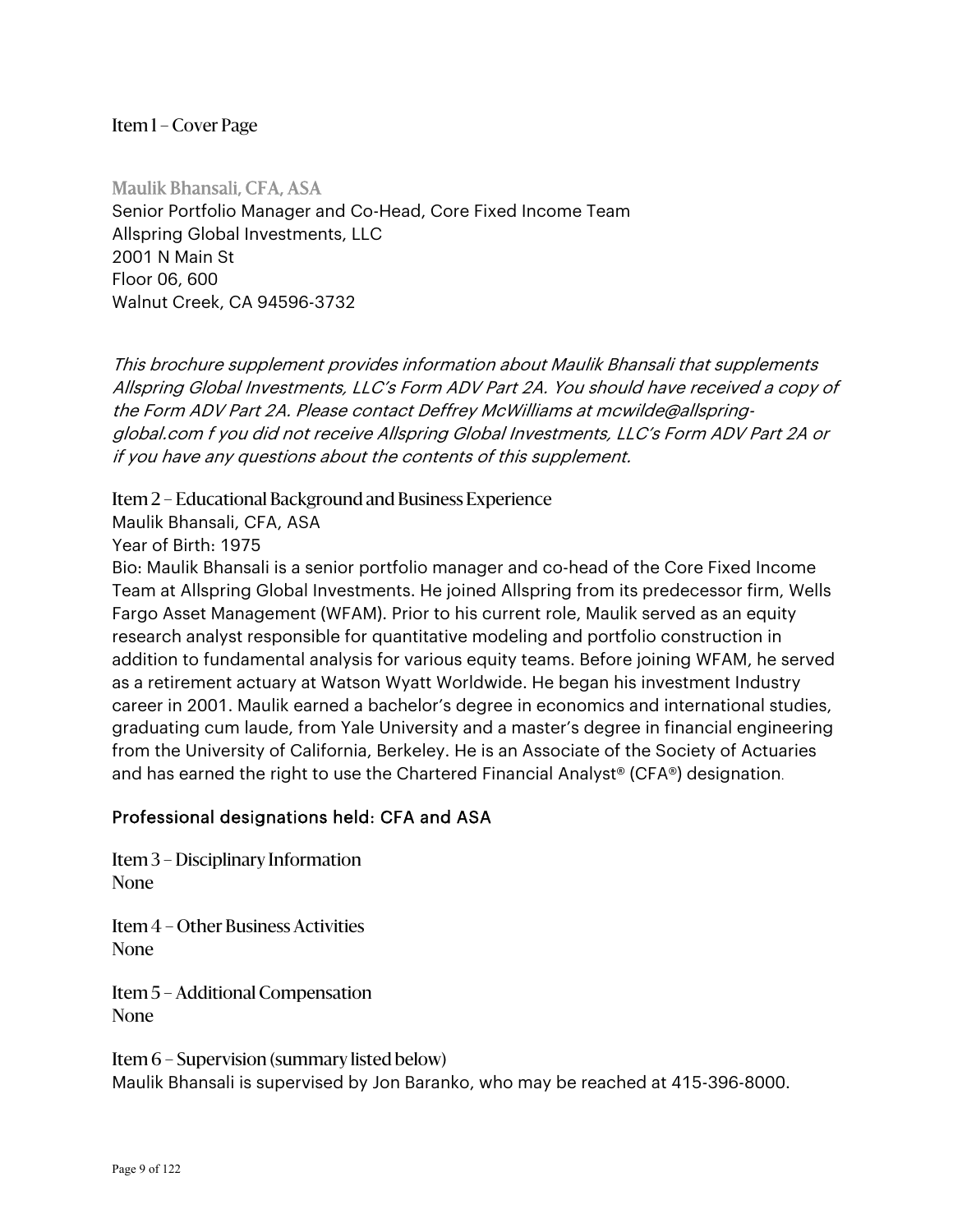Petros Bocray, CFA, FRM Portfolio Manager, Allspring Systematic Edge Platform Allspring Global Investments, LLC 525 Market Street, Floor 12 San Francisco, California 94105p0

This brochure supplement provides information about Petros Bocray that supplements Allspring Global Investments, LLC's Form ADV Part 2A. You should have received a copy of the Form ADV Part 2A. Please contact Deffrey McWilliams at mcwilde@allspringglobal.com if you did not receive Allspring Global Investments, LLC's Form ADV Part 2A or if you have any questions about the contents of this supplement.

Item 2 – Educational Background and Business Experience

Petros Bocray, CFA, FRM

Year of Birth: 1974

Bio: Petros Bocray is a portfolio manager for the Allspring Systematic Edge Platform team at Allspring Global Investments. He joined Allspring from its predecessor firm, Wells Fargo Asset Management (WFAM). Prior to his current role, Petros worked with the Quantitative Strategies group at WFAM. Before that, he served as a portfolio manager for Wells Fargo's Wealth Management Group. He began his investment industry career in 2000. Petros earned a bachelor's degree in economics from the College of Charleston. He has earned the right to use the Chartered Financial Analyst® (CFA®) and FRM designations and is a member of CFA Institute and CFA Society Minnesota.

#### Professional designations held: CFA and FRM

Item 3 – Disciplinary Information None

Item 4 – Other Business Activities None

Item 5 – Additional Compensation None

Item 6 – Supervision (summary listed below) Petros Bocray is supervised by Daniel Morris who may be reached at 415-396-8000.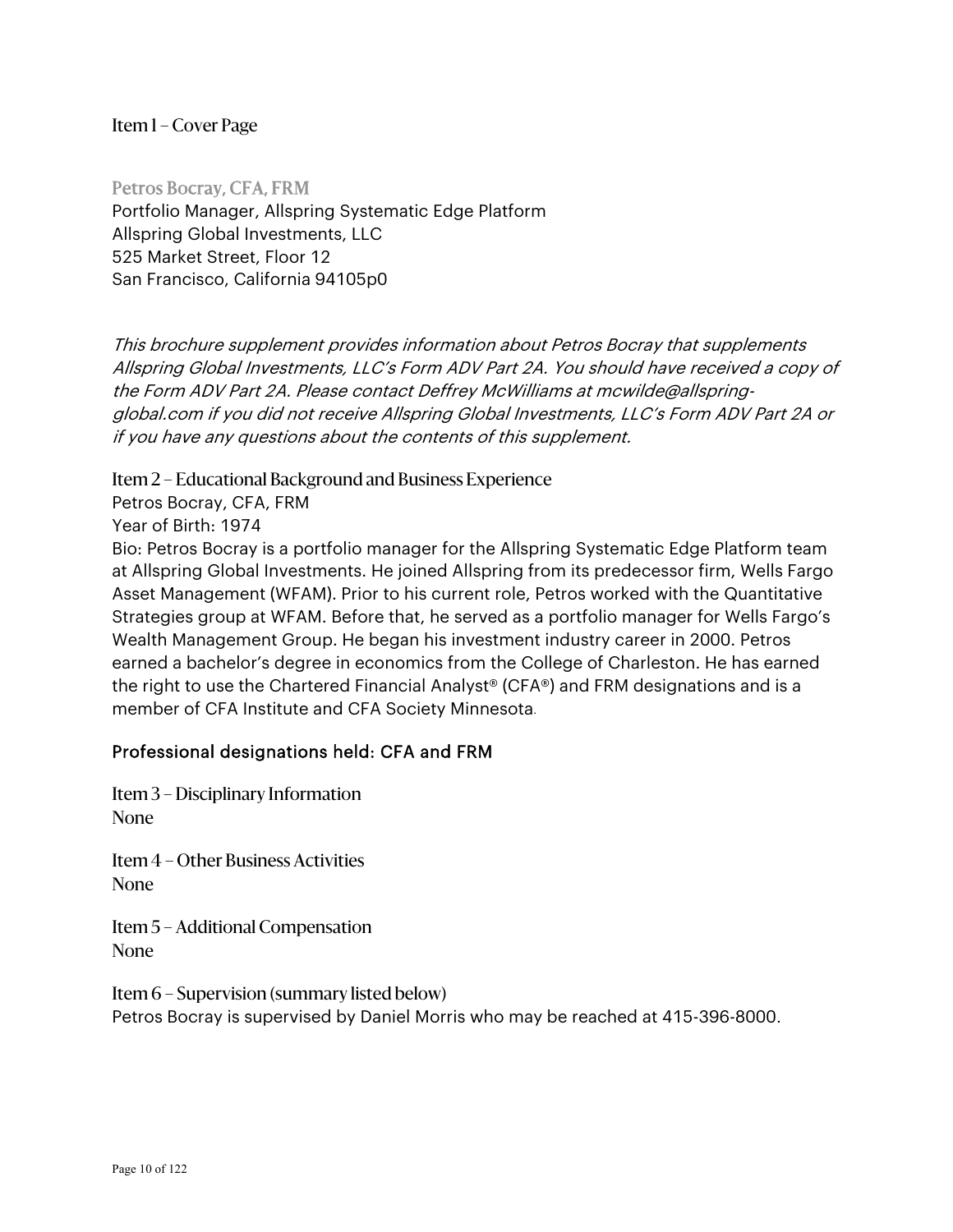Michael Bradshaw, CFA Managing Director and Senior Portfolio Manager, Precious Metals Allspring Global Investments, LLC 101 Seaport Blvd Boston, MA 02110

This brochure supplement provides information about Michael Bradshaw that supplements Allspring Global Investments, LLC's Form ADV Part 2A. You should have received a copy of the Form ADV Part 2A. Please contact Deffrey McWilliams at mcwilde@allspringglobal.com if you did not receive Allspring Global Investments, LLC's Form ADV Part 2A or if you have any questions about the contents of this supplement.

Item 2 – Educational Background and Business Experience

Michael Bradshaw, CFA

Year of Birth: 1962

Bio: Michael Bradshaw is a managing director and senior portfolio manager for the Precious Metals team at Allspring Global Investments. He joined Allspring from its predecessor firm, Wells Fargo Asset Management (WFAM). He joined WFAM from Evergreen Investments, where he served in a similar role. Before that, Michael was a vice president and senior analyst with Pioneer Investment Management and earlier at CIBC Wood Gundy Securities Inc., where he served as a research associate. Michael earned a bachelor's degree in geology from the University of Western Ontario and a master's degree in business administration with an emphasis in finance from the University of Toronto. He has earned the right to use the Chartered Financial Analyst® (CFA®) designation and is a member of CFA Society Boston and CFA Society Toronto.

#### Professional designations held: CFA

Item 3 – Disciplinary Information None

Item 4 – Other Business Activities None

Item 5 – Additional Compensation None

Item 6 – Supervision (summary listed below) Michael Bradshaw is supervised by Jon Baranko, who may be reached at 415-396-8000.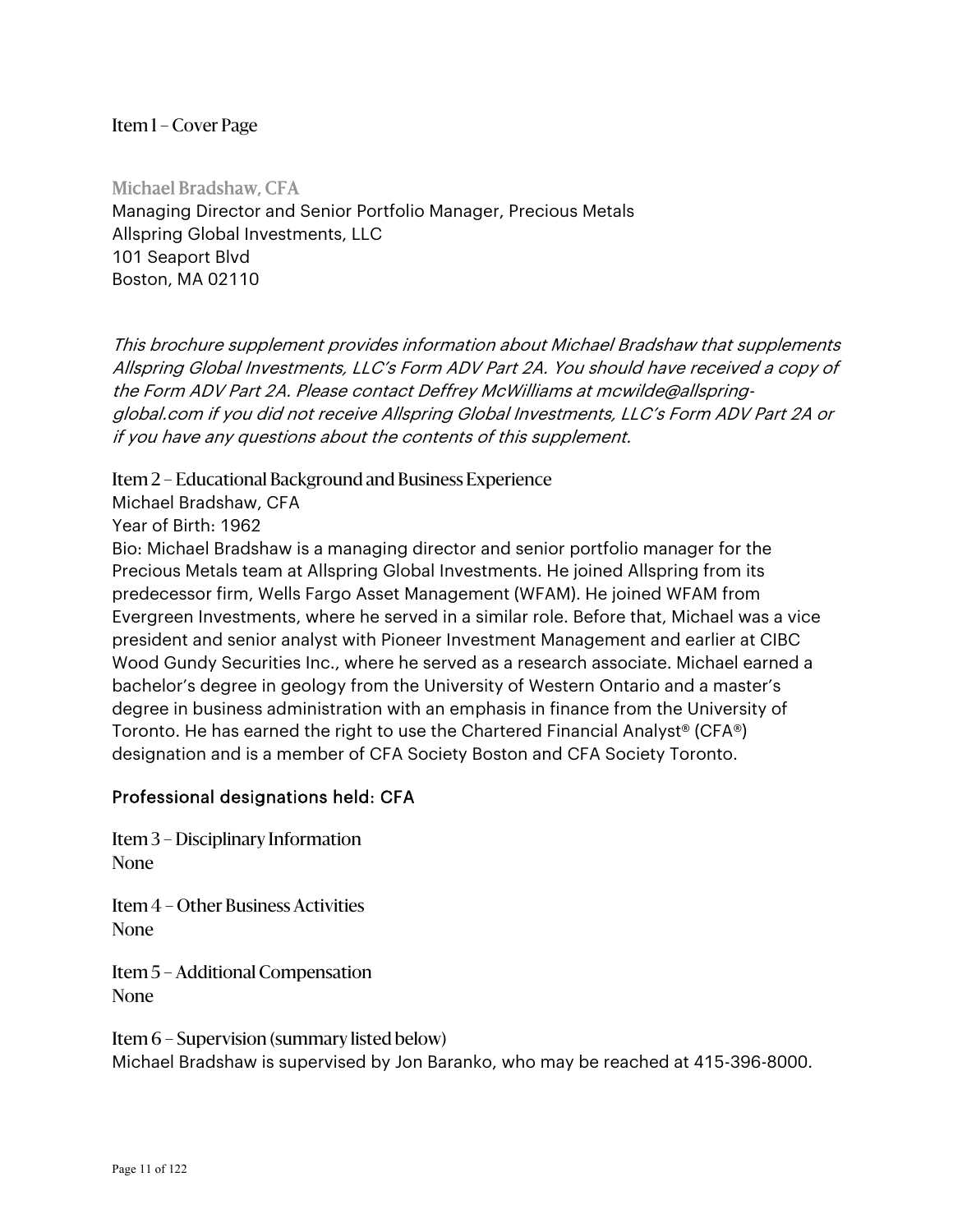Yeng Butler Head of Investment Solutions and Liquidity Client Group Allspring Global Investments, LLC 101 Seaport Blvd Boston, MA 02110

This brochure supplement provides information about Yeng Butler that supplements Allspring Global Investments, LLC's Form ADV Part 2A. You should have received a copy of the Form ADV Part 2A. Please contact Deffrey McWilliams at mcwilde@allspringglobal.com if you did not receive Allspring Global Investments, LLC's Form ADV Part 2A or if you have any questions about the contents of this supplement.

#### Item 2 – Educational Background and Business Experience

Yeng Butler

Year of Birth: 1974

Bio: Yeng Butler is head of Investment Solutions and the Liquidity Client Group at Allspring Global Investments, LLC. She joined Allspring from its predecessor firm, Wells Fargo Asset Management. The Investment Solutions team is focused on meeting the needs of all types of clients using all of Allspring Global Investments, LLC's investment capabilities. The Liquidity Client Group provides a full suite of short-term fixed-income products for clients in addition to solutions for those who need daily liquidity and access to cash. Previously, Yeng was a senior managing director and global head of the cash business at State Street Global Advisors. Earlier in her career, Yeng was a communications manager and conference director for Business for Social Responsibility, a leading organization in corporate social responsibility. Yeng began her career at Merrill Lynch in 1996, serving as vice president of Merrill Lynch Investment Managers, where she helped develop and implement a range of sales and marketing strategies that more than doubled the size of its institutional cash business. Yeng earned a bachelor's degree with honors from Dartmouth College and a master's degree in public administration from the Kennedy School of Government at Harvard University.

#### Professional designations held: None

Item 3 – Disciplinary Information None

Item 4 – Other Business Activities None

Item 5 – Additional Compensation None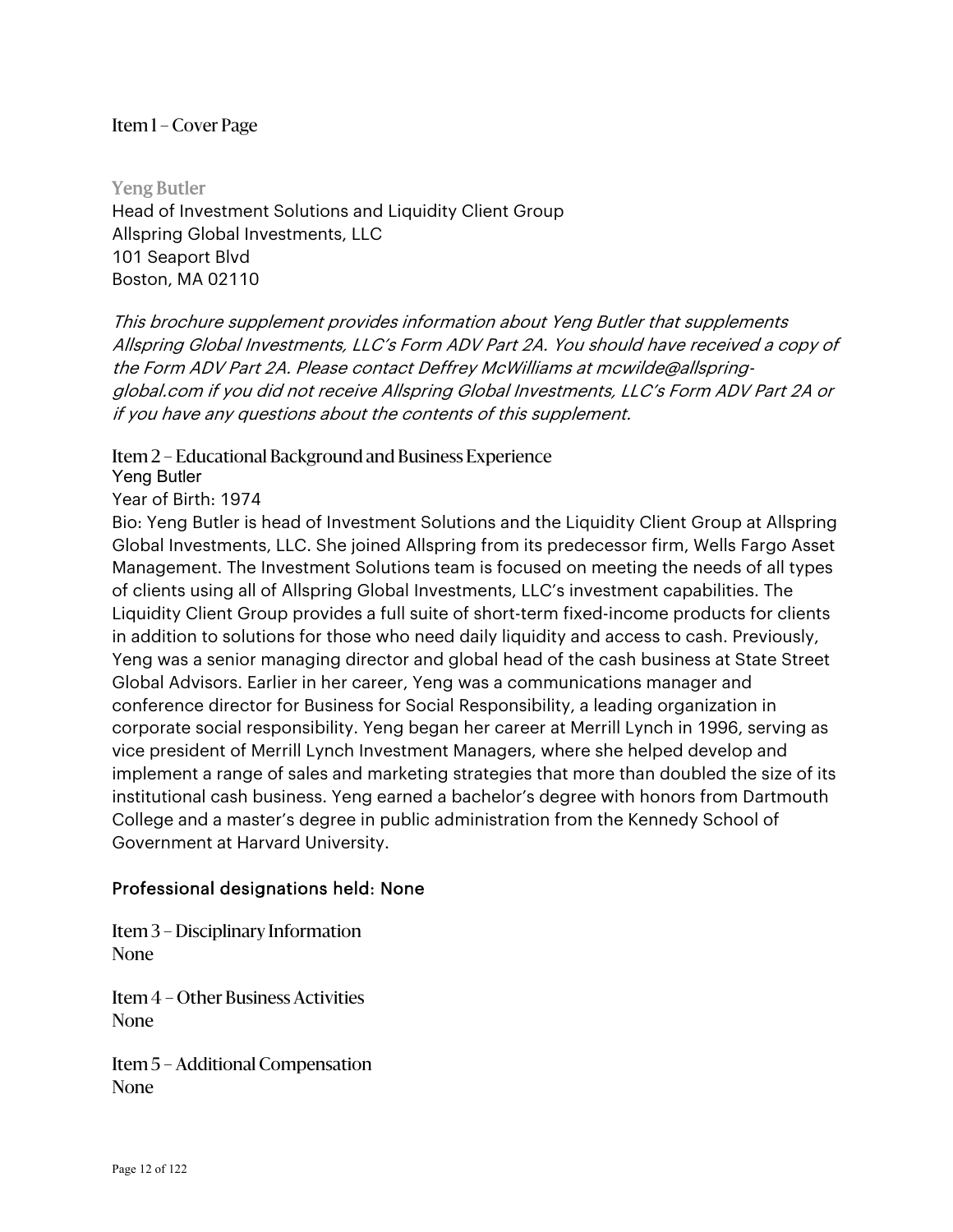Item 6 – Supervision (summary listed below)

Yeng Butler is supervised by Joseph A Sullivan, who may be reached at 415-396-8000.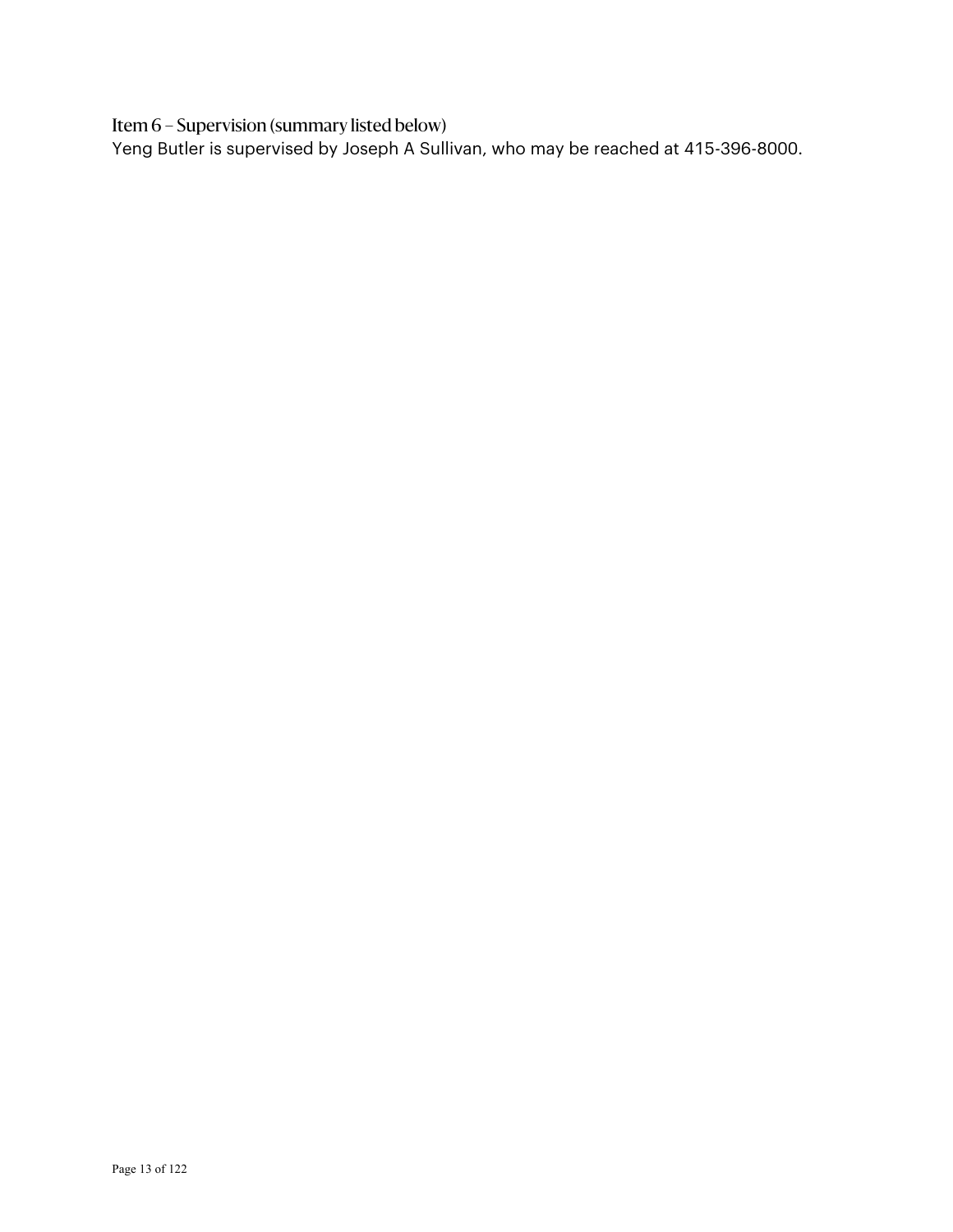John R. Campbell, CFA Portfolio Manager, Golden Capital Equity Allspring Global Investments, LLC 10715 David Taylor Drive, Floor 04, Suite 400 Charlotte, NC 28262-1283

This brochure supplement provides information about John R. Campbell that supplements Allspring Global Investments, LLC's Form ADV Part 2A. You should have received a copy of the Form ADV Part 2A. Please contact Deffrey McWilliams at mcwilde@allspringglobal.com if you did not receive Allspring Global Investments, LLC's Form ADV Part 2A or if you have any questions about the contents of this supplement.

Item 2 – Educational Background and Business Experience

John R. Campbell, CFA

Year of Birth: 1970

Bio: John Campbell is a portfolio manager with the Golden Capital Equity team at Allspring Global Investments, LLC. He joined Allspring from its predecessor firm, Wells Fargo Asset Management (WFAM).He began his investment industry career in 1994. Prior to joining WFAM in 2006, John served as a portfolio manager at Placemark Investments, covering quantitative research and product development. Earlier, he served as a premium service representative at Fidelity Investments. John earned a bachelor's degree in nuclear engineering from Texas A&M University and a master's degree in business administration from Southern Methodist University. He has earned the right to use the Chartered Financial Analyst® (CFA®) designation.

#### Professional designations held: CFA

Item 3 – Disciplinary Information None

Item 4 – Other Business Activities None

Item 5 – Additional Compensation None

Item 6 – Supervision (summary listed below) John R. Campbell is supervised by Daniel Morris who may be reached at 415-396-8000.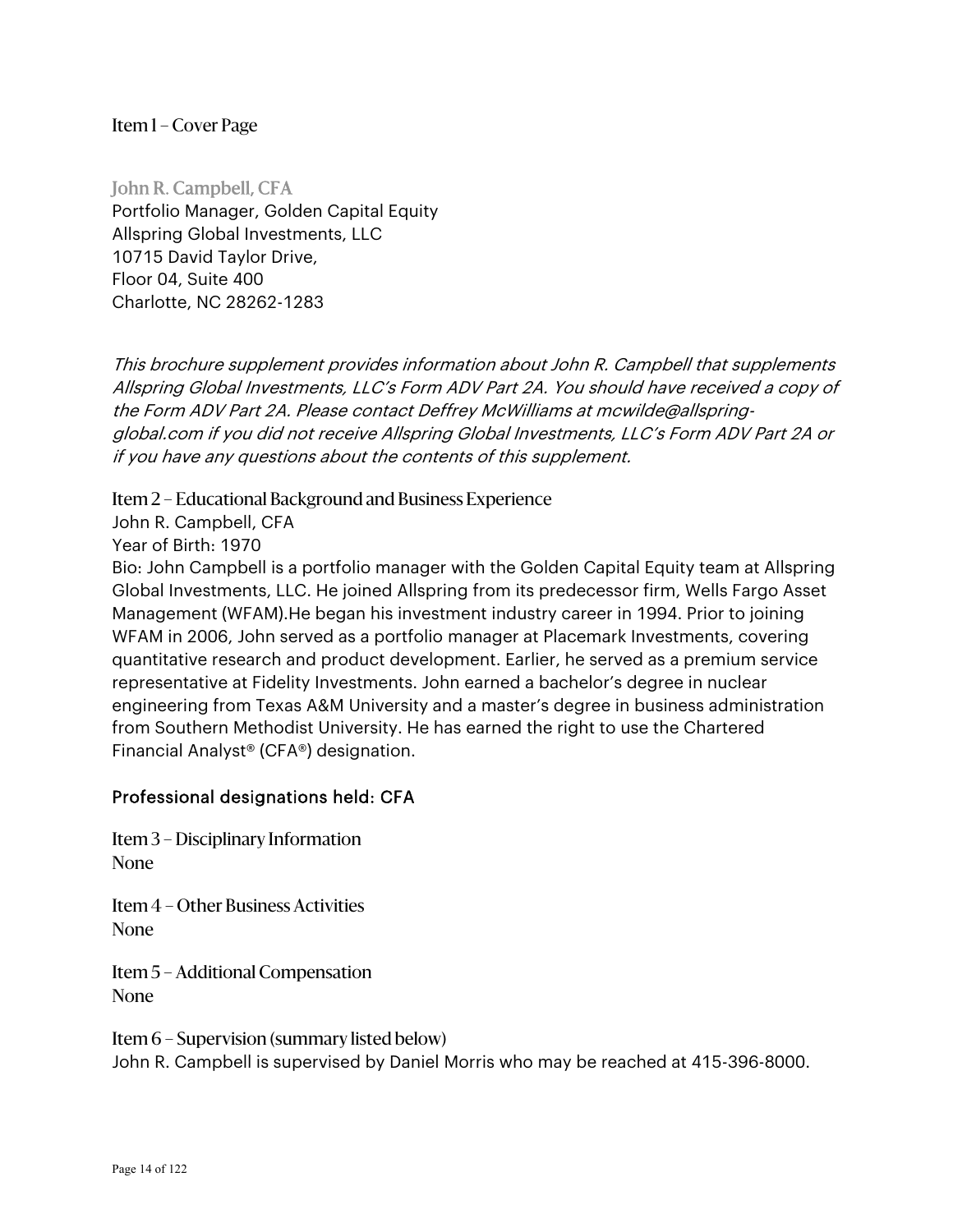Mehmet Camurdan, Ph.D., CFA Associate Portfolio Manager, Closed-End Fund Strategies Allspring Global Investments, LLC 9020 Stony Point Pkwy Floor 02, 200 Richmond, VA 23235-0735

This brochure supplement provides information about Mehmet Camurdan that supplements Allspring Global Investments, LLC's Form ADV Part 2A. You should have received a copy of the Form ADV Part 2A. Please contact Deffrey McWilliams at mcwilde@allspring-global.com if you did not receive Allspring Global Investments, LLC's Form ADV Part 2A or if you have any questions about the contents of this supplement.

Item 2 – Educational Background and Business Experience

Mehmet Camurdan, Ph.D., CFA Year of Birth: 1969

Bio: Mehmet Camurdan is an associate portfolio manager for the Closed-End Fund Strategies team at Allspring Global Investments. He joined Allspring from its predecessor firm, Wells Fargo Asset Management (WFAM). Prior to WFAM, he was with Tattersall Advisory Group. Mehmet earned a bachelor's degree in electrical engineering from the Bogazici University and a Ph.D. in applied mathematics from the University of Virginia. He has earned the right to use the Chartered Financial Analyst® (CFA®) designation and is a member of CFA Society Virginia.

#### Professional designations held: CFA

Item 3 – Disciplinary Information None

Item 4 – Other Business Activities None

Item 5 – Additional Compensation None

Item 6 – Supervision (summary listed below) Mehmet Camurdan is supervised by Jon Baranko, who may be reached at 415-396-8000.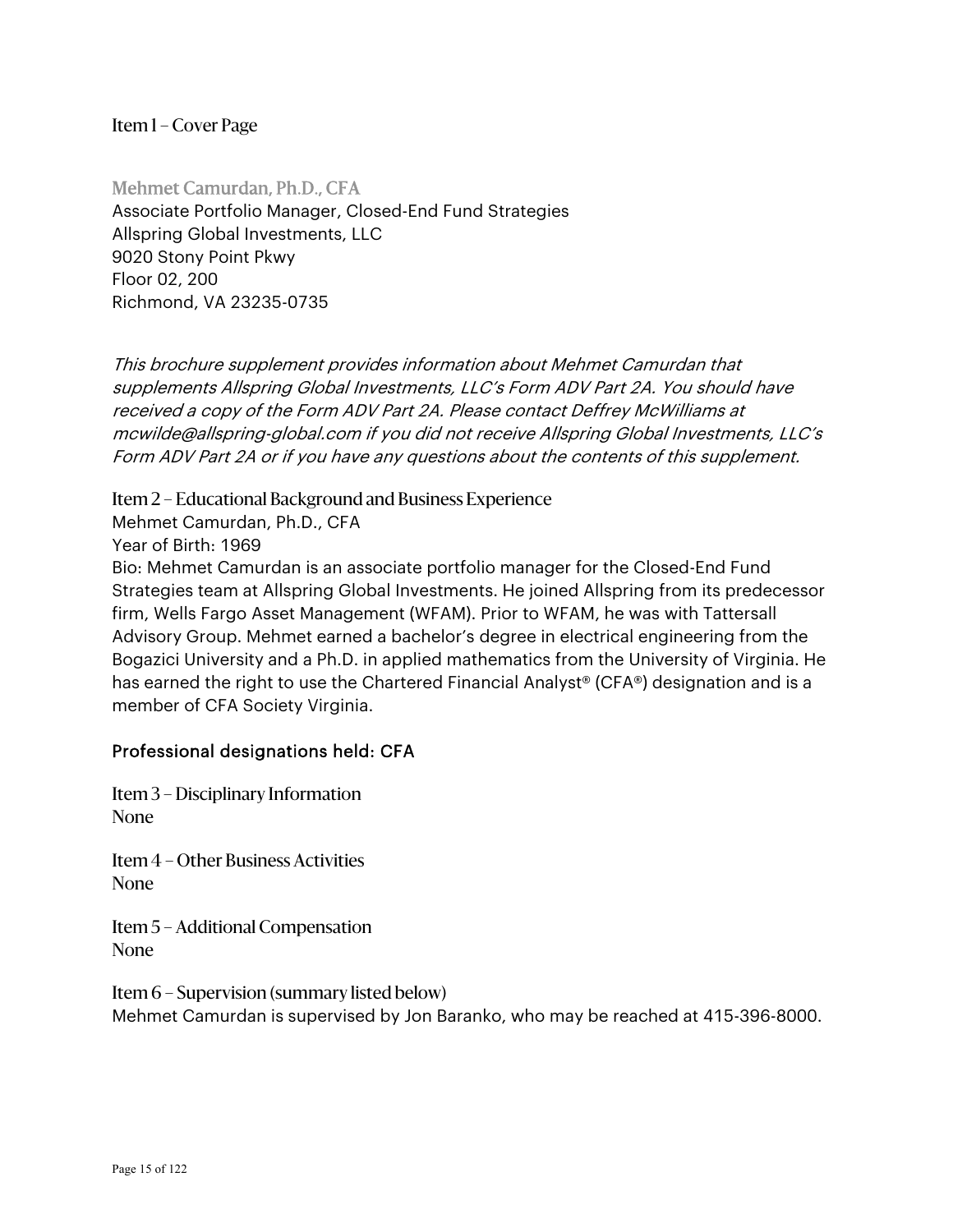Jonathan Cangalosi Senior Portfolio Specialist, Golden Capital Equity Allspring Global Investments, LLC 10715 David Taylor Drive Floor 04, Suite 400 Charlotte, NC 28262-1283

This brochure supplement provides information about Jonathan Cangalosi that supplements Allspring Global Investments, LLC's Form ADV Part 2A. You should have received a copy of the Form ADV Part 2A. Please contact Deffrey McWilliams at mcwilde@allspring-global.com if you did not receive Allspring Global Investments, LLC's Form ADV Part 2A or if you have any questions about the contents of this supplement.

Item 2 – Educational Background and Business Experience

Jonathan Cangalosi

Year of Birth: 1966

Bio: Jonathan Cangalosi is a senior portfolio specialist and head of portfolio specialists for the Golden Capital Equity at Allspring Global Investments. He joined Allspring from its predecessor firm, Wells Fargo Asset Management (WFAM). Prior to WFAM, Jonathan served as a retirement specialist for Alliance Capital. He is a member of the Investment Management Consulting Association and the Association for Investment Management Sales and Executives. Jonathan earned a bachelor's degree in political science from Wake Forest University.

#### Professional designations held: None

Item 3 – Disciplinary Information None

Item 4 – Other Business Activities None

Item 5 – Additional Compensation None

Item 6 – Supervision (summary listed below) Jonathan Cangalosi is supervised by Dan Morris, who may be reached at 415-396-8000.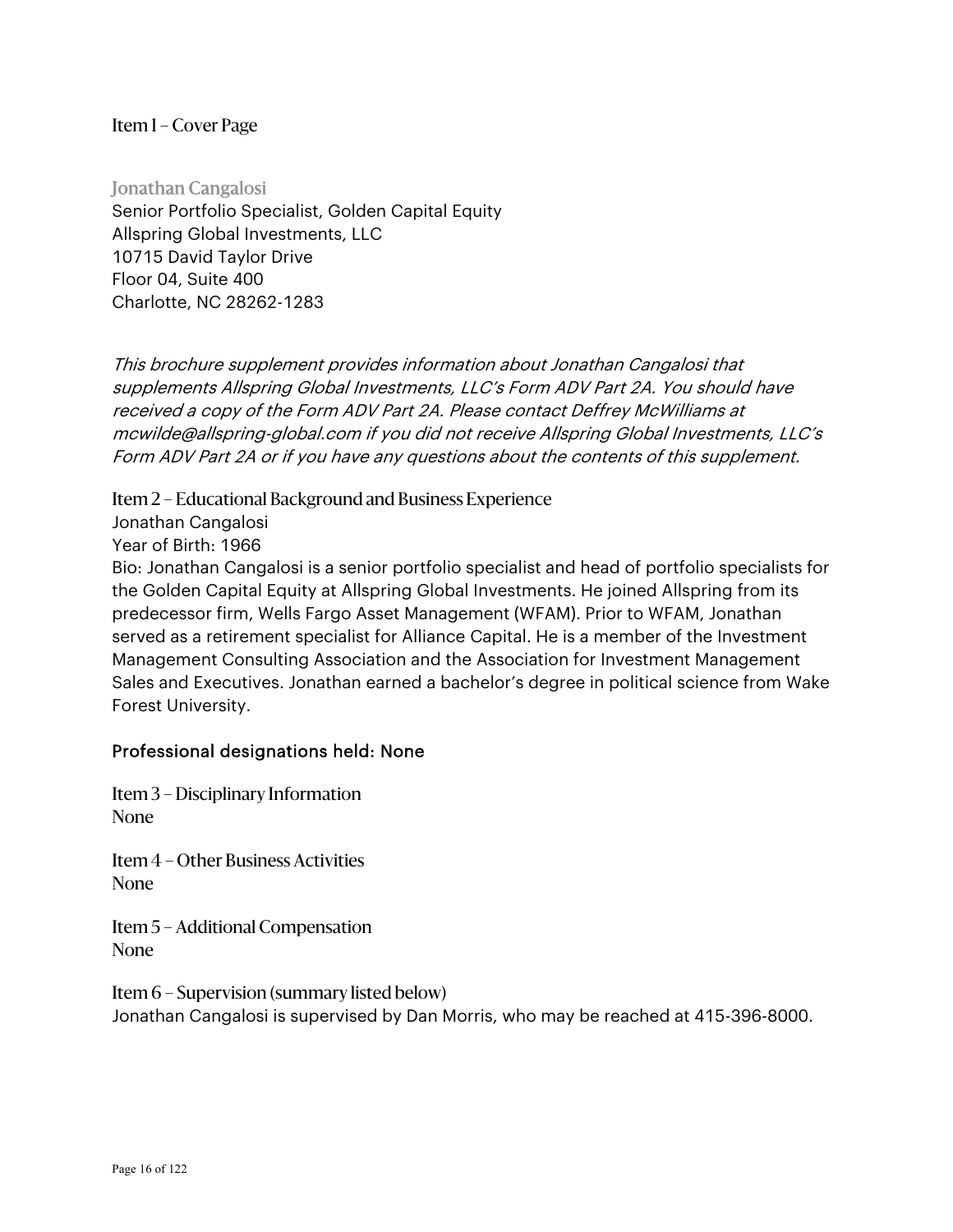**Justin Carr** Portfolio Manager, Golden Capital Equity Allspring Global Investments, LLC 10715 David Taylor Drive, Suite 400 Charlotte, NC 28262

This brochure supplement provides information about Justin Carr that supplements Allspring Global Investments, LLC's Form ADV Part 2A. You should have received a copy of the Form ADV Part 2A. Please contact Deffrey McWilliams at mcwilde@allspringglobal.com if you did not receive Allspring Global Investments, LLC's Form ADV Part 2A or if you have any questions about the contents of this supplement.

Item 2 – Educational Background and Business Experience

Justin Carr

Year of Birth: 1976

Bio: Justin Carr is a portfolio manager for Golden Capital Equity at Allspring Global Investments. He joined Allspring from its predecessor firm, Wells Fargo Asset Management (WFAM). Prior to WFAM, Justin served as an analyst for Evergreen Investments. He earned a bachelor's degree in business administration from the University of Vermont and a master's degree in financial mathematics from Worcester Polytechnic Institute. Justin has earned the right to use the Chartered Financial Analyst® (CFA®) designation.

#### Professional designations held: None

Item 3 – Disciplinary Information None

Item 4 – Other Business Activities None

Item 5 – Additional Compensation None

Item 6 – Supervision (summary listed below)

Justin Carr is supervised by Jon Baranko, who may be reached at 415-396-8000.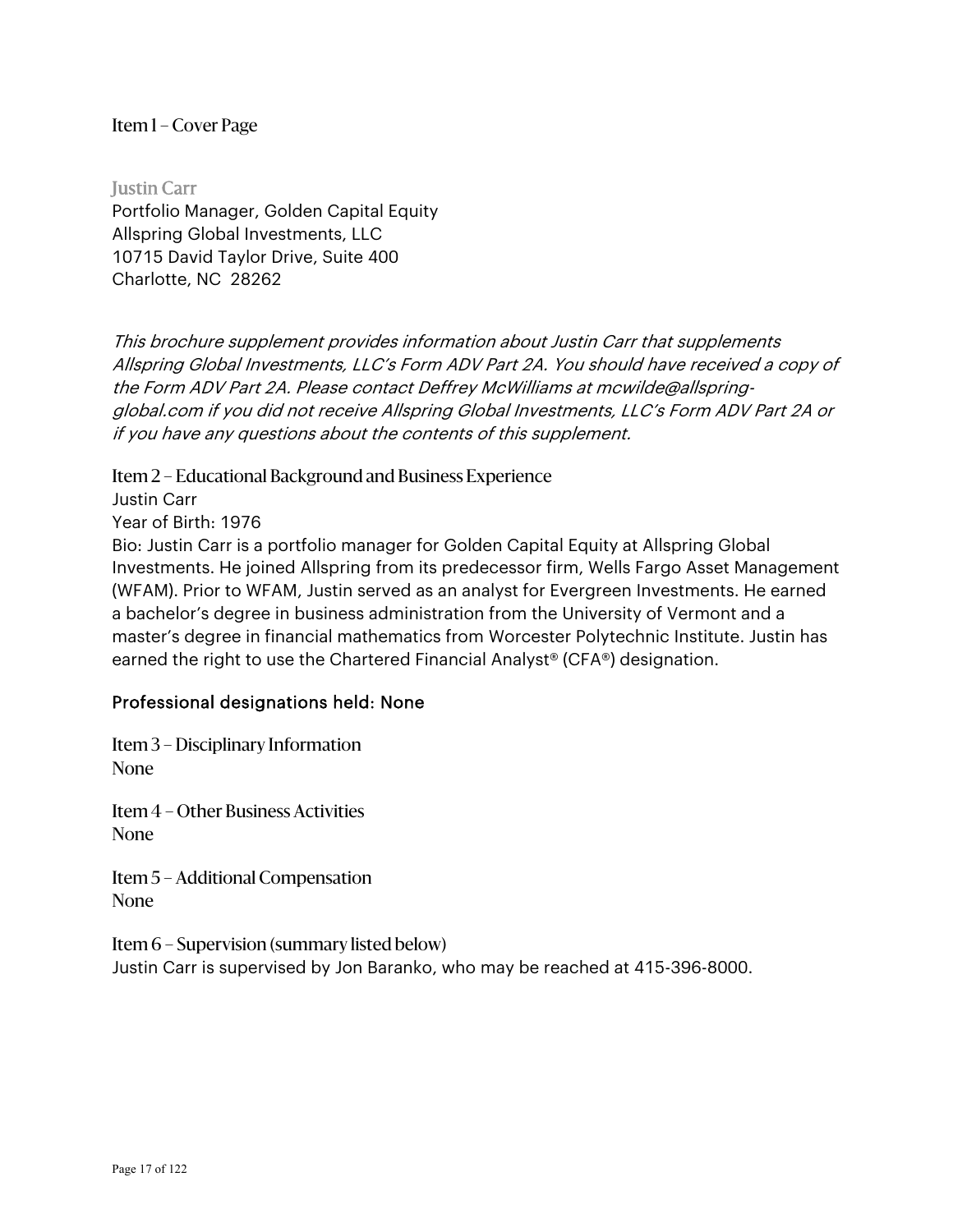Joseph S. Christensen, CFA Portfolio Manager, Head of Structured Products Research, Allspring Global Fixed Income Allspring Global Investments, LLC 525 Market Street, Floor 12 San Francisco, CA 94105

This brochure supplement provides information about Joseph S. Christensen that supplements Allspring Global Investments, LLC's Form ADV Part 2A. You should have received a copy of the Form ADV Part 2A. Please contact Deffrey McWilliams at mcwilde@allspring-global.com if you did not receive Allspring Global Investments, LLC's Form ADV Part 2A or if you have any questions about the contents of this supplement.

Item 2 – Educational Background and Business Experience

Joseph S. Christensen, CFA

Year of Birth: 1967

Bio: Joseph (Joe) Christensen is a portfolio manager for the Investment Grade Income Team and head of the Structured Product Research team at Allspring Global Investments. He joined Allspring from its predecessor firm, Wells Fargo Asset Management (WFAM). Before WFAM, Joe worked in fixed income institutional sales at KeyBanc Capital Markets and as a chief investment officer and treasurer at Metropolitan Mortgage & Securities Company. Earlier roles include serving as a portfolio manager at Safeco Asset Management and as a trader for the Wells Fargo Bank internal portfolio. He earned a bachelor's degree in business administration from California State University, Chico, and a master's degree in business administration from the University of Rochester. Joe has earned the right to use the Chartered Financial Analyst® (CFA®) designation.

#### Professional designations held: CFA

**Item 3 – Disciplinary**  None

Item 4 – Other Business Activities None

Item 5 – Additional Compensation None

Item 6 – Supervision (summary listed below) Joseph S. Christensen is supervised by Jon Baranko who may be reached at 415-396-8000.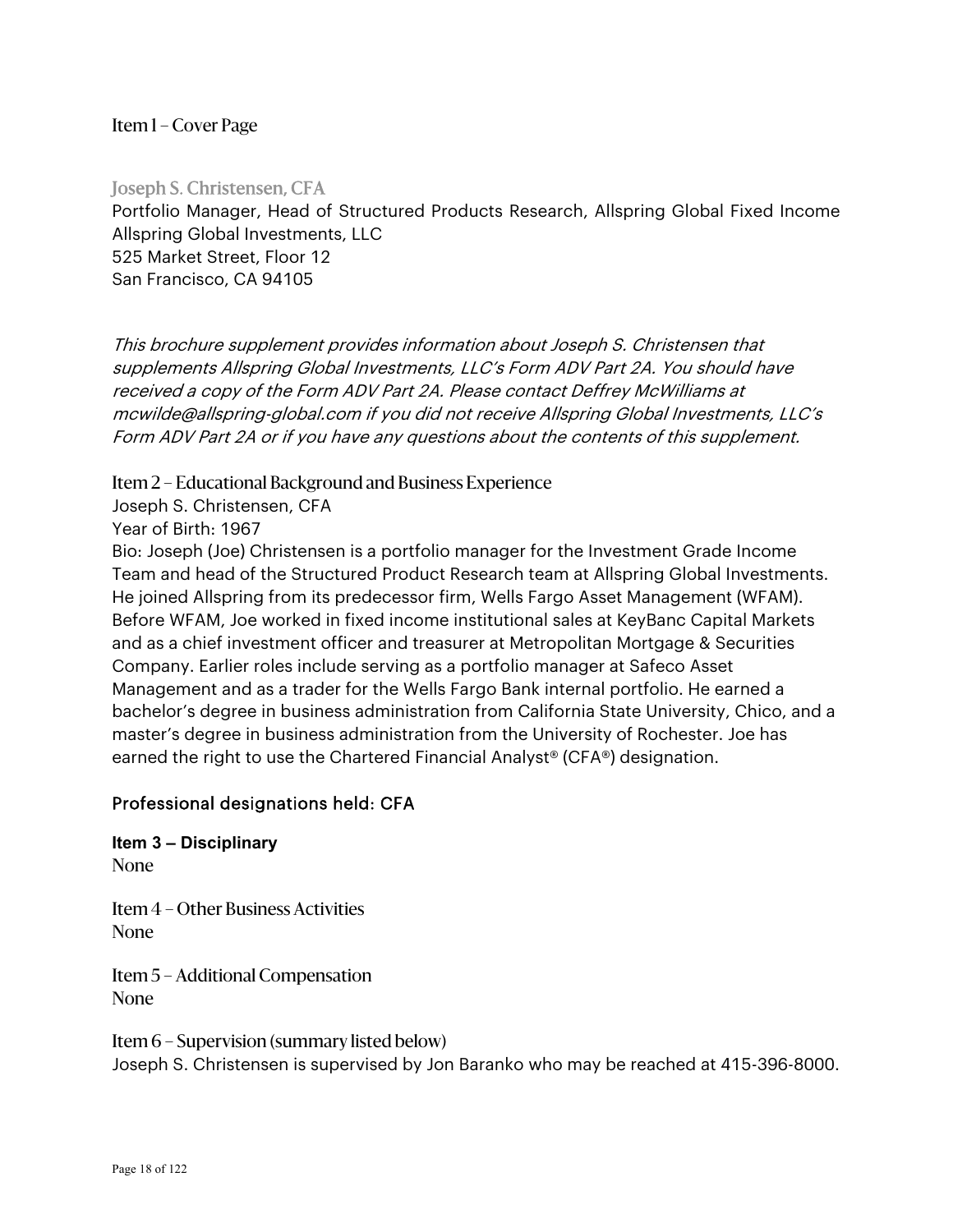Travis Dugan, CFA Senior Portfolio Manager, Allspring Global Fixed Income Allspring Global Investments, LLC 525 Market Street, Floor 12 San Francisco, CA 94105

This brochure supplement provides information about Travis Dugan that supplements Allspring Global Investments, LLC's Form ADV Part 2A. You should have received a copy of the Form ADV Part 2A. Please contact Deffrey McWilliams at mcwilde@allspringglobal.com if you did not receive Allspring Global Investments, LLC's Form ADV Part 2A or if you have any questions about the contents of this supplement.

Item 2 – Educational Background and Business Experience

Travis Dugan, CFA

Year of Birth: 1974

Bio: Travis Dugan is a senior portfolio manager for the Global Liquidity Solutions Team at Allspring Global Investments. He specializes in managing short duration separate accounts, with a focus on enhanced cash mandates. Travis joined Allspring from its predecessor firm, Wells Fargo Asset Management (WFAM). He joined WFAM from PIMCO, where he held a variety of positions, including manager of the OTC Derivatives Confirmation team and short duration portfolio manager. He earned a bachelor's degree in economics from the University of California, Irvine. Travis has earned the right to use the Chartered Financial Analyst® (CFA®) designation.

#### Professional designations held: CFA

Item 3 – Disciplinary Information None

Item 4 – Other Business Activities None

Item 5 – Additional Compensation None

Item 6 – Supervision (summary listed below) Travis Dugan is supervised by Jon Baranko, who may be reached at 415-396-8000.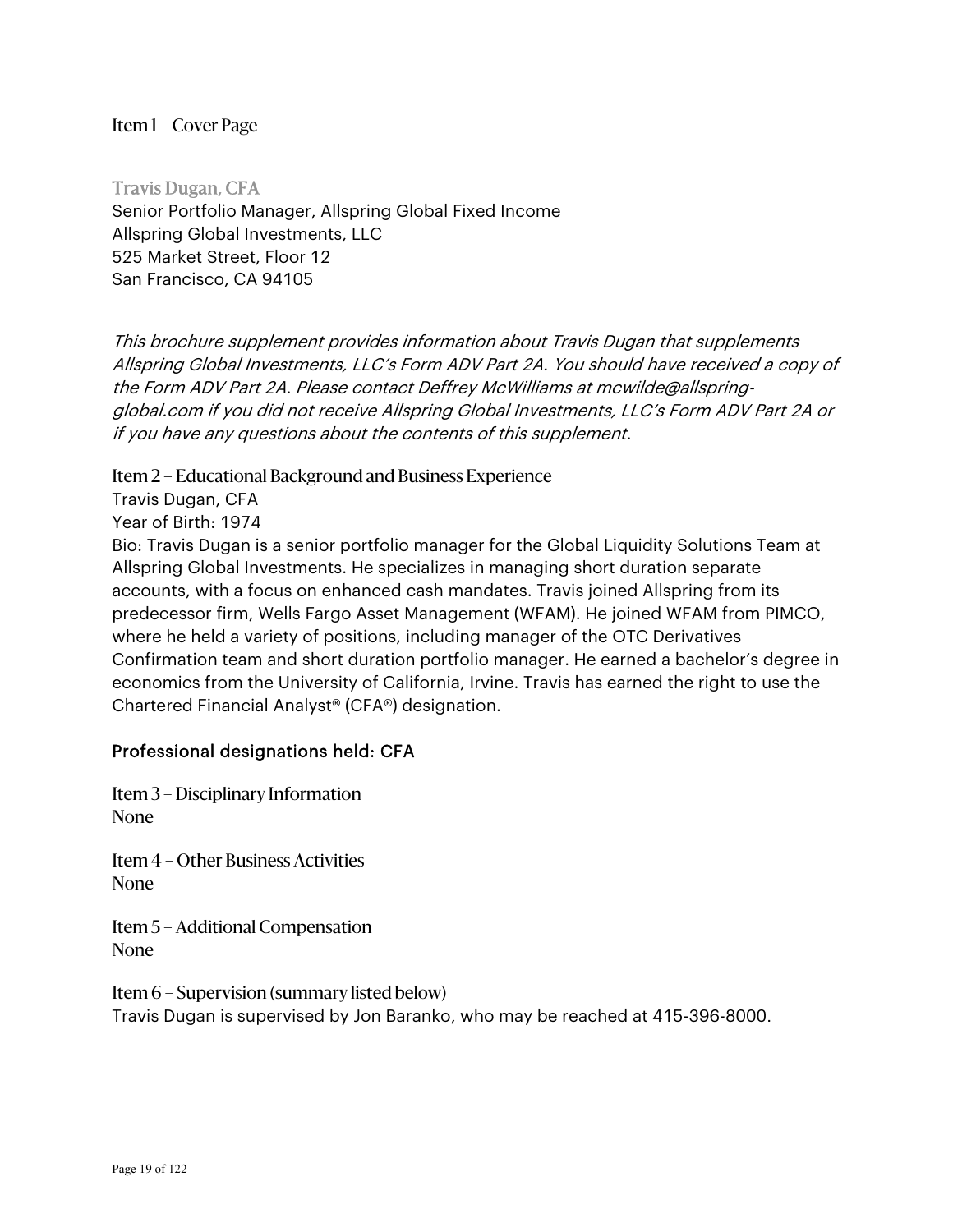Scott Eldridge, CFA Associate Portfolio Manager, Closed-End Fund Strategies Allspring Global Investments, LLC 6802 Paragon Pl., Suite 204 Richmond, VA 23230

This brochure supplement provides information about Scott Eldridge that supplements Allspring Global Investments, LLC's Form ADV Part 2A. You should have received a copy of the Form ADV Part 2A. Please contact Deffrey McWilliams at mcwilde@allspringglobal.com if you did not receive Allspring Global Investments, LLC's Form ADV Part 2A or if you have any questions about the contents of this supplement.

Item 2 – Educational Background and Business Experience

Scott Eldridge, CFA:

Year of Birth: 1973

Bio: Scott Eldridge is an associate portfolio manager for the Closed-End Fund Strategies team at Allspring Global Investments. He joined Allspring from its predecessor firm, Wells Fargo Asset Management (WFAM). Scott joined WFAM from Invesco PowerShares, where he served as director of fixed income product strategy. Prior to that, he was a director of portfolio management at Caprin Asset Management. Earlier in his career, Scott held positions in credit research, trading, and portfolio management at Tattersall Advisory Group as well as various commercial banking roles at Wachovia Bank. Scott earned a bachelor's degree in business administration with an emphasis in finance and economics from the University of Richmond. He has earned the right to use the Chartered Financial Analyst® (CFA®) designation.

#### Professional designations held: CFA

Item 3 – Disciplinary Information: None

Item 4 – Other Business Activities: None

Item 5 – Additional Compensation: None

Item 6 – Supervision (summary listed below) Scott Eldridge is supervised by Jon Baranko, who may be reached at 415-396-8000.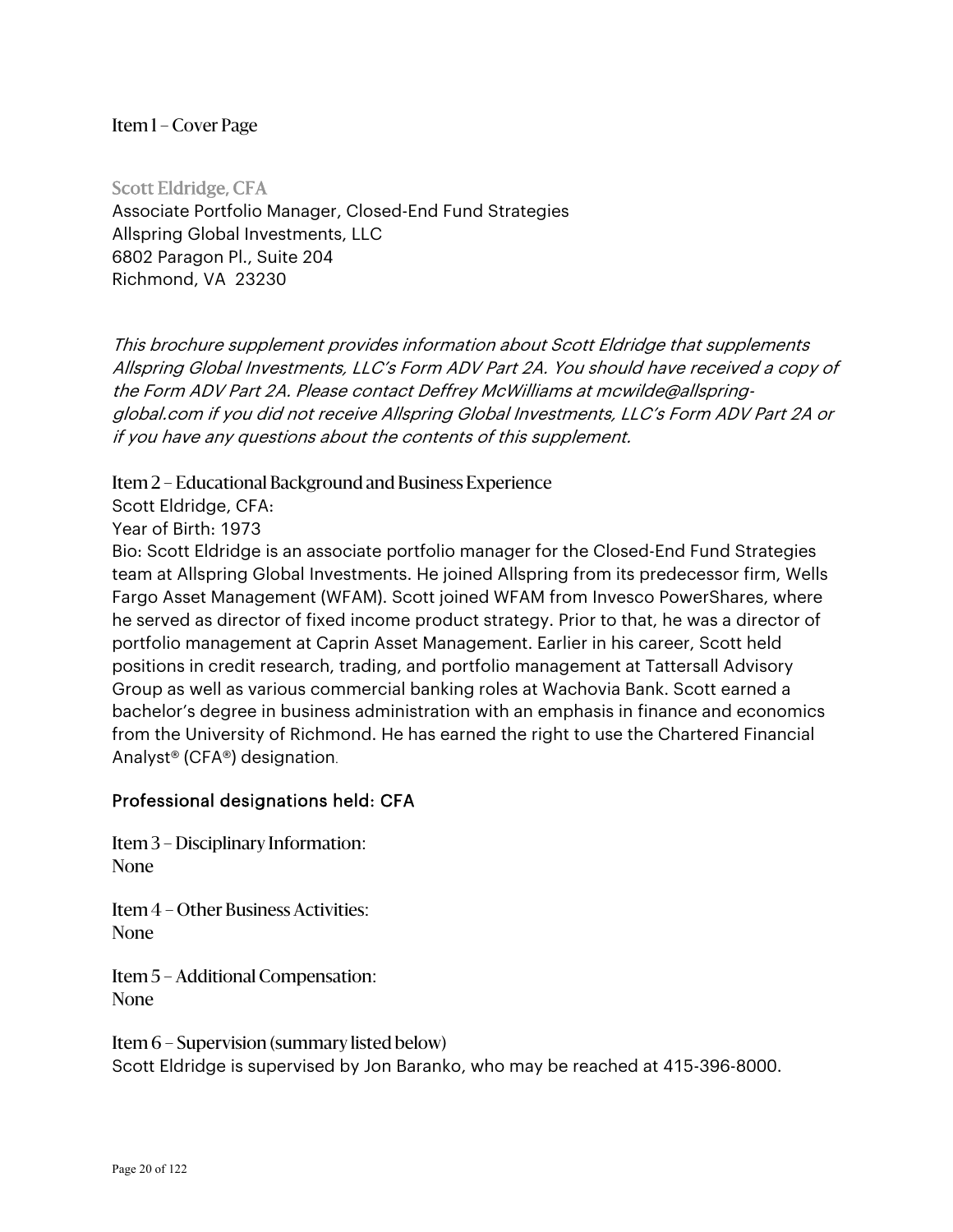Vince Fioramonti, CFA Senior Portfolio Manager, Golden Capital Equity Allspring Global Investments, LLC 10715 David Taylor Drive, Suite 400 Charlotte, NC 28262

This brochure supplement provides information about Vince Fioramonti that supplements Allspring Global Investments, LLC's Form ADV Part 2A. You should have received a copy of the Form ADV Part 2A. Please contact Deffrey McWilliams at mcwilde@allspringglobal.com if you did not receive Allspring Global Investments, LLC's Form ADV Part 2A or if you have any questions about the contents of this supplement.

Item 2 – Educational Background and Business Experience

Vince Fioramonti, CFA

Year of Birth: 1956

Bio: Vince Fioramonti is a senior portfolio manager for Golden Capital Equity at Allspring Global Investments He joined Allspring from its predecessor firm, Wells Fargo Asset Management (WFAM). Prior to joining WFAM, Vince served as a partner at Alpha Equity Management, LLC, where he managed the firm's international equity strategies and was responsible for its technology infrastructure. Before that, he worked with ING and its predecessor Aetna organizations as the lead portfolio manager for the Aetna International Fund. Vince began his investment industry career in 1988 with Travelers Investment Management. Vince earned a bachelor's degree in finance from the University of Dayton and a master's degree in business administration from the University of Rochester. He has earned the right to use the Chartered Financial Analyst® (CFA®) designation.

#### Professional designations held: CFA and CPA

Item 3 – Disciplinary Information None

Item 4 – Other Business Activities None

Item 5 – Additional Compensation None

Item 6 – Supervision (summary listed below) Vince Fioramonti is supervised by Jon Baranko, who may be reached at 415-396-8000.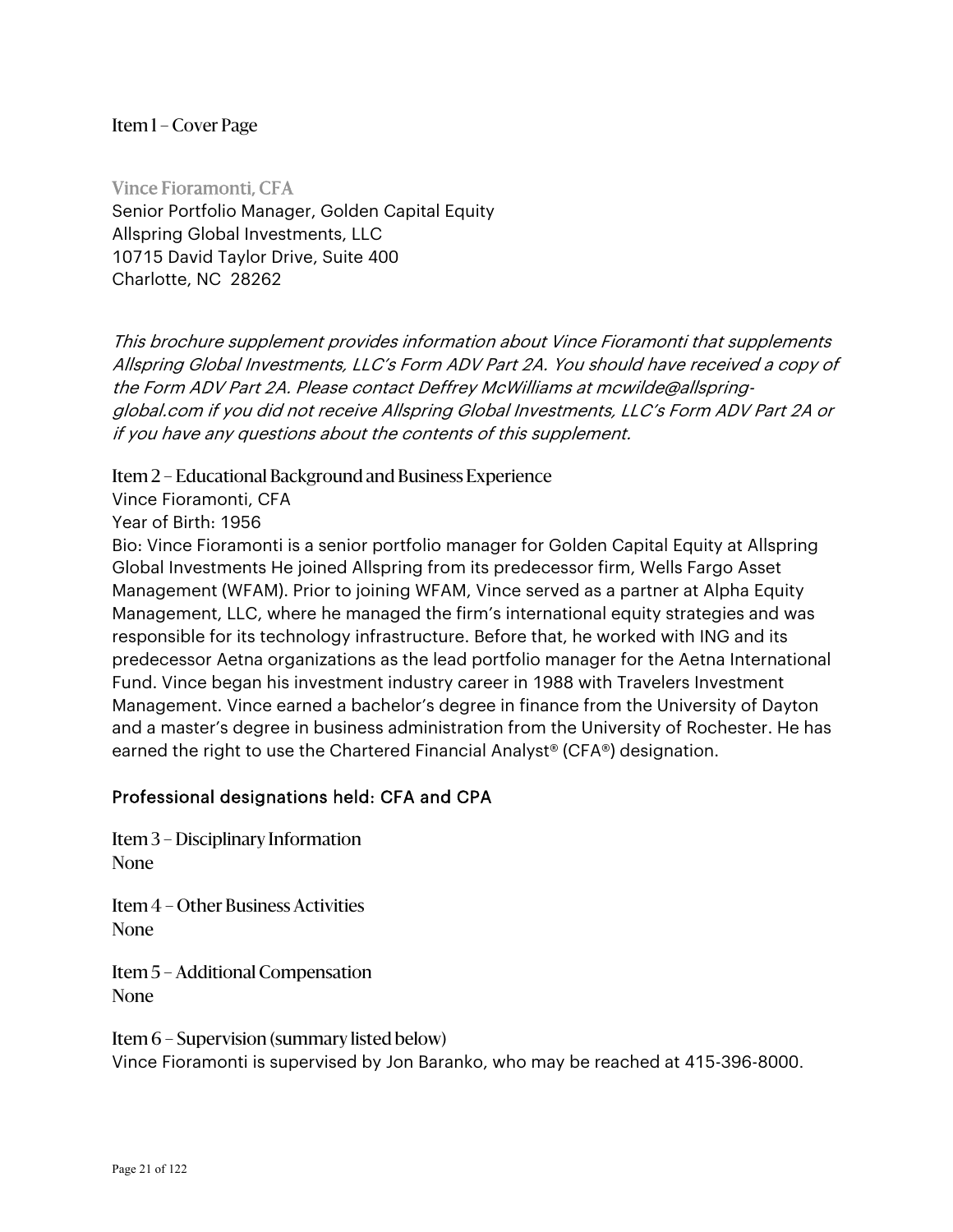Stephen Giggie, CFA Co-Portfolio Manager, Special Global Equity Allspring Global Investments, LLC 101 Seaport Blvd Boston, MA 02110

This brochure supplement provides information about Stephen Giggie that supplements Allspring Global Investments, LLC's Form ADV Part 2A. You should have received a copy of the Form ADV Part 2A. Please contact Deffrey McWilliams at mcwilde@allspringglobal.com if you did not receive Allspring Global Investments, LLC's Form ADV Part 2A or if you have any questions about the contents of this supplement.

Item 2 – Educational Background and Business Experience

Stephen Giggie, CFA

Year of Birth: 1983

Bio: Stephen Giggie is a research analyst for the Special Global Equity team at Allspring Global Investments. He joined Allspring from its predecessor firm, Wells Fargo Asset Management (WFAM). He joined WFAM from Evergreen Investments, where he was a product manager. He began his investment industry career as a portfolio verification analyst for MFS Investment Management. Stephen earned a bachelor's degree in business administration with an emphasis in finance from Suffolk University, graduating magna cum laude. He has earned the right to use the Chartered Financial Analyst® (CFA®) designation and is a member of CFA Society Boston..

#### Professional designations held: CFA

Item 3 – Disciplinary Information None

Item 4 – Other Business Activities None

Item 5 – Additional Compensation None

Item 6 – Supervision (summary listed below) Stephen Giggie is supervised by Jon Baranko, who may be reached at 415-396-8000.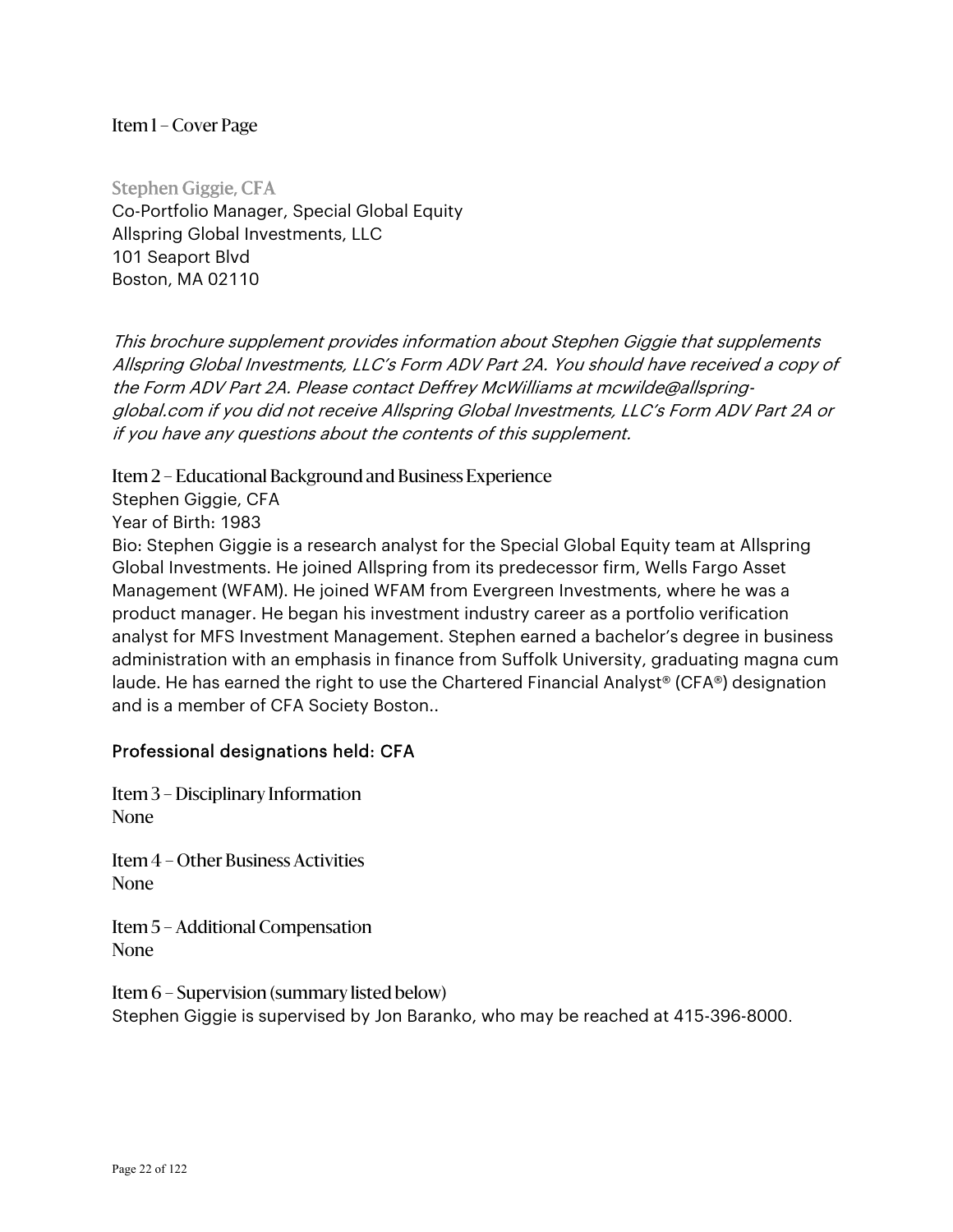Terry Goode Senior Portfolio Manager, Allspring Global Fixed Income Allspring Global Investments, LLC 525 Market St., Floor 12 San Francisco, CA 94105

This brochure supplement provides information about Terry Goode that supplements Allspring Global Investments, LLC's Form ADV Part 2A. You should have received a copy of the Form ADV Part 2A. Please contact Deffrey McWilliams at mcwilde@allspringglobal.com if you did not receive Allspring Global Investments, LLC's Form ADV Part 2A or if you have any questions about the contents of this supplement.

Item 2 – Educational Background and Business Experience

Terry Goode

Year of Birth: 1968

Bio: Terry Goode is a senior portfolio manager for the Municipal Fixed Income team at Allspring Global Investments. He is responsible for managing national and state-specific mutual funds, insurance accounts, and separate accounts. Terry joined Allspring from its predecessor firm, Wells Fargo Asset Management (WFAM). Before this, he served as head of the WFAM Tax-Exempt Research team, leading the group responsible for providing credit research to the Municipal Fixed Income team. Prior to joining WFAM, Terry performed similar research duties and provided bond ratings as a director at Standard & Poor's Credit Market Services. He held a similar position with Wells Fargo Bank's health care division. Terry earned a bachelor's degree in economics from the University of California, Los Angeles, and a master's degree in business administration with an emphasis in finance and investment strategy from the Haas School of Business at the University of California, Berkeley. Terry is a member of the National Federation of Municipal Analysts and the Society of Municipal Analysts and served as former chair and member of the California Society of Municipal Analysts..

#### Professional designations held: None

Item 3 – Disciplinary Information None

Item 4 – Other Business Activities None

Item 5 – Additional Compensation None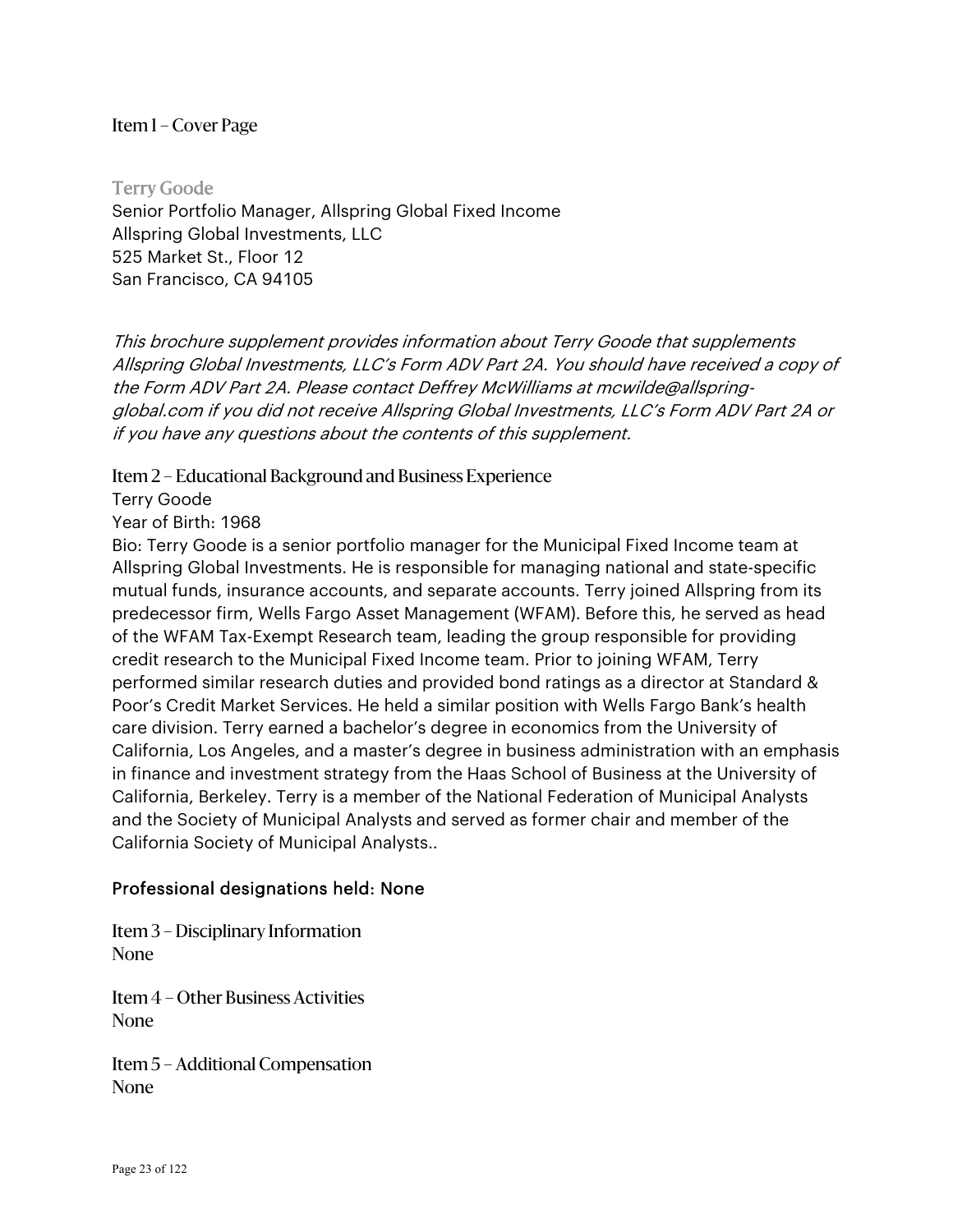Item 6 – Supervision (summary listed below)

Terry Goode is supervised by Jon Baranko, who may be reached at 415-396-8000.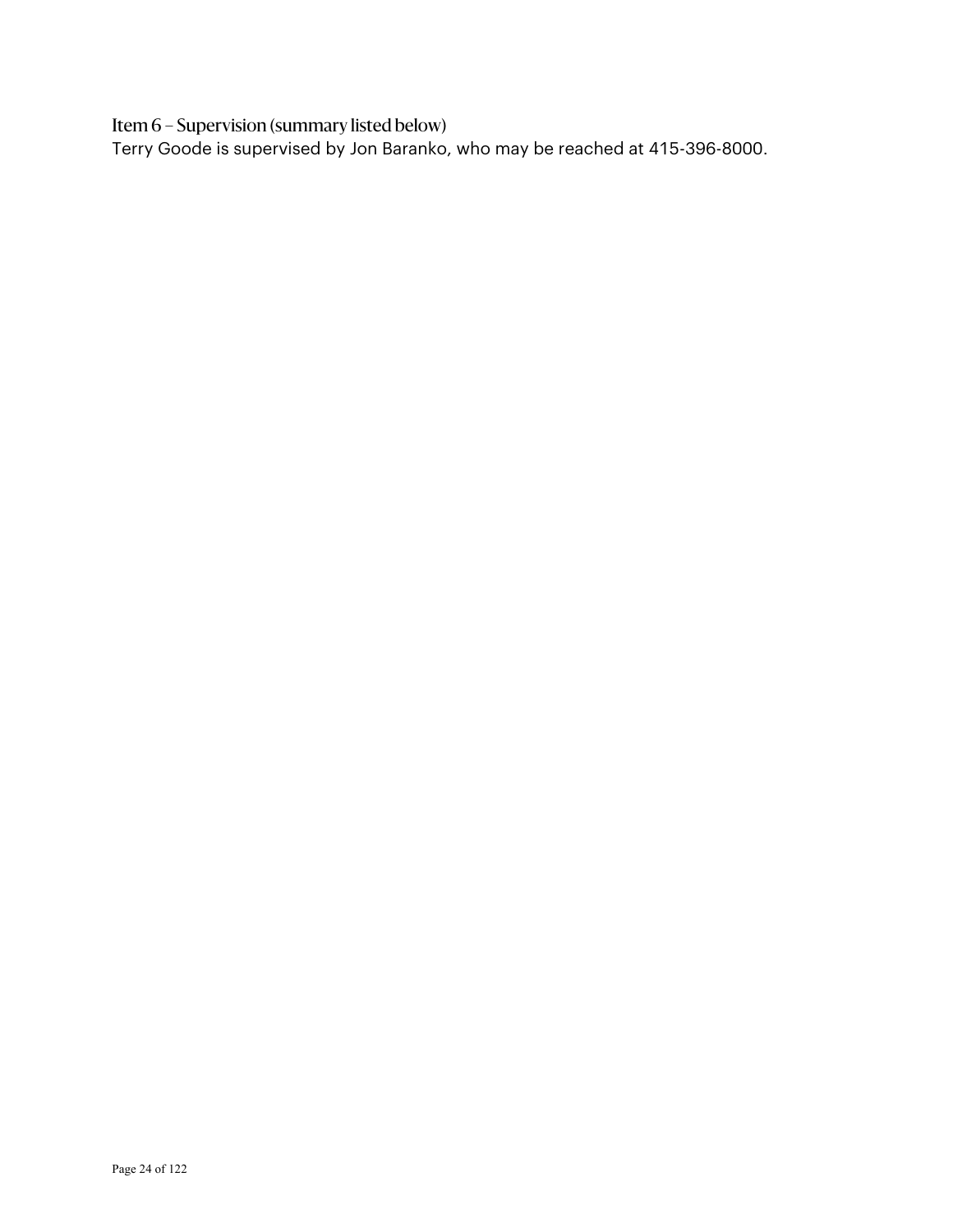Jeff Goverman Portfolio Manager, Essential Value Equity Team Allspring Global Investments, LLC 5335 SW Meadows, Ste. 290 Lake Oswego, OR 97035

This brochure supplement provides information about Jeff Goverman that supplements Allspring Global Investments, LLC's Form ADV Part 2A. You should have received a copy of the Form ADV Part 2A. Please contact Deffrey McWilliams at mcwilde@allspringglobal.com if you did not receive Allspring Global Investments, LLC's Form ADV Part 2A or if you have any questions about the contents of this supplement.

Item 2 – Educational Background and Business Experience

Jeff Goverman

Year of Birth: 1960

Bio: Jeff Goverman is a portfolio manager for the Essential Value Equity Team at Allspring Global Investments. He joined Allspring from its predecessor firm, Wells Fargo Asset Management (WFAM). Before joining WFAM, Jeff was a research director, senior partner, and research analyst at Pacific Crest Securities. While there, he built a nationally recognized research department. Prior to that, he was an executive vice president and software and internet analyst with Cowen and Co. Earlier, he served as a research analyst with Soundview Financial focusing on minicomputers and networking. He began his investment industry career in 1987. Jeff earned a bachelor's degree from Colby College, a master's degree in business administration from Carnegie Mellon University, and a master's degree in information technology from Pace University..

#### Professional designations held: None

Item 3 – Disciplinary Information None

Item 4 – Other Business Activities None

Item 5 – Additional Compensation None

Item 6 – Supervision (summary listed below) Jeff Goverman is supervised by Jon Baranko, who may be reached at 415-396-8000.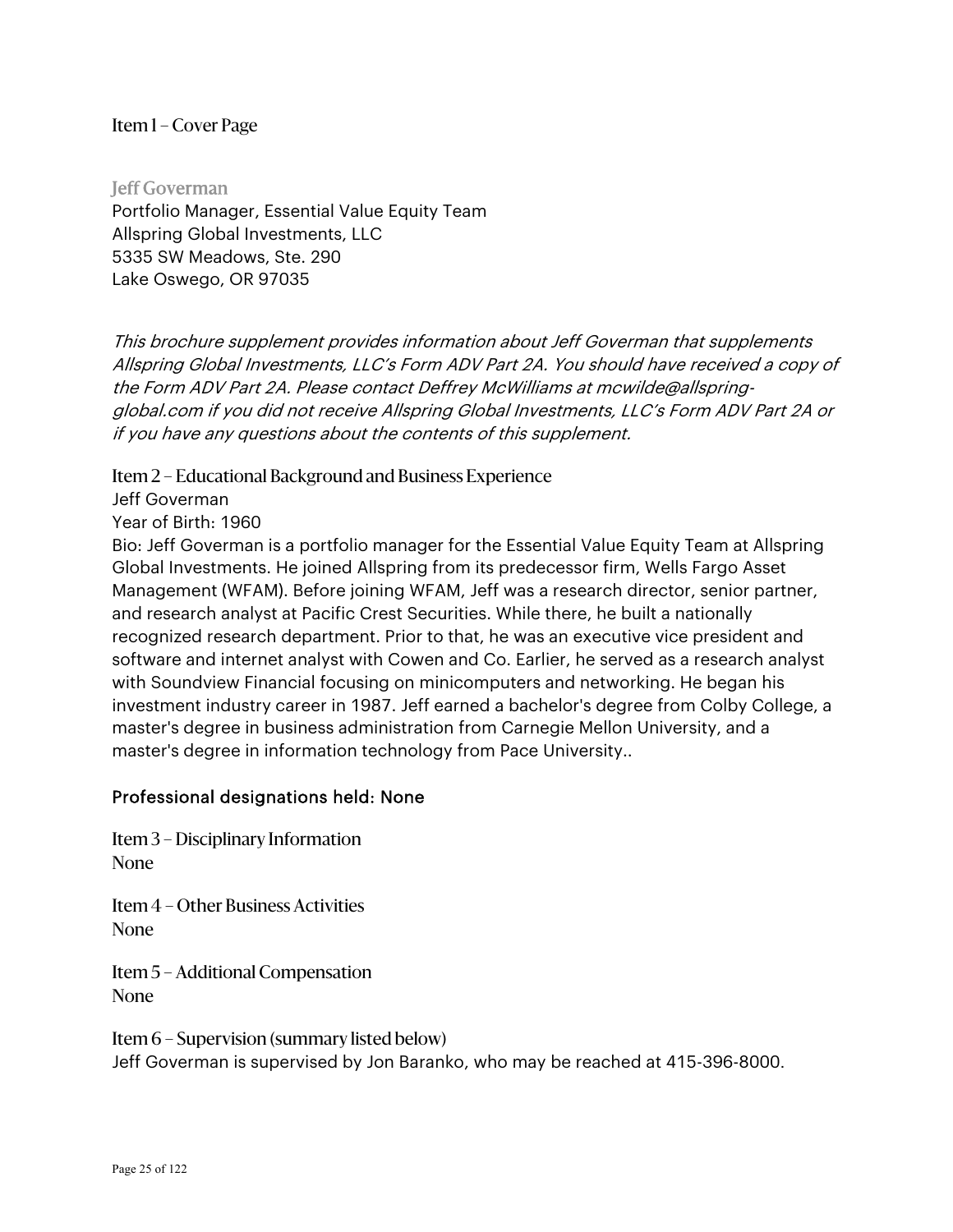Andrew M. Greenberg, CFA Global Liquidity Solutions Team Lead, Allspring Global Fixed Income Allspring Global Investments, LLC 525 Market Street, Floor 12 San Francisco, CA 94105

This brochure supplement provides information about Andrew Greenberg that supplements Allspring Global Investments, LLC's Form ADV Part 2A. You should have received a copy of the Form ADV Part 2A. Please contact Deffrey McWilliams at mcwilde@allspring-global.com if you did not receive Allspring Global Investments, LLC's Form ADV Part 2A or if you have any questions about the contents of this supplement.

Item 2 – Educational Background and Business Experience

Andrew Greenberg, CFA

Year of Birth: 1964

Bio: Andrew Greenberg is a senior portfolio manager for separate account portfolios for the Global Liquidity Solutions Team at Allspring Global Investments. He manages portfolios as well as the staff on the Short Duration Portfolio Management team. Andrew joined Allspring from its predecessor firm, Wells Fargo Asset Management (WFAM). Prior to joining WFAM, he was vice president and portfolio manager at Scudder Kemper Investments for four years. In this role, he managed \$6 billion in fixed income funds for defined benefit pension plans. Earlier, Andrew was an assistant vice president for Deutsche Bank, where he originated fixed income transactions for U.S. and international corporations and agencies. He also held a credit analyst position at Drexel Burnham Lambert. Andrew earned a bachelor's degree in government–international relations from Cornell University and a master's degree in business administration with an emphasis in finance from the Stern School of Business at New York University. He has earned the right to use the Chartered Financial Analyst® (CFA®) designation and served as president of CFA Society San Francisco.

#### Professional designations held: CFA

Item 3 – Disciplinary Information None

Item 4 – Other Business Activities None

Item 5 – Additional Compensation None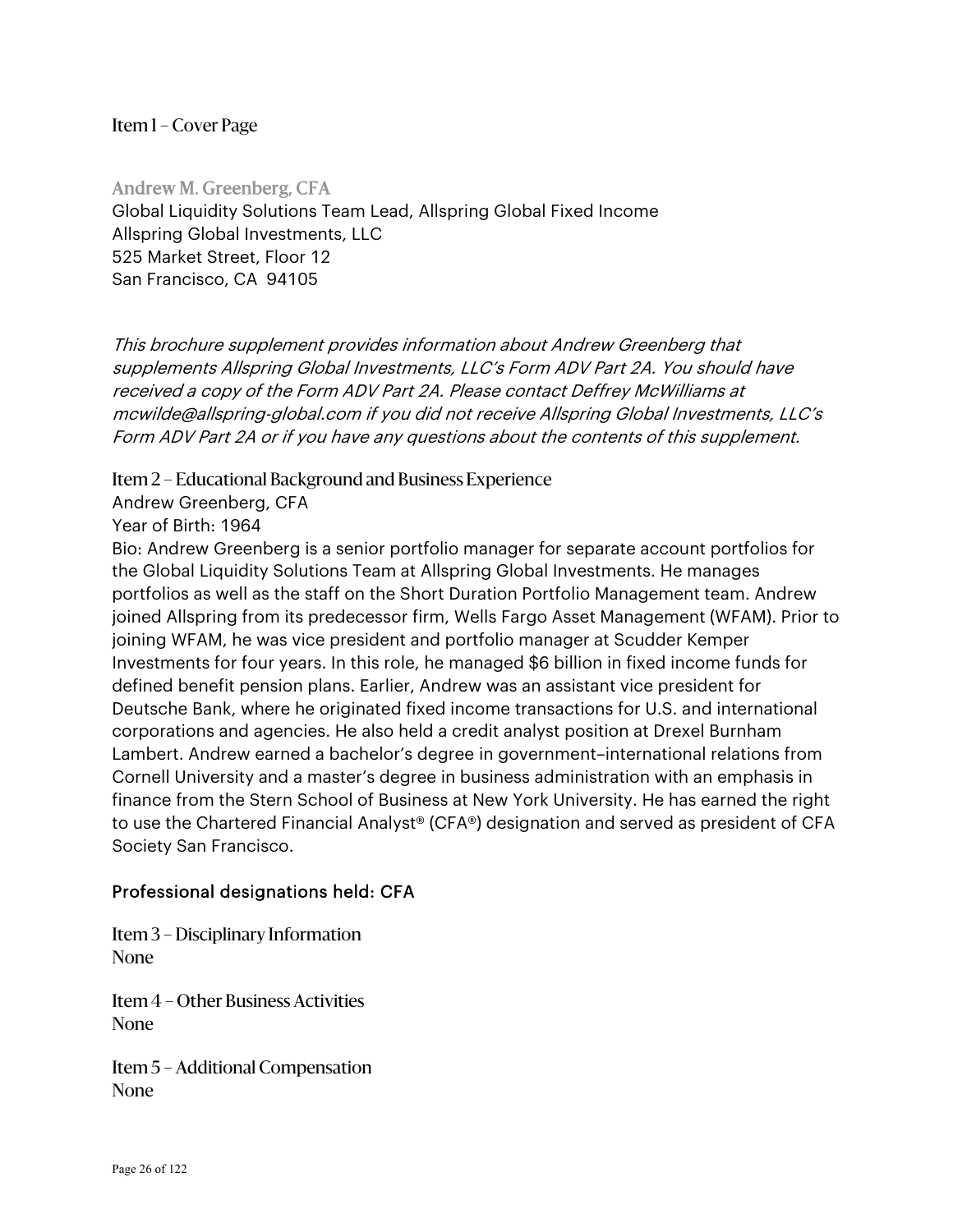Item 6 – Supervision (summary listed below)

Andrew Greenberg is supervised by Jon Baranko, who may be reached at 415-396-8000.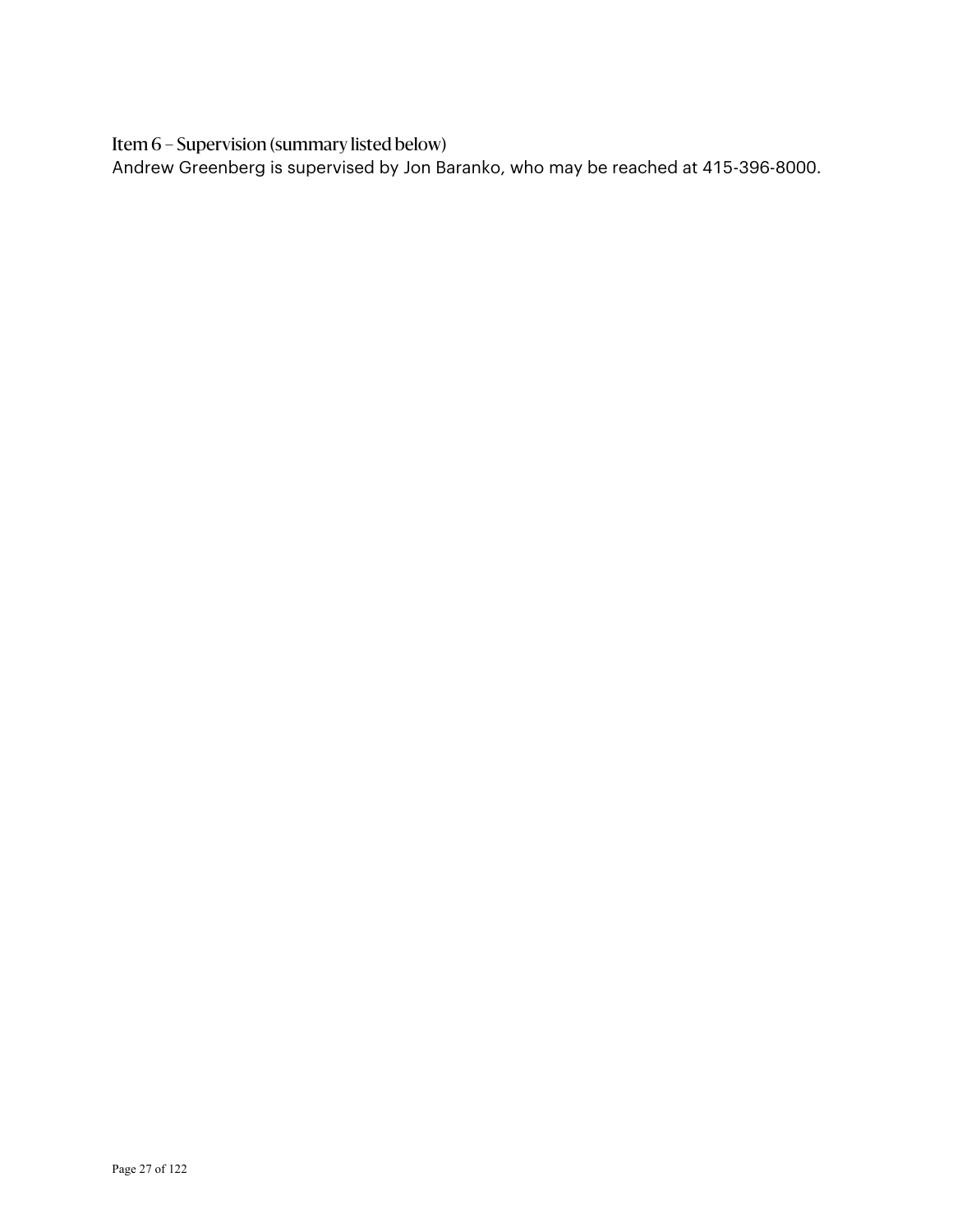Matthew A. Grimes, CFA Head of Research, Money Market Credit Research, Allspring Global Fixed Income 90 S 7th St Floor 04 Minneapolis, MN 55402-3903

This brochure supplement provides information about Matthew A. Grimes that supplements Allspring Global Investments, LLC's Form ADV Part 2A. You should have received a copy of the Form ADV Part 2A. Please contact Deffrey McWilliams at mcwilde@allspring-global.com if you did not receive Allspring Global Investments, LLC's Form ADV Part 2A or if you have any questions about the contents of this supplement.

Item 2 – Educational Background and Business Experience

Matthew A. Grimes, CFA

Year of Birth: 1970

Bio: Matthew (Matt) Grimes is head of Research for the Global Liquidity Solutions Team at Allspring Global Investments. His team provides in-depth credit research specializing in short duration. In addition, Matt provides analysis and research covering corporate, financial, structured finance, and municipal securities and offers investment recommendations to portfolio managers. Matt joined Allspring from its predecessor firm, Wells Fargo Asset Management (WFAM). Since joining the firm and its parent company in 1991, Matt has developed the credit research process for short duration and investmentgrade mandates. Matt earned a bachelor's degree from the University of Minnesota and a master's degree in business administration from the Carlson School of Management at the University of Minnesota. He has earned the right to use the Chartered Financial Analyst® (CFA®) designation and is a member of CFA Institute, CFA Society Minnesota, and the Minnesota Society of Municipal Analysts.

#### Professional designations held: CFA

Item 3 – Disciplinary Information

Item 4 – Other Business Activities

Item 5 – Additional Compensation

#### **Item 6 – Supervision**

Matthew A. Grimes, CFA is supervised by Jon Baranko, who may be reached at 415-396- 8000.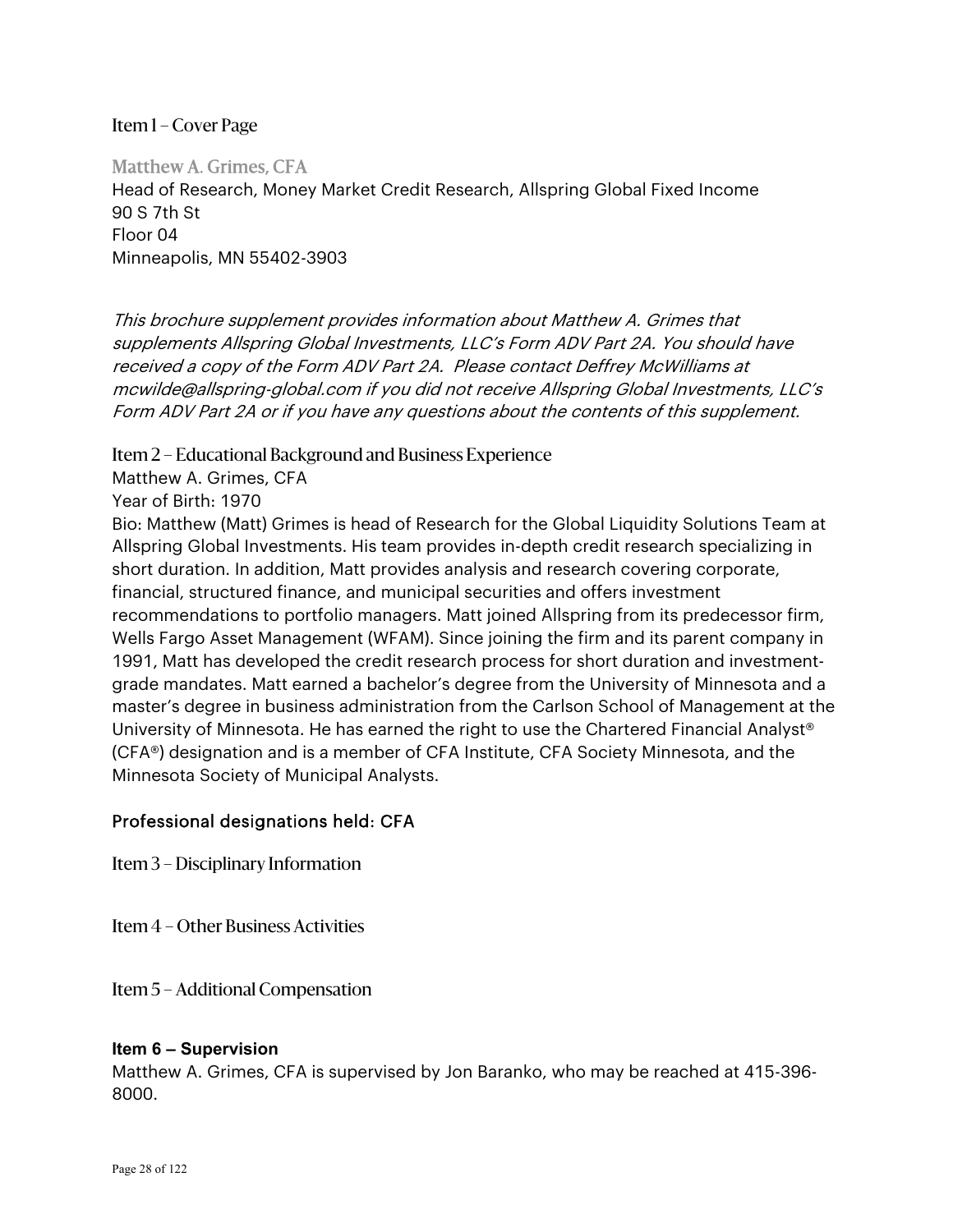Kurt Gunderson Portfolio Manager, Select Equity Team Allspring Global Investments, LLC 100 Heritage Reserve - 2nd Floor Menomonee Falls, WI 53051-4400

This brochure supplement provides information about Kurt Gunderson that supplements Allspring Global Investments, LLC's Form ADV Part 2A. You should have received a copy of the Form ADV Part 2A. Please contact Deffrey McWilliams at mcwilde@allspringglobal.com if you did not receive Allspring Global Investments, LLC's Form ADV Part 2A or if you have any questions about the contents of this supplement.

Item 2 – Educational Background and Business Experience

Kurt Gunderson

Year of Birth: 1961

Bio: Kurt Gunderson is a portfolio manager with the Select Equity Team at Allspring Global Investments, LLC and serves as co-portfolio manager of the PMV All Cap Equity strategy. He joined Allspring from its predecessor firm, Wells Fargo Asset Management (WFAM). Prior to his current role, he was an associate portfolio manager and earlier served as an analyst with the team. Kurt joined WFAM from Strong Capital Management as director of information technology in retirement plan services. Earlier in his career, he was a technology consultant and program manager with Ameritech. Kurt earned a bachelor's degree in science from the University of California, Los Angeles and a master's degree in business administration, finance and investment from the University of Wisconsin, Madison.

#### Professional designations held: None

Item 3 – Disciplinary Information None

Item 4 – Other Business Activities None

Item 5 – Additional Compensation None

Item 6 – Supervision (summary listed below) Kurt Gunderson is supervised by Jon Baranko, who may be reached at 415-396-8000.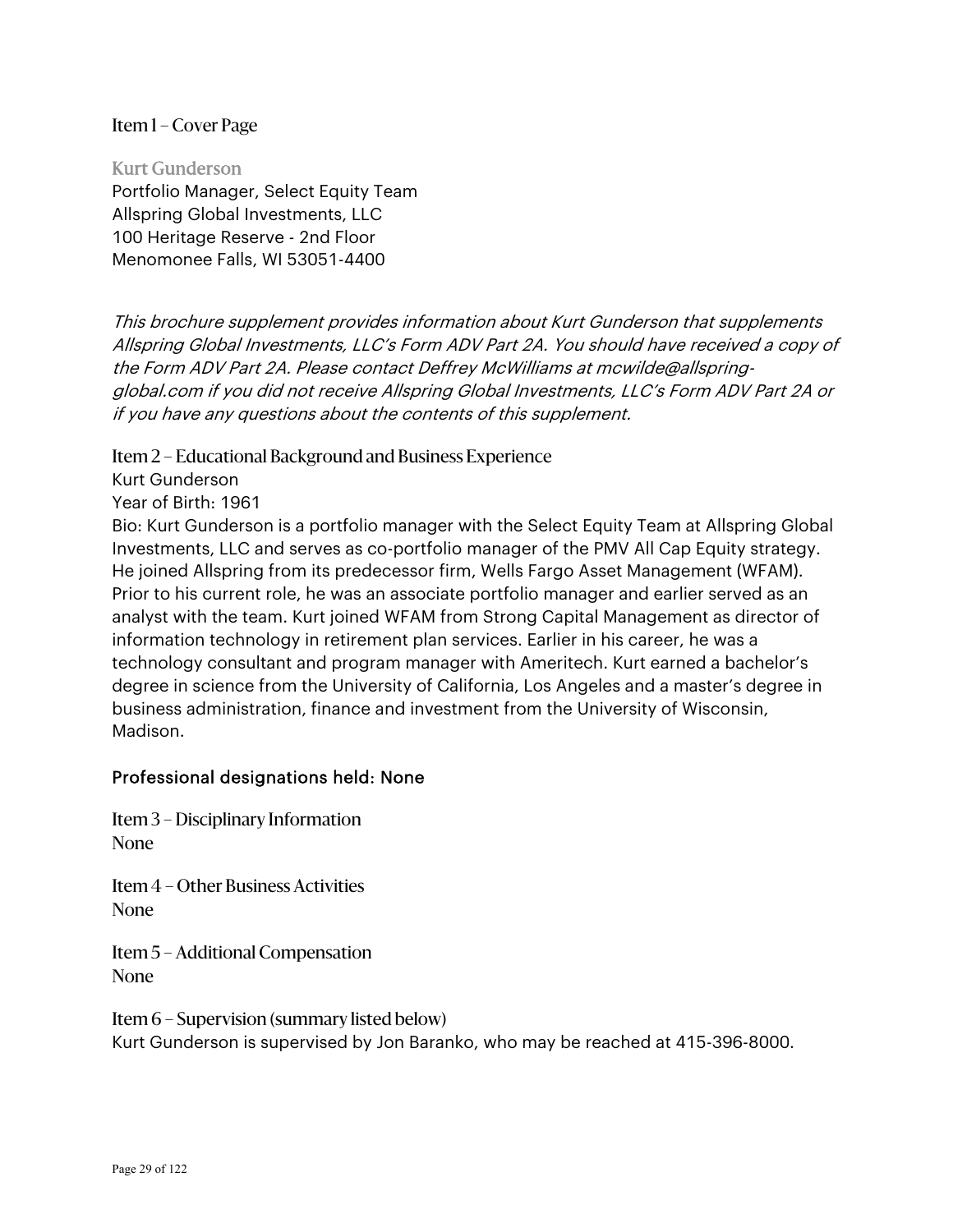Martin Hargrave, CFA Portfolio Manager, Focused Equity Allspring Global Investments, LLC 90 S 7th Street Minneapolis, MN 55402-3903

This brochure supplement provides information about Marty Hargrave that supplements Allspring Global Investments, LLC's Form ADV Part 2A. You should have received a copy of the Form ADV Part 2A. Please contact Deffrey McWilliams at mcwilde@allspringglobal.com if you did not receive Allspring Global Investments, LLC's Form ADV Part 2A or if you have any questions about the contents of this supplement.

Item 2 – Educational Background and Business Experience

Marty Hargrave, CFA

Year of Birth: 1958

Bio: Martin (Marty) Hargrave is a portfolio manager for the Focused Equity team at Allspring Global Investments. He joined Allspring from its predecessor firm, Wells Fargo Asset Management (WFAM). He joined WFAM from Abbot Downing, where he served in a similar position. Prior to Abbot Downing, Marty was a portfolio manager on the small-cap growth team for Fifth Third Asset Management. Before that, Marty was with Paladin Investment Associates, where he managed small-cap and mid-cap investment portfolios. Earlier, he held portfolio management and client relationship positions with Investment Advisers, Inc. Marty started his financial career in the treasury department of Sunkist Growers, Inc., managing the employee benefits investments, banking relationships, and cash management operations. He earned a bachelor's degree in biological sciences from the University of Southern California and a master's degree in business administration from the UCLA Anderson School of Management. He has earned the right to use the Chartered Financial Aanalyst® (CFA®) designation and is a member of CFA Institute and CFA Society Minnesota.

#### Professional designations held: CFA

Item 3 – Disciplinary Information: None

Item 4 – Other Business Activities: None

Item 5 – Additional Compensation: None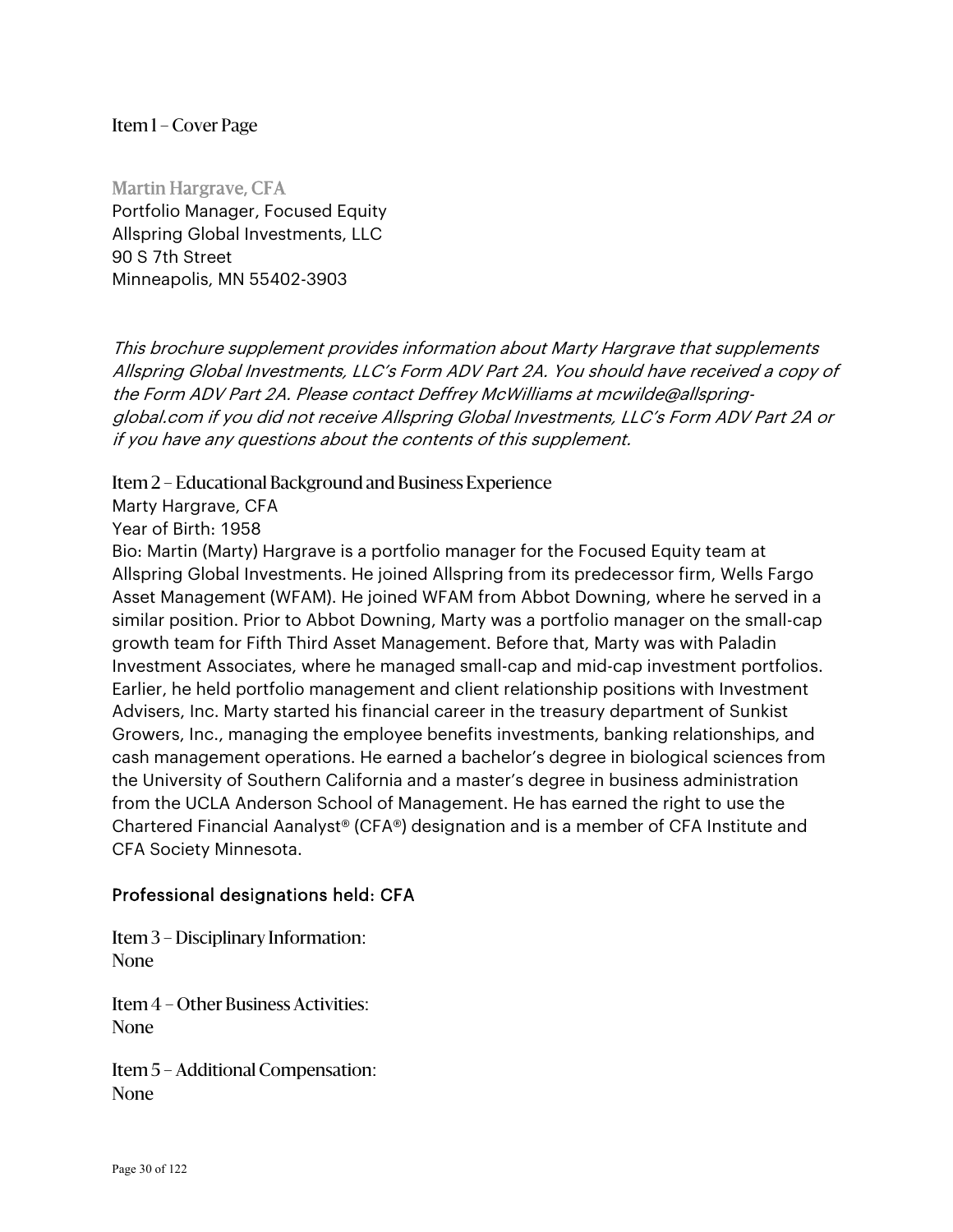Item 6 – Supervision (summary listed below)

Marty Hargrave is supervised by Jon Baranko, who may be reached at 415-396-8000.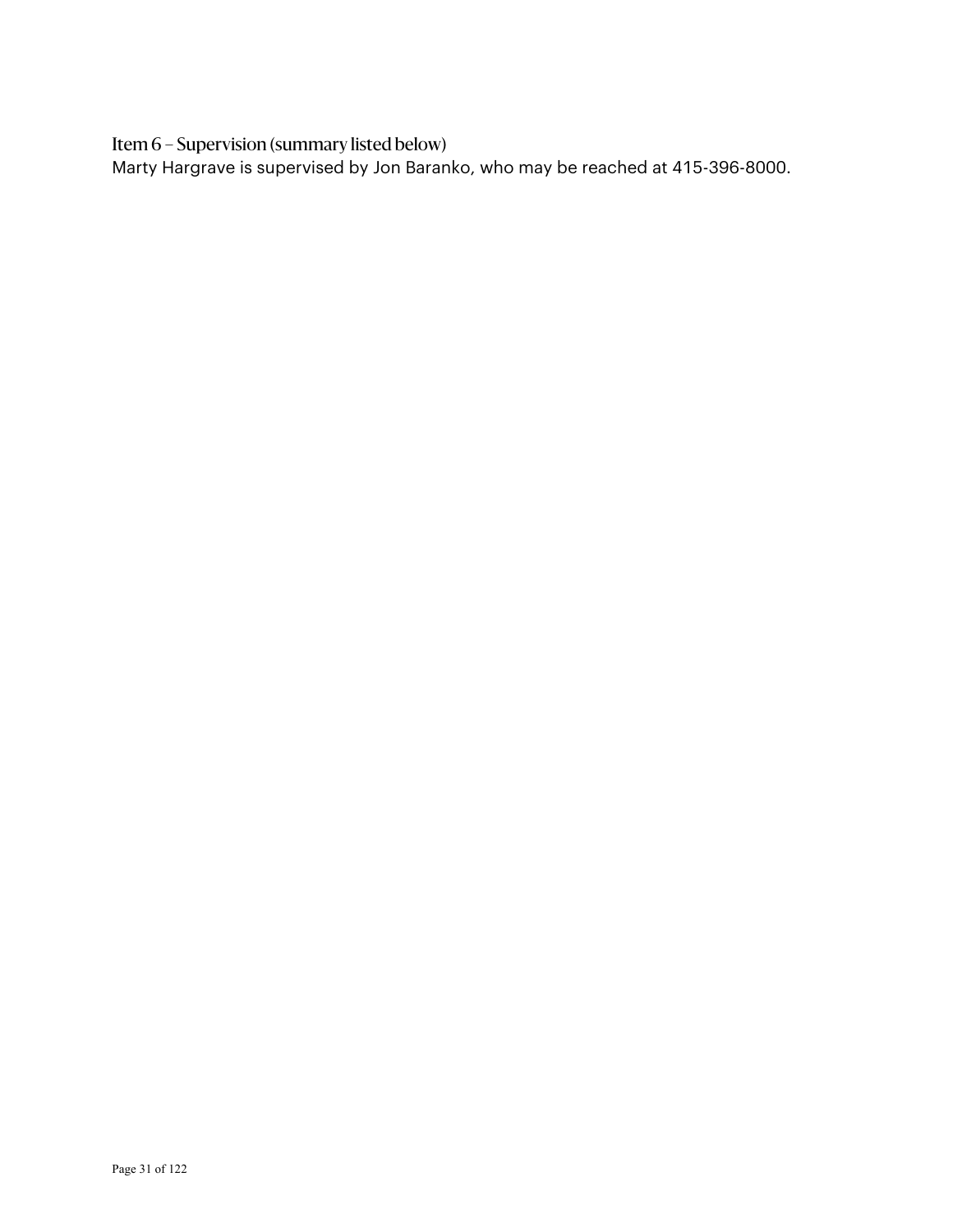Eric Harper, CFA Managing Director and Senior Portfolio Manager, Closed-End Fund Strategies Allspring Global Investments, LLC 6802 Paragon Pl., Suite 204 Richmond, VA 23230

This brochure supplement provides information about Eric Harper that supplements Allspring Global Investments, LLC's Form ADV Part 2A. You should have received a copy of the Form ADV Part 2A. Please contact Deffrey McWilliams at mcwilde@allspringglobal.com if you did not receive Allspring Global Investments, LLC's Form ADV Part 2A or if you have any questions about the contents of this supplement.

Item 2 – Educational Background and Business Experience

Eric Harper, CFA

Year of Birth: 1973

Bio: Eric Harper is a managing director and senior portfolio manager for the Closed-End Fund Strategies team at Allspring Global Investments. His responsibilities include managing the team responsible for developing the firm's overall investment strategy as it pertains to closed-end funds. He also directs portfolio management, research, trading, and investment risk management within the specialty of closed-end funds and is a member of the Investment Review Committee. Eric joined Allspring from its predecessor firm, Wells Fargo Asset Management (WFAM). He joined WFAM from Tattersall Advisory Group, where he served in a similar role since 2000. Earlier, he was a fixed income research analyst for Thompson, Siegel & Walmsley, Inc. Eric earned a bachelor's degree in finance from the University of Virginia. He has earned the right to use the Chartered Financial Analyst® (CFA®) designation and is a member of CFA Society Virginia and CFA Institute.

#### Professional designations held: CFA

Item 3 – Disciplinary Information None

Item 4 – Other Business Activities None

Item 5 – Additional Compensation None

Item 6 – Supervision (summary listed below) Eric Harper is supervised by Jon Baranko, who may be reached at 415-396-8000.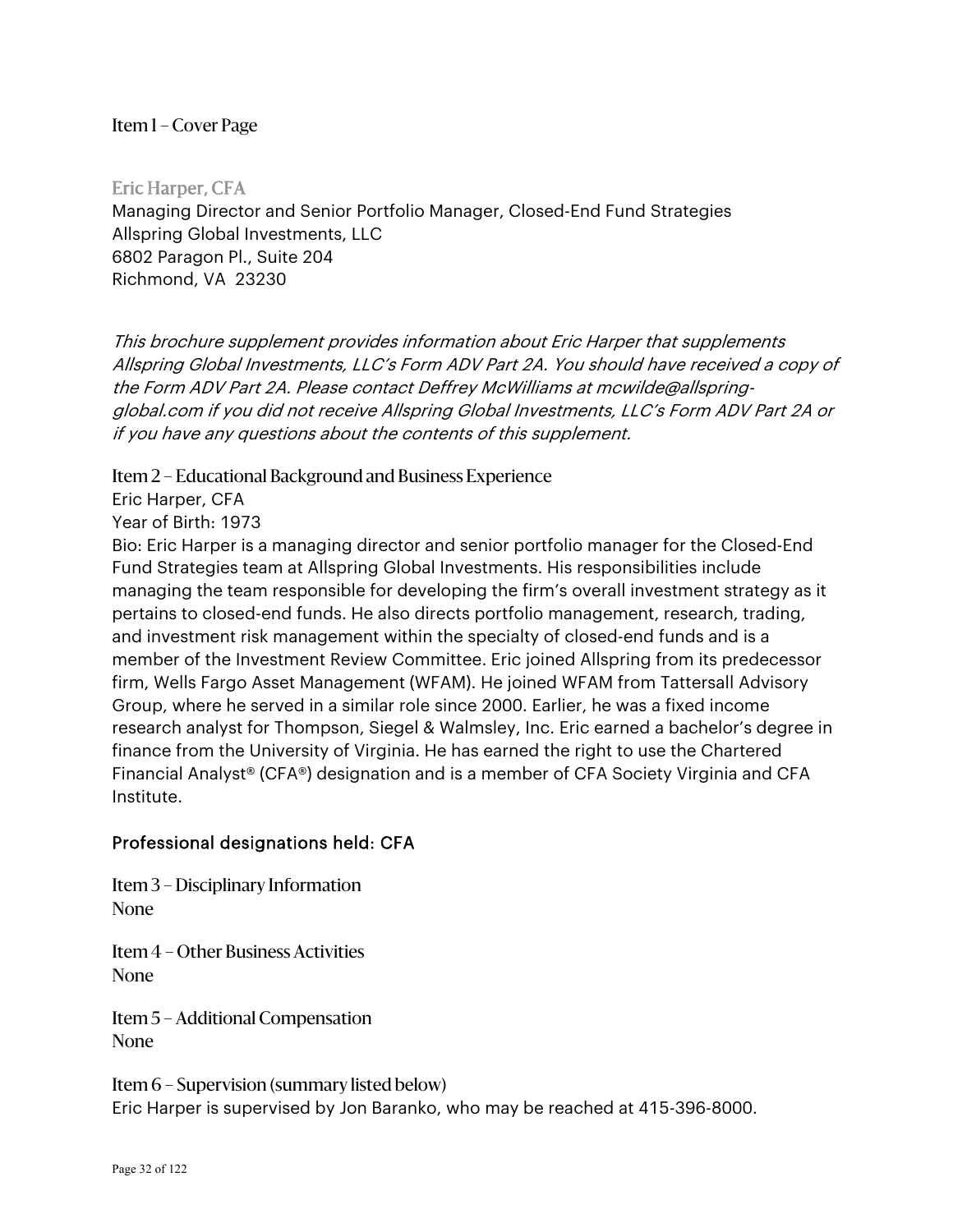Jonathan Hobbs, CFA, FSA Head of U.S. Solutions, Allspring Systematic Edge Platform Allspring Global Investments, LLC 525 Market Street, Floor 12 San Francisco, CA 94105-2768

This brochure supplement provides information about Jonathan Hobbs that supplements Allspring Global Investments, LLC's Form ADV Part 2A. You should have received a copy of the Form ADV Part 2A. Please contact Deffrey McWilliams at mcwilde@allspringglobal.com if you did not receive Allspring Global Investments, LLC's Form ADV Part 2A or if you have any questions about the contents of this supplement.

Item 2 – Educational Background and Business Experience

Jonathan Hobbs CFA, FSA

Year of Birth: 1981

Bio: Jonathan Hobbs is the head of U.S. solutions for the Allspring Systematic Edge Platform team at Allspring Global Investments. In this capacity, he designs and implements outcome-oriented investment portfolios. He joined Allspring from its predecessor firm, Wells Fargo Asset Management (WFAM). Prior to joining WFAM, he served as head of client solutions, San Francisco, and co-head of LDI North America for BlackRock. He began his investment industry career at Ernst & Young as an actuarial advisor to insurance companies on risk and capital management issues. Jonathan earned a bachelor's degree in actuarial science/finance from Drake University. He has earned the right to use the Chartered Financial Analyst® (CFA®) and is a Fellow of the Society of Actuaries.

#### Professional designations held: CFA and FSA

Item 3 – Disciplinary Information None

Item 4 – Other Business Activities None

Item 5 – Additional Compensation None

Item 6 – Supervision (summary listed below) Jonathan Hobbs is supervised by Yeng Butler, who may be reached at 415-396-8000.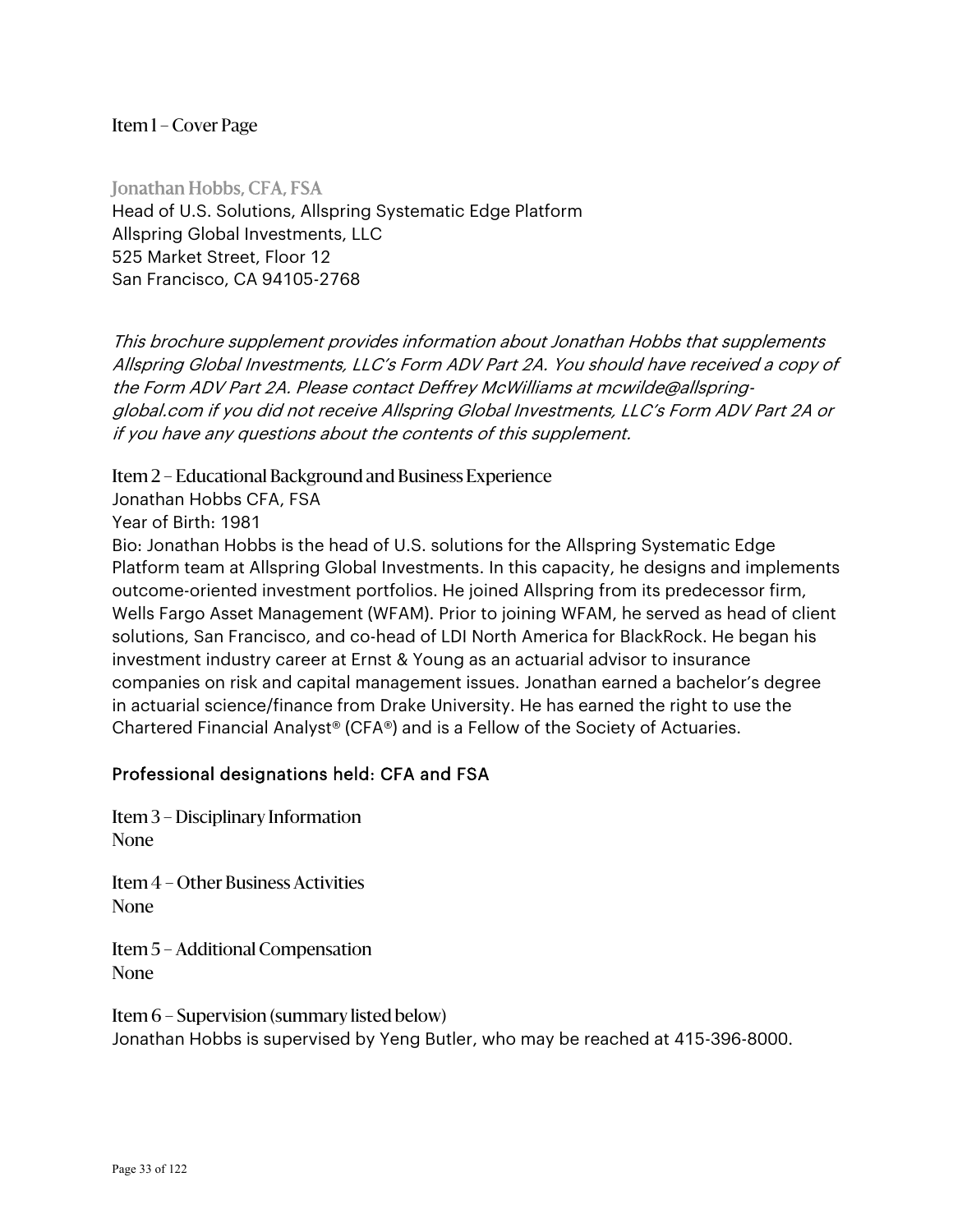Andy Hunt, CFA, FIA Senior Investment Strategist, Head of Fixed Income Solutions, Allspring Global Investments Allspring Global Investments, LLC 525 Market Street, Floor 12 San Francisco, California 94105

This brochure supplement provides information about Andy Hunt that supplements Allspring Global Investments, LLC's Form ADV Part 2A. You should have received a copy of the Form ADV Part 2A. Please contact Deffrey McWilliams at mcwilde@allspringglobal.com if you did not receive Allspring Global Investments, LLC's Form ADV Part 2A or if you have any questions about the contents of this supplement.

Item 2 – Educational Background and Business Experience

Andy Hunt, CFA, FIA

Year of Birth: 1970

Bio: Andrew (Andy) Hunt is a senior investment strategist and head of Fixed Income Solutions at Allspring Global Investments. In this capacity, he leads the development and execution of fixed income solutions across Allspring Global Investments' client base, with a particular focus on institutional clients and liability-driven investing solutions. Andy joined Allspring from its predecessor firm, Wells Fargo Asset Management (WFAM). In prior roles, he has led the fixed income business and the development of the fixed income platform. Andy joined WFAM from BlackRock in 2014, where he served as head of North American solutions for corporate pensions plans, including U.S. liability-driven investment capabilities. Earlier, he was a partner at Watson Wyatt (now Willis Towers Watson) in the United Kingdom in various roles as an actuary, a senior investment consultant, and head of investment consulting for defined contribution. Andy began his investment industry career in 1992. Andy earned a bachelor's degree in mathematics from Cambridge University. He has earned the right to use the Chartered Financial Analyst® (CFA®) designation as well as the United Kingdom's Fellow of the Institute of Actuaries (FIA) designation.

#### Professional designations held: CFA and FIA

Item 3 – Disciplinary Information None

Item 4 – Other Business Activities None

Item 5 – Additional Compensation None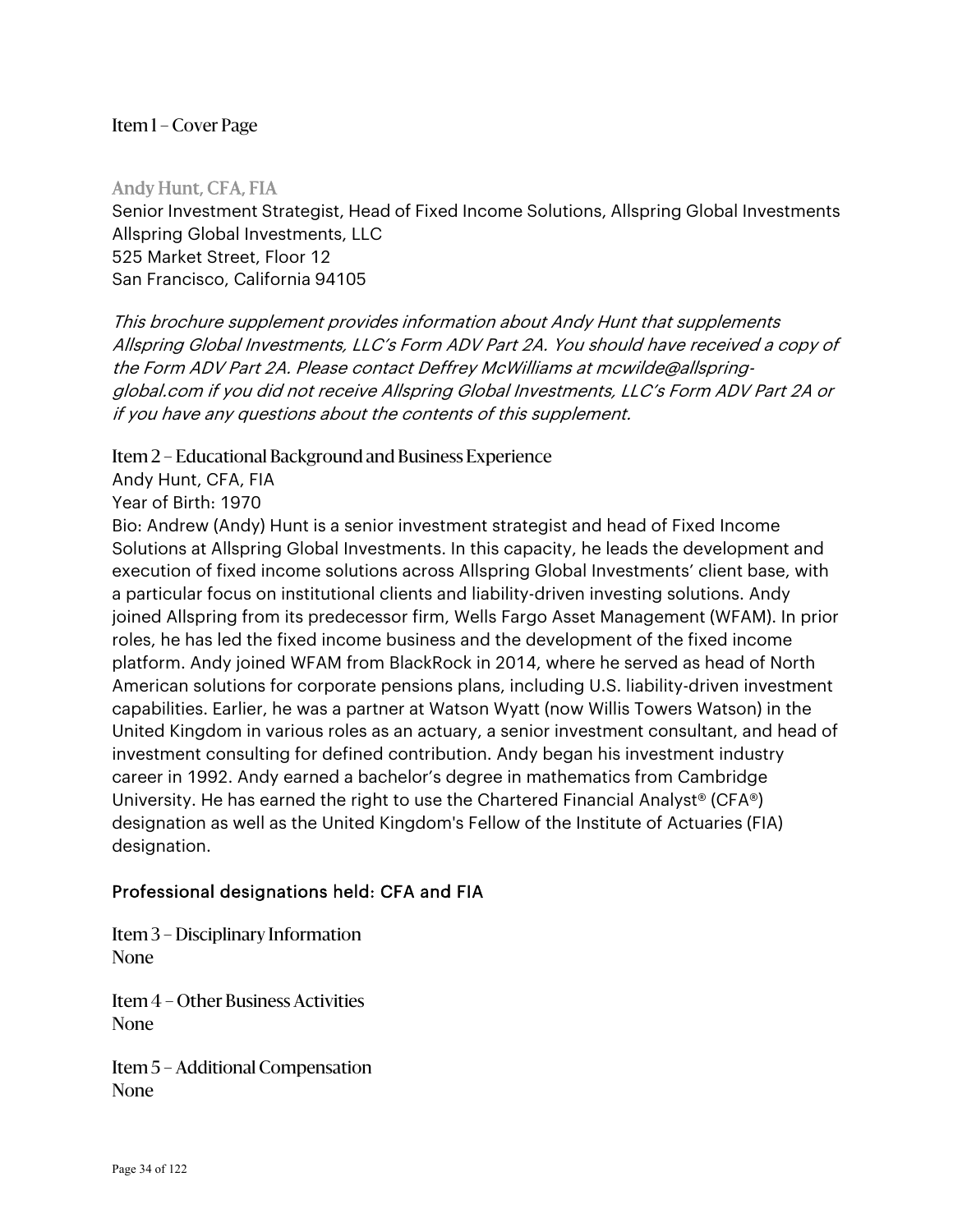Item 6 – Supervision (summary listed below)

Andy Hunt is supervised by Yeng Butler, who may be reached at 415-396-8000.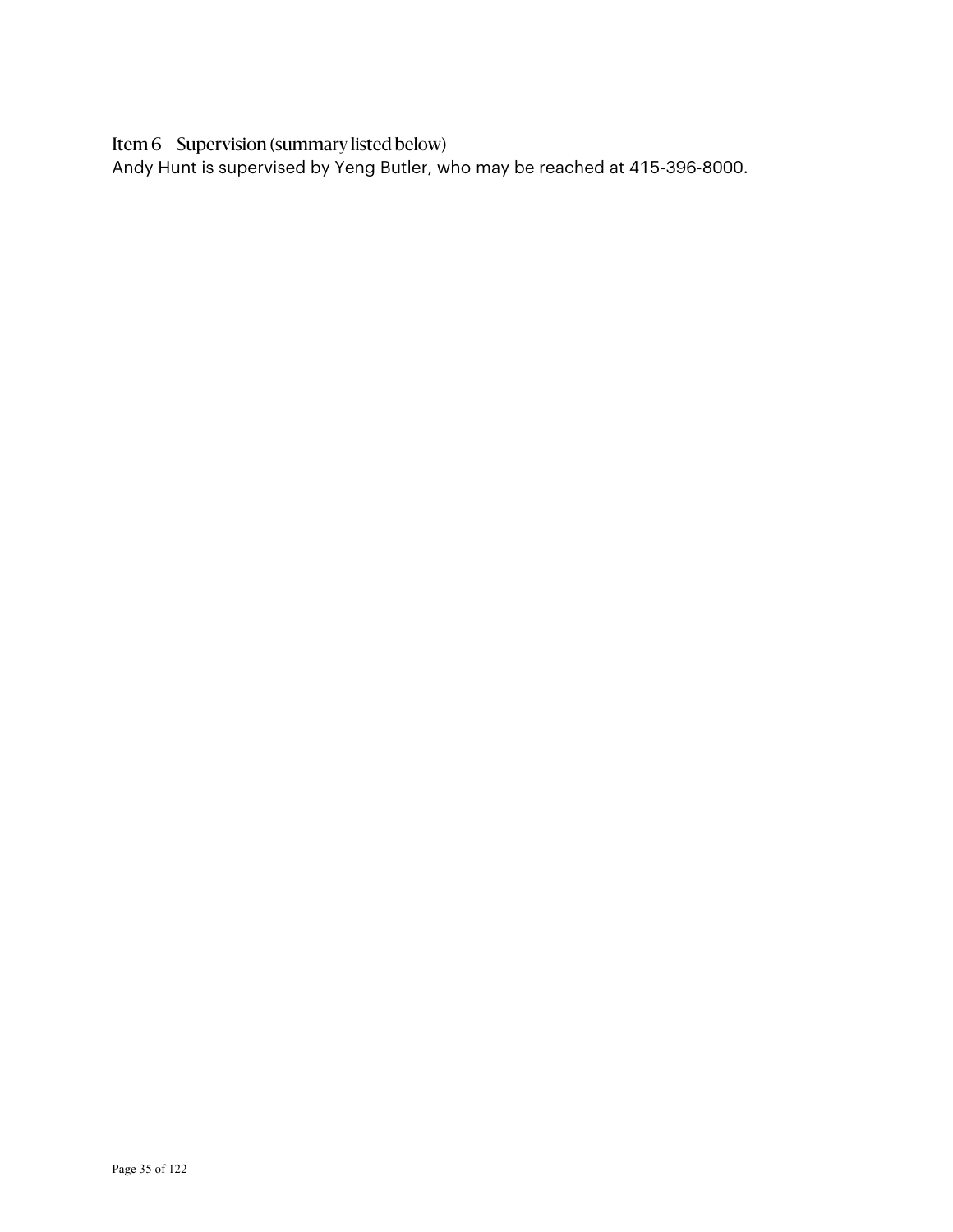Derrick Irwin, CFA Portfolio Manager, Intrinsic Emerging Markets Allspring Global Investments, LLC 101 Seaport Blvd Boston, MA 02110

This brochure supplement provides information about Derrick Irwin that supplements Allspring Global Investments, LLC's Form ADV Part 2A. You should have received a copy of the Form ADV Part 2A. Please contact Deffrey McWilliams at mcwilde@allspringglobal.com if you did not receive Allspring Global Investments, LLC's Form ADV Part 2A or if you have any questions about the contents of this supplement.

Item 2 – Educational Background and Business Experience

Derrick Irwin, CFA

Year of Birth: 1971

Bio: Derrick Irwin is a portfolio manager for the Intrinsic Emerging Markets Team at Allspring Global Investments. Derrick has portfolio management responsibility for the emerging markets all-cap and large-/mid-cap portfolios. He joined Allspring from its predecessor firm, Wells Fargo Asset Management (WFAM). He joined WFAM from Evergreen Investments, where he served as a senior research analyst. Earlier, he served as an analyst with Advest Inc. and as a portfolio manager with Goldman Sachs & Co. Derrick earned a bachelor's degree in economics from Colgate University and a master's degree in business administration with an emphasis in finance from the University of Pennsylvania. He has earned the right to use the Chartered Financial Analyst<sup>®</sup> (CFA®) designation and is a member of CFA Society Boston.

#### Professional designations held: CFA

Item 3 – Disciplinary Information None

Item 4 – Other Business Activities None

Item 5 – Additional Compensation None

Item 6 – Supervision (summary listed below) Derrick Irwin is supervised by Jon Baranko, who may be reached at 415-396-8000.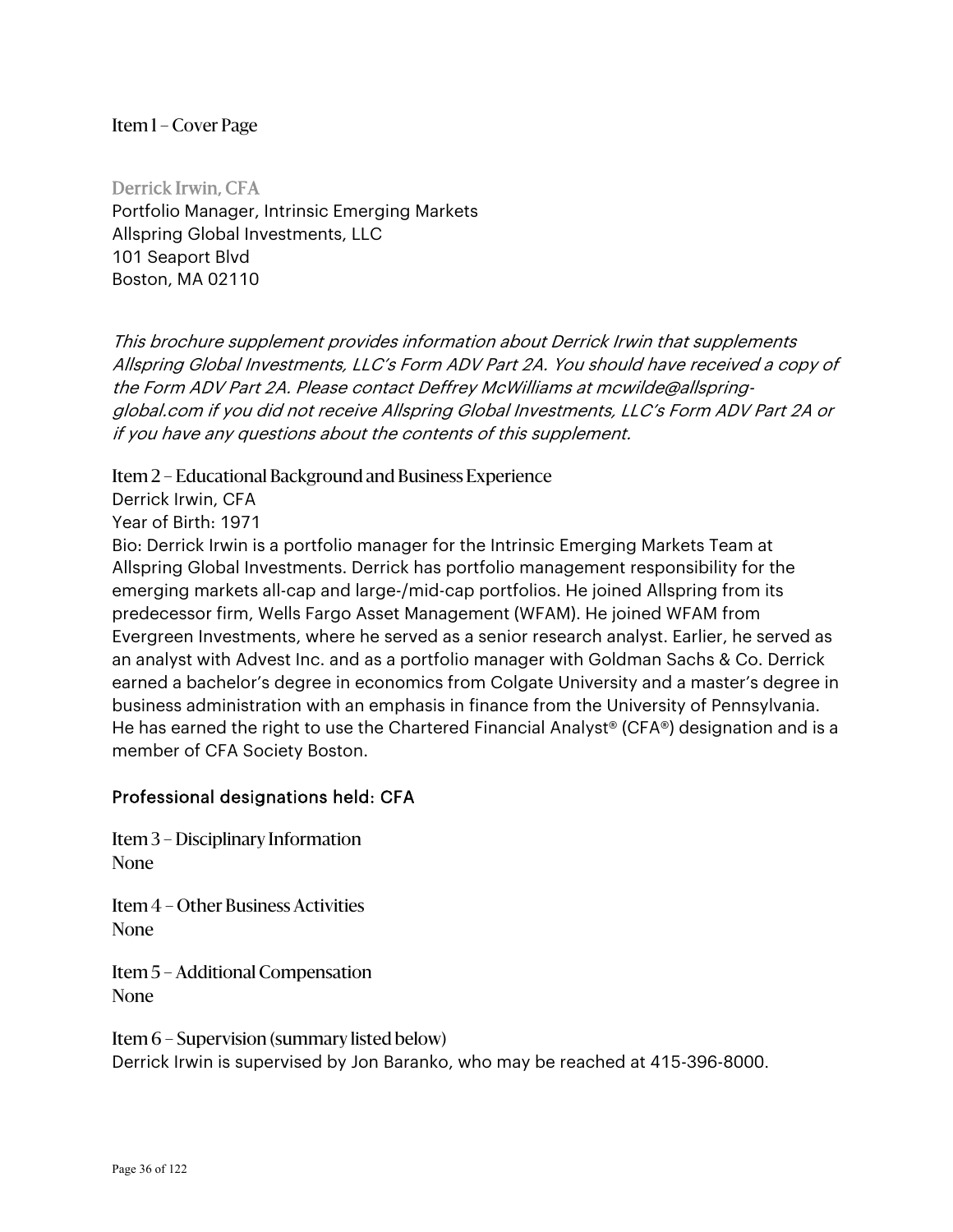Robert Junkin Portfolio Manager, Intrinsic Emerging Markets Allspring Global Investments, LLC 101 Seaport Blvd Boston, MA 02110

This brochure supplement provides information about Robert Junkin that supplements Allspring Global Investments, LLC's Form ADV Part 2A. You should have received a copy of the Form ADV Part 2A. Please contact Deffrey McWilliams at mcwilde@allspringglobal.com if you did not receive Allspring Global Investments, LLC's Form ADV Part 2A or if you have any questions about the contents of this supplement.

Item 2 – Educational Background and Business Experience

Robert Junkin

Year of Birth: 1962

Bio: Rob Junkin is a portfolio manager with the Intrinsic Emerging Markets Team at Allspring Global Investments, LLC. He joined Allspring from its predecessor firm, Wells Fargo Asset Management (WFAM). Rob began his investment industry career in 1988. In 2010, he joined WFAM from Evergreen Investments, where he served in a similar role since 2007. Previously, Rob served as a vice president and portfolio manager with MFC Global Investment Management and as a vice president and portfolio manager with Pioneer Investments. He also spent several years as a senior research analyst with ABN Amro and Mabon Securities and has direct industry experience with biotechnology firm Elan Pharma where he served as a finance manager. Before that, Rob was at Price Waterhouse. He earned a bachelor's degree in economics from the University of Pennsylvania and a master's degree in accounting from Northeastern University. Rob is a Certified Public Accountant.

### Professional designations held: CPA

Item 3 – Disciplinary Information None

Item 4 – Other Business Activities None

Item 5 – Additional Compensation None

Item 6 – Supervision (summary listed below) Robert Junkin is supervised by Jon Baranko, who may be reached at 415-396-8000.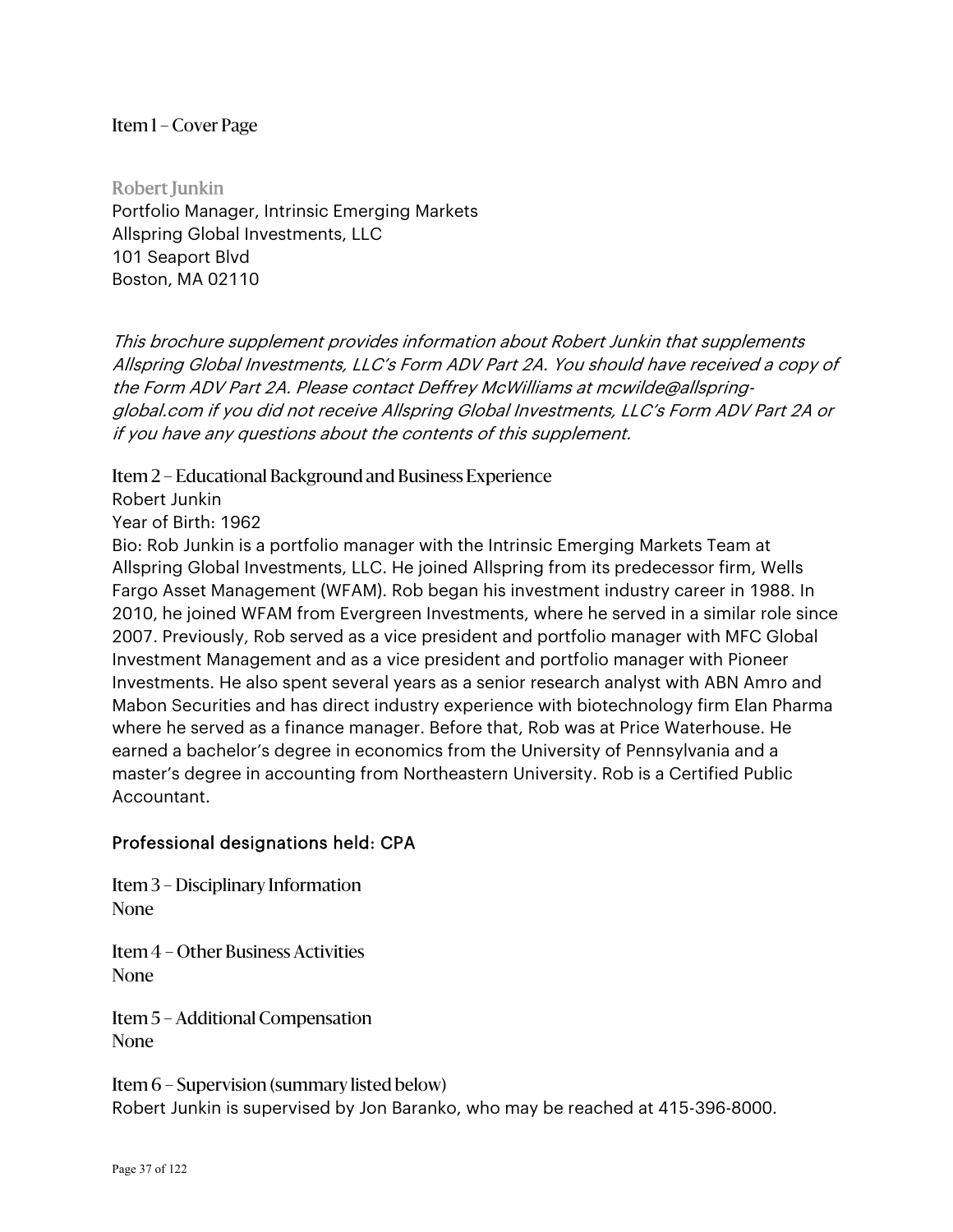Neal P. Karchem Senior Equity Analyst, Special Global Equity Allspring Global Investments, LLC 610 Newport Center Drive, Suite 1000 Newport Beach, CA 92660

This brochure supplement provides information about Neal P. Karchem that supplements Allspring Global Investments, LLC's Form ADV Part 2A. You should have received a copy of the Form ADV Part 2A. Please contact Deffrey McWilliams at mcwilde@allspringglobal.com if you did not receive Allspring Global Investments, LLC's Form ADV Part 2A or if you have any questions about the contents of this supplement.

Item 2 – Education Background and Business Experience

Neal P. Karchem

Year of Birth:1977

Bio: Neal Karchem is a senior research analyst for the Special Global Equity team at Allspring Global Investments. He joined Allspring from its predecessor firm, Wells Fargo Asset Management (WFAM). He joined WFAM as a senior analyst for the MetWest Capital Equity team. Before this, Neal served as a senior vice president and analyst with Santa Barbara Asset Management. Earlier, he was a portfolio manager and senior equity analyst with Bel Air Investment Advisors. He began his investment industry career in 2001. Neal earned a bachelor's degree in mechanical engineering from Massachusetts Institute of Technology and a master's degree in aeronautical and astronautical engineering from Stanford University.

### Professional designations held: None

Item 3 – Disciplinary Information None

Item 4 – Other Business Activities None

Item 5 – Additional Compensation None

Item 6 – Supervision (summary listed below) Neal P. Karchem is supervised by Jon Baranko, who may be reached at 415-396-8000.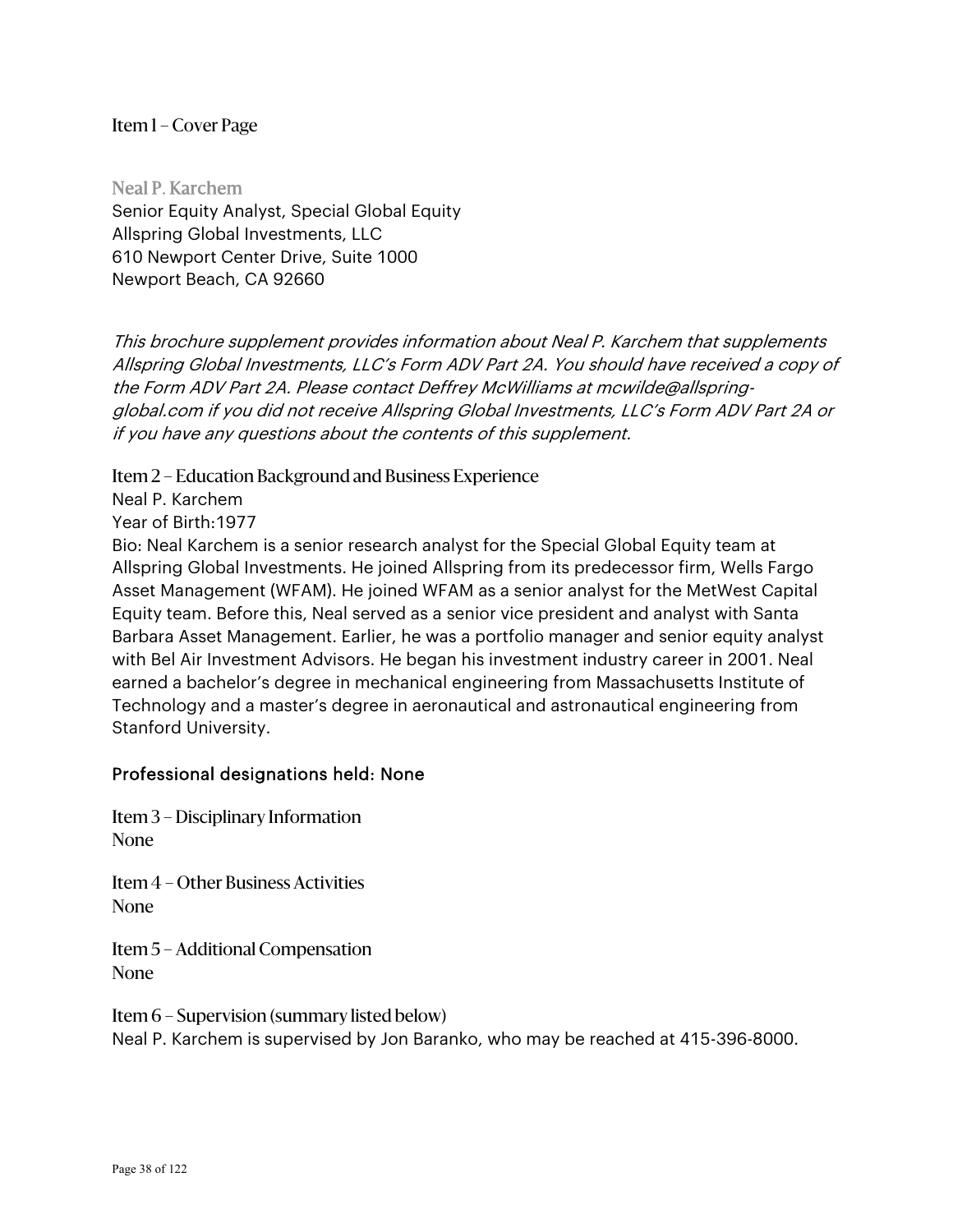Christopher Kauffman, CFA Senior Portfolio Manager, Plus Fixed Income Team, Allspring Global Fixed Income Allspring Global Investments, LLC 100 Heritage Reserve Menomonee Falls, WI 53051-4400

This brochure supplement provides information about Christopher Kauffman that supplements Allspring Global Investments, LLC's Form ADV Part 2A. You should have received a copy of the Form ADV Part 2A. Please contact Deffrey McWilliams at mcwilde@allspring-global.com if you did not receive Allspring Global Investments, LLC's Form ADV Part 2A or if you have any questions about the contents of this supplement.

Item 2 – Educational Background and Business Experience

Christopher Y. Kauffman, CFA

Year of Birth: 1965

Bio: Christopher Kauffman is a senior portfolio manager for the Allspring Global Investments, LLC Plus Fixed Income Team. He joined Allspring from its predecessor firm, Wells Fargo Asset Management (WFAM). In 2003, he joined WFAM from Tattersall Advisory Group (TAG), where he served in a similar role since 2003. He began his investment industry career in 1997 as an investment officer for NISA Investment Advisors, where he was responsible for MBS analysis, risk assessment, and trading. He earned a bachelor's degree in finance and economics and a master's degree in business administration with an emphasis in finance from Washington University in St. Louis. He has earned the right to use the Chartered Financial Analyst® (CFA®) designation and is a member of the St. Louis Society of Financial Analysts and CFA Institute.

# Professional designations held: CFA

Item 3 – Disciplinary Information None

Item 4 – Other Business Activities None

Item 5 – Additional Compensation None

Item 6 – Supervision (summary listed below) Christopher Y. Kauffman is supervised by Jon Baranko, who may be reached at 415-396- 8000.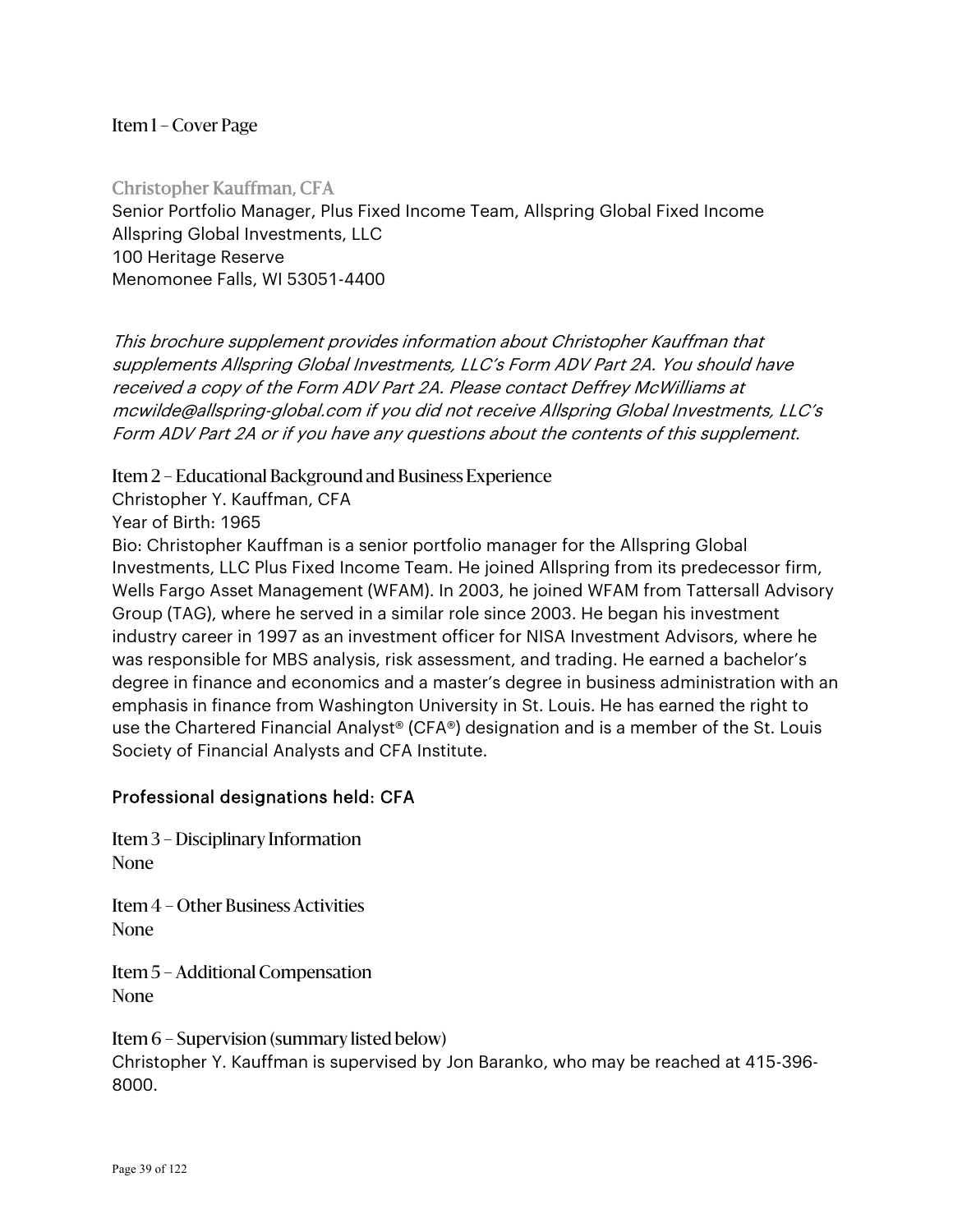Travis L. Keshemberg, CFA, CIPM, FRM Portfolio Manager, Allspring Systematic Edge Platform Allspring Global Investments, LLC 525 Market Street, Floor 12 San Francisco, CA 94105-2768

This brochure supplement provides information about Travis L. Keshemberg that supplements Allspring Global Investments, LLC's Form ADV Part 2A. You should have received a copy of the Form ADV Part 2A. Please contact Deffrey McWilliams at mcwilde@allspring-global.com if you did not receive Allspring Global Investments, LLC's Form ADV Part 2A or if you have any questions about the contents of this supplement.

Item 2 – Education Background and Business Experience

Travis L. Keshemberg, CFA, CIPM, FRM

Year of Birth: 1967

Bio: Travis Keshemberg is a portfolio manager for the Allspring Systematic Edge Platform team at Allspring Global Investments. Travis joined Allspring from its predecessor firm, Wells Fargo Asset Management (WFAM). He joined the team in 2016 from Wells Fargo Funds Management, where he served as director of research, overlay portfolio manager, and equity investment analyst manager. Before that, Travis worked as an investment consultant for Northwestern Mutual Wealth Management Company and as director of research at Cleary Gull Inc. He began his investment industry career in 1994. Travis earned a bachelor's degree in finance and a master's degree in applied economics from Marquette University and a master's degree in finance from the University of Wisconsin, Milwaukee. He has earned the right to use the Chartered Financial Analyst® (CFA®), CIPM, and FRM designations and is a member of CFA Society San Francisco.

# Professional designations held: CFA, CIPM, and FRM

Item 3 – Disciplinary Information None

Item 4 – Other Business Activities

Travis Keshemberg has his series 3 license and is an associated person of Allspring Global Investments, LLC registered as a Commodity Pool Operator and Commodity Trading Adviser with the Commodity Futures Trading Association. Travis Keshemberg is an Allspring Global Investments, LLC portfolio manager for the Allspring Global Investments, LLC Multi-Asset Solutions team.

Item 5 – Additional Compensation None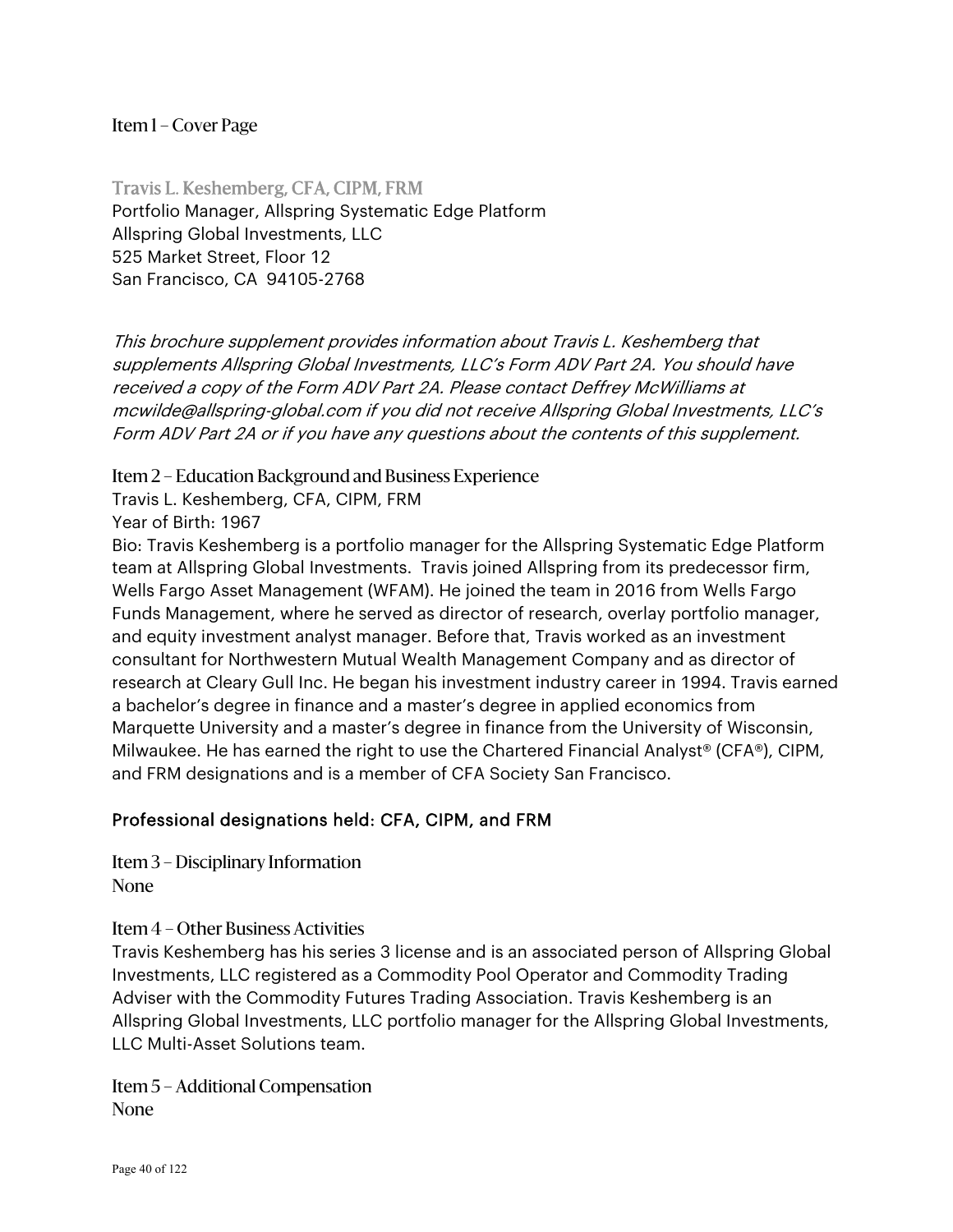Item 6 – Supervision (summary listed below)

Travis L. Keshemberg is supervised by Daniel Morris, who may be reached at 415-396- 8000.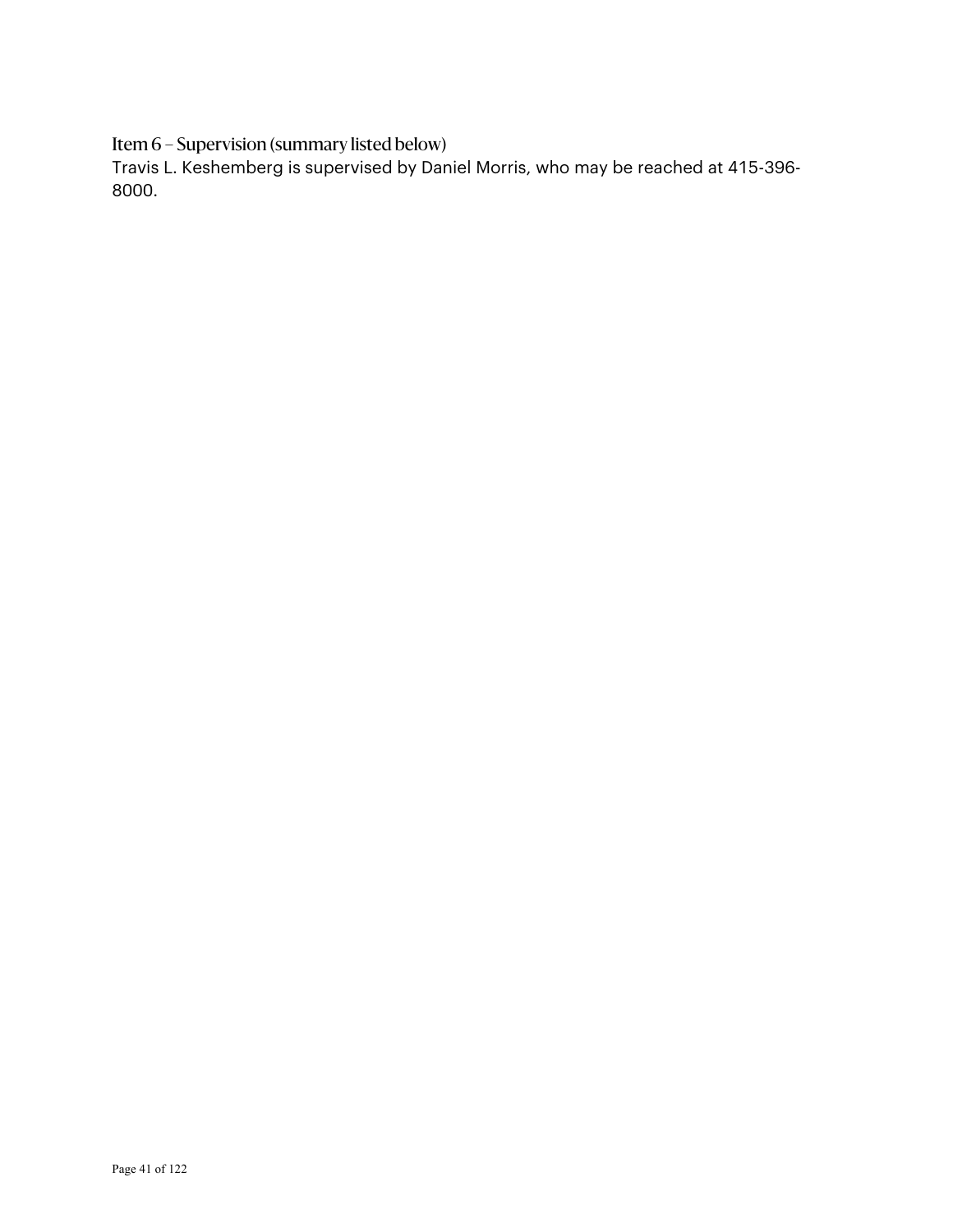Andrew Kieley, CFA Senior Analyst Allspring Global Investments, LLC 610 Newport Center Drive, Suite 1000 Newport Beach, CA 92660

This brochure supplement provides information about Andrew Kieley that supplements Allspring Global Investments, LLC's Form ADV Part 2A. You should have received a copy of the Form ADV Part 2A. Please contact Deffrey McWilliams at mcwilde@allspringglobal.com if you did not receive Allspring Global Investments, LLC's Form ADV Part 2A or if you have any questions about the contents of this supplement.

Item 2 – Education Background and Business Experience

Andrew Kieley, CFA

Year of Birth: 1977

Bio: Mr. Andrew Kieley, CFA serves as an Equity Analyst with Allspring Global Investments, LLC. He joined Allspring from its predecessor firm, Wells Fargo Asset Management (WFAM).In 2010, Mr. Kieley joined WFAM exclusively from Metropolitan West Capital Management (MetWest merged with Wells Capital Management July 2016), having joined MetWest in in 2013. Previously, he served as Senior Equity Research Analyst with Deutsche Bank and as Investment Management Associate with Morgan Stanley. Mr. Kieley has been working in the investment management field since 1999. He earned a Bachelor of Science in International Economics from Georgetown University and a Master of Business Administration from New York University.

### Professional designations held: CFA

Item 3 – Disciplinary Information None

Item 4 – Other Business Activities None

Item 5 – Additional Compensation None

Item 6 – Supervision (summary listed below) Andrew Kieley is supervised by Jon Baranko, who may be reached at 415-396-8000.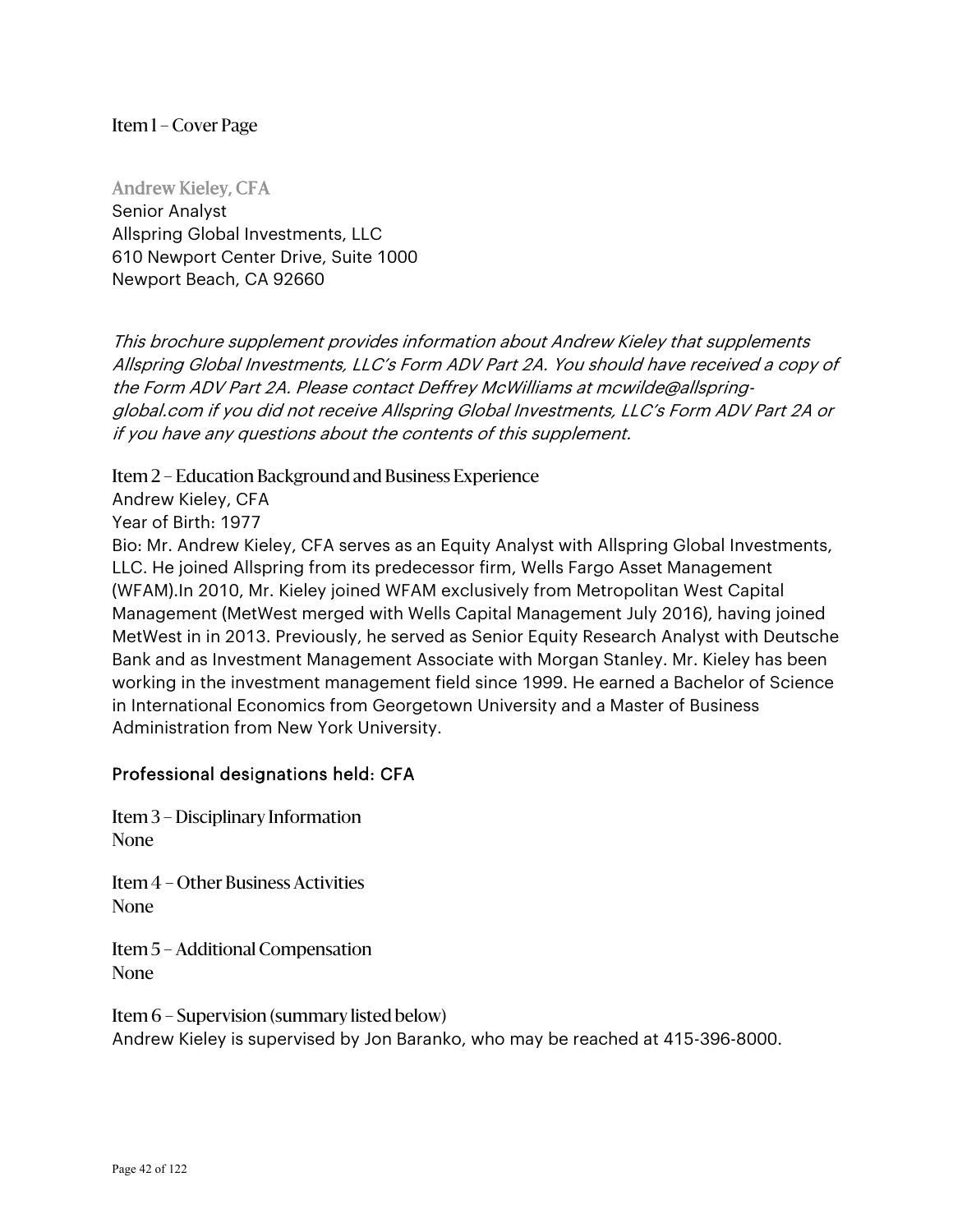Kevin Kneafsey, Ph.D. Senior Investment Strategist, Allspring Systematic Edge Platform Allspring Global Investments, LLC 525 Market St, Floor 12 San Francisco, CA 94105-2768

This brochure supplement provides information about Kevin Kneafsey that supplements Allspring Global Investments, LLC's Form ADV Part 2A. You should have received a copy of the Form ADV Part 2A. Please contact Deffrey McWilliams at mcwilde@allspringglobal.com if you did not receive Allspring Global Investments, LLC's Form ADV Part 2A or if you have any questions about the contents of this supplement.

Item 2 – Educational Background and Business Experience

Kevin Kneafsey, Ph.D.

Year of Birth: 1964

Bio Kevin Kneafsey is a senior investment strategist for the Allspring Systematic Edge Platform team at Allspring Global Investments. He joined Allspring from its predecessor firm, Wells Fargo Asset Management (WFAM). Kevin joined WFAM from Schroders Asset Management, where he worked as a senior advisor in the Multi-Asset group. Prior to that, he served as the head of research for BlackRock's multi-asset client solutions team. He held several senior positions at Wells Fargo Nikko Investment Advisors—which later became Barclays Global Investors (BGI)—including chief strategist for the global market strategies group, which was responsible for a global macro hedge fund and currency mandates. He formed a client solutions group at BGI, which was responsible for liability hedging, optimal beta/risk parity, and optimal alpha. He has taught classes at the University of Arizona in the Eller College of Management and at the University of California, Berkeley, in the masters in financial engineering program at the Haas School of Business. Kevin earned a bachelor's of business administration degree in accounting and finance from the University of New Mexico and a Ph.D. in finance from the University of Arizona.

# Professional designations held: None

Item 3 – Disciplinary Information None

Item 4 – Other Business Activities None

Item 5 – Additional Compensation None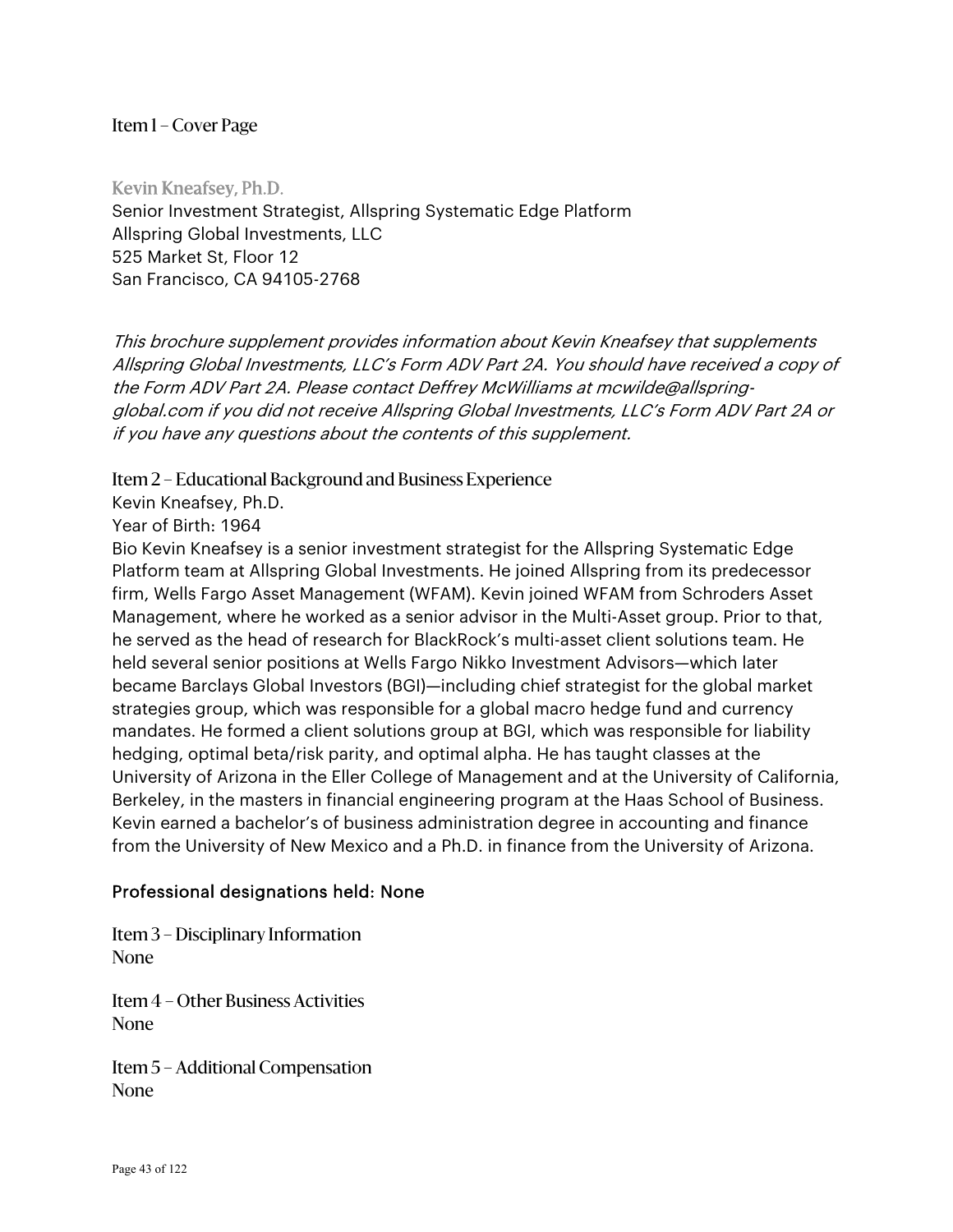Item 6 – Supervision (summary listed below)

Kevin Kneafsey is supervised by Yeng Butler, who may be reached at 415-396-8000.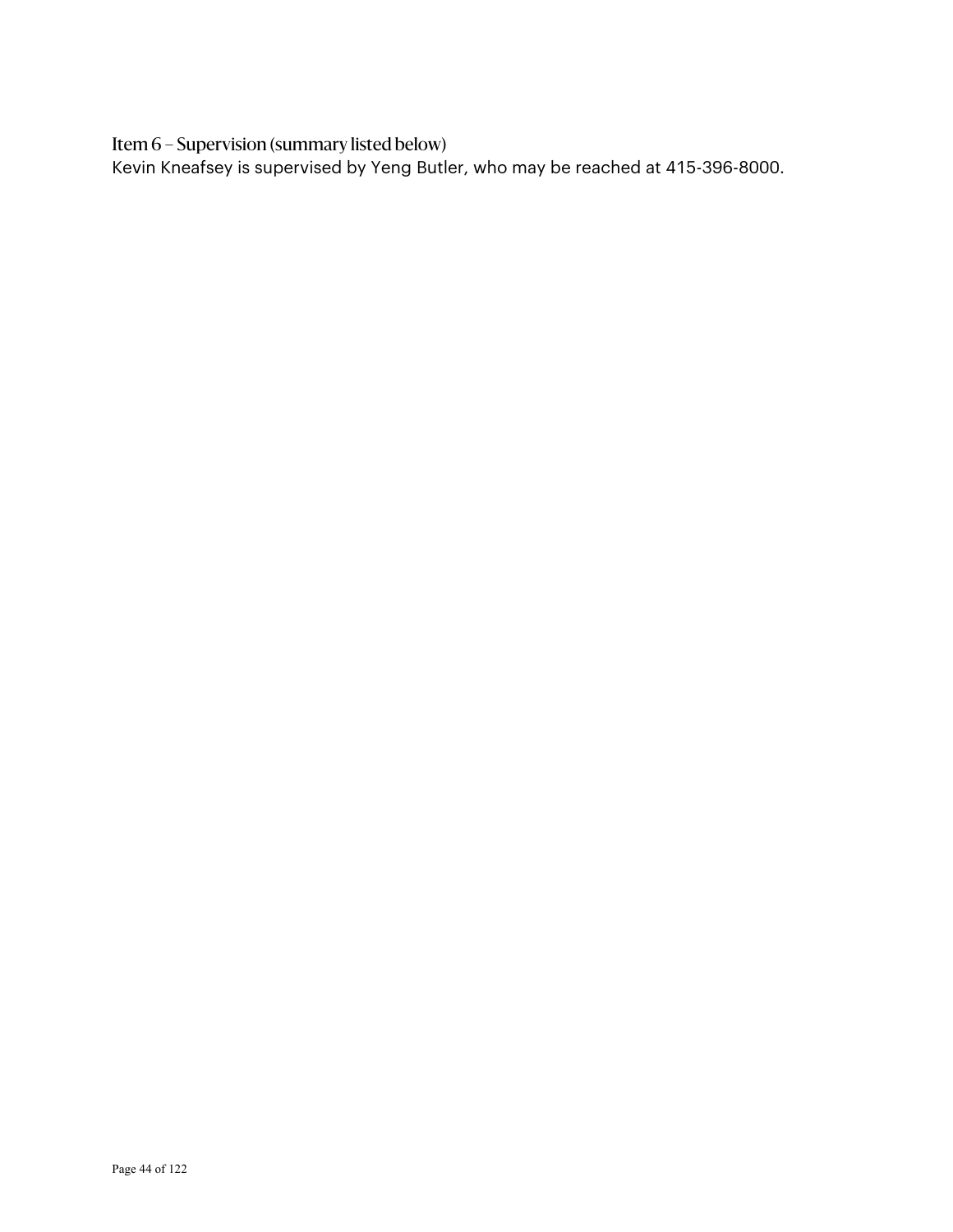John G. Krueger, CFA Head of Allspring Platform Equity & Portfolio Specialists Allspring Global Investments, LLC 100 Heritage Reserve Floor 02 Menomonee Falls, WI 53051-4400

This brochure supplement provides information about John G Krueger that supplements Allspring Global Investments, LLC's Form ADV Part 2A. You should have received a copy of the Form ADV Part 2A. Please contact Deffrey McWilliams at mcwilde@allspringglobal.com if you did not receive Allspring Global Investments, LLC's Form ADV Part 2A or if you have any questions about the contents of this supplement.

Item 2 – Educational Background and Business Experience

John G Krueger, CFA

Year of Birth: 1969

Bio: John Krueger is the head of Platform Equity & Portfolio Specialists at Allspring Global Investments. He focuses on internally managed investment capabilities. He joined Allspring from its predecessor firm, Wells Fargo Asset Management (WFAM). Prior to this role, John served as senior portfolio specialist and manager for the WFAM Portfolio Specialist team. He joined the firm as a senior portfolio specialist for the Heritage Growth Equity team. Prior to this, John served as the director of Portfolio Management for Cleary Gull, where he was responsible for developing, implementing, and communicating investment strategies for foundations, endowments, and high-net-worth individuals. Preceding his role at Clearly Gull, John worked at M&I Corporation in various capacities. He earned a bachelor's degree in finance from the University of Wisconsin, Whitewater, and a master's degree in business administration from the University of Chicago. John is a member of the CFA Society Milwaukee and has earned the right to use the Chartered Financial Analyst® (CFA®) designation.

# Professional designations held: CFA

Item 3 – Disciplinary Information None

Item 4 – Other Business Activities None

Item 5 – Additional Compensation None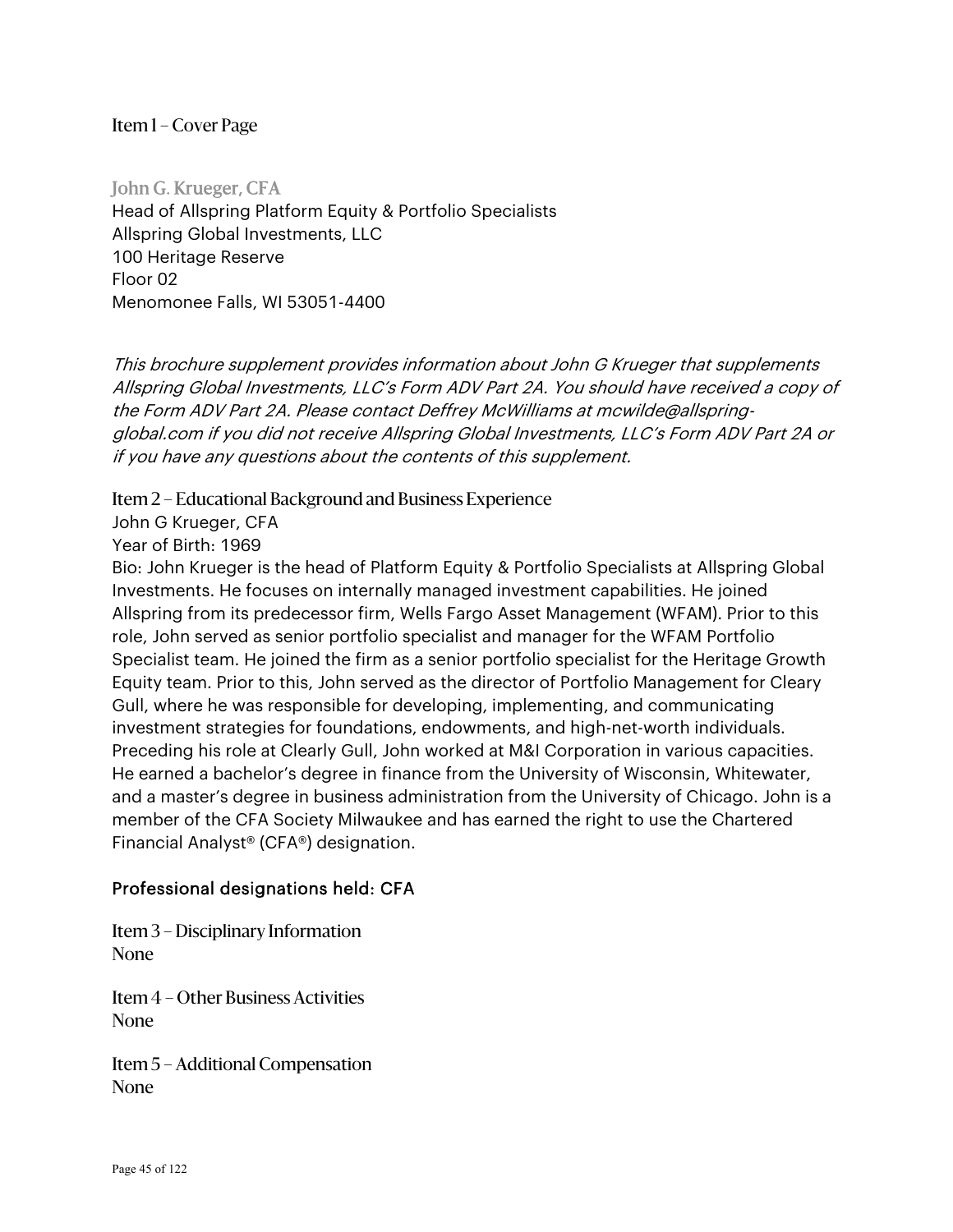Item 6 – Supervision (summary listed below)

John G Krueger is supervised by Jon Baranko, who may be reached at 415-396-8000.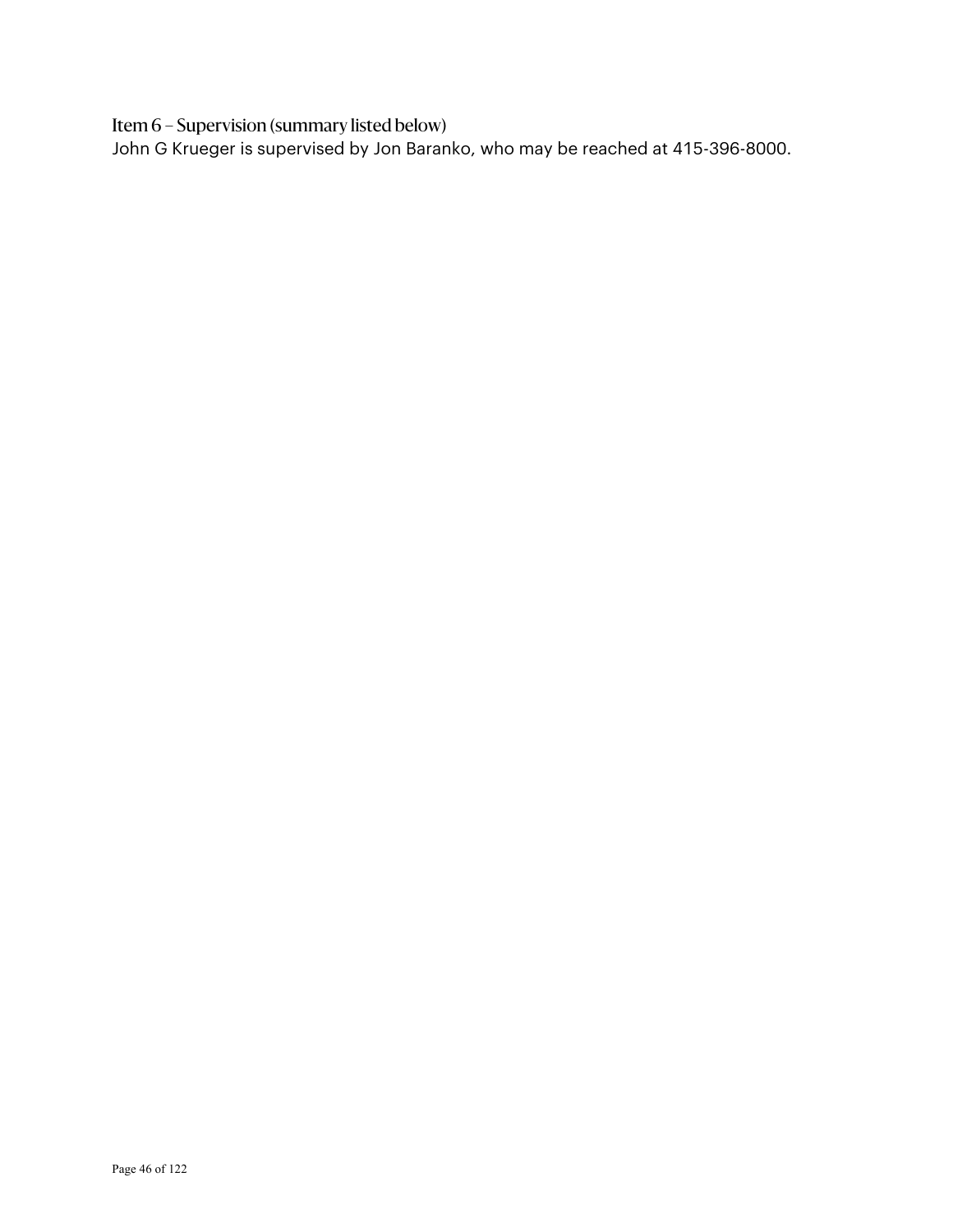Jay Landgraf Portfolio Manager, Allspring Global Fixed Income Allspring Global Investments, LLC 525 Market St, Floor 12 San Francisco, CA 94105-2768

This brochure supplement provides information about Jay Landgraf that supplements Allspring Global Investments, LLC's Form ADV Part 2A. You should have received a copy of the Form ADV Part 2A. Please contact Deffrey McWilliams at mcwilde@allspringglobal.com if you did not receive Allspring Global Investments, LLC's Form ADV Part 2A or if you have any questions about the contents of this supplement.

Item 2 – Educational Background and Business Experience Jay Landgraf Year of Birth: 1979 Bio: Jay Landgraf is a portfolio manager for the Investment Grade Income team at Allspring Global Investments. He joined Allspring from its predecessor firm, Wells Fargo Asset Management (WFAM). Prior to WFAM, he served as a captain in the U.S. Army. Jay earned a bachelor's degree in civil engineering from the United States Military Academy at West Point, New York. He earned a master's degree in business administration from the Wharton School at the University of Pennsylvania.

### Professional designations held: None

Item 3 – Disciplinary Information None

Item 4 – Other Business Activities None

Item 5 – Additional Compensation None

Item 6 – Supervision (summary listed below) Jay Landgraf is supervised by Jon Baranko, who may be reached at 415-396-8000.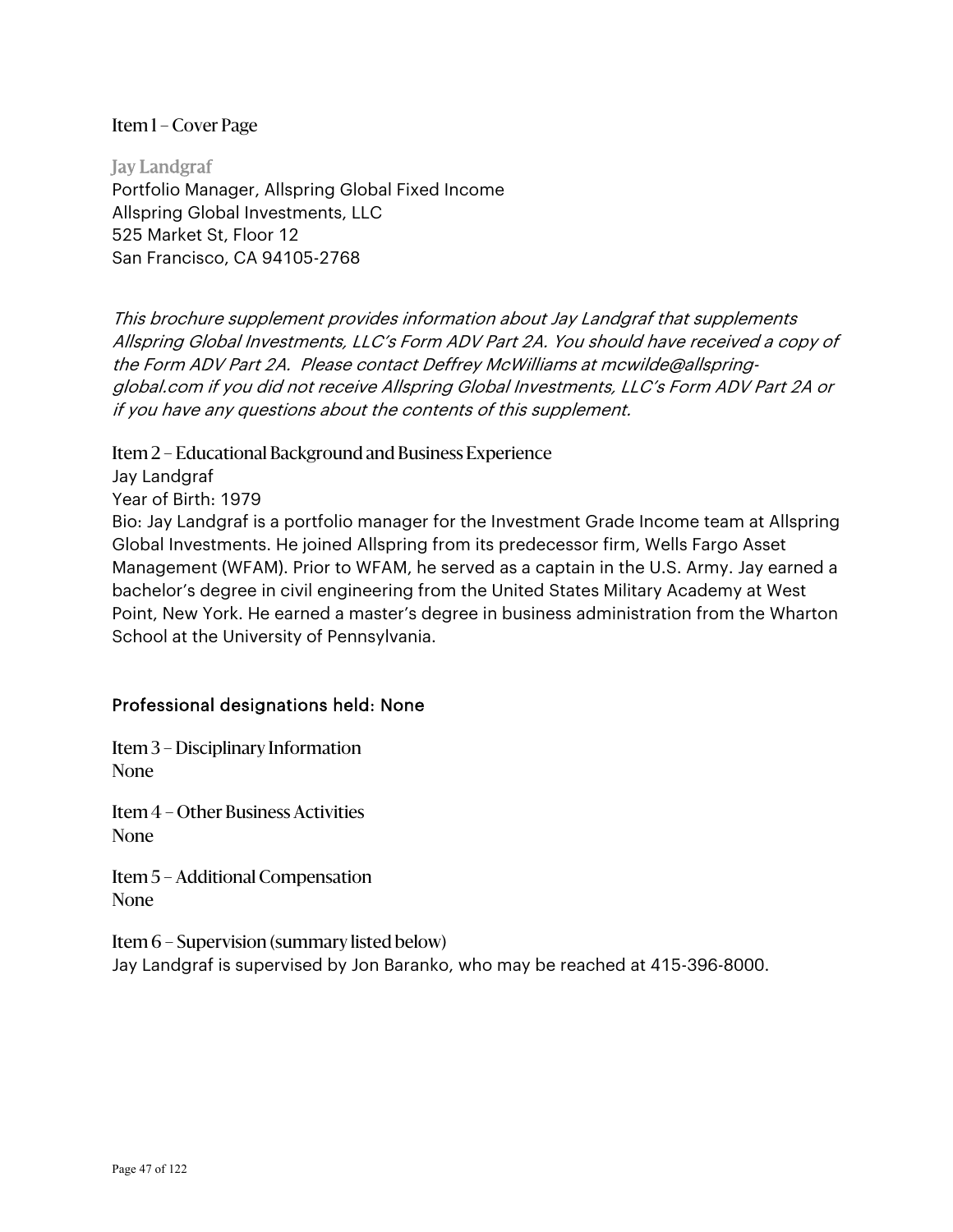Linden Letcher Senior Research Analyst, Special Global Equity Allspring Global Investments, LLC 610 Newport Center Drive, Suite 1000 Newport Beach, CA 92660

This brochure supplement provides information about Linden Letcher that supplements Allspring Global Investments, LLC's Form ADV Part 2A. You should have received a copy of the Form ADV Part 2A. Please contact Deffrey McWilliams at mowilde@allspring-global.com if you did not receive Allspring Global Investments, LLC's Form ADV Part 2A or if you have any questions about the contents of this supplement.

Item 2 – Education Background and Business Experience

Linden Letcher

Year of Birth: 1978

Bio: Linden Letcher is a senior research analyst for the Special Global Equity team at Allspring Global Investments. He joined Allspring from its predecessor firm, Wells Fargo Asset Management (WFAM). Prior to Linden's current role, he was a senior analyst for the MetWest Capital Equity team. He joined WFAM from ING Advisors Network, where he worked as an advisory specialist. Linden earned a bachelor's degree in business administration from California State University, Fullerton, and a master's degree in business administration from the University of California, Irvine.

### Professional designations held: None

Item 3 – Disciplinary Information None

Item 4 – Other Business Activities None

Item 5 – Additional Compensation None

Item 6 – Supervision (summary listed below) Linden Letcher is supervised by Jon Baranko, who may be reached at 415-396-8000.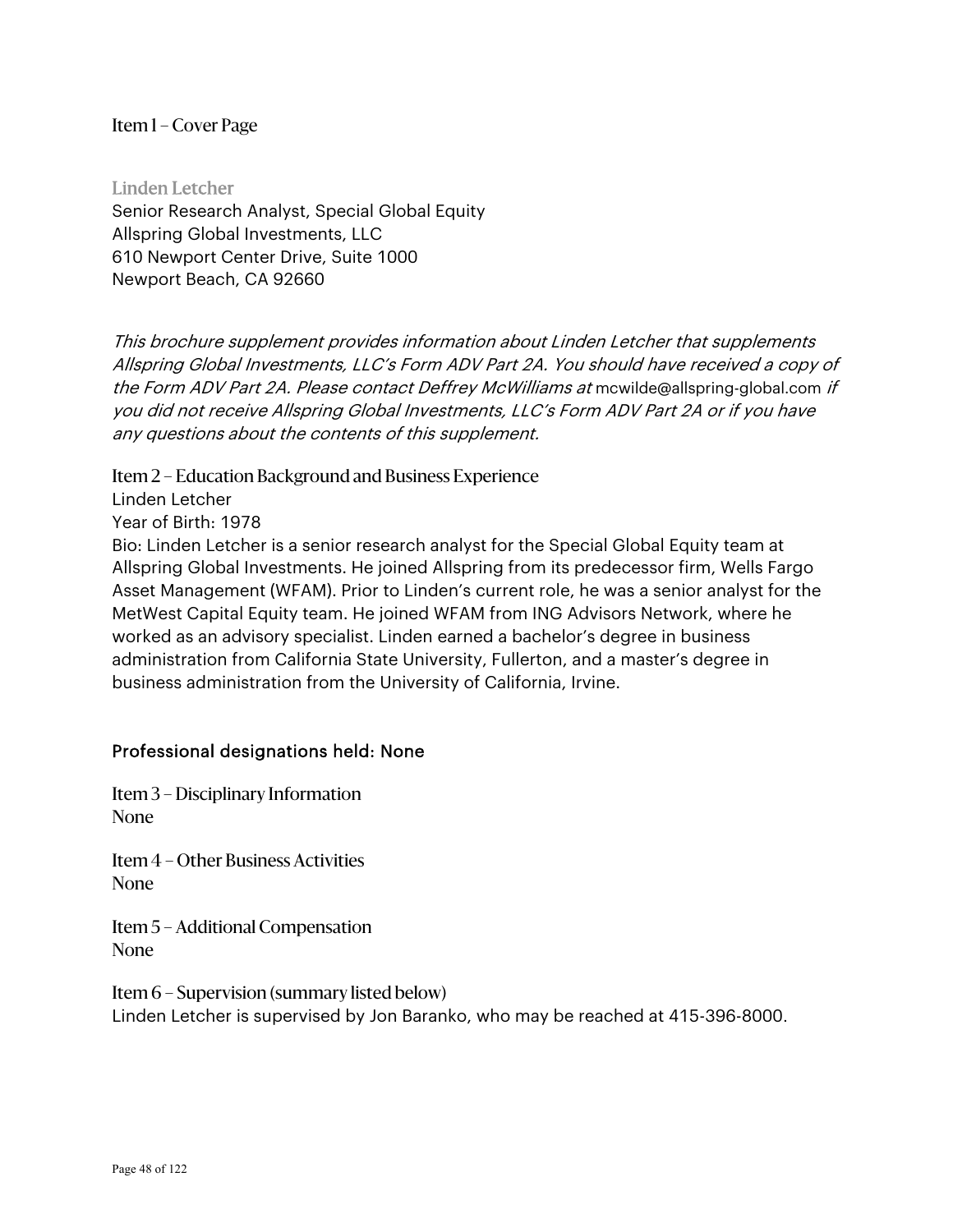Kevin J. Maas, CFA Senior Analyst, Global Credit Research Allspring Global Investments, LLC 100 Heritage Reserve, Floor 2 Menomonee Falls, WI 53051-4400

This brochure supplement provides information about Kevin J. Maas that supplements Allspring Global Investments, LLC's Form ADV Part 2A. You should have received a copy of the Form ADV Part 2A. Please contact Deffrey McWilliams at mcwilde@allspringglobal.com if you did not receive Allspring Global Investments, LLC's Form ADV Part 2A or if you have any questions about the contents of this supplement.

Item 2 – Educational Background and Business Experience

Kevin J Maas, CFA

Year of Birth: 1977

Bio: Kevin Maas is a senior analyst for the Global Credit Research team at Allspring Global Investments He joined Allspring from its predecessor firm, Wells Fargo Asset Management (WFAM). Prior to joining the Global Credit Research team, Kevin served as a high yield portfolio manager and senior analyst for WFAM. He joined WFAM in 2005 as a senior analyst. Kevin joined WFAM from Strong Capital Management, where he began his investment industry career as a high yield credit analyst in 1999. Prior to Strong, he served as a credit analyst in the commercial lending department of Marshall & Ilsley Corporation. Kevin earned a bachelor's degree in finance from the Carlson School of Management at the University of Minnesota. He has earned the right to use the Chartered Financial Analyst® (CFA®) designation.

### Professional designations held: CFA

Item 3 – Disciplinary Information None

Item 4 – Other Business Activities None

Item 5 – Additional Compensation None

Item 6 – Supervision (summary listed below) Kevin Maas is supervised by Jon Baranko, who may be reached at 415-396-8000.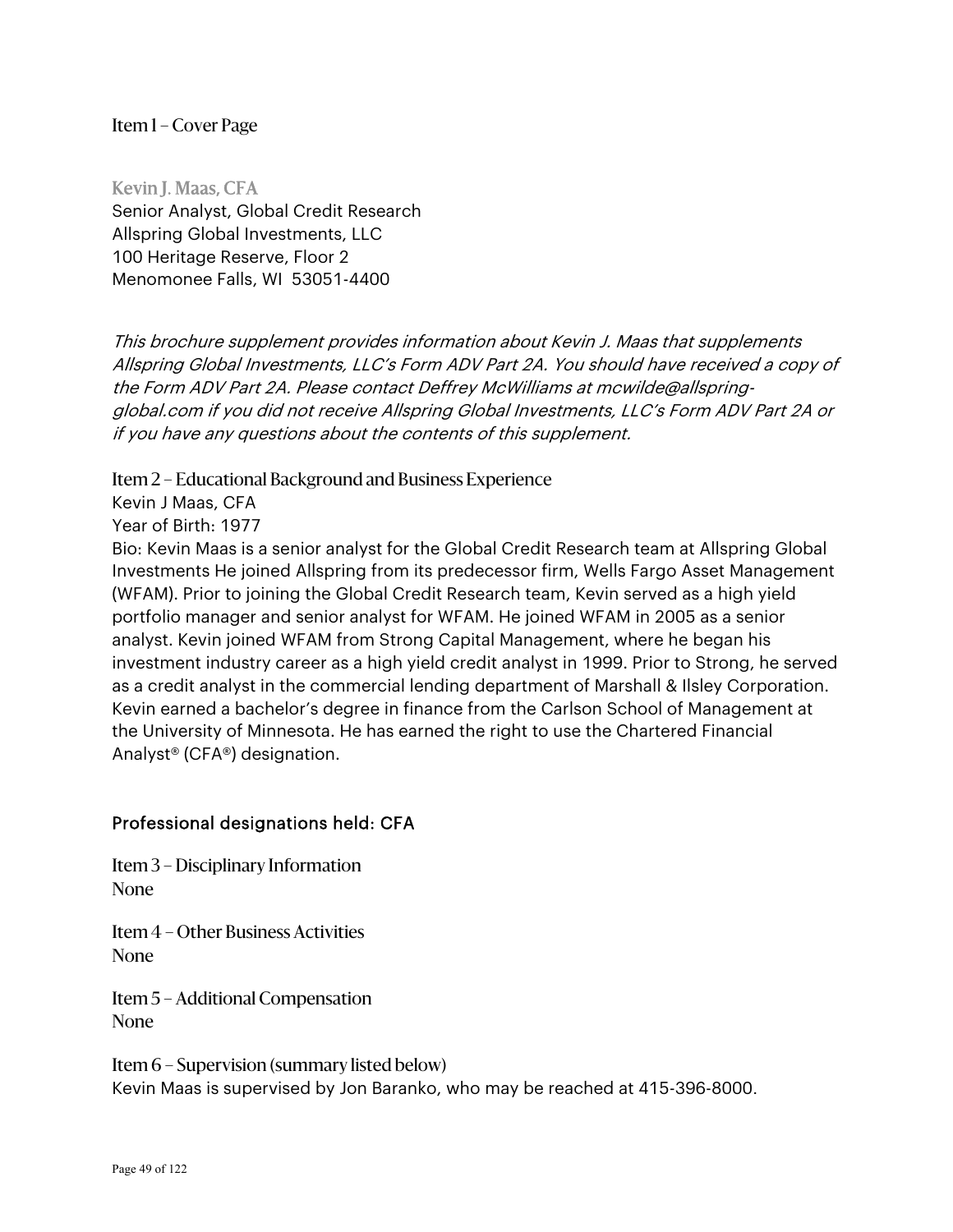Oleg Makhorine Co-Portfolio Manager, Special Global Equity Allspring Global Investments, LLC 101 Seaport Blvd Boston, MA 02110

This brochure supplement provides information about Oleg Makhorine that supplements Allspring Global Investments, LLC's Form ADV Part 2A. You should have received a copy of the Form ADV Part 2A. Please contact Deffrey McWilliams at mcwilde@allspringglobal.com if you did not receive Allspring Global Investments, LLC's Form ADV Part 2A or if you have any questions about the contents of this supplement.

Item 2 – Educational Background and Business Experience

Oleg Makhorine

Year of Birth: 1972

Bio: Oleg Makhorine is a portfolio manager for the Special Global Equity and Precious Metals teams at Allspring Global Investments. He joined Allspring from its predecessor firm, Wells Fargo Asset Management (WFAM). Prior to his current role, he served as a senior research analyst for the Berkeley Street International Equity team, having joined WFAM from the Evergreen merger. Before that, Oleg served as partner and portfolio manager with Sphynx Funds and as an international equities analyst with Mackenzie Investment Management. Earlier, he was a financial analyst and emerging markets analyst with L.E. Holdings. Oleg earned a bachelor's degree in finance from the International Business Academy and a master's degree in finance from Florida International University. He is a member of CFA Society Miami.

### Professional designations held: None

Item 3 – Disciplinary Information None

Item 4 – Other Business Activities None

Item 5 – Additional Compensation None

Item 6 – Supervision (summary listed below) Oleg Makhorine is supervised by Jon Baranko, who may be reached at 415-396-8000.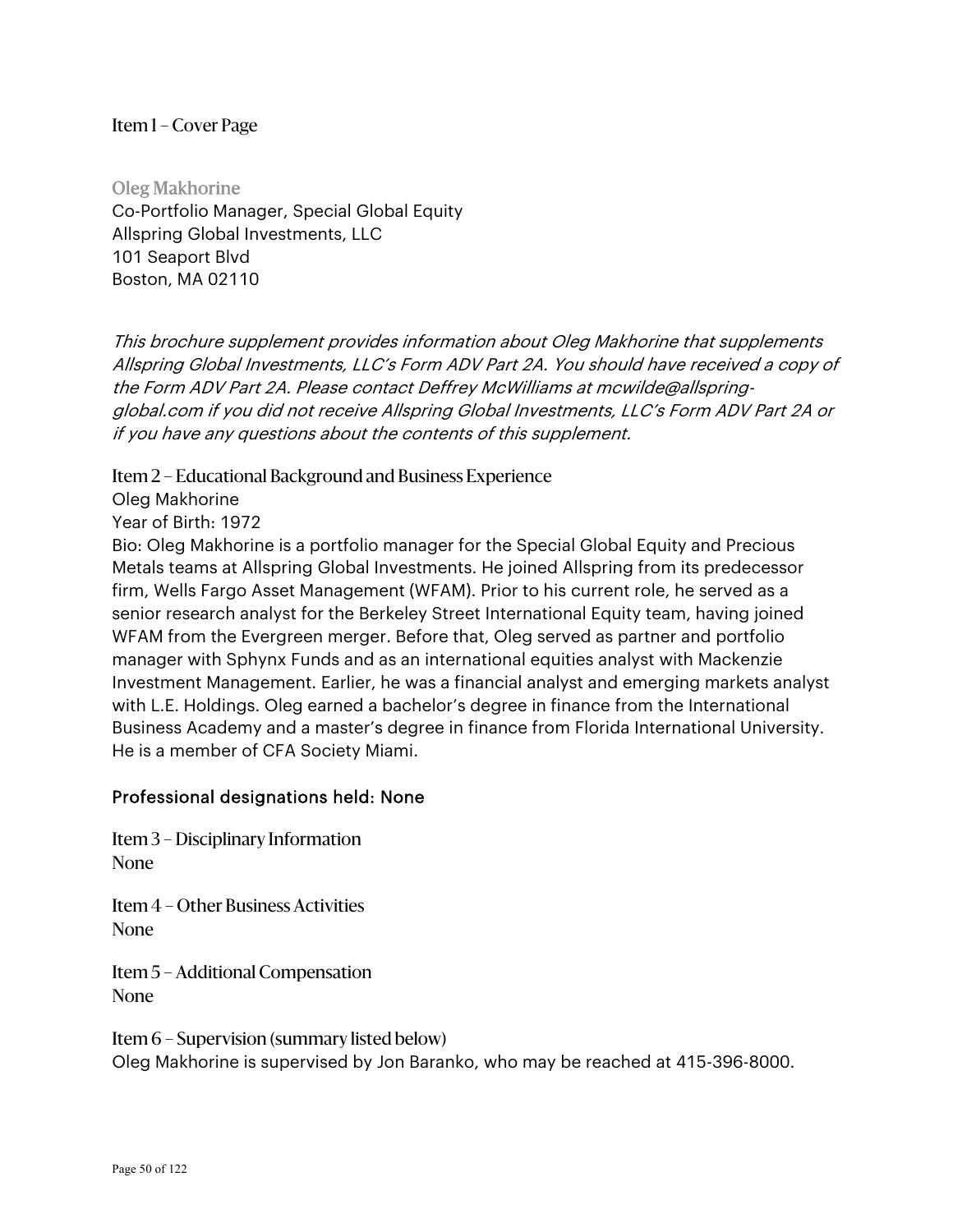Michael Mallardi Senior Analyst, Plus Fixed Income Team, Allspring Global Fixed Income Allspring Global Investments, LLC 525 Market Street, Floor 12 San Francisco, CA 94105

This brochure supplement provides information about Michael Mallardi that supplements Allspring Global Investments, LLC's Form ADV Part 2A. You should have received a copy of the Form ADV Part 2A. Please contact Deffrey McWilliams at mcwilde@allspringglobal.com if you did not receive Allspring Global Investments, LLC's Form ADV Part 2A or if you have any questions about the contents of this supplement.

Item 2 – Educational Background and Business Experience

Michael Mallardi

Year of Birth: 1972

Bio: Michael Mallardi is a senior analyst for Plus Fixed Income team at Allspring Global Investments. He joined Allspring from its predecessor firm, Wells Fargo Asset Management (WFAM). Prior to WFAM, Michael was with Shinsei Bank in Tokyo, where he was an associate and later a manager in leveraged finance. He began his investment industry career in 2002. Michael earned a bachelor's degree from Saint Louis University and a master's degree in business administration from the University of Texas, Austin.

# Professional designations held: None

Item 3 – Disciplinary Information None

Item 4 – Other Business Activities None

Item 5 – Additional Compensation None

Item 6 – Supervision (summary listed below) Michael Mallardi is supervised by Jon Baranko, who may be reached at 415-396-8000.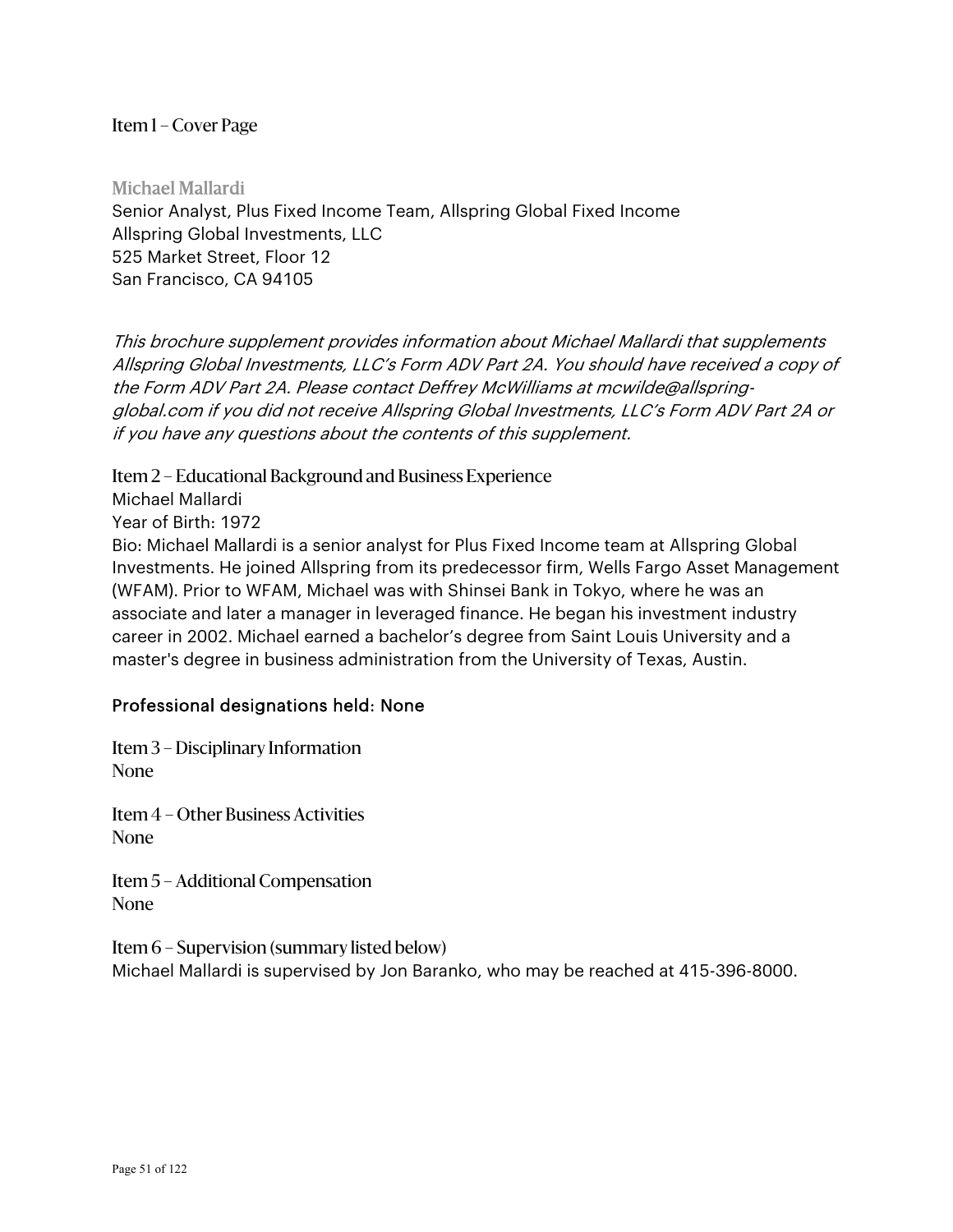Daniel Morris, AIA Chief Investment Officer Systematic Investments Allspring Global Investments, LLC 33 King William Street Floor 03 London, LN EC4R 9AT GBR

This brochure supplement provides information about Daniel Morris that supplements Allspring Global Investments, LLC's Form ADV Part 2A. You should have received a copy of the Form ADV Part 2A. Please contact Deffrey McWilliams at mcwilde@allspringglobal.com if you did not receive Allspring Global Investments, LLC's Form ADV Part 2A or if you have any questions about the contents of this supplement.

## Item 2 – Educational Background and Business Experience

Daniel Morris, AIA

Year of Birth: 1980

Daniel (Dan) Morris is chief investment officer of Systematic Investments at Allspring Global Investments. In this role, he leads the Systematic Investments teams to provide innovative solutions across systematic equity, fixed income, and multi-asset capabilities. These include enhanced index and factor strategies, liquid alternatives, risk premia, and hedging strategies. Dan's leadership provides a robust governance structure and the scale of technology, machine learning, data services, and operational support while maintaining each team's independent research and investment process to provide the highest-quality quantitative investment capabilities for our clients. Dan joined Allspring from its predecessor firm, Wells Fargo Asset Management (WFAM). Prior to this, he served as head of U.S. portfolio solutions at Schroders in New York, where he led the portfolio solutions business for North America. Before New York, Dan provided liability-driven investing solutions to U.K. clients with Schroders in London and led the London investment strategy team at Towers Watson, where he advised clients on asset allocation and hedging strategies. Dan began his investment industry career in the U.K. with HSBC Actuaries and Consultants as an actuarial analyst. Dan earned a bachelor's degree in mathematics from the University of Nottingham and is an Associate of the Institute of Actuaries, U.K.

# Professional designations held: AIA

Item 3 – Disciplinary Information None

Item 4 – Other Business Activities None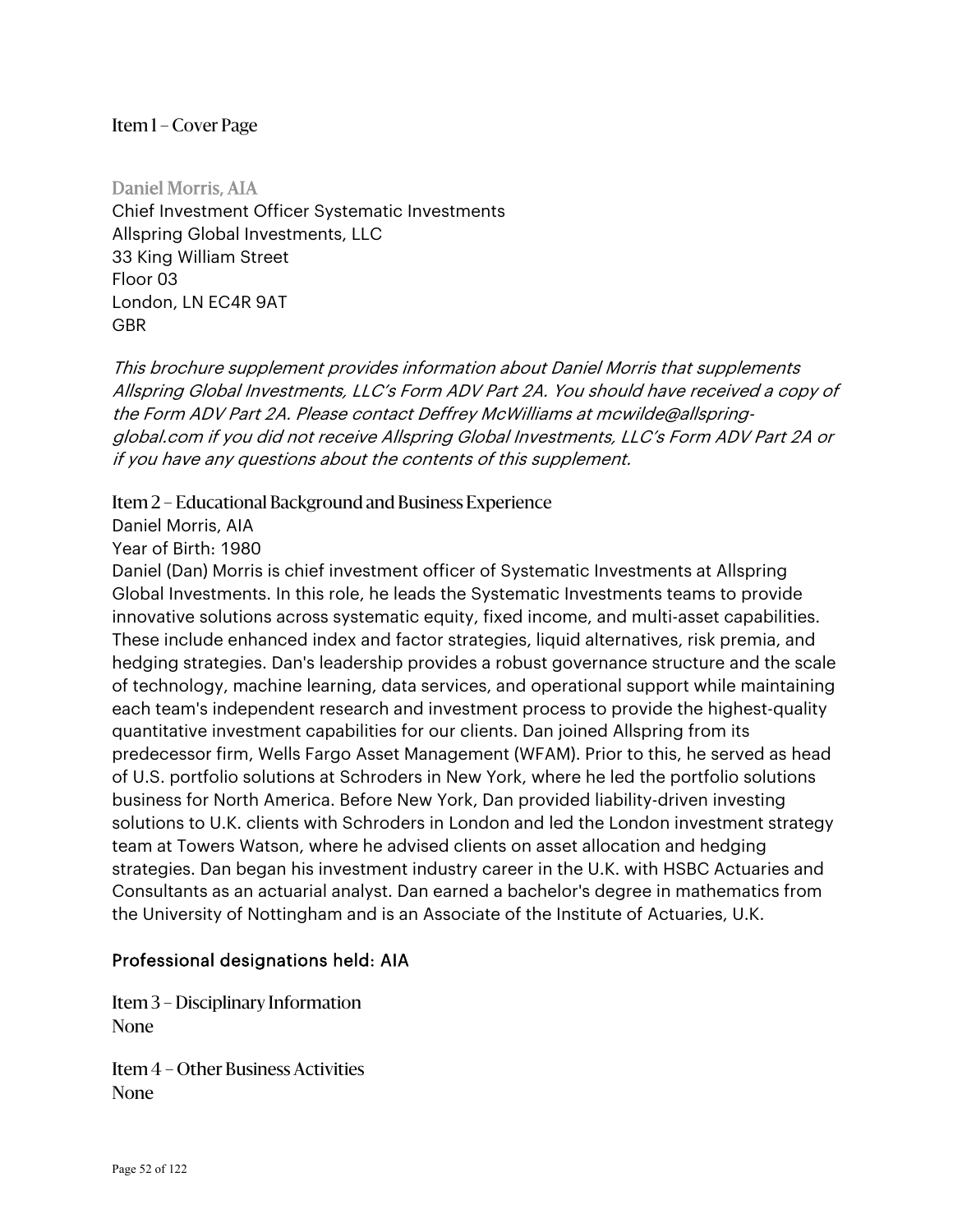Item 5 – Additional Compensation None

Item 6 – Supervision (summary listed below)

Daniel Morris is supervised by Joe Sullivan, who may be reached at 415-396-8000.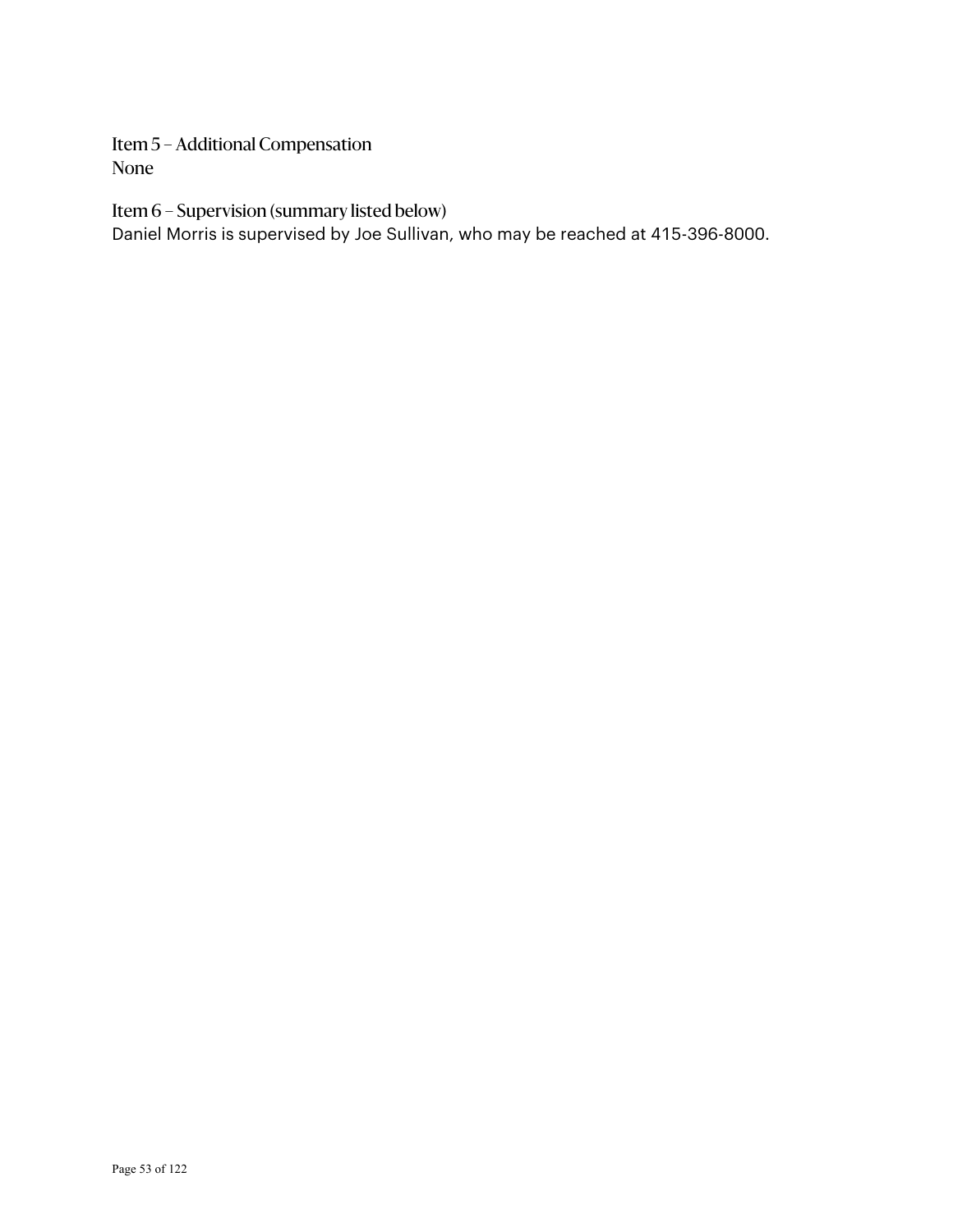Brian Martin, CFA Co-Portfolio Manager, Special Global Equity Allspring Global Investments, LLC 101 Seaport Blvd Boston, MA 02110

This brochure supplement provides information about Brian Martin that supplements Allspring Global Investments, LLC's Form ADV Part 2A. You should have received a copy of the Form ADV Part 2A. Please contact Deffrey McWilliams at mcwilde@allspringglobal.com if you did not receive Allspring Global Investments, LLC's Form ADV Part 2A or if you have any questions about the contents of this supplement.

Item 2 – Educational Background and Business Experience

Brian Martin, CFA

Year of Birth: 1977

Bio: Brian Martin is a portfolio manager for the Special Global Equity team at Allspring Global Investments. He joined Allspring from its predecessor firm, Wells Fargo Asset Management (WFAM). Brian has been with Allspring or one of its predecessor firms since 2004, which includes serving as a senior trade settlement specialist and as an investment systems analyst with the Service Company. He earned a bachelor's degree in finance from Bentley University, where he graduated magna cum laude, and a master's degree in business administration with an emphasis in finance from the McCallum Graduate School of Business at Bentley University. He has earned the right to use the Chartered Financial Analyst® (CFA®) designation and is a member of CFA Society Boston and the Beta Gamma Sigma Honorary Society.

# Professional designations held: CFA

Item 3 – Disciplinary Information None

Item 4 – Other Business Activities None

Item 5 – Additional Compensation None

Item 6 – Supervision (summary listed below) Brian Martin is supervised by Jon Baranko, who may be reached at 415-396-8000.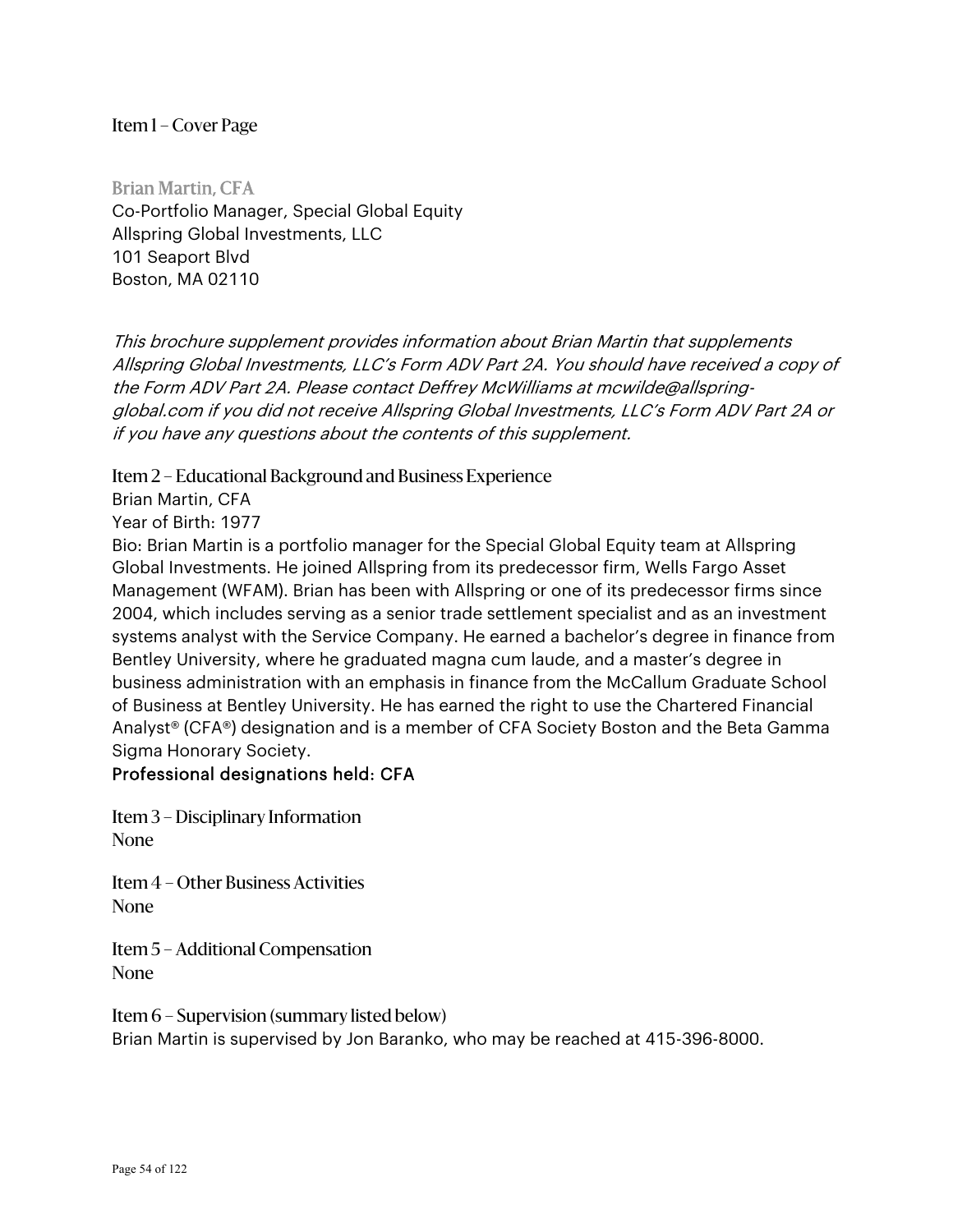Dean Meddaugh, CFA Senior Portfolio Manager, Allspring Global Fixed Income Allspring Global Investments, LLC 525 Market Street, Floor 12 San Francisco, California 94105

This brochure supplement provides information about Dean Meddaugh that supplements Allspring Global Investments, LLC's Form ADV Part 2A. You should have received a copy of the Form ADV Part 2A. Please contact Deffrey McWilliams at mcwilde@allspringglobal.com if you did not receive Allspring Global Investments, LLC's Form ADV Part 2A or if you have any questions about the contents of this supplement.

Item 2 – Educational Background and Business Experience

Dean Meddaugh, CFA

Year of Birth: 1968

Bio: Dean Meddaugh is a senior fixed income separate account portfolio manager for the Global Liquidity Solutions team at Allspring Global Investments. He joined Allspring from its predecessor firm, Wells Fargo Asset Management (WFAM). Prior to joining WFAM, Dean was with Deutsche Asset Management as sector manager of corporates and with Zurich Scudder Investments, Inc., as a governments' sector manager. Earlier, he worked at Scudder Kemper Investments, Inc., as a money markets portfolio manager. Dean earned a bachelor's degree in accounting and finance from California State University, San Bernardino. He has played professional baseball for the Cleveland Indians. Dean has earned the right to use the Chartered Financial Analyst® (CFA®) designation.

# Professional designations held: CFA

Item 3 – Disciplinary Information None

Item 4 – Other Business Activities None

Item 5 – Additional Compensation None

Item 6 – Supervision (summary listed below) Dean Meddaugh is supervised by Jon Baranko, who may be reached at 415-396-8000.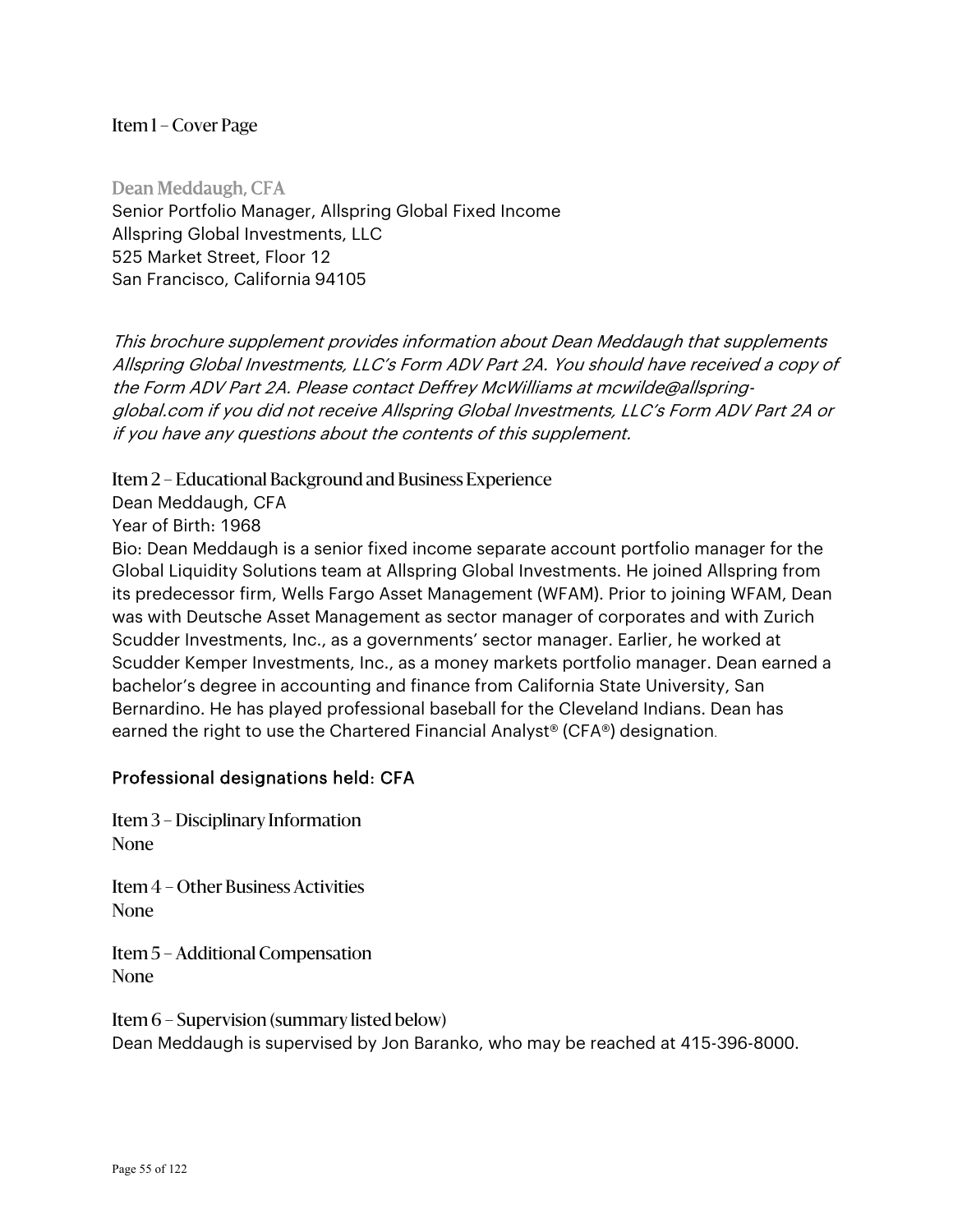Anthony J. Melville, CFA Senior Portfolio Manager, Allspring Global Fixed Income Allspring Global Investments, LLC 525 Market Street, Floor 12 San Francisco, California 94105

This brochure supplement provides information about Anthony J. Melville that supplements Allspring Global Investments, LLC's Form ADV Part 2A. You should have received a copy of the Form ADV Part 2A. Please contact Deffrey McWilliams at mcwilde@allspring-global.com if you did not receive Allspring Global Investments, LLC's Form ADV Part 2A or if you have any questions about the contents of this supplement.

Item 2 – Educational Background and Business Experience

Anthony J. Melville, CFA

Year of Birth: 1962

Bio: Anthony Melville is a senior portfolio manager for the Global Liquidity Solutions team at Allspring Global Investments. He specializes in managing short duration taxable portfolios emphasizing corporate, agency, and asset-backed sectors. He joined Allspring from its predecessor firm, Wells Fargo Asset Management (WFAM). Previously, as a relationship manager, Anthony's duties included performance calculation and presentation, reviewing institutional client guidelines for suitability, and making recommendations on strategies to help clients in achieving their goals. He earned a bachelor's degree in economics from California State University, Northridge, and a master's degree in business administration with an emphasis in finance from St. Mary's College of California. Anthony has earned the right to use the Chartered Financial Analyst® (CFA®) designation and is a member of CFA Institute and CFA Society San Francisco.

# Professional designations held: CFA

Item 3 – Disciplinary Information None

Item 4 – Other Business Activities None

Item 5 – Additional Compensation None

Item 6 – Supervision (summary listed below) Anthony J. Melville is supervised by Jon Baranko, who may be reached at 415-396-8000.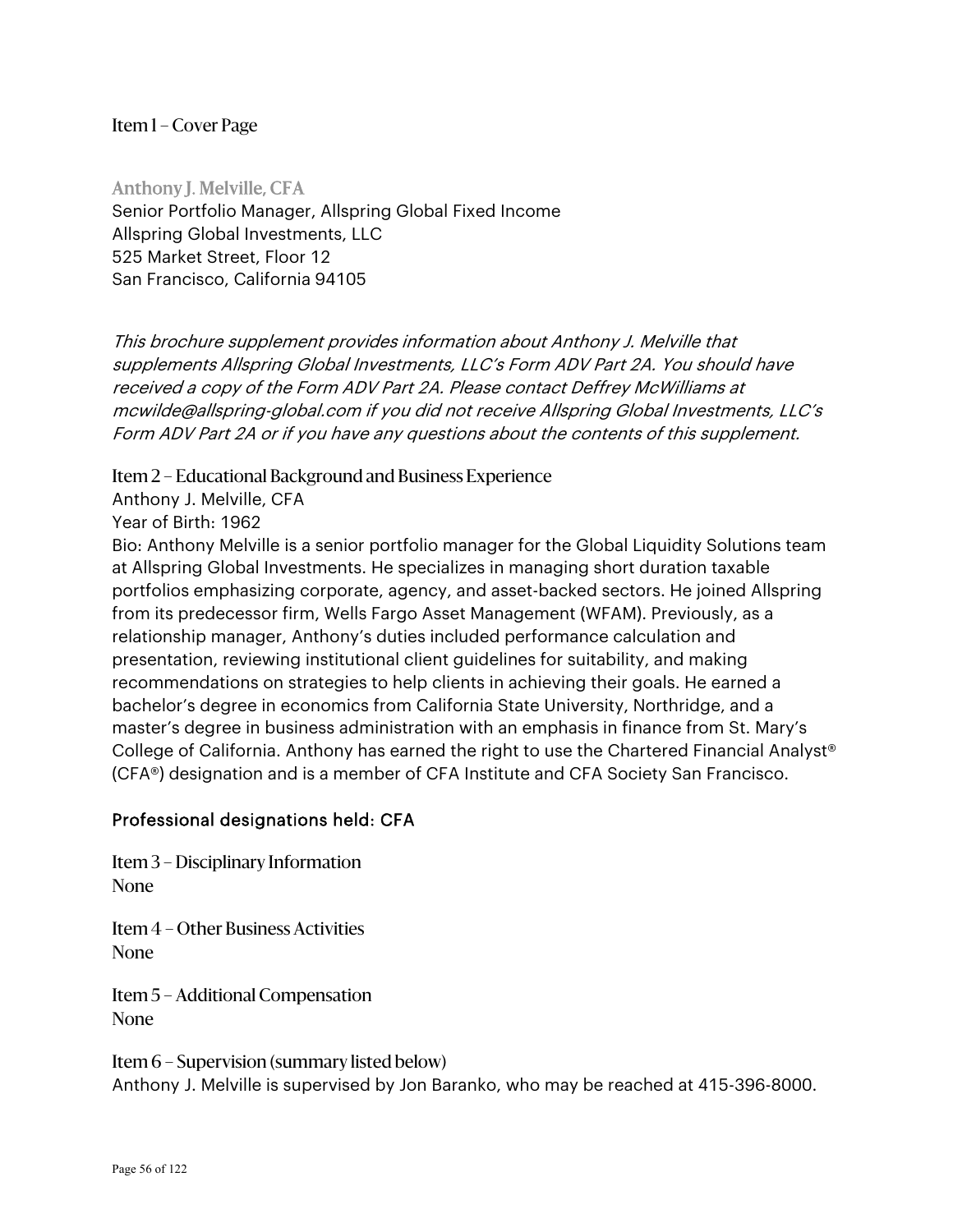Theran G. Motl, CFA Portfolio Manager, Select Equity Allspring Global Investments, LLC 100 Heritage Reserve Floor 02 Menomonee Falls, WI 53051-4400

This brochure supplement provides information about Theran G. Motl, CFA that supplements Allspring Global Investments, LLC's Form ADV Part 2A. You should have received a copy of the Form ADV Part 2A. Please contact Deffrey McWilliams at mcwilde@allspring-global.com if you did not receive Allspring Global Investments, LLC's Form ADV Part 2A or if you have any questions about the contents of this supplement.

## Item 2 – Educational Background and Business Experience

Theran G. Motl, CFA

Year of Birth: 1980

Bio: Theran Motl is a portfolio manager for the Select Equity team at Allspring Global Investments. He joined Allspring from its predecessor firm, Wells Fargo Asset Management (WFAM). Prior to his current role, he has held several roles with the team, including analyst, senior analyst, and associate portfolio manager. Before joining WFAM, Theran was an investment liaison with the Retirement Plan Services at Strong Capital Management. He later transitioned into a similar role as an analyst at Wells Fargo Funds Management. He earned a bachelor's degree in economics from Marquette University. Theran has earned the right to use the Chartered Financial Analyst® (CFA®) designation and is a member of CFA Institute and CFA Society Milwaukee.

# Professional designations held: CFA

Item 3 – Disciplinary Information None

Item 4 – Other Business Activities None

Item 5 – Additional Compensation None

Item 6 – Supervision (summary listed below) Theran G. Motl is supervised by Jon Baranko, who may be reached at 415-396-8000.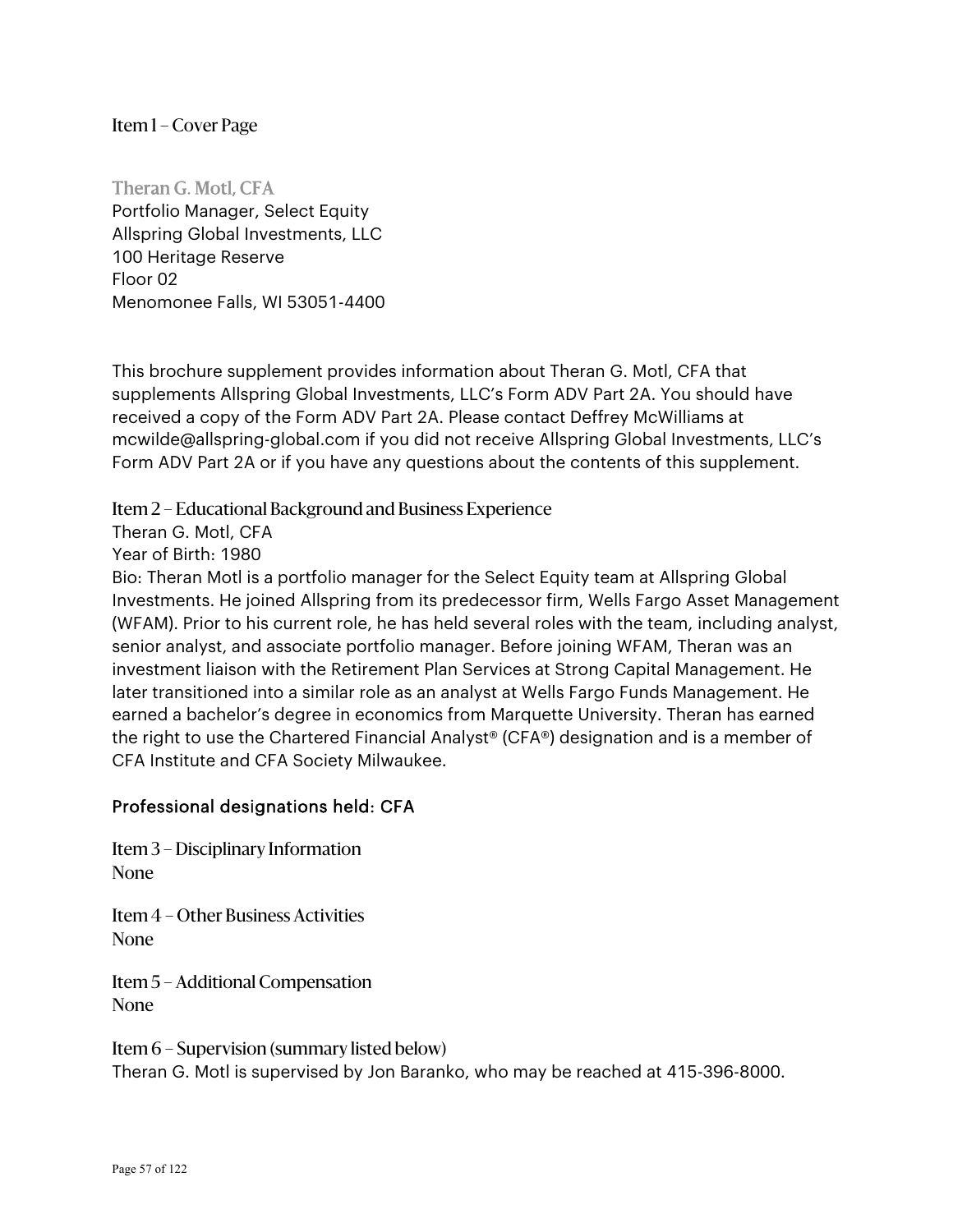Ann M. Miletti Head Active Equity, Allspring Global Investments Allspring Global Investments, LLC 100 Heritage Reserve Menomonee Falls, WI 53051-4400

This brochure supplement provides information about Ann M. Miletti that supplements Allspring Global Investments, LLC's Form ADV Part 2A. You should have received a copy of the Form ADV Part 2A. Please contact Deffrey McWilliams at mcwilde@allspringglobal.com if you did not receive Allspring Global Investments, LLC's Form ADV Part 2A or if you have any questions about the contents of this supplement.

Item 2 – Educational Background and Business Experience

Ann M. Miletti

Year of Birth: 1967

Bio: Ann Miletti is head of Active Equity at Allspring Global Investments. In this capacity, she oversees all active equity teams at Allspring, including management of investment professionals, trading activity, and other business-related matters. Ann joined Allspring from its predecessor firm, Wells Fargo Asset Management (WFAM). Prior to her current role, she was co-lead of the PMV Equity team, managing more than \$4 billion in assets. Ann began her investment industry career in 1991 at Strong Capital Management, which Wells Fargo later acquired in 2005. Throughout her career, Ann has covered most industry sectors as an equity research analyst and portfolio manager. Ann is a frequent guest on a number of financial networks, including CNBC, Bloomberg, and Fox Business News. She earned a bachelor's degree in education from the University of Wisconsin, Milwaukee.

### Professional designations held: None

Item 3 – Disciplinary Information None

Item 4 – Other Business Activities None

Item 5 – Additional Compensation None

Item 6 – Supervision (summary listed below) Ann Miletti is supervised by Jon Baranko, who may be reached at 415-396-8000.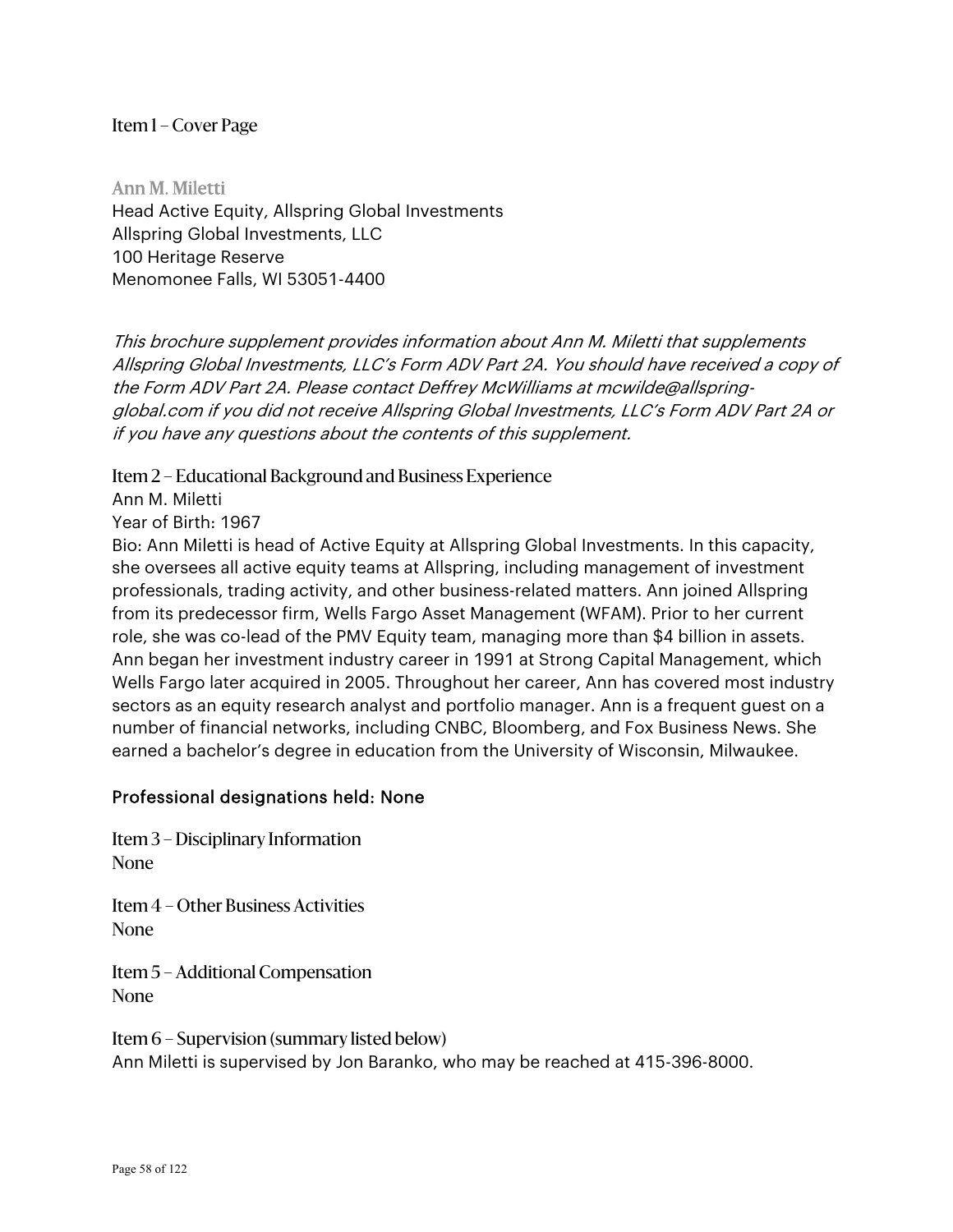Christopher G. Miller, CFA Senior Portfolio Manager, Team Lead, Select Equity Allspring Global Investments, LLC 100 Heritage Reserve - 2nd Floor Menomonee Falls, WI 53051-4400

This brochure supplement provides information about Chris Miller that supplements Allspring Global Investments, LLC's Form ADV Part 2A. You should have received a copy of the Form ADV Part 2A. Please contact Deffrey McWilliams at mcwilde@allspringglobal.com if you did not receive Allspring Global Investments, LLC's Form ADV Part 2A or if you have any questions about the contents of this supplement.

Item 2 – Educational Background and Business Experience

Chris Miller, CFA

Year of Birth: 1978

Bio: Christopher Miller is a senior portfolio manager and team leader on the Select Equity team at Allspring Global Investments, LLC. He joined Allspring from its predecessor firm, Wells Fargo Asset Management (WFAM). In this capacity, he is responsible for managing all the activities and investment strategies of the team. Chris started his investment industry career in 2002 as an accounting analyst at Strong Capital Management, joined the PMV Equity team as an analyst in 2004, and transitioned to WFAM with the rest of the team in 2005 after Wells Fargo acquired Strong Capital Management. Chris was promoted to associate portfolio manager in 2014, co-portfolio manager in 2017, co-team lead in 2019, and team lead in 2020. He received a bachelor's degree in business administration, majoring in finance and marketing, from the University of Wisconsin-Madison. He is a member of CFA Institute and the CFA Society of Milwaukee, Inc. and has earned the right to use the CFA® designation.

### Professional designations held: CFA

Item 3 – Disciplinary Information None

Item 4 – Other Business Activities None

Item 5 – Additional Compensation None

Item 6 – Supervision (summary listed below) Christopher G. Miller is supervised by Jon Baranko, who may be reached at 415-396-8000.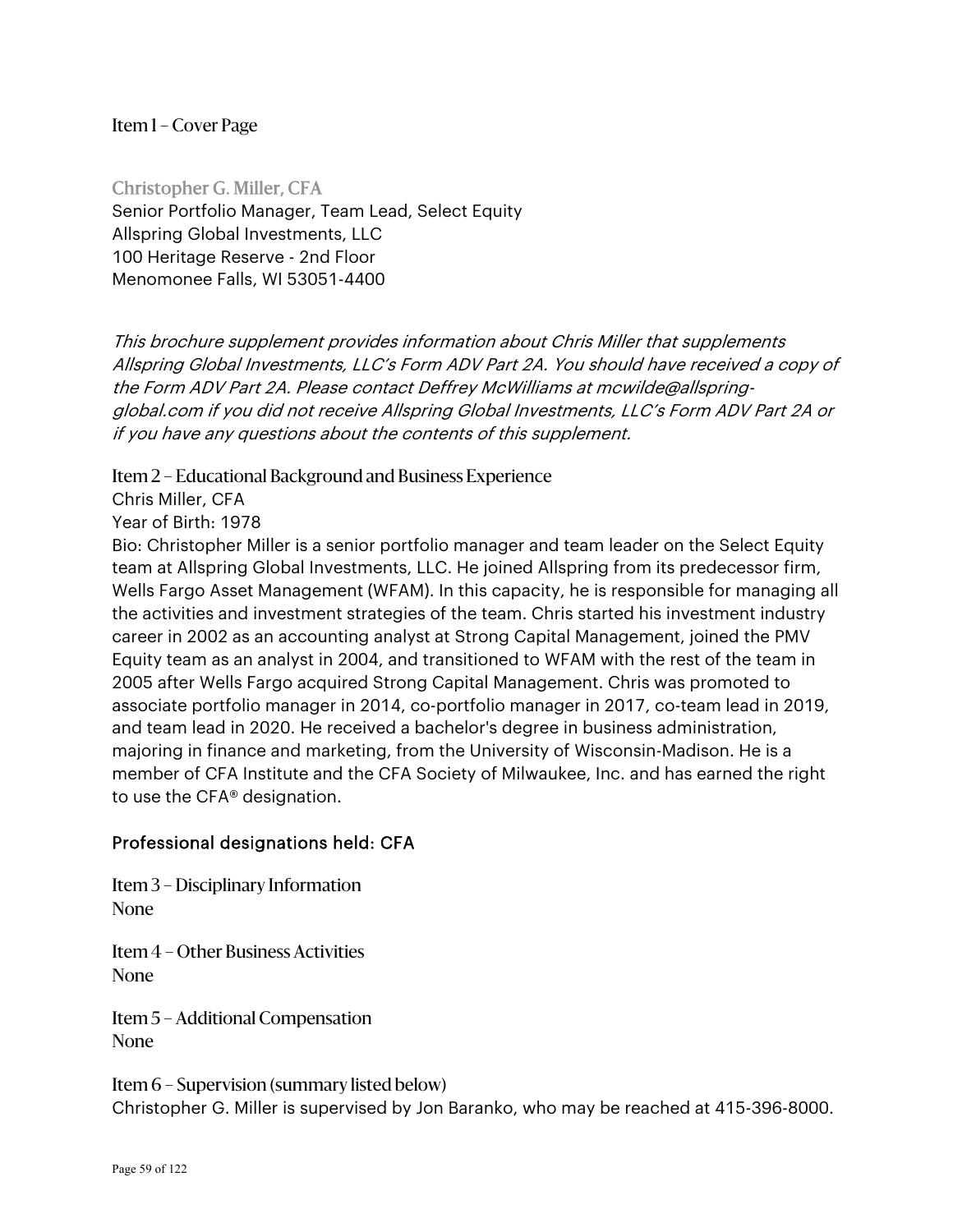Robert Miller Senior Portfolio Manager, Allspring Global Fixed Income Allspring Global Investments, LLC 100 Heritage Reserve Menomonee Falls, WI 53051-4400

This brochure supplement provides information about Robert Miller that supplements Allspring Global Investments, LLC's Form ADV Part 2A. You should have received a copy of the Form ADV Part 2A. Please contact Deffrey McWilliams at mcwilde@allspringglobal.com if you did not receive Allspring Global Investments, LLC's Form ADV Part 2A or if you have any questions about the contents of this supplement.

Item 2 – Educational Background and Business Experience

Robert J. Miller

Year of Birth: 1962

Bio: Robert Miller is a senior portfolio manager for the Municipal Fixed Income team at Allspring Global Investments, where he manages mutual funds and separate accounts. He joined Allspring from its predecessor firm, Wells Fargo Asset Management (WFAM). Prior to joining WFAM, Robert worked for American Century Investments, where he was part of a team managing the firm's municipal bond portfolios. Robert had direct responsibility for the firm's national intermediate- and long-term investment-grade strategies. In addition, he managed several other state-specific funds for the firm. Robert also served as a member of its analytical team. Earlier, Robert was a municipal bond analyst with Moody's Investors Service, where he served as an analyst in the States and High Profile Ratings Group as well as the Airport Credit Group, the Southeast Regional Ratings Group, and the Mid-Atlantic Regional Ratings Group. He also founded a small venture capital firm and served as a consultant with Black and Veatch and KPMG Peat Marwick, where he specialized in conducting financial feasibility studies in support of large infrastructure projects. Robert earned a bachelor's degree in business administration with an emphasis in finance from San Jose State University and a master's degree in business administration from the Leonard N. Stern School of Business at New York University

### Professional designations held: None

Item 3 – Disciplinary Information None

Item 4 – Other Business Activities None

Item 5 – Additional Compensation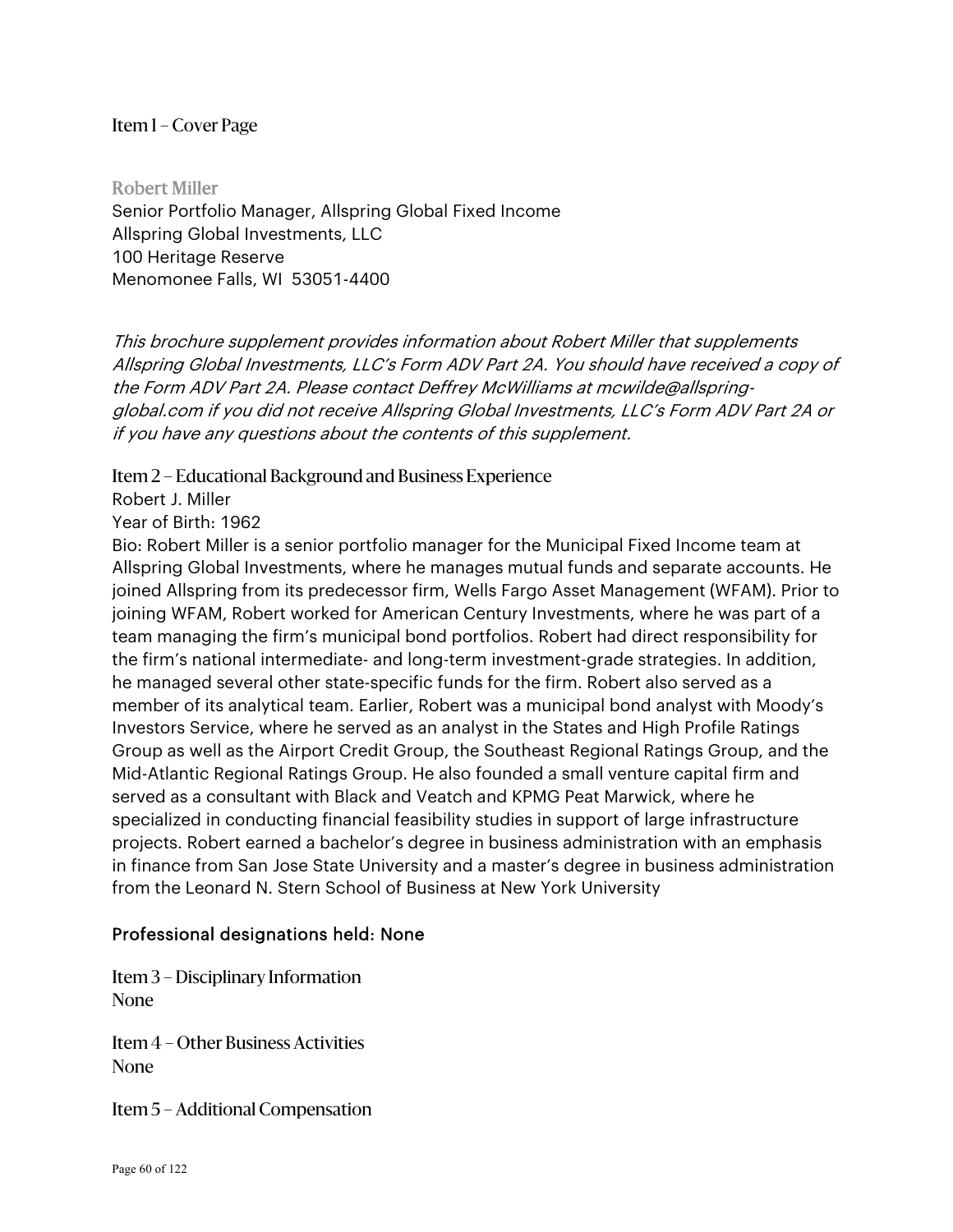None

Item 6 – Supervision (summary listed below)

Robert J. Miller is supervised by Jon Baranko, who may be reached at 415-396-8000.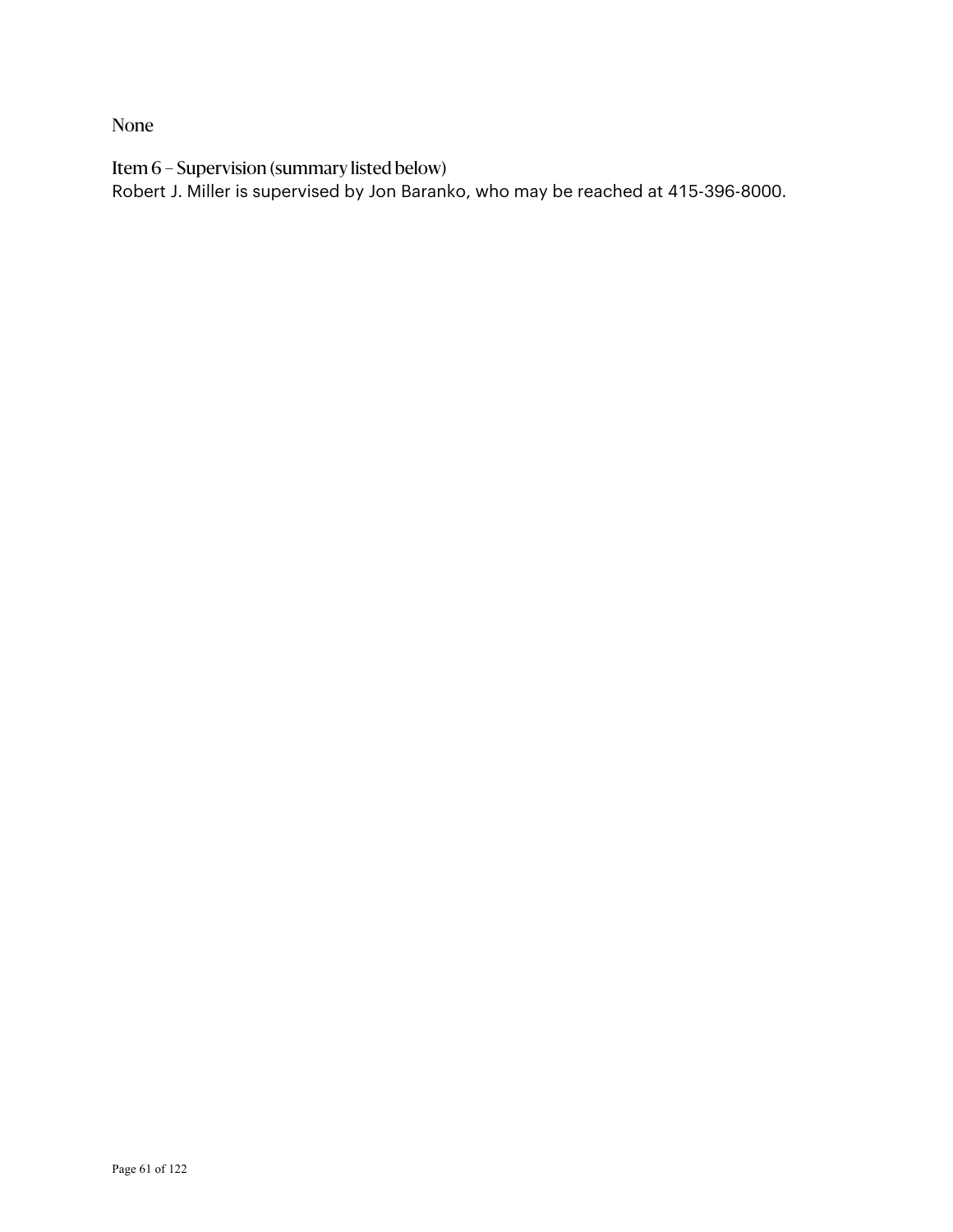Brian K. Mulligan, CFA Managing Director, West Region, Institutional Client Group Allspring Global Investments, LLC 2001 N Main St Floor 06, 600 Walnut Creek, CA 94596-3732

This brochure supplement provides information about Brian Mulligan that supplements Allspring Global Investments, LLC's Form ADV Part 2A. You should have received a copy of the Form ADV Part 2A. Please contact Deffrey McWilliams at mcwilde@allspringglobal.com if you did not receive Allspring Global Investments, LLC's Form ADV Part 2A or if you have any questions about the contents of this supplement.

Item 2 – Educational Background and Business Experience

Brian K. Mulligan, CFA

Year of Birth: 1961

Bio: Brian Mulligan is a client relations director for the Institutional Client Group at Allspring Global Investments. In this role, he covers the West region and is responsible for developing and managing institutional client relationships. He joined Allspring from its predecessor firm, Wells Fargo Asset Management (WFAM). Previously, Brian managed private client assets, trusts, pension/retirement, and foundation portfolios. Brian earned a bachelor's degree in business management from Skidmore College in Saratoga Springs, New York. He has earned the right to use the Chartered Financial Analyst® (CFA®) designation and is a member of CFA Institute and CFA Society San Francisco.

# Professional designations held: CFA

Item 3 – Disciplinary Information None

Item 4 – Other Business Activities None

Item 5 – Additional Compensation None

Item 6 – Supervision (summary listed below) Brian Mulligan is supervised by Susan Raynes, who may be reached at 415-396-8000.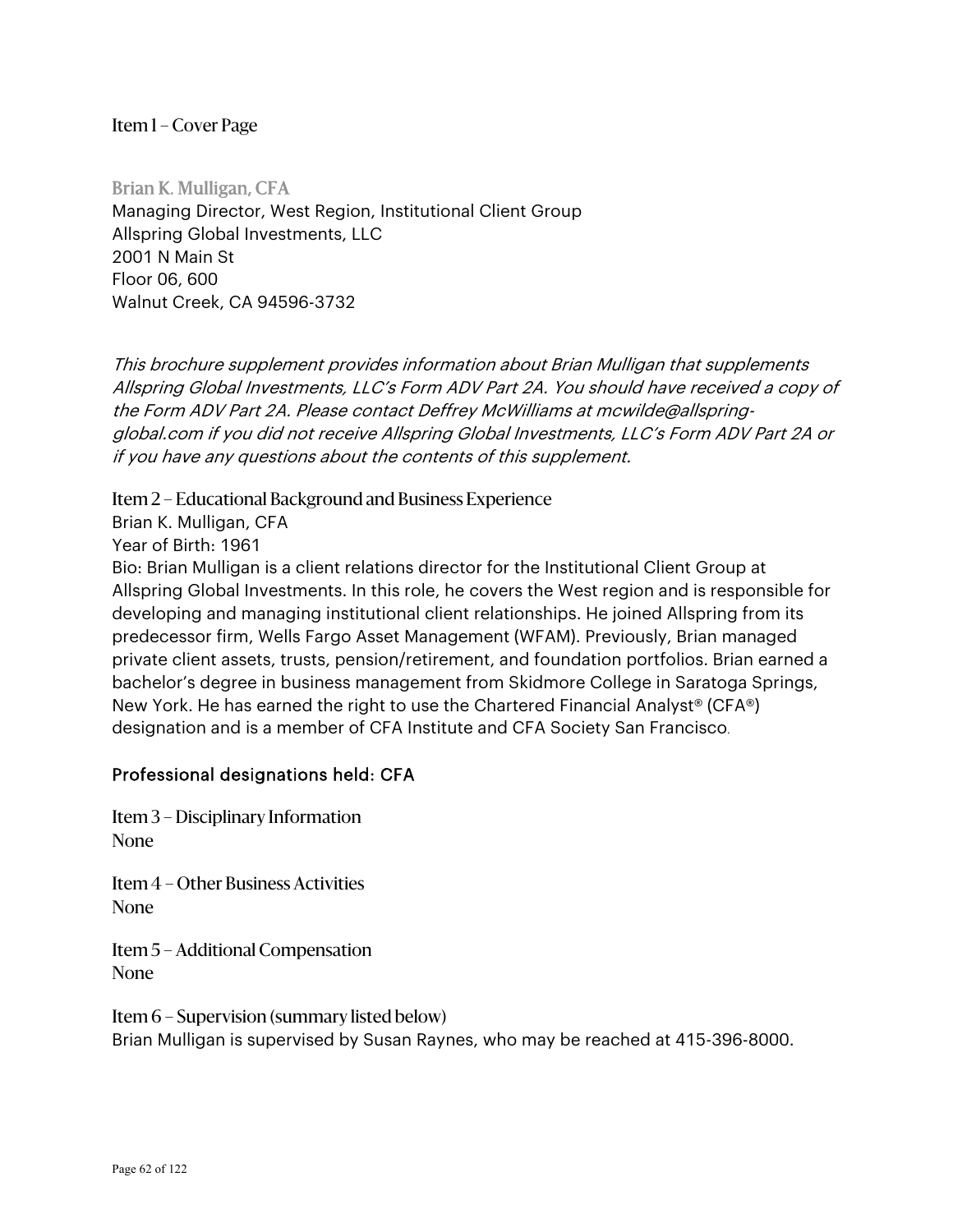Henry Naah Head of U.S. High Yield Research, Allspring Global Fixed Income Allspring Global Investments, LLC 525 Market Street, Floor 12 San Francisco, CA 94105

This brochure supplement provides information about Henry Naah that supplements Allspring Global Investments, LLC's Form ADV Part 2A. You should have received a copy of the Form ADV Part 2A. Please contact Deffrey McWilliams at mcwilde@allspringglobal.com if you did not receive Allspring Global Investments, LLC's Form ADV Part 2A or if you have any questions about the contents of this supplement.

Item 2 – Educational Background and Business Experience

Henry Naah

Year of Birth: 1967

Bio: Henry Naah is the head of U.S High Yield Research for the Global Credit Research team at Allspring Global Investments. He joined Allspring from its predecessor firm, Wells Fargo Asset Management (WFAM). Prior to this, he was co-director of Research for the WFAM U.S. High Yield team. Henry joined the U.S. High Yield Fixed Income team as a senior analyst covering the technology, telecoms, airline, and aerospace sectors. He began his investment industry career in 1994 as a high yield trader at Dabney/Resnick/Imperial LLC. Prior to joining WFAM, Henry served as a senior analyst at Lufkin Advisors, an investment management firm specializing in leveraged loans and collateralized loan obligations, where he was responsible for coverage of the technology, business services, and aerospace/defense sectors. Prior to Lufkin, Henry was a vice president and senior analyst at Lehman Brothers, where he covered companies in the technology sector. Henry earned a bachelor's degree in business administration from Drexel University and a master's degree in business administration from Carnegie Mellon University.

# Professional designations held: None

Item 3 – Disciplinary Information None

Item 4 – Other Business Activities None

Item 5 – Additional Compensation None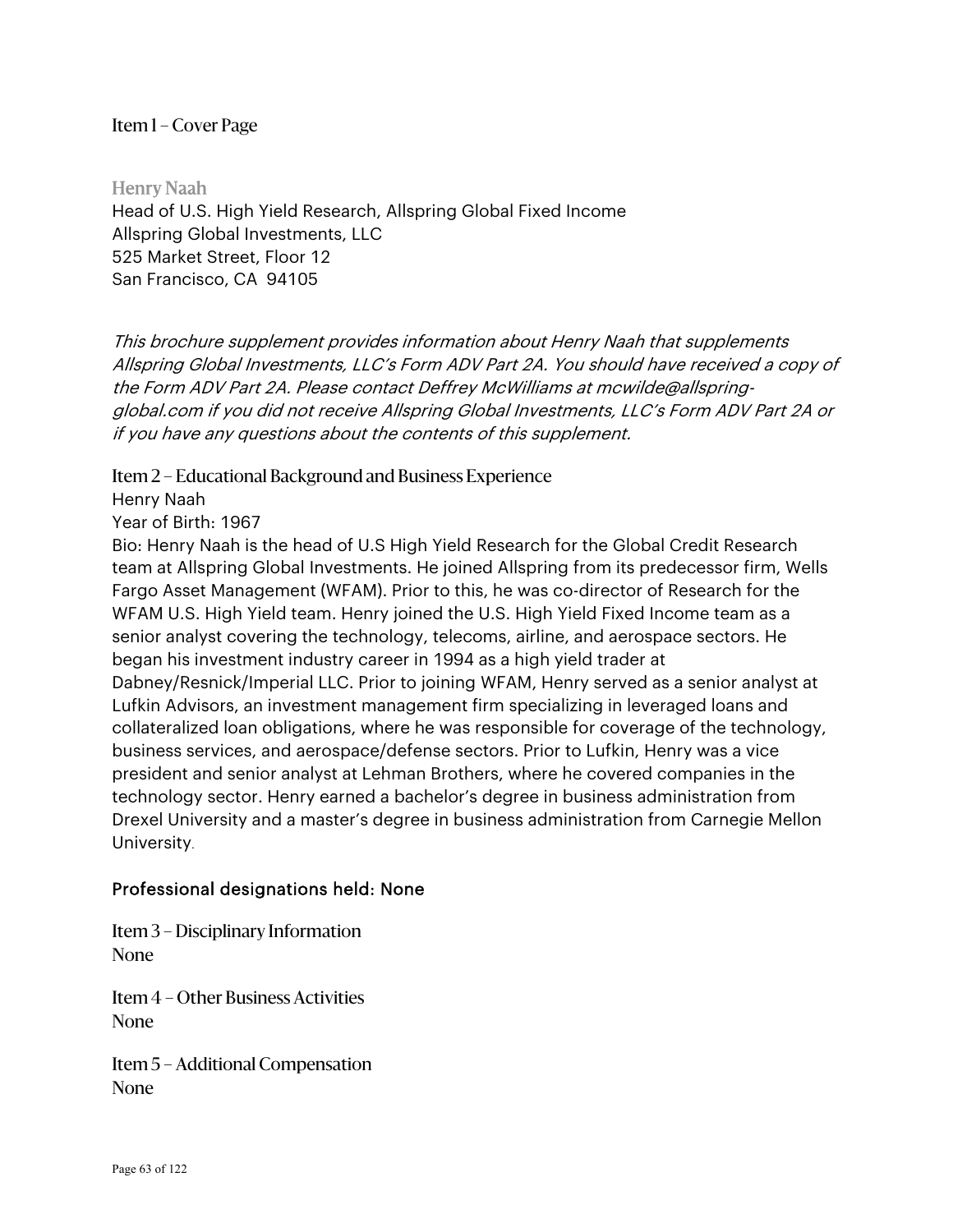Item 6 – Supervision (summary listed below)

Henry Naah is supervised by Jon Baranko, who may be reached at 415-396-8000.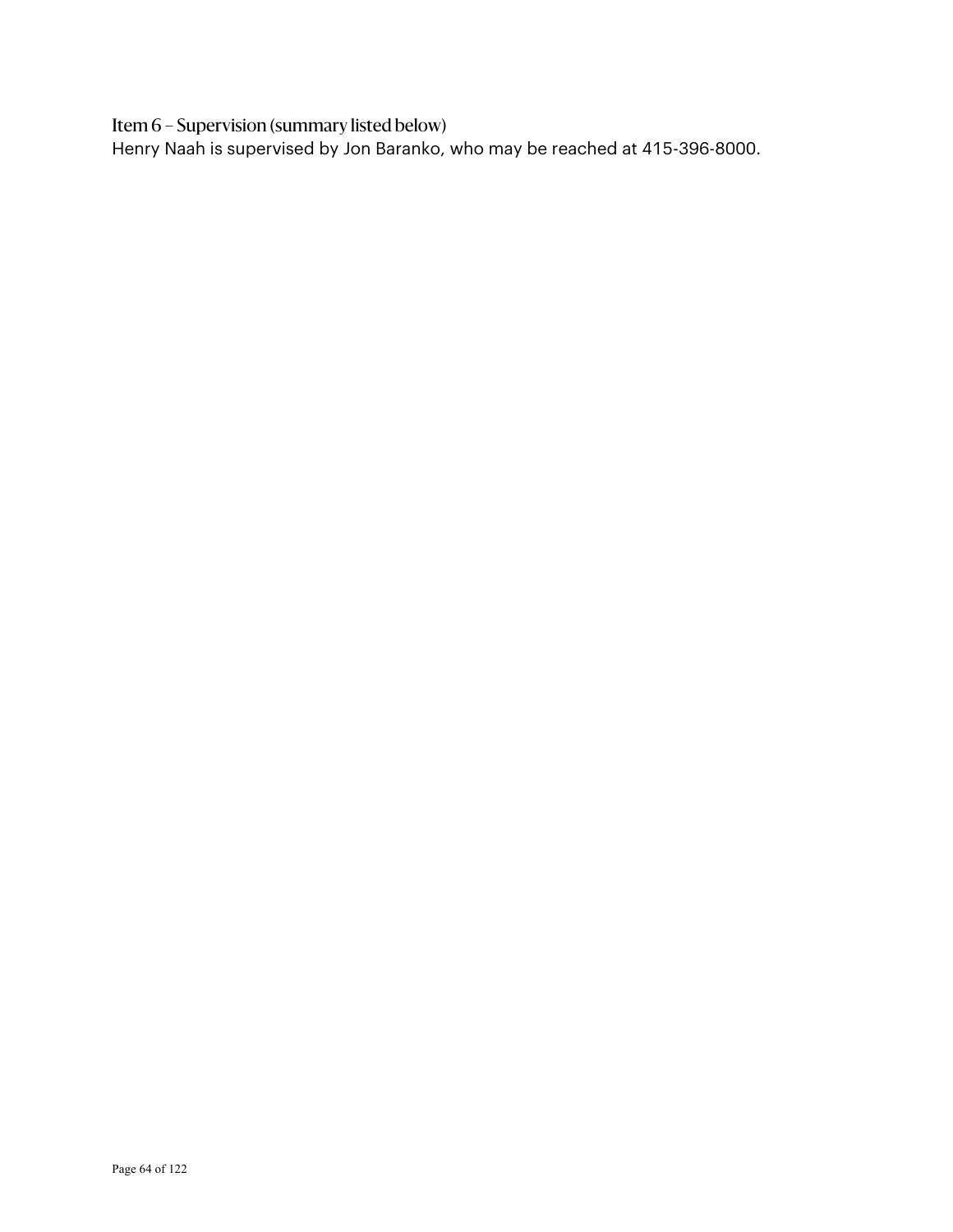David Neal, CFA Portfolio Manager, Golden Capital Equity Allspring Global Investments, LLC 525 Market Street, Floor 12 San Francisco, California 94105

This brochure supplement provides information about David Neal that supplements Allspring Global Investments, LLC's Form ADV Part 2A. You should have received a copy of the Form ADV Part 2A. Please contact Deffrey McWilliams at mcwilde@allspringglobal.com if you did not receive Allspring Global Investments, LLC's Form ADV Part 2A or if you have any questions about the contents of this supplement.

Item 2 – Education Background and Business Experience

David Neal, CFA

Year of Birth: 1984

Bio: David Neal is a portfolio manager with the Golden Capital Equity team at Allspring Global Investments, LLC. He joined Allspring from its predecessor firm, Wells Fargo Asset Management (WFAM). He began his investment industry career in 2006 when he joined Golden Capital Management. David earned a bachelor's degree in finance from Wake Forest University and has earned the right to use the Chartered Financial Analyst® (CFA®) designation.

# Professional designations held: CFA

Item 3 – Disciplinary Information: None

Item 4 – Other Business Activities: None

Item 5 – Additional Compensation: None

Item 6 – Supervision (summary listed below) David Neal is supervised by Jon Baranko, who may be reached at 415-396-8000.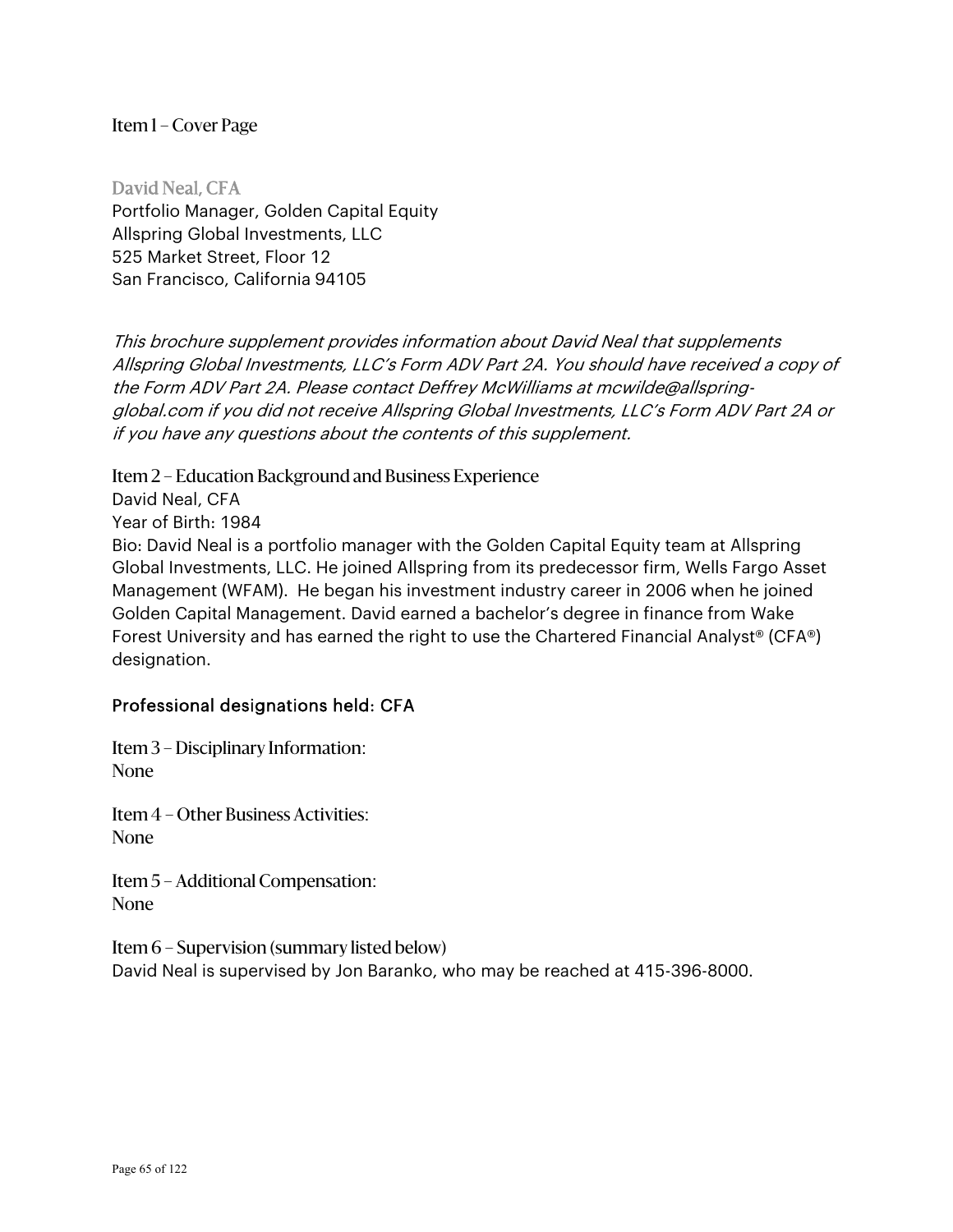Kent Newcomb, CFA Portfolio Manager, Compass Strategies Allspring Global Investments, LLC 1 N Jefferson Ave, Floor 07 Saint Louis, MO 63103-2205

This brochure supplement provides information about Kent Newcomb that supplements Allspring Global Investments, LLC's Form ADV Part 2A. You should have received a copy of the Form ADV Part 2A. Please contact Deffrey McWilliams at mcwilde@allspringglobal.com if you did not receive Allspring Global Investments, LLC's Form ADV Part 2A or if you have any questions about the contents of this supplement.

Item 2 – Education Background and Business Experience

Kent Newcomb, CFA

Year of Birth: 1961

Bio: Kent is a portfolio manager for the Compass Strategies team at Allspring Global Investments. In this role, he manages the managed diversified stock income plan portfolio. He joined Allspring from its predecessor firm, Wells Fargo Asset Management (WFAM). Prior to his current role, he had research responsibilities for the firm's DSIP list and the industrials and utilities sectors. Earlier in his career, he served as an equity analyst for A. G. Edwards. Kent earned a bachelor's degree in economics from Northwestern University and a master's degree in business administration with an emphasis in finance from Washington University. He has earned the right to use the Chartered Financial Analyst® (CFA®) designation and is a member of CFA Institute and CFA Society St. Louis..

# Professional designations held: CFA

Item 3 – Disciplinary Information: None

Item 4 – Other Business Activities: None

Item 5 – Additional Compensation: None

Item 6 – Supervision (summary listed below) Kent Newcomb is supervised by Jon Baranko, who may be reached at 415-396-8000.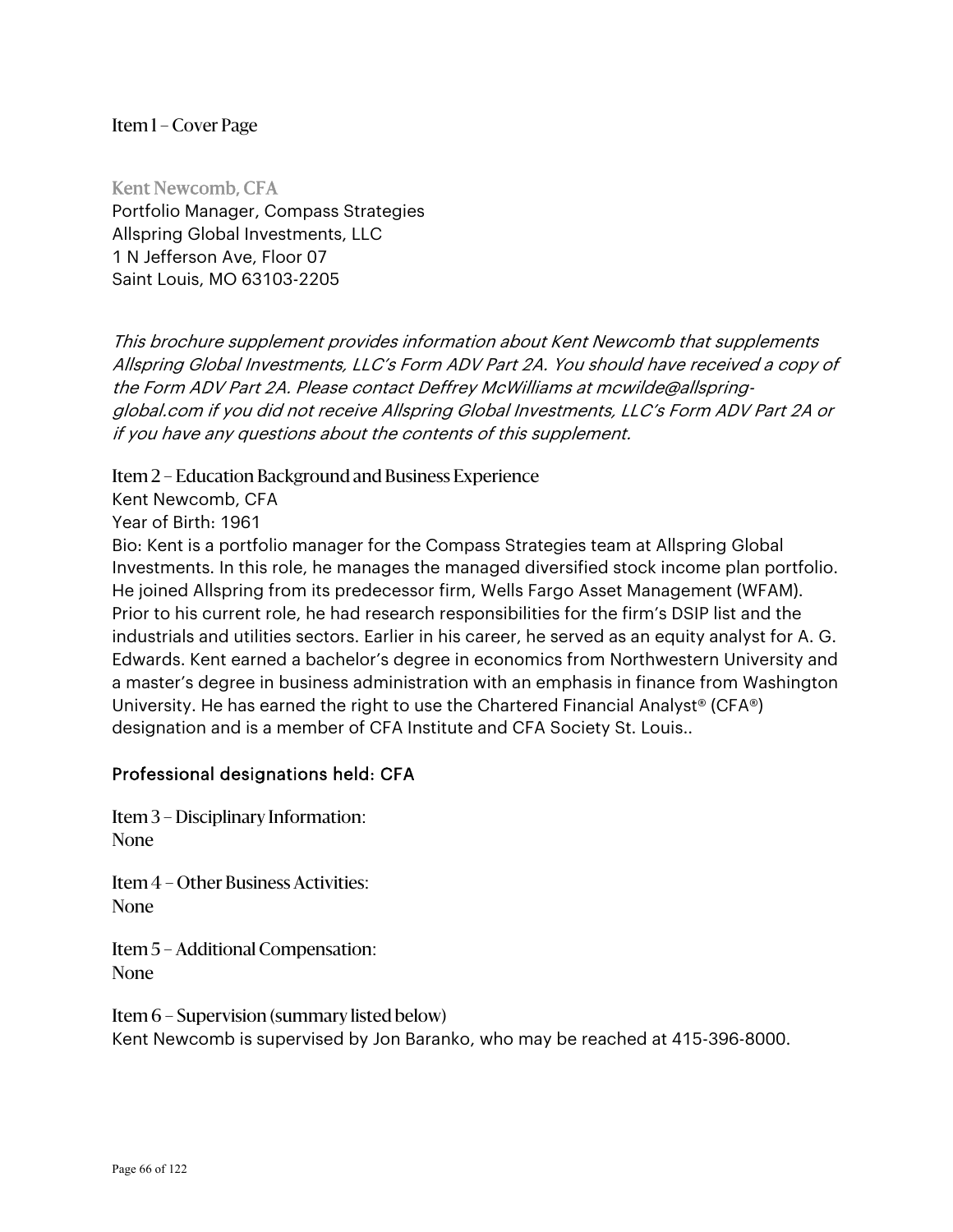Garth B. Newport, CFA Portfolio Manager, Select Equity Allspring Global Investments, LLC 100 Heritage Reserve Floor 02 Menomonee Falls, WI 53051-4400

This brochure supplement provides information about Garth B. Newport that supplements Allspring Global Investments, LLC's Form ADV Part 2A. You should have received a copy of the Form ADV Part 2A. Please contact Deffrey McWilliams at mcwilde@allspringglobal.com if you did not receive Allspring Global Investments, LLC's Form ADV Part 2A or if you have any questions about the contents of this supplement.

Item 2 – Educational Background and Business Experience

Garth B. Newport, CFA

Year of Birth: 1983

Bio: Garth Newport is a portfolio manager for the Select Equity team at Allspring Global Investments. He joined Allspring from its predecessor firm, Wells Fargo Asset Management (WFAM). He joined WFAM as an analyst. Garth began his investment industry career in 2005 as an investments intern at Sentry Insurance. He interned at WFAM the following year and then served as a senior research analyst at Aristotle Ventures. He earned a bachelor's degree in business administration with an emphasis in economics from the University of Wisconsin, Stevens Point. He has earned the right to use the Chartered Financial Analyst® (CFA®) designation and is a member of CFA Institute and CFA Society Milwaukee.

# Professional designations held: CFA

Item 3 – Disciplinary Information None

Item 4 – Other Business Activities None

Item 5 – Additional Compensation None

Item 6 – Supervision (summary listed below) Garth B. Newport is supervised by Jon Baranko, who may be reached at 415-396-8000.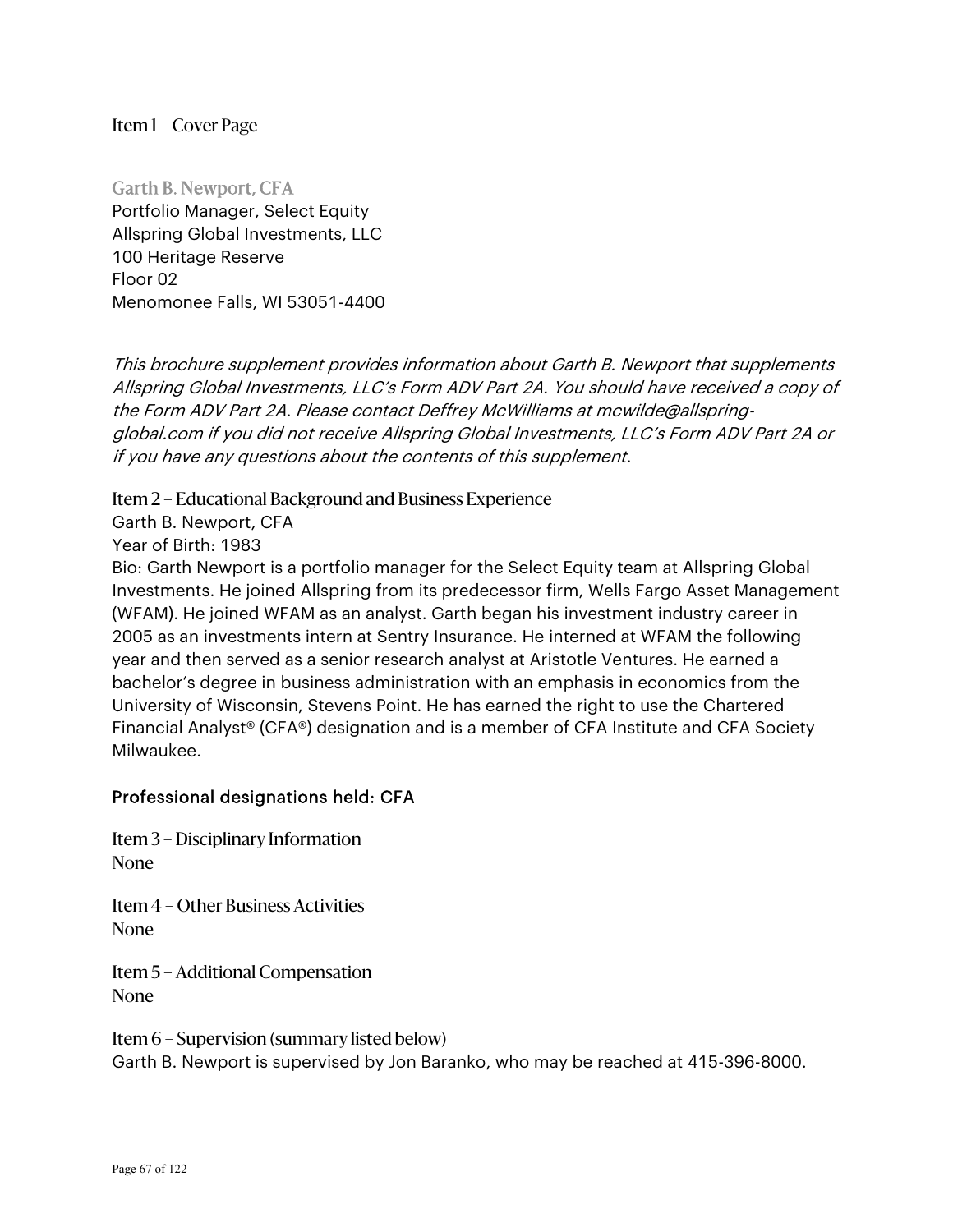Jamie Newton, CFA Head of Global Fixed Income Research, Global Credit Research Allspring Global Investments, LLC 100 Heritage Reserve Menomonee Falls, WI 53051-4400

This brochure supplement provides information about D. James Newton II that supplements Allspring Global Investments, LLC's Form ADV Part 2A. You should have received a copy of the Form ADV Part 2A. Please contact Deffrey McWilliams at mcwilde@allspring-global.com if you did not receive Allspring Global Investments, LLC's Form ADV Part 2A or if you have any questions about the contents of this supplement.

Item 2 – Educational Background and Business Experience

Jamie Newton, CFA

Year of Birth: 1970

Bio: Jamie Newton is the Head of Global Fixed Income Research for the Global Credit Research team at Allspring Global Investments. He joined Allspring from its predecessor firm, Wells Fargo Asset Management (WFAM). Prior to his current role, Jamie was co-head of the Global Credit Research team. He joined WFAM from Strong Capital Management. He began his investment industry career in 1992 as an auditor with Deloitte & Touche, LLP. Jamie joined Northwestern Mutual Life Insurance Company as an associate in the private placement department. Later, he moved to the public fixed income department as an investment-grade credit analyst and was subsequently promoted to director. Jamie earned a bachelor's degree in economics with an emphasis in accounting from Albion College and a master's degree in business administration with an emphasis in finance from the University of Michigan. He is a certified public accountant and has earned the right to use the Chartered Financial Analyst® (CFA®) designation.

### Professional designations held: CFA and CPA

Item 3 – Disciplinary Information None

Item 4 – Other Business Activities None

Item 5 – Additional Compensation None

Item 6 – Supervision (summary listed below) Jamie Newton is supervised by Jon Baranko, who may be reached at 415-396-8000.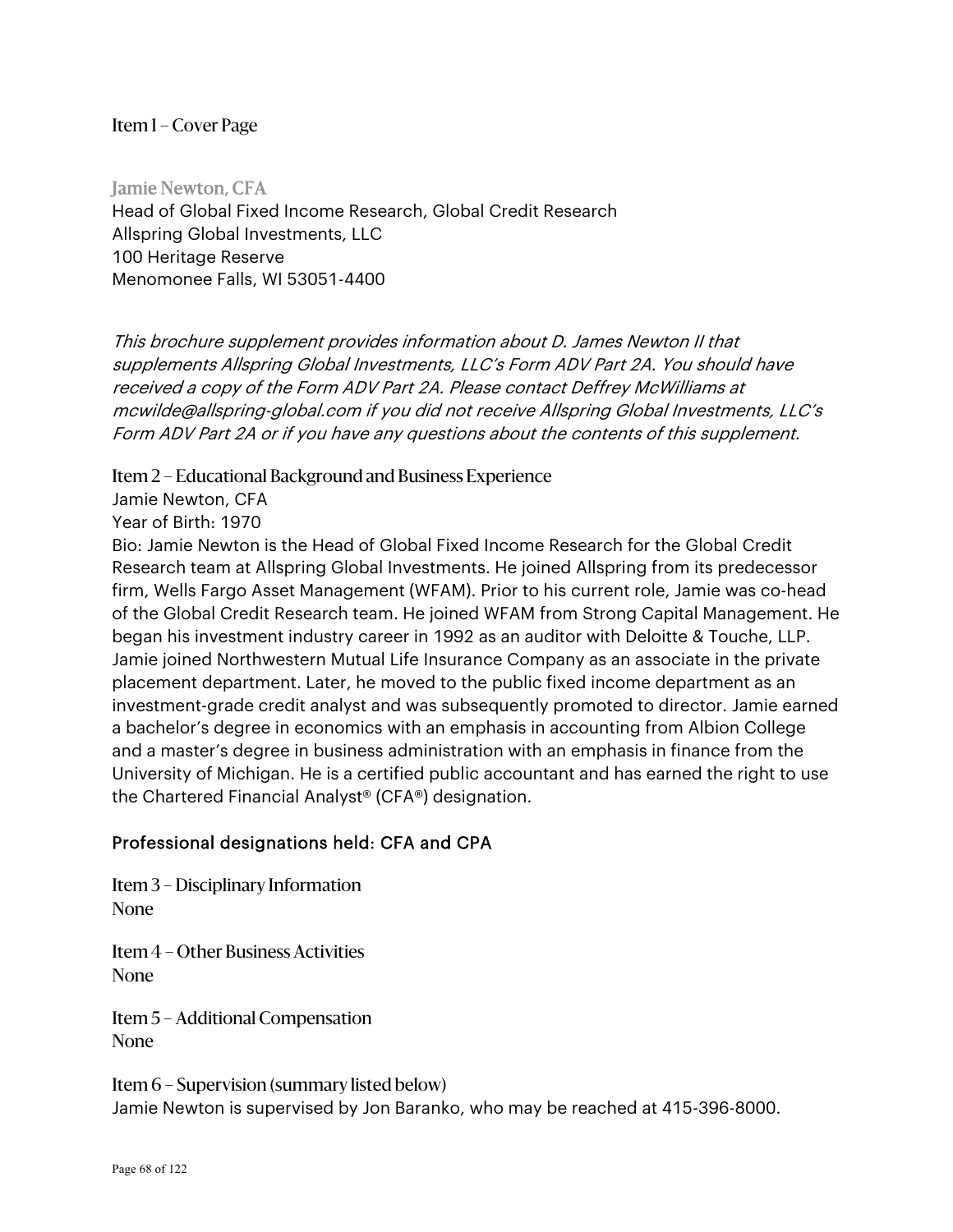Garth Nisbet, CFA Senior Portfolio Manager, Essential Value Equity Allspring Global Investments, LLC 5335 Meadows Rd Lake Oswego, OR 97035-3113

This brochure supplement provides information about Garth Nisbet that supplements Allspring Global Investments, LLC's Form ADV Part 2A. You should have received a copy of the Form ADV Part 2A. Please contact Deffrey McWilliams at mcwilde@allspringglobal.com if you did not receive Allspring Global Investments, LLC's Form ADV Part 2A or if you have any questions about the contents of this supplement.

Item 2 – Educational Background and Business Experience

Garth Nisbet, CFA

Year of Birth: 1960

Bio: Garth R. Nisbet is a senior portfolio manager on the Essential Value Equity team at Allspring Global Investments, LLC. He joined Allspring from its predecessor firm, Wells Fargo Asset Management (WFAM). Before joining WFAM in 2011, he served as senior vice president and senior portfolio manager at Quest Investment Management Inc. for six years. Earlier in his career, Garth served as senior vice president and senior portfolio manager at Columbia Management. In addition, he served as Crabbe Huson Group's chief investment officer for four years. He began his investment career in 1985 with the State of Wisconsin Investment Board. Garth earned a bachelor's degree in economics and communications from the University of Washington and a master's degree in business administration with an emphasis in finance from the University of Wisconsin. He has earned the right to use the Chartered Financial Analyst® (CFA®) designation and is member of CFA Institute and the CFA Society of Portland, where he previously served as president.

# Professional designations held: CFA

Item 3 – Disciplinary Information None

Item 4 – Other Business Activities None

Item 5 – Additional Compensation None

Item 6 – Supervision (summary listed below) Garth Nisbet is supervised by Jon Baranko, who may be reached at 415-396-8000.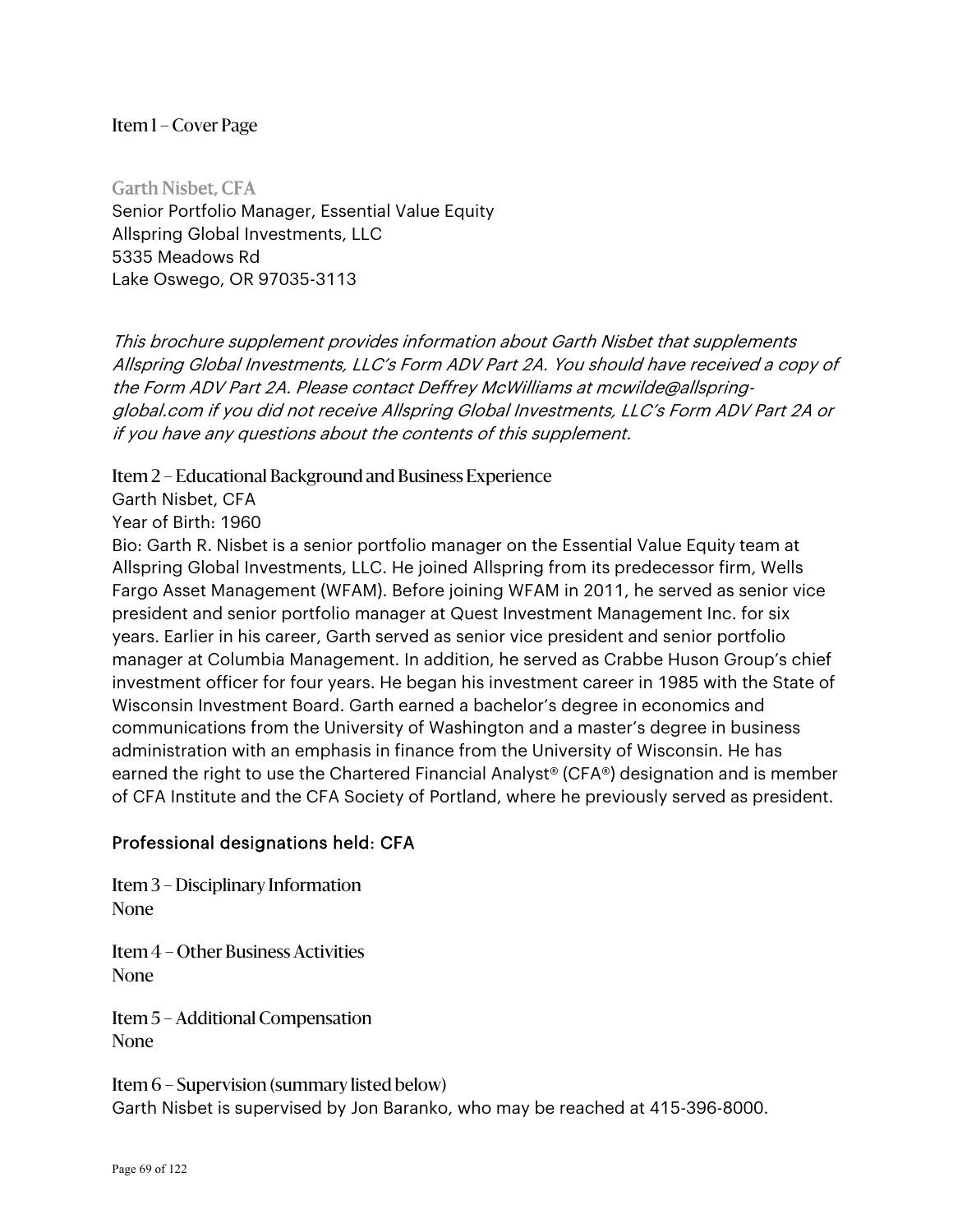Thomas C. Ognar, CFA Managing Director and Senior Portfolio Manager, Dynamic Growth Equity Allspring Global Investments, LLC 100 Heritage Reserve Menomonee Falls, WI 53051-4400

This brochure supplement provides information about Thomas C. Ognar that supplements Allspring Global Investments, LLC's Form ADV Part 2A. You should have received a copy of the Form ADV Part 2A. Please contact Deffrey McWilliams at mcwilde@allspringglobal.com if you did not receive Allspring Global Investments, LLC's Form ADV Part 2A or if you have any questions about the contents of this supplement.

Item 2 – Educational Background and Business Experience

Thomas C. Ognar, CFA

Year of Birth: 1970

Bio: Thomas (Tom) Ognar is a managing director and senior portfolio manager for the Dynamic Growth Equity team at Allspring Global Investments. He joined Allspring from its predecessor firm, Wells Fargo Asset Management (WFAM). He joined WFAM from Strong Capital Management, where he worked as a research analyst and later became a portfolio manager. Before that, he was a research analyst with M&I Investment Management Corp. and a trader with Republic Securities, Inc. He earned a bachelor's degree in finance from Miami University and a master's degree in finance from the University of Wisconsin, Madison. He is an alumnus of the Applied Security Analysis Program and has earned the right to use the Chartered Financial Analyst® (CFA®) designation.

### Professional designations held: CFA

Item 3 – Disciplinary Information None

Item 4 – Other Business Activities None

Item 5 – Additional Compensation None

Item 6 – Supervision (summary listed below) Thomas Ognar is supervised by Jon Baranko, who may be reached at 415-396-8000.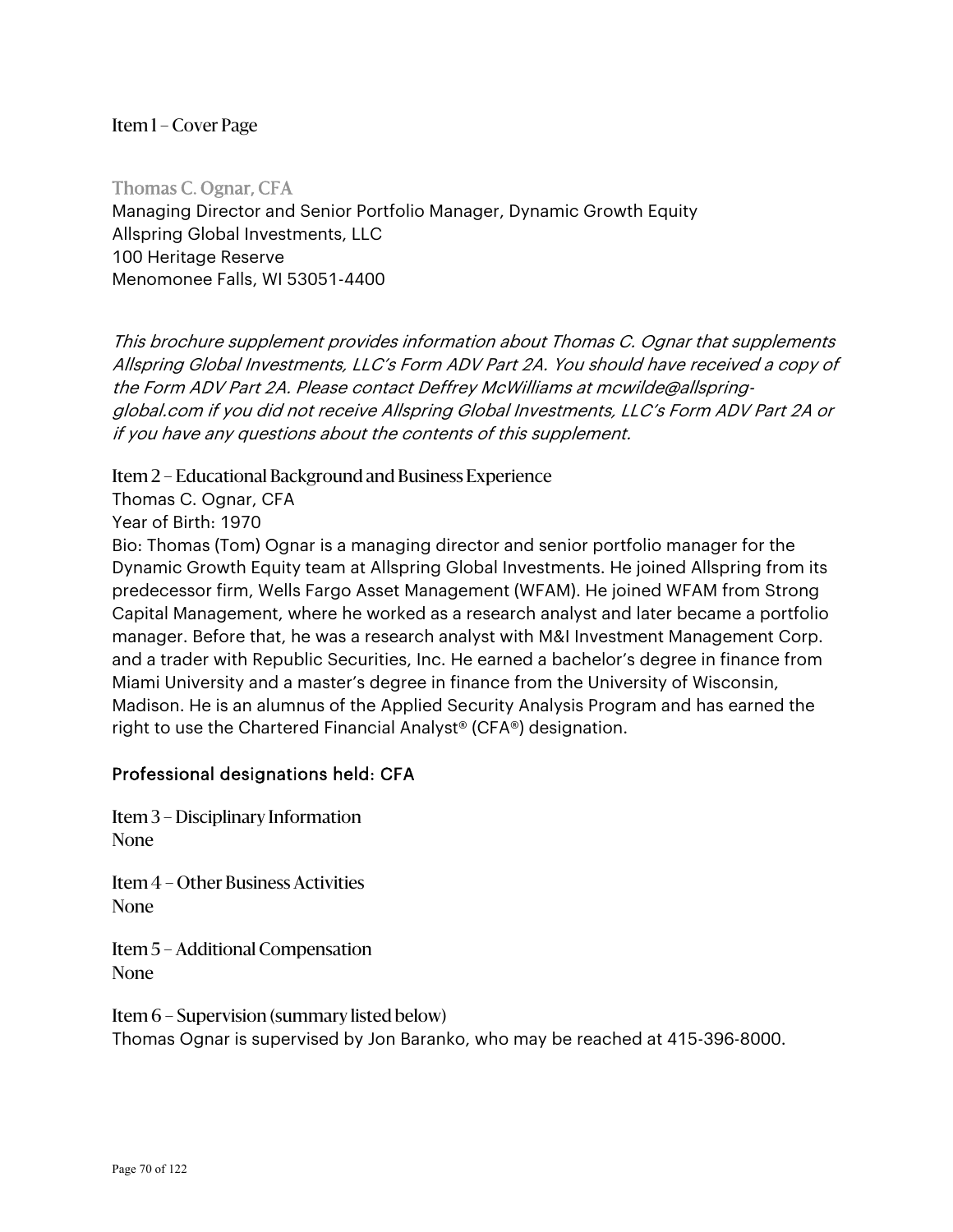Mira L. Park, CFA Senior Portfolio Manager, Allspring Global Fixed Income Allspring Global Investments, LLC 525 Market St San Francisco, CA 94105

This brochure supplement provides information about Mira L. Park that supplements Allspring Global Investments, LLC's Form ADV Part 2A. You should have received a copy of the Form ADV Part 2A. Please contact Deffrey McWilliams at mcwilde@allspringglobal.com if you did not receive Allspring Global Investments, LLC's Form ADV Part 2A or if you have any questions about the contents of this supplement.

Item 2 – Educational Background and Business Experience

Mira L. Park, CFA

Year of Birth: 1977

Bio: Mira Park is a senior portfolio manager with the Investment Grade Income team at Allspring Global Investments, LLC. She joined Allspring from its predecessor firm Wells Fargo Asset Management. She began her investment career in 1999. Prior to joining Wells Capital Management in 2004, Mira was a portfolio manager specializing in the mortgagebacked security strategy at Mercantile Capital Advisors. She earned a bachelor's degree in economics and art history from Johns Hopkins University. Mira has earned the right to use the Chartered Financial Analyst® (CFA®) designation and is a member of the San Francisco Security Analysts Society and CFA Institute.

# Professional designations held: CFA

Item 3 – Disciplinary Information None

Item 4 – Other Business Activities None

Item 5 – Additional Compensation None

Item 6 – Supervision (summary listed below) Mira L. Park is supervised by Jon Baranko, who may be reached at 415-396-8000.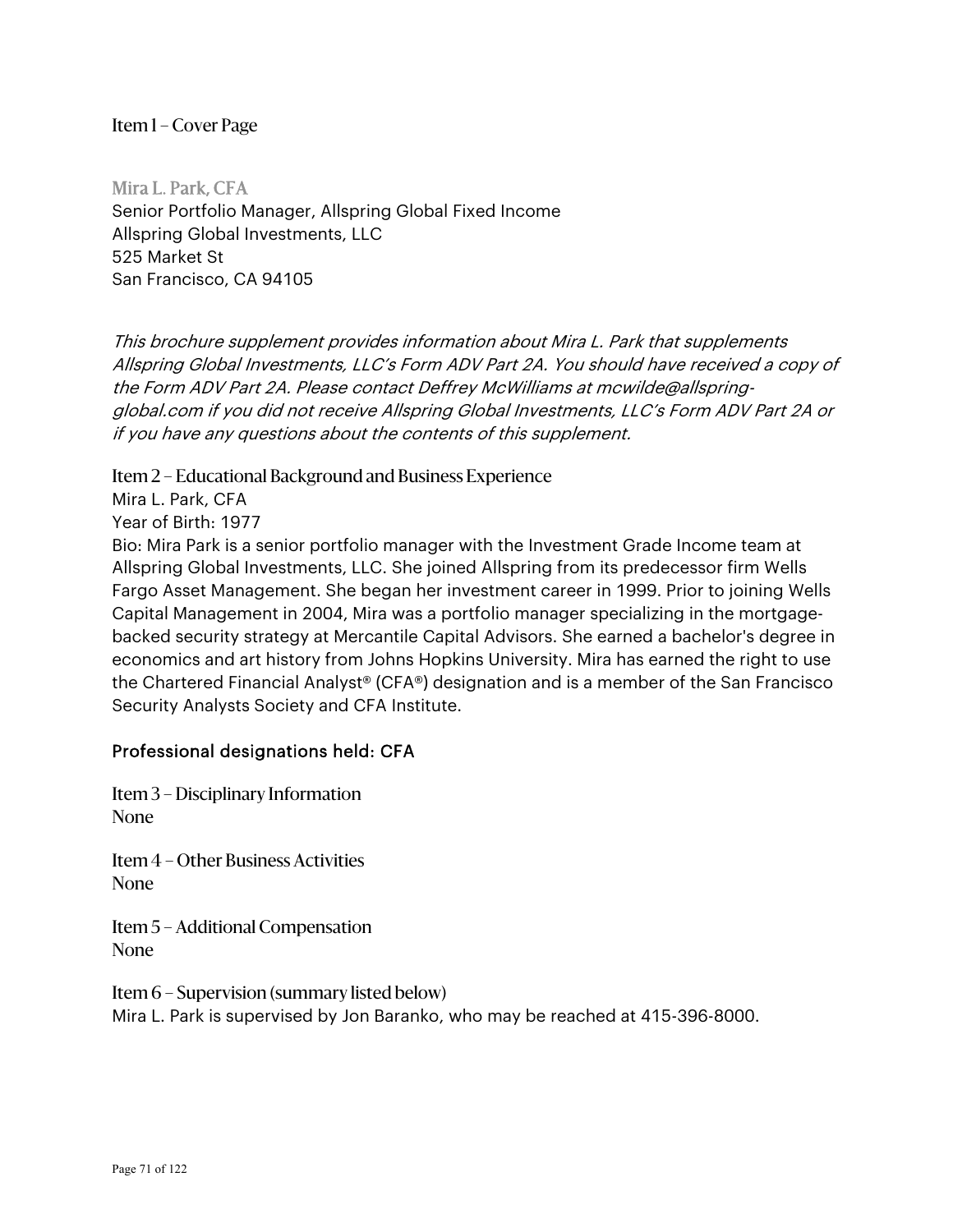Margaret Patel Managing Director and Senior Portfolio Manager, Intrinsic Emerging Markets Allspring Global Investments, LLC 101 Seaport Blvd Boston, MA 02110

This brochure supplement provides information about Margie Patel that supplements Allspring Global Investments, LLC's Form ADV Part 2A. You should have received a copy of the Form ADV Part 2A. Please contact Deffrey McWilliams at mcwilde@allspringglobal.com if you did not receive Allspring Global Investments, LLC's Form ADV Part 2A or if you have any questions about the contents of this supplement.

Item 2 – Educational Background and Business Experience

Margie Patel

Year of Birth: 1944

Bio: Margie Patel is a managing director and senior portfolio manager for the Intrinsic Emerging Markets team at Allspring Global Investments. She joined Allspring from its predecessor firm, Wells Fargo Asset Management (WFAM). Previously, she served as a senior vice president and portfolio manager with Pioneer Investments and as a vice president with Third Avenue Funds and Northstar Investment Management. For her extensive knowledge and expertise in the investment world, Margie has been quoted regularly in publications such as The Wall Street Journal, Barron's, Money, and Bloomberg BusinessWeek. She is also a frequent guest on CNBC-TV, Bloomberg Business News, and FOX Business television as well as Bloomberg Radio. She earned a bachelor's degree in economics from the University of Pittsburgh. She is a member of CFA Society New York.

### Professional designations held: None

Item 3 – Disciplinary Information None

Item 4 – Other Business Activities None

Item 5 – Additional Compensation None

Item 6 – Supervision (summary listed below) Margie Patel is supervised by Jon Baranko, who may be reached at 415-396-8000.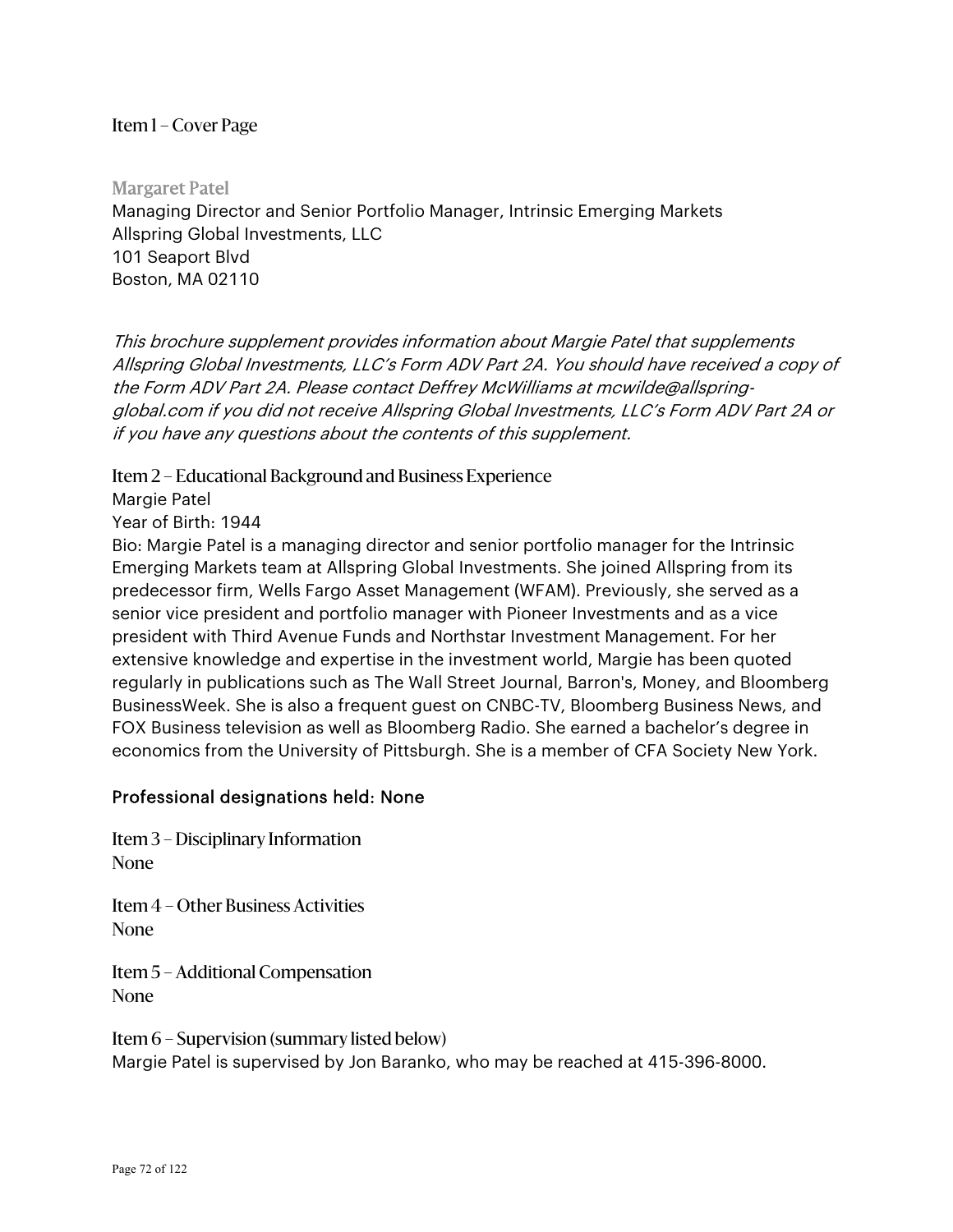Richard Peck, CFA Portfolio Manager, Intrinsic Emerging Markets Allspring Global Investments, LLC 101 Seaport Blvd Boston, MA 02110

This brochure supplement provides information about Richard Peck that supplements Allspring Global Investments, LLC's Form ADV Part 2A. You should have received a copy of the Form ADV Part 2A. Please contact Deffrey McWilliams at mcwilde@allspringglobal.com if you did not receive Allspring Global Investments, LLC's Form ADV Part 2A or if you have any questions about the contents of this supplement.

Item 2 – Educational Background and Business Experience

Richard Peck, CFA

Year of Birth: 1971

Bio: Richard Peck is a portfolio manager for the Intrinsic Emerging Markets team at Allspring Global Investments. He joined Allspring from its predecessor firm, Wells Fargo Asset Management (WFAM). Prior to WFAM, he served as an emerging market equity research analyst at Fidelity Management & Research and American Century Investments focusing on the Latin American equity markets. Before that, he was an analyst at Goldman Sachs with the firm's Latin America Equity Research department. He earned a bachelor's degree in business administration from the University of Massachusetts at Amherst and a master's degree in finance from Brandeis University. He has earned the right to use the Chartered Financial Analyst® (CFA®) designation.

# Professional designations held: CFA

Item 3 – Disciplinary Information None

Item 4 – Other Business Activities None

Item 5 – Additional Compensation None

Item 6 – Supervision (summary listed below) Richard Peck is supervised by Jon Baranko, who may be reached at 415-396-8000.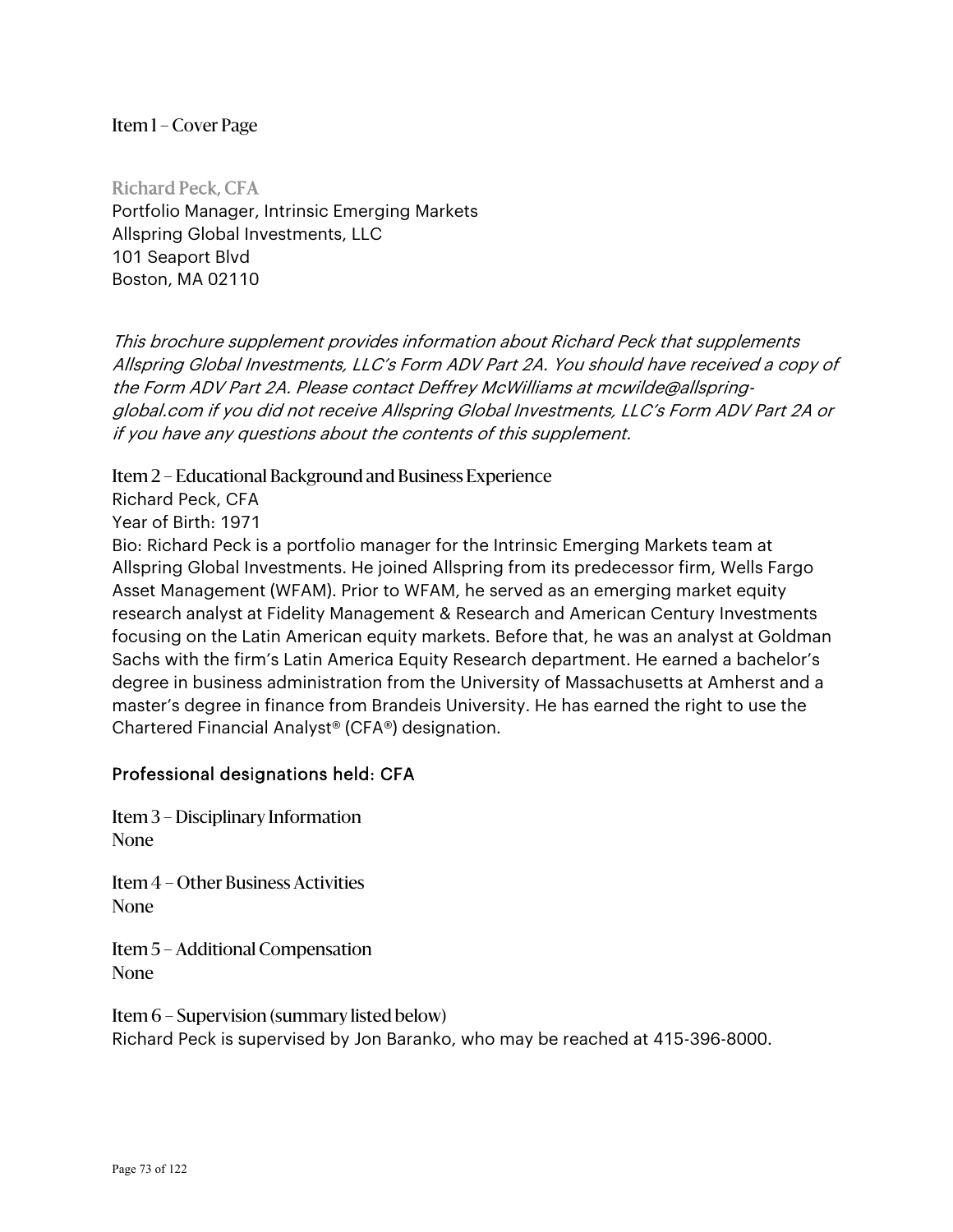Steven Pfeiffer, CFA Senior Analyst, U.S. High Yield Research, Allspring Global Fixed Income Allspring Global Investments, LLC 525 Market Street, Floor 12 San Francisco, California 94105

This brochure supplement provides information about Steven Pfeiffer that supplements Allspring Global Investments, LLC's Form ADV Part 2A. You should have received a copy of the Form ADV Part 2A. Please contact Deffrey McWilliams at mcwilde@allspringglobal.com if you did not receive Allspring Global Investments, LLC's Form ADV Part 2A or if you have any questions about the contents of this supplement.

Item 2 – Educational Background and Business Experience

Steven Pfeiffer, CFA

Year of Birth: 1970

Bio: Steven Pfeiffer is a senior analyst for the U.S. High Yield Fixed Income team at Allspring Global Investments. He covers the lodging, utilities, media, and entertainment sectors. In addition, Steven has extensive experience in the retail, consumer products, health care, cable, and satellite sectors. He joined Allspring from its predecessor firm, Wells Fargo Asset Management (WFAM). Before WFAM, he was a senior high yield analyst with the Columbia Management Company in Portland, Oregon. Steven began his investment industry experience in 1993 as a research library manager at the high yield investment bank Dabney/Resnick. He earned a bachelor's degree in economics and a master's degree in business administration from the University of California, Los Angeles. Steven has earned the right to use the Chartered Financial Analyst® (CFA®) designation.

#### Professional designations held: CFA

Item 3 – Disciplinary Information None

Item 4 – Other Business Activities None

Item 5 – Additional Compensation None

Item 6 – Supervision (summary listed below) Steven Pfeiffer is supervised by Jon Baranko, who may be reached at 415-396-8000.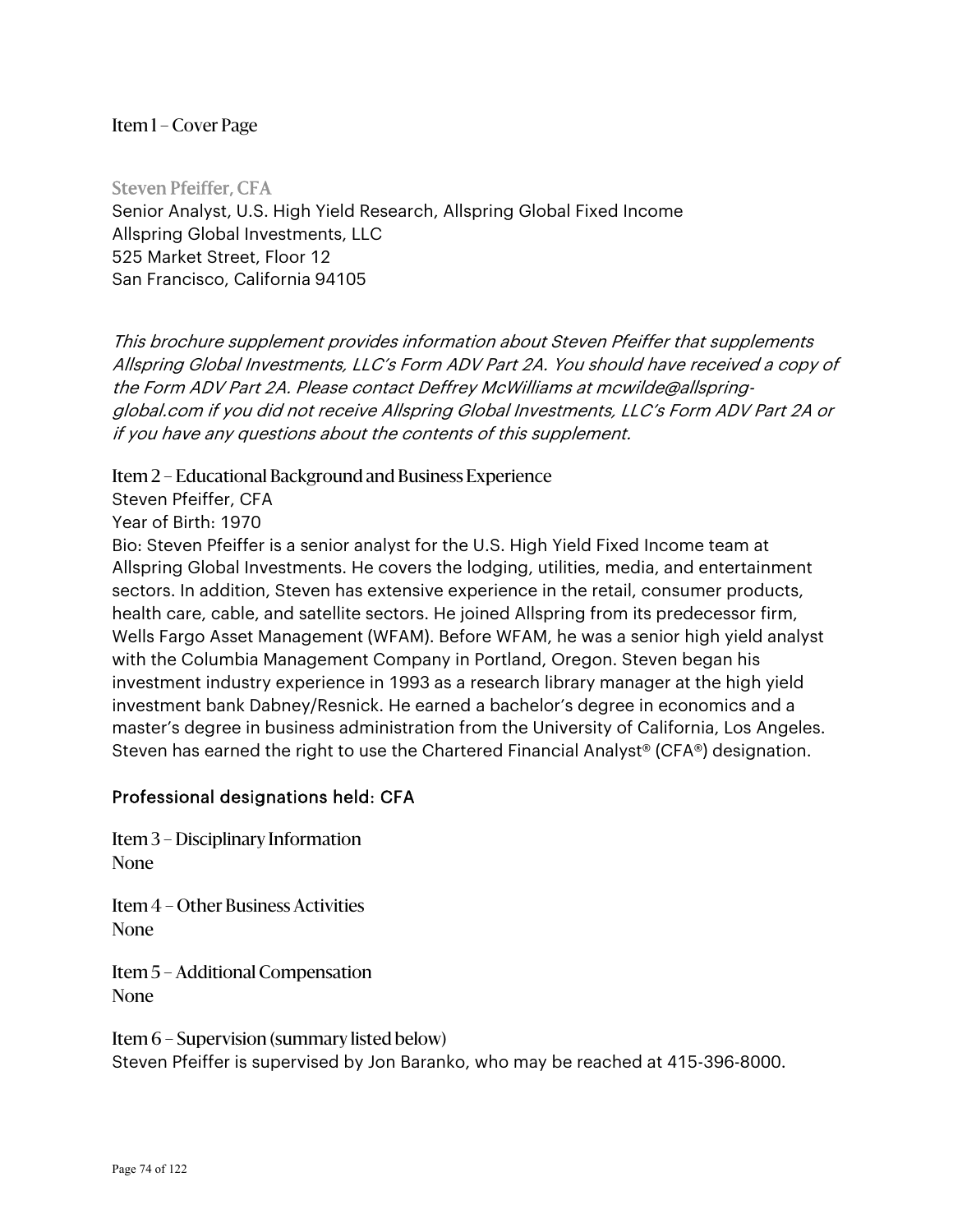Craig R. Pieringer, CFA Portfolio Manager, Essential Value Equity Allspring Global Investments, LLC 5335 SW Meadows, Ste. 290 Lake Oswego, OR 97035

This brochure supplement provides information about Craig Pieringer that supplements Allspring Global Investments, LLC's Form ADV Part 2A. You should have received a copy of the Form ADV Part 2A. Please contact Deffrey McWilliams at mcwilde@allspringglobal.com if you did not receive Allspring Global Investments, LLC's Form ADV Part 2A or if you have any questions about the contents of this supplement.

Item 2 – Educational Background and Business Experience

Craig R. Pieringer, CFA

Year of Birth: 1955

Bio: Craig Pieringer is a portfolio manager for the Essential Value Equity team at Allspring Global Investments. He joined Allspring from its predecessor firm, Wells Fargo Asset Management (WFAM). Before joining WFAM, Craig was a portfolio manager for Benson Associates, which was acquired by WFAM. Prior to this, he was a senior portfolio manager for high-net-worth clients at First Asset Management, a subsidiary of U.S. Bancorp. Before joining U.S. Bancorp, Craig was the director of research for Anderson Capital Management. Craig earned a bachelor's degree in economics from the United States Military Academy at West Point, New York. He also earned a master's degree in international public policy from Johns Hopkins University in Washington, D.C., and a master's degree in business administration from the Amos Tuck School of Business at Dartmouth College. He has earned the right to use the Chartered Financial Analyst<sup>®</sup> (CFA®) designation and has served as president of CFA Society Portland.

#### Professional designations held: CFA

Item 3 – Disciplinary Information None

Item 4 – Other Business Activities None

Item 5 – Additional Compensation None

Item 6 – Supervision (summary listed below) Craig Pieringer is supervised by Jon Baranko, who may be reached at 415-396-8000.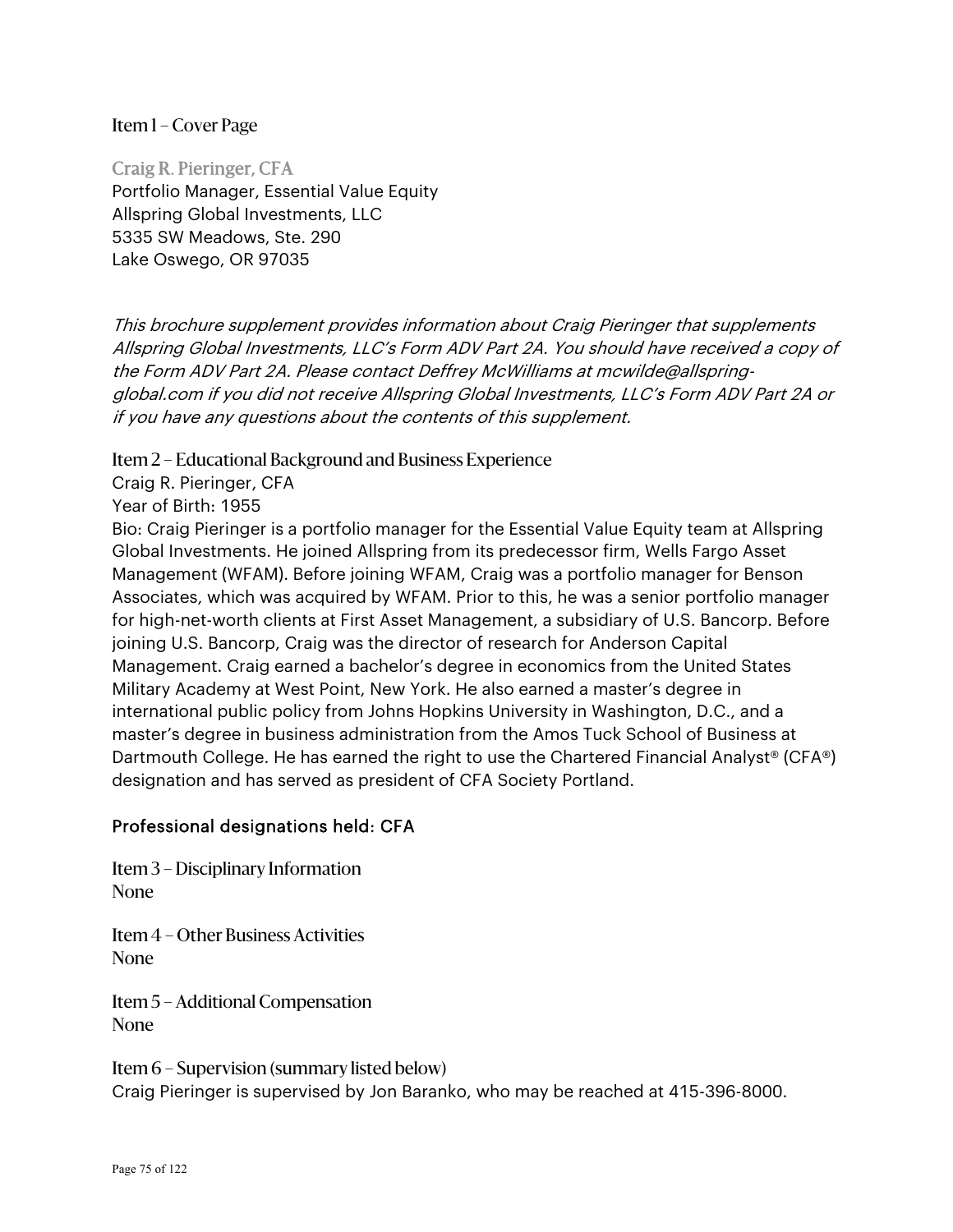James C. Randazzo Senior Portfolio Manager, Allspring Global Fixed Income Allspring Global Investments, LLC 401 South Tryon Street, 3rd Floor Charlotte, NC 28202

This brochure supplement provides information about James C. Randazzo that supplements Allspring Global Investments, LLC's Form ADV Part 2A. You should have received a copy of the Form ADV Part 2A. Please contact Deffrey McWilliams at mcwilde@allspring-global.com if you did not receive Allspring Global Investments, LLC's Form ADV Part 2A or if you have any questions about the contents of this supplement.

Item 2 – Educational Background and Business Experience

James C. Randazzo

Year of Birth: 1971

Bio: Jim Randazzo is a senior portfolio manager of the Allspring Global Investments Global Liquidity Solutions and Municipal Fixed Income teams. Prior to joining WFAM, Jim had been with Evergreen or one of its predecessor firms since 2000. Prior to this, Jim served as a financial analyst at KPMG, LLP, as a financial adviser for Prudential Securities, and as a trader for HSBC. He began his investment industry career in 1993 at Greenwich Partners, Inc. He earned a bachelor's degree in finance from Iona College and a master's degree in business administration with an emphasis in finance from the University of Connecticut..

# Professional designations held: None

Item 3 – Disciplinary Information None

Item 4 – Other Business Activities None

Item 5 – Additional Compensation None

Item 6 – Supervision (summary listed below) James C. Randazzo is supervised by Jon Baranko, who may be reached at 415-396-8000.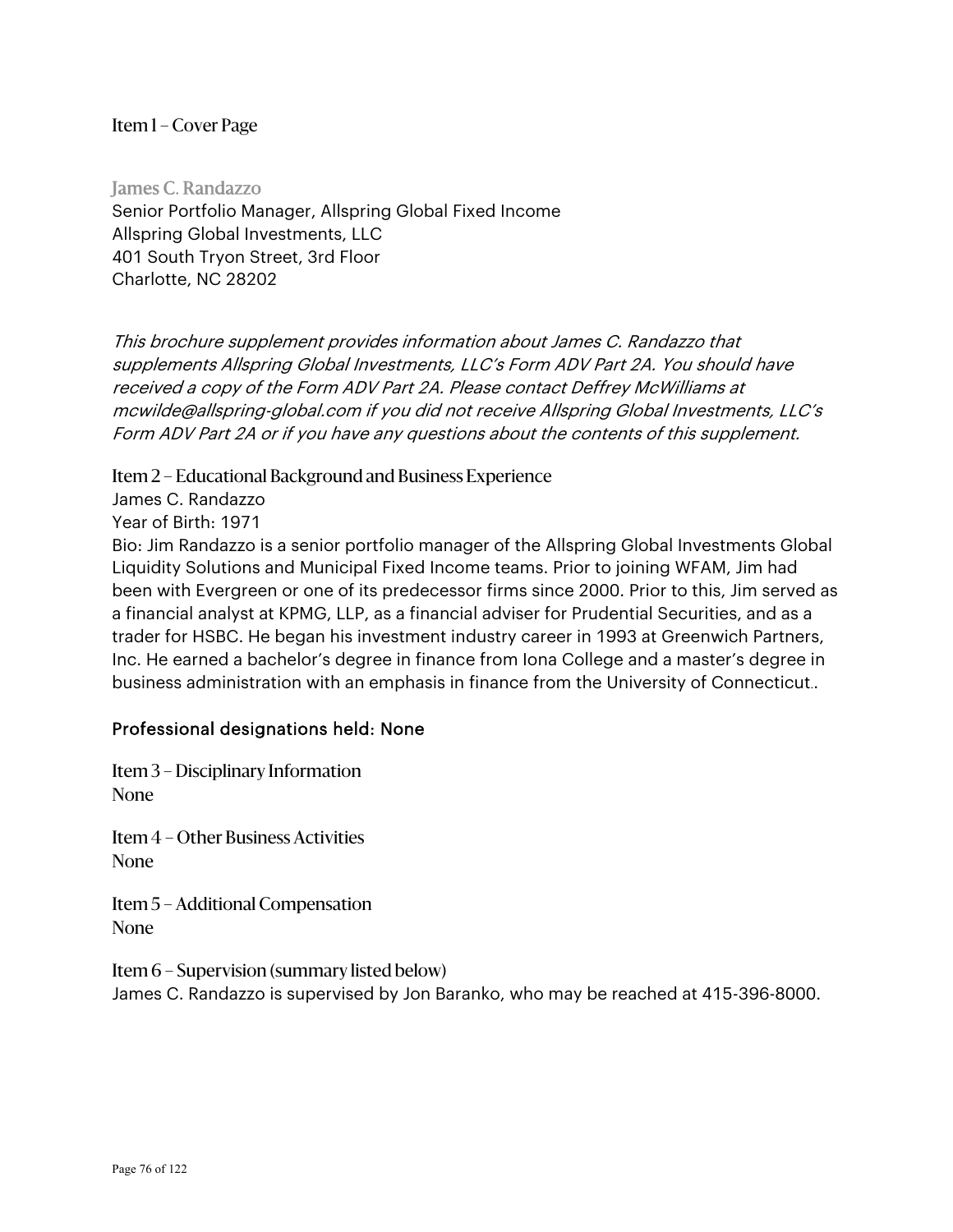Steven Ricks, CFA Portfolio Manager, Head of Credit Research, Core Fixed Income Allspring Global Investments, LLC 2001 N Main St Floor 06, 600 Walnut Creek, CA 94596-3732

This brochure supplement provides information about Steven Ricks that supplements Allspring Global Investments, LLC's Form ADV Part 2A. You should have received a copy of the Form ADV Part 2A. Please contact Deffrey McWilliams at mcwilde@allspringglobal.com if you did not receive Allspring Global Investments, LLC's Form ADV Part 2A or if you have any questions about the contents of this supplement.

Item 2 – Educational Background and Business Experience

Steven Ricks, CFA

Year of Birth: 1973

Bio: Steven Ricks is head of Credit Research and a portfolio manager for the Core Fixed Income team at Allspring Global Investments. He joined Allspring from its predecessor firm, Wells Fargo Asset Management (WFAM). Prior to joining WFAM, Steven was a senior research analyst at ABN AMRO Incorporated in New York, with experience in both the fixed income and equity markets. Before he began his investment industry career in 1999, Steven was a policy analyst on the staff of U.S. Representative Christopher Cox (CA) in Washington, D.C. He earned a bachelor's degree in government from the University of Virginia and a master's degree in business administration from the Yale School of Management. He has earned the right to use the Chartered Financial Analyst® (CFA®) designation.

# Professional designations held: CFA

Item 3 – Disciplinary Information None

Item 4 – Other Business Activities None

Item 5 – Additional Compensation None

Item 6 – Supervision (summary listed below) Steven Ricks is supervised by Jon Baranko, who may be reached at 415-396-8000.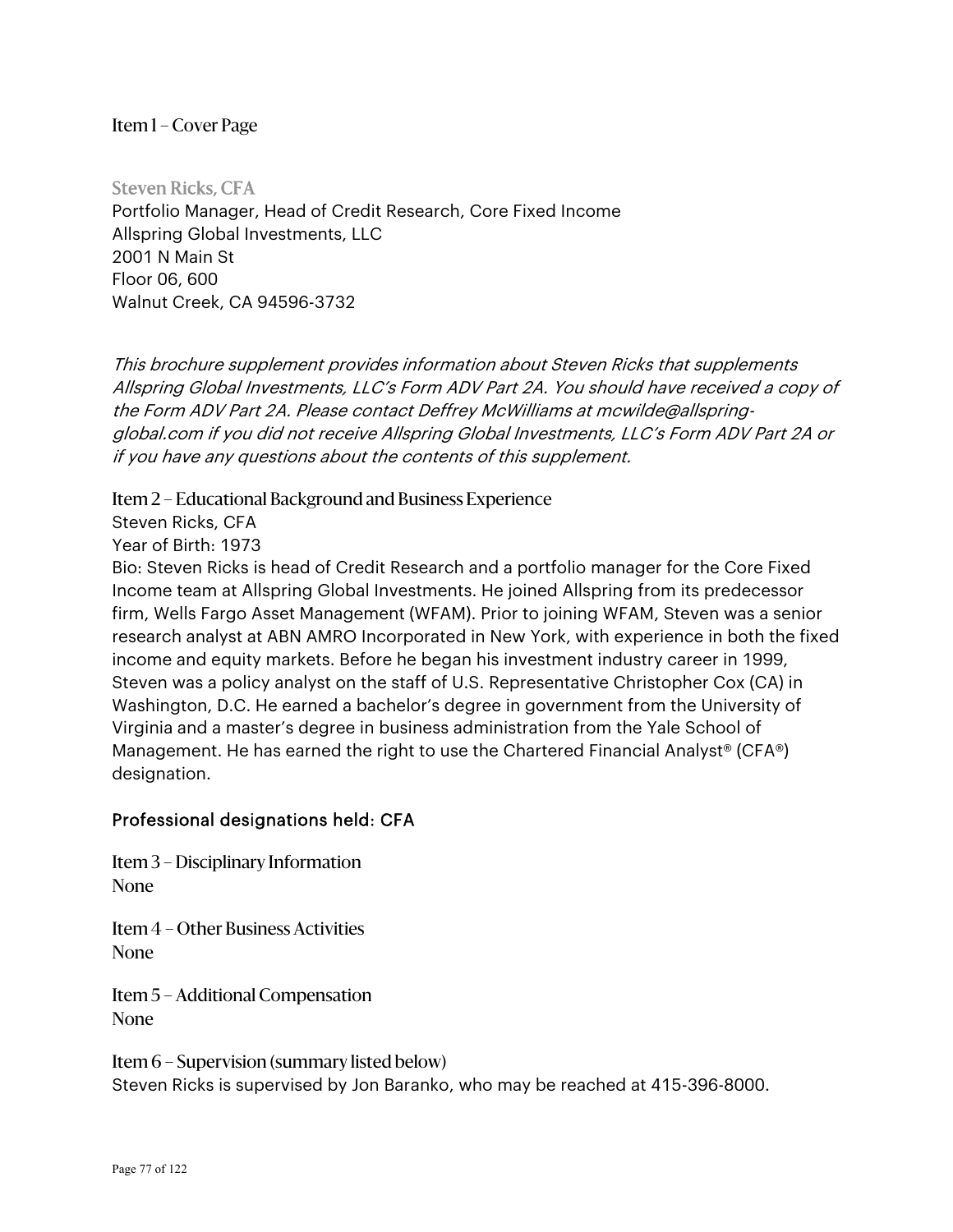Janet S. Rilling, CFA Senior Portfolio Manager, Head of Plus Fixed Income Team Allspring Global Investments, LLC 100 Heritage Reserve Menomonee Falls, WI 53051-4400

This brochure supplement provides information about Janet S. Rilling that supplements Allspring Global Investments, LLC's Form ADV Part 2A. You should have received a copy of the Form ADV Part 2A. Please contact Deffrey McWilliams at mcwilde@allspringglobal.com if you did not receive Allspring Global Investments, LLC's Form ADV Part 2A or if you have any questions about the contents of this supplement.

Item 2 – Educational Background and Business Experience

Janet Rilling, CFA

Year of Birth: 1968

Bio: Janet Rilling is a senior portfolio manager and head of the Allspring Global Investments Plus Fixed Income Team. In this capacity, she has oversight and portfolio management responsibilities for separate accounts, mutual funds, and commingled vehicles across a range of strategies. Janet joined Allspring from its predecessor firm, Wells Fargo Asset Management (WFAM). She joined WFAM from Strong Capital Management. Prior to joining WFAM, she was a high yield and investment-grade credit research analyst and a portfolio manager. Janet began her investment industry career in 1990 as an auditor with Coopers & Lybrand, specializing in the manufacturing and financial services industries. She earned a bachelor's degree in accounting and finance and a master's degree in finance from the University of Wisconsin, Madison. Janet is a certified public accountant and has earned the right to use the Chartered Financial Analyst® (CFA®) designation.

#### Professional designations held: CFA and CPA

Item 3 – Disciplinary Information None

Item 4 – Other Business Activities None

Item 5 – Additional Compensation None

Item 6 – Supervision (summary listed below) Janet Rilling is supervised by Jon Baranko, who may be reached at 415-396-8000.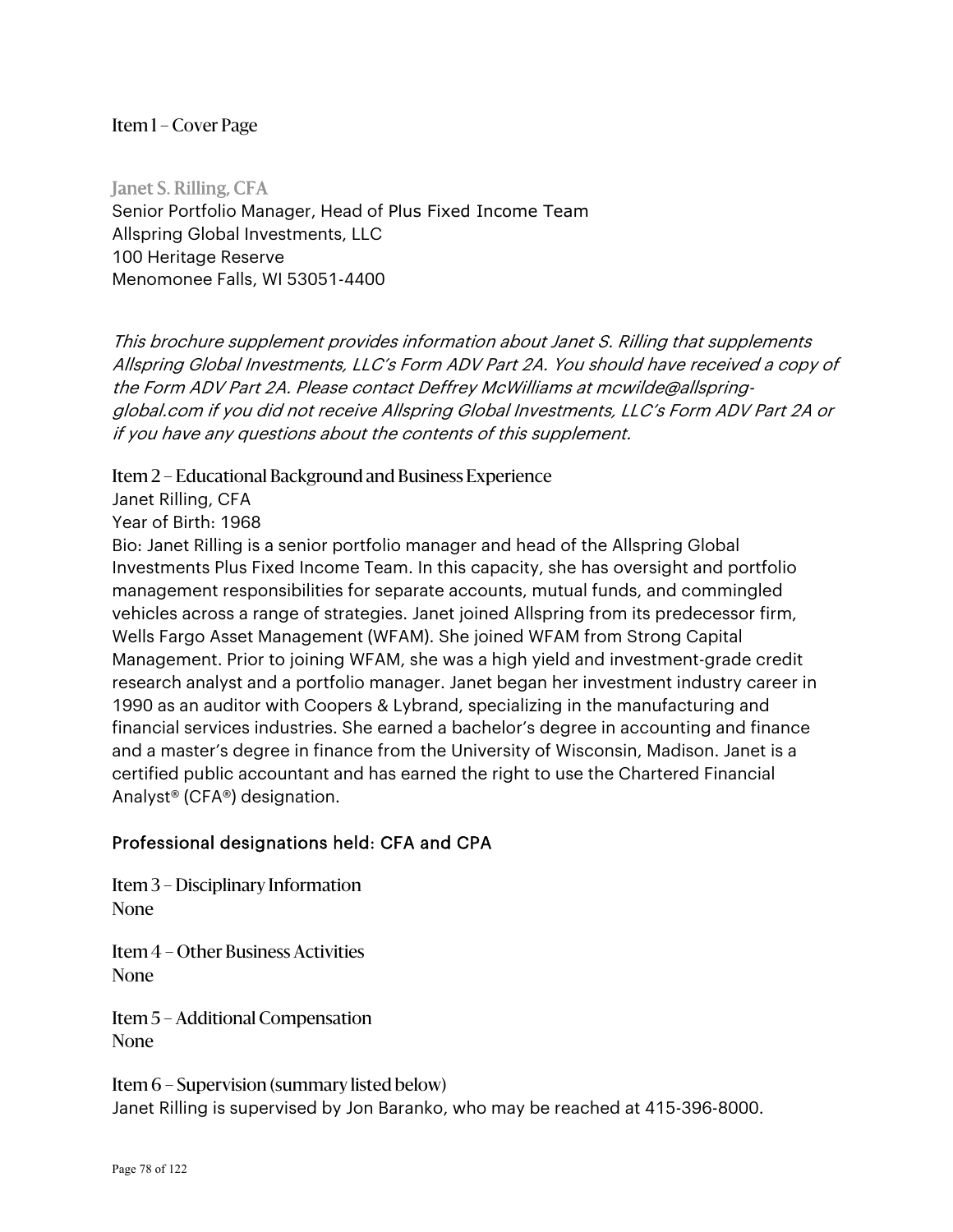GD Rothenberg, CFA Associate Portfolio Manager, Closed-End Fund Strategies Allspring Global Investments, LLC 6802 Paragon Pl., Suite 204 Richmond, VA 23230

This brochure supplement provides information about Gerson (GD) Rothenberg that supplements Allspring Global Investments, LLC's Form ADV Part 2A. You should have received a copy of the Form ADV Part 2A. Please contact Deffrey McWilliams at mcwilde@allspring-global.com if you did not receive Allspring Global Investments, LLC's Form ADV Part 2A or if you have any questions about the contents of this supplement.

Item 2 – Educational Background and Business Experience

Gerson (GD) Rothenberg, CFA

Year of Birth: 1953

Bio: GD Rothenberg is an associate portfolio manager for the Closed-End Fund Strategies team at Allspring Global Investments, LLC. He joined Allspring from its predecessor firm, Wells Fargo Asset Management (WFAM).He joined WFAM from Tattersall Advisory Group, where he served in a similar role since 2007. Prior to this, GD founded the international equity department at Thompson, Siegel & Walmsley. GD began his international investment career in 1982 and served as a vice president and international equity portfolio manager for Scudder, Stevens & Clark. While there, he also co-managed The Korea Fund, a closed-end country fund. GD earned a bachelor's degree in religious studies from the University of Virginia and a master's degree in business administration from the Anderson School of Management at the University of California, Los Angeles. He has earned the right to use the Chartered Financial Analyst® (CFA®) designation and is a member of CFA Virginia and CFA Institute.

# Professional designations held: CFA

Item 3 – Disciplinary Information None

Item 4 – Other Business Activities None

Item 5 – Additional Compensation

Periodic consulting work for CFA Institute in Charlottesville, VA; de minimis compensation received.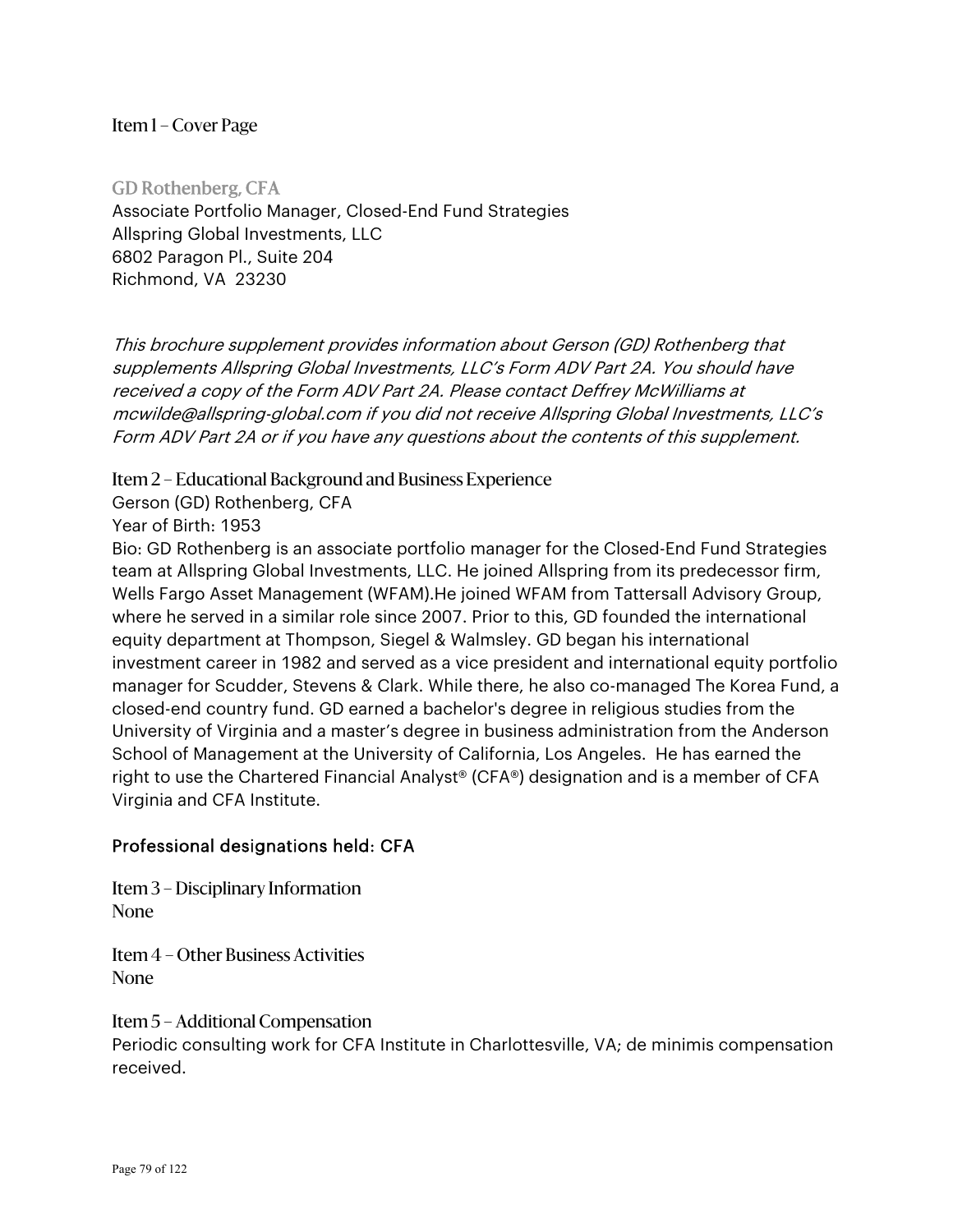Item 6 – Supervision (summary listed below)

GD Rothenberg is supervised by Jon Baranko, who may be reached at 415-396-8000.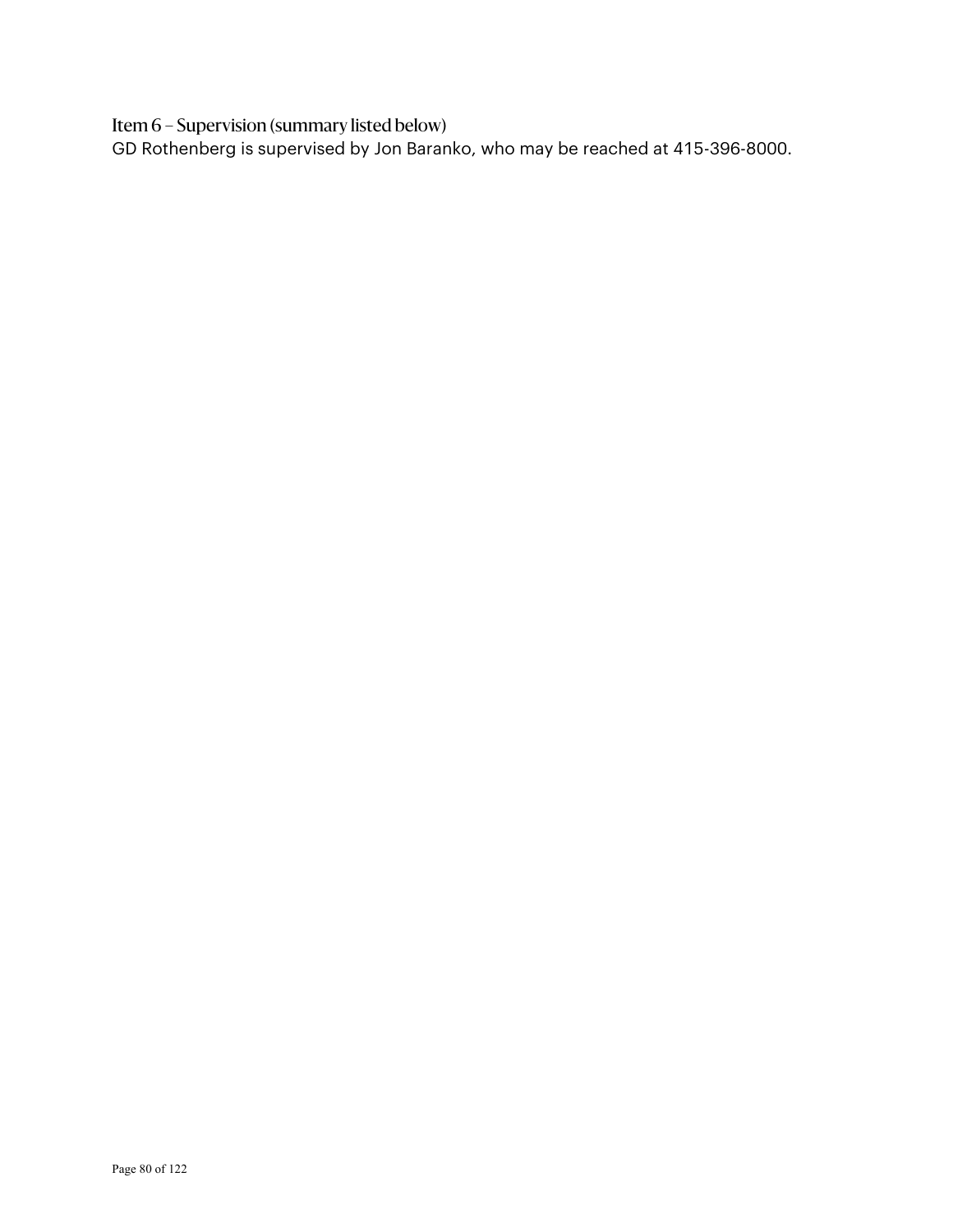Matthias Scheiber, Ph.D., CFA Global Head of Portfolio Management, Allspring Systematic Edge Platform 33 King William Street Floor 03 London, LN EC4R 9AT GBR

This brochure supplement provides information about Matthias Scheiber that supplements Allspring Global Investments, LLC's Form ADV Part 2A. You should have received a copy of the Form ADV Part 2A. Please contact Deffrey McWilliams at mcwilde@allspringglobal.com if you did not receive Allspring Global Investments, LLC's Form ADV Part 2A or if you have any questions about the contents of this supplement.

Item 2 – Educational Background and Business Experience

Matthias Scheiber, PhD, CFA

Year of Birth: 1978

Bio: Matthias Scheiber is the global head of portfolio management for the Allspring Systematic Edge Platform team at Allspring Global Investments. In this role, he develops and manages outcome-oriented multi-asset investment solutions. He joined Allspring from its predecessor firm, Wells Fargo Asset Management (WFAM). Prior to joining WFAM, Matthias was a senior investor at Schroders and served as a member of the Global Asset Allocation Committee. Earlier, Matthias was a partner and fund manager at Aethra Asset Management. Before that, he served as a portfolio manager and strategist at ABN AMRO Asset Management. Matthias began his investment industry career in 2000 at Raiffeisen Bank in Vienna as an institutional portfolio manager. He earned a master's degree in financial engineering and a Ph.D. in mathematical finance from the University of London, Birkbeck, and a master's degree in corporate finance from the University of Applied Sciences Wiener Neustadt. He has earned the right to use the Chartered Financial Analyst® (CFA®) designation.

# Professional designations held: CFA

Item 3 – Disciplinary Information None

Item 4 – Other Business Activities None

Item 5 – Additional Compensation None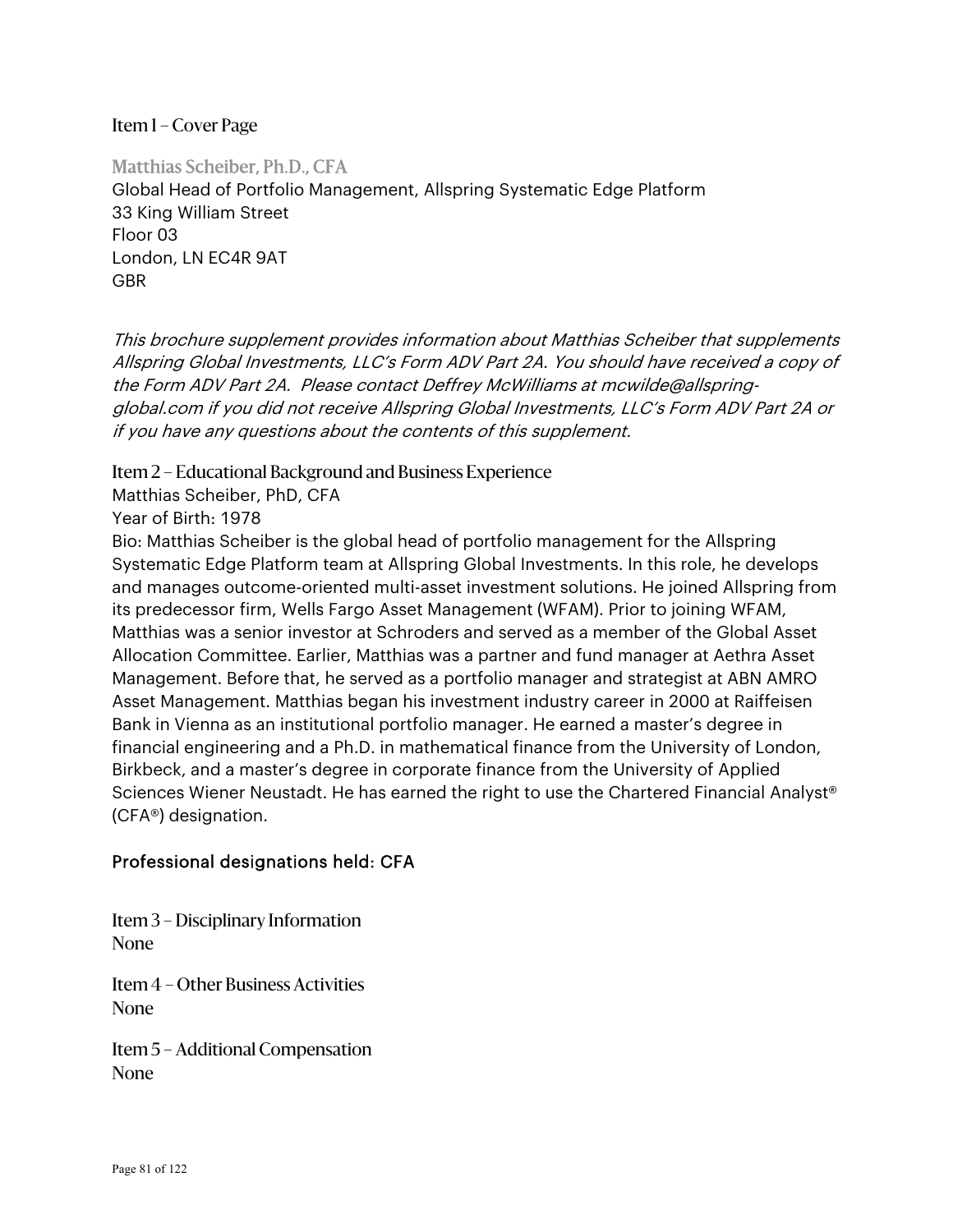Item 6 – Supervision (summary listed below)

Matthias Scheiber is supervised by Daniel Morris, who may be reached at 415-396-8000.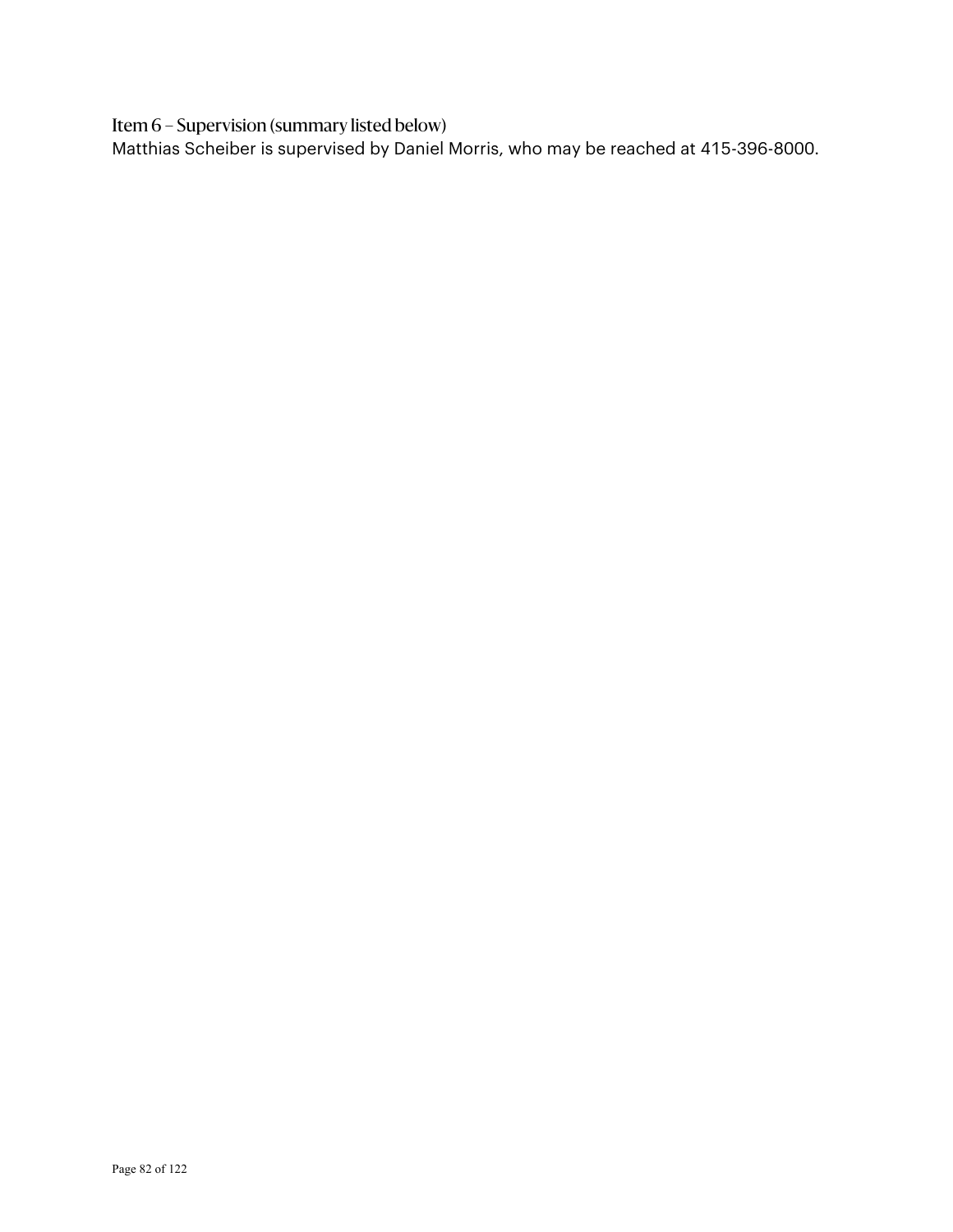Michael J. Schueller, CFA Senior Portfolio Manager, Plus Fixed Income Team Allspring Global Investments, LLC 100 Heritage Reserve Menomonee Falls, WI 53051-4400

This brochure supplement provides information about Michael J. Schueller that supplements Allspring Global Investments, LLC's Form ADV Part 2A. You should have received a copy of the Form ADV Part 2A. Please contact Deffrey McWilliams at mcwilde@allspring-global.com if you did not receive Allspring Global Investments, LLC's Form ADV Part 2A or if you have any questions about the contents of this supplement.

Item 2 – Educational Background and Business Experience

Michael J. Schueller, CFA

Year of Birth: 1968

Bio: Michael (Mike) Schueller is a senior portfolio manager for Plus Fixed Income Team at Allspring Global Investments. He joined Allspring from its predecessor firm, Wells Fargo Asset Management (WFAM). He joined WFAM as a senior investment research analyst from Strong Capital Management, where he held a similar position. Mike rejoined Strong in 2000, having left the firm to start a trust department for Community Bank & Trust in Sheboygan, Wisconsin. He first joined Strong in 1998 as associate counsel in the legal department. Prior to this, he practiced law with Reinhart, Boerner, Van Deuren, Norris & Rieselbach, S.C. in Milwaukee, specializing in corporate reorganizations, mergers, and acquisitions. Mike earned a bachelor's degree in economics from the University of Minnesota and a law degree from the University of Wisconsin, Madison. He has earned the right to use the Chartered Financial Analyst® (CFA®) designation.

#### Professional designations held: CFA

Item 3 – Disciplinary Information None

Item 4 – Other Business Activities None

Item 5 – Additional Compensation None

Item 6 – Supervision (summary listed below) Michael Schueller is supervised by Jon Baranko, who may be reached at 415-396-8000.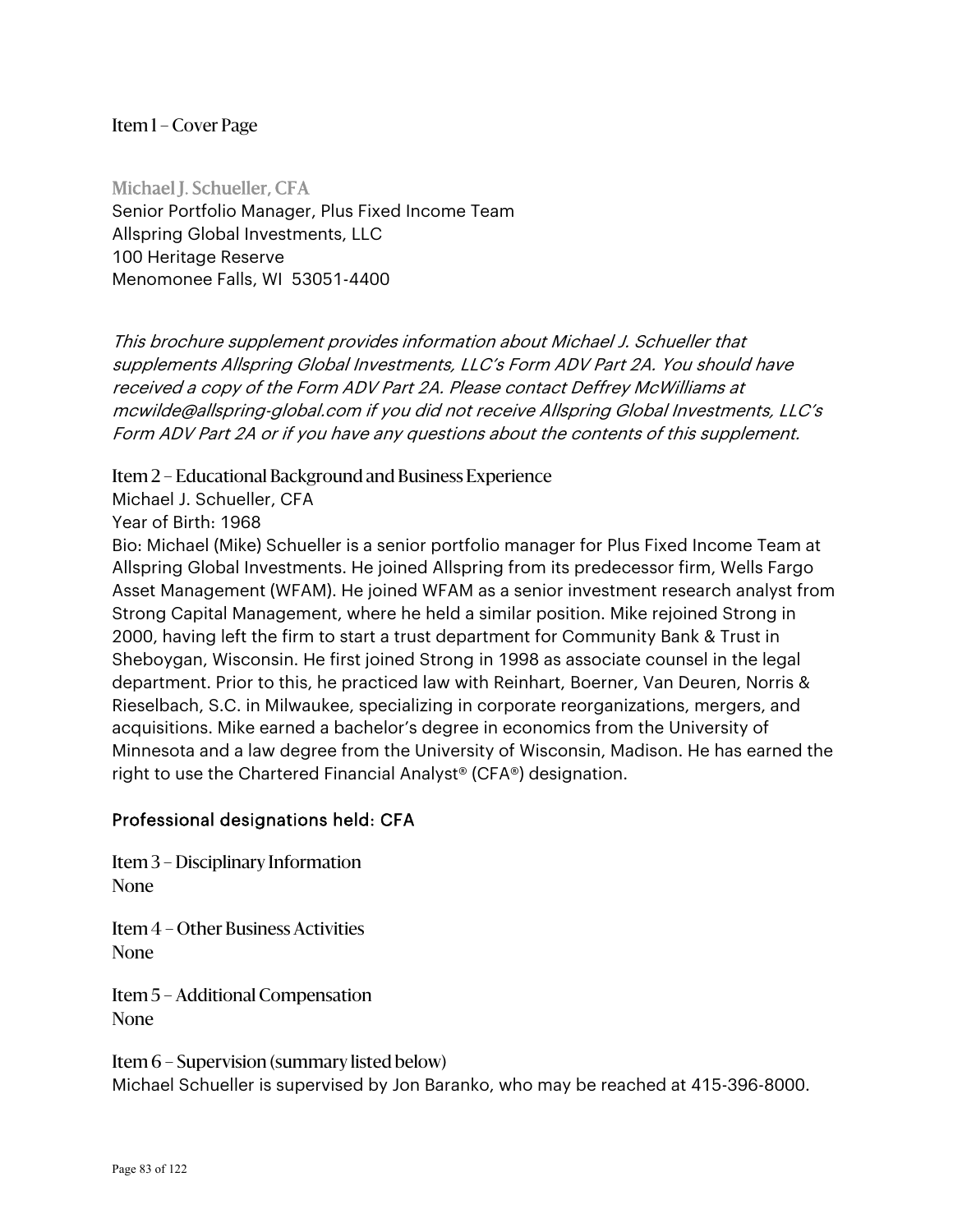Michael Sharkey, CFA Portfolio Manager, Core Fixed Income Allspring Global Investments, LLC 1333 N. California Blvd., Ste. 500 Walnut Creek, CA 94596

This brochure supplement provides information about Michael Sharkey that supplements Allspring Global Investments, LLC's Form ADV Part 2A. You should have received a copy of the Form ADV Part 2A. Please contact Deffrey McWilliams at mcwilde@allspringglobal.com if you did not receive Allspring Global Investments, LLC's Form ADV Part 2A or if you have any questions about the contents of this supplement.

Item 2 – Educational Background and Business Experience

Michael Sharkey, CFA

Year of Birth: 1975

Bio: Michael Sharkey is a portfolio manager for the Core Fixed Income team at Allspring Global Investments. He focuses on asset-backed and commercial mortgage-backed securities. Michael joined Allspring from its predecessor firm, Wells Fargo Asset Management (WFAM). Prior to joining WFAM, Michael served as an analyst in the commercial finance group at Wells Fargo Bank. Earlier, he was a research assistant at the Federal Reserve Board in the international finance division. Michael earned a bachelor's degree in mathematics and economics from the University of Michigan and a master's degree in finance and economics from the London School of Economics. He has earned the right to use the Chartered Financial Analyst® (CFA®) designation.

#### Professional designations held: CFA

Item 3 – Disciplinary Information None

Item 4 – Other Business Activities None

Item 5 – Additional Compensation None

Item 6 – Supervision (summary listed below) Michael Sharkey is supervised by Jon Baranko, who may be reached at 415-396-8000.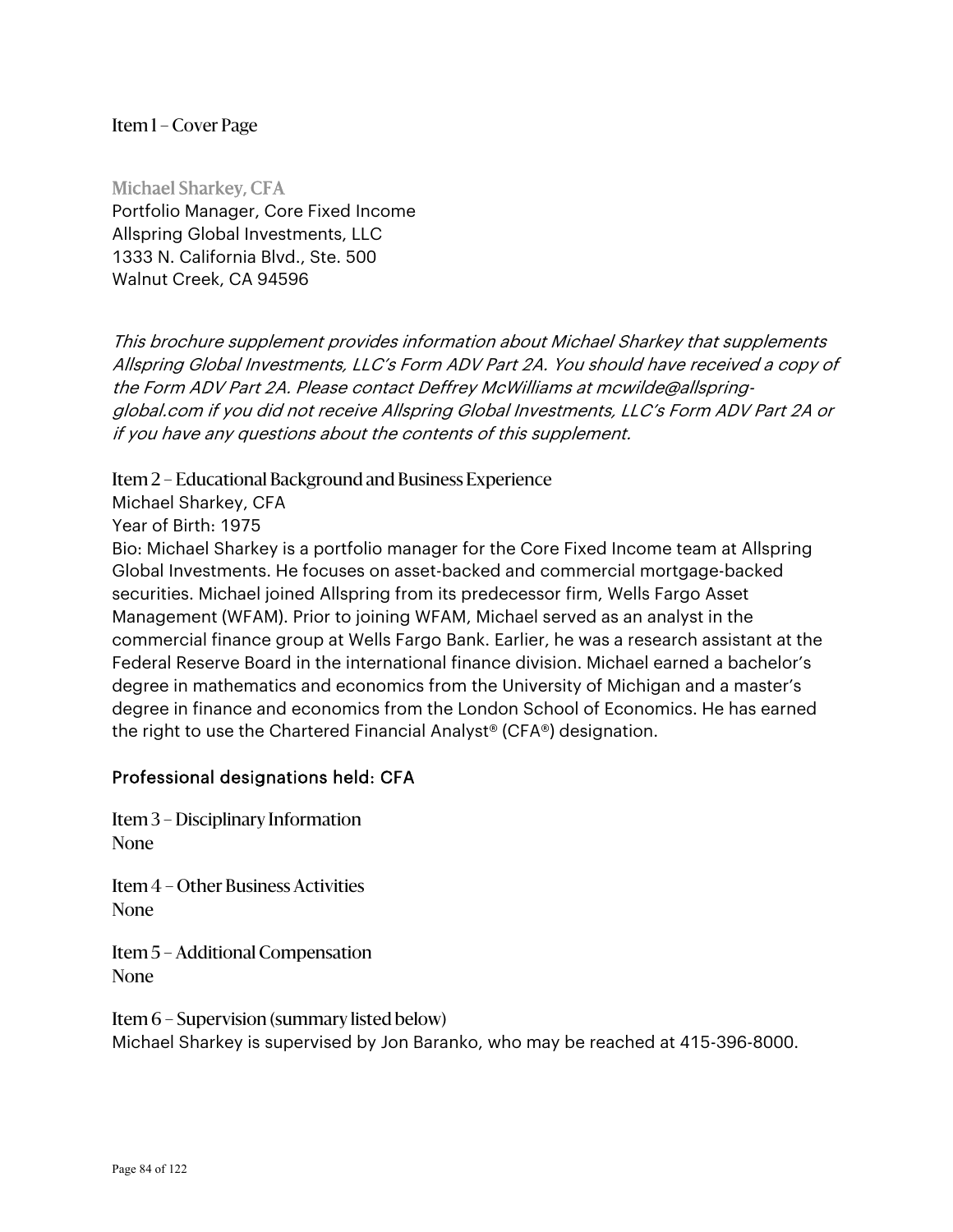Alison Shimada Senior Portfolio Manager and Head of Total Emerging Markets Team Allspring Global Investments, LLC 525 Market St., Floor 12 San Francisco, CA 94105

This brochure supplement provides information about Alison Shimada that supplements Allspring Global Investments, LLC's Form ADV Part 2A. You should have received a copy of the Form ADV Part 2A. Please contact Deffrey McWilliams at mcwilde@allspringglobal.com if you did not receive Allspring Global Investments, LLC's Form ADV Part 2A or if you have any questions about the contents of this supplement.

Item 2 – Educational Background and Business Experience

Alison Shimada

Year of Birth: 1963

Bio: Alison Shimada is a senior portfolio manager and head of the Total Emerging Markets team at Allspring Global Investments. She joined Allspring from its predecessor firm, Wells Fargo Asset Management (WFAM). She joined WFAM after serving as an investment officer of the University of California Regents-Office of the Treasurer. Prior to her current role, she served as a senior analyst covering areas of developing Europe and Africa. She began her responsibilities at WFAM as the head of equity research for the developed markets (EAFE) international equity team and as a senior investment analyst for Japan and Australia/New Zealand. She began her investment industry career in 1985, and her prior experience also includes serving as a portfolio manager specializing in Malaysian equities at Commerce Asset Fund Managers and as a senior equity analyst covering Japanese securities at Fidelity Investments Japan. Alison earned a bachelor's degree in political economies of industrial societies from the University of California at Berkeley. She earned a master's degree in business administration from Harvard Business School.

# Professional designations held: None

Item 3 – Disciplinary Information None

Item 4 – Other Business Activities None

Item 5 – Additional Compensation None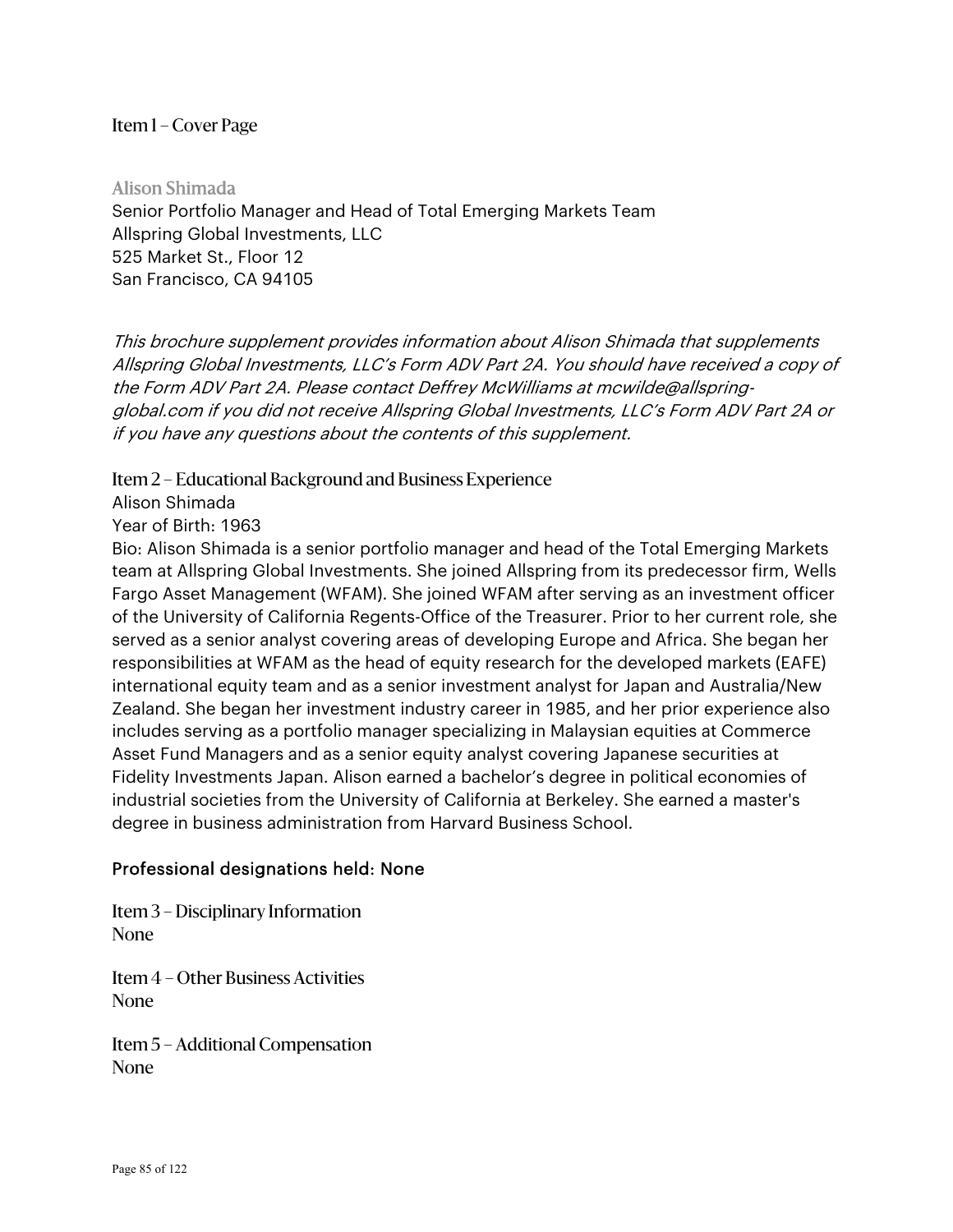Item 6 – Supervision (summary listed below)

Alison Shimada is supervised by Jon Baranko, who may be reached at 415-396-8000.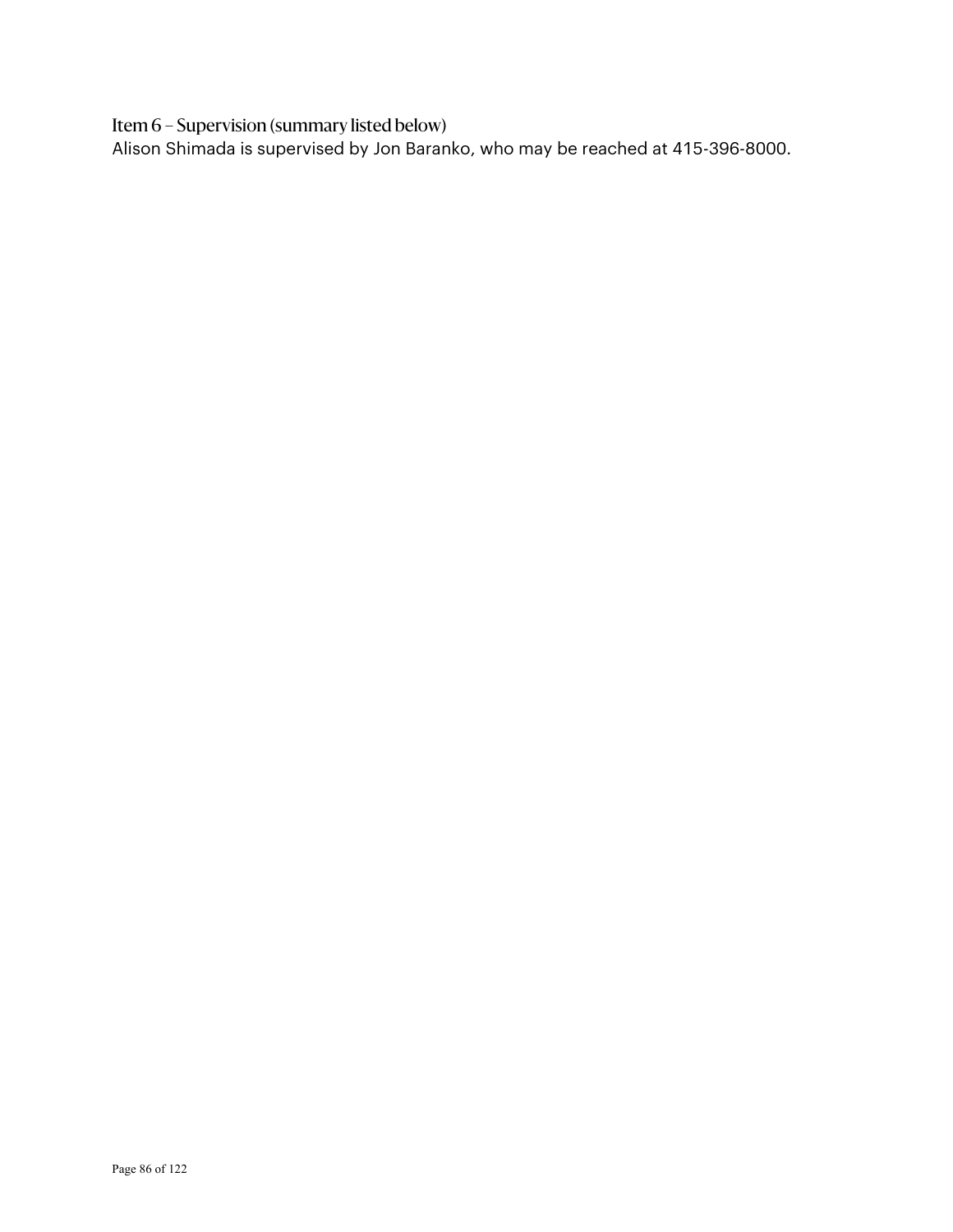Harindra de Silva, Ph.D., CFA Portfolio Manager, Analytic Investors Allspring Global Investments, LLC 555 W 5th St, Floor 50 Los Angeles, CA 90013-1007

This brochure supplement provides information about Harindra de Silva that supplements Allspring Global Investments, LLC's Form ADV Part 2A. You should have received a copy of the Form ADV Part 2A. Please contact Deffrey McWilliams at mcwilde@allspringglobal.com if you did not receive Allspring Global Investments, LLC's Form ADV Part 2A or if you have any questions about the contents of this supplement.

## Item 2 – Educational Background and Business Experience

Harindra de Silva, Ph.D., CFA

Year of Birth: 1960

Bio: Harindra ("Harin") de Silva is a portfolio manager with the Analytic Investors team at Allspring Global Investments, LLC. He joined Allspring from its predecessor firm, Wells Fargo Asset Management (WFAM). Before joining the team, Harin was a principal at Analysis Group, Inc., where he was responsible for providing economic research services to institutional investors including investment managers, large pension funds, and endowments. He focuses on the ongoing research effort for equity and factor-based asset allocation strategies. Harin has authored several articles and studies on finance-related topics including stock market anomalies, market volatility, and asset valuation. He was recognized with the prestigious Graham and Dodd Award of Excellence for their research published in the Financial Analysts Journal in 2002 and 2005. Harin earned a bachelor's degree in mechanical engineering from the University of Manchester Institute of Science and Technology, a master's degree in business administration with an emphasis in finance, a master's degree in econometrics from the University of Rochester, and a Ph.D. in finance from the University of California, Irvine. He has earned the right to use the Chartered Financial Analyst® (CFA®) designation.

# Professional designations held: CFA

Item 3 – Disciplinary Information None

Item 4 – Other Business Activities None

Item 5 – Additional Compensation None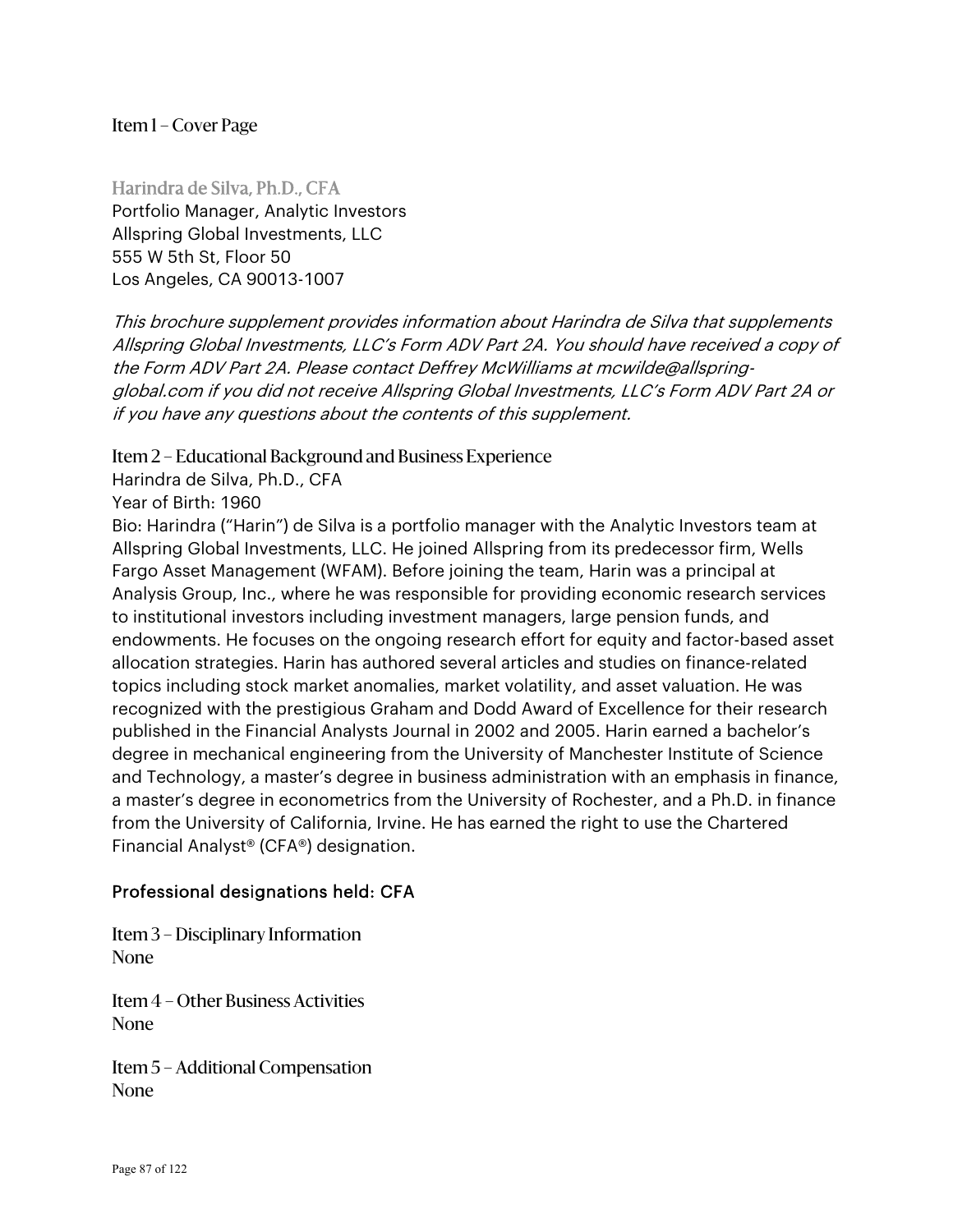Item 6 – Supervision (summary listed below)

Harindra ("Harin") de Silva is supervised by Daniel Morris, who may be reached at 415-396- 8000.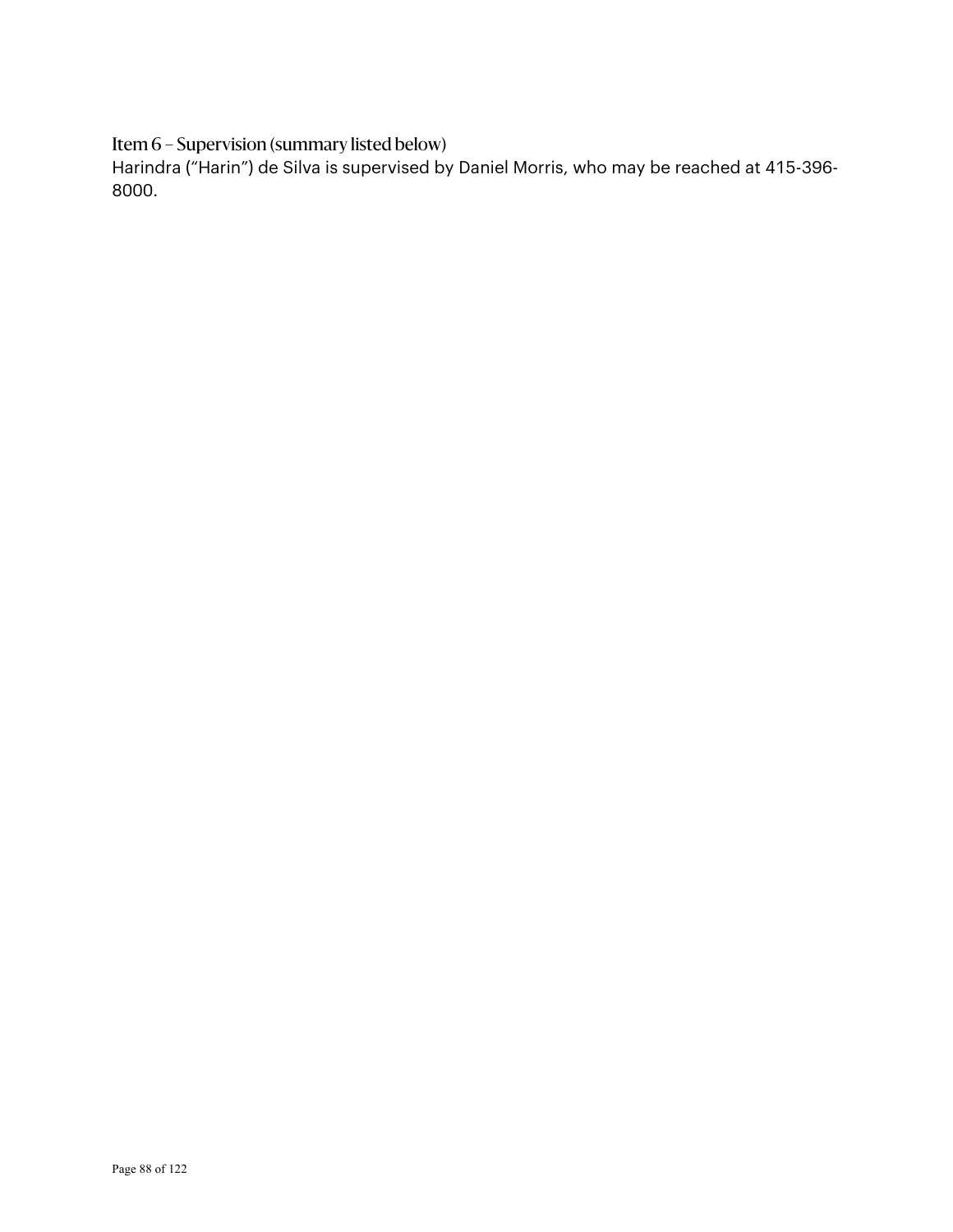Svetlana Silverman Associate Portfolio Manager and Senior Analyst, Total Emerging Markets Allspring Global Investments, LLC 525 Market St., Floor 12 San Francisco, CA 94105

This brochure supplement provides information about Svetlana Silverman that supplements Allspring Global Investments, LLC's Form ADV Part 2A. You should have received a copy of the Form ADV Part 2A. Please contact Deffrey McWilliams at mcwilde@allspring-global.com if you did not receive Allspring Global Investments, LLC's Form ADV Part 2A or if you have any questions about the contents of this supplement.

Item 2 – Educational Background and Business Experience

Svetlana Silverman

Year of Birth: 1972

Bio: Svetlana Silverman is an associate portfolio manager and senior analyst for the Total Emerging Markets team at Allspring Global Investments. She is responsible for covering the EMEA (Emerging Europe, Middle East, and Africa) region. She joined Allspring from its predecessor firm, Wells Fargo Asset Management (WFAM). Prior to joining WFAM, she briefly worked as a financial analyst at Wells Fargo Bank. Svetlana began her investment career in 1997 at Robertson Stephens, a boutique investment bank, followed by equity research experience at RCM, a company of Allianz Global Investors. She earned a master's degree in chemical engineering from D. Mendeleev University of Chemical Technology of Russia and a master's degree in business administration from the University of San Francisco..

# Professional designations held: None

Item 3 – Disciplinary Information None

Item 4 – Other Business Activities None

Item 5 – Additional Compensation None

Item 6 – Supervision (summary listed below) Svetlana Silverman is supervised by Jon Baranko, who may be reached at 415-396-8000.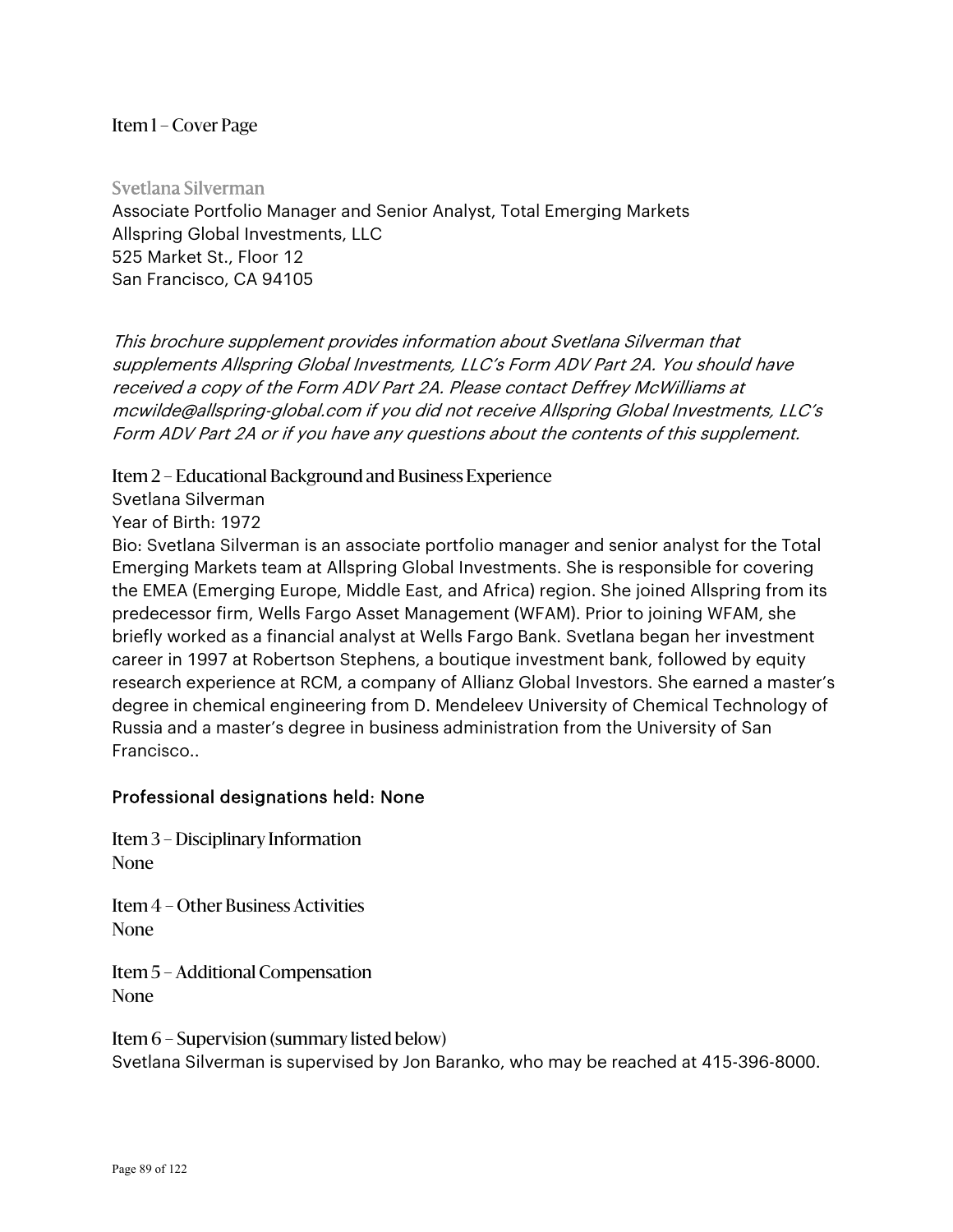Michael T. Smith, CFA Managing Director and Senior Portfolio Manager, Discovery Growth Equity 900 E 96th St Floor 03, 310 Indianapolis, IN 46240-3706

This brochure supplement provides information about Michael Smith that supplements Allspring Global Investments, LLC's Form ADV Part 2A. You should have received a copy of the Form ADV Part 2A. Please contact Deffrey McWilliams at mcwilde@allspringglobal.com if you did not receive Allspring Global Investments, LLC's Form ADV Part 2A or if you have any questions about the contents of this supplement.

Item 2 – Educational Background and Business Experience

Michael Smith, CFA

Year of Birth: 1977

Bio: Michael (Mike) Smith serves as managing director and senior portfolio manager for the Discovery Growth Equity team at Allspring Global Investments. Mike has oversight and portfolio management responsibility for all growth equity portfolios managed by the team. Mike joined Allspring from its predecessor firm, Wells Fargo Asset Management (WFAM). He joined WFAM in 2005 from Strong Capital Management, where he served as a senior research analyst focusing primarily on the health care sector. Prior to joining Strong in 2000, Mike served as a research analyst and trader at Conseco Capital Management. He earned a bachelor's degree in economics from DePauw University. He has earned the right to use the Chartered Financial Analyst® (CFA®) designation.

# Professional designations held: CFA

Item 3 – Disciplinary Information None

Item 4 – Other Business Activities None

Item 5 – Additional Compensation None

Item 6 – Supervision (summary listed below) Michael Smith is supervised by Jon Baranko, who may be reached at 415-396-8000.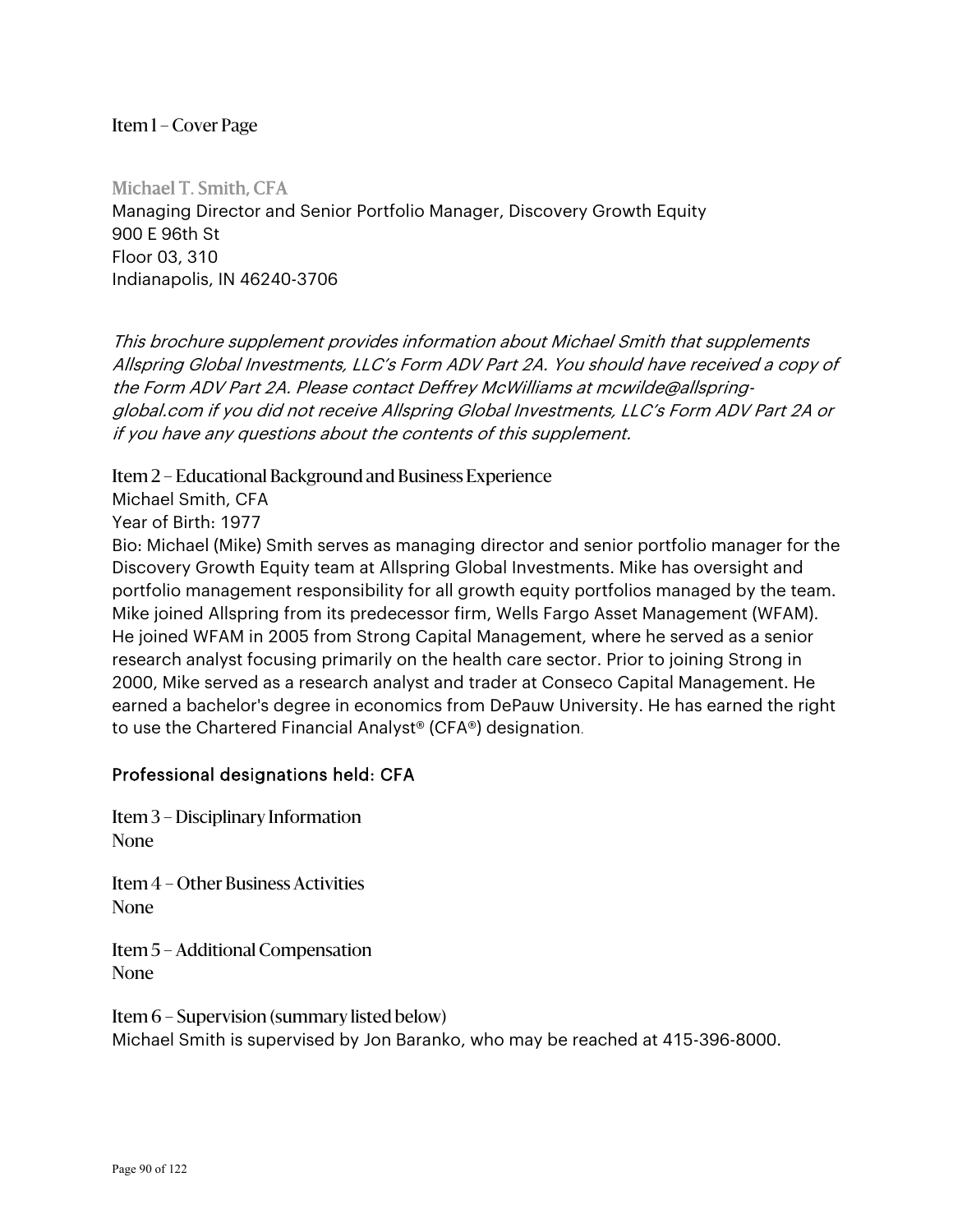Scott M. Smith, CFA Senior Portfolio Manager, Head of Investment Grade Income Team Allspring Global Investments, LLC 525 Market St Floor 12 San Francisco, CA 94105

This brochure supplement provides information about Scott M. Smith that supplements Allspring Global Investments, LLC's Form ADV Part 2A. You should have received a copy of the Form ADV Part 2A. Please contact Deffrey McWilliams at mcwilde@allspringglobal.com if you did not receive Allspring Global Investments, LLC's Form ADV Part 2A or if you have any questions about the contents of this supplement.

Item 2 – Educational Background and Business Experience

Scott M. Smith, CFA

Year of Birth: 1964

Bio Scott Smith is a senior portfolio manager and head of the Investment Grade Income team at Allspring Global Investments. As senior portfolio manager for the team, he covers the corporate and mortgage-backed sectors. He has extensive investment management experience with insurance company and related portfolios. He joined Allspring from its predecessor firm, Wells Fargo Asset Management (WFAM). Scott began his investment industry career in 1987 and joined Wells Fargo one year later. He earned a bachelor's degree in international relations and business from the University of San Diego. Additionally, Scott spent six months studying international business at Oxford St. Clare's University in Oxford, England. He has earned the right to use the Chartered Financial Analyst® (CFA®) designation and is a member of CFA Institute and CFA Society San Francisco.

# Professional designations held: CFA

Item 3 – Disciplinary Information None

Item 4 – Other Business Activities None

Item 5 – Additional Compensation None

Item 6 – Supervision (summary listed below) Scott M. Smith is supervised by Jon Baranko, who may be reached at 415-396-8000.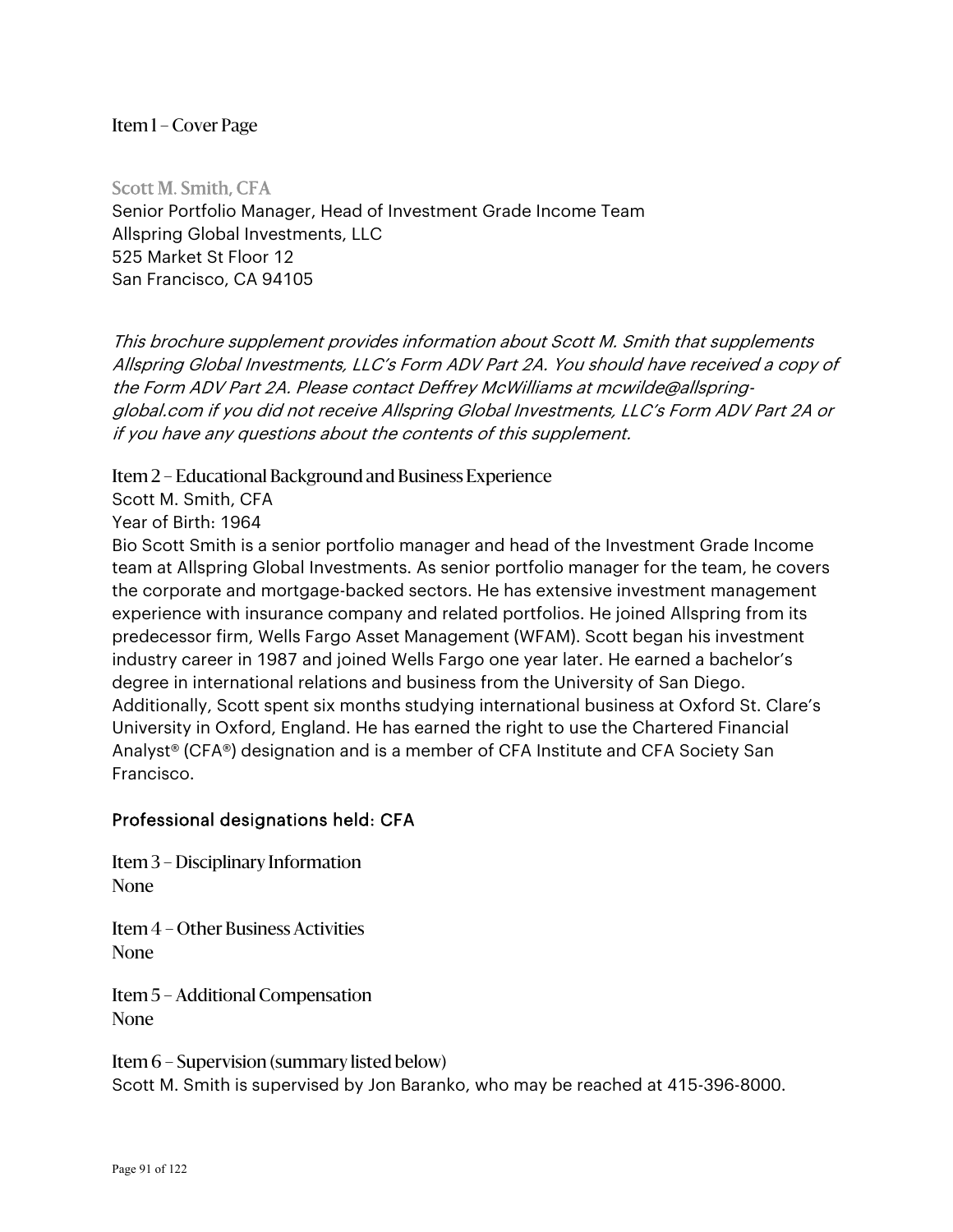Jack Spudich, CFA Portfolio Manager, Head of Compass Strategies Allspring Global Investments, LLC 1 N Jefferson Ave Floor 07 St Louis, MO 63103-2254

This brochure supplement provides information about Jack Spudich that supplements Allspring Global Investments, LLC's Form ADV Part 2A. You should have received a copy of the Form ADV Part 2A. Please contact Deffrey McWilliams at mcwilde@allspringglobal.com if you did not receive Allspring Global Investments, LLC's Form ADV Part 2A or if you have any questions about the contents of this supplement.

Item 2 – Educational Background and Business Experience

Jack Spudich, CFA

Year of Birth: 1956

Bio: Jack Spudich is a portfolio manager and team leader for the Compass Equity team at Allspring Global Investments. He joined Allspring from its predecessor firm, Wells Fargo Asset Management (WFAM). Earlier in his career, Jack was a certified public accountant and audit manager for an international accounting firm. He earned a bachelor's degree in accountancy from the University of Illinois. He has earned the right to use the Chartered Financial Analyst® (CFA®) designation and is a member of CFA Institute and CFA Society St. Louis.

#### Professional designations held: CFA

Item 3 – Disciplinary Information None

Item 4 – Other Business Activities None

Item 5 – Additional Compensation None

Item 6 – Supervision (summary listed below) Jack Spudich is supervised by Jon Baranko, who may be reached at 415-396-8000.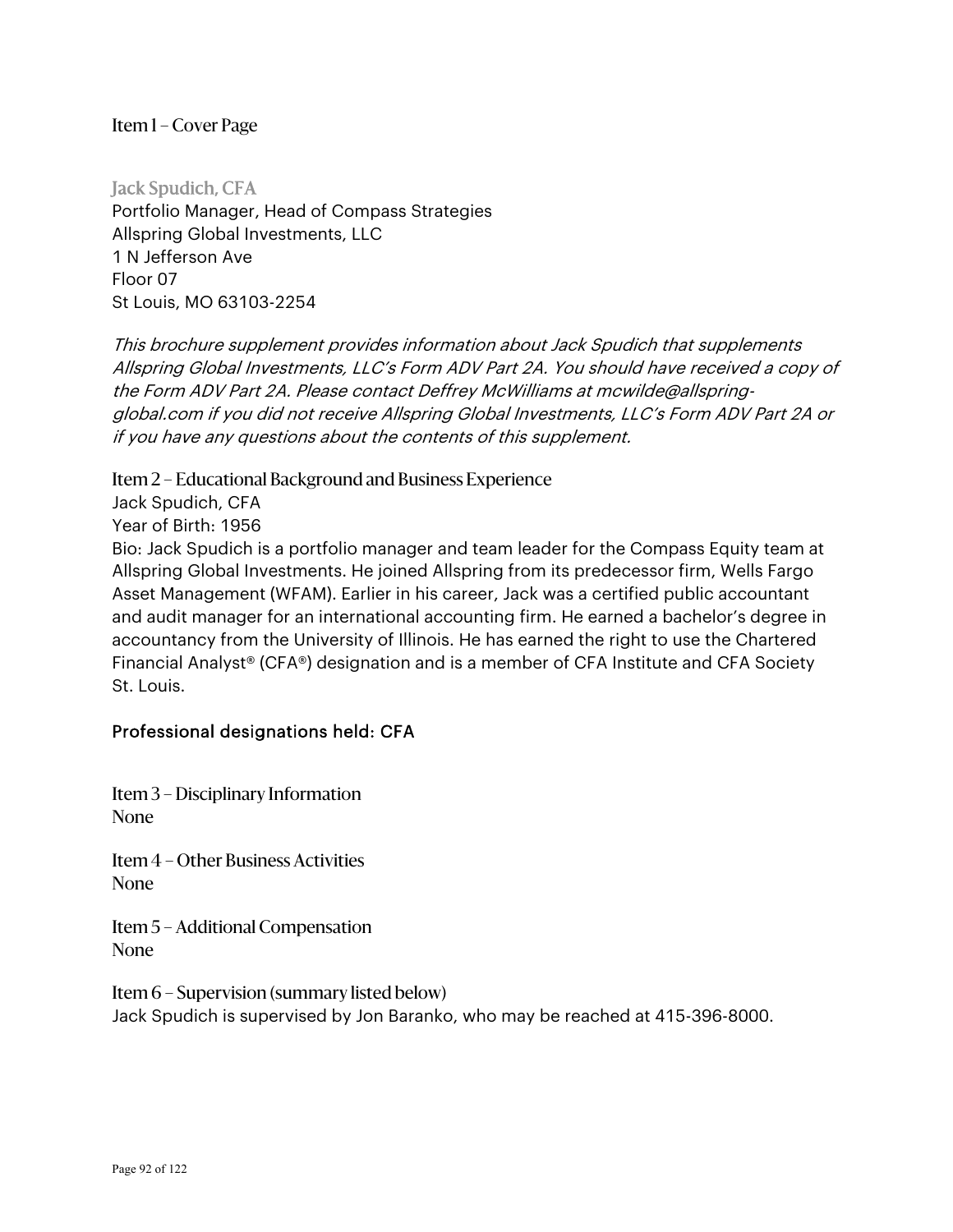Michal Stanczyk Portfolio Manager, Plus Fixed Income Team Allspring Global Investments, LLC 100 Heritage Reserve Floor 02 Menomonee Falls, WI 53051-4400

This brochure supplement provides information about Michal Stanczyk that supplements Allspring Global Investments, LLC's Form ADV Part 2A. You should have received a copy of the Form ADV Part 2A. Please contact Deffrey McWilliams at mcwilde@allspringglobal.com if you did not receive Allspring Global Investments, LLC's Form ADV Part 2A or if you have any questions about the contents of this supplement.

Item 2 – Educational Background and Business Experience

Michal Stanczyk

Year of Birth: 1980

Bio: Michal Stanczyk is a portfolio manager and research analyst for the Plus Fixed Income team at Allspring Global Investments. He joined Allspring from its predecessor firm, Wells Fargo Asset Management (WFAM). Prior to joining WFAM, Michal worked for Wells Fargo within the Wholesale Leadership Pipeline Program. He earned a bachelor's degree in economics from Indiana Wesleyan University.

# Professional designations held: None

Item 3 – Disciplinary Information None

Item 4 – Other Business Activities None

Item 5 – Additional Compensation None

Item 6 – Supervision (summary listed below) Michal Stanczyk is supervised by Jon Baranko, who may be reached at 415-396-8000.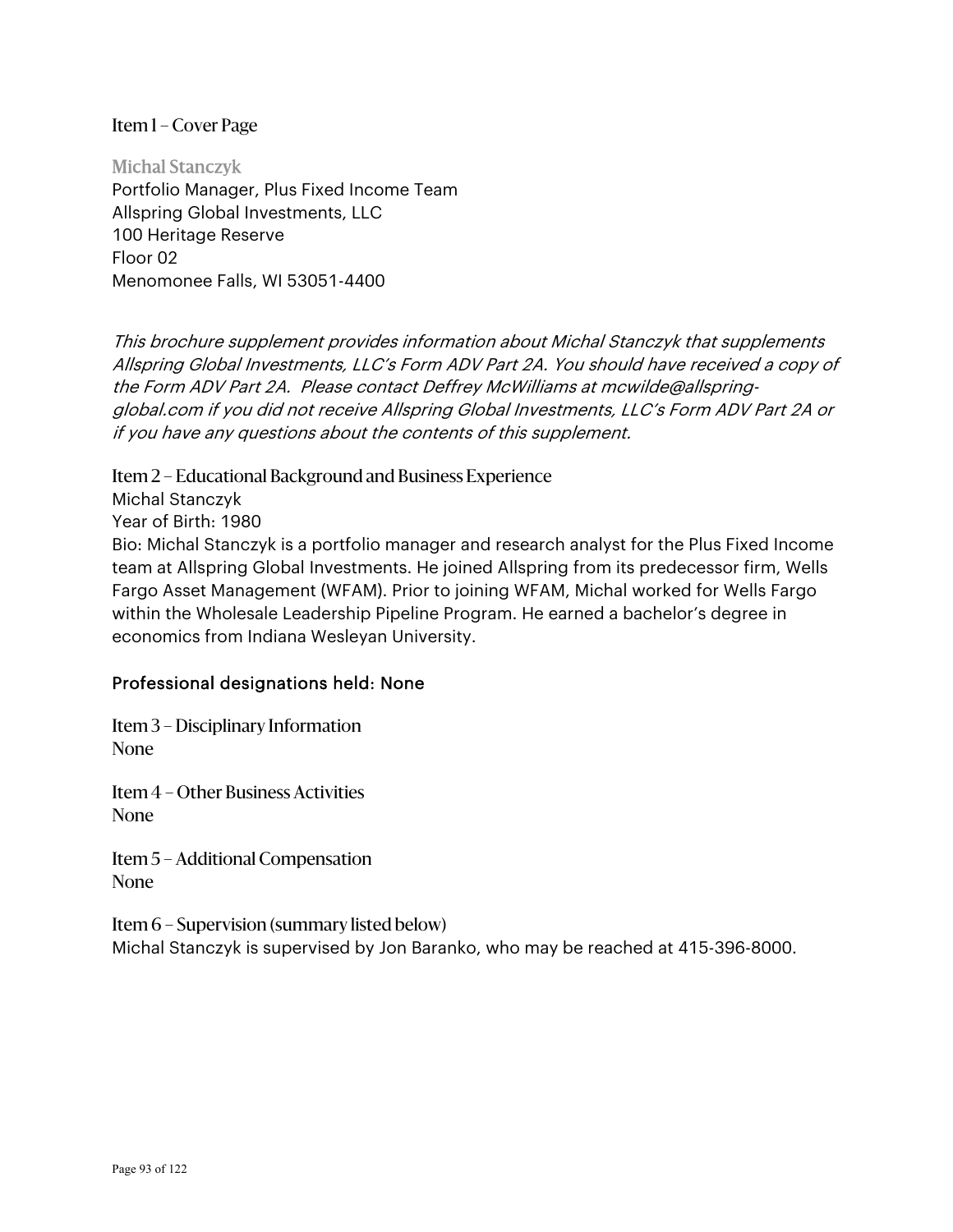Vladislav Stavitskiy Senior Portfolio Manager, Allspring Global Fixed Income Allspring Global Investments, LLC 525 Market Street, Floor 12 San Francisco, CA 94105

This brochure supplement provides information about Vladislav Stavitskiy that supplements Allspring Global Investments, LLC's Form ADV Part 2A. You should have received a copy of the Form ADV Part 2A. Please contact Deffrey McWilliams at mcwilde@allspring-global.com if you did not receive Allspring Global Investments, LLC's Form ADV Part 2A or if you have any questions about the contents of this supplement.

Item 2 – Educational Background and Business Experience

Vladislav Stavitskiy

Year of Birth: 1975

Bio: Vladislav Stavitskiy is a senior portfolio manager for the Global Liquidity Solutions team at Allspring Global Investments. He specializes in managing taxable money market funds and enhanced cash separate accounts mandates. Vlad is instrumental in the development of the team's proprietary application for portfolio and risk management. He joined Allspring from its predecessor firm , Wells Fargo Asset Management (WFAM). Prior to joining the team, he headed application development with WFAM's technology infrastructure group. Vlad joined WFAM from Tetra Tech, where he worked in various analytical and software development positions. Vlad earned a bachelor's degree in computer information systems from San Francisco State University and a master's degree in business administration with an emphasis in finance from the University of San Francisco.

#### Professional designations held: None

Item 3 – Disciplinary Information None

Item 4 – Other Business Activities None

Item 5 – Additional Compensation None

Item 6 – Supervision (summary listed below) Vladislav Stavitskiy is supervised by Jon Baranko, who may be reached at 415-396-8000.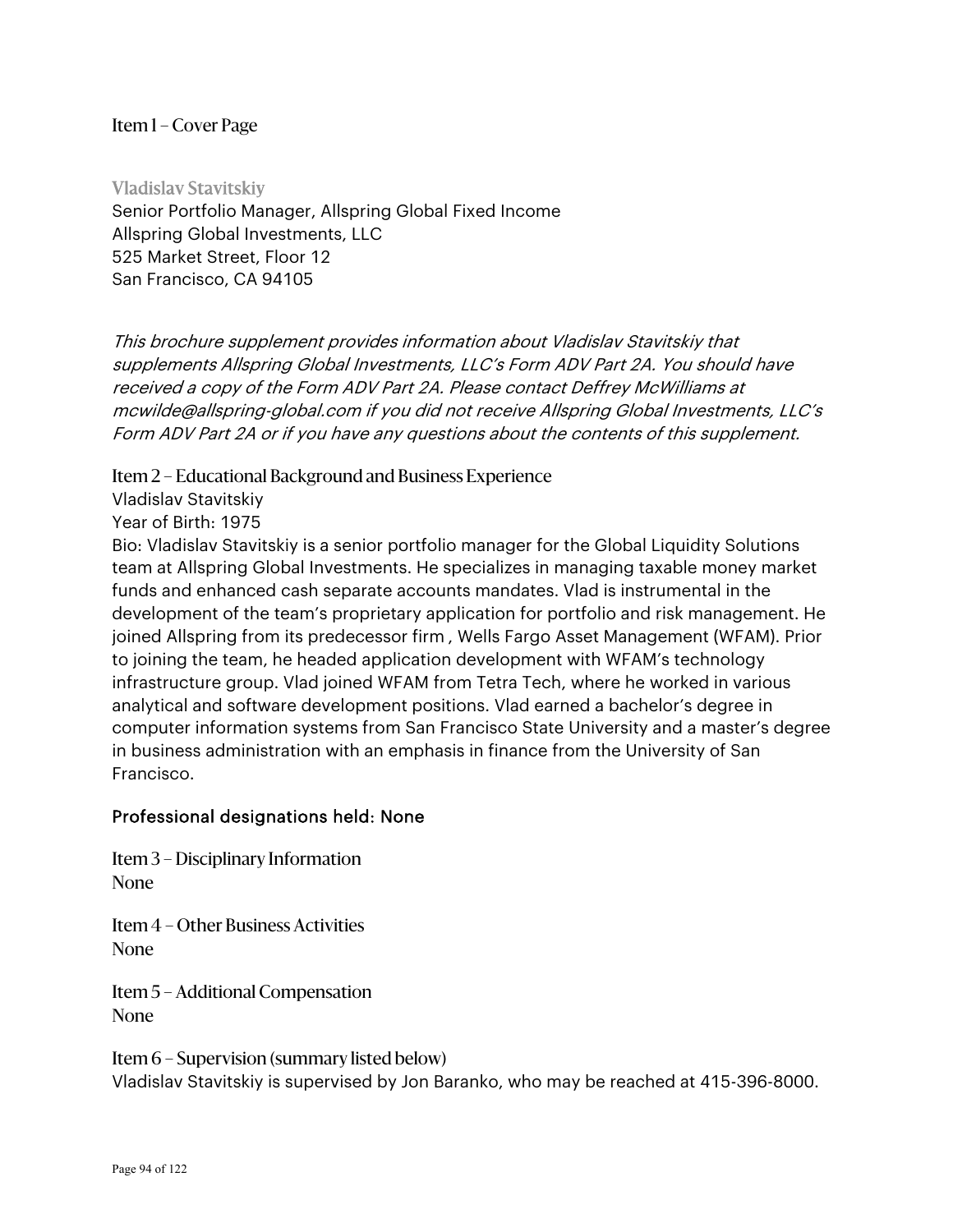Joseph Sullivan Executive Chair and Chief Executive Officer Allspring Global Investments, LLC 525 Market Street, Floor 12 San Francisco, CA 94105

This brochure supplement provides information about Joseph Sullivan that Allspring Global Investments, LLC's Form ADV Part 2A. You should have received a copy of the Form ADV Part 2A. Please contact Deffrey McWilliams at mcwilde@allspring-global.com if you did not receive Allspring Global Investments, LLC's Form ADV Part 2A or if you have any questions about the contents of this supplement.

Item 2 – Educational Background and Business Experience

Joseph Sullivan

Year of Birth: 1957

Bio: Joseph (Joe) Sullivan is executive chair and chief executive officer at Allspring Global Investments. Prior to his current role, Joe served as chairman and CEO of Legg Mason from 2012 until its acquisition by Franklin Templeton in July 2020. Prior to being CEO, he was Legg Mason's head of global distribution and chief administrative officer. Earlier, Joe served as a member of the board of directors, executive vice president, and head of fixed income capital markets at Stifel Financial. Joe also served on the board of governors for the Investment Company Institute and previously served as chair of the Securities Industry Institute, as chair of the Fixed Income Committee of the National Association of Securities Dealers, as a board member of the Bond Market Association, and as a member of the New York Stock Exchange Hearing Board. He also held prior executive roles at Legg Mason Wood Walker, Dain Bosworth, and Piper Jaffray. Joe earned a bachelor's degree in economics from St. John's University in Minnesota and is a graduate of the Securities Industry Institute at the Wharton School of Business at the University of Pennsylvania.

# Professional designations held: None

Item 3 – Disciplinary Information None

Item 4 – Other Business Activities None

Item 5 – Additional Compensation None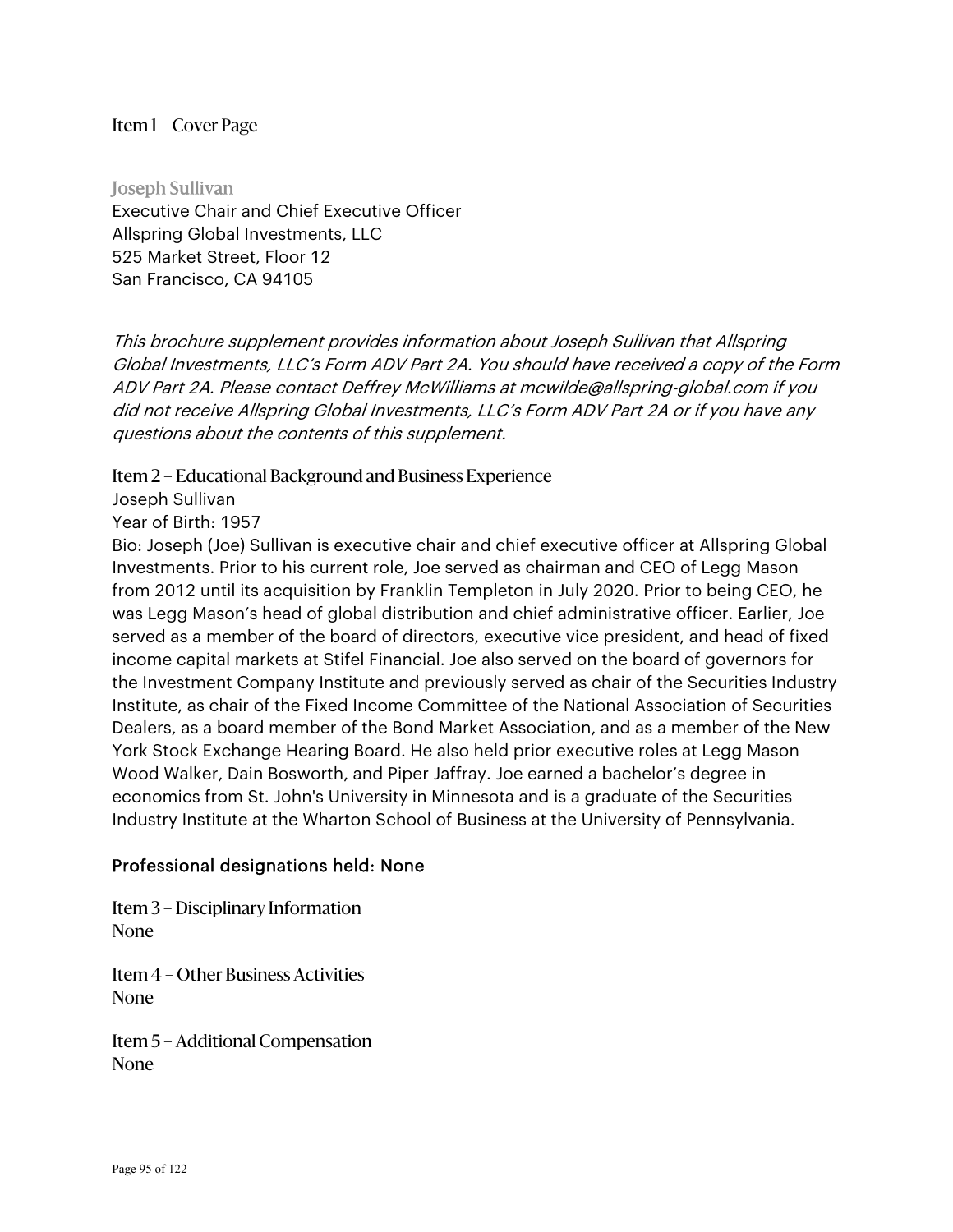Item 6 – Supervision (summary listed below)

Joseph Sullivan is the Executive Chair and Chief Executive Officer who may be reached at 415-396-8000.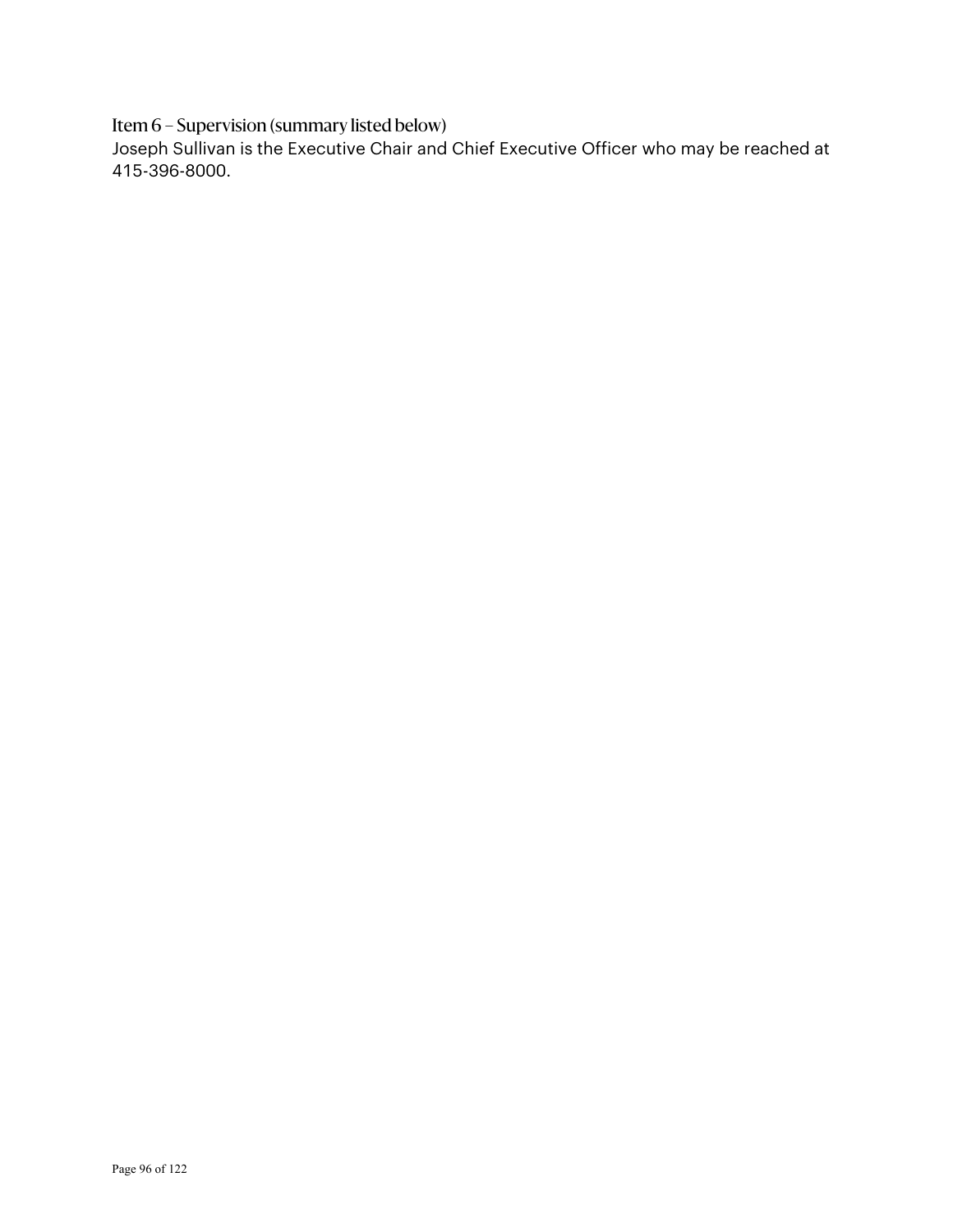Jonathan Terry, CFA Senior Portfolio Manager, Allspring Global Fixed Income Allspring Global Investments, LLC 525 Market Street, Floor 12 San Francisco, CA 94105

This brochure supplement provides information about Jonathan Terry that supplements Allspring Global Investments, LLC's Form ADV Part 2A. You should have received a copy of the Form ADV Part 2A. Please contact Deffrey McWilliams at mcwilde@allspringglobal.com if you did not receive Allspring Global Investments, LLC's Form ADV Part 2A or if you have any questions about the contents of this supplement.

Item 2 – Educational Background and Business Experience

Jonathan Terry, CFA

Year of Birth: 1975

Bio: Jonathan Terry is the lead credit senior portfolio manager for the Investment Grade Income team at Allspring Global Investments. He joined Allspring from its predecessor firm, Wells Fargo Asset Management (WFAM). Prior to joining WFAM, Jonathan was a principal for ThinkEquity Partners, where he managed a private client fixed income trading desk. Jonathan began his investment industry career in 2001 as an analyst and trader for Banc of America Securities. Jonathan earned a bachelor's degree from Colorado College in Colorado Springs. He has earned the right to use the Chartered Financial Analyst® (CFA®) designation and is a member of CFA Society San Francisco.

# Professional designations held: CFA

Item 3 – Disciplinary Information None

Item 4 – Other Business Activities None

Item 5 – Additional Compensation None

Item 6 – Supervision (summary listed below) Jonathan Terry is supervised by Jon Baranko, who may be reached at 415-396-8000.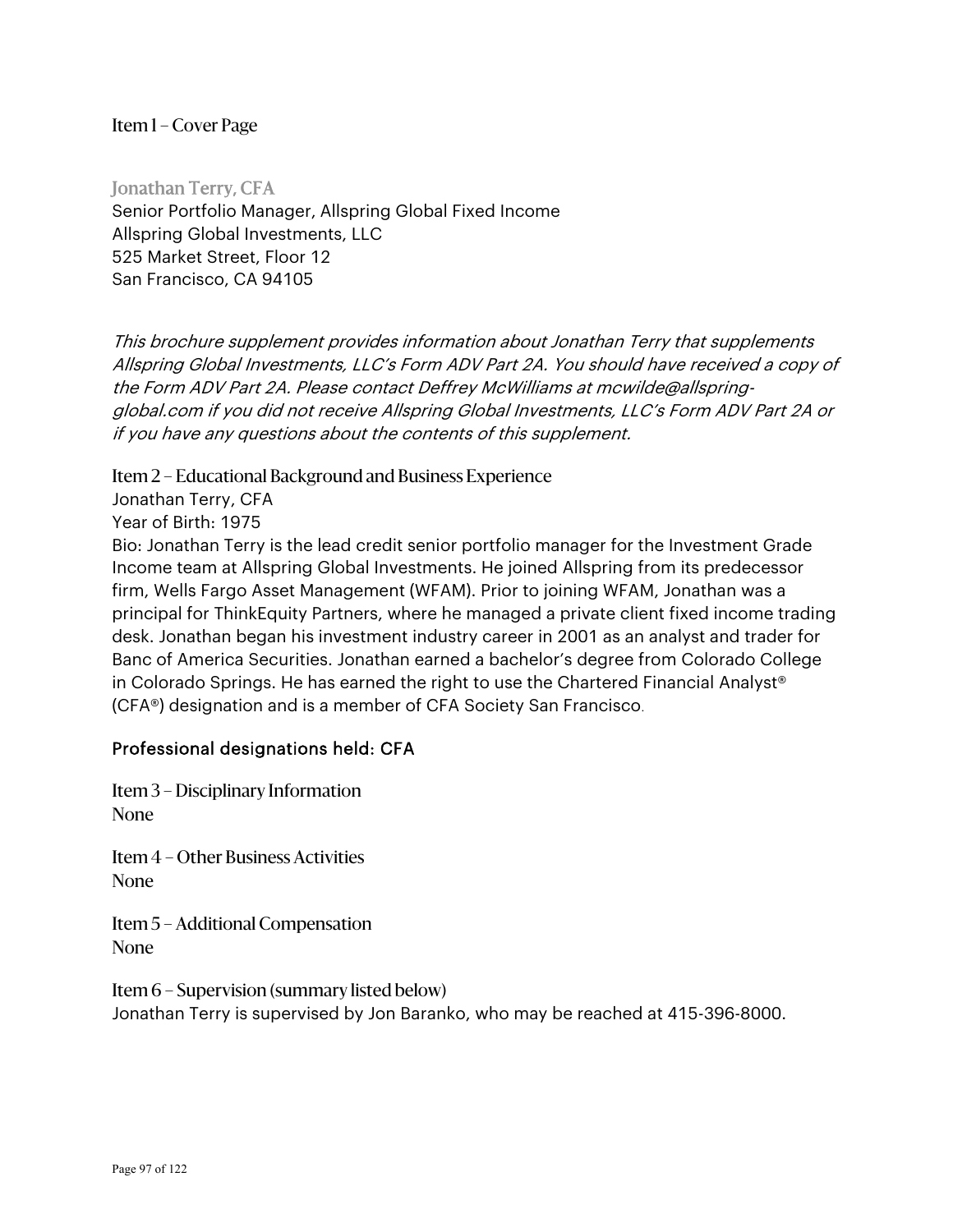Sergio Torres Senior Analyst, Total Emerging Markets Team Allspring Global Investments, LLC 525 Market St, Floor 12 San Francisco, CA 94105

This brochure supplement provides information about Sergio Torres that supplements Allspring Global Investments, LLC's Form ADV Part 2A. You should have received a copy of the Form ADV Part 2A. Please contact Deffrey McWilliams at mcwilde@allspringglobal.com if you did not receive Allspring Global Investments, LLC's Form ADV Part 2A or if you have any questions about the contents of this supplement.

Item 2 – Educational Background and Business Experience

Sergio Torres

Year of Birth: 1969

Bio: Sergio Torres is a senior analyst for the Total Emerging Markets team at Allspring Global Investments. He covers Latin America. Sergio joined Allspring from its predecessor firm, Wells Fargo Asset Management (WFAM). He joined WFAM from JP Morgan Chase, where he served as a senior analyst covering oil and gas firms in Latin America. Earlier, he served as a senior associate analyst specializing in oil and gas firms in Latin America and EMEA for Bear Stearns and as an associate analyst responsible for Latin American industrials and construction firms at Goldman Sachs. He earned a bachelor's degree in economics from Universidad Panamericana.

# Professional designations held: None

Item 3 – Disciplinary Information None

Item 4 – Other Business Activities None

Item 5 – Additional Compensation None

Item 6 – Supervision (summary listed below) Sergio Torres is supervised by Jon Baranko, who may be reached at 415-396-8000.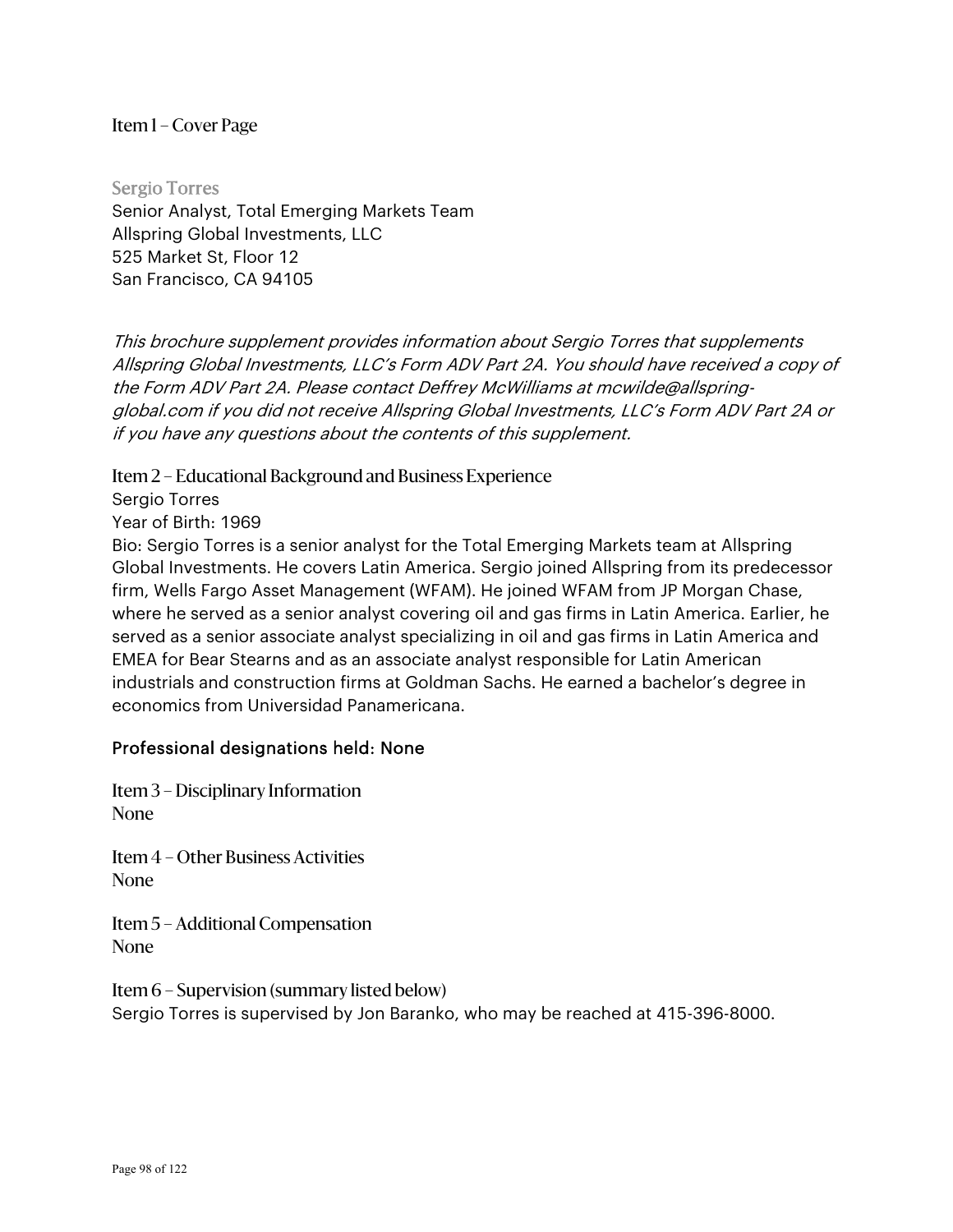Ryan Trebil, CFA Co-Portfolio Manager, Focus Equity Allspring Global Investments, LLC 90 S 7th Street Floor 04 Minneapolis, MN 55402-3903

This brochure supplement provides information about Ryan Trebil that supplements Allspring Global Investments, LLC's Form ADV Part 2A. You should have received a copy of the Form ADV Part 2A. Please contact Deffrey McWilliams at mcwilde@allspringglobal.com if you did not receive Allspring Global Investments, LLC's Form ADV Part 2A or if you have any questions about the contents of this supplement.

## Item 2 – Educational Background and Business Experience

Ryan Trebil: Year of Birth: 1977

Bio: Ryan Trebil is a co-portfolio manager for the Focus Equity team at Allspring Global Investments. He joined Allspring from its predecessor firm, Wells Fargo Asset Management (WFAM). Ryan joined WFAM from Abbot Downing, where he served as a senior research analyst. Previously, Ryan was an investment manager for a small family office where he managed the family's portfolio of commercial real estate investments. Ryan earned a bachelor's degree in biology/pre-medicine from the University of Minnesota and a master's degree in business administration from the University of St. Thomas. He has earned the right to use the Chartered Financial Analyst® (CFA®) designation and is a member of CFA Institute.

# Professional designations held: CFA

Item 3 – Disciplinary Information: None

Item 4 – Other Business Activities: None

Item 5 – Additional Compensation: None

Item 6 – Supervision (summary listed below) Ryan Trebil is supervised by Jon Baranko, who may be reached at 415-396-8000.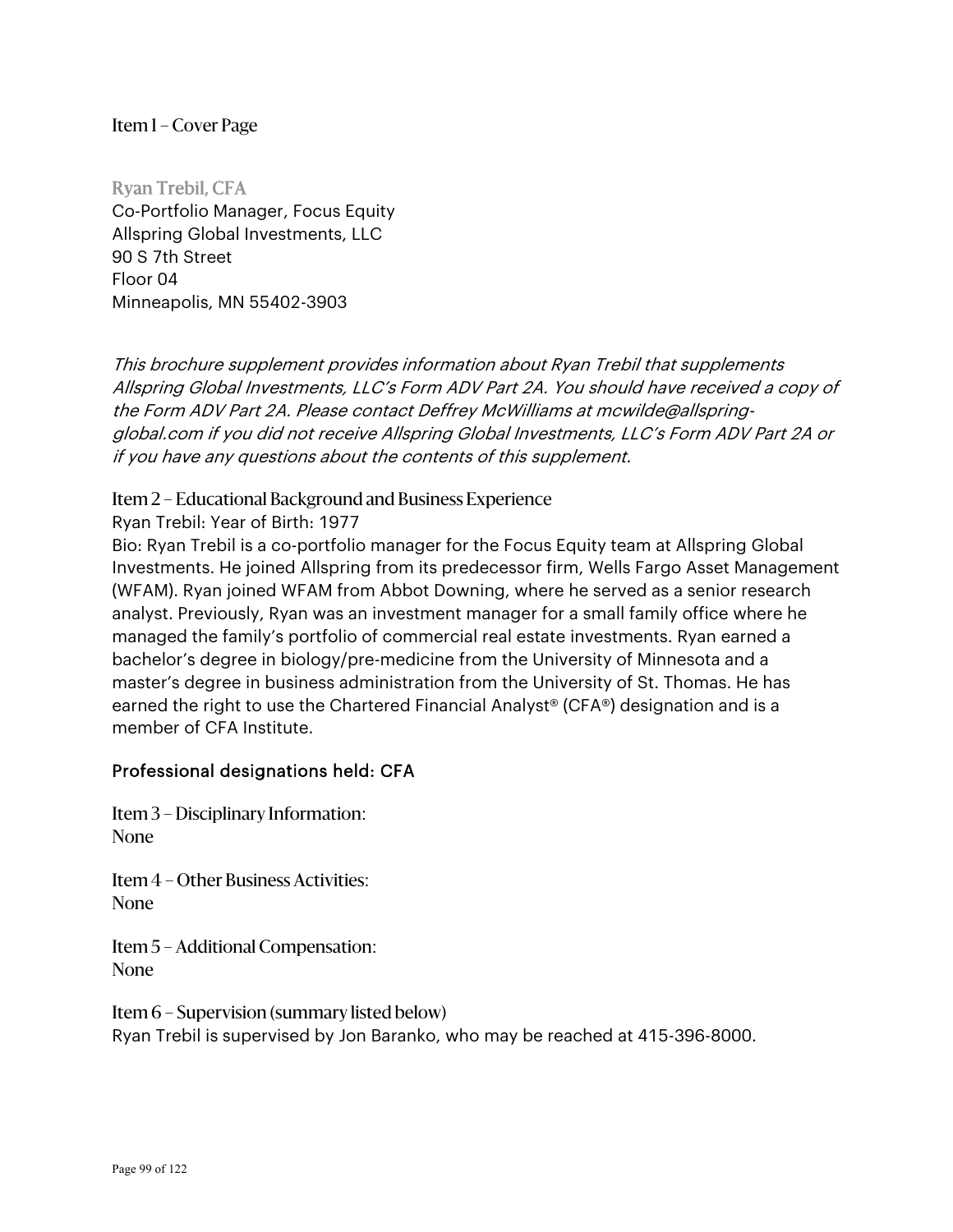Jim Tringas, CFA Managing Director and Senior Portfolio Manager, Special Global Equity Allspring Global Investments, LLC 101 Seaport Blvd Boston, MA 02110

This brochure supplement provides information about Jim Tringas that supplements Allspring Global Investments, LLC's Form ADV Part 2A. You should have received a copy of the Form ADV Part 2A. Please contact Deffrey McWilliams at mcwilde@allspringglobal.com if you did not receive Allspring Global Investments, LLC's Form ADV Part 2A or if you have any questions about the contents of this supplement.

Item 2 – Educational Background and Business Experience

Jim Tringas, CFA Year of Birth: 1966

Bio: Jim Tringas is a managing director, co-team leader, and senior portfolio manager for the Special Global Equity team at Allspring Global Investments, LLC. He joined Allspring from its predecessor firm, Wells Fargo Asset Management (WFAM). He joined WFAM from Evergreen Investments, where he began his investment industry career in 1994, which includes serving as a portfolio manager with Wachovia Asset Management Group. Prior to this, he served as a senior consultant in the Personal Financial Group of Ernst & Young. Jim earned a bachelor's degree and a master's degree in accounting from the University of Florida. He has earned the right to use the Chartered Financial Analyst® (CFA®) designation and is a member of CFA Society Boston.

#### Professional designations held: CFA and CPA

Item 3 – Disciplinary Information None

Item 4 – Other Business Activities None

Item 5 – Additional Compensation None

Item 6 – Supervision (summary listed below) Jim Tringas is supervised by Jon Baranko, who may be reached at 415-396-8000.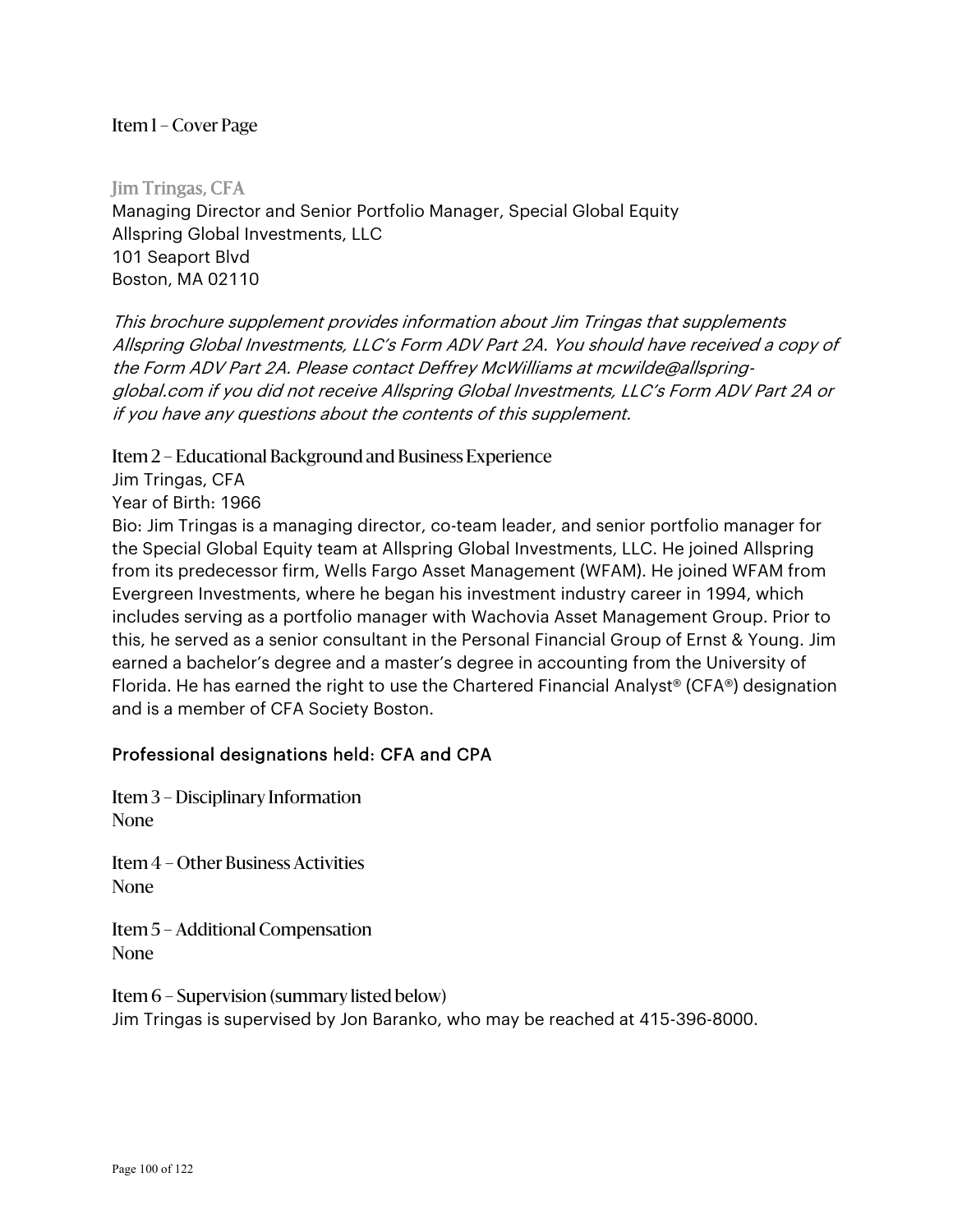Elaine Tse Portfolio Manager, Total Emerging Markets Allspring Global Investments, LLC 525 Market Street, Floor 12 San Francisco, CA 94105

This brochure supplement provides information about Elaine Tse that supplements Allspring Global Investments, LLC's Form ADV Part 2A. You should have received a copy of the Form ADV Part 2A. Please contact Deffrey McWilliams at mcwilde@allspringglobal.com if you did not receive Allspring Global Investments, LLC's Form ADV Part 2A or if you have any questions about the contents of this supplement.

Item 2 – Educational Background and Business Experience

Elaine Tse

Year of Birth: 1968

Bio: Elaine Tse is a portfolio manager for the Total Emerging Markets team at Allspring Global Investments. She joined Allspring from its predecessor firm, Wells Fargo Asset Management (WFAM). She joined WFAM as a senior analyst responsible for North Asia after working for Fidelity Investments Management, LTD, in Hong Kong, where she was an investment analyst. Prior to Fidelity, Elaine was a consultant at The Boston Consulting Group, Inc. in Hong Kong. Elaine began her investment industry career in 1990. Elaine earned bachelor's degrees in communications and economics from the University of Pennsylvania. In addition, she earned a master's degree in business administration from Harvard Business School.

#### Professional designations held: None

Item 3 – Disciplinary Information None

Item 4 – Other Business Activities None

Item 5 – Additional Compensation None

Item 6 – Supervision (summary listed below) Elaine Tse is supervised by Jon Baranko, who may be reached at 415-396-8000.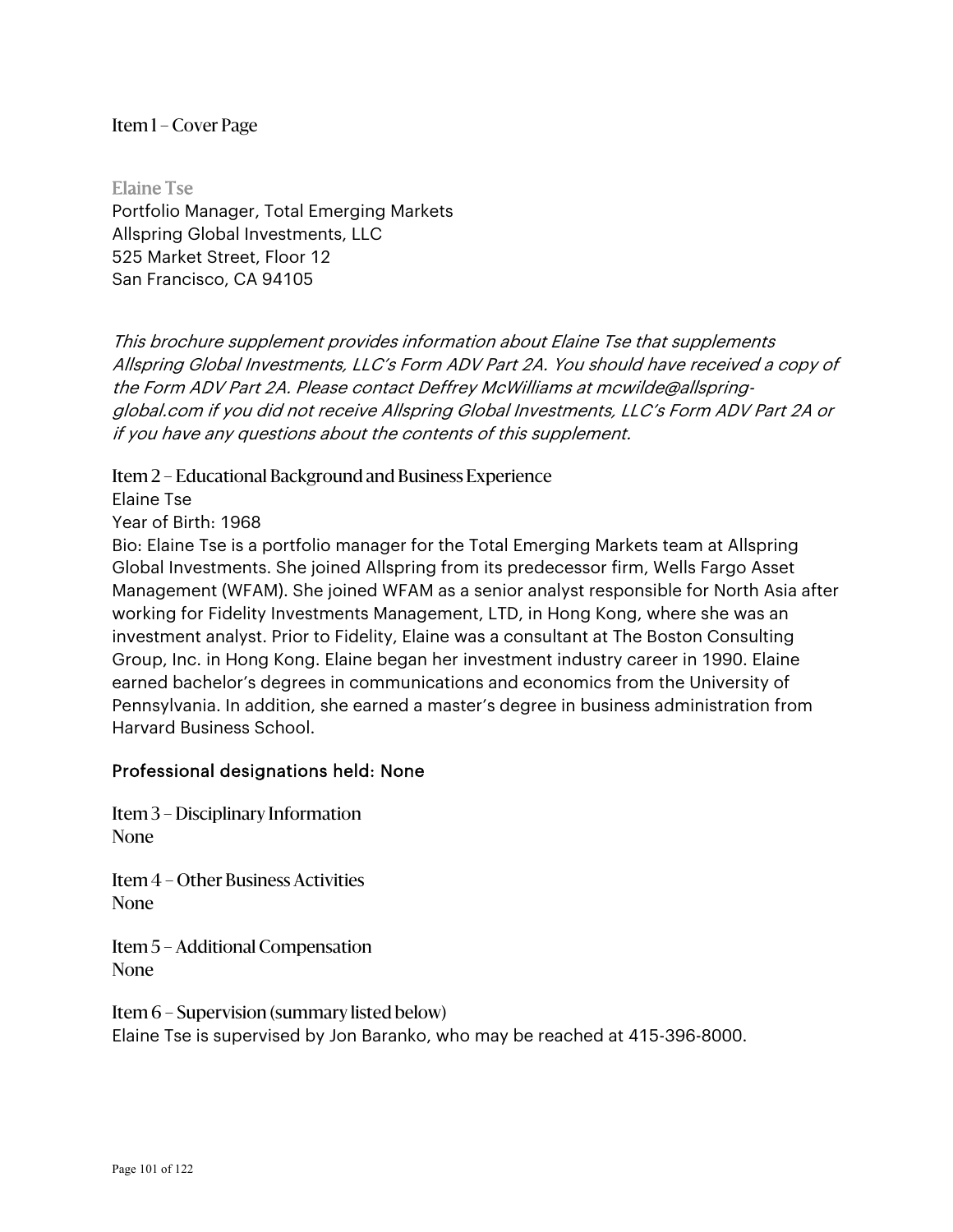Adrian Van Poppel Senior Portfolio Manager, Allspring Global Fixed Income Allspring Global Investments, LLC 525 Market Street, Floor 12 San Francisco, CA 94105

This brochure supplement provides information about Adrian Van Poppel that supplements Allspring Global Investments, LLC's Form ADV Part 2A. You should have received a copy of the Form ADV Part 2A. Please contact Deffrey McWilliams at mcwilde@allspring-global.com if you did not receive Allspring Global Investments, LLC's Form ADV Part 2A or if you have any questions about the contents of this supplement.

Item 2 – Educational Background and Business Experience

Adrian Van Poppel

Year of Birth: 1970

Bio: Adrian Van Poppel is a senior portfolio manager for the Municipal Fixed Income team at Allspring Global Investments. He joined Allspring from its predecessor firm, Wells Fargo Asset Management (WFAM). He joined WFAM in 1997 and was responsible for trading cash positions of repurchase agreements and sweep for all mutual funds. He earned a bachelor's degree in business administration and economics as well as a master's degree in financial analysis and investment management from Saint Mary's College in Moraga, California. He is a member of the California Society of Municipal Analysts and the Municipal Bond Club of San Francisco.

#### Professional designations held: None

Item 3 – Disciplinary Information None

Item 4 – Other Business Activities None

Item 5 – Additional Compensation None

Item 6 – Supervision (summary listed below) Adrian Van Poppel is supervised by Jon Baranko, who may be reached at 415-396-8000.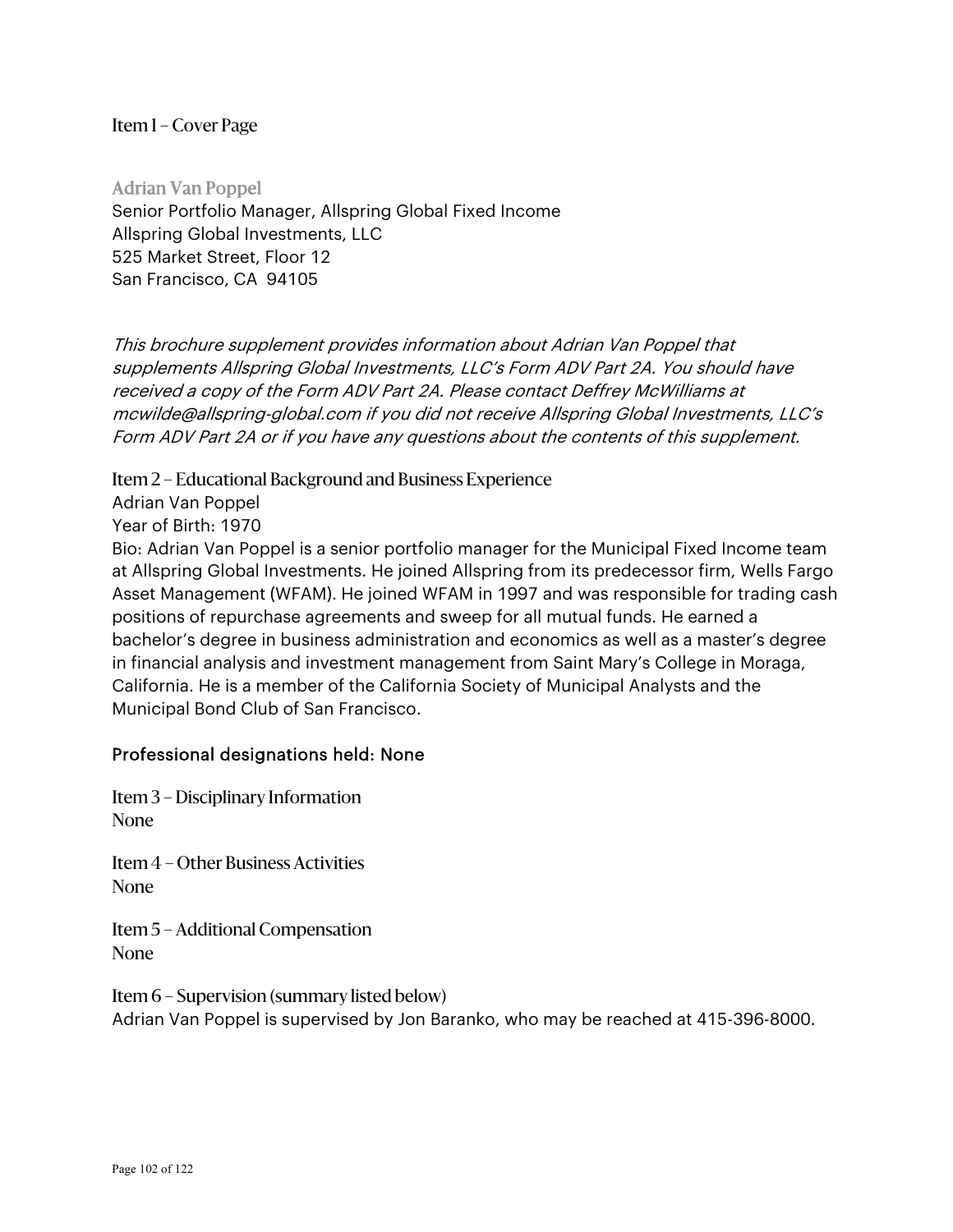Bryant H. VanCronkhite, CFA Managing Director and Senior Portfolio Manager, Special Global Equity Allspring Global Investments, LLC 100 Heritage Reserve Floor 02 Menomonee Falls, WI 53051-4400

This brochure supplement provides information about Bryant VanCronkhite that supplements Allspring Global Investments, LLC's Form ADV Part 2A. You should have received a copy of the Form ADV Part 2A. Please contact Deffrey McWilliams at mcwilde@allspring-global.com if you did not receive Allspring Global Investments, LLC's Form ADV Part 2A or if you have any questions about the contents of this supplement.

Item 2 – Educational Background and Business Experience

Bryant VanCronkhite, CFA

Year of Birth: 1980

Bio: Bryant VanCronkhite is a managing director, co-team leader, and senior portfolio manager for the Special Global Equity team at Allspring Global Investments, LLC. He joined Allspring from its predecessor firm, Wells Fargo Asset Management (WFAM). Prior to this, Bryant was a senior research analyst on the team, which he joined in 2004 before the acquisition of Strong Capital Management by Wells Fargo. Earlier, Bryant was a mutual fund accountant for Strong. He began his investment industry career in 2003. He earned a bachelor's degree and a master's degree in professional accountancy from the University of Wisconsin, Whitewater, and is a Certified Public Accountant. Bryant has earned the right to use the Chartered Financial Analyst® (CFA®) designation and is a member of CFA Society Milwaukee and the AICPA.

#### Professional designations held: CFA and CPA

Item 3 – Disciplinary Information None

Item 4 – Other Business Activities None

Item 5 – Additional Compensation None

Item 6 – Supervision (summary listed below) Bryant VanCronkhite is supervised by Jon Baranko, who may be reached at 415-396-8000.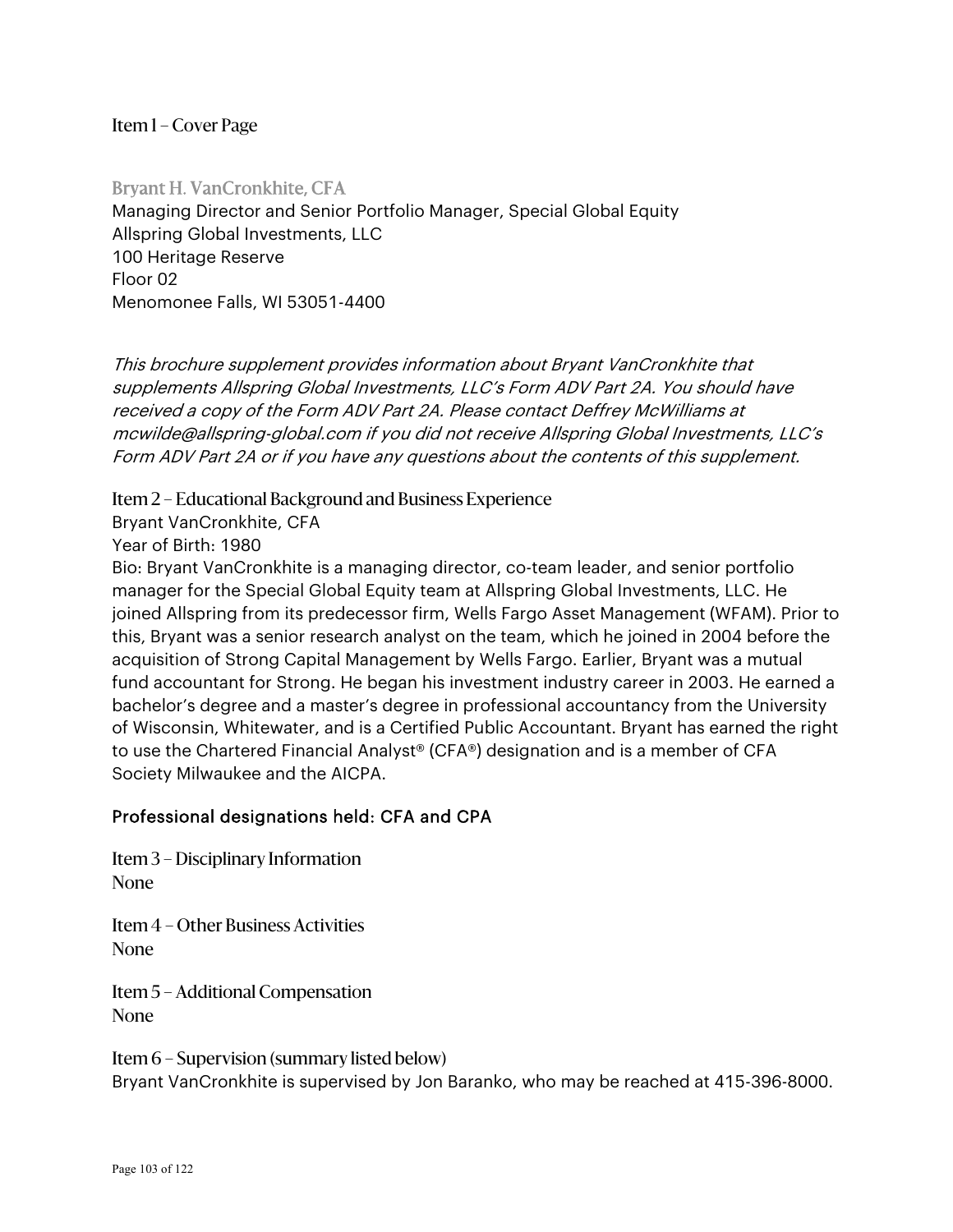Jarad Vasquez Senior Portfolio Manager and Co-Head, Core Fixed Income Allspring Global Investments, LLC 2001 N Main St Floor 06, 600 Walnut Creek, CA 94596-3732

This brochure supplement provides information about Jarad Vasquez that supplements Allspring Global Investments, LLC's Form ADV Part 2A. You should have received a copy of the Form ADV Part 2A. Please contact Deffrey McWilliams at mcwilde@allspringglobal.com if you did not receive Allspring Global Investments, LLC's Form ADV Part 2A or if you have any questions about the contents of this supplement.

Item 2 – Educational Background and Business Experience

Jarad Vasquez

Year of Birth: 1979

Bio: Jarad Vasquez is a senior portfolio manager and co-head of the Core Fixed Income at Allspring Global Investments. He joined Allspring from its predecessor firm, Wells Fargo Asset Management (WFAM). Prior to joining WFAM, Jarad was a trader at Susquehanna International Group, where he traded mortgage-backed securities in a proprietary relativevalue strategy and equity options as a specialist on the Philadelphia Stock Exchange. Jarad earned a bachelor's degree in management science from the Massachusetts Institute of Technology.

# Professional designations held: None

Item 3 – Disciplinary Information: None

Item 4 – Other Business Activities: None

Item 5 – Additional Compensation: None

Item 6 – Supervision (summary listed below) Jarad Vazquez is supervised by Jon Baranko, who may be reached at 415-396-8000.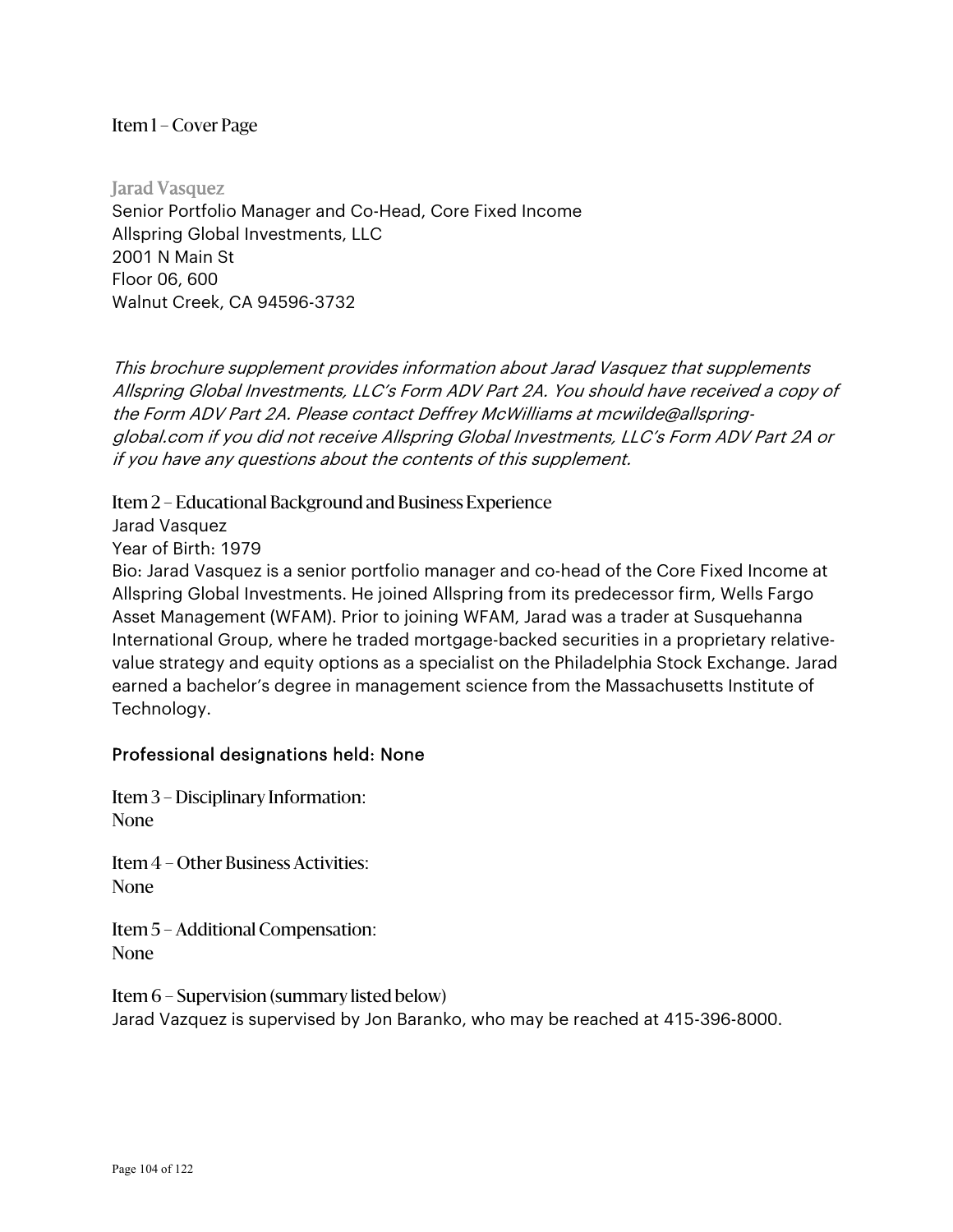Nicholos Venditti, CFA Senior Portfolio Manager, Head of Municipal Fixed Income Allspring Global Investments, LLC 100 Heritage Reserve Floor 02 Menomonee Falls, WI 53051-4400

This brochure supplement provides information about Nicholos Venditti that supplements Allspring Global Investments, LLC's Form ADV Part 2A. You should have received a copy of the Form ADV Part 2A. Please contact Deffrey McWilliams at mcwilde@allspringglobal.com if you did not receive Allspring Global Investments, LLC's Form ADV Part 2A or if you have any questions about the contents of this supplement.

Item 2 – Educational Background and Business Experience

Nicholas Venditti, CFA

Year of Birth: 1981

Bio: Nicholos Venditti is a senior portfolio manager and head of the Municipal Fixed Income team at Allspring Global Investments. He joined Allspring from its predecessor, Wells Fargo Asset Management (WFAM). Before joining WFAM, he was with Thornburg Investment Management as a portfolio manager and head of the municipal bond group. Earlier positions there include serving as a portfolio manager on seven mutual funds and separately managed accounts with total assets of approximately \$10 billion. Prior to Thornburg, Nicholos held a variety of roles focused on municipal credit analysis at Financial Security Assurance/Assured Guaranty, where he began his investment industry career in 2007. He earned a bachelor's degree in theoretical economics from Trinity University; a master's degree in applied economics from the University of North Carolina, Greensboro, where he also served as an adjunct professor; and a master's degree in finance from Syracuse University. He has earned the right to use the Chartered Financial Analyst® (CFA) designation.

#### Professional designations held: CFA

Item 3 – Disciplinary Information: None

Item 4 – Other Business Activities: None

Item 5 – Additional Compensation: None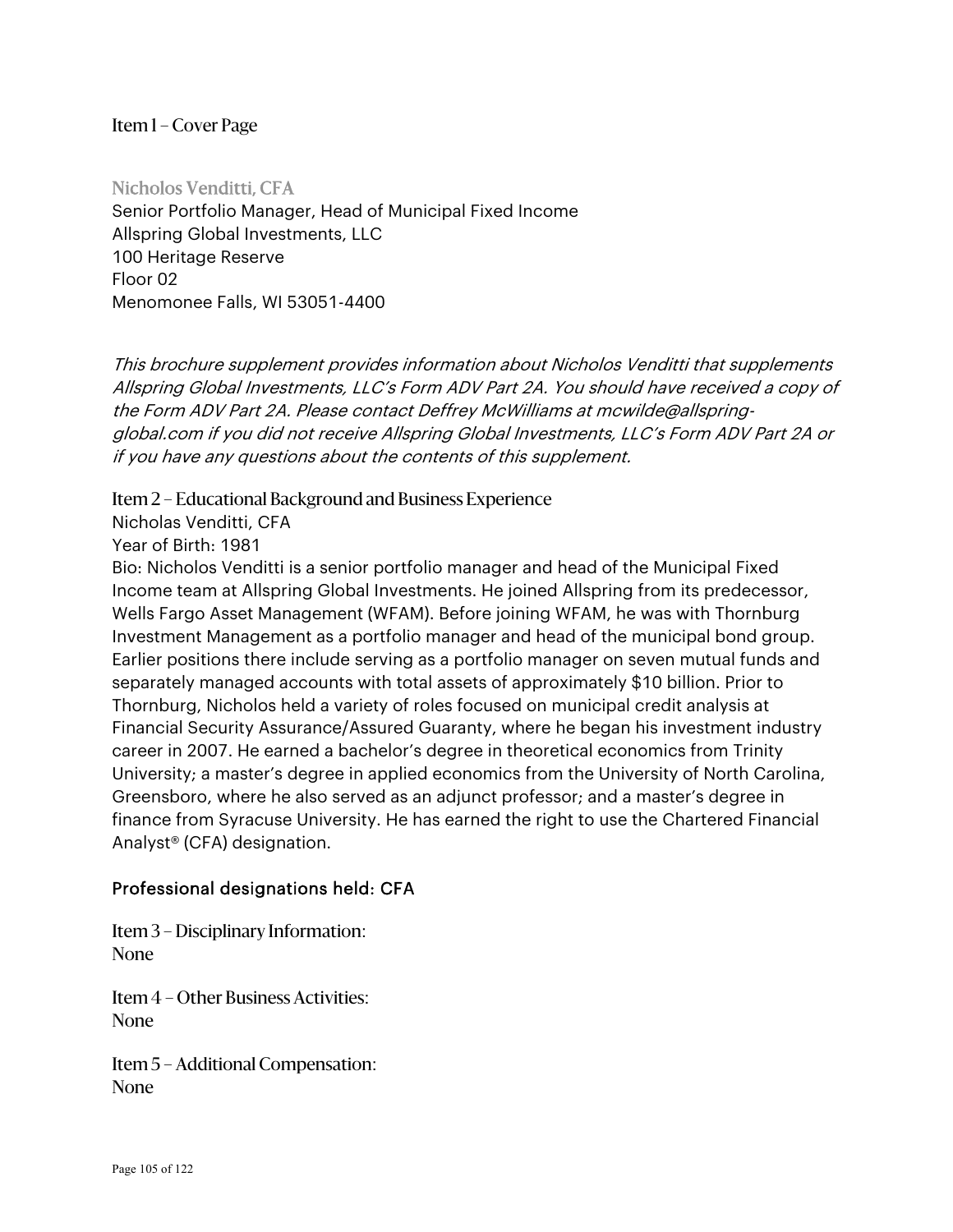Item 6 – Supervision (summary listed below)

Nicholos Venditti, is supervised by Jon Baranko, who may be reached at 415-396-8000.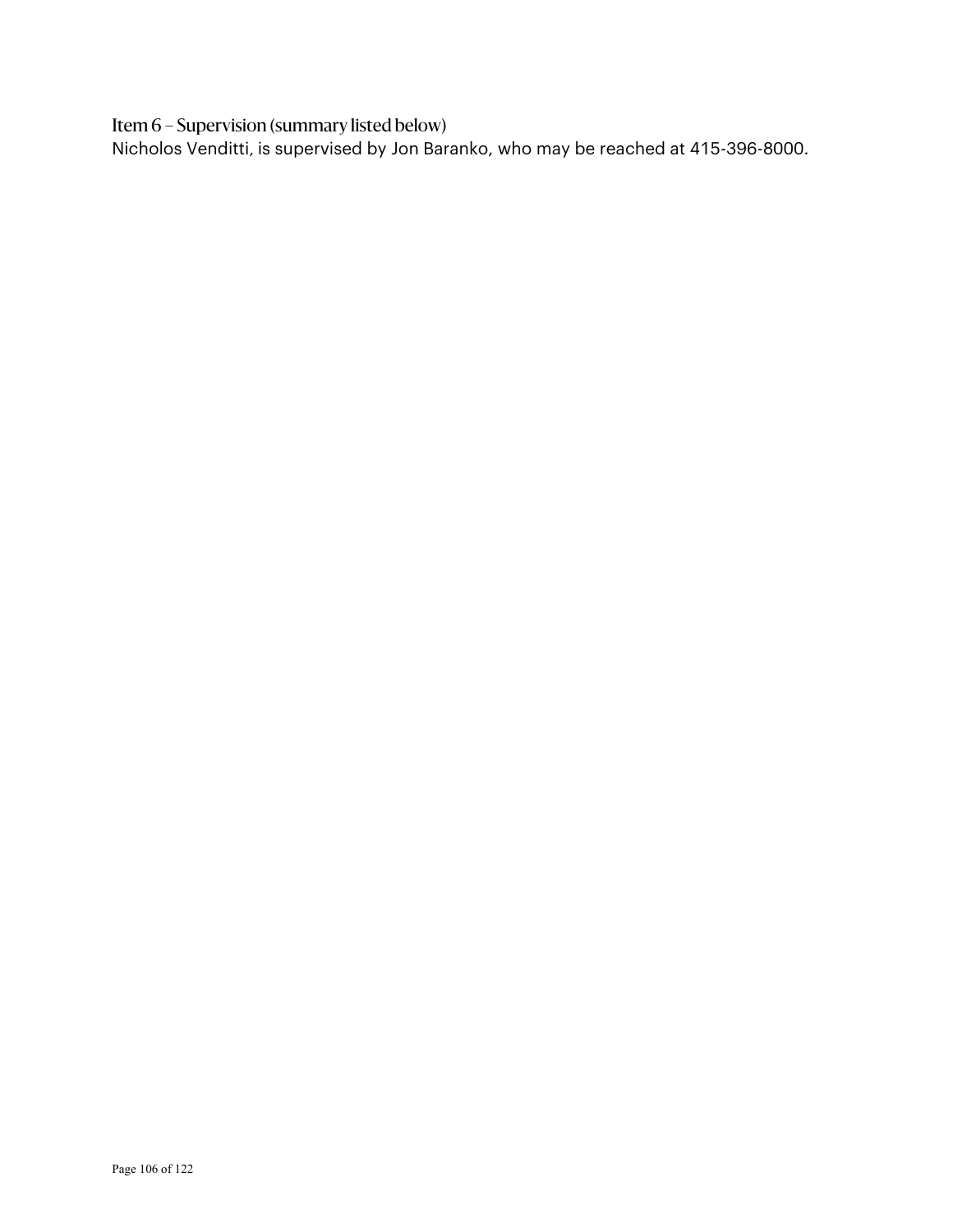Christopher Warner, CFA Portfolio Manager, Discovery Growth Equity Allspring Global Investments, LLC 900 E 96th St Floor 03, 310 Indianapolis, IN 46240-3706

This brochure supplement provides information about Christopher Warner that supplements Allspring Global Investments, LLC's Form ADV Part 2A. You should have received a copy of the Form ADV Part 2A. Please contact Deffrey McWilliams at mcwilde@allspring-global.com if you did not receive Allspring Global Investments, LLC's Form ADV Part 2A or if you have any questions about the contents of this supplement.

#### Item 2 – Educational Background and Business Experience

Christopher Warner

Year of Birth: 1974

Bio: Christopher (Chris) Warner is a portfolio manager for the Discovery Growth Equity team at Allspring Global Investments. He joined Allspring from its predecessor firm, Wells Fargo Asset Management (WFAM). Prior to joining WFAM, Chris worked as an equity research associate following the enterprise software, systems management, and data storage industries for Citigroup in San Francisco. He has also worked as an equity analyst at Morningstar and PPM America, INC. Chris's related professional experience includes technology-consulting positions at Evolve Software and PricewaterhouseCoopers, LLP. He earned a bachelor's degree in business administration from the University of Illinois and a master's degree in business administration with an emphasis in finance and corporate strategy from the Ross School of Business at the University of Michigan. He has earned the right to use the Chartered Financial Analyst® (CFA®) designation.

# Professional designations held: CFA

Item 3 – Disciplinary Information None

Item 4 – Other Business Activities None

Item 5 – Additional Compensation None

Item 6 – Supervision (summary listed below) Chris Warner is supervised by Jon Baranko, who may be reached at (415) 396-8000.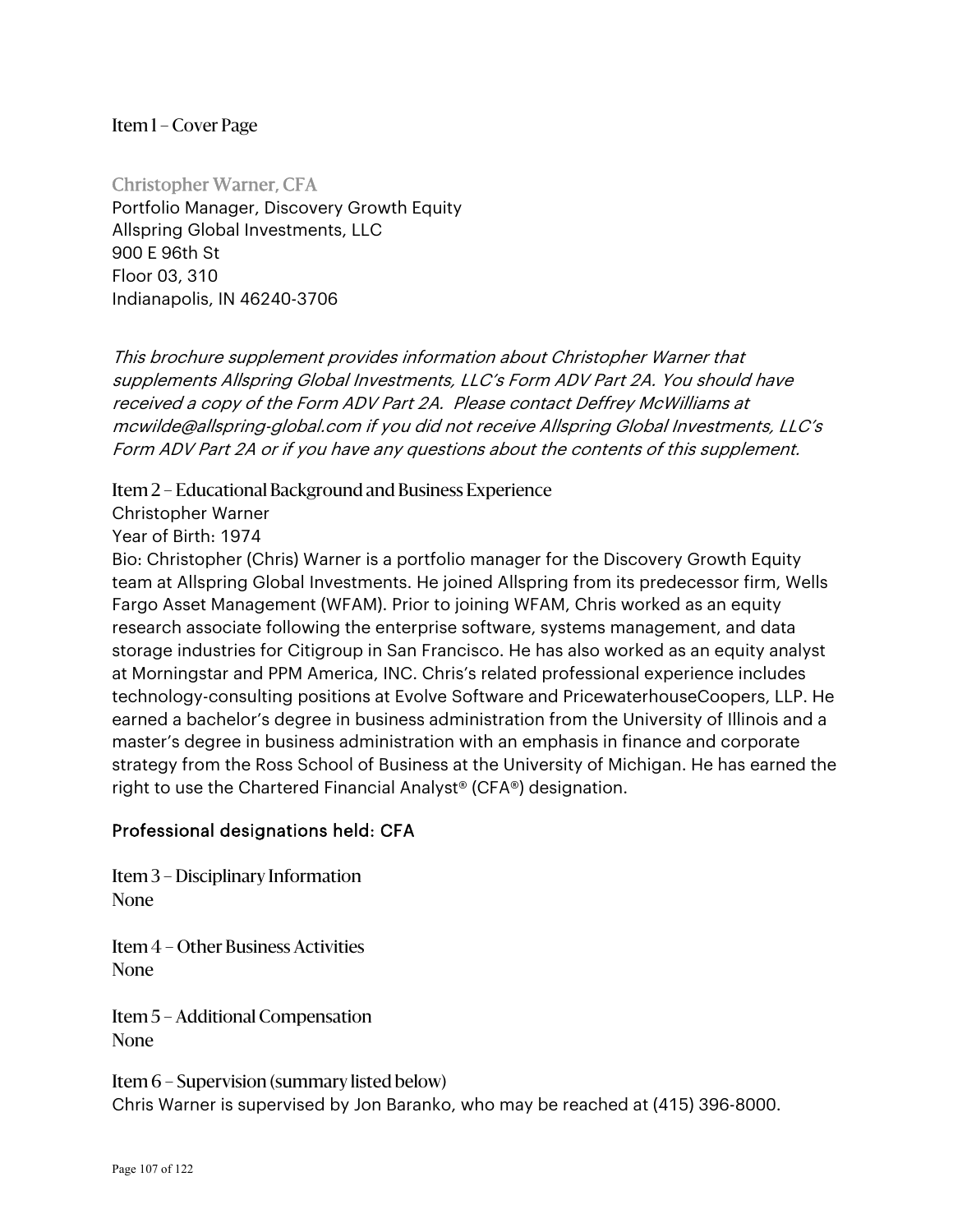#### Jeffrey L. Weaver, CFA

Senior Portfolio Manager, Head of Global Liquidity Solutions, Allspring Global Fixed Income Allspring Global Investments, LLC 525 Market Street, Floor 12 San Francisco, CA 94105

This brochure supplement provides information about Jeffrey L. Weaver that supplements Allspring Global Investments, LLC's Form ADV Part 2A. You should have received a copy of the Form ADV Part 2A. Please contact Deffrey McWilliams at mcwilde@allspringglobal.com if you did not receive Allspring Global Investments, LLC's Form ADV Part 2A or if you have any questions about the contents of this supplement.

Item 2 – Educational Background and Business Experience

Jeffrey L. Weaver, CFA Year of Birth: 1968

Bio: Jeffrey (Jeff) Weaver is a senior portfolio manager and head of the Global Liquidity Solutions team at Allspring Global Investments. He joined Allspring from its predecessor firm, Wells Fargo Asset Management (WFAM). He joined the firm as a portfolio manager working with institutional fixed income portfolios and mutual funds. Jeff began his investment industry career at Bankers Trust Company in New York as a short-term fixed income trader and portfolio manager. He earned a bachelor's degree in economics from the University of Colorado, Boulder. Jeff has earned the right to use the Chartered Financial Analyst® (CFA®) designation and is a member of CFA Institute and CFA Society San Francisco.

# Professional designations held: CFA

Item 3 – Disciplinary Information None

Item 4 – Other Business Activities None

Item 5 – Additional Compensation None

Item 6 – Supervision (summary listed below) Jeffrey L. Weaver is supervised by Jon Baranko, who may be reached at 415-396-8000.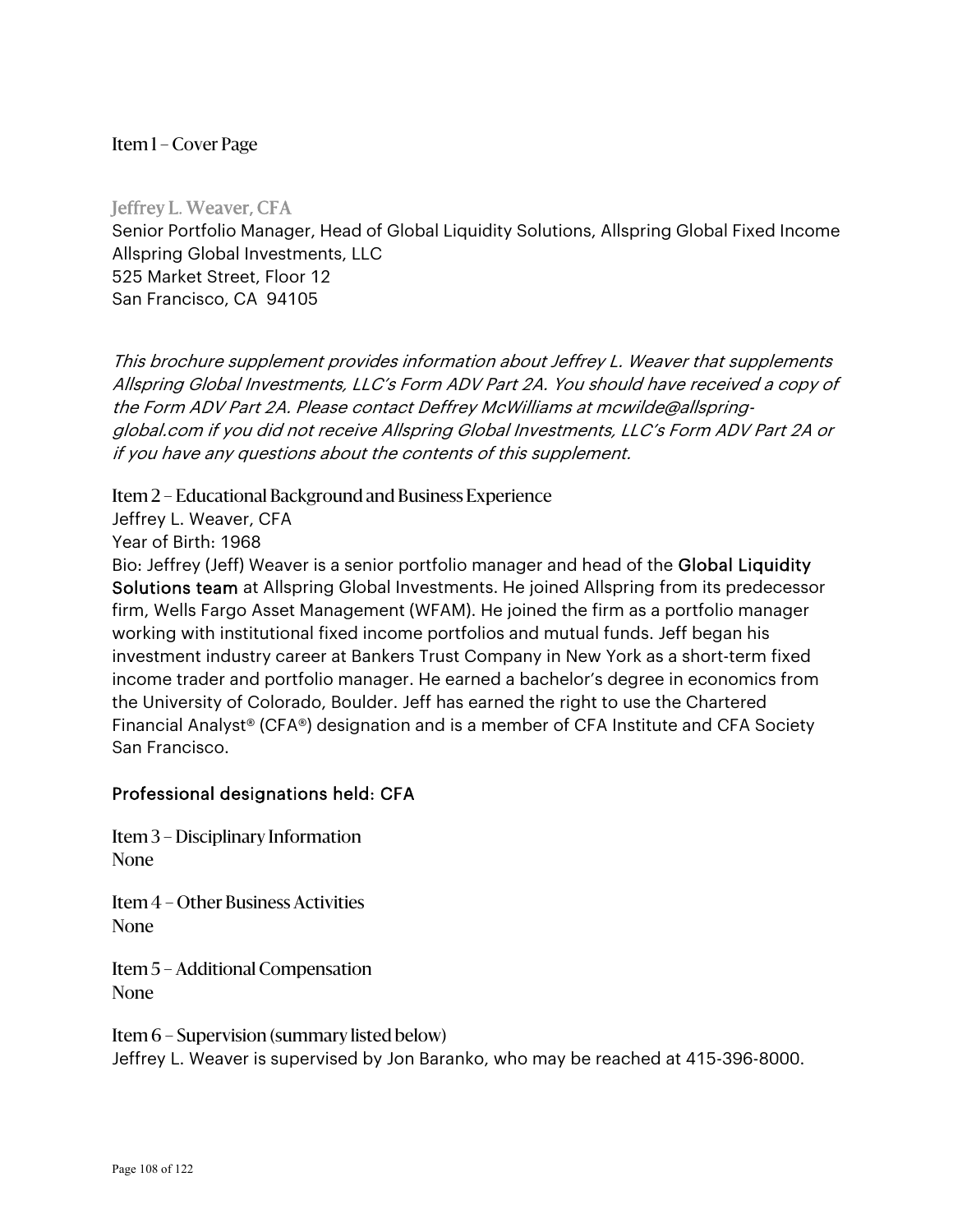Peter Weidner Co-Head, Golden Capital Equity Allspring Global Investments, LLC 1715 David Taylor Dr Floor 04, 400 Charlotte, NC 28262-1283

This brochure supplement provides information about Peter Weidner that supplements Allspring Global Investments, LLC's Form ADV Part 2A. You should have received a copy of the Form ADV Part 2A. Please contact Deffrey McWilliams at mcwilde@allspringglobal.com if you did not receive Allspring Global Investments, LLC's Form ADV Part 2A or if you have any questions about the contents of this supplement.

Item 2 – Educational Background and Business Experience

Peter Weidner

Year of Birth: 1968

Bio: Peter Weidner is co-head of the Golden Capital Equity team at Allspring Global Investments. The team is composed of investment professionals who focus on researching, designing, and managing equity portfolios by blending quantitative tools and fundamental analysis. Peter joined Allspring from its predecessor firm, Wells Fargo Asset Management (WFAM). Prior to joining team, he served as head of factor solutions for the WFAM Multi-Asset Solutions team. Peter has extensive experience in building and managing factor-based portfolios within equities; fixed income; foreign exchange; and environmental, social, and governance. Prior to joining the firm, he worked as head of advanced beta at Schroders. In this capacity, he was responsible for the research, development, and management of systematic investment strategies and solutions for institutional and intermediary channels. Preceding Schroders, Peter was a partner and portfolio manager at Auriel Capital. Earlier positions include roles at the University of Florida Investment Corporation and Deutsche Asset Management. He earned a bachelor's degree in economics and a bachelor's degree in finance from the University of Florida.

## Professional designations held: None

Item 3 – Disciplinary Information None

Item 4 – Other Business Activities None

Item 5 – Additional Compensation None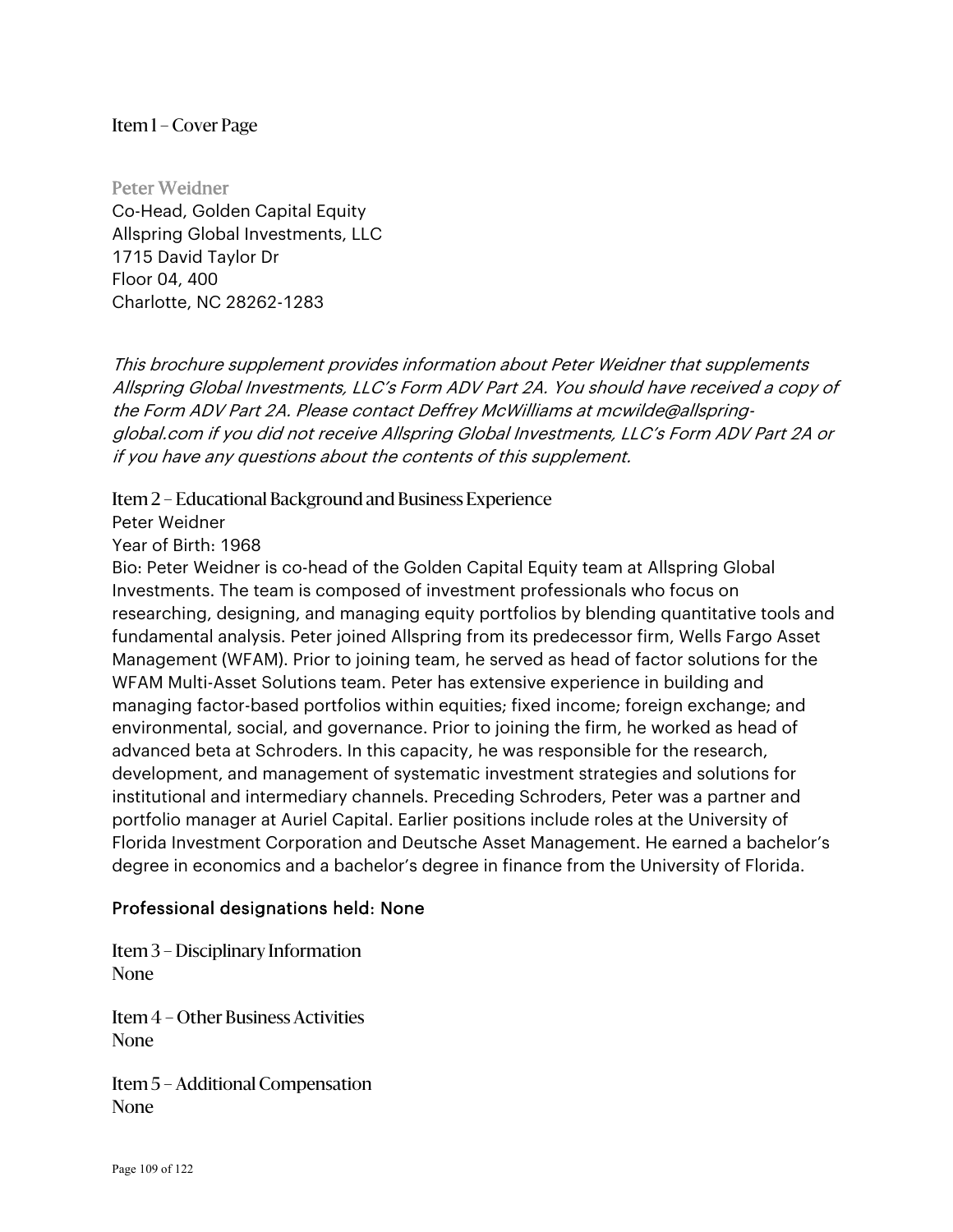Item 6 – Supervision (summary listed below)

Peter Weidner is supervised by Jon Baranko, who may be reached at 415-396-8000.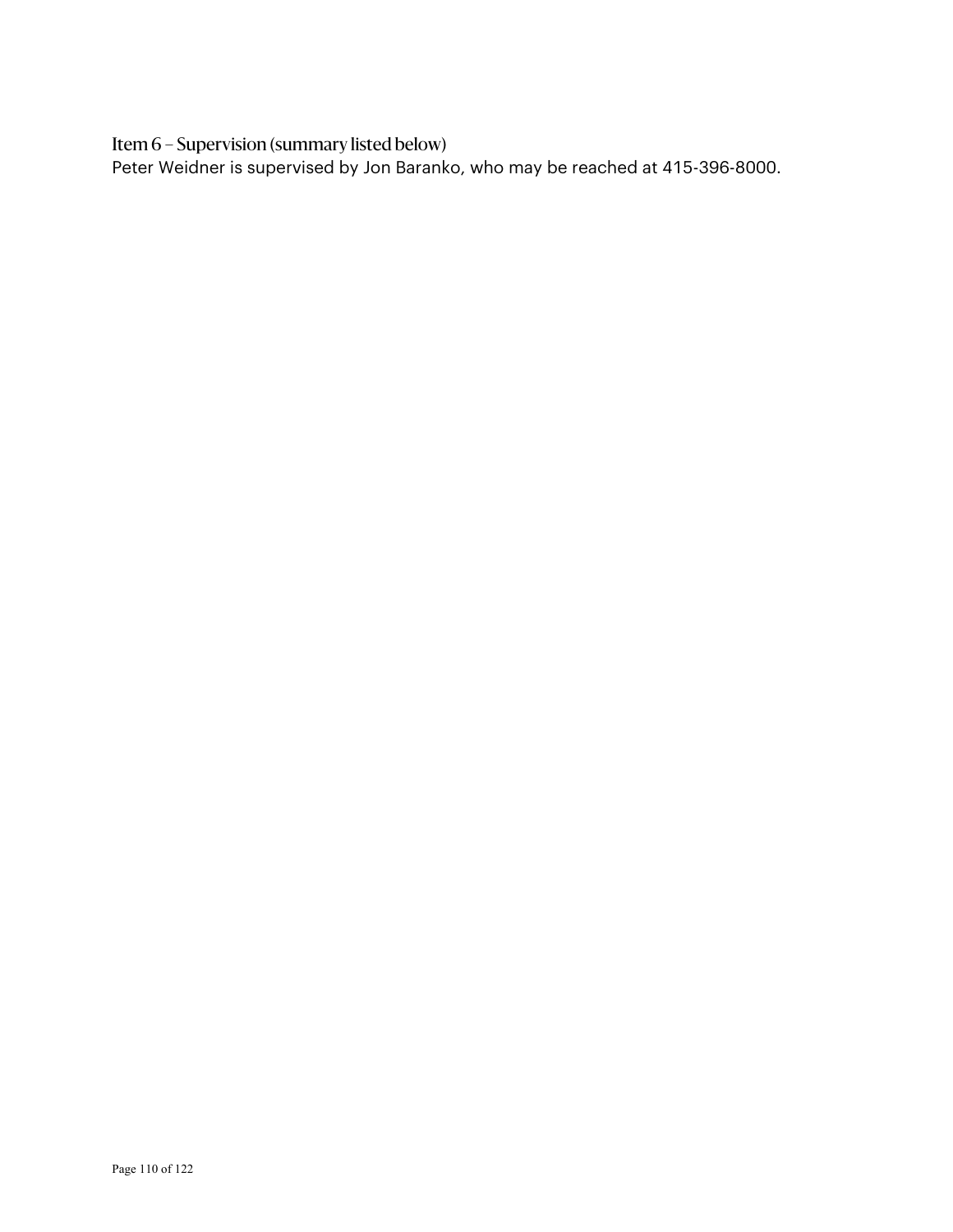Robert Wicentowski Portfolio Manager, Allspring Systematic Edge Platform Allspring Global Investments, LLC 10715 David Taylor Drive, Suite 400 Charlotte, NC 28262

This brochure supplement provides information about Robert Wicentowski that supplements Allspring Global Investments, LLC's Form ADV Part 2A. You should have received a copy of the Form ADV Part 2A. Please contact Deffrey McWilliams at mcwilde@allspring-global.com if you did not receive Allspring Global Investments, LLC's Form ADV Part 2A or if you have any questions about the contents of this supplement.

Item 2 – Educational Background and Business Experience

Robert Wicentowski

Year of Birth: 1973

Bio: Robert Wicentowski is a portfolio manager for the Allspring Systematic Edge Platform team at Allspring Global Investments. He joined Allspring from its predecessor firm, Wells Fargo Asset Management (WFAM). Prior to joining WFAM, Robert was a portfolio research manager with the Equity Quantitative Portfolio Research team at WBI Investments. Earlier roles include serving as a senior global strategist for Wells Fargo Bank and as a director of portfolio analytics for the Risk, Performance, and Portfolio Analytics team. Robert earned a bachelor's degree in statistics and mathematics from Rutgers College and a master's degree in finance from the Wharton School of the University of Pennsylvania. He has earned the right to use the Chartered Financial Analyst® (CFA®) designation and is a member of CFA Society North Carolina.

#### Professional designations held: None

Item 3 – Disciplinary Information None

Item 4 – Other Business Activities None

Item 5 – Additional Compensation None

Item 6 – Supervision (summary listed below) Robert Wicentowski is supervised by Dan Morris, who may be reached at 415-396-8000.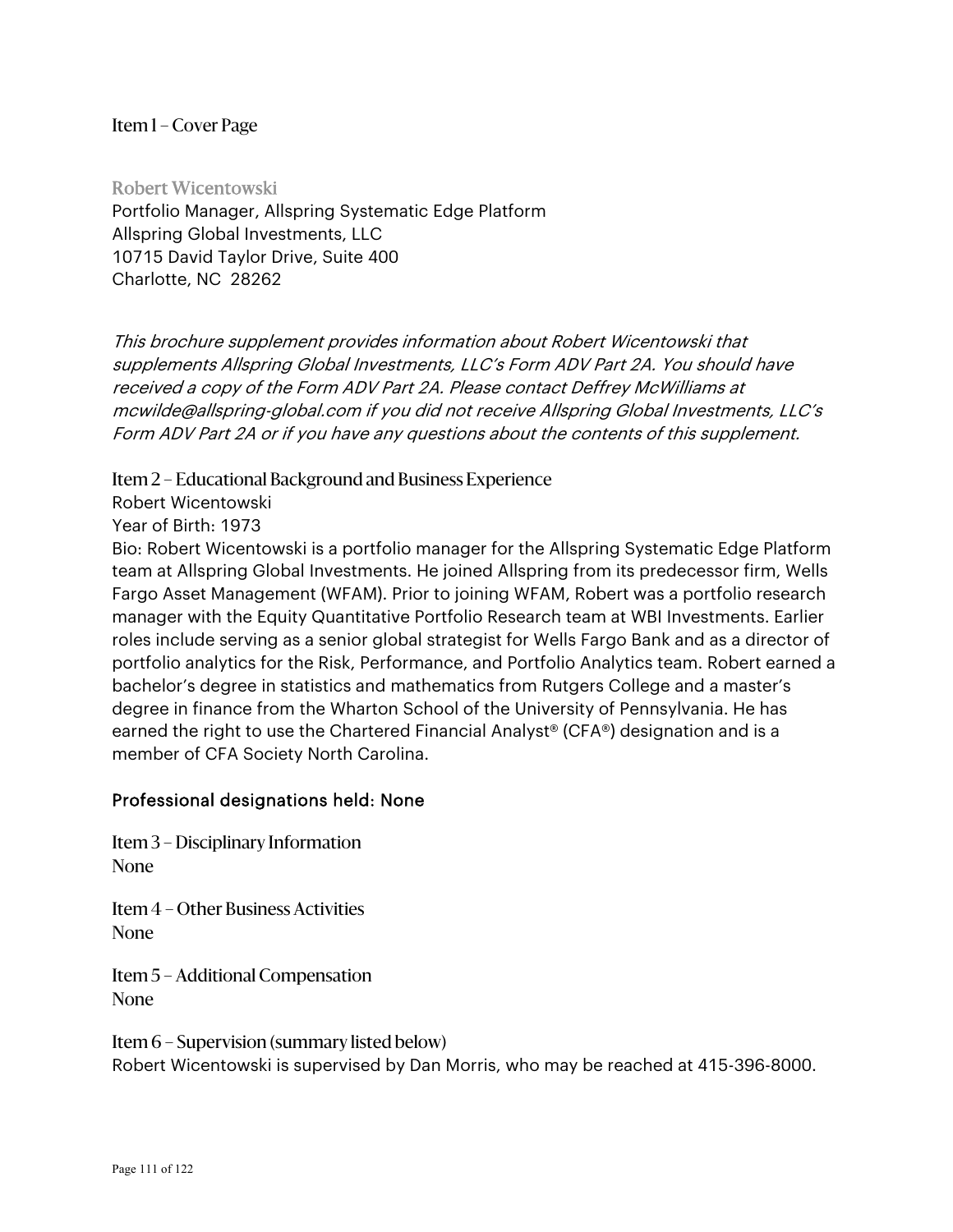Laurie R. White Senior Portfolio Manager, Allspring Global Fixed Income Allspring Global Investments, LLC 50 South 6th Street Minneapolis, MN 55402-1593

This brochure supplement provides information about Laurie R. White that supplements Allspring Global Investments, LLC's Form ADV Part 2A. You should have received a copy of the Form ADV Part 2A. Please contact Deffrey McWilliams at mcwilde@allspringglobal.com if you did not receive Allspring Global Investments, LLC's Form ADV Part 2A or if you have any questions about the contents of this supplement.

Item 2 – Educational Background and Business Experience

Laurie R. White

Year of Birth: 1962

Bio: Laurie White is a senior portfolio manager for the Global Liquidity Solutions team at Allspring Global Investments. In this capacity, Laurie is responsible for managing all money market funds. She joined Allspring from its predecessor firm, Wells Fargo Asset Management (WFAM). Before joining Norwest Investment Management, which combined its investment advisory practice with WFAM in 1999, she was a portfolio manager for Richfield Bank & Trust, Co. Earlier, Laurie served as an investment analyst for trust investments at Bull HN Information Systems, where she managed pension assets. Laurie earned a bachelor's degree from Carleton College and a master's degree from the University of Minnesota.

#### Professional designations held: None

Item 3 – Disciplinary Information None

Item 4 – Other Business Activities None

Item 5 – Additional Compensation None

Item 6 – Supervision (summary listed below) Laurie R. White is supervised by Jon Baranko, who may be reached at 415-396-8000.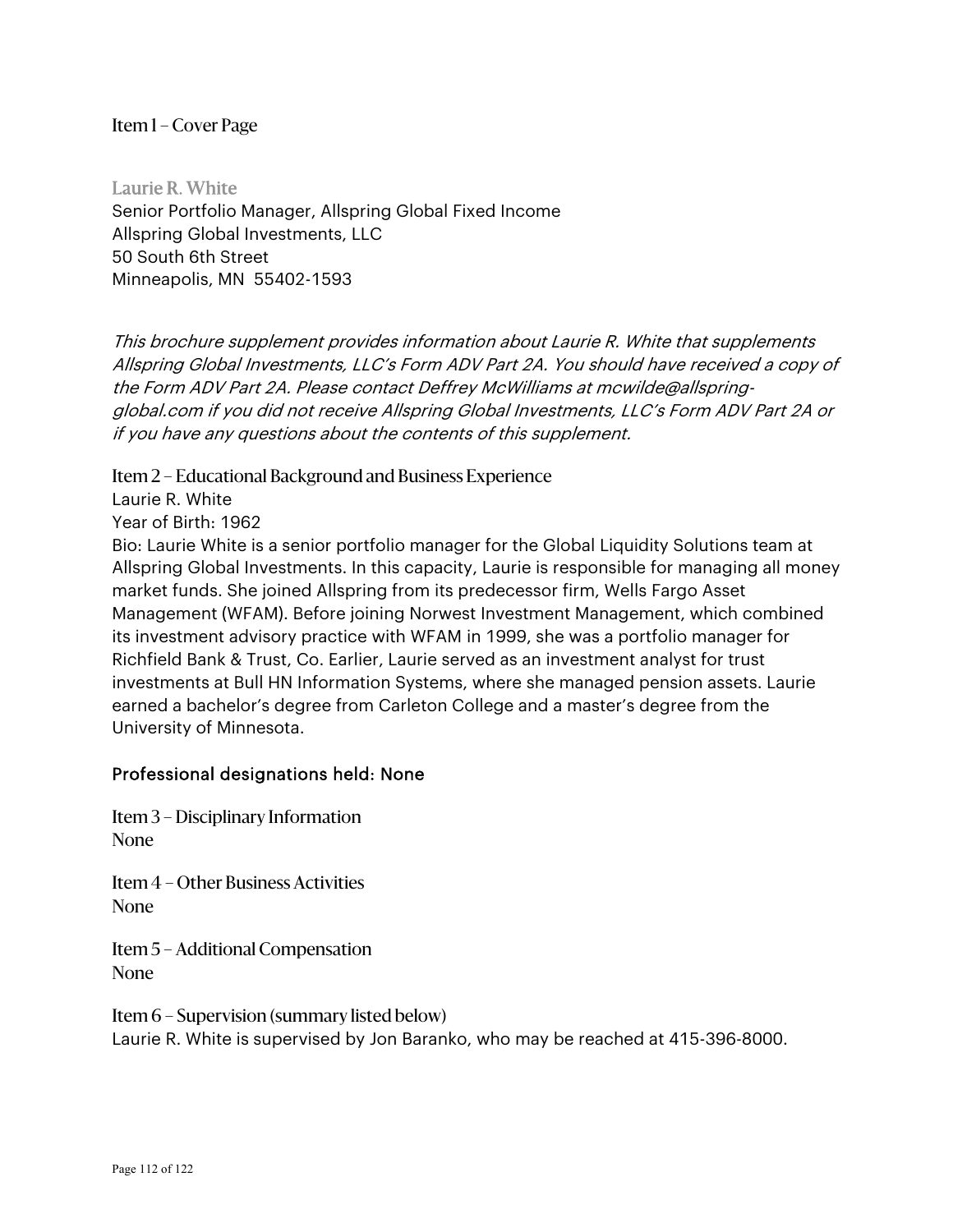Douglas Williams, CFA Portfolio Manager, Allspring Global Fixed Income Allspring Global Investments, LLC 401 S. Tryon Street Charlotte, NC 28202

This brochure supplement provides information about Douglas Williams that supplements Allspring Global Investments, LLC's Form ADV Part 2A. You should have received a copy of the Form ADV Part 2A. Please contact Deffrey McWilliams at mcwilde@allspringglobal.com if you did not receive Allspring Global Investments, LLC's Form ADV Part 2A or if you have any questions about the contents of this supplement.

Item 2 – Educational Background and Business Experience

Douglas Williams, CFA

Year of Birth: 1967

Bio: Douglas Williams is a portfolio manager for the Investment Grade Income team at Allspring Global Investments. He joined Allspring from its predecessor firm, Wells Fargo Asset Management (WFAM). He joined WFAM from Evergreen Investments. Prior to his current role, Douglas served as head of Specialized Strategies for Tattersall Advisory Group, director of Credit Research for Evergreen Investments, and vice president of First Capital Group. He earned a bachelor's degree in business administration from Furman University and a master's degree in business administration with an emphasis in finance from the University of North Carolina. He has earned the right to use the Chartered Financial Analyst® (CFA®) designation.

#### Professional designations held: CFA

Item 3 – Disciplinary Information None

Item 4 – Other Business Activities None

Item 5 – Additional Compensation None

Item 6 – Supervision (summary listed below) Douglas Williams is supervised by Jon Baranko, who may be reached at 415-396-8000.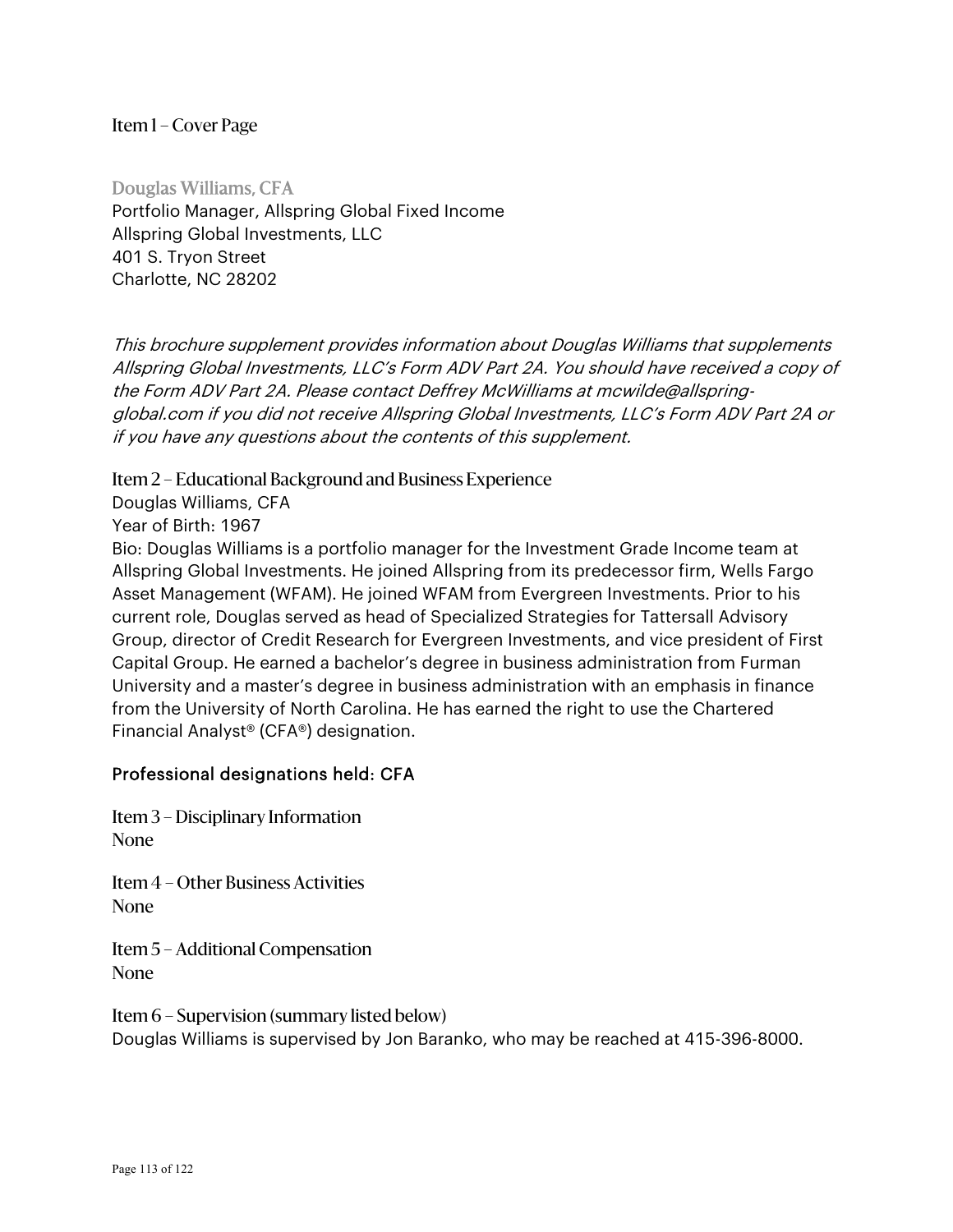Dale A. Winner, CFA Lead Portfolio Manager, Focused Global Equity Allspring Global Investments, LLC Lyford Cay House Lyford Cay Western Road PO Box N 7776-518 Floor 06 New Providence, BHS

This brochure supplement provides information about Dale Winner that supplements Allspring Global Investments, LLC's Form ADV Part 2A. You should have received a copy of the Form ADV Part 2A. Please contact Deffrey McWilliams at mcwilde@allspringglobal.com if you did not receive Allspring Global Investments, LLC's Form ADV Part 2A or if you have any questions about the contents of this supplement.

Item 2 – Educational Background and Business Experience

Dale Winner, CFA

Year of Birth: 1965

Bio: Dale Winner is the lead portfolio manager for the Focused Global Equity team at Allspring Global Investments. He is responsible for portfolio management of all EverKey Global strategies. He joined Allspring from its predecessor firm, Wells Fargo Asset Management (WFAM). He joined WFAM from EverKey Global Partners, where he served as a founding partner since 2007 and was involved in both research (senior analyst/Europe) and portfolio management. Prior to that, Dale was a senior vice president, portfolio manager, and research analyst with Templeton Global Advisors Limited. In addition, he served as the coordinator for the Global Financials team and had direct research responsibility for global diversified financials. At various times during his tenure at Templeton, Dale had research responsibilities for the global sectors of aerospace and defense, life insurance, engineering, and country/regional research coverage of Spain, Portugal, Eastern Europe, and Russia. Earlier in his career, he served as a trust officer at JP Morgan (Bahamas) and was a credit analyst at Mitsui Trust, London. Dale earned a bachelor's degree in law from Reading University. He has earned the right to use the Chartered Financial Analyst® (CFA®) designation.

## Professional designations held: CFA

Item 3 – Disciplinary Information None

Item 4 – Other Business Activities None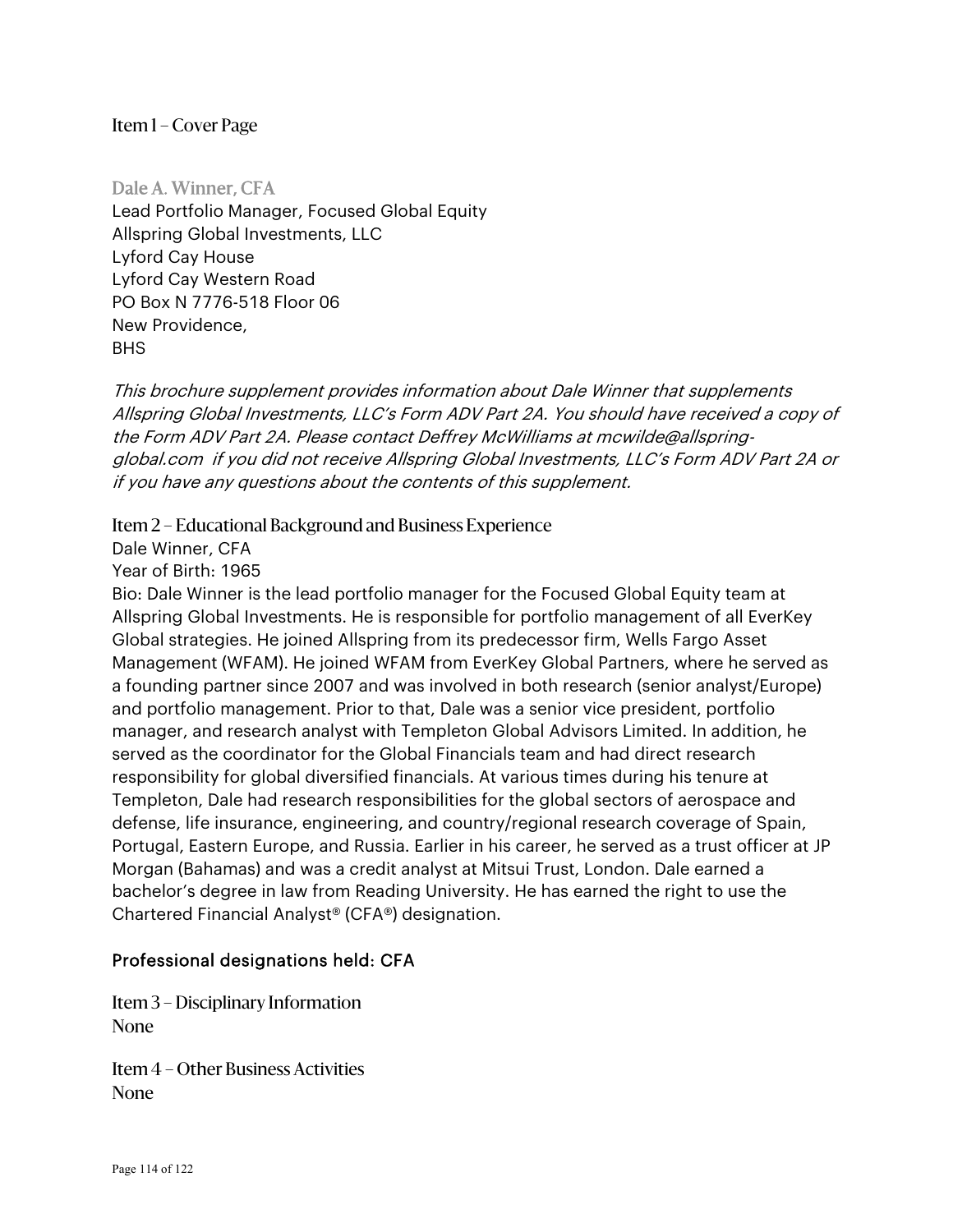Item 5 – Additional Compensation None

Item 6 – Supervision (summary listed below)

Dale Winner is supervised by Jon Baranko, who may be reached at 415-396-8000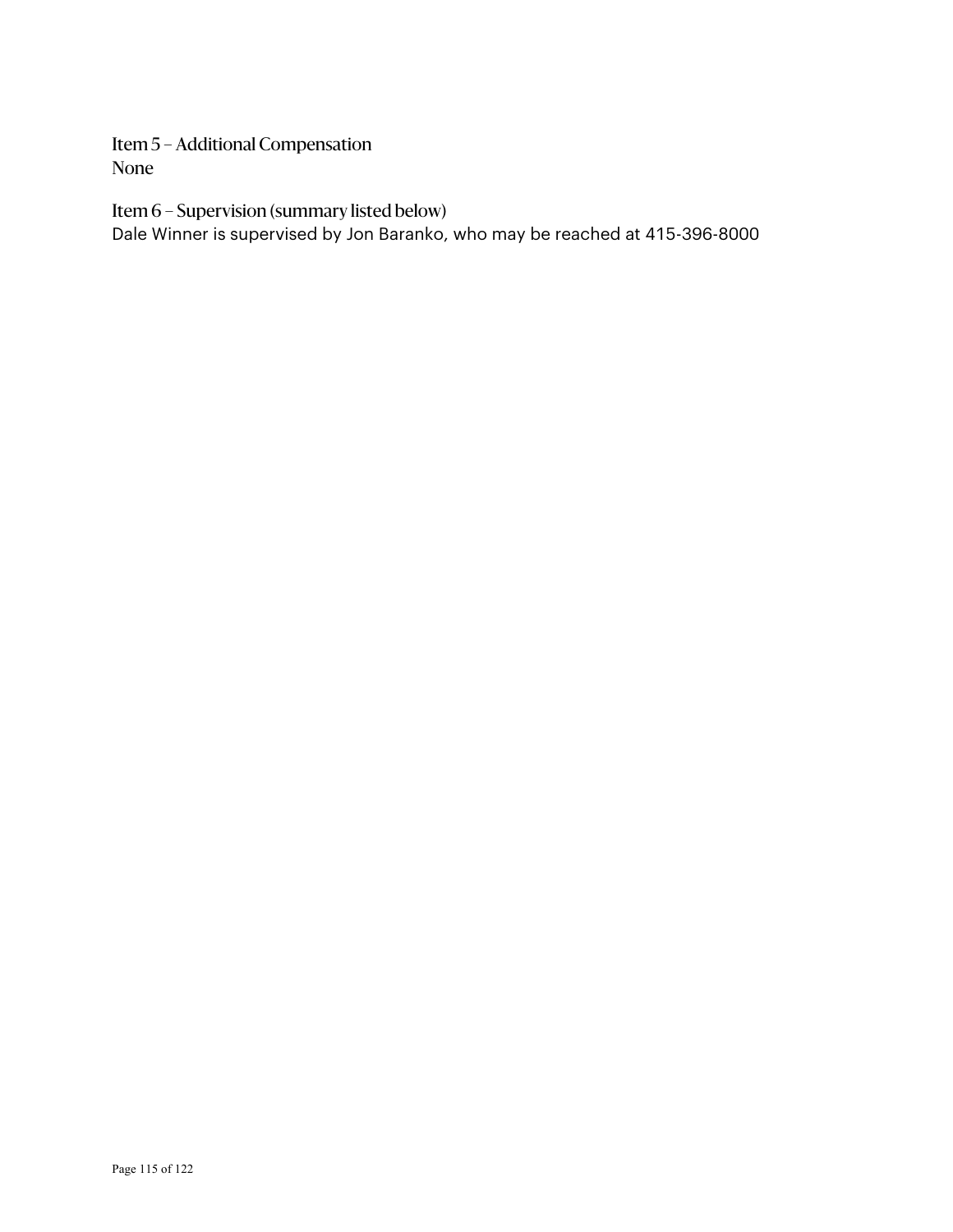Noah Wise, CFA Senior Portfolio Manager, Plus Fixed Income Team Allspring Global Investments, LLC 100 Heritage Reserve Floor 02 Menomonee Falls, WI 53051-4400

This brochure supplement provides information about Noah Wise that supplements Allspring Global Investments, LLC's Form ADV Part 2A. You should have received a copy of the Form ADV Part 2A. Please contact Deffrey McWilliams at mcwilde@allspringglobal.com if you did not receive Allspring Global Investments, LLC's Form ADV Part 2A or if you have any questions about the contents of this supplement.

Item 2 – Educational Background and Business Experience

Noah Wise, CFA

Year of Birth: 1978

Bio: Noah Wise is a senior portfolio manager for the Plus Fixed Income Team at Allspring Global Investments. He joined Allspring from its predecessor firm, Wells Fargo Asset Management (WFAM). Noah joined WFAM as a research analyst and later became a portfolio manager. Prior to joining the firm, Noah worked as a lead market maker for Interactive Brokers. Noah earned a bachelor's degree in finance and a master's degree in business administration with an emphasis in securities analysis from the University of Wisconsin, Madison. He has earned the right to use the Chartered Financial Analyst® (CFA®) designation.

## Professional designations held: CFA

None

Item 3 – Disciplinary Information None

Item 4 – Other Business Activities None

Item 5 – Additional Compensation None

Item 6 – Supervision Noah Wise is supervised by Jon Baranko, who may be reached at 415-396-8000.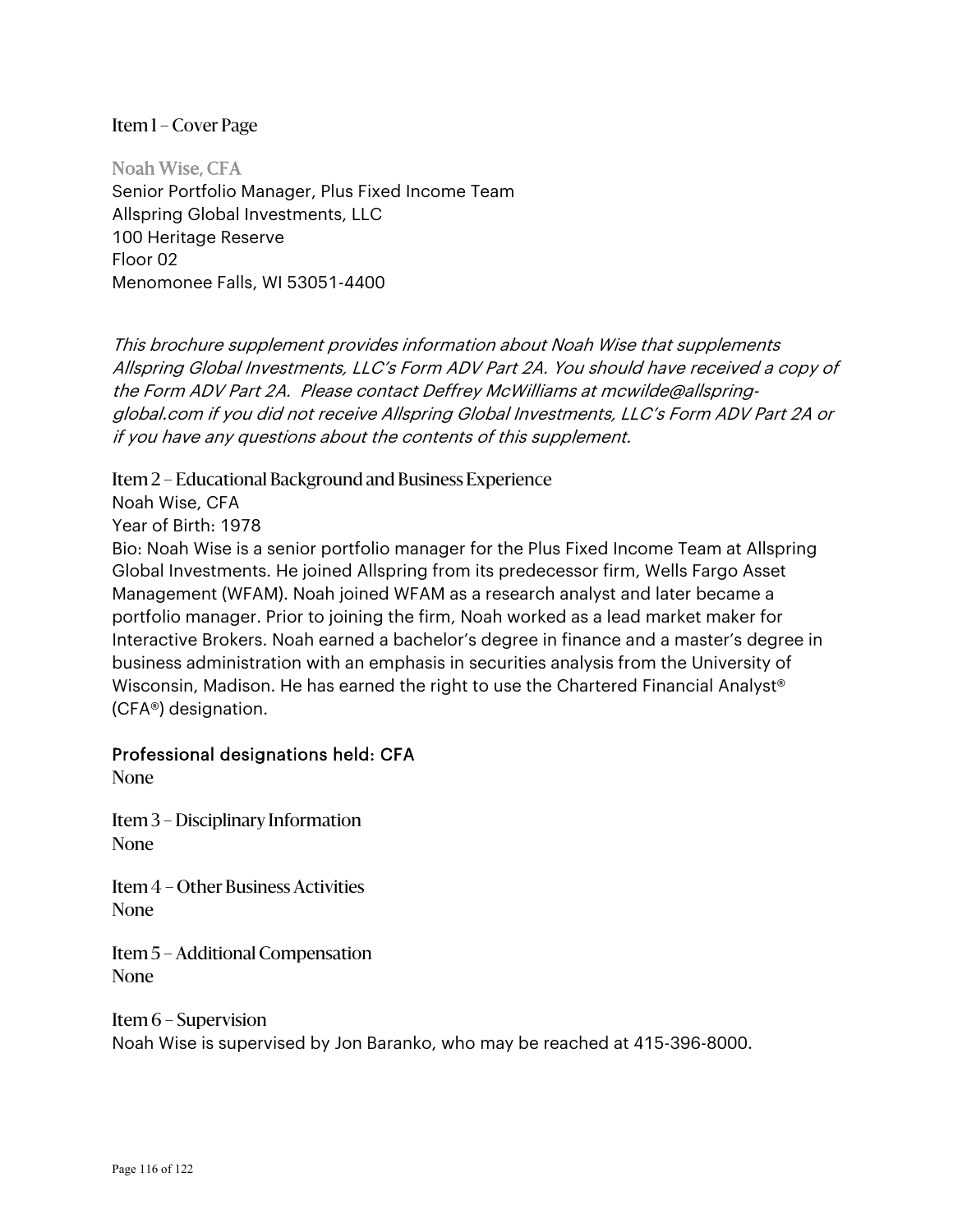Christina Xanthos, CFA Senior Equity Analyst, Special Global Equity Allspring Global Investments, LLC 610 Newport Center Drive, Suite 1000 Newport Beach, CA 92660

This brochure supplement provides information about Christina Xanthos that supplements Allspring Global Investments, LLC's Form ADV Part 2A. You should have received a copy of the Form ADV Part 2A. Please contact Deffrey McWilliams at mcwilde@allspringglobal.com if you did not receive Allspring Global Investments, LLC's Form ADV Part 2A or if you have any questions about the contents of this supplement.

Item 2 – Education Background and Business Experience

Christina Xanthos, CFA

Year of Birth: 1978

Bio: Christina Xanthos is a senior research analyst for the Special Global Equity team at Allspring Global Investments. She joined Allspring from its predecessor firm, Wells Fargo Asset Management (WFAM). She joined WFAM as a senior analyst with the MetWest Capital Equity team. Prior to this, Christina served as a research specialist with the Capital Group. Earlier, she served as a senior business planner with The Walt Disney Company. Christina earned a bachelor's degree in economics from the University of California, Los Angeles. She has earned the right to use the Chartered Financial Analyst<sup>®</sup> (CFA<sup>®</sup>) designation.

## Professional designations held: CFA

Item 3 – Disciplinary Information None

Item 4 – Other Business Activities None

Item 5 – Additional Compensation None

Item 6 – Supervision (summary listed below) Christina Xanthos is supervised by Jon Baranko, who may be reached at 415-396-8000.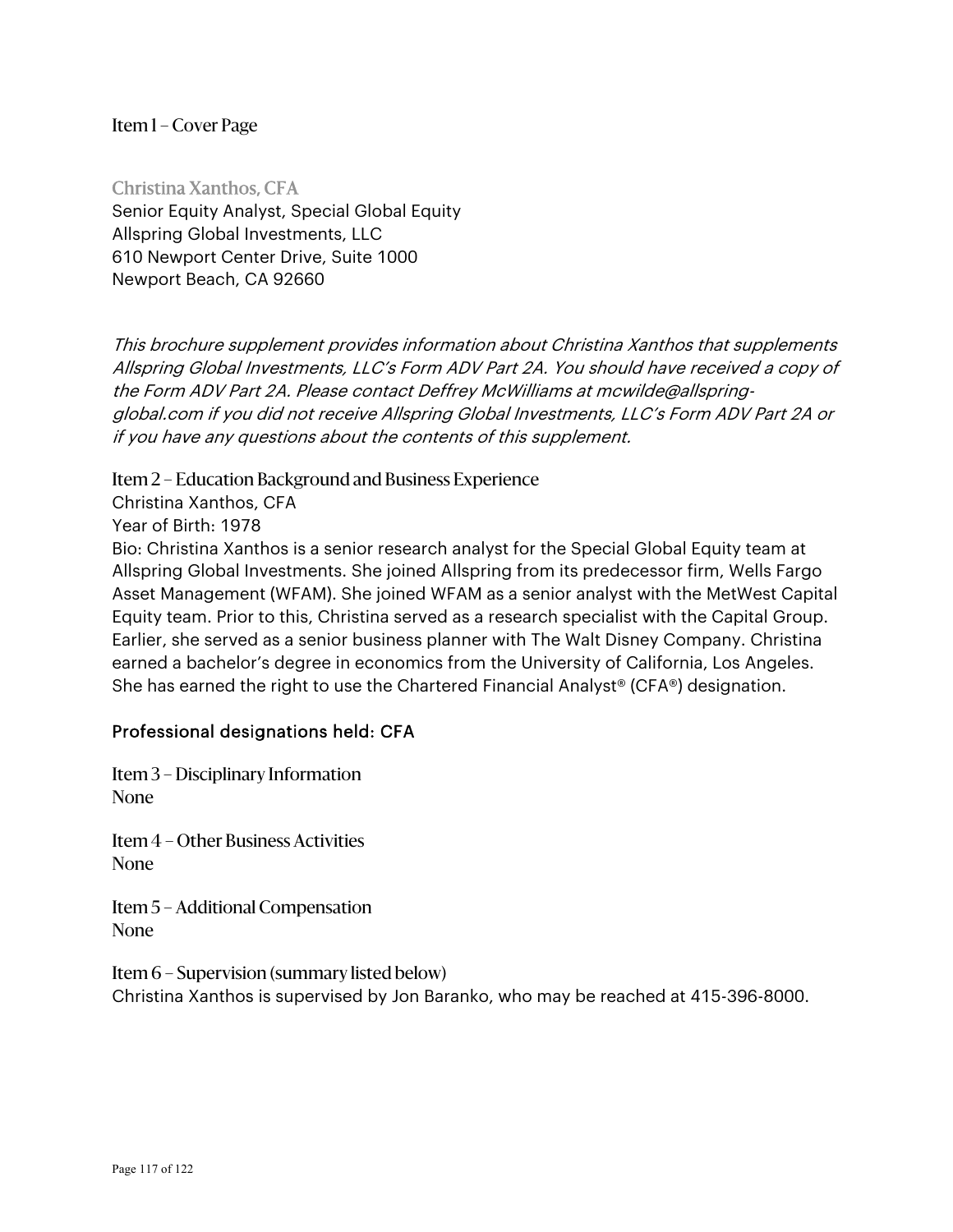Jerry Zhang, Ph.D., CFA Managing Director and Senior Portfolio Manager, Intrinsic Emerging Markets Team Allspring Global Investments, LLC 101 Seaport Blvd Boston, MA 02110

This brochure supplement provides information about Yi (Jerry) Zhang that supplements Allspring Global Investments, LLC's Form ADV Part 2A. You should have received a copy of the Form ADV Part 2A. Please contact Deffrey McWilliams at mcwilde@allspringglobal.com if you did not receive Allspring Global Investments, LLC's Form ADV Part 2A or if you have any questions about the contents of this supplement.

Item 2 – Educational Background and Business Experience

Yi (Jerry) Zhang, Ph.D., CFA

Year of Birth: 1971

Bio: Jerry Zhang is senior portfolio manager and head of the Intrinsic Emerging Markets team at Allspring Global Investments. In this capacity, he has oversight and portfolio management responsibility for all portfolios managed by the team. Jerry joined Allspring from its predecessor firm, Wells Fargo Asset Management (WFAM). He joined WFAM from Evergreen Investments, where he served in a similar role since 2006 and earlier as a senior analyst. Before that, he was an emerging market equity research analyst at Oppenheimer Asset Management. Jerry earned a bachelor's degree in finance from Nankai University and a Ph.D. in economics from Vanderbilt University. He has earned the right to use the Chartered Financial Analyst® (CFA®) designation and is a member of CFA Society Boston.

## Professional designations held: CFA

Item 3 – Disciplinary Information None

Item 4 – Other Business Activities None

Item 5 – Additional Compensation None

Item 6 – Supervision (summary listed below) Yi (Jerry) Zhang is supervised by Jon Baranko, who may be reached at 415-396-8000.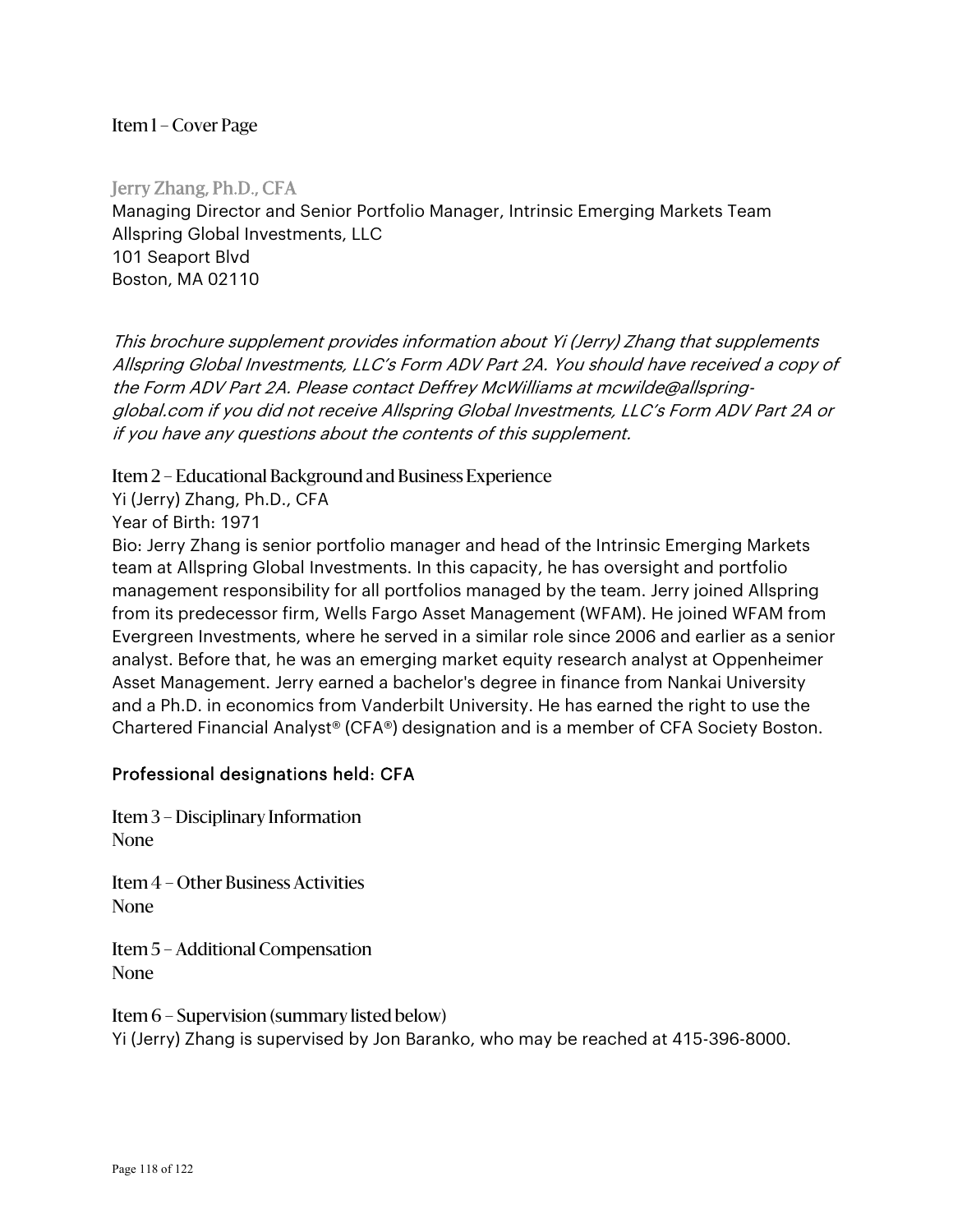#### **Item 6 – Supervision Summary**

Each respective supervisor is mainly responsible for monitoring the investments provided to clients by Allspring Global Investments, LLC, and its representatives listed in Item 2. All Allspring Global Investments employees are required to comply with the Allspring Global Investments Code of Ethics, its Compliance Policies and Procedures, and any other policies and procedures adopted by Allspring Global Investments from time to time.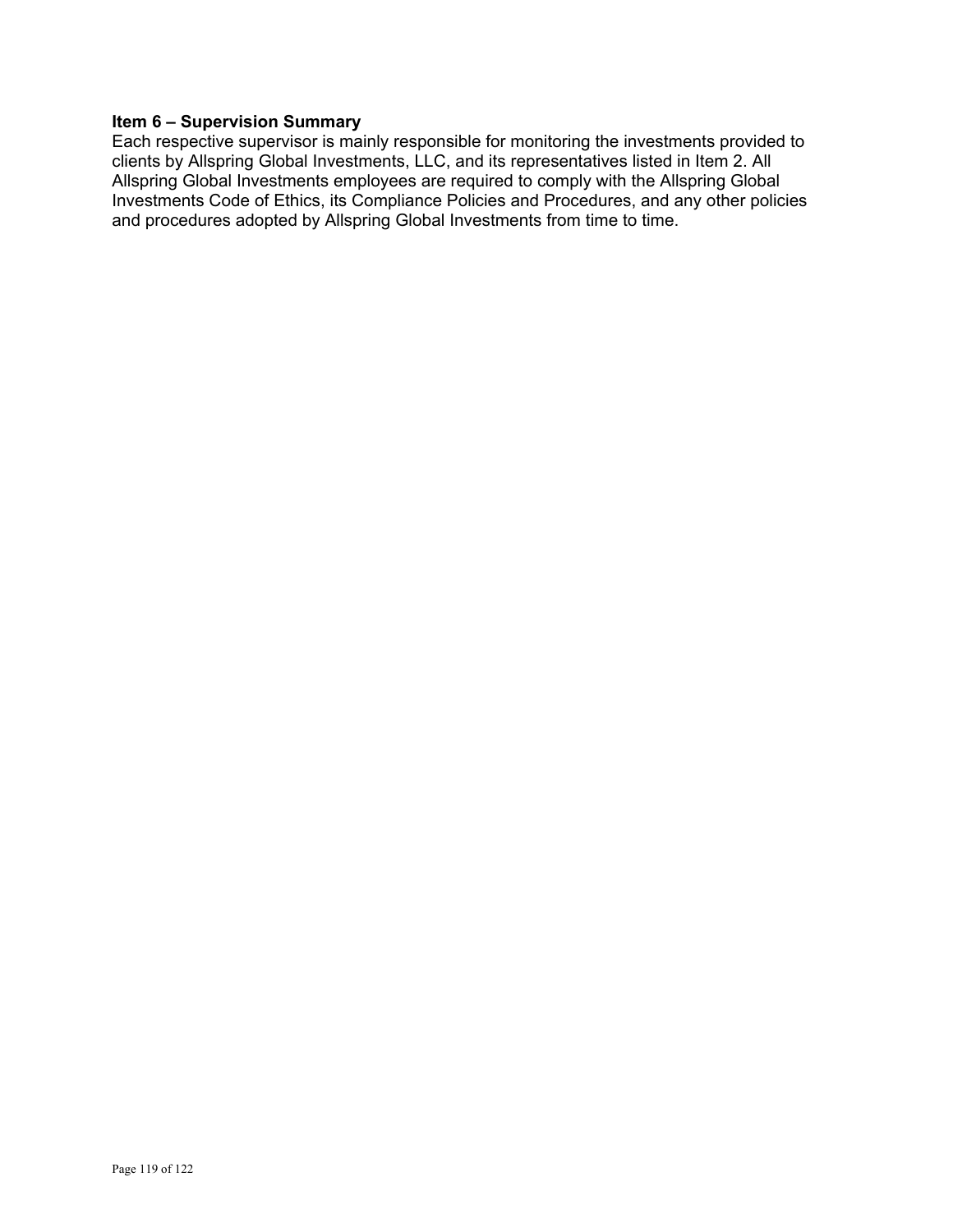## Professional Designations Qualifications

## 1. Chartered Financial Analyst (CFA)

The CFA charter is a globally respected, graduate-level investment credential established in 1962 and awarded by CFA Institute. There are currently more than 90,000 CFA charterholders working in 134 countries. To earn the CFA charter, candidates must 1) pass three sequential, six-hour examinations; 2) have at least four years of qualified professional investment experience; 3) join CFA Institute as members; and 4) commit to abide by, and annually reaffirm, their adherence to the CFA Institute Code of Ethics and Standards of Professional Conduct. The CFA charter is globally recognized. Regulatory bodies in 22 countries recognize the CFA charter as a proxy for meeting certain licensing requirements and more than 125 colleges and universities around the world have incorporated the majority of the CFA Program curriculum into their own finance courses.

From CFAInstitute.org as of January 2016

2. Certified Public Accountant (CPA)

Certified Public Accountants are licensed and regulated by their state boards of accountancy. While state laws and regulations vary, the education, experience and testing requirements for licensure as a CPA generally include minimum college education (typically 150 credit hours with at least a baccalaureate degree and a concentration in accounting), minimum experience levels (most states require at least one year of experience providing services that involve the use of accounting, attest, compilation, management advisory, financial advisory, tax or consulting skills, all of which must be achieved under the supervision of or verification by a CPA), and successful passage of the Uniform CPA Examination. In order to maintain a CPA license, states generally require the completion of 40 hours of continuing professional education (CPE) each year (or 80 hours over a two year period or 120 hours over a three year period). Additionally, all American Institute of Certified Public Accountants

(AICPA) members are required to follow a rigorous Code of Professional Conduct which requires that they act with integrity, objectivity, due care, competence, fully disclose any conflicts of interest (and obtain client consent if a conflict exists), maintain client confidentiality, disclose to the client any commission or referral fees, and serve the public interest when providing financial services.

From AICPA, as of January 2011

## 3. Chartered Market Technician (CMT)

The Chartered Market Technician (CMT) Program is a certification process in which candidates are required to demonstrate proficiency in a broad range of technical analysis subjects. Administered by the Accreditation Committee of the Market Technicians Association (MTA), Inc., the Program consists of three levels. CMT Level 1 and CMT Level 2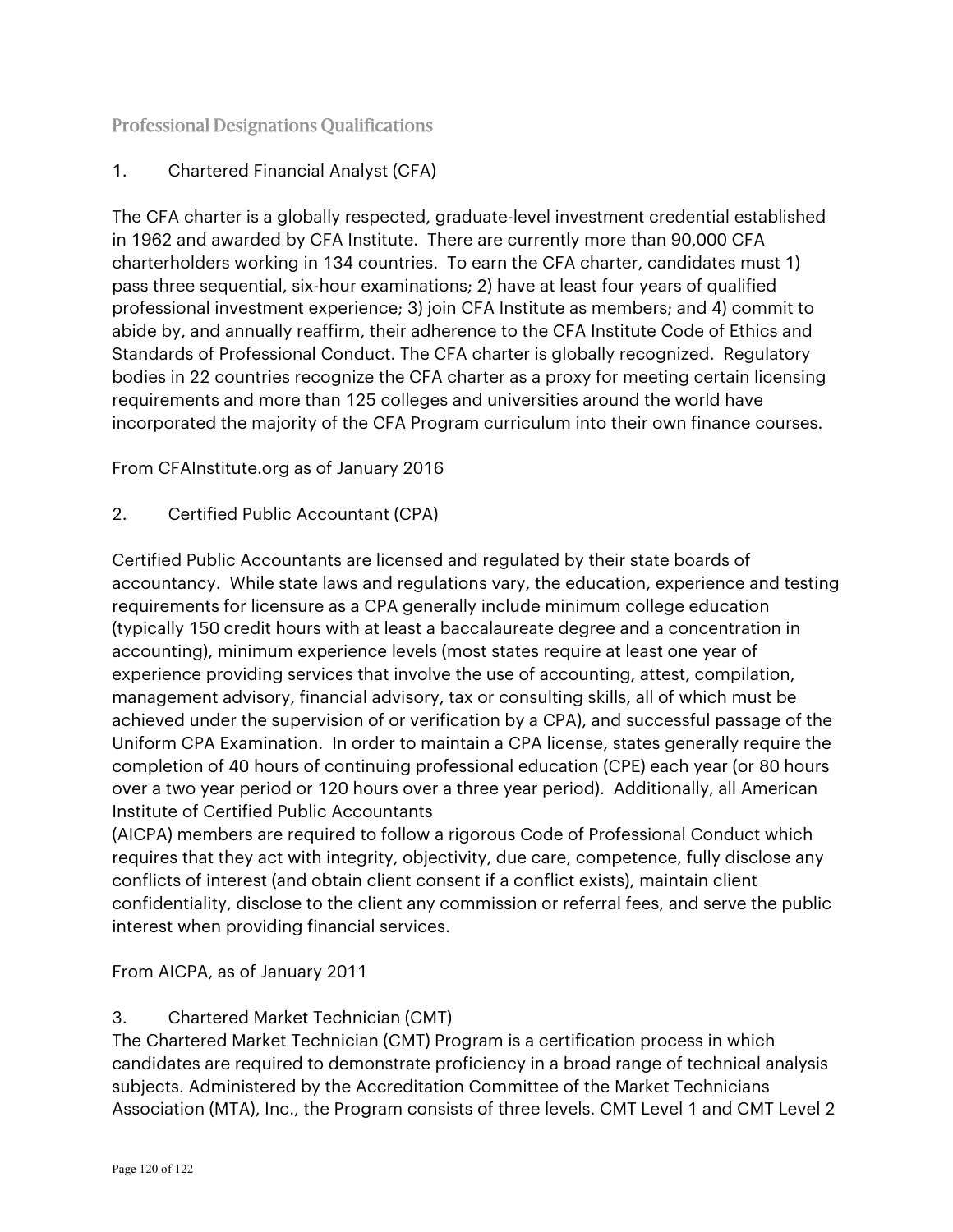are multiple choice exams while CMT Level 3 is in essay form. The objectives of the CMT Program are to guide candidates in mastering a professional body of knowledge and in developing analytical skills; to promote and encourage the highest standards of education; and grant the right to use the professional designation of CMT to those members who successfully complete the Program and agree to abide by the MTA Code of Ethics.

## From MTA.org as of June 2011

## 4. Chartered Alternative Investment Analyst (CAIA)

The Chartered Alternative Investment Analyst (CAIA) program provides individuals with the core competencies required to create, manage, and monitor an institutional-quality portfolio consisting of both traditional and alternative investments. The CAIA Program is designed to facilitate self-directed learning for today's busy professionals through a comprehensive set of readings on risk-return attributes of institutional quality alternative assets. Candidates' knowledge is assessed through exams, administered globally at computerized testing centers. The program is organized into two levels of study; the Level I and Level II exams are offered twice each year, in March and September, giving candidates the opportunity to earn the CAIA Charter within a single year. Once a qualified candidate completes the CAIA Program, he or she is eligible for CAIA membership.

## From CAIA.org as of May 2013

## 5. Institute and Faculty of Actuaries (FIA)

Actuaries are experts in risk management. They use their mathematical skills to help measure the probability and risk of future events. This information is useful to many industries, including healthcare, pensions, insurance, banking and investments, where a single decision can have a major financial impact. Actuaries in the UK belong to the Institute and Faculty of Actuaries. It is a global profession with internationally-recognized qualifications. It is also very highly regarded, in the way that medicine and law are, and an actuarial career can be one of the most diverse, exciting and rewarding in the world. In fact, due to the difficult exams and the expertise required, being an actuary carries quite a reputation.

## From www.actuaries.org as of January 2015

## 6. Financial Risk Manager (FRM)

Requiring the successful completion of a rigorous two-part, practice-oriented examination, the Financial Risk Manager (FRM) designation provides a bedrock foundation in a profession and industry that is rapidly evolving. Since the FRM Program's inception in 1997, Certified FRMs have achieved positions such as Chief Risk Officer, Senior Risk Analyst, Head of Operational Risk, and Director of Investment Risk Management, to name a few. The global FRM community is growing dramatically, with Certified FRMs represented at nearly every major banking institution, government regulator, consulting firm and financial services institution around the world.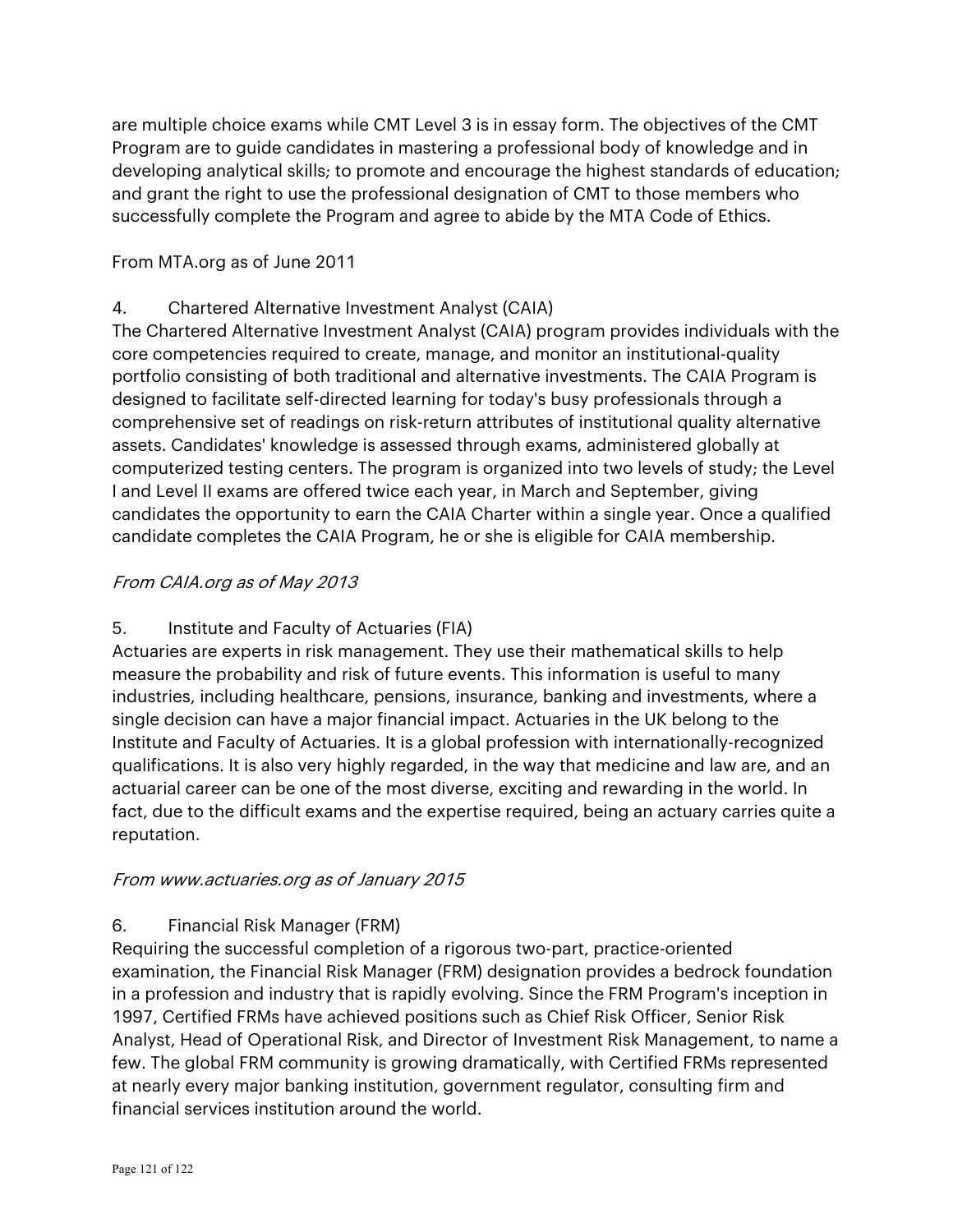## From GARP.org as of October 2013

## 7. American Society of Appraisers (ASA)

The American Society of Appraisers is a multi-discipline, non-profit, international organization of professional appraisers representing all appraisal disciplines: Appraisal Review and Management, Business Valuation, Gems and Jewelry, Machinery and Technical Specialties, Personal Property and Real Property. Our mission is to foster the public trust of our members and the appraisal profession through compliance with the highest levels of ethical and professional standards.

## From appraisers.org as of February 2018

## 8 Associate of the Institute of Actuaries (AIA)

Associateship is the first level of qualification granted by Institute and Faculty of Actuaries (IFoA) at which individuals have the right to describe themselves as an actuary Associateship carries the designation of AIA (Associate of the Institute of Actuaries) or AFA (Associate of the Faculty of Actuaries) As an Associate, you will have qualified at a generalist level and have breadth of expertise that brings wide and varied opportunities. Associates have the right to vote on matters affecting the future of the profession and the opportunity to be involved in membership forums, events and research.

## From actuaries.org.uk as of August 2019

9 Certificate in Investment Performance Measurement (CIPM®) Program Candidates for the CIPM qualification must adhere to the same body of professional ethics and professional conduct that has been devised for Chartered Financial Analysts by the CFA Institute. To obtain the Certificate, one must sequentially pass two examinations (known respectively as Principles and Expert). The content of each of these examinations includes 13% on ethics and professional standards. A certain level of practical experience is also required before obtaining the certificate. After obtaining the Certificate, Certificateholders are required to engage in continuing education, and to file a Professional Conduct Statement (PCS) annually. Misconduct can render a certificate-holder liable to professional discipline.

From en.wikipedia.org/wiki/Certificate\_in\_Investment\_Performance\_Measurement as of March 2020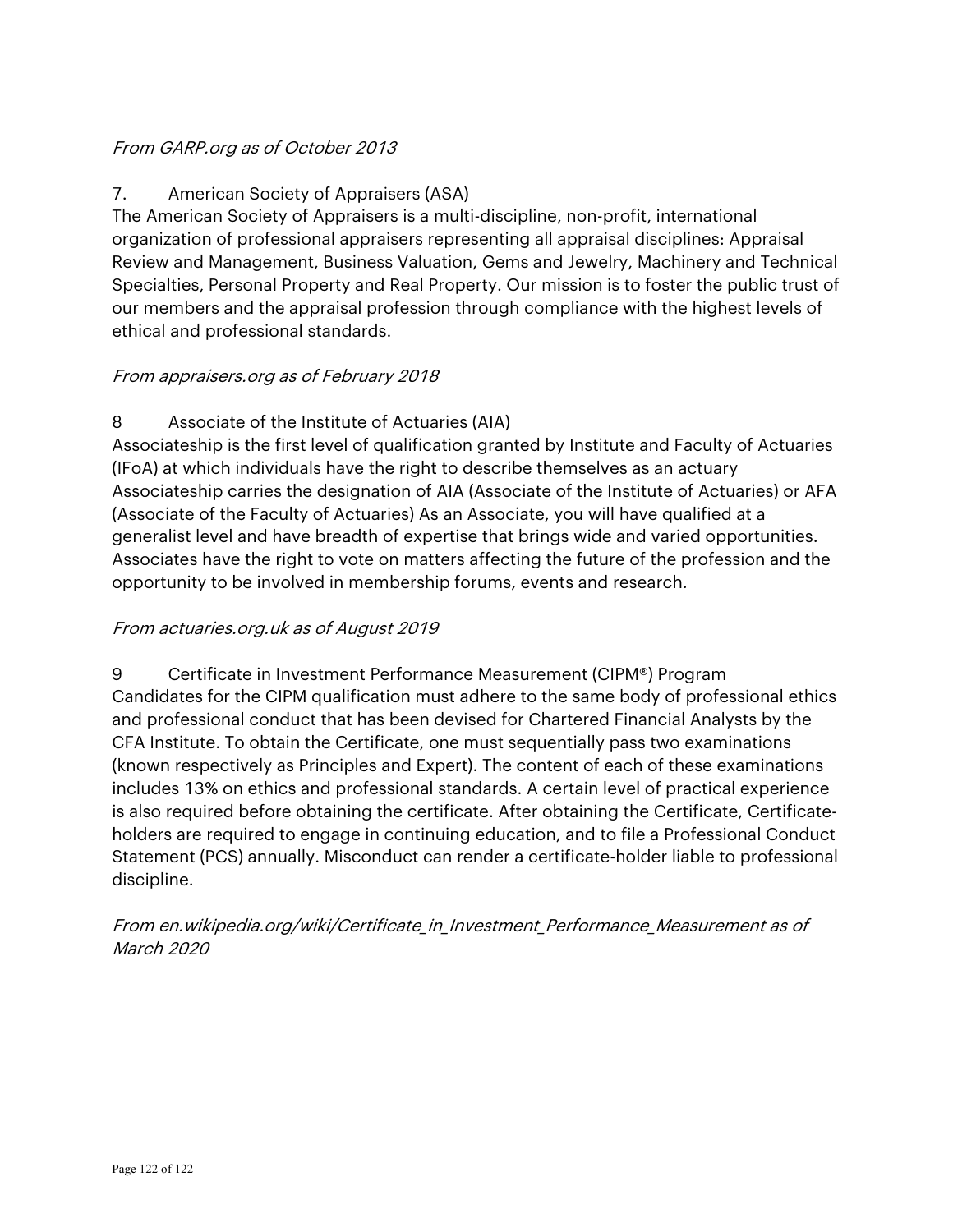# **F**i Allspring

| <b>FACTS</b>                                                                                                                                                   | WHAT DOES ALLSPRING GLOBAL INVESTMENTS, LLC ("ALLSPRING<br>INVESTMENTS") DO WITH YOUR PERSONAL INFORMATION?                                                                                                                                                                                                               |                                                       |                                |
|----------------------------------------------------------------------------------------------------------------------------------------------------------------|---------------------------------------------------------------------------------------------------------------------------------------------------------------------------------------------------------------------------------------------------------------------------------------------------------------------------|-------------------------------------------------------|--------------------------------|
| Why?                                                                                                                                                           | Financial companies choose how they share your personal information. Federal law gives<br>consumers the right to limit some but not all sharing. Federal law also requires us to tell you how<br>we collect, share, and protect your personal information. Please read this notice carefully to<br>understand what we do. |                                                       |                                |
| What?                                                                                                                                                          | The types of personal information we collect and share depend on the product orservice you have<br>with us. This information can include:<br>Social Security number and assets<br>$\bullet$<br>Account balances and transaction history<br>$\bullet$                                                                      |                                                       |                                |
|                                                                                                                                                                | Payment history and investment experience<br>$\bullet$                                                                                                                                                                                                                                                                    |                                                       |                                |
|                                                                                                                                                                | When you are no longer our customer, we continue to share your information as described in this<br>notice.                                                                                                                                                                                                                |                                                       |                                |
| How?                                                                                                                                                           | All financial companies need to share customers' personal information to run their everyday<br>business. In the section below, we list the reasons financial companies can share their<br>customers' personal information; the reasons Allspring Investments chooses to share; and<br>whether you can limit this sharing. |                                                       |                                |
|                                                                                                                                                                | Reasons we may share your personal information                                                                                                                                                                                                                                                                            | <b>Does Allspring</b><br><b>Investments</b><br>share? | Can you limit this<br>sharing? |
| For our everyday business purposes - such as to process your<br>transactions, maintain your account(s), or respond to court orders<br>and legal investigations |                                                                                                                                                                                                                                                                                                                           | <b>Yes</b>                                            | <b>No</b>                      |
|                                                                                                                                                                | For our marketing purposes - to offer our products and                                                                                                                                                                                                                                                                    | <b>Yes</b>                                            | <b>No</b>                      |
| services to you<br>For joint marketing with other financial companies                                                                                          |                                                                                                                                                                                                                                                                                                                           | <b>No</b>                                             | We don't share                 |
| For our affiliates' everyday business purposes - information                                                                                                   |                                                                                                                                                                                                                                                                                                                           | <b>Yes</b>                                            | <b>No</b>                      |
| about your transactions and experiences<br>For our affiliates' everyday business purposes - information                                                        |                                                                                                                                                                                                                                                                                                                           | <b>No</b>                                             | We don't share                 |
| about your creditworthiness                                                                                                                                    |                                                                                                                                                                                                                                                                                                                           |                                                       |                                |
| For our affiliates to market to you                                                                                                                            |                                                                                                                                                                                                                                                                                                                           | <b>No</b>                                             | We don't share                 |
| For non-affiliates to market to you                                                                                                                            |                                                                                                                                                                                                                                                                                                                           | <b>No</b>                                             | We don't share                 |

| <b>Questions?</b>            | Call your Relationship Manager.                                                                                                                                                                                                                                                                                                                                                                                                                                                                                                                                                   |
|------------------------------|-----------------------------------------------------------------------------------------------------------------------------------------------------------------------------------------------------------------------------------------------------------------------------------------------------------------------------------------------------------------------------------------------------------------------------------------------------------------------------------------------------------------------------------------------------------------------------------|
| To limit direct<br>marketing | To limit our direct marketing to you by mail or telephone, call your Relationship Manager.                                                                                                                                                                                                                                                                                                                                                                                                                                                                                        |
|                              | <b>Please note:</b> A Do Not Call election is effective for five years, or while you are an active<br>consumer customer, if longer than five years. The Do Not Mail election is effective for three<br>years. You may continue to receive marketing information in regular account mailings and<br>statements, or when you visit us online. You may also be contacted to service your account or<br>participate in surveys. If you have an assigned client manager or team, they may continue to<br>contact you to assist you in managing your portfolio or account relationship. |